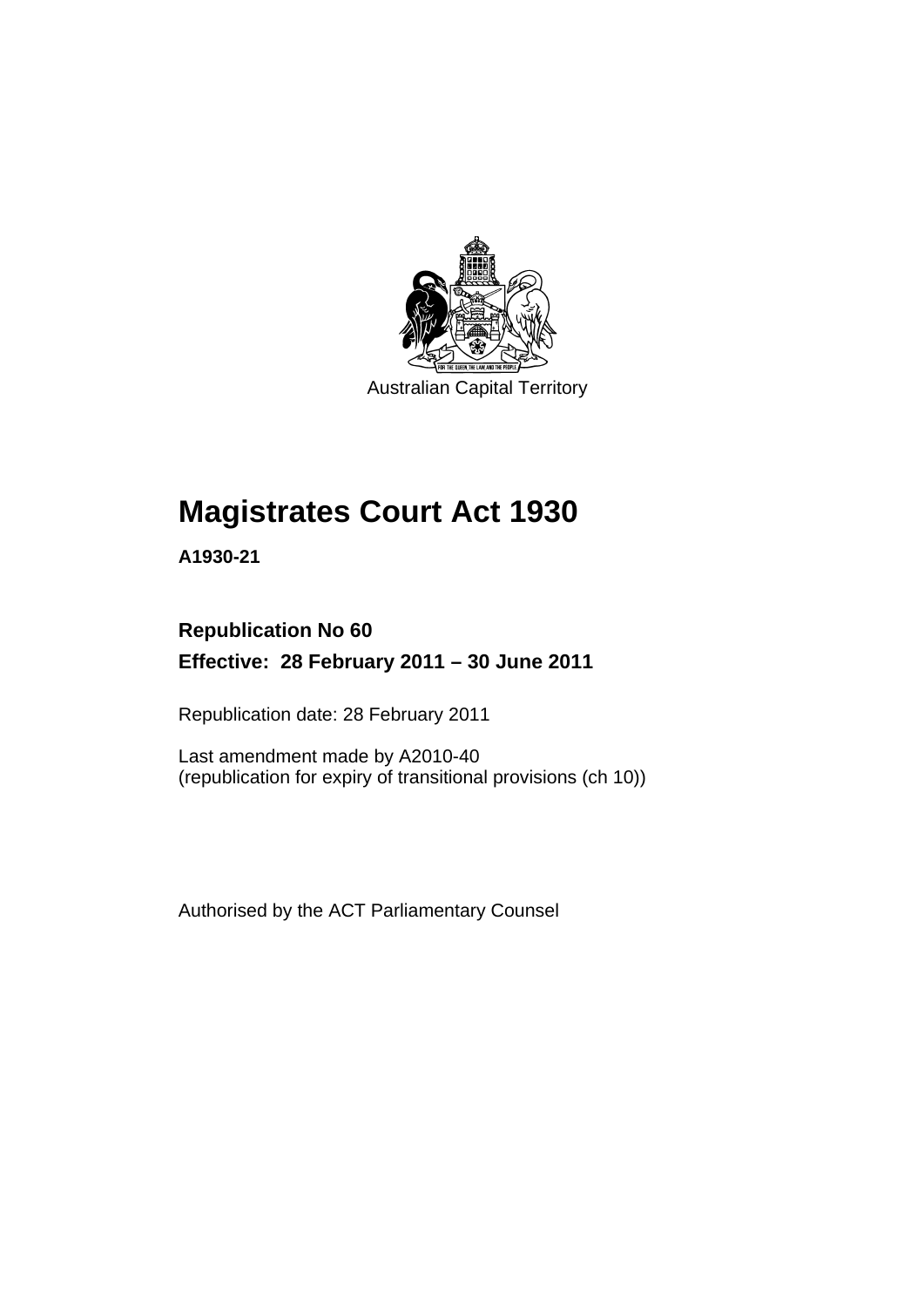### **About this republication**

#### **The republished law**

This is a republication of the *Magistrates Court Act 1930* (including any amendment made under the *Legislation Act 2001*, part 11.3 (Editorial changes)) as in force on 28 February 2011*.*  It also includes any amendment, repeal or expiry affecting the republished law to 28 February 2011.

The legislation history and amendment history of the republished law are set out in endnotes 3 and 4.

#### **Kinds of republications**

The Parliamentary Counsel's Office prepares 2 kinds of republications of ACT laws (see the ACT legislation register at www.legislation.act.gov.au):

- authorised republications to which the *Legislation Act 2001* applies
- unauthorised republications.

The status of this republication appears on the bottom of each page.

#### **Editorial changes**

The *Legislation Act 2001*, part 11.3 authorises the Parliamentary Counsel to make editorial amendments and other changes of a formal nature when preparing a law for republication. Editorial changes do not change the effect of the law, but have effect as if they had been made by an Act commencing on the republication date (see *Legislation Act 2001*, s 115 and s 117). The changes are made if the Parliamentary Counsel considers they are desirable to bring the law into line, or more closely into line, with current legislative drafting practice.

This republication does not include amendments made under part 11.3 (see endnote 1).

#### **Uncommenced provisions and amendments**

If a provision of the republished law has not commenced or is affected by an uncommenced amendment, the symbol  $\mathbf{U}$  appears immediately before the provision heading. The text of the uncommenced provision or amendment appears only in the last endnote.

#### **Modifications**

If a provision of the republished law is affected by a current modification, the symbol  $\mathbf{M}$ appears immediately before the provision heading. The text of the modifying provision appears in the endnotes. For the legal status of modifications, see *Legislation Act 2001*, section 95.

#### **Penalties**

At the republication date, the value of a penalty unit for an offence against this law is \$110 for an individual and \$550 for a corporation (see *Legislation Act 2001*, s 133).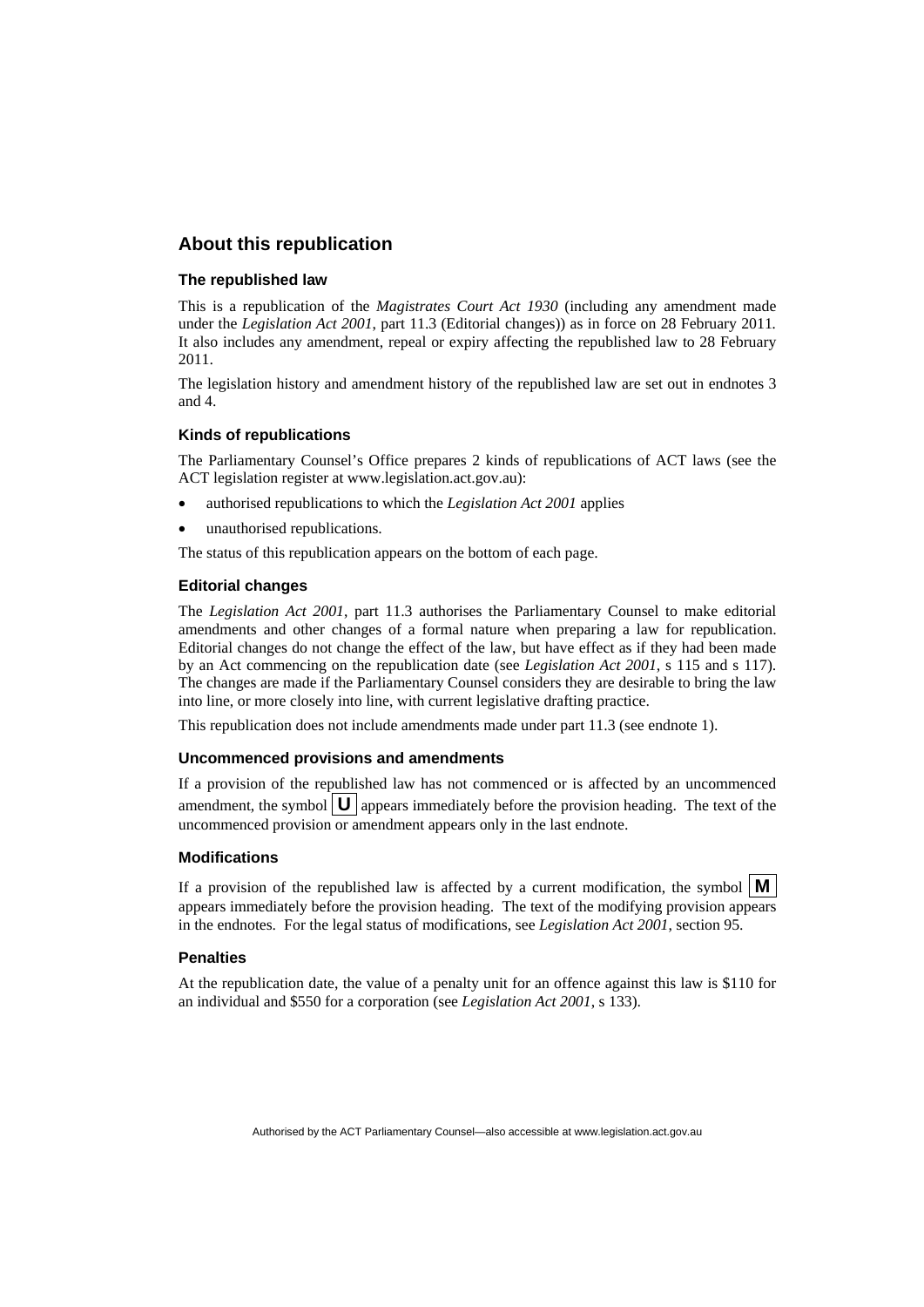

# **Magistrates Court Act 1930**

### **Contents**

|                                          | Page                                 |
|------------------------------------------|--------------------------------------|
| <b>Preliminary</b>                       |                                      |
| Name of Act                              | $\overline{2}$                       |
| Dictionary                               | 2                                    |
| <b>Notes</b>                             | 2                                    |
| <b>Magistrates Court and magistrates</b> |                                      |
| The court                                |                                      |
| Constitution of court                    | 3                                    |
| Arrangement of court business            | 4                                    |
|                                          | <b>Chapter 1</b><br><b>Chapter 2</b> |

| R60      |  |  |
|----------|--|--|
| 28/02/11 |  |  |

Magistrates Court Act 1930 Effective: 28/02/11-30/06/11 contents 1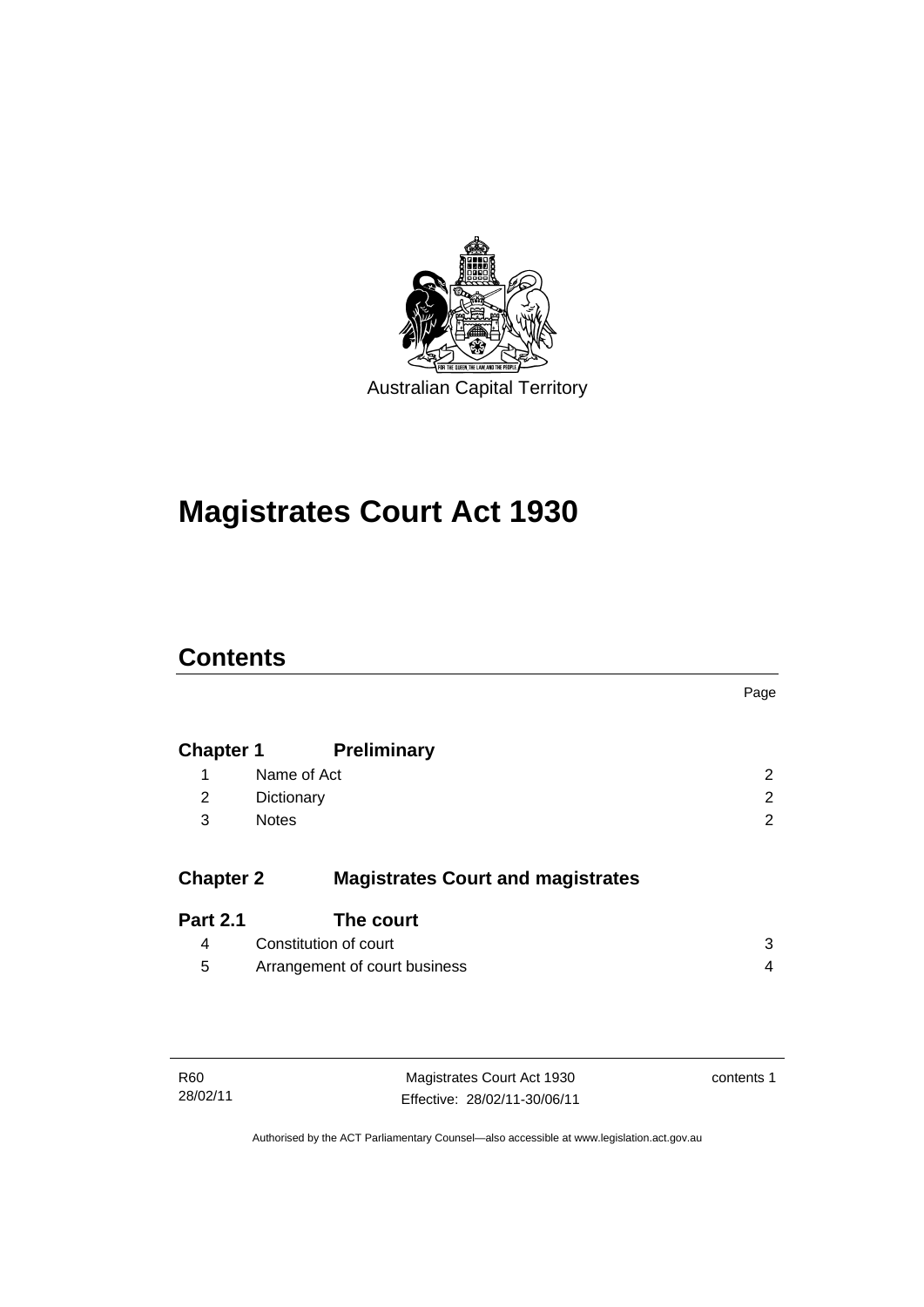### **Contents**

|                                                                |                                                                         | Page           |  |
|----------------------------------------------------------------|-------------------------------------------------------------------------|----------------|--|
| <b>Part 2.2</b><br>Appointment and jurisdiction of magistrates |                                                                         |                |  |
| Division 2.2.1                                                 | Magistrates other than special magistrates                              |                |  |
| 6                                                              | Meaning of magistrate in div 2.2.1                                      | 5              |  |
| $\overline{7}$                                                 | Appointment of Chief Magistrate and other magistrates                   | 5              |  |
| 7AA                                                            | Requirements of appointment-magistrates                                 | 5              |  |
| 7A                                                             | Eligibility for appointment as magistrate                               | 6              |  |
| 7B                                                             | Seniority of magistrates                                                | 6              |  |
| 7C                                                             | Conditions of appointment of magistrates                                | 6              |  |
| 7D                                                             | Term of appointment of magistrates                                      | 6              |  |
| 7E                                                             | <b>Acting Chief Magistrate</b>                                          | $\overline{7}$ |  |
| 7F                                                             | Retirement                                                              | $\overline{7}$ |  |
| 7G                                                             | Magistrates not to do other work                                        | $\overline{7}$ |  |
| 7H                                                             | Rights of public servants                                               | 8              |  |
| Division 2.2.2                                                 | <b>Special magistrates</b>                                              |                |  |
| 8                                                              | Appointment of special magistrates                                      | 8              |  |
| 8AA                                                            | Requirements of appointment-special magistrates                         | 8              |  |
| 8A                                                             | Term of appointment of special magistrates                              | 8              |  |
| 8B                                                             | Conditions of appointment of special magistrates                        |                |  |
| Division 2.2.3                                                 | <b>Registrar and other court officers</b>                               |                |  |
| 9                                                              | Appointment of registrar etc                                            | 10             |  |
| <b>9A</b>                                                      | Staff assisting registrar                                               |                |  |
| 9B                                                             | Functions of registrar and deputy registrars                            |                |  |
| Division 2.2.3A                                                | Judicial officers exchange                                              |                |  |
| 9C                                                             | Definitions-div 2.2.3A                                                  | 11             |  |
| 9D                                                             | Establishment of judicial exchange arrangements                         | 11             |  |
| 9E                                                             | Transfer of judicial officer of another jurisdiction to ACT court<br>12 |                |  |
| 9F                                                             | Service in ACT court of judicial officer of another jurisdiction        |                |  |
| 9G                                                             | Service of ACT judicial officer in corresponding court                  | 13             |  |
| 9H                                                             | Judicial office not affected by appointment to another judicial office  | 14             |  |
| 91                                                             | Other arrangements not affected                                         | 15             |  |
| 9J                                                             | Amendment of sch 2                                                      |                |  |

contents 2 Magistrates Court Act 1930 Effective: 28/02/11-30/06/11

R60 28/02/11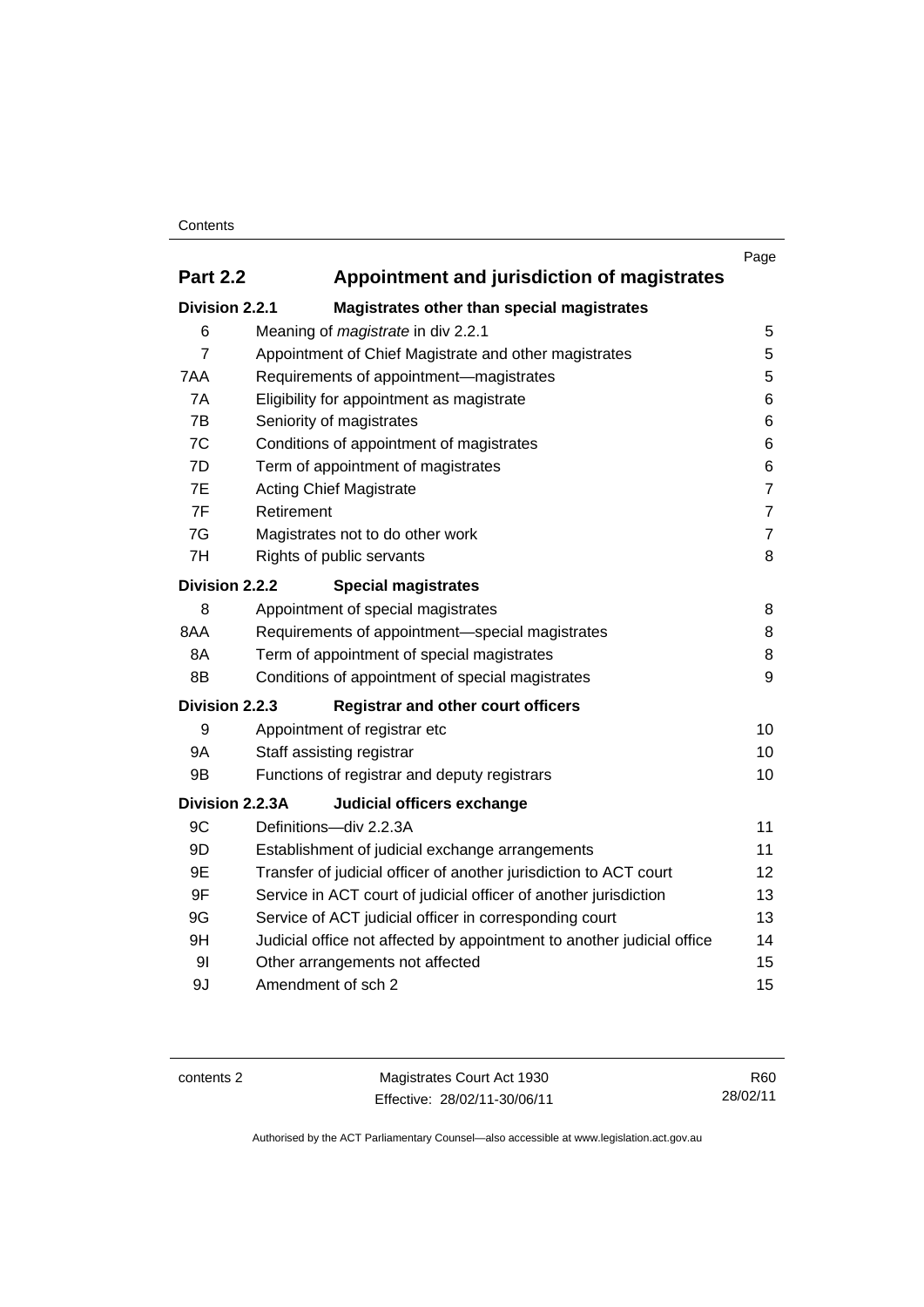|                 |                                                                          | Page |
|-----------------|--------------------------------------------------------------------------|------|
| Division 2.2.4  | Jurisdiction of magistrates                                              |      |
| 10P             | Oath etc of office                                                       | 15   |
| 11              | Acts done beyond ACT                                                     | 15   |
| 12              | Acts by magistrate out of court etc                                      | 16   |
| 13              | Making of enforcement order after case decided                           | 16   |
| 15              | Process not invalid only because of death of magistrate etc              | 16   |
| 16              | Order instead of mandamus order                                          | 17   |
| 17              | Magistrates may exercise functions of justices of peace                  | 17   |
| <b>Part 2.3</b> | Protection of magistrates in execution of their                          |      |
|                 | office                                                                   |      |
| 17A             | Magistrate sued for act not within jurisdiction                          | 18   |
| 17 <sub>C</sub> | Committal or enforcement order by magistrate on order of court           | 19   |
| 17D             | No action for acts done under Supreme Court order                        | 19   |
| 17E             | No action if proceeding confirmed on appeal                              | 19   |
| 17F             | Actions in cases prohibited                                              | 19   |
| 17G             | Payment into court                                                       | 19   |
| 17H             | No action against magistrate for judicial acts in Magistrates Court      | 20   |
| 17I             | Magistrate sued for acts within magistrate's jurisdiction only liable in |      |
|                 | case of malice and absence of reasonable and probable cause              | 20   |
| 17J             | Verdict for defendant                                                    | 21   |
| 17K             | Damages                                                                  | 21   |
|                 |                                                                          |      |
|                 |                                                                          |      |

## **Chapter 3 Criminal proceedings**

| <b>Part 3.1</b><br>18A | <b>Preliminary</b><br>Definitions for ch 3                                        | 22 |
|------------------------|-----------------------------------------------------------------------------------|----|
| <b>Part 3.2</b>        | <b>Criminal jurisdiction</b>                                                      |    |
| 19                     | Jurisdiction of court                                                             | 23 |
| 21                     | Jurisdiction of court if defendant absent from ACT                                | 23 |
| 22                     | Proceeding of court if it considers offence should be dealt with on<br>indictment | 23 |

| R60      | Magistrates Court Act 1930   | contents 3 |
|----------|------------------------------|------------|
| 28/02/11 | Effective: 28/02/11-30/06/11 |            |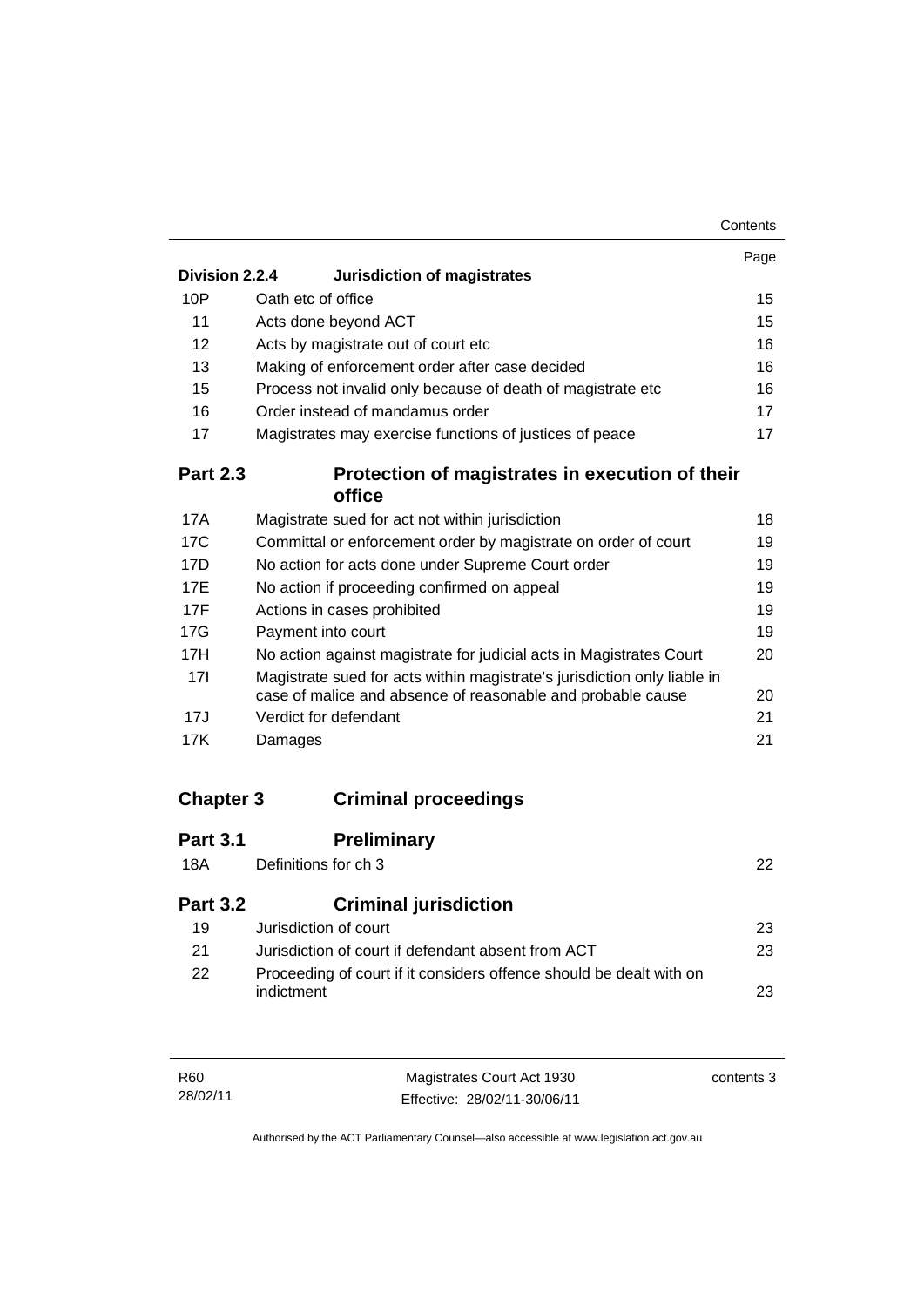#### **Contents**

| <b>Part 3.3</b> | <b>Beginning criminal proceedings</b>                           | Page       |
|-----------------|-----------------------------------------------------------------|------------|
| Division 3.3.1  |                                                                 |            |
| 25              | <b>Beginning criminal proceedings-general</b><br>Informations   | 24         |
|                 |                                                                 |            |
| Division 3.3.2  | <b>Informations</b>                                             |            |
| 26              | Laying of informations                                          | 24         |
| 27              | Description of people and property and of offences              | 24         |
| 28              | Power of court to amend information                             | 24         |
| 29              | Court may adjourn hearing if amendment made                     | 25         |
| 30              | Form of information                                             | 25         |
| Division 3.3.3  | <b>Summonses</b>                                                |            |
| 37              | When magistrate may issue summons                               | 25         |
| 38              | Form of summons                                                 | 26         |
| 41              | Service of summons                                              | 26         |
| Division 3.3.3A | <b>Court attendance notices</b>                                 |            |
| 41A             | Definitions-div 3.3.3A                                          | 26         |
| 41B             | Commencing criminal proceeding by court attendance notice       | 27         |
| 41C             | Court attendance notice—service                                 | 28         |
| 41D             | Court attendance notice-filing                                  | 28         |
| 41E             | Court attendance notice—relationship to information and summons | 29         |
| Division 3.3.4  | <b>Warrants</b>                                                 |            |
| 42              | Issue of warrant and summons                                    | 29         |
| 43              | Procedure on filing indictment                                  | 30         |
| 44              | Direction of warrant                                            | 31         |
| 45              | Any police officer may execute warrant                          | 31         |
| 47              | Form of arrest warrant                                          | 31         |
| 48              | Warrant to be in force till executed                            | 32         |
| 49              | Sunday warrants                                                 | 32         |
| <b>Part 3.4</b> | <b>Hearing of criminal proceedings</b>                          |            |
| Division 3.4.1  | Hearing of criminal proceedings-general                         |            |
| 53              | Conduct of case generally                                       | 33         |
| 54              | If both parties present in court to hear case                   | 33         |
| contents 4      | Magistrates Court Act 1930                                      | <b>R60</b> |
|                 | Effective: 28/02/11-30/06/11                                    | 28/02/11   |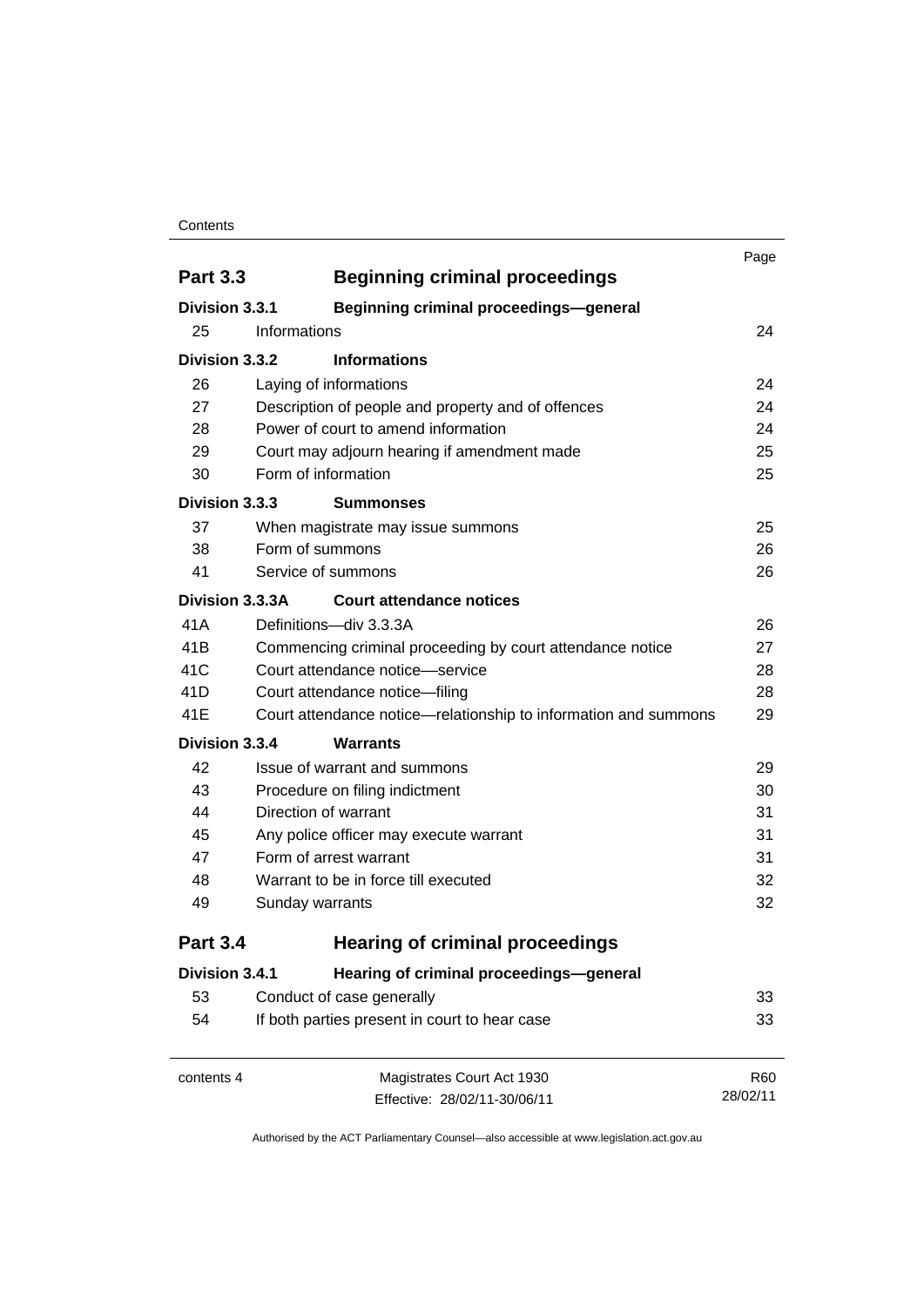|                 |                                                         |                                                                  | Page |  |
|-----------------|---------------------------------------------------------|------------------------------------------------------------------|------|--|
| Division 3.4.2  |                                                         | <b>Warrants for witnesses</b>                                    |      |  |
| 62              | Definitions-div 3.4.2                                   |                                                                  |      |  |
| 63              | Warrant to bring witness to court                       |                                                                  | 34   |  |
| 64              | First instance warrant                                  |                                                                  | 35   |  |
| 65              |                                                         | Warrant remains in force until executed                          | 36   |  |
| 66              | Executing a warrant                                     |                                                                  | 36   |  |
| 67              | Procedure after arrest                                  |                                                                  | 37   |  |
| 68              |                                                         | Orders following executed warrant                                | 38   |  |
| Division 3.4.3  | Remand                                                  |                                                                  |      |  |
| 70              | Remand of defendant                                     |                                                                  | 39   |  |
| 72              |                                                         | Bringing remanded defendant before court                         | 40   |  |
| 72A             |                                                         | Bail application hearings-audiovisual links                      | 40   |  |
| 72B             |                                                         | Defendant's appearance in non-bail proceedings—audiovisual links | 40   |  |
| Division 3.4.4  |                                                         | <b>Committal and recognisance</b>                                |      |  |
| 73A             | Extended application of div 3.4.4                       |                                                                  | 41   |  |
| 74              | Remand of defendant before decision<br>41               |                                                                  |      |  |
| 75              | Remand of witness or defendant after decision<br>42     |                                                                  |      |  |
| 76              | 42<br>Witnesses may be discharged on recognisance       |                                                                  |      |  |
| 77              | Recognisances                                           |                                                                  | 42   |  |
| 78              |                                                         | Issue of warrant for non-appearance                              | 42   |  |
| 79              |                                                         | Recognisances taken out of court                                 | 42   |  |
| 80              |                                                         | Forfeited recognisances-how enforced                             | 43   |  |
| Division 3.4.5  |                                                         | Adjournment of criminal proceedings                              |      |  |
| 83              |                                                         | Magistrate may adjourn court generally                           | 43   |  |
| 84              |                                                         | Particular cases may be adjourned                                | 43   |  |
| 85              |                                                         | Proceeding if either party not present at adjourned hearing      | 44   |  |
| 86              | Proceeding if both parties present at adjourned hearing |                                                                  | 44   |  |
| 87              |                                                         | Witness to attend adjourned etc hearing                          | 44   |  |
| 88              | Postponement of hearing                                 |                                                                  | 45   |  |
| <b>Part 3.5</b> |                                                         | <b>Proceedings for indictable offences</b>                       |      |  |
| Division 3.5.1  |                                                         | Preliminary                                                      |      |  |

| 46         | Meaning of <i>jury</i> in pt 3.5 | 88A |
|------------|----------------------------------|-----|
| contents 5 | Magistrates Court Act 1930       | R60 |

| 28/02/11 |                              |
|----------|------------------------------|
|          | Effective: 28/02/11-30/06/11 |
|          |                              |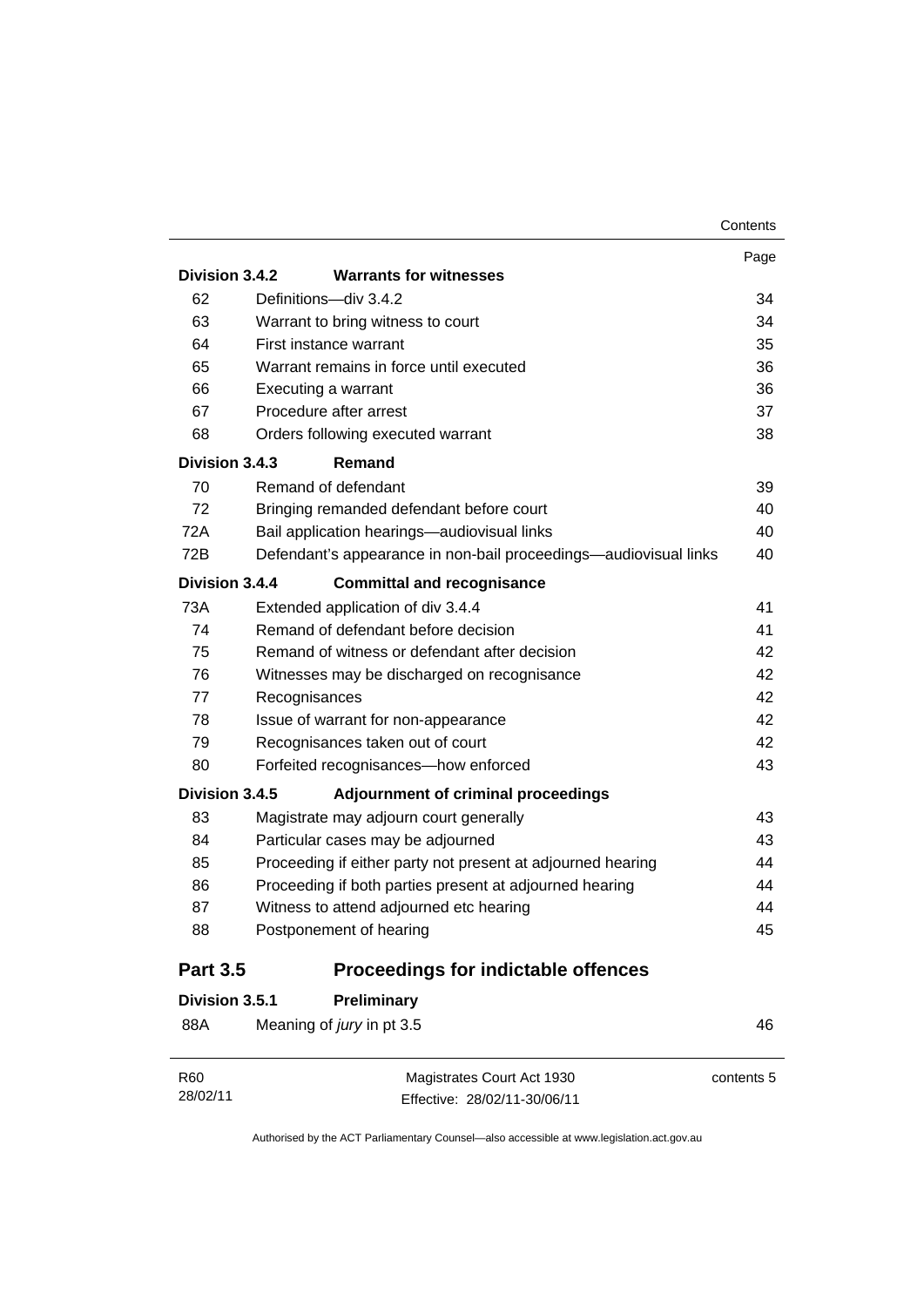### **Contents**

|                 |                                     |                                                                   | Page       |
|-----------------|-------------------------------------|-------------------------------------------------------------------|------------|
| Division 3.5.2  |                                     | Indictable offences-beginning of proceedings                      |            |
| 89              |                                     | Indictable offences-issue of warrant for non-appearance           | 46<br>47   |
| 89A             |                                     | Accused person may be excused from attendance before court        |            |
| 90              | person                              | Committal proceedings-prosecution evidence to be given to accused | 49         |
| 90AA            |                                     | Written statements may be admitted in evidence                    | 49         |
| 90AB            |                                     | Witnesses generally not to be cross-examined at committal hearing | 51         |
| 90ABA           |                                     | Attendance of accused not required if order made under s 89A      | 52         |
| 90A             | Plea of guilty at committal hearing |                                                                   | 52         |
| 91              |                                     | Proceeding following prosecution evidence                         | 56         |
| 92A             |                                     | Committal for sentence for indictable offence tried summarily     | 57         |
| 92B             | Depositions as evidence             |                                                                   | 57         |
| 93              | Admissions and confessions          |                                                                   | 58         |
| Division 3.5.3  | evidence                            | Indictable offences-proceedings after hearing of                  |            |
| 94              | Discharge or committal for trial    |                                                                   | 58         |
| 95              |                                     | Depositions of dead or absent people                              | 58         |
| 96              | Evidence for defence                |                                                                   | 59         |
| Division 3.5.4  |                                     | Indictable offences-costs                                         |            |
| 97              | Discontinued proceeding             |                                                                   | 59         |
| Division 3.5.5  |                                     | Indictable offences-witness recognisances                         |            |
| 103             | Recognisance of witnesses etc       |                                                                   | 60         |
| 104             |                                     | Signature of magistrate-notice to witnesses                       | 60         |
| 105             |                                     | Court may remand noncompliant witness                             |            |
| Division 3.5.6  |                                     | Indictable offences-other provisions                              |            |
| 105A            |                                     | Meaning of certified copy of depositions in div 3.5.6             | 61         |
| 106             |                                     | Giving depositions etc to director of public prosecutions         | 61         |
| 107             |                                     | Giving documents to proper officer of court                       | 62         |
| 108             |                                     | Accused person may obtain copies of depositions etc               | 62         |
| <b>Part 3.6</b> | summarily                           | Proceedings for offences punishable                               |            |
| 108A            |                                     | Indictable offences dealt with summarily                          | 64         |
| contents 6      |                                     | Magistrates Court Act 1930                                        | <b>R60</b> |
|                 |                                     | Effective: 28/02/11-30/06/11                                      | 28/02/11   |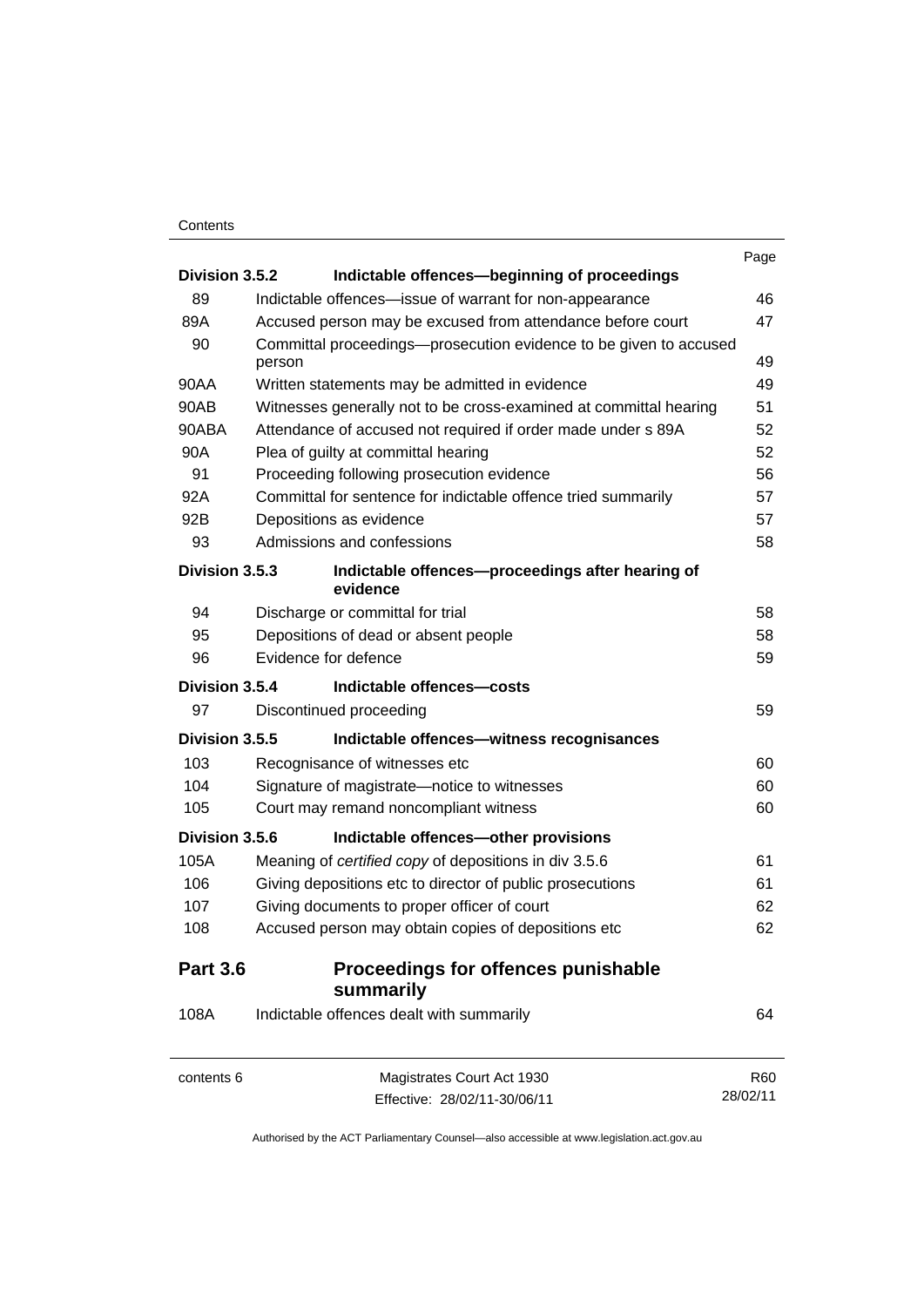|                 |                                                                                              | Page       |
|-----------------|----------------------------------------------------------------------------------------------|------------|
| 109             | Dismissal or adjournment in absence of informant                                             | 64         |
| 110             | Hearing in absence of defendant                                                              | 65         |
| 111             | Adjournment if defendant does not appear                                                     | 66         |
| 112             | Summary proceedings-issue of warrant for non-appearance at<br>adjourned or postponed hearing | 67         |
| 112A            | Court may direct defendant to appear                                                         | 67         |
| 113             | Proceeding at hearing on defendant's confession                                              | 68         |
| 114             | If defendant does not admit the case                                                         | 68         |
| 115             | Conduct of summary proceeding                                                                | 69         |
| <b>Part 3.7</b> | Service and pleading by post for certain                                                     |            |
|                 | offences                                                                                     |            |
| 116A            | Definitions for pt 3.7                                                                       | 70         |
| 116AA           | Meaning of prescribed offence for pt 3.7                                                     | 70         |
| 116B            | Service of summons for prescribed offence                                                    | 71         |
| 116BA           | Giving of notice by registrar                                                                | 72         |
| 116C            | Proof of service                                                                             | 72         |
| 116D            | Pleas to prescribed offence                                                                  | 73         |
| 116E            | Procedure if plea of guilty entered                                                          | 73         |
| 116F            | Procedure if notice of intention to defend given                                             | 74         |
| 116FA           | Procedure if defendant pleads not guilty                                                     | 74         |
| 116G            | Procedure if defendant does not plead                                                        | 74         |
| 116H            | Restricted penalties under pt 3.7                                                            | 75         |
| <b>116l</b>     | Consequences of conviction in absence of defendant                                           | 76         |
| <b>Part 3.8</b> | Infringement notices for certain offences                                                    |            |
| Division 3.8.1  | Preliminary                                                                                  |            |
| 117             | Definitions for pt 3.8                                                                       | 78         |
| 118             | Purpose and effect of pt 3.8                                                                 | 79         |
| 119             | Regulations about infringement notice offences                                               | 80         |
| Division 3.8.2  | Infringement and reminder notices                                                            |            |
| 120             | Service of infringement notices                                                              | 81         |
| 121             | Contents of infringement notices                                                             | 81         |
| 122             | Additional information in infringement notices                                               |            |
| R <sub>60</sub> | Magistrates Court Act 1930                                                                   | contents 7 |
| 28/02/11        | Effective: 28/02/11-30/06/11                                                                 |            |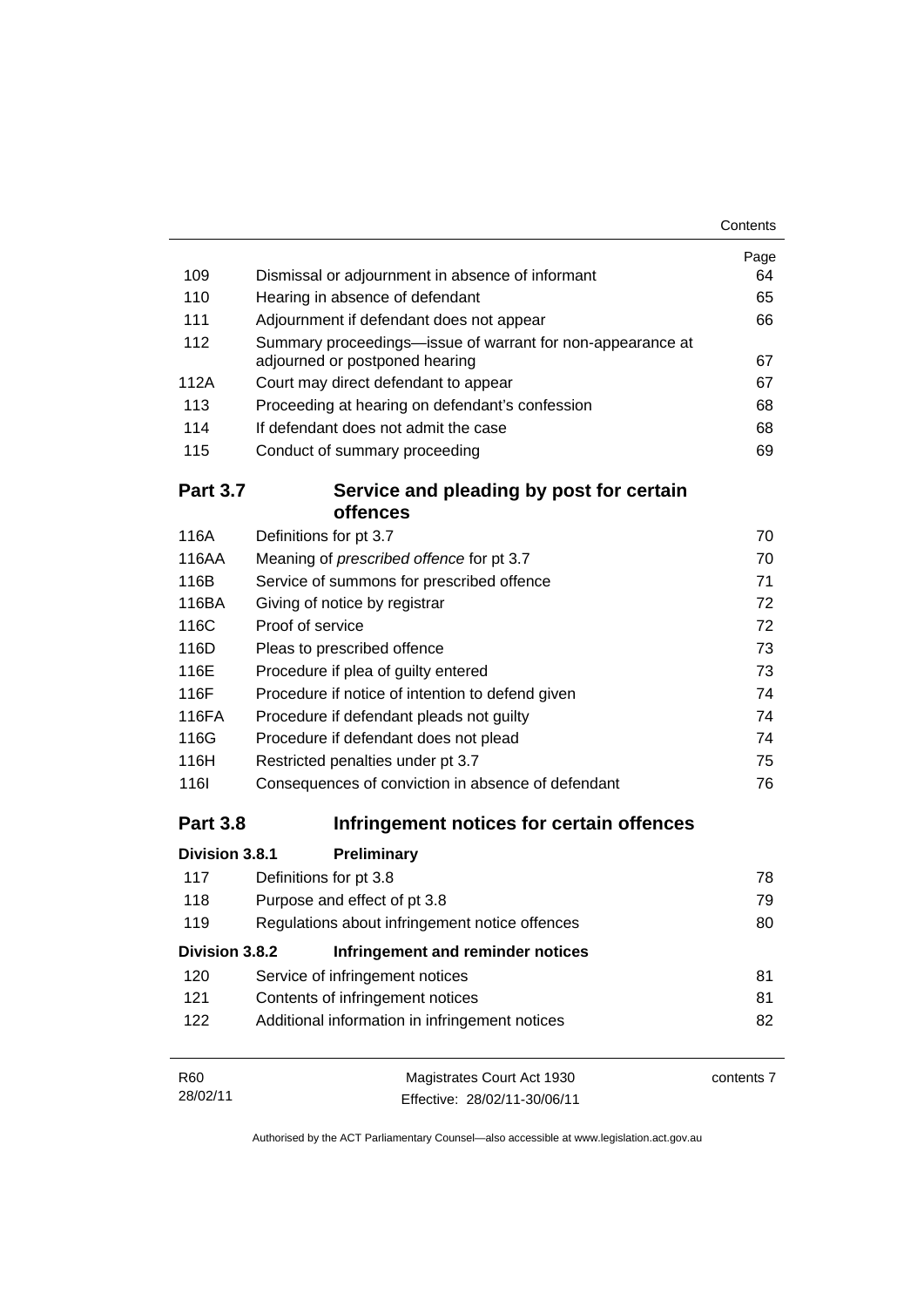### **Contents**

|                       |                                                                   | Page |
|-----------------------|-------------------------------------------------------------------|------|
| 123                   | Time for payment of infringement notice penalty                   | 84   |
| 124                   | Extension of time to pay penalty                                  | 84   |
| 125                   | Effect of payment of infringement notice penalty                  | 85   |
| 126                   | Application for withdrawal of infringement notice                 | 86   |
| 127                   | Withdrawal of infringement notice                                 | 86   |
| 128                   | Guidelines about withdrawal of infringement notices               | 87   |
| 129                   | Reminder notices                                                  | 87   |
| 130                   | Contents of reminder notices                                      | 88   |
| 131                   | Additional information in reminder notices                        | 89   |
| Division 3.8.3        | Additional provisions for vehicle-related offences                |      |
| 131A                  | Meaning of infringement notice                                    | 90   |
| 131B                  | Service of infringement notice on responsible person for vehicles | 90   |
| 131C                  | Liability for vehicle-related offences                            | 92   |
| 131D                  | Illegal user declarations                                         | 93   |
| 131E                  | Known offender declarations                                       | 94   |
| 131F                  | Sold vehicle declarations                                         | 96   |
| 131G                  | Unknown offender declarations                                     | 98   |
| Division 3.8.4        | Disputing liability for infringement notices                      |      |
| 132                   | Disputing liability for infringement notice offence               | 99   |
| 133                   | Extension of time to dispute liability                            | 99   |
| 134                   | Procedure if liability disputed                                   | 100  |
| Division 3.8.5        | Infringement notices-other provisions                             |      |
| 134A                  | Authorised people for infringement notice offences                | 101  |
| 135                   | Delegation of administering authority's functions                 | 102  |
| 136                   | Evidentiary certificates                                          | 102  |
| <b>Part 3.9</b>       | <b>Enforcement of criminal decisions</b>                          |      |
| <b>Division 3.9.1</b> | Enforcement of criminal decisions-general                         |      |
| 141                   | Minute of decision and notice to defendant                        | 104  |
| 142                   | Formal convictions and orders                                     | 105  |
| 143                   | Consequences if information dismissed                             | 105  |
| 144                   | Copies of informations and other documents                        | 105  |
|                       |                                                                   |      |

contents 8 Magistrates Court Act 1930 Effective: 28/02/11-30/06/11 R60 28/02/11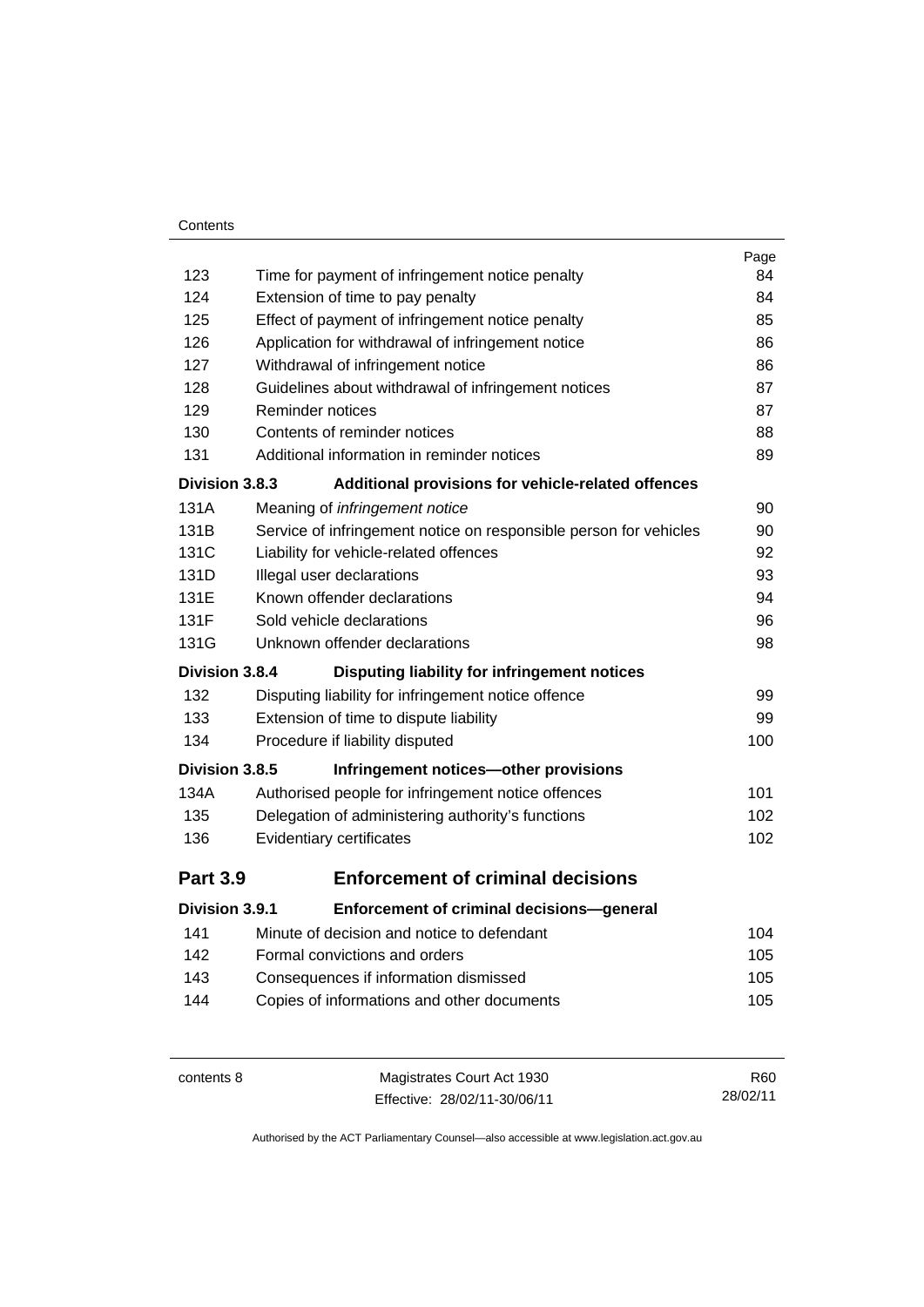|                             |                                                             | Contents |
|-----------------------------|-------------------------------------------------------------|----------|
|                             |                                                             | Page     |
| Division 3.9.3              | Reciprocal enforcement of fines against bodies<br>corporate |          |
| 166A                        | Definitions for div 3.9.3                                   | 106      |
| 166B                        | Declarations relating to reciprocating courts               | 107      |
| 166C<br>Enforcement of fine |                                                             | 107      |
| 166D                        | Effect of enforcement by reciprocating court                | 109      |
| 166E                        | Registrar to notify payment of territory fine               | 109      |
| Division 3.9.4              | Enforcement of criminal decisions-other provisions          |          |
| 184                         | Enforcement of costs against informant                      | 109      |
| 191                         | Accounts to be kept of amounts received                     | 110      |
| 193                         | Forfeited goods may be sold                                 | 110      |
| 194                         | Enforcement order not void for form only                    | 110      |
| 195                         | Convictions etc to be given to Supreme Court registrar      | 110      |
| <b>Part 3.10</b>            | <b>Criminal appeals</b>                                     |          |
| Division 3.10.1             | <b>Criminal appeals-jurisdiction of Supreme Court</b>       |          |
| 207                         | Jurisdiction of Supreme Court                               | 112      |
| Division 3.10.2             | <b>Appeals in criminal matters</b>                          |          |
| 208                         | Appeals to which div 3.10.2 applies                         | 112      |
| 209                         | Institution of appeal                                       |          |
| 210                         | 114<br>Substituted service of notice of appeal              |          |
| 214                         | 115<br>Appeals in cases other than civil cases              |          |
| 216                         | 116<br>Stay of execution pending appeal in certain cases    |          |
| 218                         | Orders by Supreme Court on appeals                          | 116      |
| 219                         | No right of appeal under div 3.10.2 if review appeal        | 117      |
| Division 3.10.2A            | Reference appeals in criminal matters                       |          |
| 219A                        | What is a reference appeal?                                 | 117      |
| 219AB                       | Reference appeal in relation to proceeding                  | 117      |

219AC Who may be heard at reference appeal 118 219AD Reference appeal decision does not affect verdict **118** 

219B Decisions subject to review appeal 219B 219B 219B 219C How review appeal is instituted 119

**Division 3.10.3 Review appeals in criminal matters**

Magistrates Court Act 1930 Effective: 28/02/11-30/06/11 contents 9

R60 28/02/11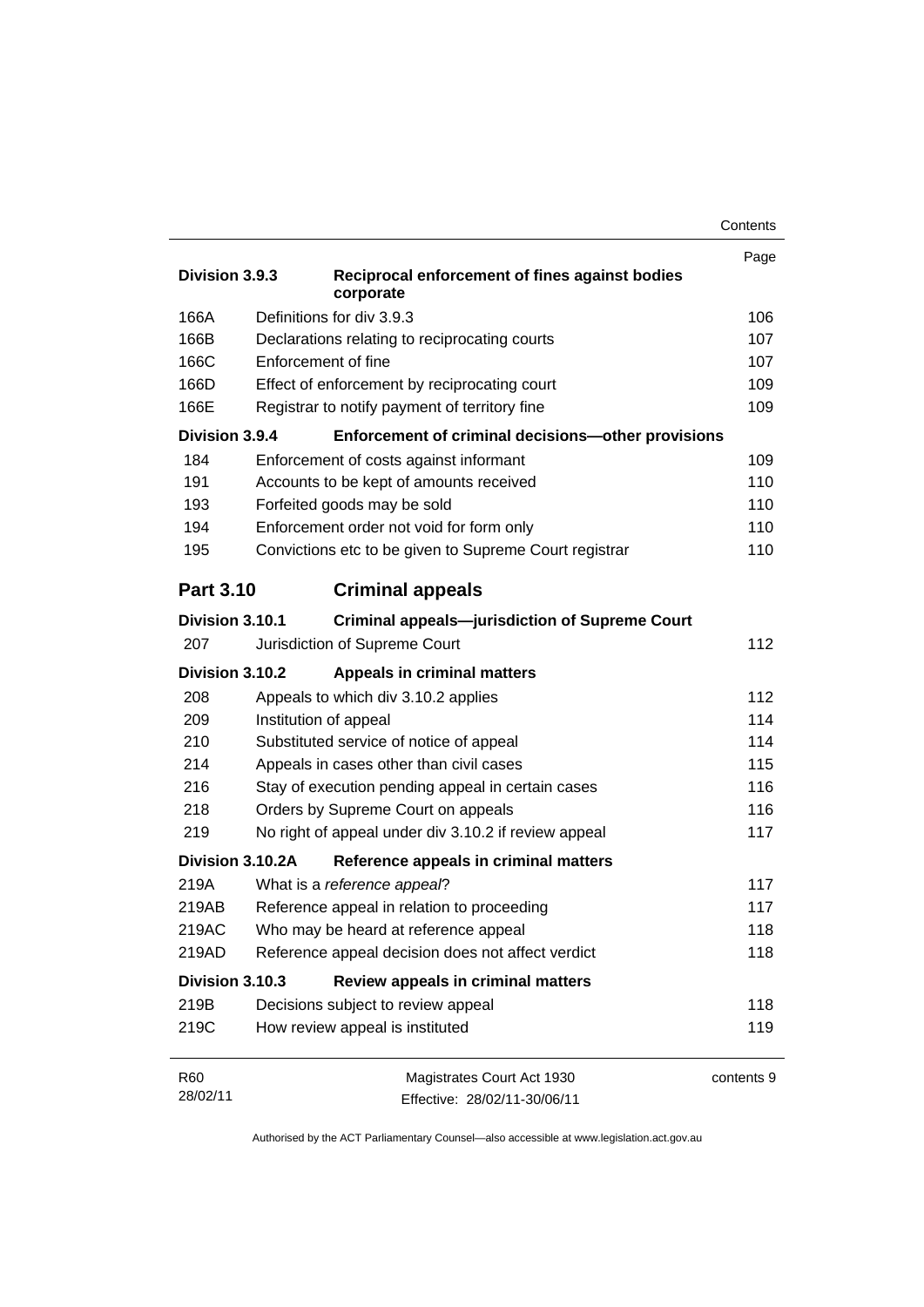| 219D             | Grounds for review                                  | Page<br>120 |
|------------------|-----------------------------------------------------|-------------|
| 219E             | <b>Report by Magistrate</b>                         | 121         |
| 219F             | Powers of Supreme Court                             | 121         |
| Division 3.10.4  | <b>Criminal appeals-other provisions</b>            |             |
| 222              | Control of Supreme Court over summary convictions   | 123         |
| 223              | Amendment of documents                              | 123         |
| 224              | In cases of certiorari order                        | 124         |
| 225              | Notice dispensed with                               | 124         |
| 226              | Power of court to admit to bail                     | 125         |
| 227              | Respecting the amendment of convictions etc         | 125         |
| 228              | No summons or information                           | 125         |
| 229              | Distribution of penalty                             | 126         |
|                  |                                                     |             |
| <b>Part 3.11</b> | <b>Costs in criminal matters</b>                    |             |
| 244              | Costs in criminal matters                           | 127         |
| <b>Part 3.12</b> | Securities in criminal matters                      |             |
| 248              | Meaning of security-pt 3.12                         | 128         |
| 249              | Securities taken under Act                          | 128         |
| 250              | Recovery of amount due under security               | 128         |
| 252              | Sums paid by surety may be recovered from principal | 128         |
| 253              | Payment enforced by security                        | 129         |
| 254              | Enforcement of recognisance                         | 129         |
| <b>Chapter 4</b> | <b>Civil proceedings</b>                            |             |
| <b>Part 4.1</b>  | <b>Preliminary</b>                                  |             |
| 256              | Application of ch 4                                 | 131         |
| <b>Part 4.2</b>  | <b>Civil jurisdiction</b>                           |             |
|                  |                                                     |             |
| 257              | Personal actions at law-amount or value             | 132         |
| 258              | Power of court to grant relief                      | 133         |
| 259              |                                                     | 133         |
| 260              | Rules of equity to prevail<br>Nuisance              | 134         |
| contents 10      | Magistrates Court Act 1930                          | R60         |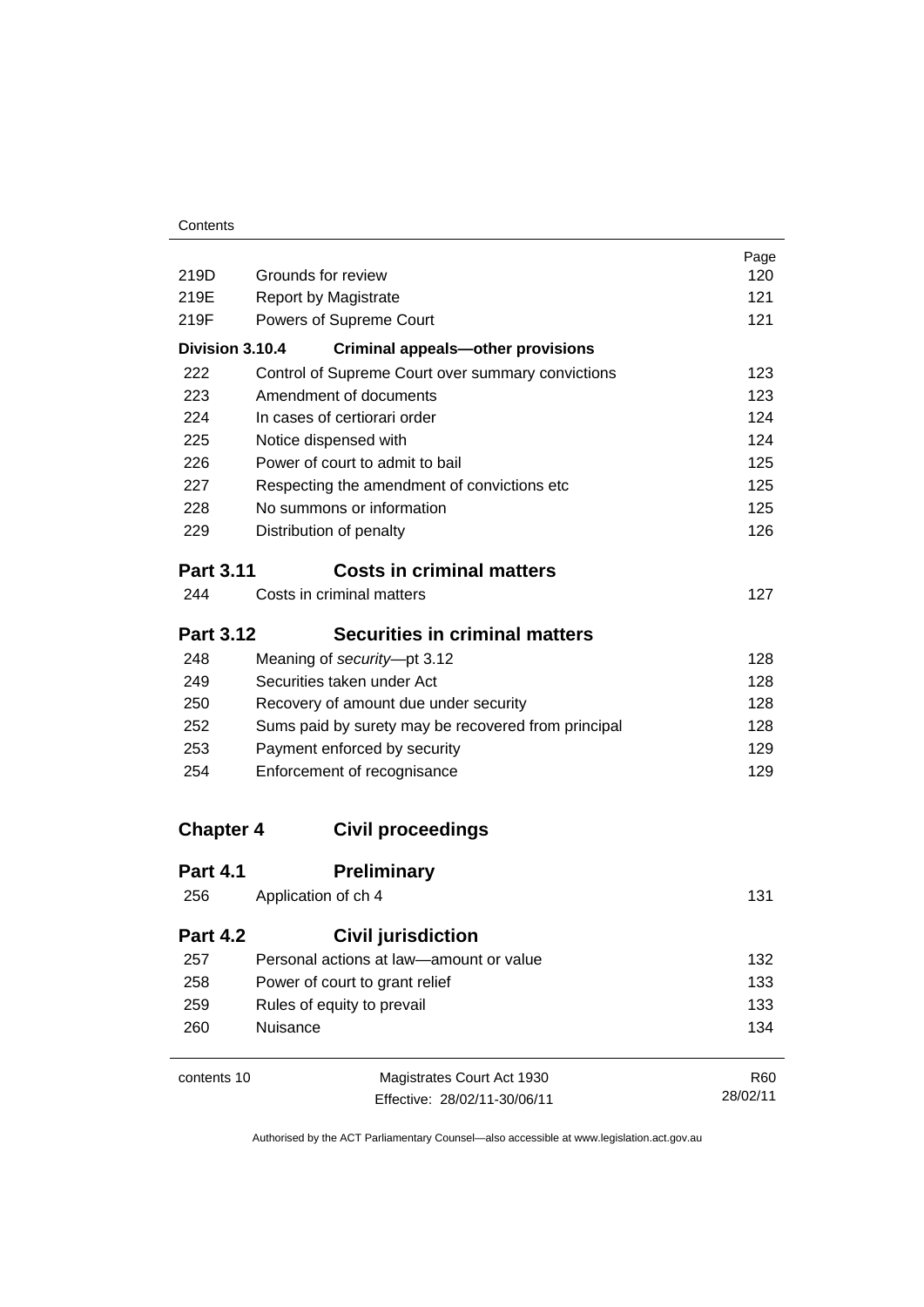| 261               | Disputed debts                                                        | Page<br>134 |
|-------------------|-----------------------------------------------------------------------|-------------|
| 262               | Cause of action arising, or defendant resident, outside ACT           | 134         |
| 263               | Requests under conventions relating to legal proceedings in civil and |             |
|                   | commercial matters                                                    | 135         |
| 264               | Proceedings affecting title to land                                   | 135         |
| 265               | Disputes under Residential Tenancies Act                              | 135         |
| 266               | Complaints under Utilities Act, pt 12                                 | 135         |
| 266A              | Civil disputes under ACT Civil and Administrative Tribunal Act        | 136         |
| 266B              | Enforcement of ACT Civil and Administrative Tribunal order-           |             |
|                   | representation                                                        | 137         |
| <b>Part 4.3</b>   | <b>Case stated for Supreme Court</b>                                  |             |
| 267               | Case stated                                                           | 138         |
| <b>Part 4.4</b>   | <b>Transfer of proceedings from or to Supreme</b>                     |             |
|                   | <b>Court</b>                                                          |             |
| 268               | Transfer of action from Supreme Court                                 | 139         |
| 269               | Procedure on transfer of action from Supreme Court                    | 139         |
| 270               | Removal of proceedings into Supreme Court                             | 140         |
| 271               | Stay of proceedings                                                   | 140         |
| <b>Part 4.5</b>   | Civil appeals                                                         |             |
| 272               | Meaning of appeal-pt 4.5                                              | 141         |
| 273               | Jurisdiction                                                          | 141         |
| 274               | Cases in which appeal may be brought                                  | 141         |
| 276               | Evidence on appeal                                                    | 142         |
| <b>Chapter 4A</b> | <b>The Childrens Court</b>                                            |             |
| <b>Part 4A.1</b>  | <b>The Childrens Court</b>                                            |             |
| 287               | Childrens Court                                                       | 143         |
| 288               | Jurisdiction of Childrens Court                                       | 143         |
| 289               | Proceedings where children jointly charged with adults                | 144         |
| 290               | Chief Magistrate to arrange business of Childrens Court               | 144         |
| 291               | Childrens Court Magistrate to hear all matters                        | 145         |

| R60      | Magistrates Court Act 1930   | contents 11 |
|----------|------------------------------|-------------|
| 28/02/11 | Effective: 28/02/11-30/06/11 |             |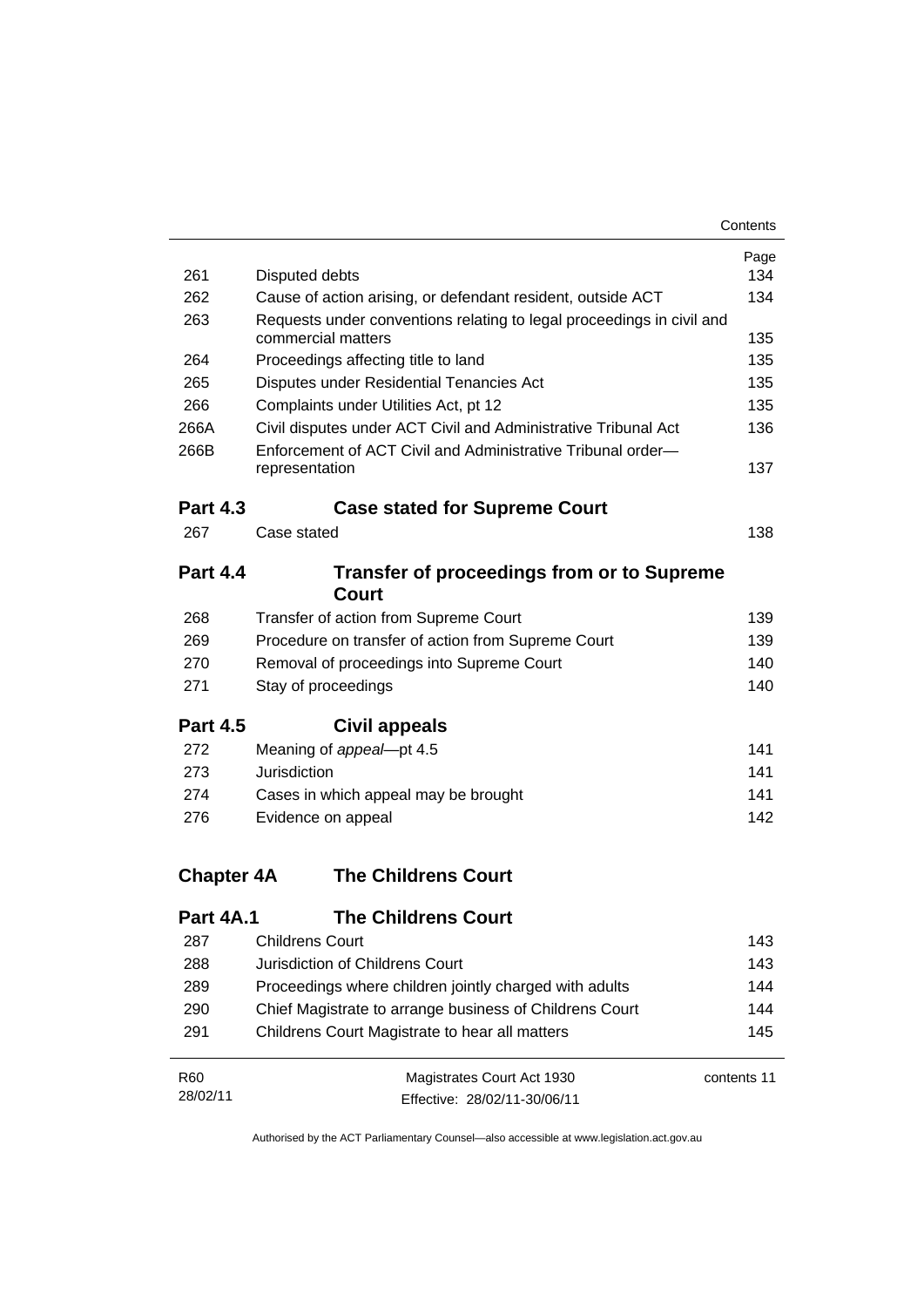### **Contents**

|                  |                                                                                 | Page |
|------------------|---------------------------------------------------------------------------------|------|
| <b>Part 4A.2</b> | <b>Childrens Court Magistrate</b>                                               |      |
| 291A             | <b>Childrens Court Magistrate</b>                                               | 146  |
| 291B             | <b>Acting Childrens Court Magistrate</b>                                        | 146  |
| 291C             | Assignment of other magistrates for Childrens Court matters                     | 147  |
| 291D             | Completion of part-heard matters                                                | 148  |
| <b>Part 4A.3</b> | <b>Criminal proceedings</b>                                                     |      |
| 291E             | Procedures for hearing indictable offences                                      | 149  |
| 291F             | Childrens Court may adjourn hearings to allow access to legal advice            | 149  |
| 291G             | Childrens Court may send cases to Supreme Court for sentencing                  | 150  |
| <b>Chapter 5</b> | <b>Miscellaneous</b>                                                            |      |
| <b>Part 5.1</b>  | <b>Offences</b>                                                                 |      |
| 292              | Failure to comply with order in nuisance action                                 | 151  |
| 298              | Prejudice to employee                                                           | 151  |
|                  |                                                                                 |      |
| <b>Part 5.2</b>  | <b>Other</b>                                                                    |      |
| 307              | Contempt of court                                                               | 152  |
| 308              | Magistrates Court's seal                                                        | 152  |
| 309              | Directions about procedure etc                                                  | 153  |
| 310              | Hearings generally to be in public                                              | 154  |
| 311              | Appearance by audiovisual or audio links etc                                    | 155  |
| 312              | Failure to give evidence-committal                                              | 155  |
| 314              | Registrar to give directions for preparation of transcript                      | 157  |
| 315              | Applications for transcripts                                                    | 157  |
| 316              | Record of proceedings                                                           | 159  |
| 317              | Record of proceedings and transcript                                            | 160  |
| 318              | Person about to leave ACT may be ordered to be examined or<br>produce documents | 162  |
| 319              | Witnesses' rights and liabilities                                               | 163  |
| 320              | Depositions to be given to registrar                                            | 163  |

contents 12 Magistrates Court Act 1930 Effective: 28/02/11-30/06/11

R60 28/02/11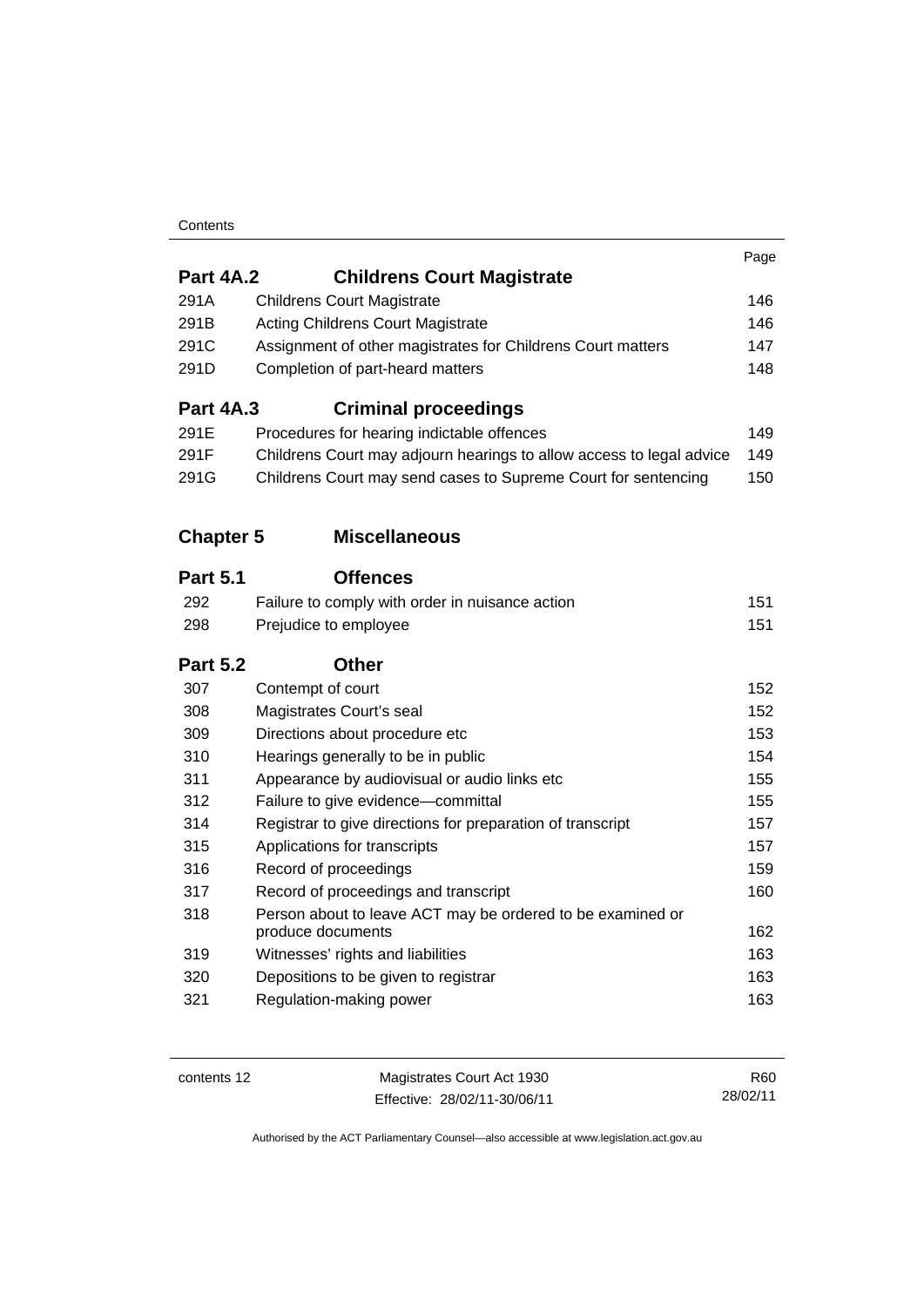|                             |                                     | Contents    |  |
|-----------------------------|-------------------------------------|-------------|--|
| <b>Schedule 1</b>           | Oath and affirmation of office      | Page<br>164 |  |
| <b>Schedule 2</b>           | <b>ACT and corresponding courts</b> | 165         |  |
| <b>Dictionary</b>           |                                     | 166         |  |
| <b>Endnotes</b>             |                                     |             |  |
| 1                           | About the endnotes                  | 171         |  |
| 2                           | Abbreviation key                    |             |  |
| 3<br>Legislation history    |                                     | 172         |  |
| 4                           | Amendment history                   |             |  |
| 5<br>Earlier republications |                                     | 256         |  |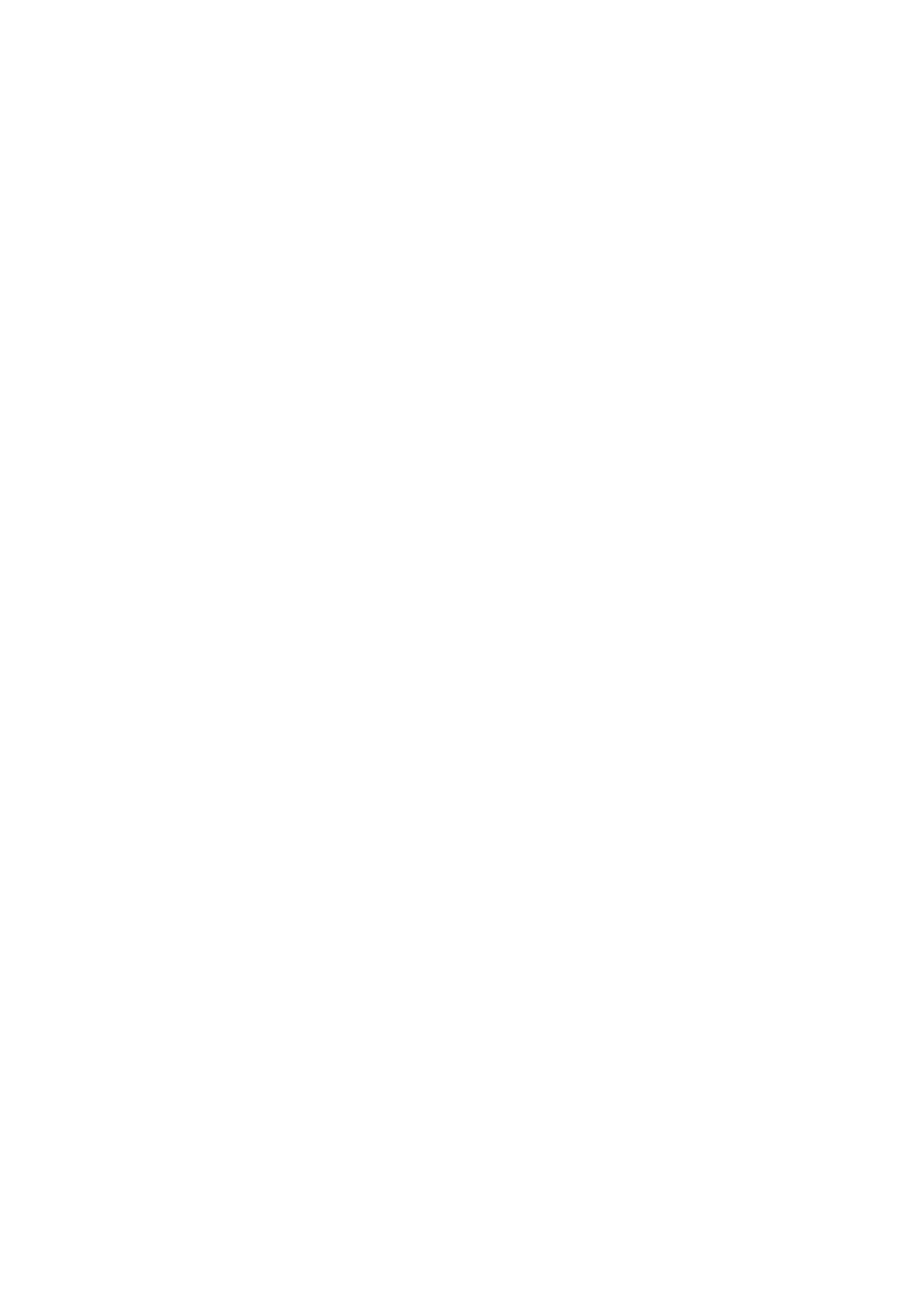

# **Magistrates Court Act 1930**

An Act to establish a Magistrates Court, to provide for the appointment of magistrates, and for other purposes

R60 28/02/11

Ī

Magistrates Court Act 1930 Effective: 28/02/11-30/06/11 page 1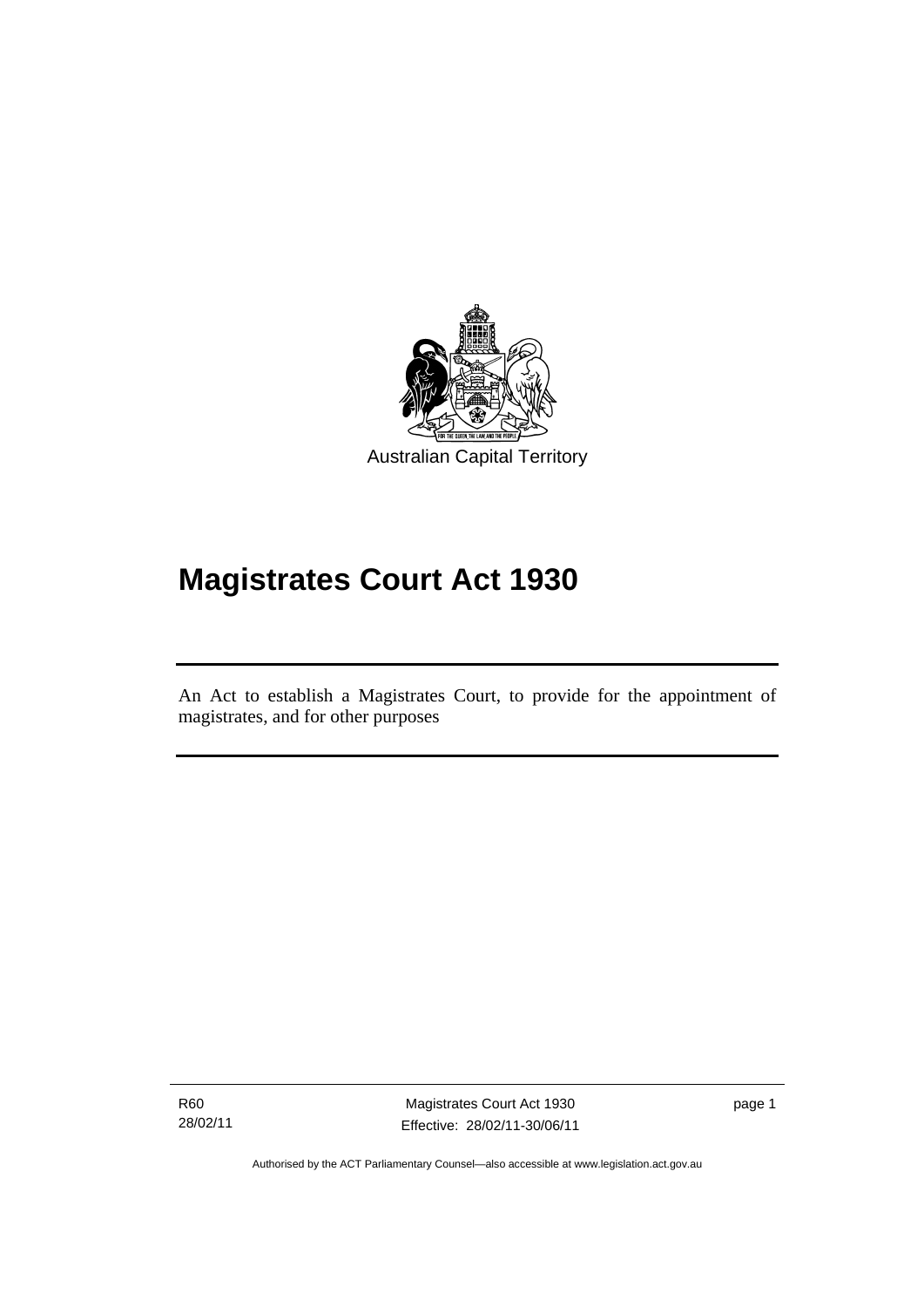Section 1

## **Chapter 1** Preliminary

### **1 Name of Act**

This Act is the *Magistrates Court Act 1930*.

### **2 Dictionary**

The dictionary at the end of this Act is part of this Act.

*Note 1* The dictionary at the end of this Act defines certain terms used in this Act, and includes references (*signpost definitions*) to other terms defined elsewhere.

> For example, the signpost definition '*vehicle*, for part 3.8 (Infringement notices for certain offences)—see the *Road Transport (Vehicle Registration) Act 1999*, dictionary.' means that the term 'vehicle' is defined in that dictionary and the definition applies to part 3.8.

*Note 2* A definition in the dictionary (including a signpost definition) applies to the entire Act unless the definition, or another provision of the Act, provides otherwise or the contrary intention otherwise appears (see Legislation Act, s 155 and s 156 (1)).

### **3 Notes**

A note included in this Act is explanatory and is not part of this Act.

*Note* See the Legislation Act, s 127 (1), (4) and (5) for the legal status of notes.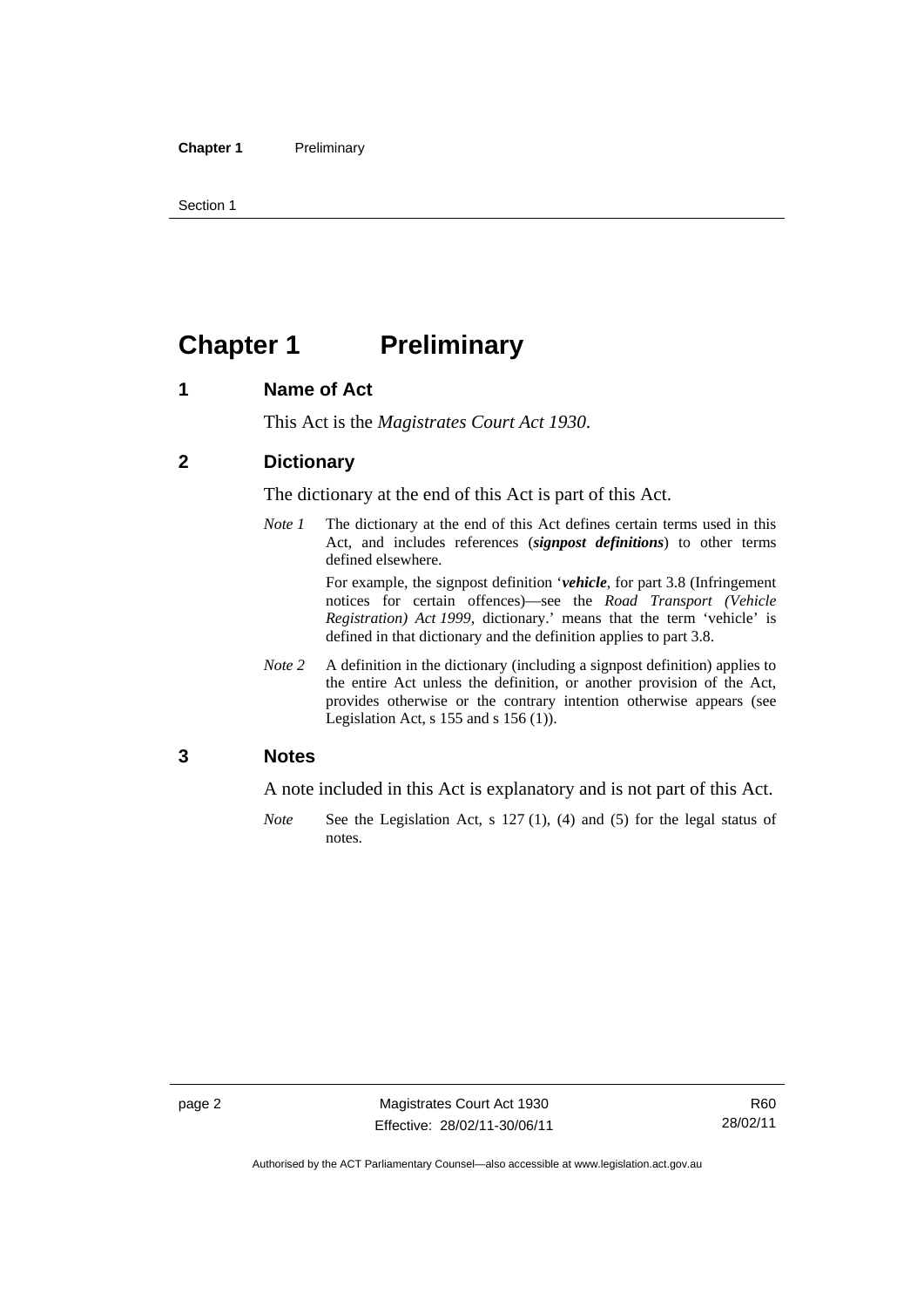## **Chapter 2 Magistrates Court and magistrates**

### **Part 2.1 The court**

### **4 Constitution of court**

- (1) The Magistrates Court is continued in existence.
- (2) The jurisdiction of the court may be exercised by a magistrate (other than a special magistrate) or by 1 or more special magistrates.
- (3) If 2 or more special magistrates are divided in opinion on a case, the case must be—
	- (a) if there is a majority—decided according to the decision of the majority; or
	- (b) if the court is equally divided in opinion—adjourned for hearing and decision by a magistrate (other than a special magistrate).
- (4) The rules may provide for the jurisdiction of the court otherwise exercisable by a magistrate to be exercised by the registrar, in the cases and subject to the conditions prescribed under the rules.
- (5) For the purposes of the exercise of jurisdiction given to the registrar under the rules, this Act has effect, subject to this section, as if the court consisted of the magistrates and the registrar.
- (6) In this section:

*registrar* includes deputy registrar.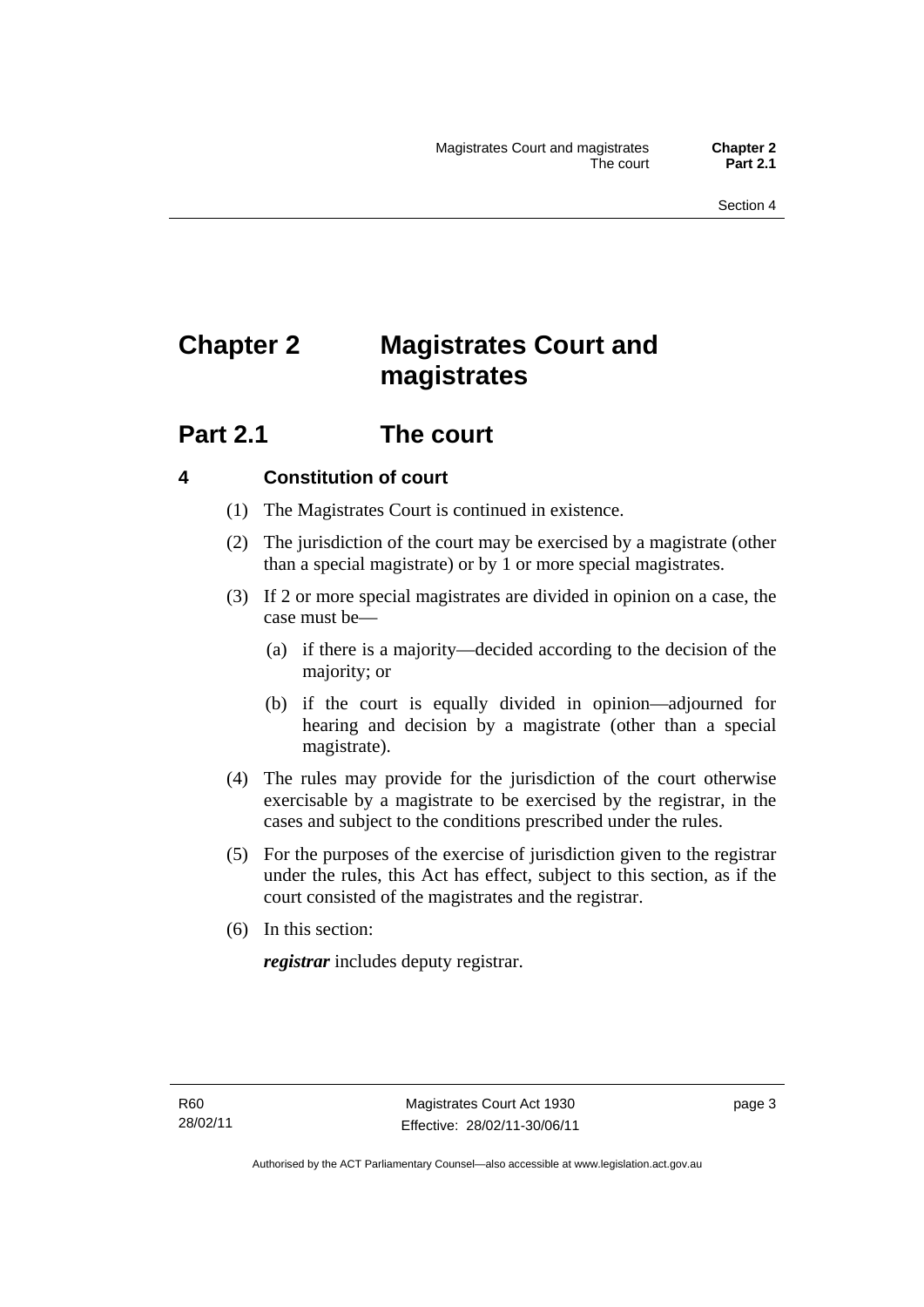Section 5

### **5 Arrangement of court business**

- (1) The Chief Magistrate is responsible for ensuring the orderly and prompt discharge of the Magistrates Court's business.
- (2) The Chief Magistrate may, subject to consultation with the magistrates that is appropriate and practicable, make arrangements about a magistrate who is to constitute the court in particular matters or classes of matters.
- (3) In this section:

*magistrate* includes special magistrate.

page 4 Magistrates Court Act 1930 Effective: 28/02/11-30/06/11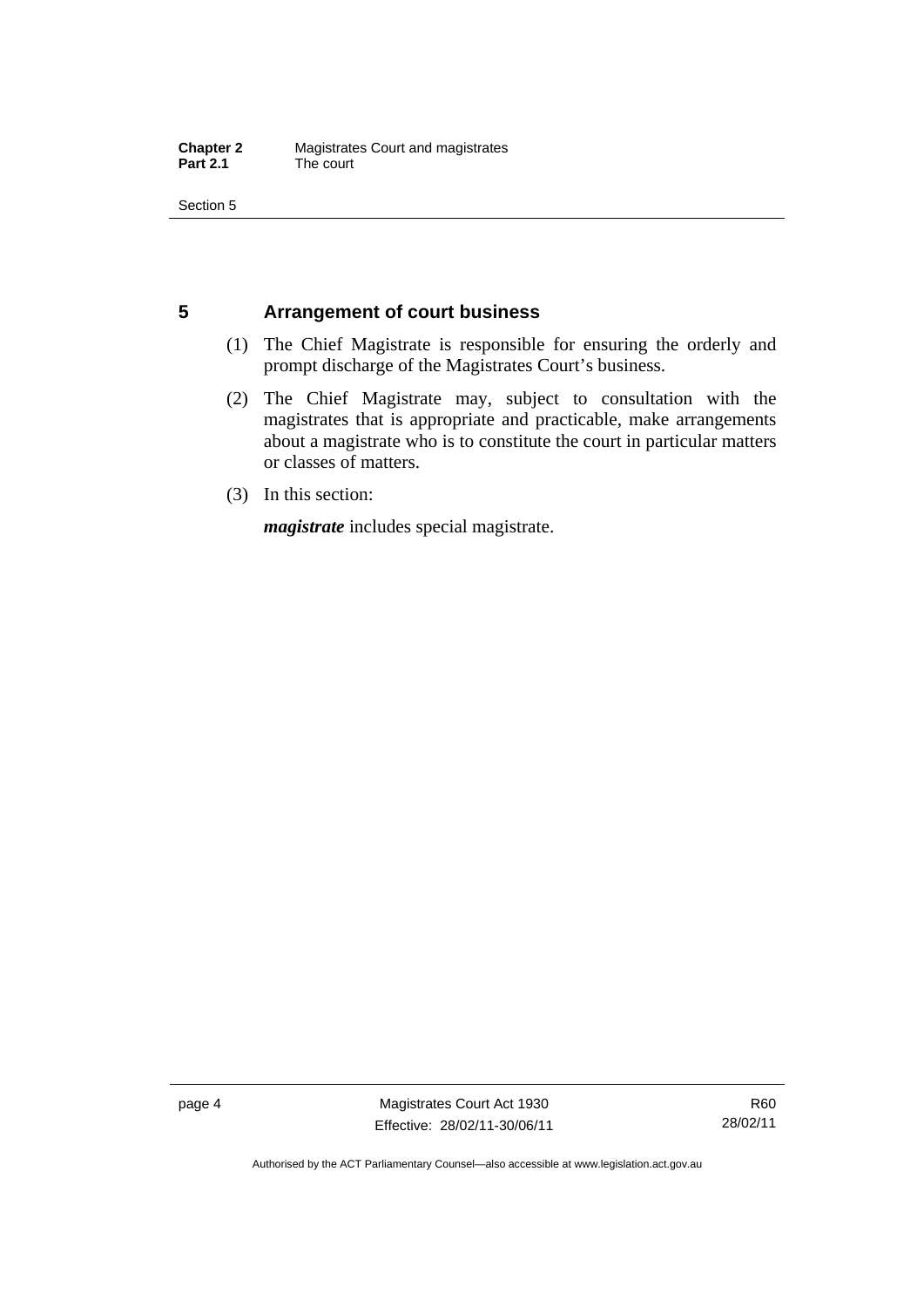### **Part 2.2 Appointment and jurisdiction of magistrates**

### **Division 2.2.1 Magistrates other than special magistrates**

### **6 Meaning of** *magistrate* **in div 2.2.1**

In this division:

*magistrate* means—

- (a) the Chief Magistrate; or
- (b) a person who is appointed under section 7 as a magistrate.

### **7 Appointment of Chief Magistrate and other magistrates**

- (1) There is to be a Chief Magistrate and other magistrates.
- (2) The Chief Magistrate and other magistrates are appointed by the Executive.

 (3) If a magistrate is appointed as the Chief Magistrate, the person stops holding the position of magistrate.

### **7AA Requirements of appointment—magistrates**

- (1) The Executive must, in relation to the appointment of magistrates, determine—
	- (a) the criteria that apply to the selection of a person for appointment; and
	- (b) the process for selecting the person.

page 5

*Note* For the making of appointments (including acting appointments), see the Legislation Act, pt 19.3.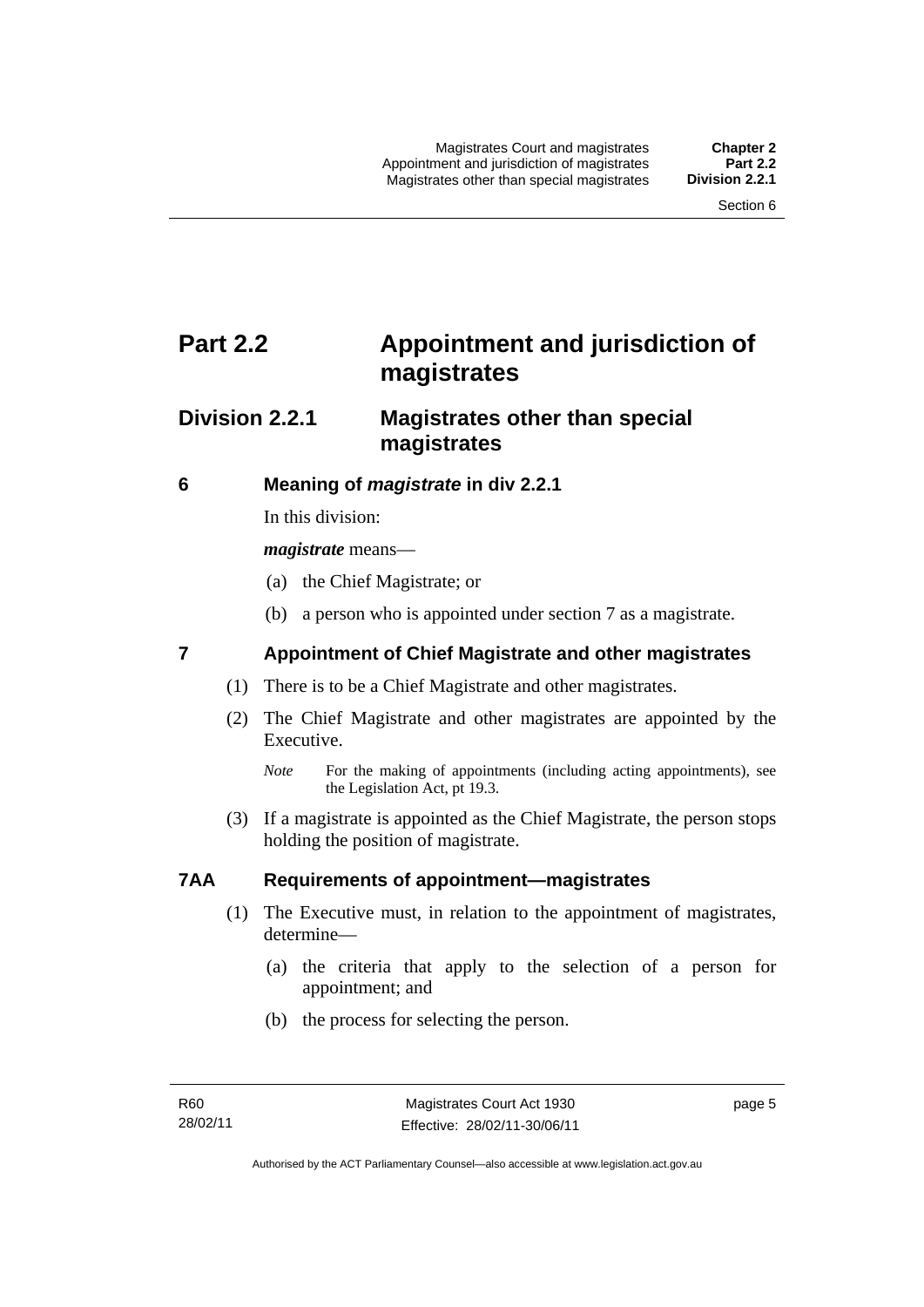### (2) A determination is a notifiable instrument.

*Note* A notifiable instrument must be notified under the Legislation Act.

### **7A Eligibility for appointment as magistrate**

A person is not eligible for appointment as a magistrate unless the person is a lawyer and has been a lawyer for at least 5 years.

### **7B Seniority of magistrates**

Magistrates other than the Chief Magistrate have seniority according to—

- (a) the dates their appointments took effect; or
- (b) if the appointments of 2 or more of them took effect on the same date—the precedence given to them by the instruments of their appointment.

### **7C Conditions of appointment of magistrates**

A magistrate holds the position on the conditions (if any) about matters not provided for under this Act or another territory law that are decided by the Executive.

### **7D Term of appointment of magistrates**

- (1) A magistrate is appointed for the term ending when the magistrate turns 65 years old.
	- *Note 1* The *Judicial Commissions Act 1994*, s 4 provides that a magistrate may only be removed from office in accordance with that Act.
	- *Note 2* A magistrate's appointment also ends if the magistrate resigns (see Legislation Act, s 210).
- (2) A person who is at least 65 years old must not be appointed as a magistrate.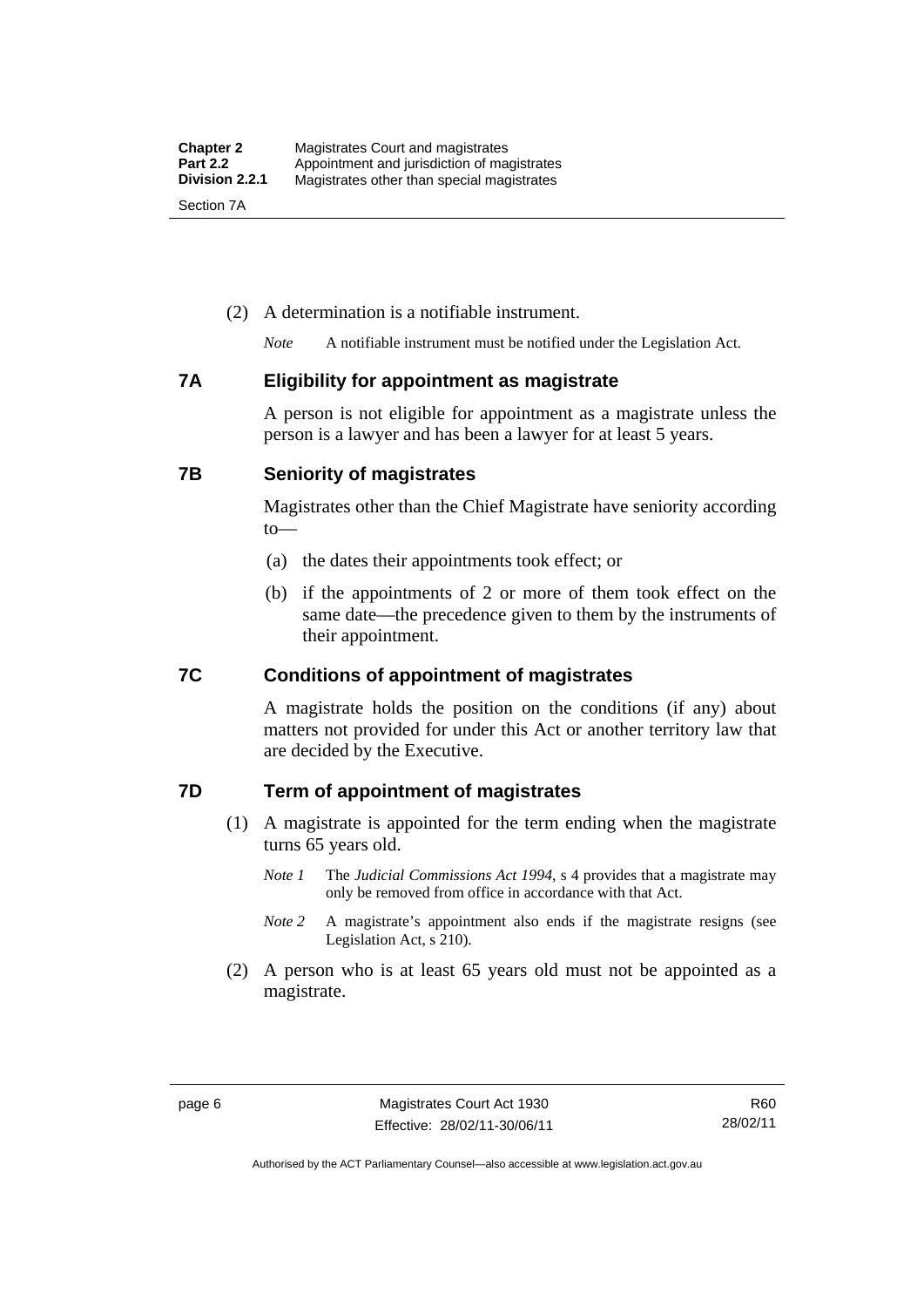### **7E Acting Chief Magistrate**

- (1) The Executive may appoint a magistrate to act as Chief Magistrate.
	- *Note* See the Legislation Act, s 209, div 19.3.2 and div 19.3.2A about acting appointments.
- (2) If no appointment is made under subsection (1), the senior magistrate who is in the ACT and is able and willing to act must act as Chief Magistrate.

### **7F Retirement**

- (1) This section applies if a magistrate is—
	- (a) an eligible employee for the *Superannuation Act 1976* (Cwlth); or
	- (b) a member of the superannuation scheme for the *Superannuation Act 1990* (Cwlth); or
	- (c) a member of any other superannuation scheme determined by the Attorney-General.
- (2) The Executive may retire the magistrate on the ground of invalidity with the magistrate's consent.
- (3) A determination under subsection (1) (c) is a notifiable instrument.

*Note* A notifiable instrument must be notified under the Legislation Act.

### **7G Magistrates not to do other work**

- (1) A magistrate must not practise as a lawyer.
- (2) A magistrate must not, without the Attorney-General's written consent—
	- (a) engage in remunerative employment otherwise than in connection with duties as a magistrate; or
	- (b) accept appointment to another position under a law of the Territory, the Commonwealth, a State or another Territory.

page 7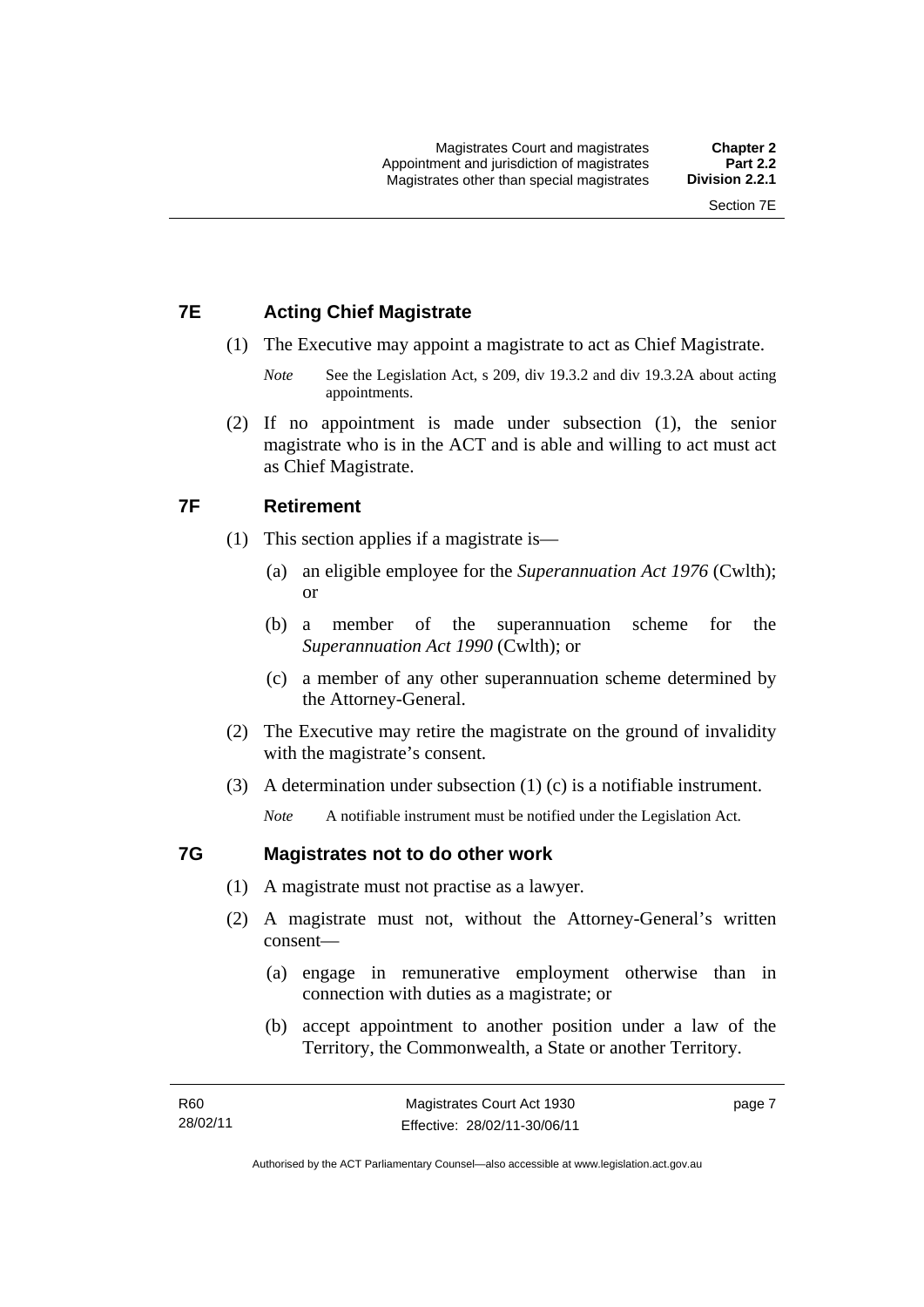(3) The Attorney-General must consult with the Chief Magistrate before giving consent.

### **7H Rights of public servants**

- (1) A magistrate who was a public servant or APS employee immediately before his or her appointment keeps his or her existing and accruing rights.
- (2) In this section:

*APS employee*—see the *Public Service Act 1999* (Cwlth), section 7.

### **Division 2.2.2 Special magistrates**

### **8 Appointment of special magistrates**

The Executive may appoint special magistrates.

*Note* For the making of appointments (including acting appointments), see the Legislation Act, pt 19.3.

### **8AA Requirements of appointment—special magistrates**

- (1) The Executive must, in relation to the appointment of special magistrates, determine—
	- (a) the criteria that apply to the selection of a person for appointment; and
	- (b) the process for selecting the person.
- (2) A determination is a notifiable instrument.

*Note* A notifiable instrument must be notified under the Legislation Act.

### **8A Term of appointment of special magistrates**

- (1) A special magistrate is appointed—
	- (a) for the term mentioned in the instrument of appointment; or

R60 28/02/11

Authorised by the ACT Parliamentary Counsel—also accessible at www.legislation.act.gov.au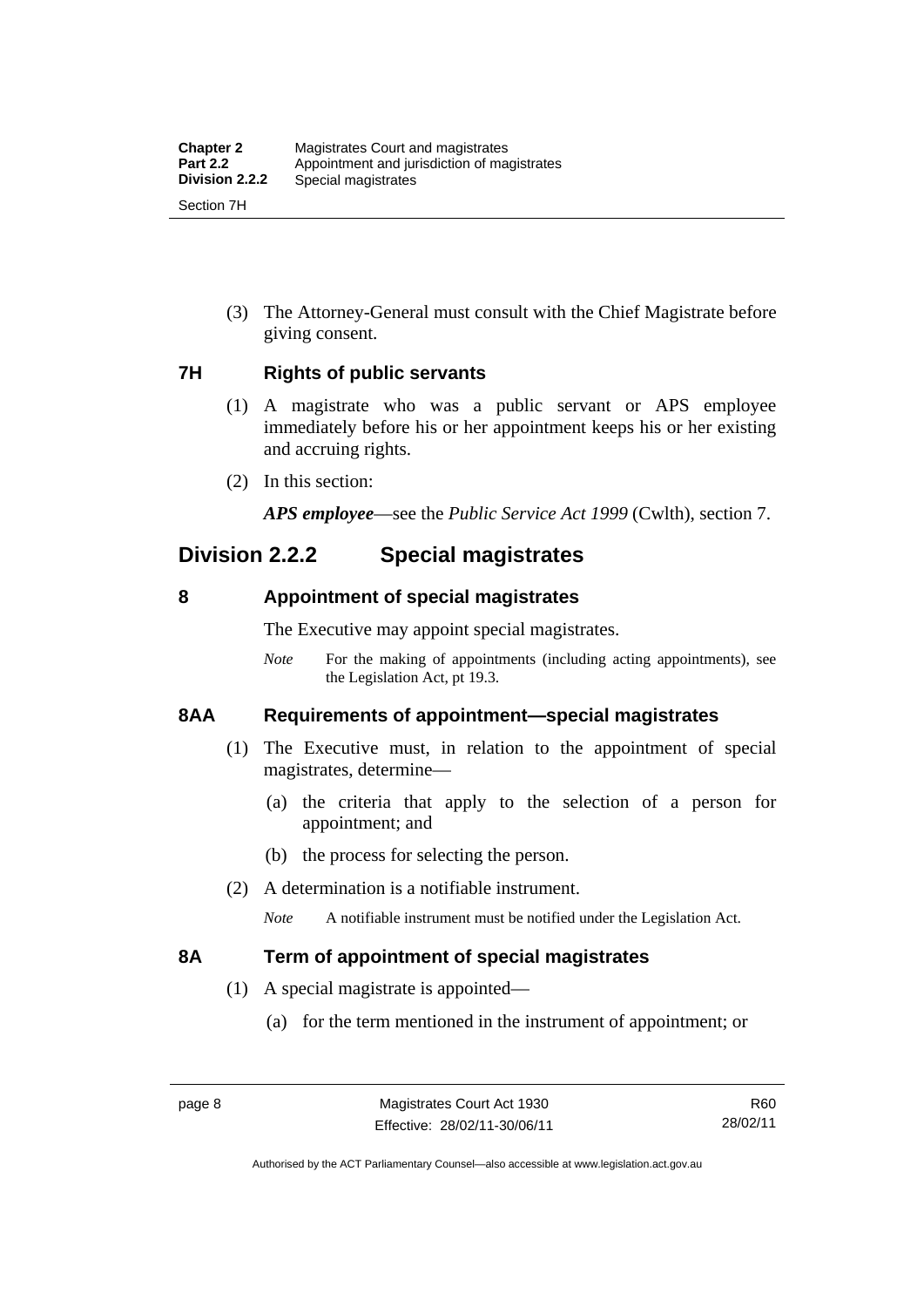- (b) if a term is not mentioned—for the term ending when the special magistrate turns 70 years old.
- *Note 1* The *Judicial Commissions Act 1994*, s 4 provides that a magistrate may only be removed from office in accordance with that Act.
- *Note 2* A special magistrate's appointment also ends if the special magistrate resigns (see Legislation Act, s 210).
- (2) A person who is at least 70 years old must not be appointed as a special magistrate.
- (3) A person must not be appointed as a special magistrate for a term that extends beyond the person's 70th birthday.

### **8B Conditions of appointment of special magistrates**

A special magistrate holds the position on the conditions (if any) about matters not provided for under this Act or another territory law that are decided by the Executive.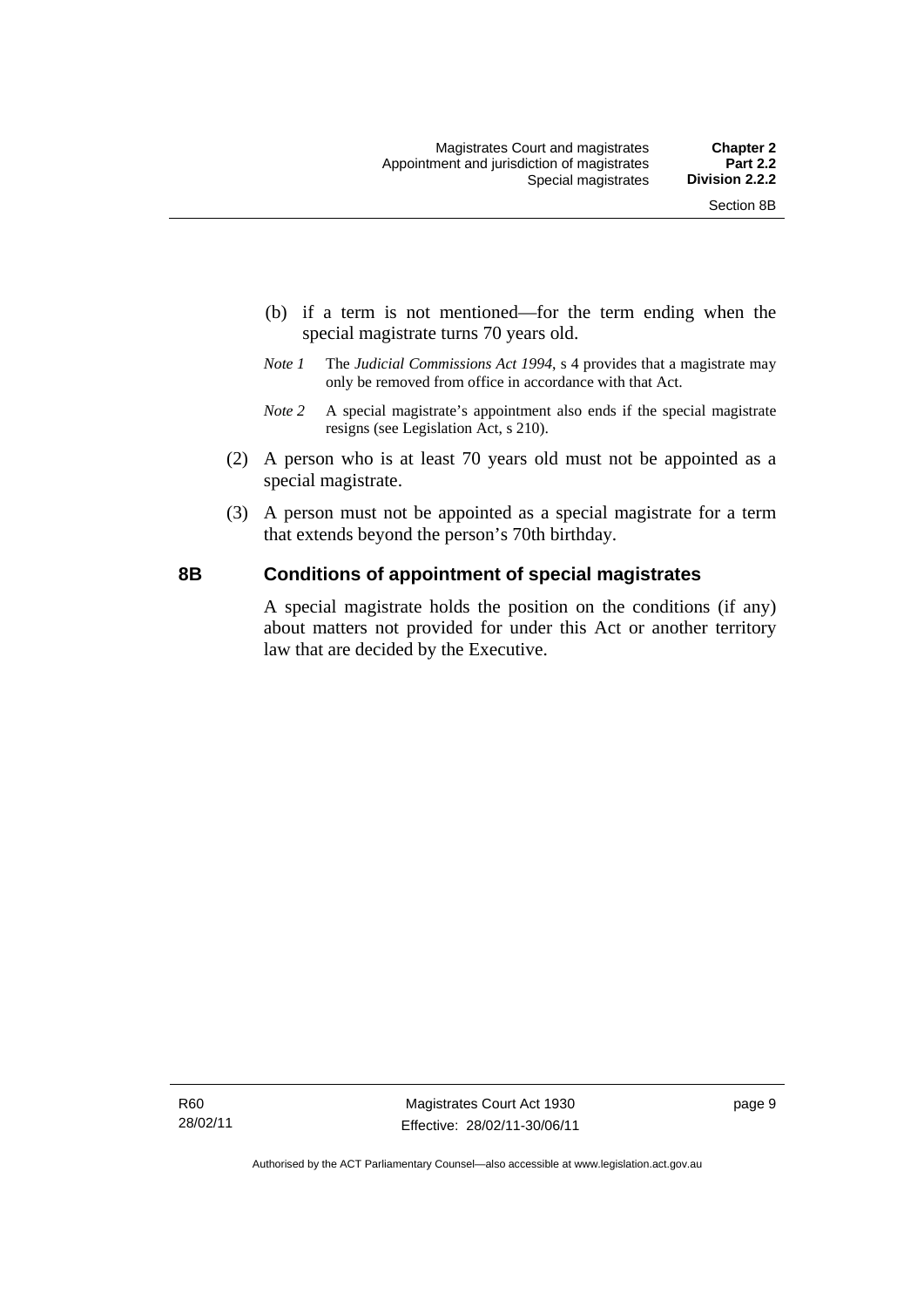### **Division 2.2.3 Registrar and other court officers**

### **9 Appointment of registrar etc**

- (1) The Minister may appoint a registrar of the Magistrates Court.
	- *Note 1* For the making of appointments (including acting appointments), see the Legislation Act, pt 19.3.
	- *Note 2* In particular, an appointment may be made by naming a person or nominating the occupant of a position (see Legislation Act, s 207).
- (2) The registrar may appoint the deputy registrars of the court, bailiffs and other officers that are required.
- (3) In subsection (2):

*registrar* does not include a deputy registrar.

### **9A Staff assisting registrar**

The staff assisting the registrar are to be employed under the *Public Sector Management Act 1994*.

### **9B Functions of registrar and deputy registrars**

- (1) The registrar has power to administer oaths and may exercise the other functions given to the registrar under this Act, another territory law or an order of the court.
- (2) Subject to this Act and to any directions of the registrar, a deputy registrar may exercise the functions of the registrar under this Act or another territory law.
	- *Note* A reference to an Act includes a reference to the statutory instruments made or in force under the Act, including regulations and rules (see Legislation Act, s 104).
- (3) The exercise of a function by a deputy registrar does not affect the power of the registrar to exercise the function.

R60 28/02/11

Authorised by the ACT Parliamentary Counsel—also accessible at www.legislation.act.gov.au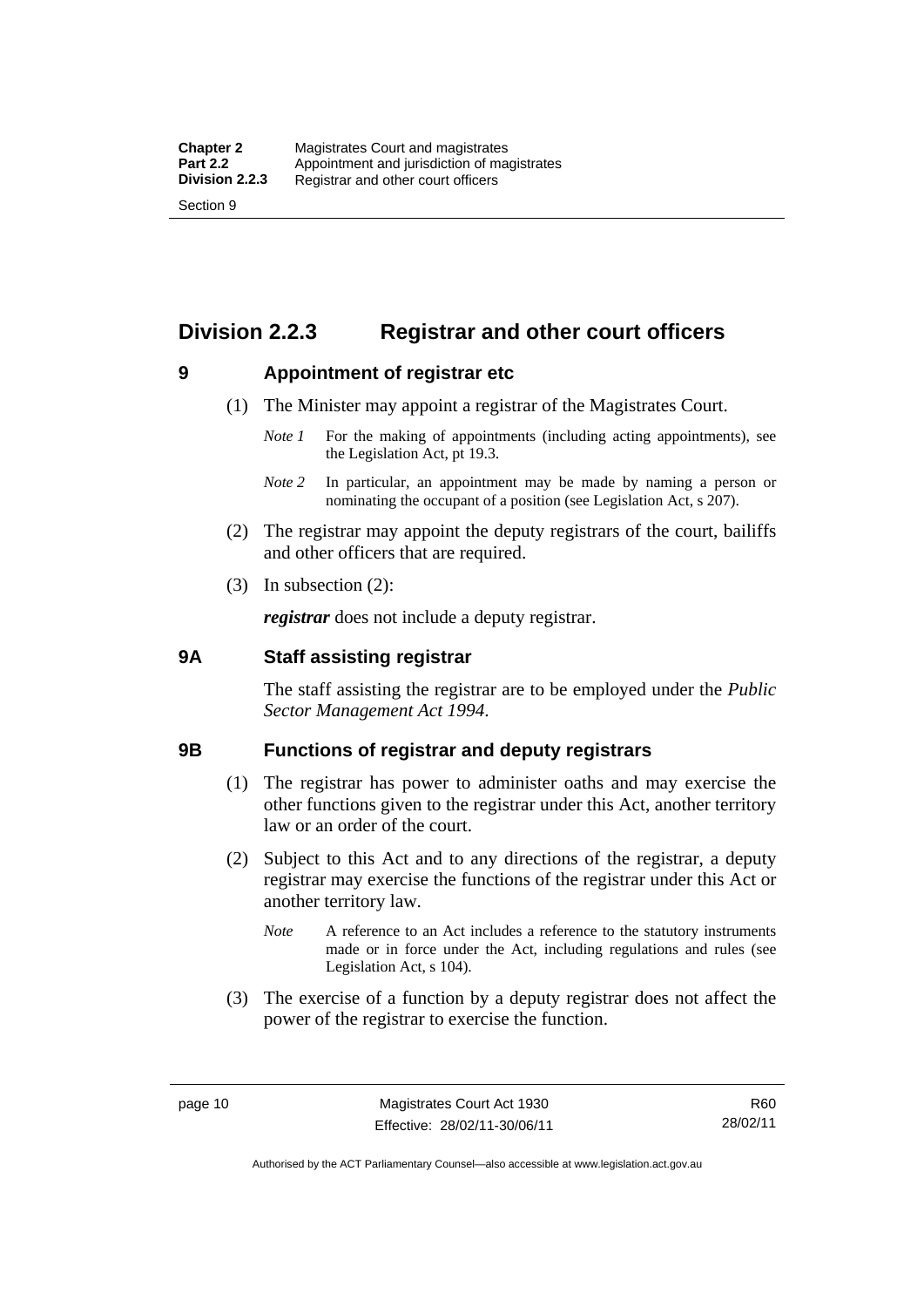### **Division 2.2.3A Judicial officers exchange**

### **9C Definitions—div 2.2.3A**

In this division:

*ACT court* means a court of this jurisdiction mentioned in an item in schedule 2, column 2.

*corresponding court*, in relation to an ACT court mentioned in an item in schedule 2, column 2, means a court of another jurisdiction mentioned in the item, column 3.

*court* includes tribunal.

*judicial exchange arrangement* means an arrangement under section 9D.

*judicial officer* means a magistrate or other person who, whether alone or together with others, constitutes a court, but does not include a lay member of a court.

*participating jurisdiction* means the Commonwealth, a State or another country if under the law of that jurisdiction a judicial exchange arrangement may be entered into with the Attorney-General of this jurisdiction.

*Note State* includes the Northern Territory (see Legislation Act, dict, pt 1).

*this jurisdiction* means the ACT.

### **9D Establishment of judicial exchange arrangements**

- (1) The Attorney-General of this jurisdiction may enter into an arrangement with the Attorney-General of a participating jurisdiction for the temporary transfer of judicial officers between ACT courts and corresponding courts.
- (2) An arrangement under this section cannot provide for the transfer of judicial officers to a federal court of the Commonwealth.

page 11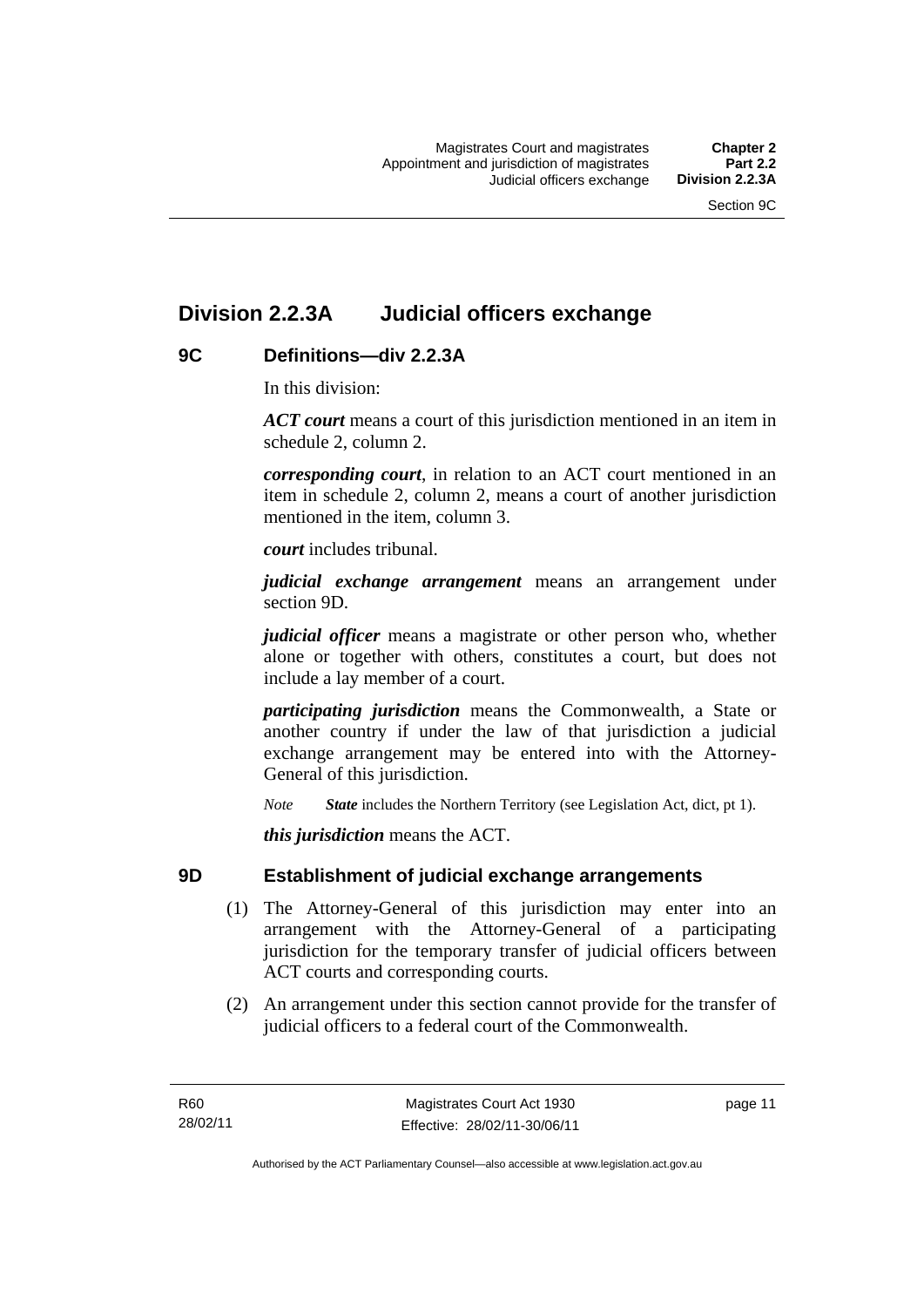- (3) Without limiting subsection (1), an arrangement under this section—
	- (a) may require transfers to a court to be subject to the prior approval of either or both of the following:
		- (i) the Attorney-General of this jurisdiction;
		- (ii) the Attorney-General of the participating jurisdiction; and
	- (b) may establish the manner and form in which a transfer to a court is to be made; and
	- (c) may determine the rank, title, status and precedence of a transferred judicial officer.

### **9E Transfer of judicial officer of another jurisdiction to ACT court**

- (1) This section applies if a judicial exchange arrangement provides for the transfer to an ACT court of a judicial officer of a corresponding court.
- (2) The chief magistrate may, in accordance with the judicial exchange arrangement and with the agreement of the senior judicial officer of the corresponding court, appoint a judicial officer of the corresponding court to act as a judicial officer of the ACT court.
- (3) The judicial officer of the corresponding court is qualified for appointment despite any law of this jurisdiction to the contrary.
- (4) The maximum term for which an appointment under this section may be made on any one occasion is 6 months.
- (5) However, an appointment under this section may not extend beyond the retirement age for judicial officers of the ACT court.
- (6) A judicial officer of a corresponding court may be appointed under this section to more than one ACT court.

R60 28/02/11

Authorised by the ACT Parliamentary Counsel—also accessible at www.legislation.act.gov.au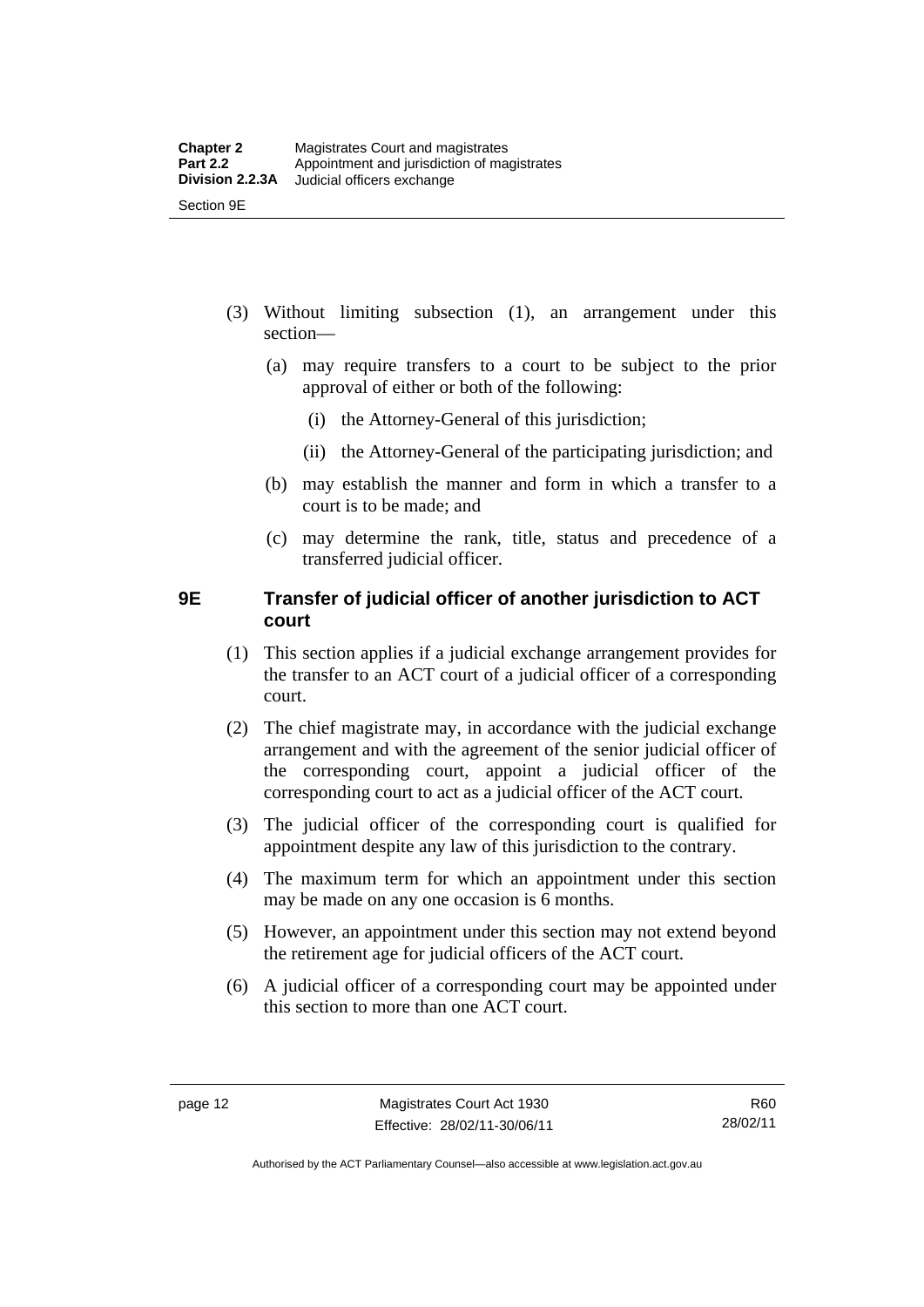(7) A judicial officer whose appointment under this section has ceased may complete or otherwise continue to deal with any matters relating to proceedings in the ACT court that have been heard, or partly heard, by the judicial officer before the appointment under this section ceased.

### **9F Service in ACT court of judicial officer of another jurisdiction**

- (1) This section applies to a judicial officer of a corresponding court who is appointed to act as a judicial officer of an ACT court in accordance with a judicial exchange arrangement.
- (2) While acting as a judicial officer of the ACT court, the judicial officer of the corresponding court has all the powers, authorities, privileges and immunities of, and is taken to be for all purposes, a judicial officer of the ACT court.
- (3) Despite subsection (2), territory laws concerning the following matters do not apply to the judicial officer of the corresponding court while acting as a judicial officer of the ACT court:
	- (a) the remuneration, allowances and other conditions of service of judicial officers;
	- (b) the pension or other superannuation entitlements of judicial officers and related provisions;
	- (c) the removal or suspension of judicial officers from office.

### **9G Service of ACT judicial officer in corresponding court**

- (1) This section applies to a judicial officer of an ACT court who is appointed to act as a judicial officer of a corresponding court in accordance with a judicial exchange arrangement.
- (2) The judicial officer's service as a judicial officer of the corresponding court is taken to be service as a judicial officer of the ACT court for the purposes of territory laws about—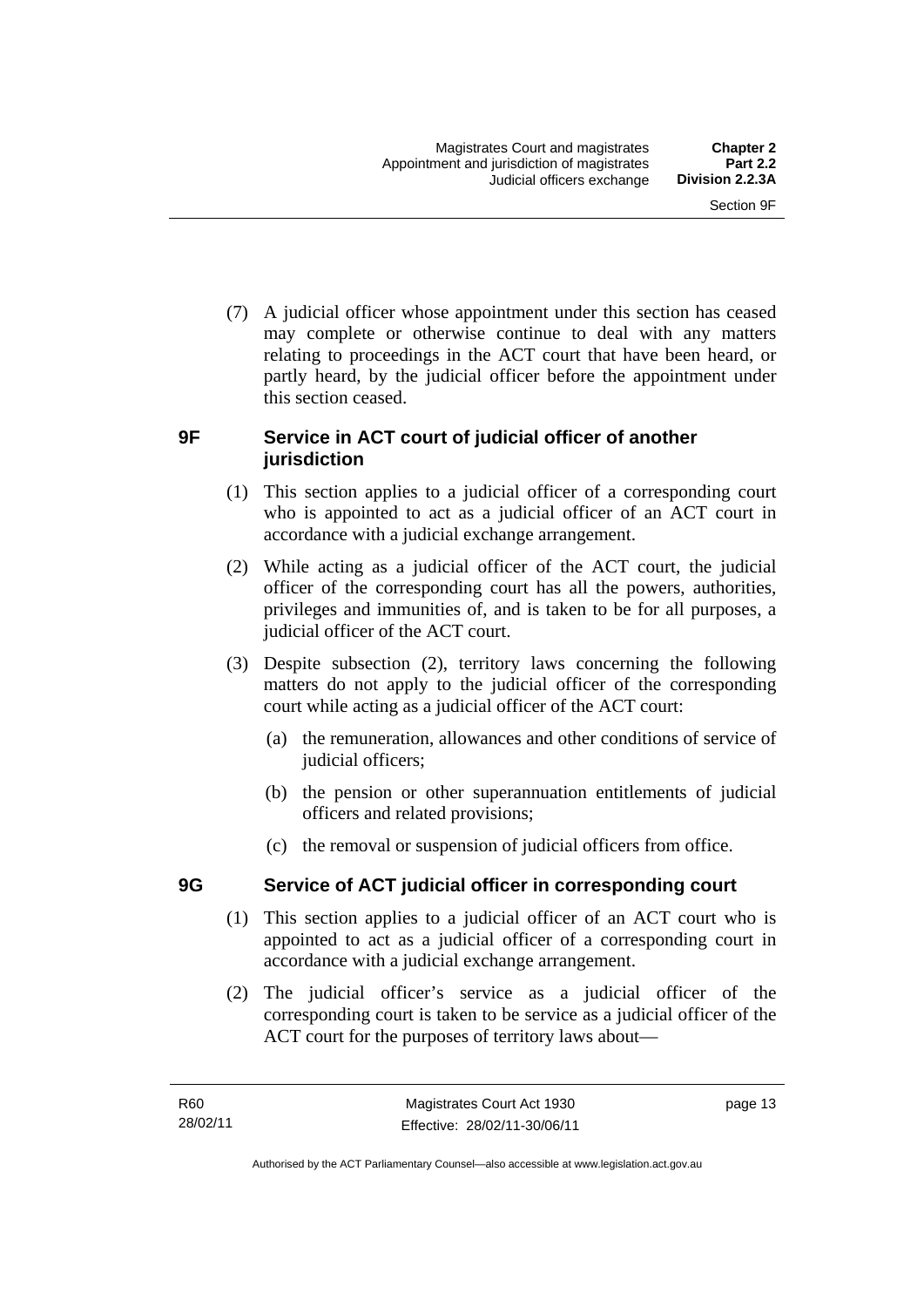- (a) the remuneration, allowances and other conditions of service of judicial officers; and
- (b) the pension or other superannuation entitlements of judicial officers and related provisions; and
- (c) the removal or suspension of judicial officers from office.

### **9H Judicial office not affected by appointment to another judicial office**

(1) In this section:

*court* includes a tribunal (however described) that exercises functions of a judicial nature or functions of a similar nature (such as conciliation functions, arbitration functions, disciplinary functions or administrative review functions).

*judicial office* extends to the office of any member of a court, but only if the holder of the office is required to be a judicial officer or have legal qualifications.

- (2) The doctrine of incompatibility of office—
	- (a) does not operate to prevent the holder of a judicial office (the *original office*) from being appointed to another judicial office (the *additional office*); and
	- (b) does not operate to effect or require the surrender or vacation of the original office as a result of the appointment to the additional office.
- (3) This section applies—
	- (a) even if the original office or the additional office is held on an acting or temporary basis; and
	- (b) even if the original office or the additional office is a judicial office of another jurisdiction (including, but not limited to, judicial offices to which appointments are made under section 9E); and

Authorised by the ACT Parliamentary Counsel—also accessible at www.legislation.act.gov.au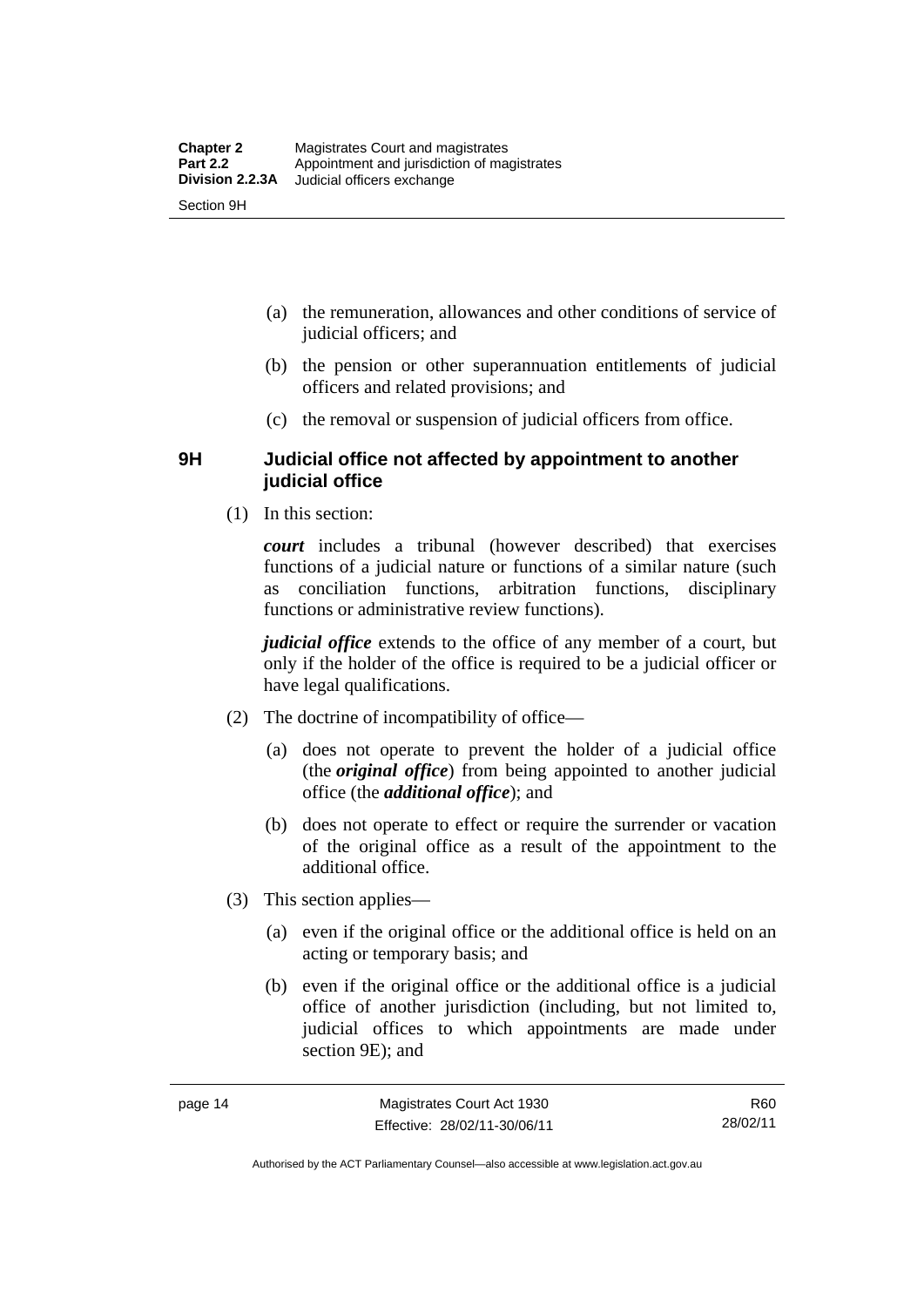- (c) even if an appeal lies from a decision of the court of one of the judicial offices to the court of the other judicial office; and
- (d) even if the courts of the judicial offices are not of the same status.

### **9I Other arrangements not affected**

This division does not limit or affect any other arrangements under which—

- (a) a judicial officer of another jurisdiction may be appointed or act as a judicial officer of this jurisdiction; or
- (b) a judicial officer of this jurisdiction may be appointed or act as a judicial officer of another jurisdiction.

### **9J Amendment of sch 2**

A regulation may amend schedule 2.

### **Division 2.2.4 Jurisdiction of magistrates**

### **10P Oath etc of office**

- (1) A person appointed as the Chief Magistrate, a magistrate or special magistrate must not exercise the functions given to a magistrate under any territory law unless the person has sworn an oath or made an affirmation in accordance with the form in schedule 1.
- (2) The oath must be sworn or affirmation made before the Chief **Justice**

### **11 Acts done beyond ACT**

(1) An act done by a magistrate, because of his or her office, outside the ACT for the purpose of authenticating the signature of a person to an instrument intended to take effect in the ACT is, unless the act is required by law to be done in the ACT, effective for any territory law.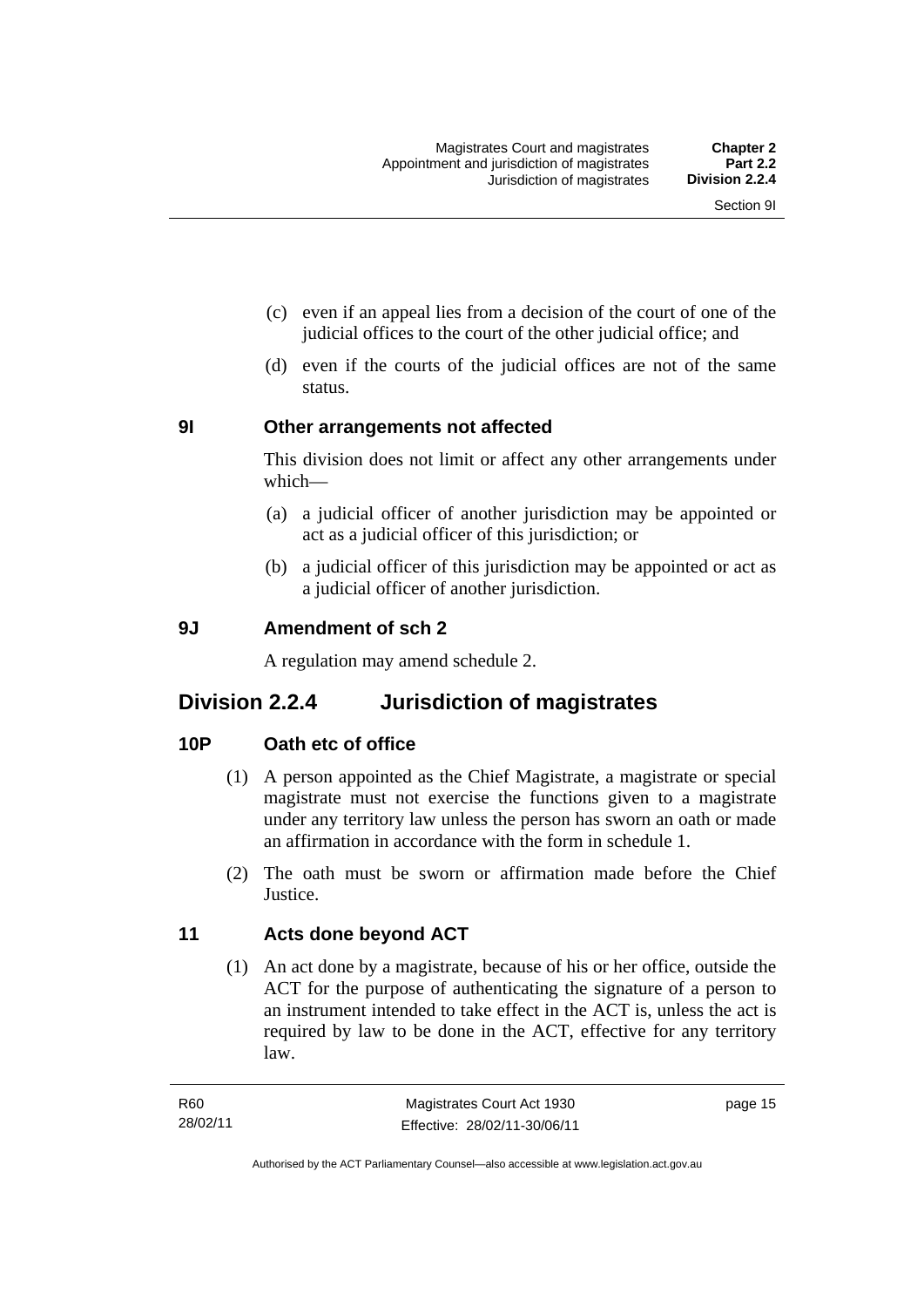(2) An oath or affirmation administered by a magistrate, because of his or her office, outside the ACT in any case in which an oath or affirmation may be administered by a magistrate is, unless the oath or affirmation is required by law to be administered in the ACT, effective for any territory law.

### **12 Acts by magistrate out of court etc**

- (1) Any magistrate out of court or the registrar may do all or any of the following:
	- (a) receive an information;
	- (b) issue a summons or warrant on an information;
	- (c) issue a summons or warrant to compel the attendance of a witness;
	- (d) do anything else that is necessary and preliminary to a hearing.
- (2) Without limiting subsection (1), if a law in force in the ACT provides that an information or complaint may be laid or made before, or a summons or warrant issued by, a court or justice of the peace, the information or complaint may be laid or made, and the summons or warrant may be issued, by a magistrate or the registrar.

### **13 Making of enforcement order after case decided**

After a case has been heard and decided, any magistrate or the registrar may make an enforcement order for the purposes of the case.

**15 Process not invalid only because of death of magistrate etc** 

> A summons or warrant issued, or order made, by a magistrate or registrar is not invalid only because of the magistrate or registrar dying or otherwise ceasing to hold the position.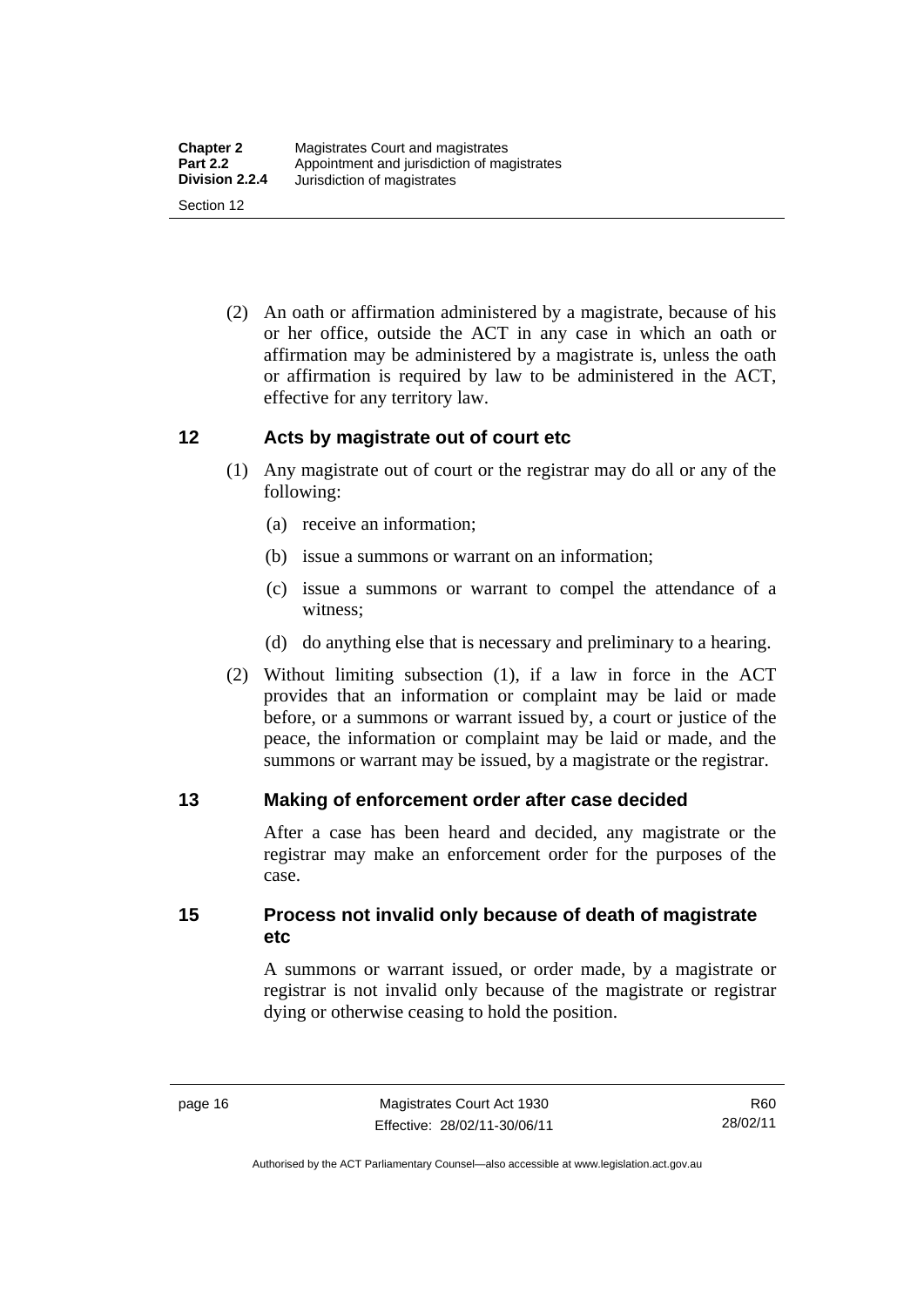### **16 Order instead of mandamus order**

- (1) If a magistrate or registrar refuses to do any act relating to the duties of his or her office as a magistrate or registrar, the party requiring the act to be done may apply to the Supreme Court for an order calling on the magistrate or registrar and also the party to be affected by the act to show cause why the act should not be done, and if good cause is not shown against it, the Supreme Court may make the order absolute, with or without payment of costs.
- (2) A magistrate or registrar on being served with an order absolute must obey the order, and do the act required by it to be done.

### **17 Magistrates may exercise functions of justices of peace**

If under any law in force in the ACT, anything is required or permitted to be done before, to or by a justice of the peace, it may be done before, to or by a magistrate.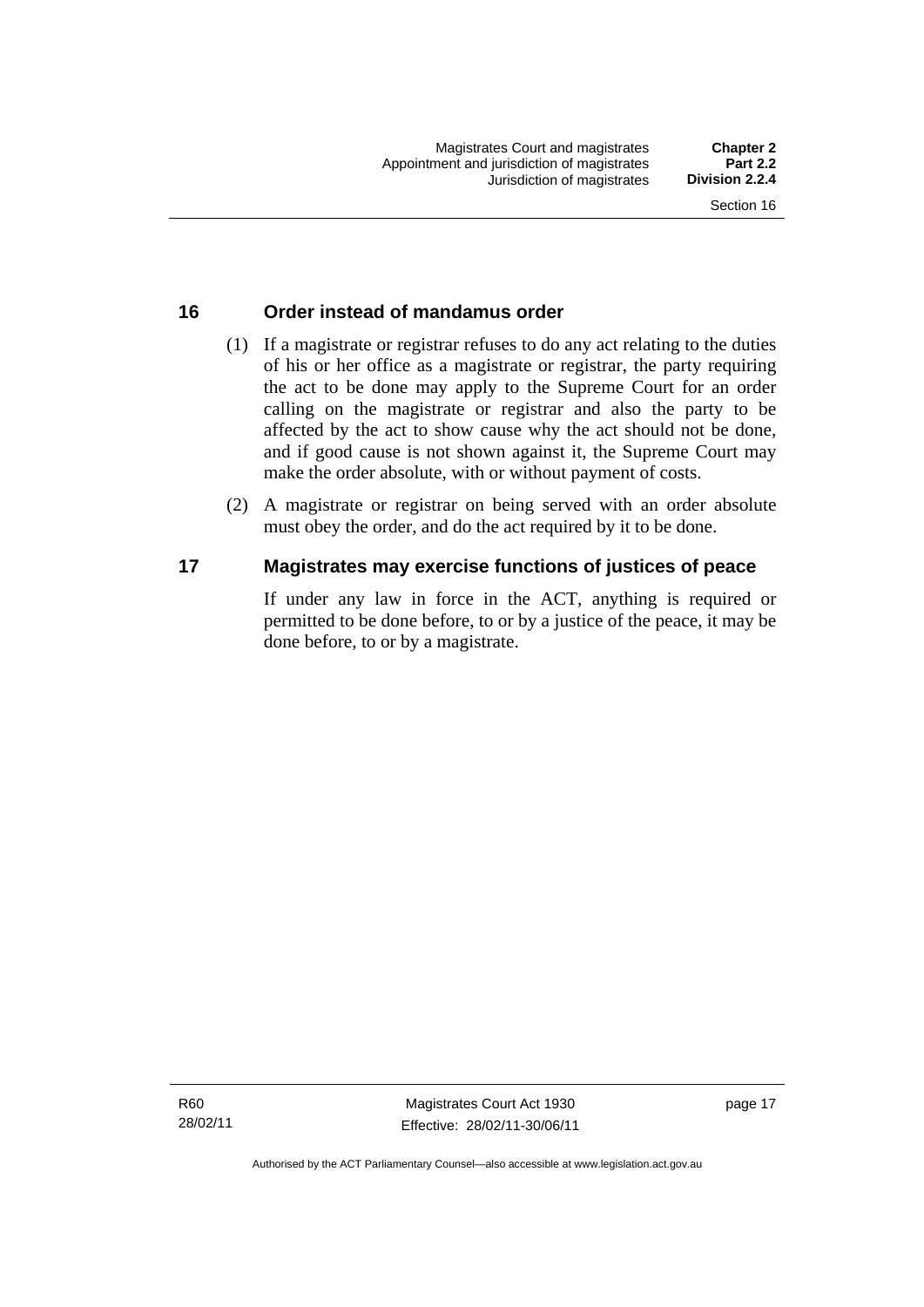Section 17A

### **Part 2.3 Protection of magistrates in execution of their office**

### **17A Magistrate sued for act not within jurisdiction**

- (1) Any person injured by an act done by a magistrate in a matter in which by law the magistrate has no jurisdiction or in which the magistrate has exceeded his or her jurisdiction, or by an act done under any conviction or order made or warrant or writ issued by a magistrate in any such matter, may maintain in the Supreme Court an action against the magistrate without alleging in his or her statement of claim that the act complained of was done maliciously and without reasonable and probable cause.
- (2) No such action is maintainable for anything done under any such conviction or order until after the conviction or order has been quashed or set aside on appeal.
- (3) No such action is maintainable for anything done under any such warrant that was issued by the magistrate to procure the appearance of the person charged, and that has been followed by a conviction or order in the same matter, until after the conviction or order has been so quashed or set aside.
- (4) If the lastmentioned warrant has not been followed by a conviction or order, or if it is a warrant on an information of an alleged indictable offence, and if a summons was issued previously to the warrant being issued, and the summons was served on the person charged either personally or by leaving it for the person with someone at the person's last-known or usual home or business address, and the person did not appear according to the exigency of the summons, in that case no action is maintainable against the magistrate for anything done under the warrant.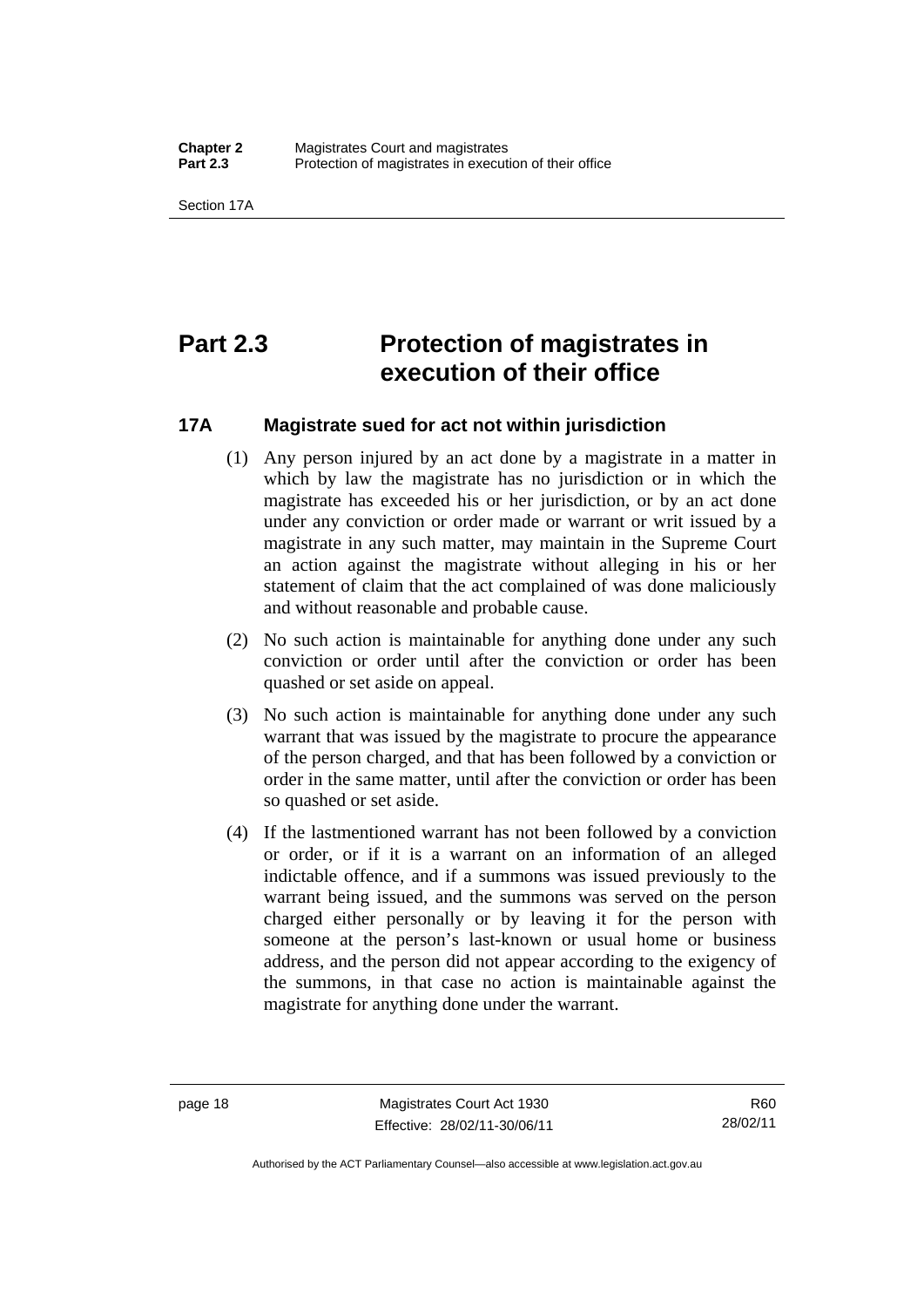### **17C Committal or enforcement order by magistrate on order of court**

If a conviction or order is made by the court and a committal order or enforcement order is made for the conviction or order by a magistrate bona fide and without collusion, an action in relation to any defect in the conviction or order or any want of jurisdiction in the court making the conviction or order is maintainable only against the magistrate constituting the court that made the conviction or order.

### **17D No action for acts done under Supreme Court order**

An action is not maintainable against a magistrate for doing an act if the magistrate does the act in accordance with a Supreme Court order.

### **17E No action if proceeding confirmed on appeal**

If a committal order or enforcement order is made by a magistrate on a conviction or order that, either before or after the making of the committal order or enforcement order, is confirmed on appeal, an action is not maintainable against the magistrate who made the committal order or enforcement order for anything done under it because of any defect in the conviction or order.

### **17F Actions in cases prohibited**

If any action, which by this Act is declared to be not maintainable, is brought against a magistrate, the Supreme Court, on application of the defendant, and on affidavit of the facts, may set aside or stay the proceeding with or without costs.

### **17G Payment into court**

(1) After an action under this part has been started but before the case has been heard, a defendant may pay into court the amount the defendant considers appropriate.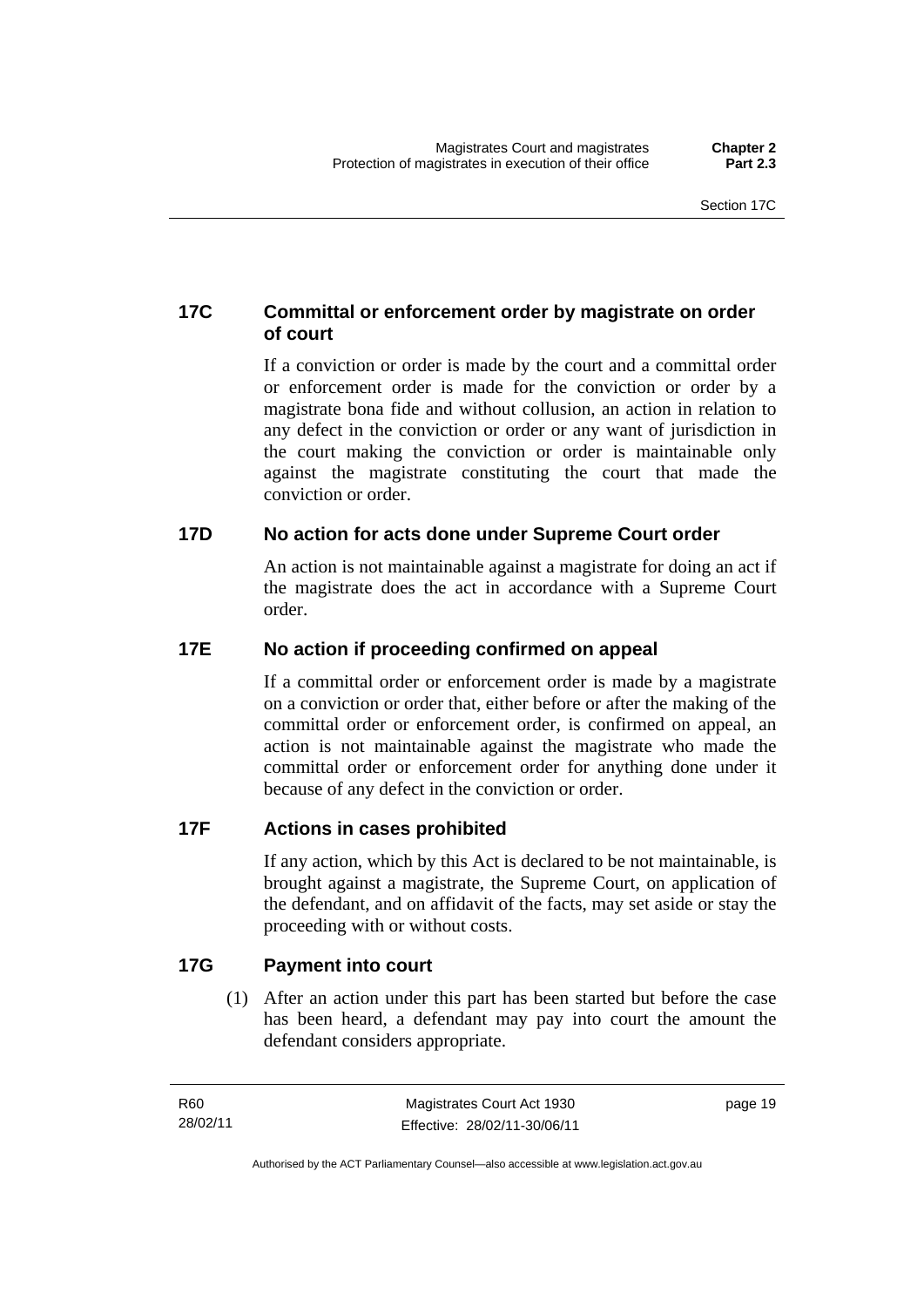Section 17H

- (2) Judgment must be given for the defendant if the Supreme Court at the trial considers that the plaintiff is not entitled to damages beyond the amount paid into court, and the amount paid into court, or the part of it that is enough to meet the defendant's costs, must be paid out of court to the defendant, and the rest (if any) must be paid to the plaintiff.
- (3) If the plaintiff accepts the amount paid into court in satisfaction of the plaintiff's damages in the action, the plaintiff may apply to the Supreme Court for an order for the payment of the amount out of court to the plaintiff, with or without costs.
- (4) If the Supreme Court makes the order, the action is decided and the order is a bar to any other action for the same cause.

### **17H No action against magistrate for judicial acts in Magistrates Court**

An action must not be brought in the Magistrates Court against a magistrate in relation to anything done by the magistrate in the execution of the magistrate's office.

### **17I Magistrate sued for acts within magistrate's jurisdiction only liable in case of malice and absence of reasonable and probable cause**

In an action against a magistrate for any act done by the magistrate in the execution of the magistrate's duty as a magistrate in relation to any matter within the magistrate's jurisdiction as a magistrate, it must be expressly alleged in the statement of claim that the act was done maliciously and without reasonable and probable cause, and if the allegations are denied, and at the trial of the action the plaintiff fails to prove them, judgment must be given for the defendant.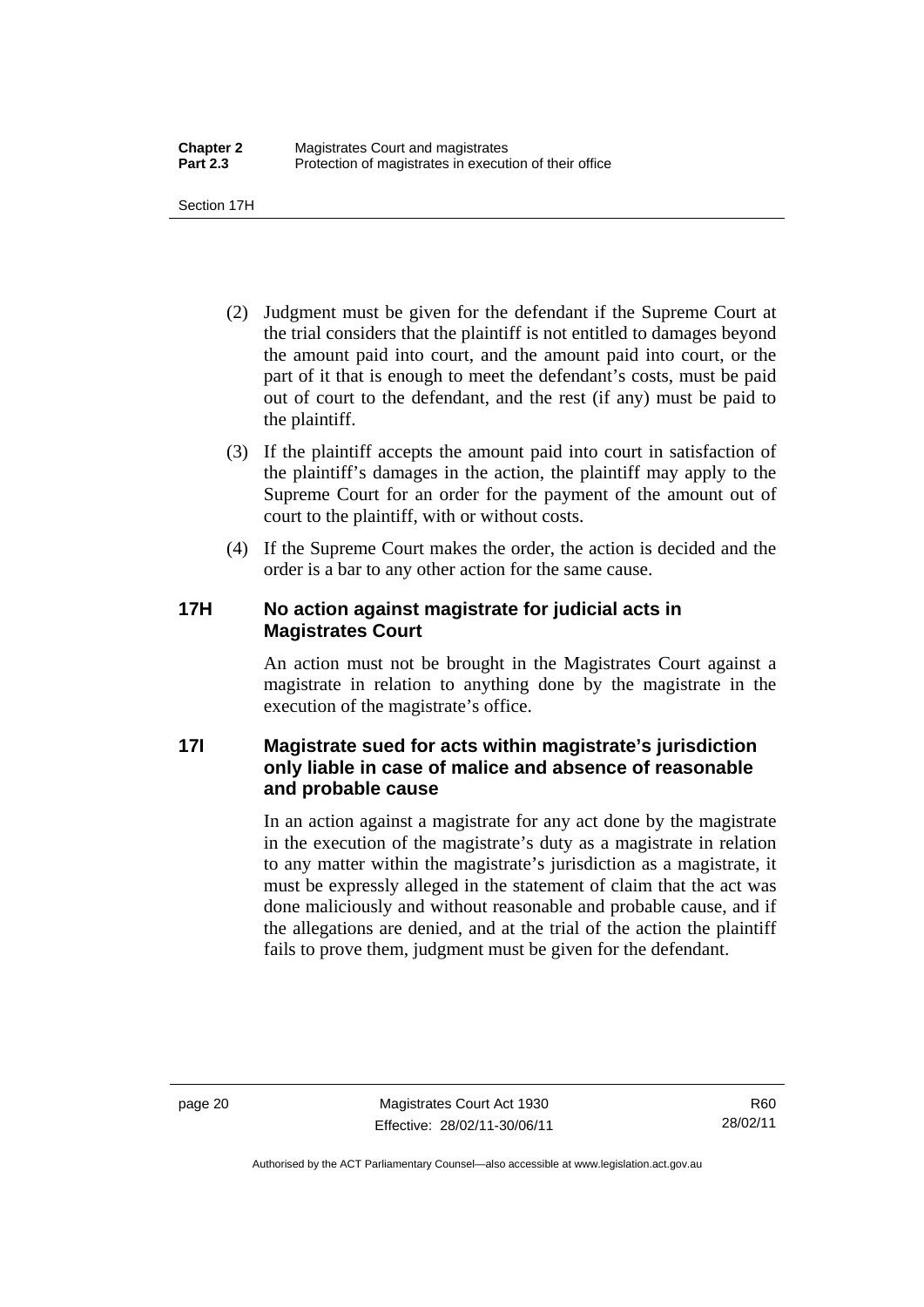# **17J Verdict for defendant**

If the plaintiff in an action against a magistrate does not prove the cause of action at the trial, judgment must be given for the defendant.

# **17K Damages**

 $If$ —

- (a) the plaintiff in an action against a magistrate is entitled to recover, and seeks to recover a penalty or other amount paid or raised as a result of a conviction, judgment or order or to recover damages for imprisonment; and
- (b) it is proved that the plaintiff was guilty of the offence or liable to pay the amount or, for imprisonment, did not undergo any greater punishment than could have been imposed for the offence of which the plaintiff was convicted;

the plaintiff is not entitled to recover the penalty or other amount paid or raised or, for imprisonment, damages greater than 1 cent, or any costs in the action.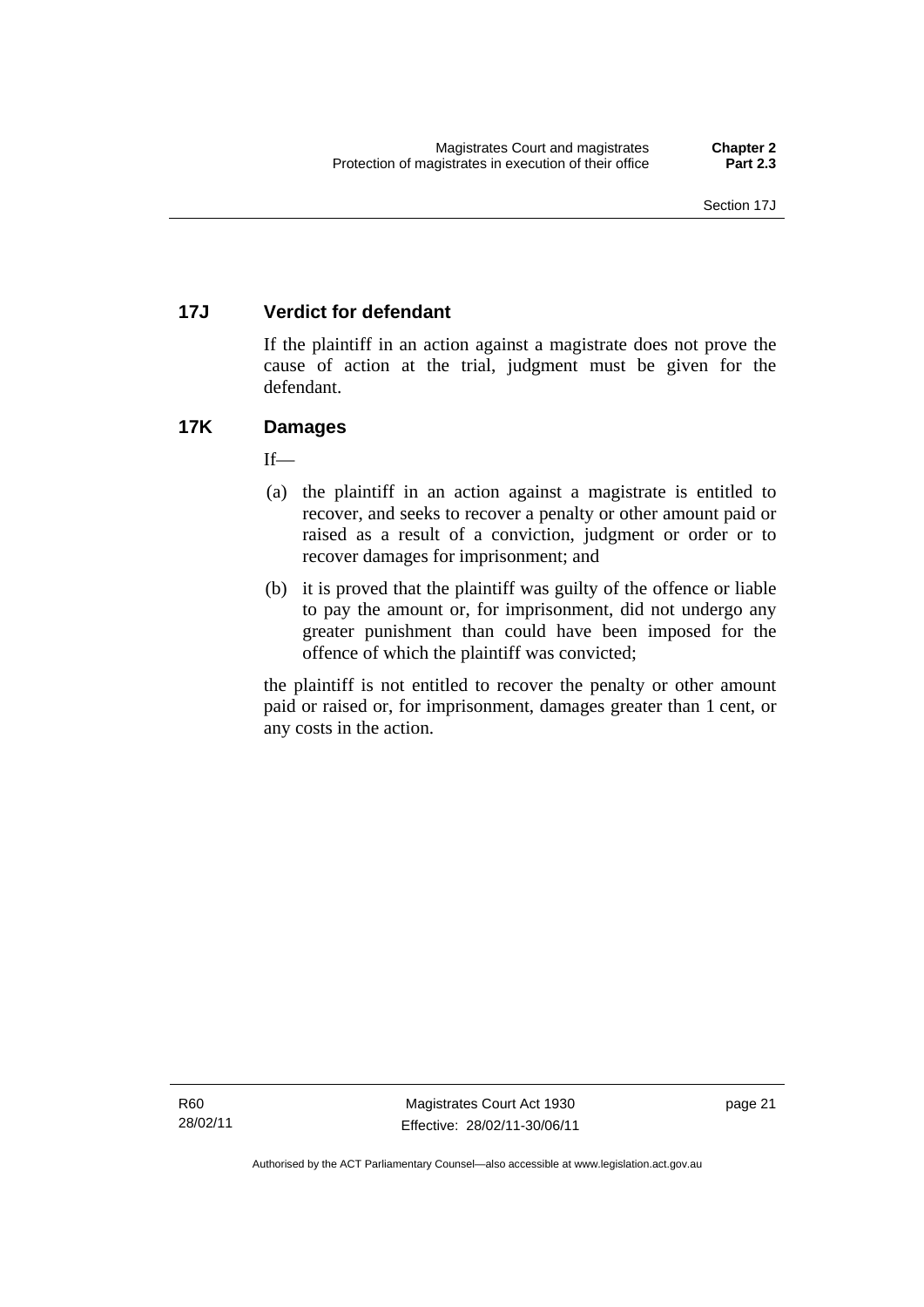**Chapter 3 Criminal proceedings**<br> **Part 3.1 Preliminary Preliminary** 

Section 18A

# **Chapter 3 Criminal proceedings**

# **Part 3.1 Preliminary**

## **18A Definitions for ch 3**

In this chapter:

*Crimes Act* means the *Crimes Act 1900*.

*decision* includes a committal for trial, admission to bail, and a conviction, order or other decision.

*defendant* means a person against whom an information is laid.

page 22 Magistrates Court Act 1930 Effective: 28/02/11-30/06/11

Authorised by the ACT Parliamentary Counsel—also accessible at www.legislation.act.gov.au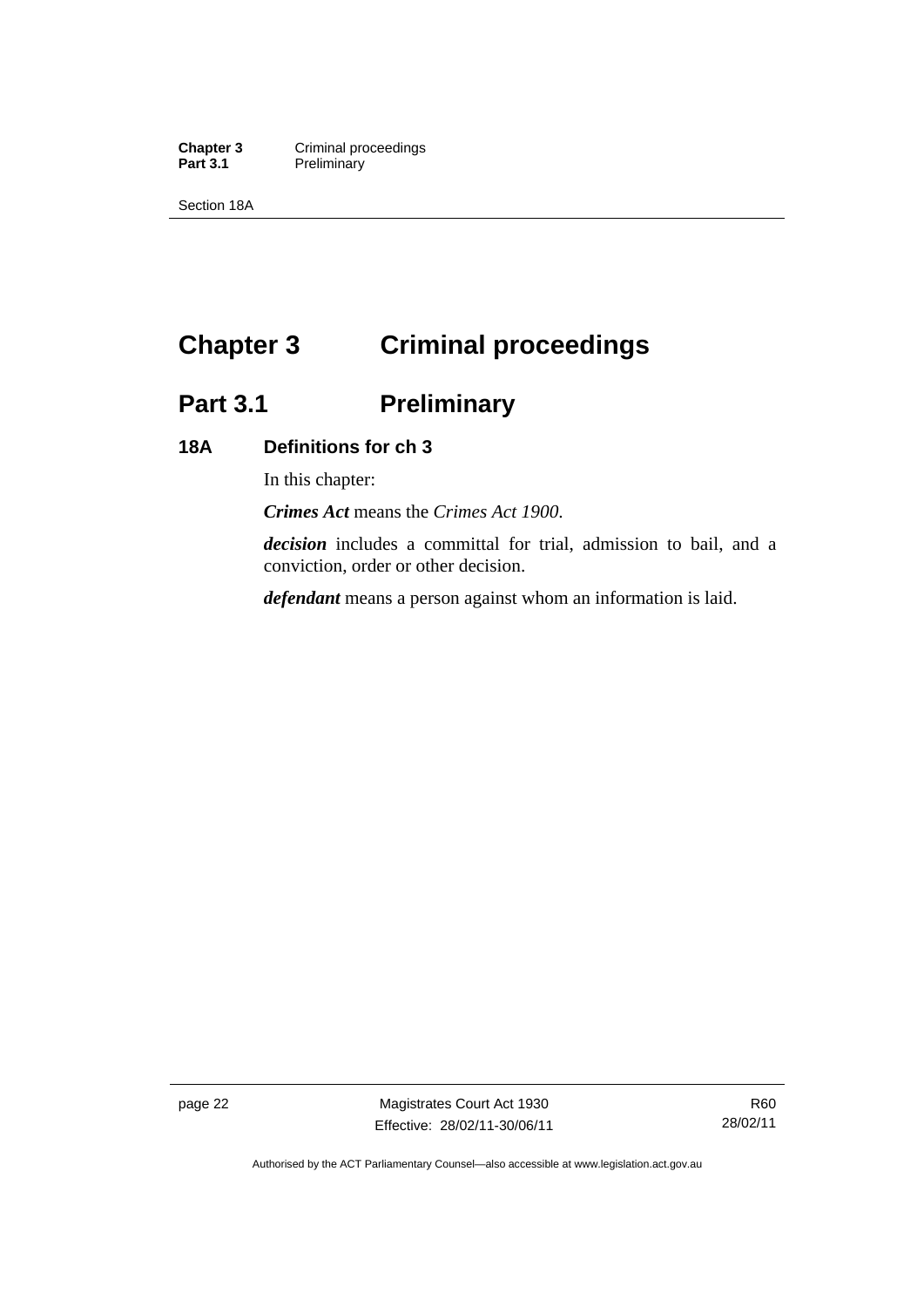# **Part 3.2 Criminal jurisdiction**

# **19 Jurisdiction of court**

If, by any law in force in the ACT, any offence is punishable on summary conviction or any person is made liable to a penalty or punishment or to pay an amount for any offence, act or omission, and no other provision is made for the trial of the person committing the offence, the matter may be heard and decided by the court in a summary way under the provisions of this Act.

# **21 Jurisdiction of court if defendant absent from ACT**

The court has jurisdiction even though the defendant is not in the ACT.

# **22 Proceeding of court if it considers offence should be dealt with on indictment**

If, for an information in relation to an offence that is punishable either summarily or on indictment it appears to the court, on the close of the case for the prosecution, that the offence ought to be dealt with on indictment, the court must abstain from adjudication on the information and must deal with the case for the purpose of committal for trial only.

R60 28/02/11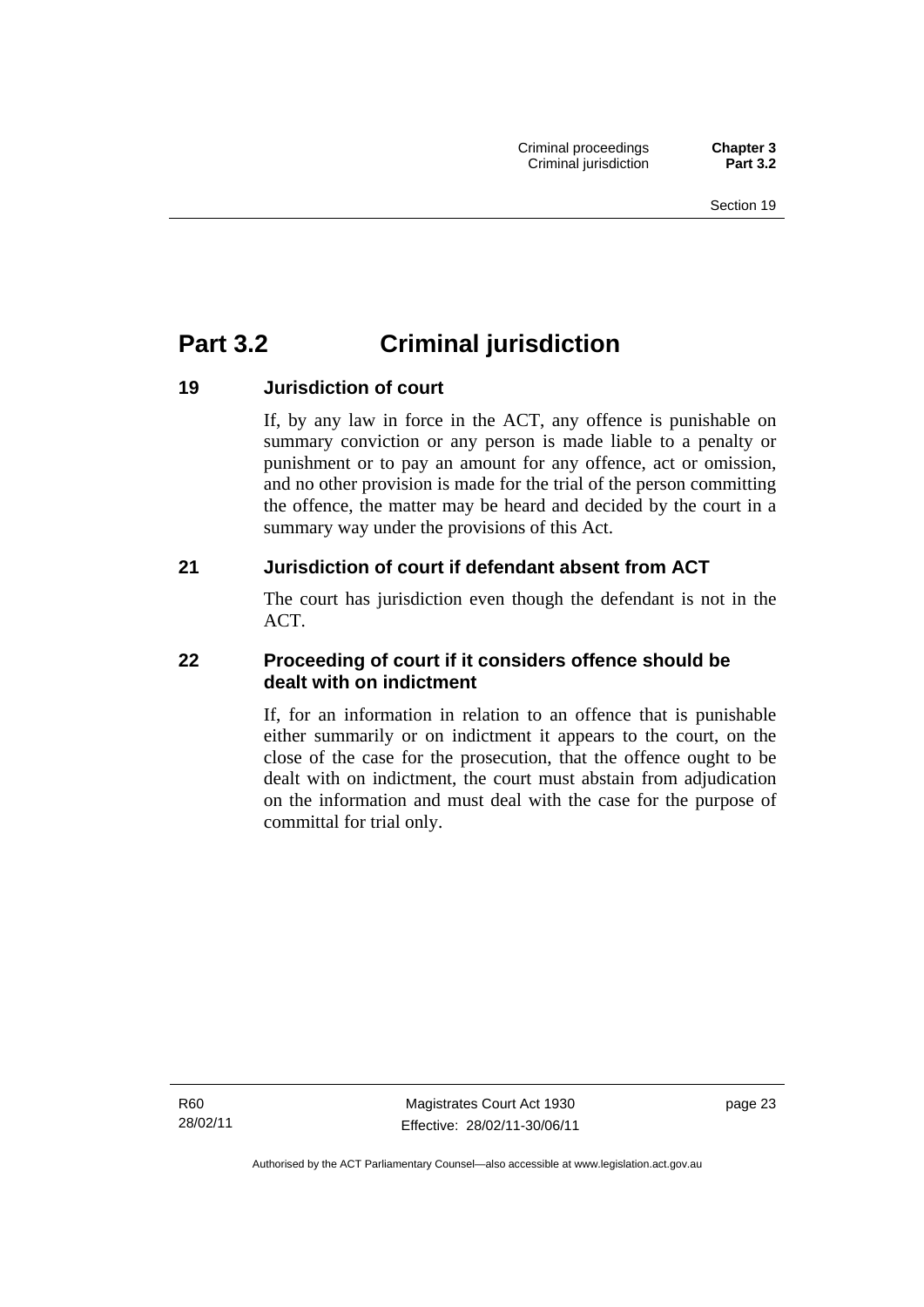# **Part 3.3 Beginning criminal proceedings**

# **Division 3.3.1 Beginning criminal proceedings general**

#### **25 Informations**

A proceeding may be started in the court by information laid by the informant or by a lawyer or anyone else representing the informant.

# **Division 3.3.2 Informations**

#### **26 Laying of informations**

An information may be laid before a magistrate in any case where a person has committed or is suspected of having committed, in the ACT, an indictable offence or an offence that may be dealt with summarily as provided in section 19.

# **27 Description of people and property and of offences**

- (1) Such description of people or things as would be sufficient in an indictment is sufficient in informations.
- (2) The description of any offence in the words of the Act, ordinance, law, order, by-law, regulation, or other instrument creating the offence, or in similar words, is sufficient in law.

#### **28 Power of court to amend information**

(1) If at the hearing of any information or summons any objection is taken to an alleged defect in it in substance or form or if objection is taken to any variance between the information or summons and the evidence adduced at the hearing of it, the court may make any amendment in the information or summons that appears to it to be

R60 28/02/11

Authorised by the ACT Parliamentary Counsel—also accessible at www.legislation.act.gov.au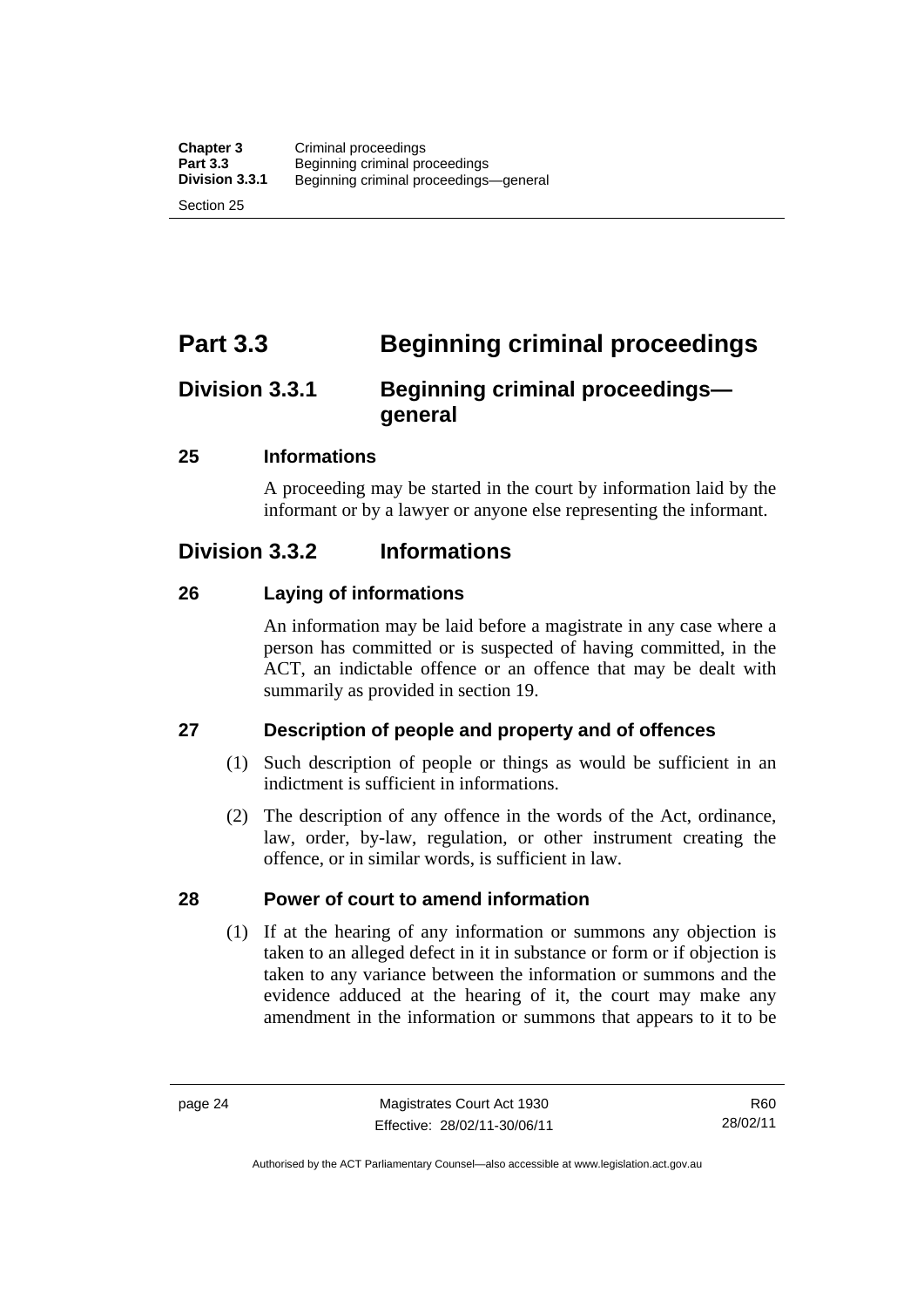desirable or to be necessary to enable the real question in dispute to be decided.

 (2) The court must not make an amendment under subsection (1) if it considers that the amendment cannot be made without injustice to the defendant.

# **29 Court may adjourn hearing if amendment made**

If in any case where an amendment in an information or summons has been made under section 28 the court considers that the defendant has been misled by the form in which the information or summons has been made out, it may adjourn the hearing of the case for the period it considers appropriate and may make any order about the costs of the adjournment it considers appropriate.

#### **30 Form of information**

- (1) If a warrant is intended to be issued in the first instance against the person charged, the information must be in writing and on oath.
- (2) The oath may be made by the informant or someone else.
- (3) If a summons instead of a warrant is intended to be issued in the first instance against the person charged, the information may be made orally and without oath.
- (4) Subsection (3) applies whether or not the law under which the information is laid requires it to be in writing.

# **Division 3.3.3 Summonses**

#### **37 When magistrate may issue summons**

If an information is laid before a magistrate, the magistrate may issue a summons.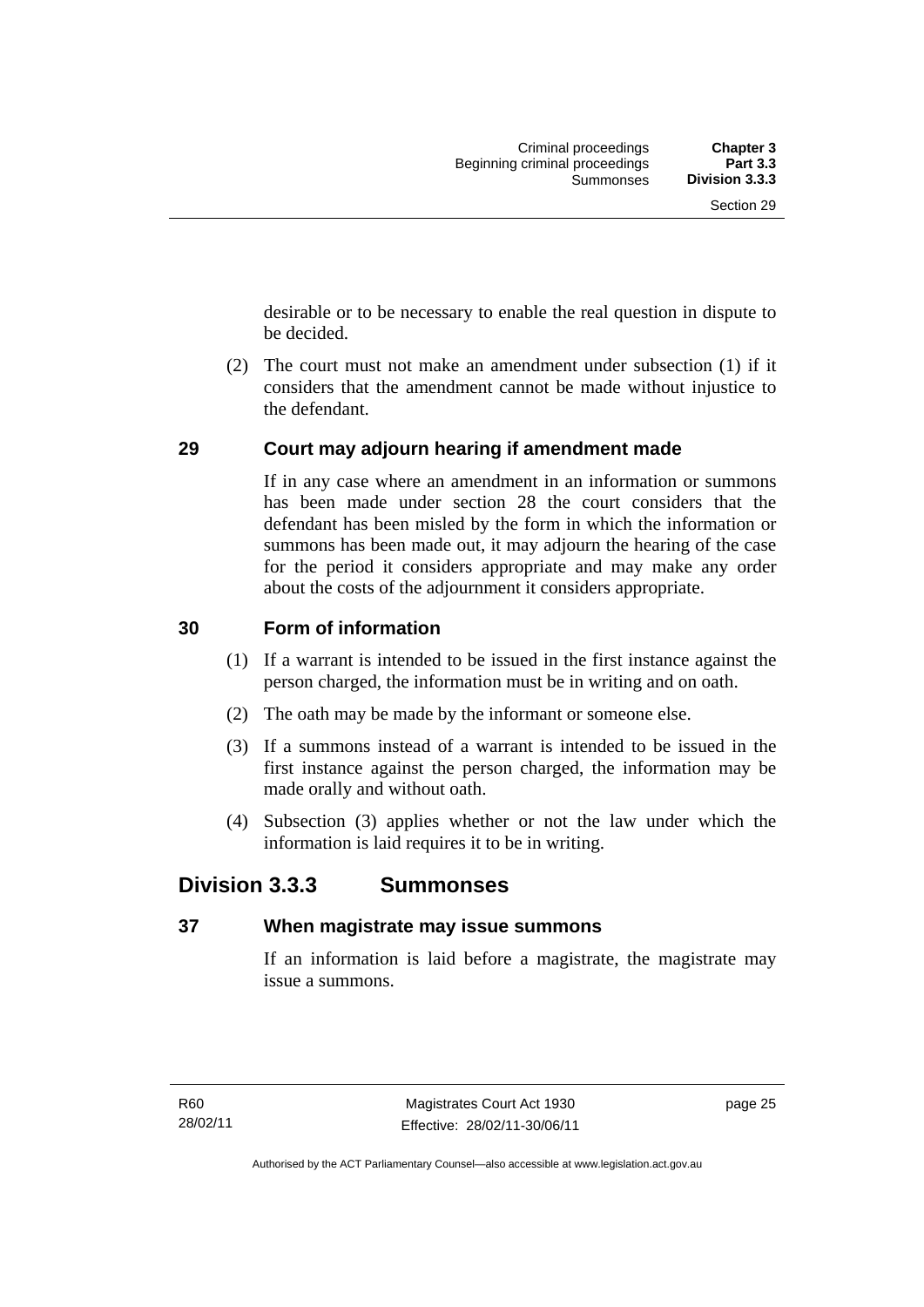#### **38 Form of summons**

A summons issued in the case of an information must be directed to the defendant, and must state shortly the matter of the information and require the defendant to appear at a certain time and place before the court, to answer to the information and to be further dealt with according to law.

#### **41 Service of summons**

- (1) A summons issued in relation to an information may be served on the person to whom it is directed by—
	- (a) giving a copy of the summons to the person; or
	- (b) leaving a copy of the summons at the last-known or usual home or business address of the person with someone who appears to be at least 16 years old and to live or be employed at the address.
- (2) Service of a summons under subsection (1) must be effected at least 72 hours before the time appointed in the summons for the hearing of the information.
- (3) If it appears to the court or a magistrate or the registrar, by statement on oath or by affidavit, that from any cause service in accordance with subsections (1) and (2) cannot be effected, the court or magistrate or the registrar may extend the time for hearing.
- (4) Service of a summons in accordance with this section may be proved by the oath of the person who served it or by affidavit or otherwise.

# **Division 3.3.3A Court attendance notices**

#### **41A Definitions—div 3.3.3A**

In this division:

*authorised person* means—

page 26 Magistrates Court Act 1930 Effective: 28/02/11-30/06/11

Authorised by the ACT Parliamentary Counsel—also accessible at www.legislation.act.gov.au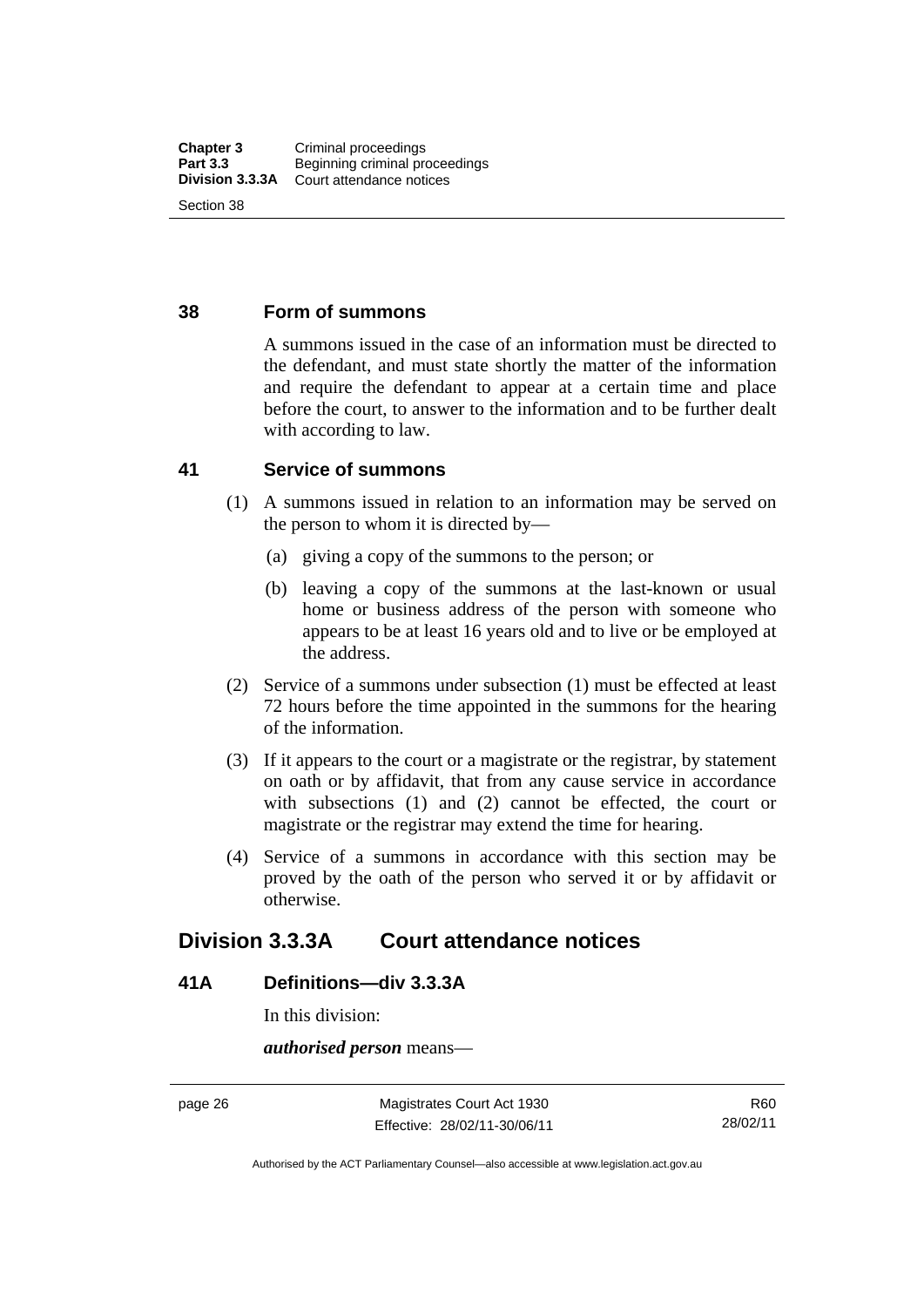- (a) a police officer; or
- (b) a person prescribed by regulation.

*court attendance notice*—see section 41B.

### **41B Commencing criminal proceeding by court attendance notice**

- (1) A proceeding for an alleged offence may be commenced by serving and filing a notice (a *court attendance notice*) under this division.
- (2) A court attendance notice served on a person must––
	- (a) state the name of the person; and
	- (b) describe the offence to which it relates; and
	- (c) briefly state the particulars of the offence; and
	- (d) state the name of the authorised person serving the notice; and
	- (e) unless a warrant is issued for the arrest of the person or the person is refused bail—
		- (i) require the person to appear before a magistrate at a stated date, time and place; and
		- (ii) state that failure to appear may result in the person's arrest or in the proceeding being dealt with in the person's absence; and
	- (f) if the person consents to appear before a magistrate at the stated date and time—include a statement, signed by the person, that the person consents to appear at the stated date and time.
	- *Note* If a form is approved under the *Court Procedures Act 2004* for this provision, the form must be used.
- (3) It is sufficient to describe an offence in the notice in the way the offence is described in the law that creates the offence.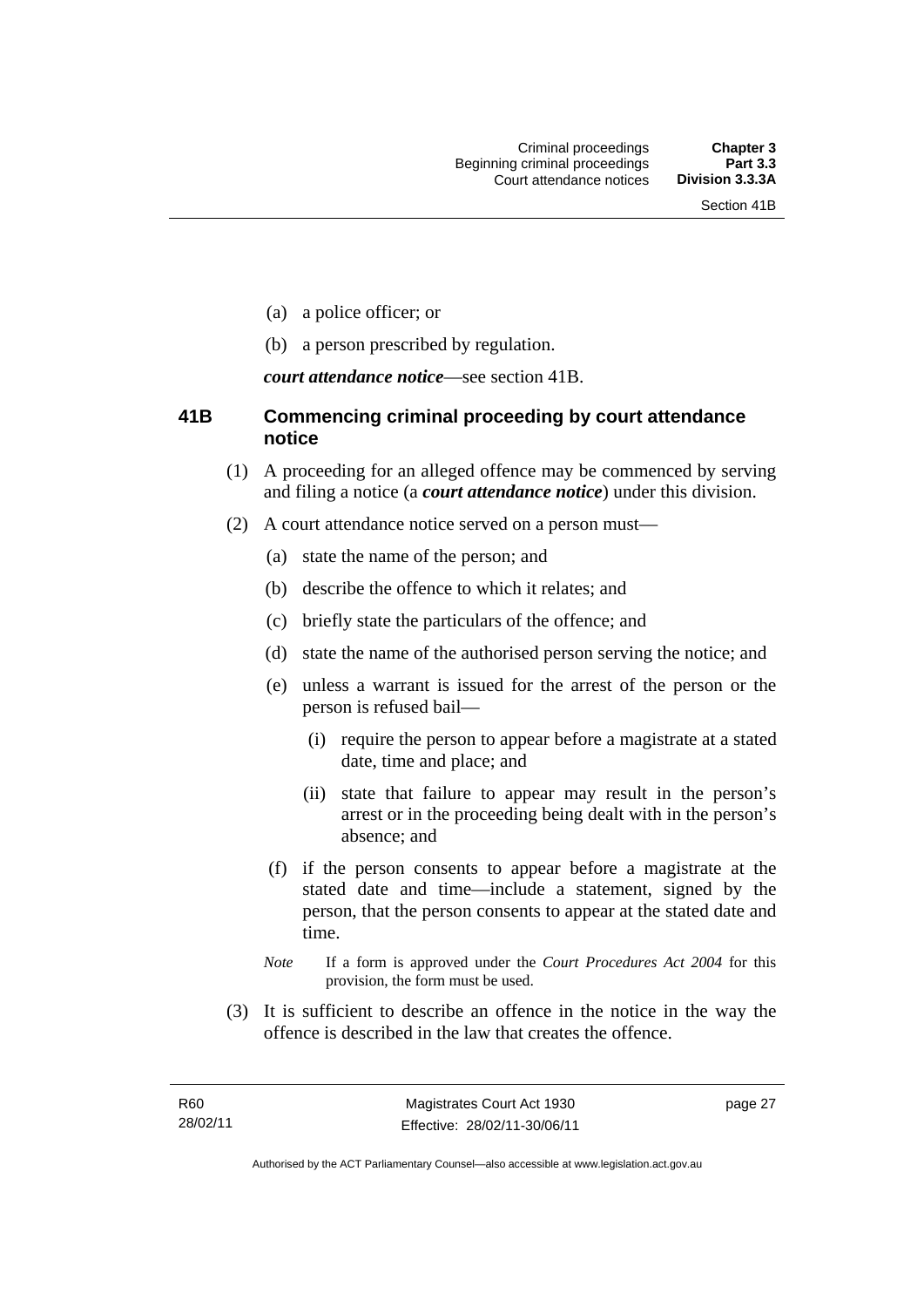- (4) The date stated for the person to appear before a magistrate must be—
	- (a) at least 14 days after the day the notice is served; or
	- (b) if the notice contains a consent signed by the person to appear before a magistrate at an earlier date available to a Magistrate—the date as stated in the notice.
- (5) The rules may prescribe additional matters that must be included in a court attendance notice.

#### **41C Court attendance notice––service**

- (1) If an authorised person suspects, on reasonable grounds, that a person has committed an offence, the authorised person may serve a court attendance notice on the person.
- (2) The notice must be served personally by the authorised person.
- (3) The *Court Procedures Rules 2006,* part 6.8 (Service) apply to the service of a court attendance notice as if—
	- (a) the notice were a document in the proceeding for the offence to which it relates; and
	- (b) the copy of the notice served were a stamped copy.
- (4) However, the *Court Procedures Rules 2006,* division 6.8.3 (Service—Magistrates Court) does not apply to service of a court attendance notice.

# **41D Court attendance notice—filing**

- (1) A copy of a court attendance notice served on a person must be filed—
	- (a) not less than 14 days before the day stated in the notice for the person to appear before a magistrate; or

Authorised by the ACT Parliamentary Counsel—also accessible at www.legislation.act.gov.au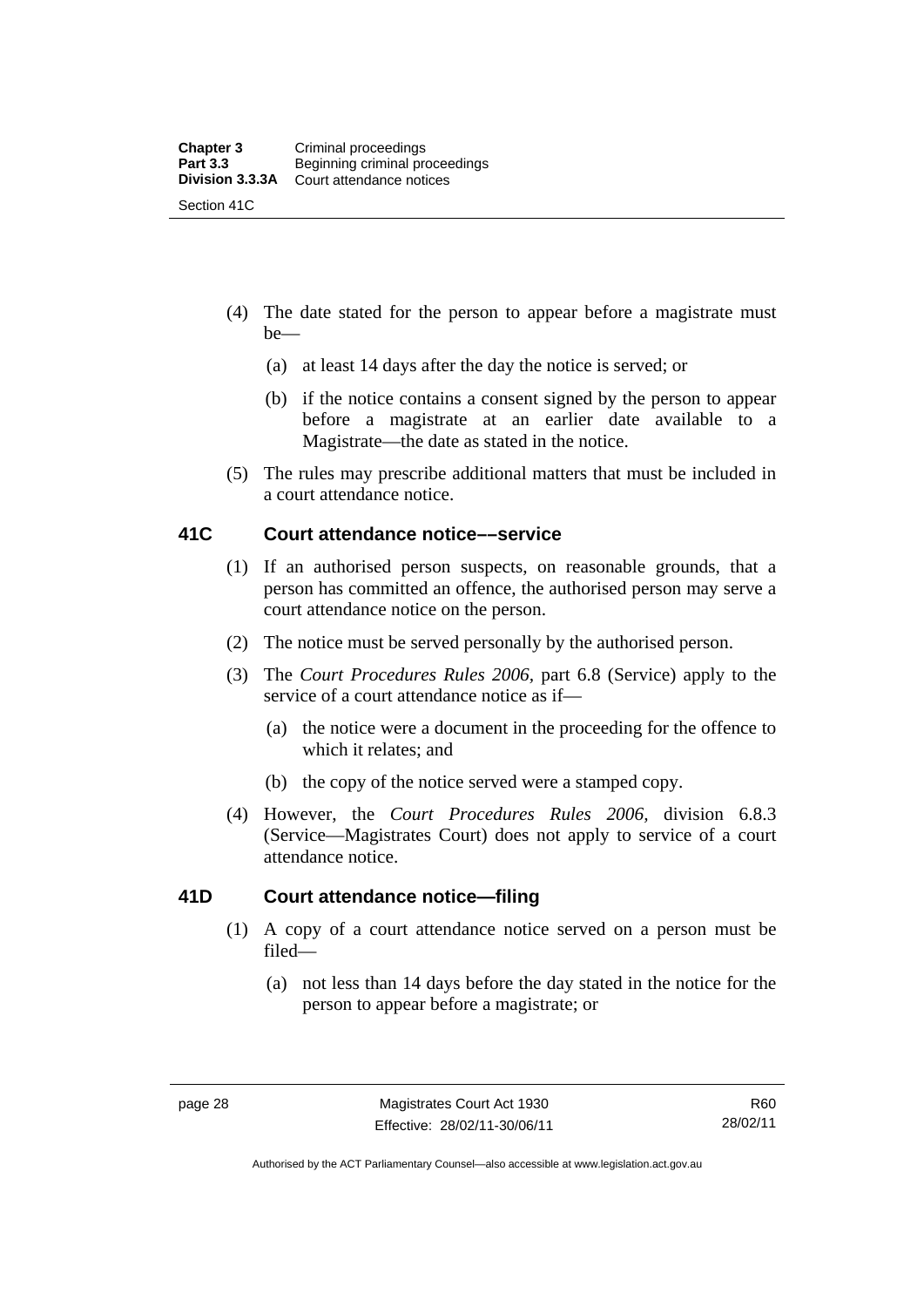- (b) if the notice contains a consent signed by the person to appear before a magistrate at a date earlier than 14 days after service of the notice—as soon as practicable.
- (2) If a warrant is intended to be issued in the first instance against the person, the notice must be filed with a sworn statement about the particulars of the offence stated in the notice.

# **41E Court attendance notice—relationship to information and summons**

- (1) This division is additional to, and does not limit, any other provision of a Territory law about an information or summons in relation to a criminal proceeding.
- (2) A court attendance notice served under this division is taken, for all purposes, to be a summons served under division 3.3.3.
- (3) A court attendance notice filed under this division is taken, for all purposes, to be an information laid under division 3.3.2.
- (4) For subsections (2) and (3), a provision mentioned in subsection (1) applies, with any necessary changes and any changes prescribed by regulation—
	- (a) in relation to a court attendance notice served under this division—as if it were a summons issued under division 3.3.3; and
	- (b) in relation to a court attendance notice filed under this division—as if it were an information laid under division 3.3.2.

# **Division 3.3.4 Warrants**

# **42 Issue of warrant and summons**

- (1) This section applies if—
	- (a) an information is laid before a magistrate under division 3.3.2 against a person for an offence; and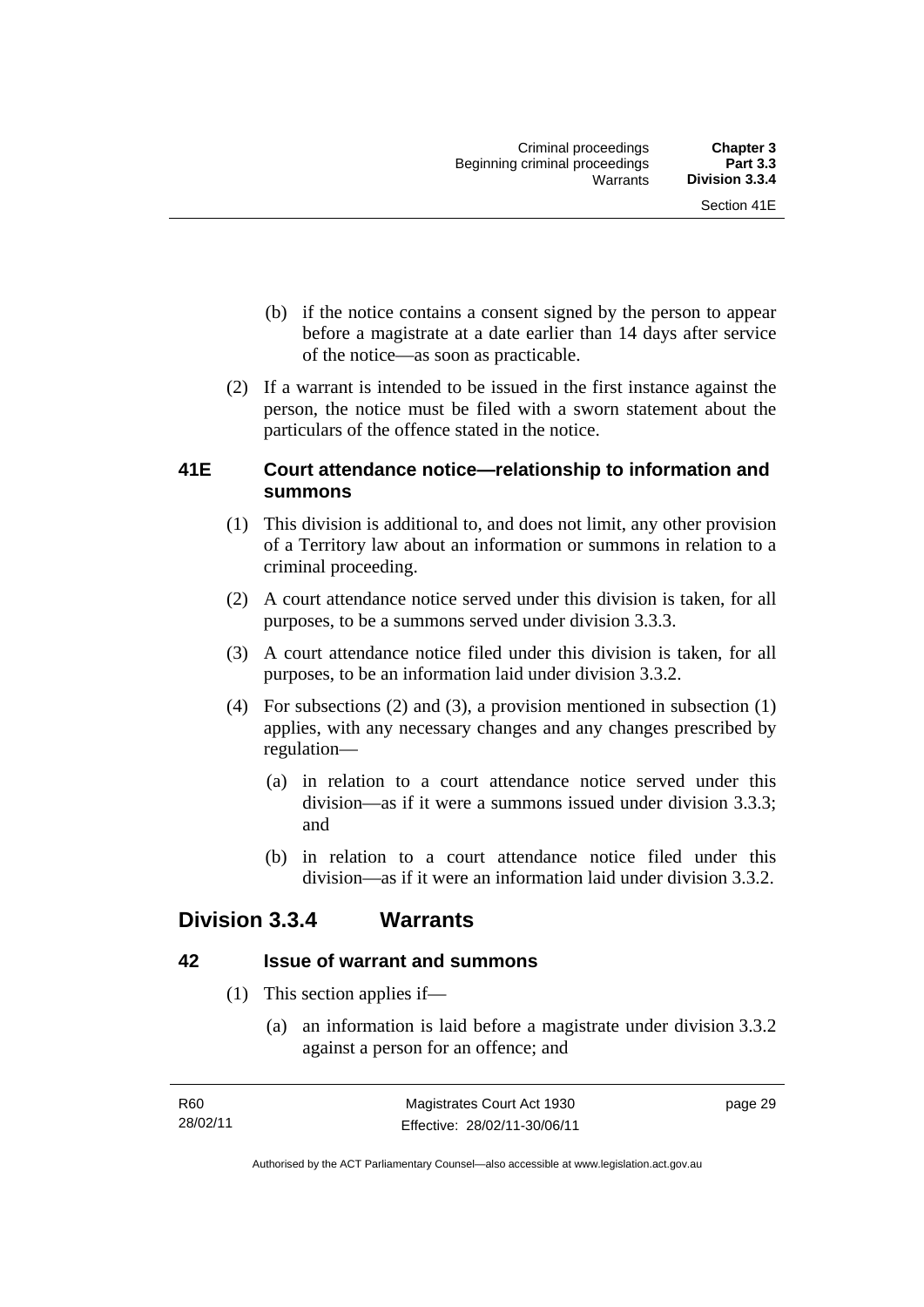- (b) the information is substantiated by the oath of the informant or a witness; and
- (c) the person is not in custody.
- (2) The magistrate may issue a warrant for the person's arrest, and for bringing the person before the court to answer to the information and to be further dealt with according to law.
- (3) However, the magistrate may issue a summons instead of the warrant if the magistrate considers it appropriate.
- (4) The issue of the summons does not prevent a magistrate from issuing a warrant at any time before or after the time mentioned in the summons for the person's appearance.
- (5) However, subsection (4) does not authorise the issue of a warrant to bring the person before the court to answer to the information if a summons has been served on the person for the offence in accordance with section 116B (Service of summons for prescribed offence).

#### **43 Procedure on filing indictment**

- (1) If an indictment in relation to an offence committed in the ACT has been filed in the Supreme Court by the Attorney-General, Attorney-General of the Commonwealth or other officer, authority or person duly appointed in that behalf against any person then at large, whether on bail or not, the registrar of the Supreme Court must at any time after the end of the then sittings of the court if the person so indicted has not already appeared and pleaded to the indictment, on application by or on behalf of the prosecutor, grant to the prosecutor or person applying on the prosecutor's behalf a certificate that the indictment has been filed.
- (2) On production of the certificate to a magistrate, the magistrate must—

Authorised by the ACT Parliamentary Counsel—also accessible at www.legislation.act.gov.au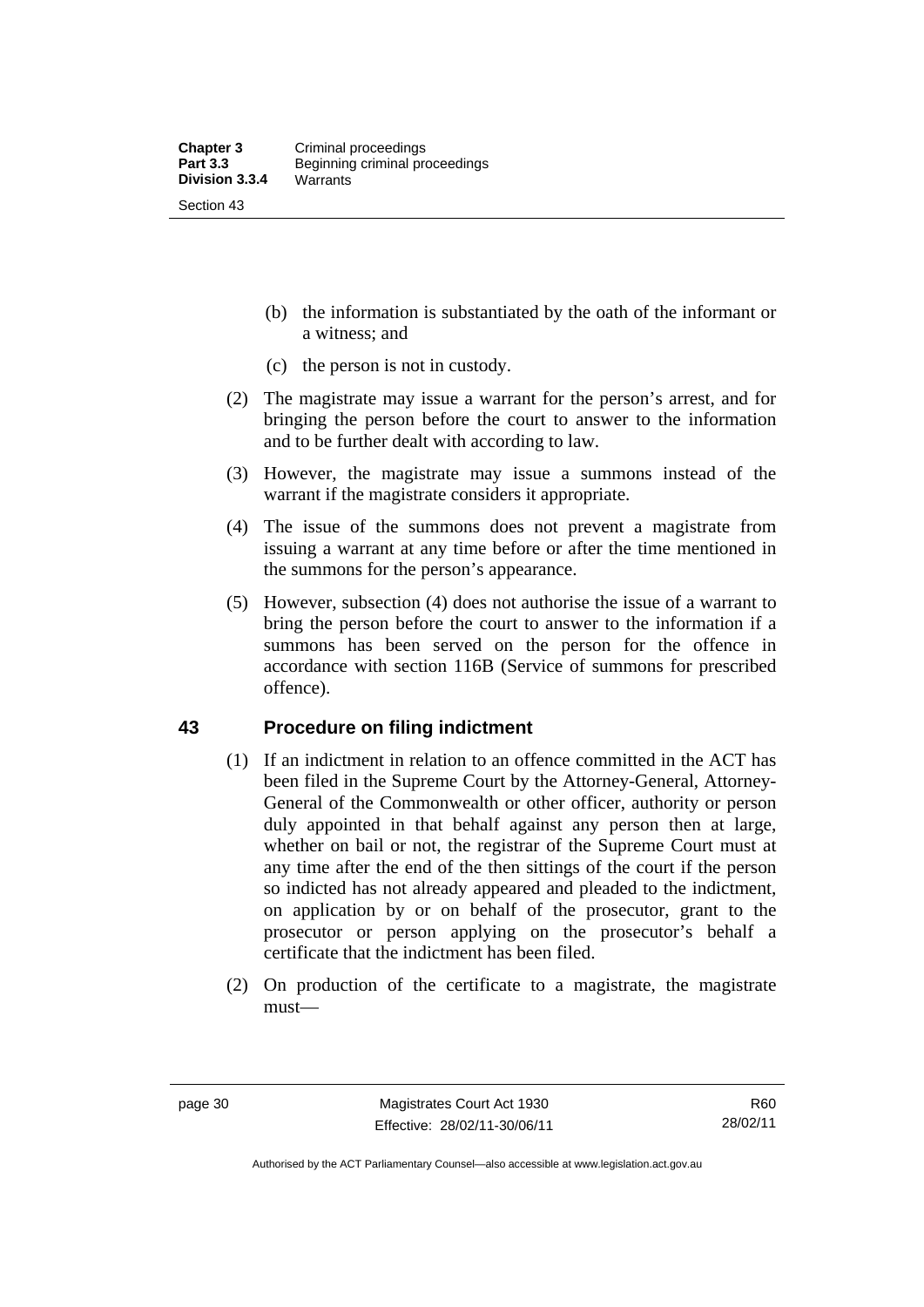- (a) if the person indicted is, at the time of both the application for and the production of the certificate, detained at a correctional centre (including a NSW correctional centre) for any other offence—on proof on oath that the person is the person charged in the indictment, issue a warrant directing the person in charge of the correctional centre to detain the person until, by a habeas corpus order or another order, the person is removed from custody for the purpose of being tried on the indictment, or until the person is otherwise removed or discharged out of custody by due course of law; and
- (b) in any other case—issue a warrant to apprehend the person so indicted and to cause the person to be brought before the court to be dealt with according to law and the court when any person apprehended under any such warrant is brought before it must on proof on oath that the person is the person charged and named in the indictment, and without further inquiry commit the person for trial or admit the person to bail in accordance with the *Bail Act 1992*.

# **44 Direction of warrant**

A warrant to apprehend a defendant that the defendant may answer to an information may be directed either to any police officer by name or generally to all police officers within the ACT, without naming them, or to both.

# **45 Any police officer may execute warrant**

If a warrant is directed to all police officers, any police officer may execute the warrant as if it were directed specially to the police officer by name.

# **47 Form of arrest warrant**

A warrant issued on an information must—

(a) briefly state the offence or matter of the information; and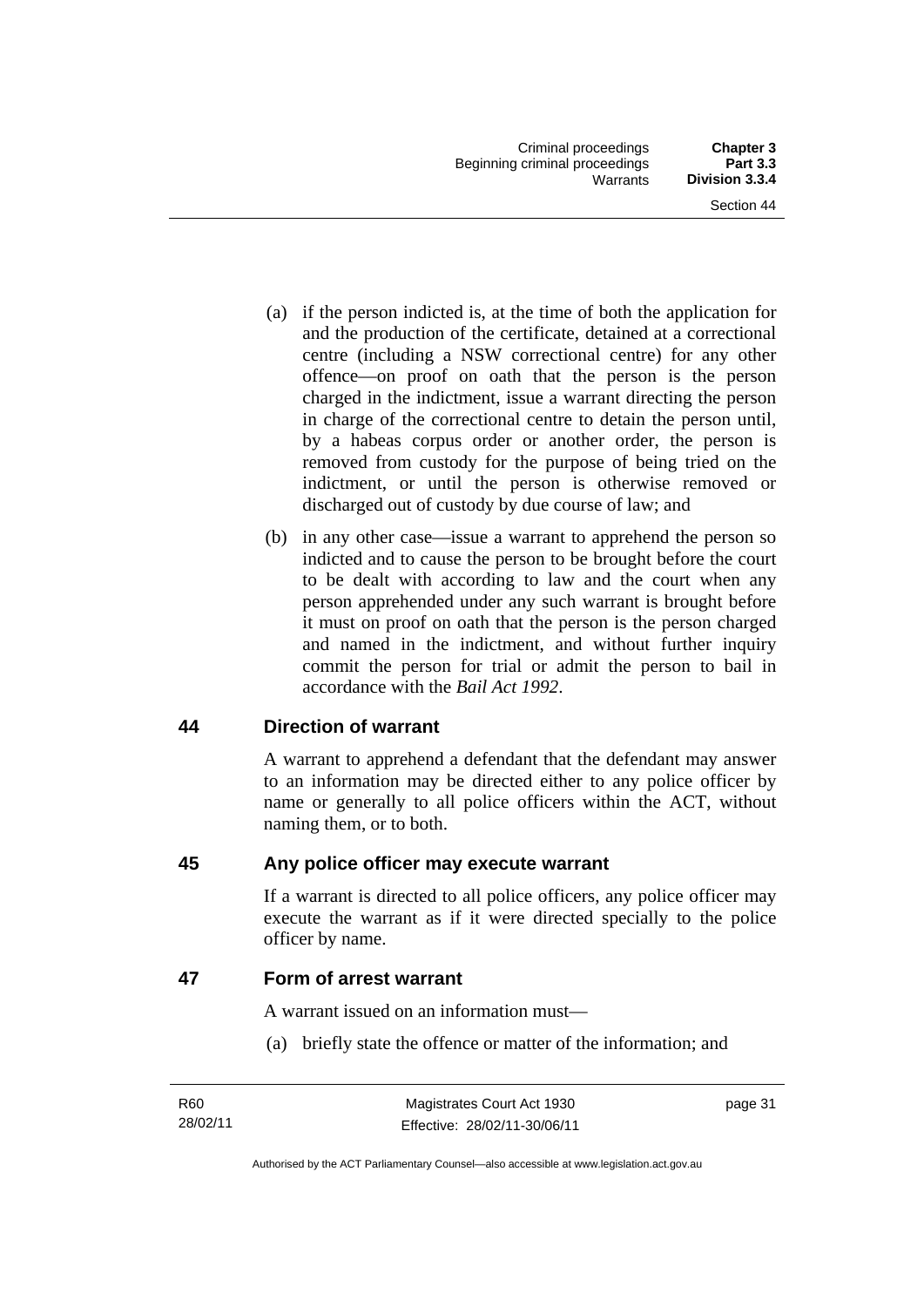- (b) name or otherwise describe the person against whom it is issued; and
- (c) order the police officers to whom it is directed to—
	- (i) arrest the person; and
	- (ii) bring the person before the court to answer the information and to be further dealt with according to law.

#### **48 Warrant to be in force till executed**

A warrant need not be returnable at any particular time, but may remain in force until executed.

## **49 Sunday warrants**

A magistrate may issue a warrant on an information of an indictable offence, or a search warrant, on a Sunday as on any other day.

page 32 Magistrates Court Act 1930 Effective: 28/02/11-30/06/11

Authorised by the ACT Parliamentary Counsel—also accessible at www.legislation.act.gov.au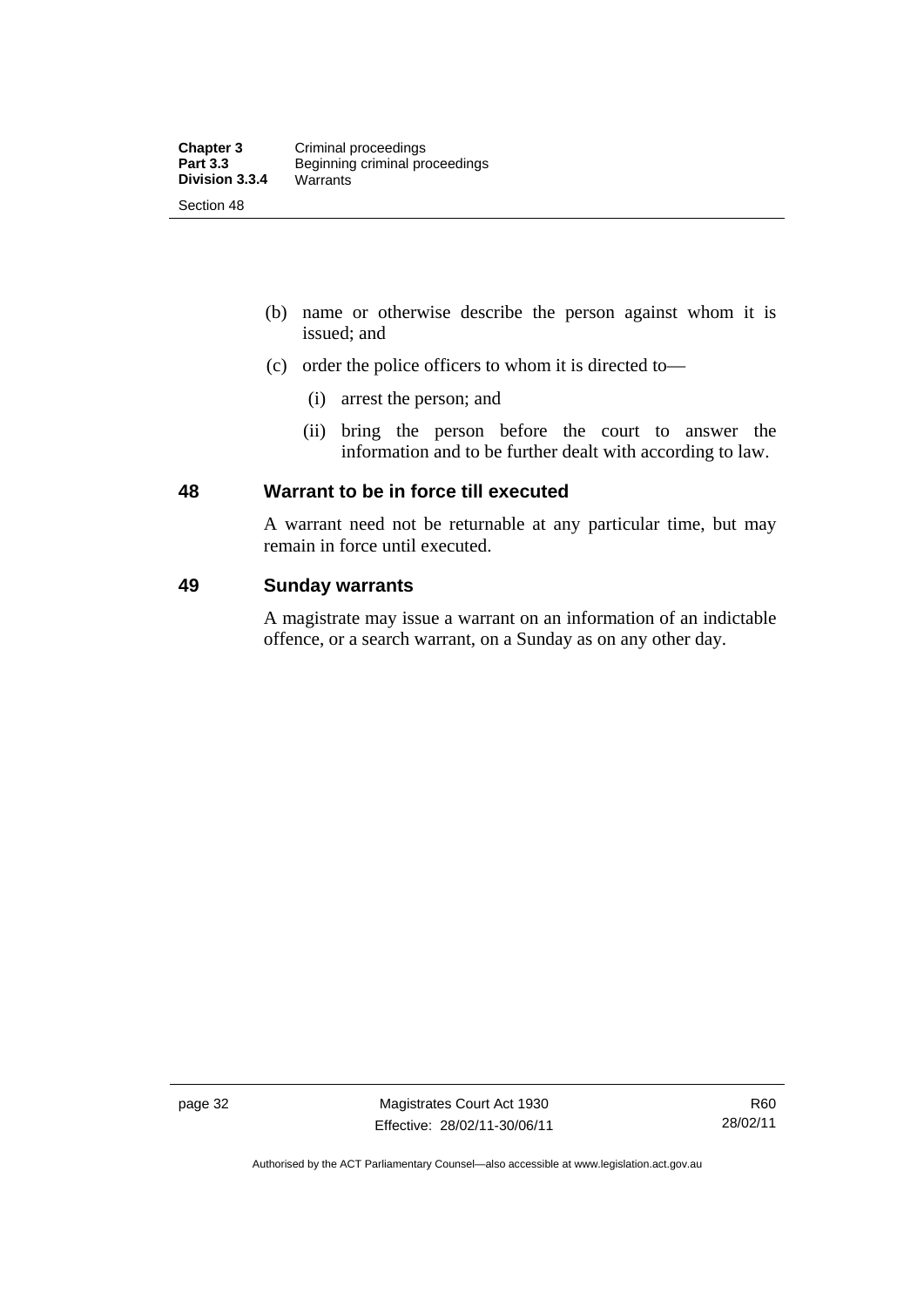# **Part 3.4 Hearing of criminal proceedings**

# **Division 3.4.1 Hearing of criminal proceedings general**

#### **53 Conduct of case generally**

- (1) The informant may—
	- (a) conduct his or her case personally or by a lawyer; and
	- (b) examine and cross-examine the witnesses giving evidence for or against the informant; and
	- (c) if the defendant gives any evidence or examines any witness about anything other than general character—call and examine witnesses in reply.
- (2) The defendant may—
	- (a) fully answer and defend personally or by a lawyer; and
	- (b) give evidence; and
	- (c) examine and cross-examine the witnesses giving evidence for or against the defendant.

#### **54 If both parties present in court to hear case**

The court must hear and decide an information if both parties to the information appear personally or by lawyers or anyone else appearing for them.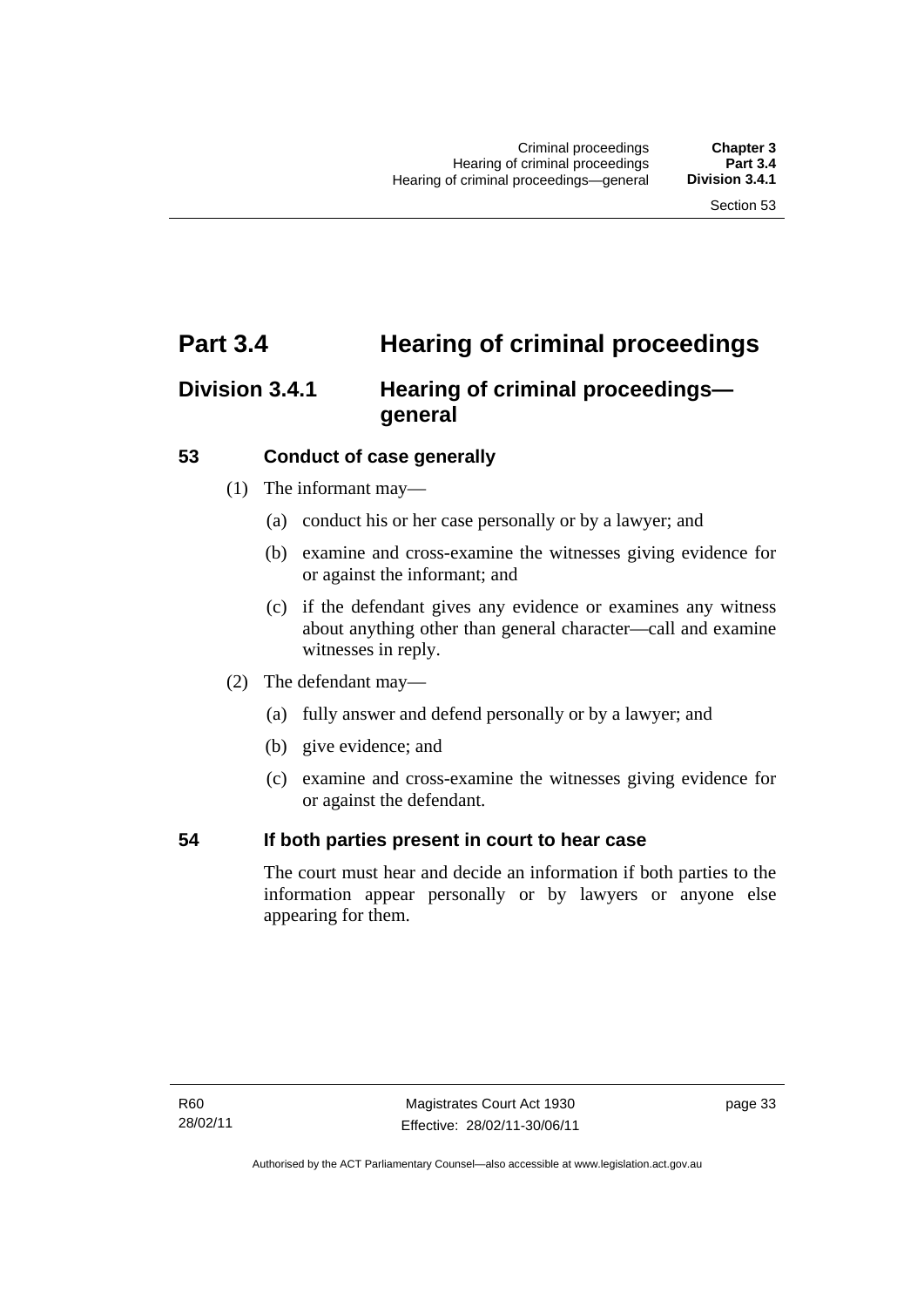# **Division 3.4.2 Warrants for witnesses**

# **62 Definitions—div 3.4.2**

In this division:

*prescribed period* means 18 hours from the time a person is arrested under a warrant.

*reporting officer* means the police officer mentioned in section 67 (2) (b).

*warrant* means a warrant under this division.

#### **63 Warrant to bring witness to court**

- (1) The court may issue a warrant for the arrest of a person who is a witness in a hearing if the person—
	- (a) was informed of the time and place of the hearing; and
	- (b) was required to attend to give evidence at the hearing in accordance with—
		- (i) a subpoena served on the person; or
		- (ii) an order of the court; or
		- (iii) an undertaking given to the court by the person; and
	- (c) failed to attend the hearing as required; and
	- (d) did not provide the court with a reasonable explanation for not attending.
- (2) A warrant must not be issued under subsection (1) unless—
	- (a) the court is satisfied that the party calling the person as a witness in the proceeding has taken reasonably practicable steps to contact the person; and
	- (b) it is in the interests of justice to issue the warrant.

Authorised by the ACT Parliamentary Counsel—also accessible at www.legislation.act.gov.au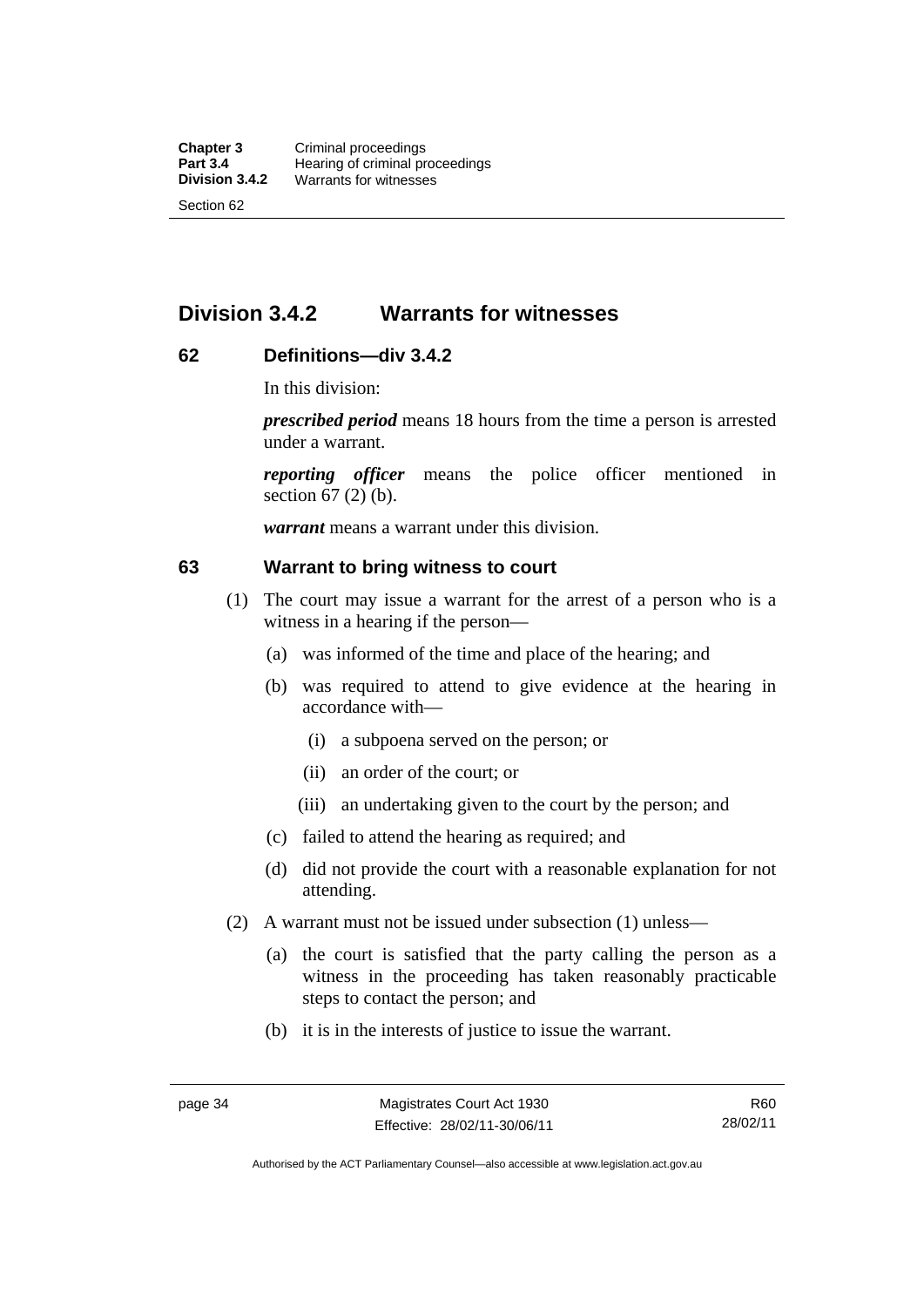- (3) In deciding whether it is in the interests of justice to issue a warrant, the court must consider the following:
	- (a) the importance of the evidence the person is expected to give;
	- (b) whether the evidence could be obtained by other means;
	- (c) the nature of the matter being heard;
	- (d) the degree of urgency to resolve the matter;
	- (e) the likelihood that the issue of a warrant would secure the person's attendance at the hearing;
	- (f) if the court has been contacted by the person, or the party calling the person as a witness in the proceeding has contacted the person—
		- (i) the reason (if any) given by the person for not attending as required; and
		- (ii) the impact of using a warrant for the arrest of the person.

#### **64 First instance warrant**

- (1) The court may, instead of issuing a subpoena for the attendance of a witness in a hearing, issue a warrant in the first instance for the arrest of the person if it is—
	- (a) unlikely that the person will attend the hearing to give evidence unless the person is compelled to do so; and
	- (b) in the interests of justice to do so.
- (2) In deciding whether it is in the interests of justice to issue a warrant, the court must consider the following:
	- (a) the importance of the evidence the person is expected to give;
	- (b) whether the evidence could be obtained by other means;
	- (c) the nature of the matter being heard;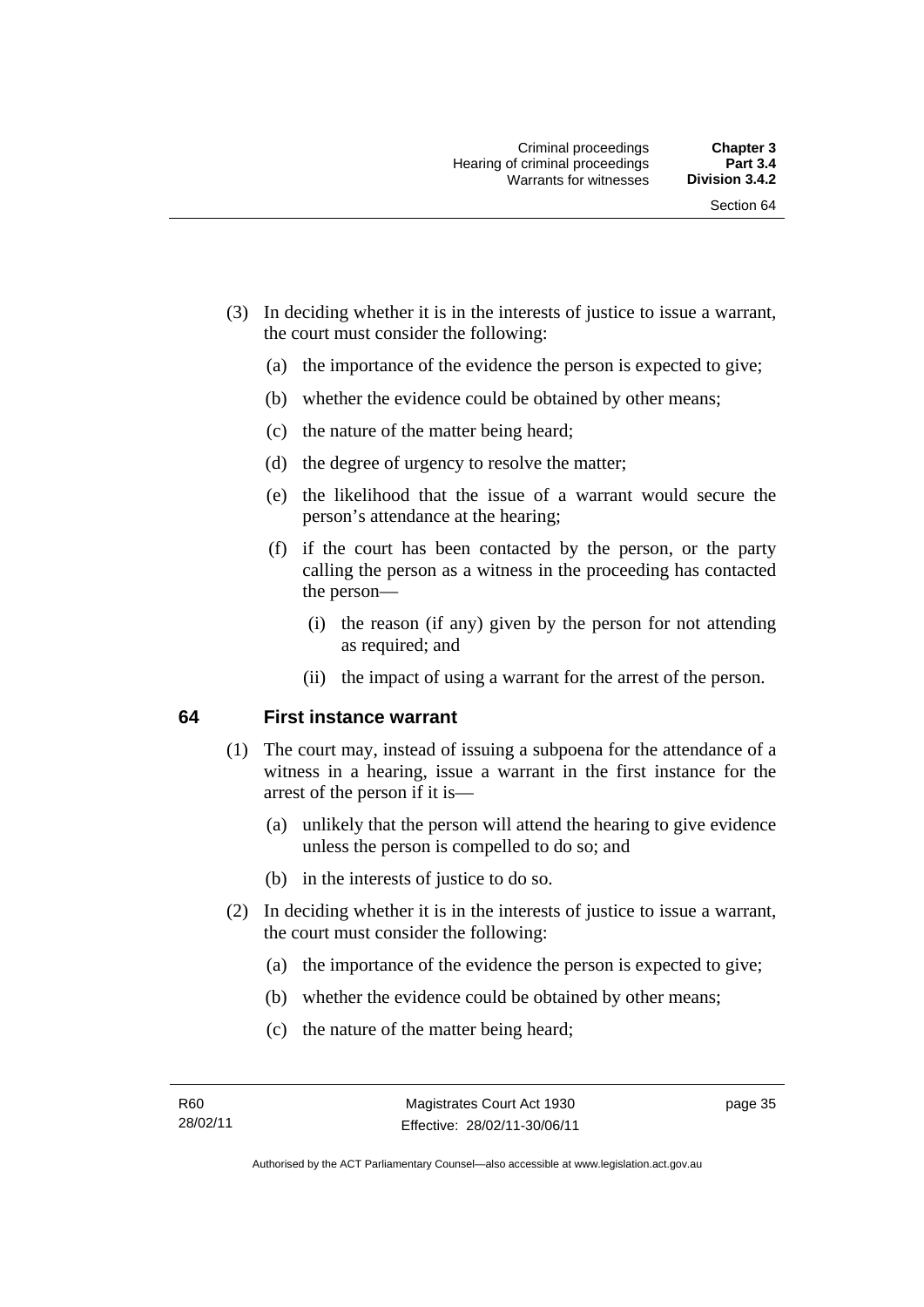- (d) the degree of urgency to resolve the matter;
- (e) the likelihood that the issue of a warrant would secure the person's attendance at the hearing;
- (f) the impact of using a warrant for the arrest of the person.

#### **65 Warrant remains in force until executed**

A warrant remains in force until whichever of the following happens first:

- (a) the warrant is executed;
- (b) the court revokes the warrant.

#### **66 Executing a warrant**

- (1) A warrant authorises a police officer (an *executing officer*) to—
	- (a) arrest the person named in the warrant; and
	- (b) bring the person before the court.
- (2) If an executing officer believes on reasonable grounds that the person named in the warrant is on any premises, the officer is authorised to enter the premises, using not more than necessary and reasonable force in the circumstances, to execute the warrant.
- (3) However, an executing officer is not authorised to enter a dwelling house to execute the warrant before 6 am or after 9 pm on any day, unless the officer believes on reasonable grounds that it would not be practicable to arrest the person at the dwelling house, or another location, at any other time.
- (4) An executing officer—
	- (a) must use not more force than is necessary to arrest the person and remove the person to the place stated in the warrant; and
	- (b) must, before removing the person, explain to the person the purpose of the warrant; and

R60 28/02/11

Authorised by the ACT Parliamentary Counsel—also accessible at www.legislation.act.gov.au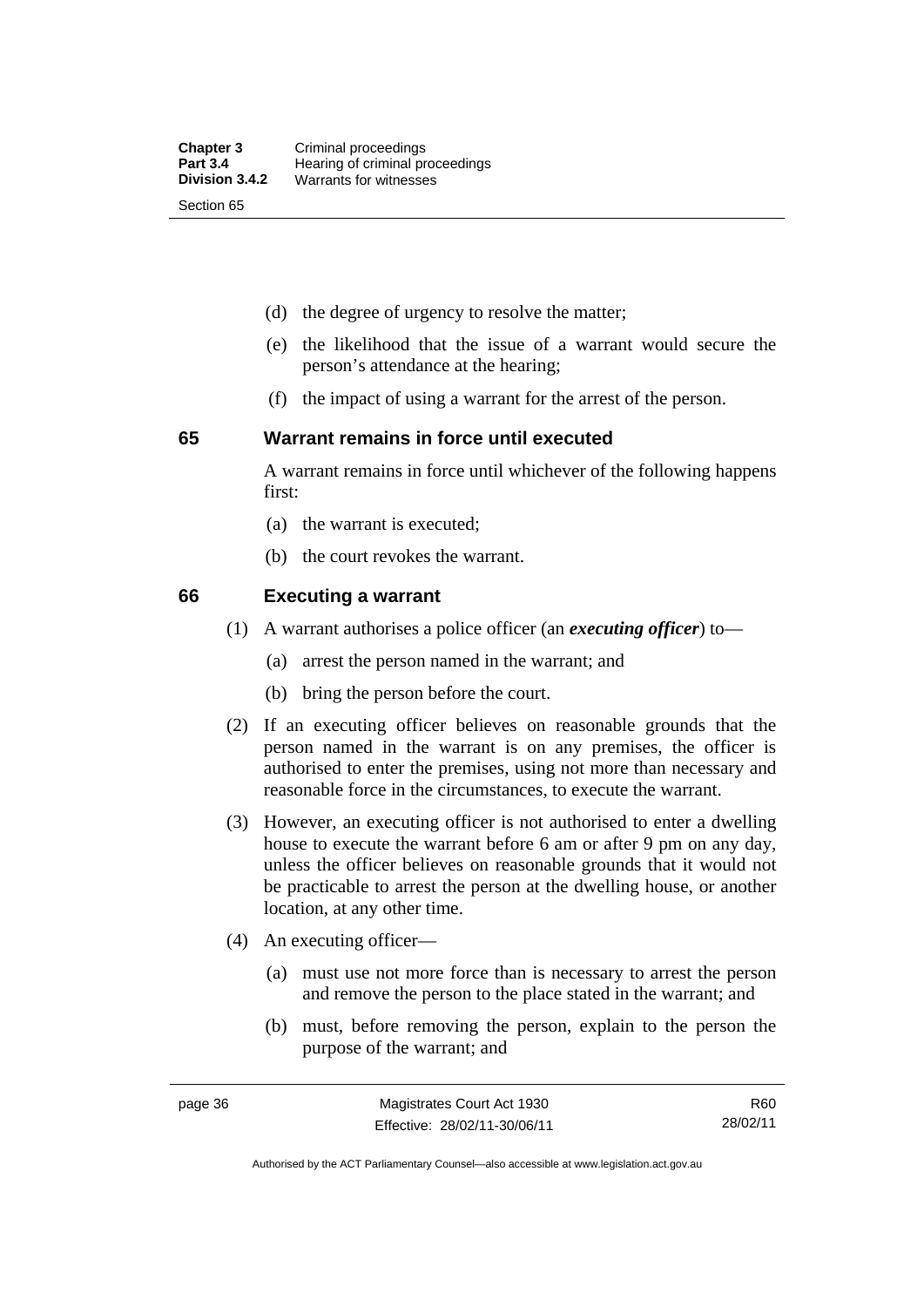- (c) must tell the person of his or her right to contact a lawyer, and allow the person to contact a lawyer if the person wishes to do so; and
- (d) if a person is under a legal disability—must inform a parent or guardian of the person of the arrest.
- (5) In this section:

*dwelling house* includes a conveyance, and a room in a hotel, motel, boarding house or club, where people ordinarily sleep at night.

# **67 Procedure after arrest**

- (1) A person who is arrested under a warrant must be brought before the court—
	- (a) as soon as practicable after the person is arrested; and
	- (b) within the prescribed period; and
	- (c) in accordance with this section.
- (2) A person must be brought before the court by a police officer—
	- (a) if the court is sitting at the time the officer is able to bring the person before the court—in person; or
	- (b) if the court is not sitting at the time the officer is able to bring the person before the court—by telephone call made by the officer to a magistrate to report the execution of the warrant to the court.
- (3) A person brought before the court must be dealt with in accordance with section 68.
- (4) A person arrested under a warrant—
	- (a) may be detained by a police officer for not longer than the prescribed period for the officer to comply with subsection (2); and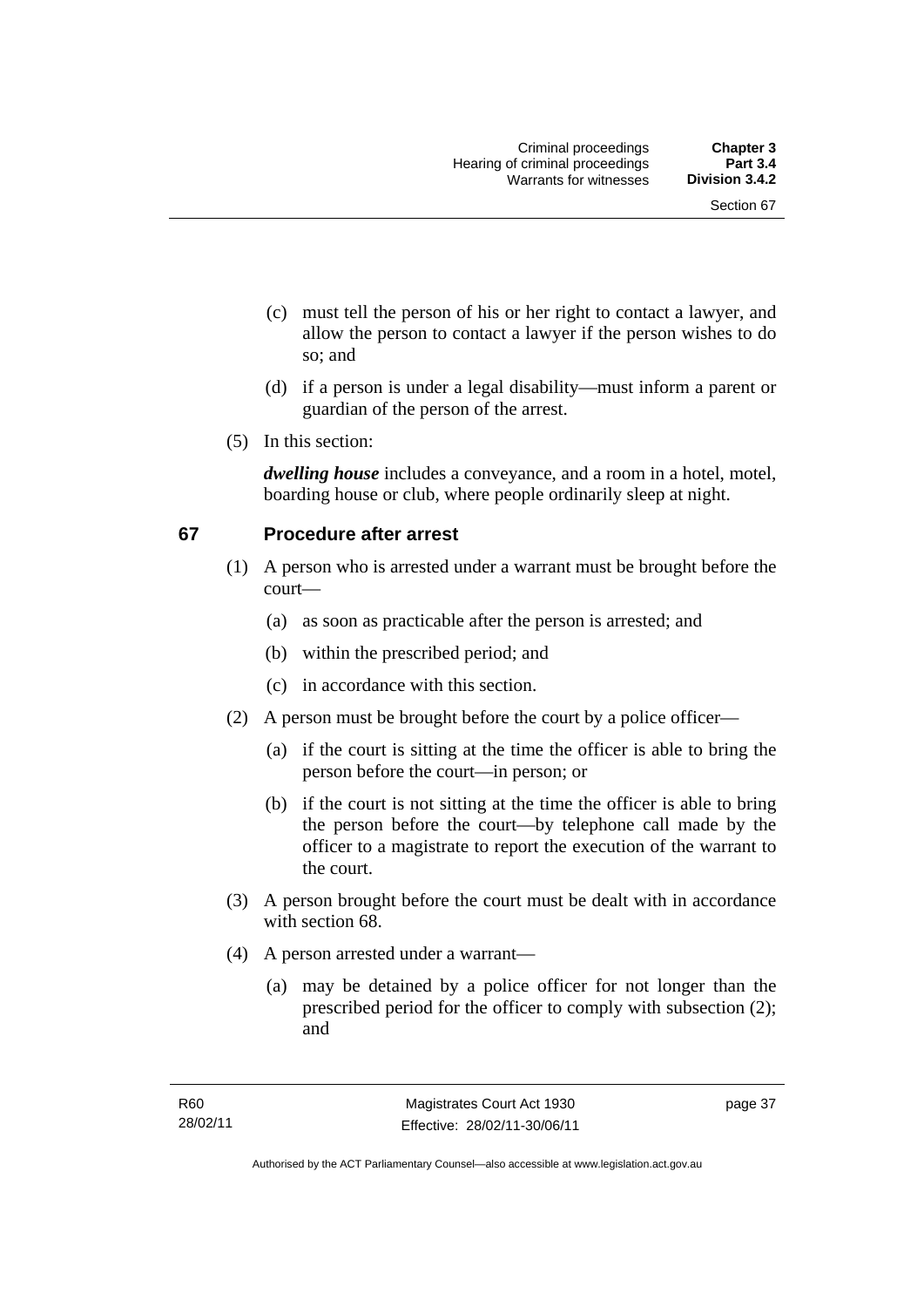(b) must be released if the officer cannot comply with that subsection within the prescribed period.

#### **68 Orders following executed warrant**

- (1) The court may order that the person—
	- (a) be remanded in custody until the date, time and place specified in the order; or
	- (b) be released on a recognisance, signed by the person, in which the person agrees to appear before the court on a day and at a time and place specified by the court—
		- (i) in the recognisance; and
		- (ii) in any subsequent notice given or sent to the person by the court; or
	- (c) be released unconditionally.
- (2) If the court makes any orders in relation to a person under this section, the person must be given written notice of the orders by—
	- (a) if the court is sitting when the order is made—the court; or
	- (b) if the court is not sitting when the order is made—the reporting officer.
- (3) Any single period of remand ordered under this section must not be longer than—
	- (a) 28 days; or
	- (b) if the person chooses to be remanded for a longer period without review—a longer period that the court considers reasonable.
- (4) Division 3.4.4 applies to a recognisance under this section.

Authorised by the ACT Parliamentary Counsel—also accessible at www.legislation.act.gov.au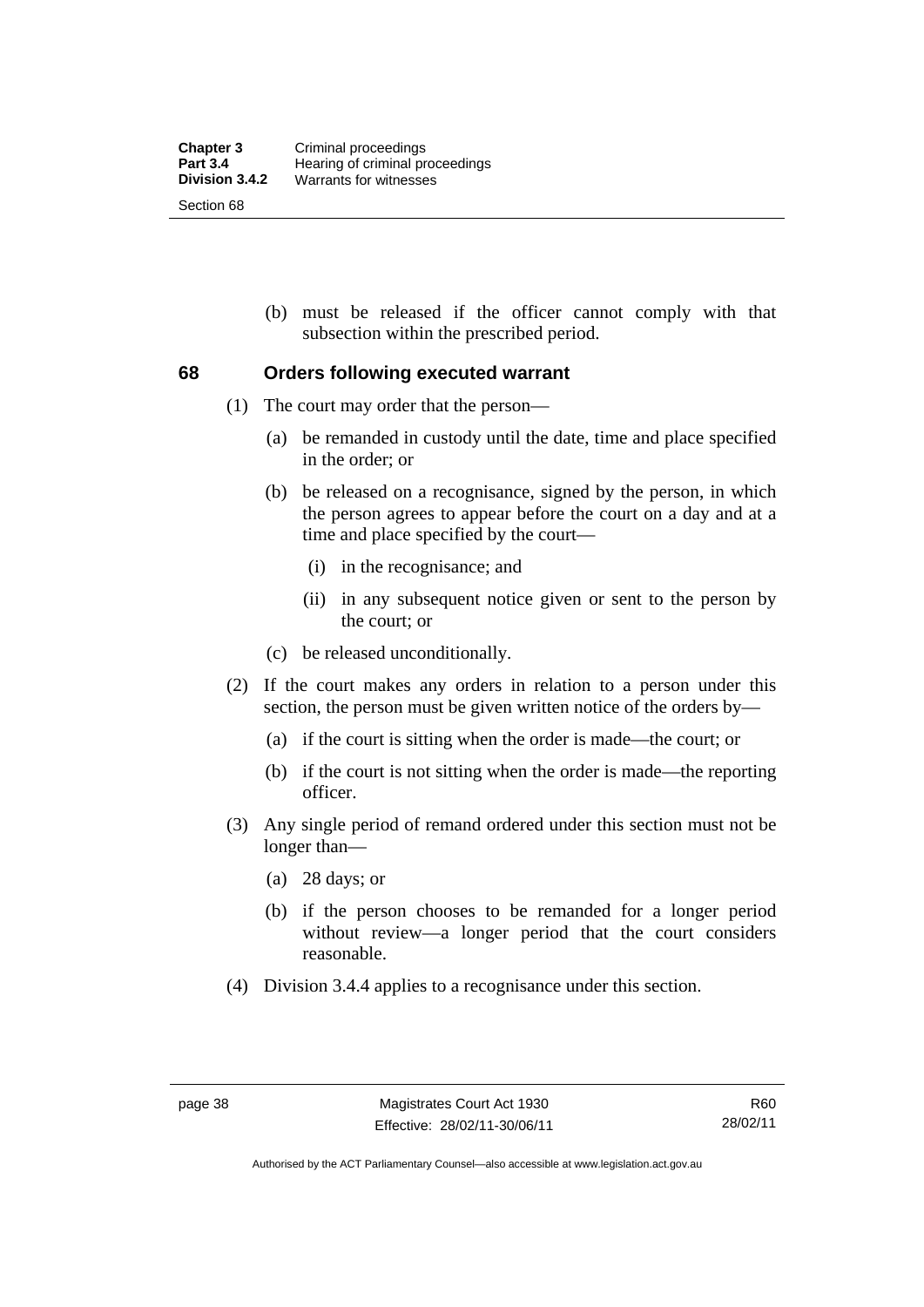# **Division 3.4.3 Remand**

#### **70 Remand of defendant**

- (1) This section applies if the court considers it is necessary or desirable to adjourn the hearing of a proceeding for an indictable offence—
	- (a) because of the absence of witnesses; or
	- (b) for any other reasonable cause.
- (2) The court may—
	- (a) adjourn the hearing; and
	- (b) order the remand of the defendant into custody for a stated period; and
	- (c) order the chief executive to arrange for the defendant to be brought before the court at a stated time and place for the hearing.
	- *Note* The court must issue a warrant for the remand of the defendant in the chief executive's custody (see *Crimes (Sentence Administration) Act 2005*, s 17).
- (3) If the period of remand is not longer than 3 days, the order may be made orally.
	- *Note* The *Crimes (Sentence Administration) Act 2005*, pt 3.2 provides for the chief executive to have custody of the defendant during the remand.
- (4) Any single period of remand under this section must be no longer than—
	- (a) 28 days; or
	- (b) if the defendant chooses to be remanded for a longer period without review—a longer period that the court considers reasonable.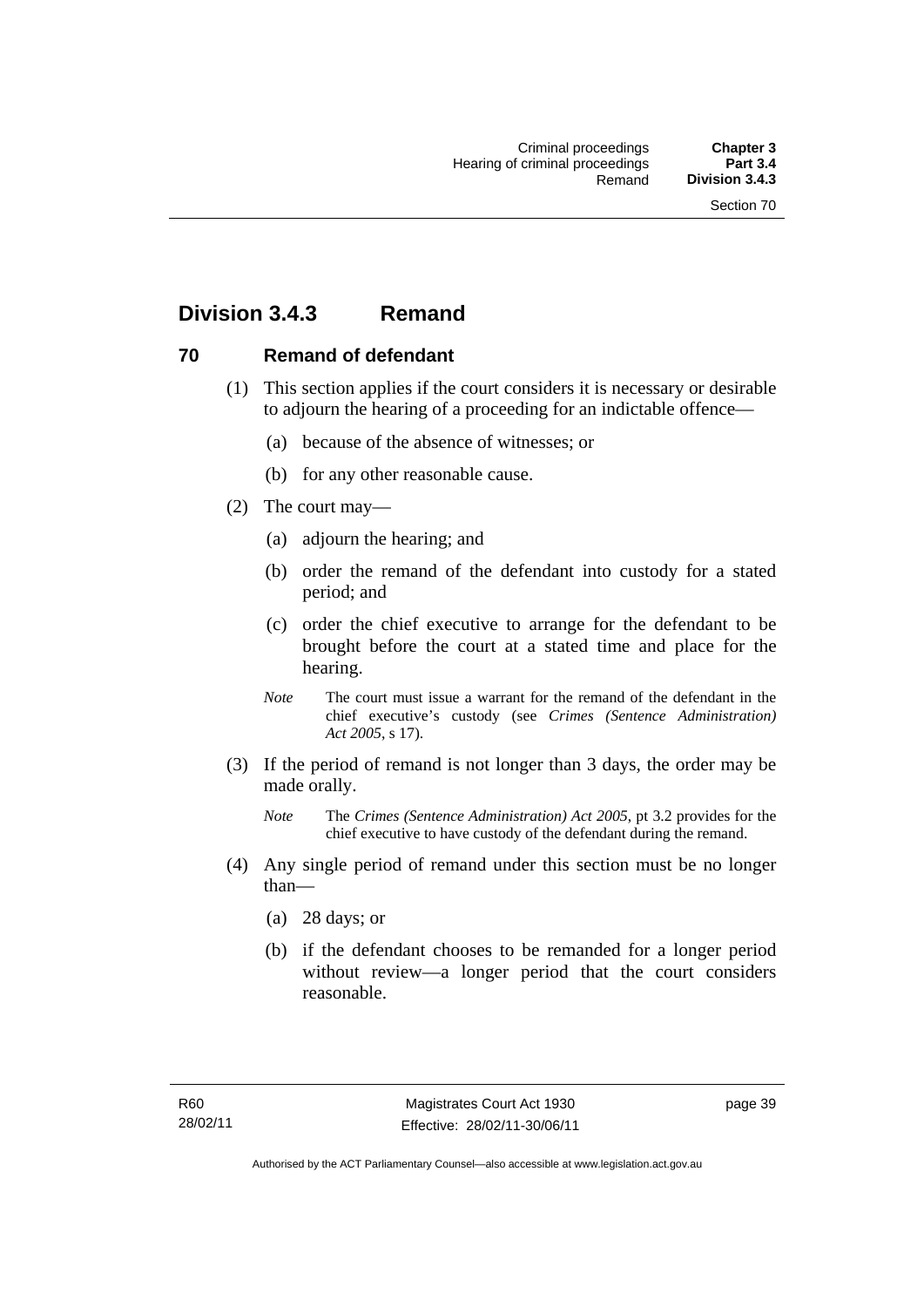### **72 Bringing remanded defendant before court**

The court may order that a defendant remanded under section 70 be brought before the court at any time during the period for which the defendant was remanded.

*Note* The *Crimes (Sentence Administration) Act 2005*, pt 3.2 and pt 3.3 provide for the chief executive to have custody of the defendant during the remand and to bring the defendant before the court as ordered by the court.

#### **72A Bail application hearings—audiovisual links**

- (1) This section applies if—
	- (a) a person in custody is entitled to appear, or is required to appear or be brought, before the court for the hearing of an application for bail; and
	- (b) the hearing could be conducted using an audiovisual link between the court and the place of custody.
- (2) Unless the court directs otherwise, the hearing must be conducted using the audiovisual link.
- (3) The court may amend or revoke a direction under subsection (2)—
	- (a) at any time; and
	- (b) on its own initiative or on application by a party to the bail proceeding.
- (4) In this section:

*audiovisual link*—see the *Evidence (Miscellaneous Provisions) Act 1991*, dictionary.

#### **72B Defendant's appearance in non-bail proceedings audiovisual links**

(1) This section applies if the court gives a direction under the *Evidence (Miscellaneous Provisions) Act 1991*, section 20 (1) (Territory

R60 28/02/11

Authorised by the ACT Parliamentary Counsel—also accessible at www.legislation.act.gov.au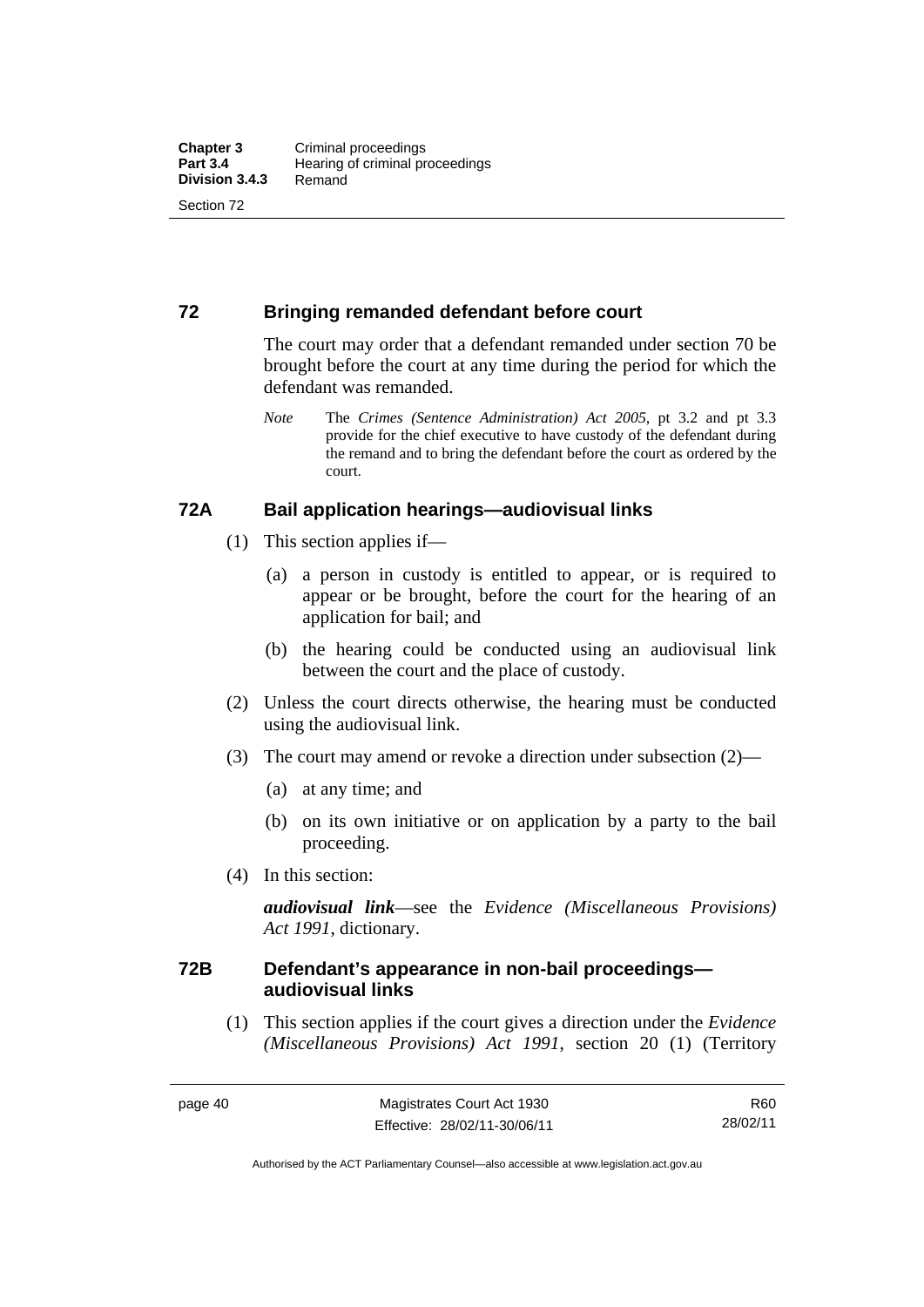courts may take evidence and submissions from participating States) or section 32 (1) (Territory courts may take evidence and submissions from place other than participating State) in relation to any part of a proceeding in relation to a defendant remanded under—

- (a) section 70 (Remand of defendant); or
- (b) section 72 (Bringing remanded defendant before court).
- (2) The chief executive must make arrangements to ensure that the evidence can be taken, or the submission made, in accordance with the court's direction.

# **Division 3.4.4 Committal and recognisance**

#### **73A Extended application of div 3.4.4**

- (1) This division applies in relation to a person for whom a warrant prescribed under the rules has been issued under the rules as if all necessary changes, and any changes prescribed under the rules, were made.
- (2) This section does not limit any other application of this division.

#### **74 Remand of defendant before decision**

The court may, at any time before the court gives its decision in a case, order that the defendant be remanded in custody.

- *Note 1* The court must issue a warrant for the remand of the defendant in the chief executive's custody (see *Crimes (Sentence Administration) Act 2005*, s 17).
- *Note 2* The *Crimes (Sentence Administration) Act 2005*, pt 3.2 provides for the chief executive to have custody of the defendant during the remand.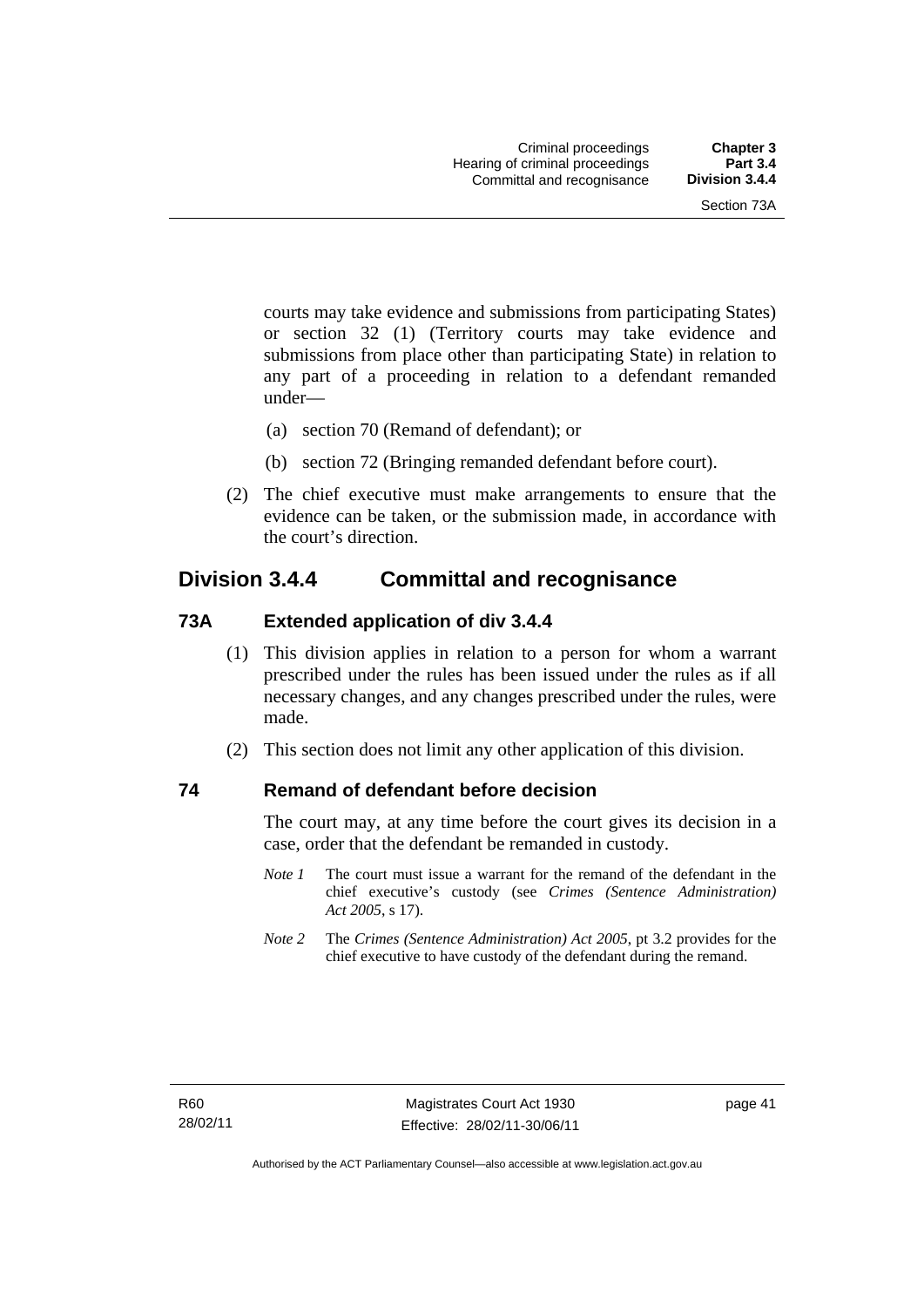#### **75 Remand of witness or defendant after decision**

- (1) If the court commits a witness or a person sought to be made a witness, it must order that the witness or person be remanded in custody.
- (2) If the court commits a defendant, it must order that the defendant be remanded in custody.

#### **76 Witnesses may be discharged on recognisance**

A witness, other than a witness committed under section 312 (Failure to give evidence—committal), or person sought to be made a witness may be discharged on recognisance.

#### **77 Recognisances**

If the court is authorised to discharge the witness, or person sought to be made a witness, on recognisance, it may order his or her discharge on his or her entering into a recognisance, with or without a surety or sureties at its discretion, conditioned for his or her appearance at the time and place to which the hearing is adjourned, or that is named in the recognisance.

#### **78 Issue of warrant for non-appearance**

If the witness, or person sought to be made a witness, does not appear at the time and place mentioned in the recognisance, the court may adjourn the hearing, and may issue a warrant for his or her apprehension in accordance with division 3.3.4 (Warrants).

#### **79 Recognisances taken out of court**

- (1) A recognisance under this Act need not be entered into before the court, but may be entered into by the parties before—
	- (a) a magistrate; or
	- (b) the registrar; or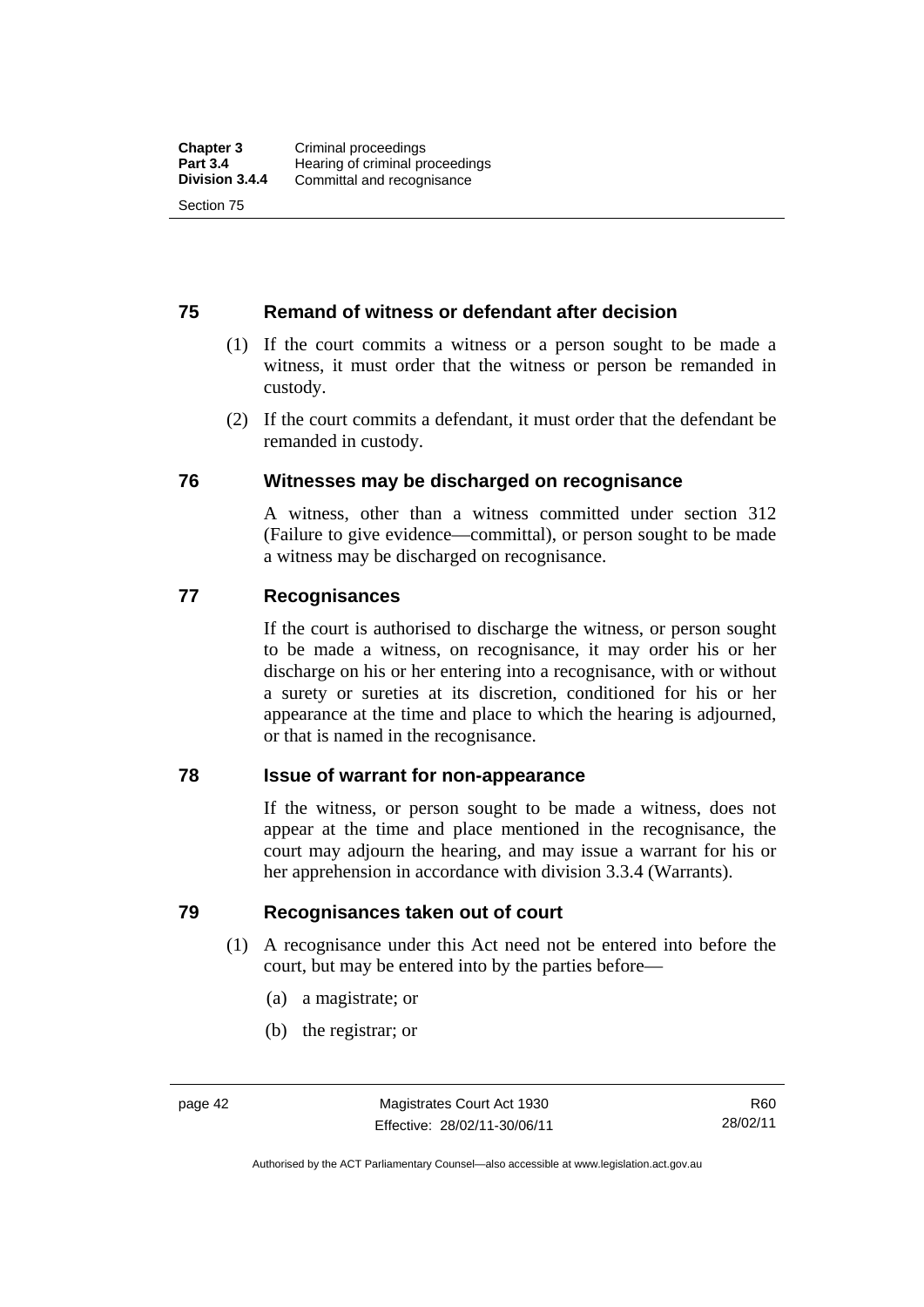- (c) a police officer in charge of a police station; or
- (d) if a party is at a correctional centre—the person in charge of the centre.
- (2) The provisions of this Act in relation to recognisances taken before the court apply in relation to the recognisance as if it had been entered into before the court.

#### **80 Forfeited recognisances—how enforced**

If the conditions, or any of them, in a recognisance entered by a witness or a person sought to be made a witness are not complied with, any magistrate may certify on the back of the recognisance in what respect the conditions have not been observed, and give it to the proper officer, to be proceeded on in a similar way as other recognisances, and that certificate is taken to be deemed sufficient prima facie evidence of the recognisance having been forfeited.

# **Division 3.4.5 Adjournment of criminal proceedings**

#### **83 Magistrate may adjourn court generally**

If all the cases have not been heard and decided at any sitting of the court, the magistrate may adjourn the cases remaining unheard or undecided, either to the next day appointed for the holding of the court or to the other time the magistrate considers appropriate.

#### **84 Particular cases may be adjourned**

- (1) Before or during the hearing or further hearing of an information, the magistrate may adjourn the hearing or further hearing.
- (2) The magistrate may, by order, release the defendant (whether or not on bail) or remand the defendant in custody.
	- *Note 1* If the court remands the defendant in custody it must issue a warrant for the defendant's remand in the chief executive's custody (see *Crimes (Sentence Administration) Act 2005*, s 17).

R60 28/02/11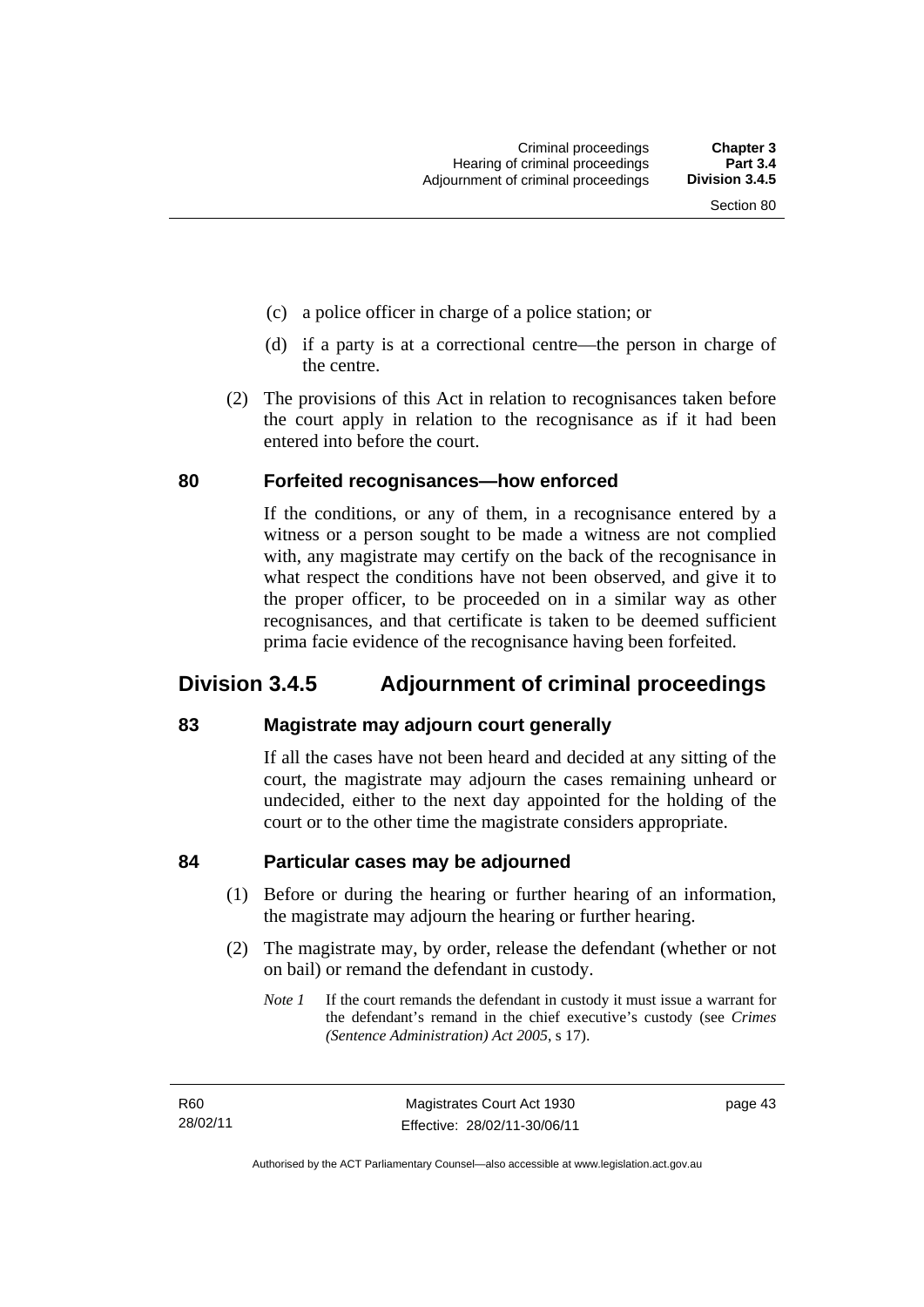*Note 2* The *Crimes (Sentence Administration) Act 2005*, part 3.2 provides for the chief executive to have custody of the defendant during the remand.

# **85 Proceeding if either party not present at adjourned hearing**

- (1) This section applies if either or both of the parties do not appear personally or by lawyers or anyone else appearing for them at the time and place to which the hearing or further hearing is adjourned.
- (2) The court may—
	- (a) go ahead with the hearing or further hearing as if the party or parties were present; or
	- (b) if the informant does not appear—dismiss the information, with or without costs as the court considers just.

# **86 Proceeding if both parties present at adjourned hearing**

- (1) This section applies if the parties appear personally or by lawyers or anyone else appearing for them at the time and place to which the hearing or further hearing is adjourned.
- (2) The court may go ahead with the hearing or further hearing.

# **87 Witness to attend adjourned etc hearing**

- (1) This section applies to a person who is required by summons to attend a hearing to give evidence or produce a document if the hearing is adjourned or postponed.
- (2) The person must attend at the time and place to which the hearing is adjourned or postponed without the issue or service of a further summons.
- (3) However, the person is entitled to additional expenses for attending.

Authorised by the ACT Parliamentary Counsel—also accessible at www.legislation.act.gov.au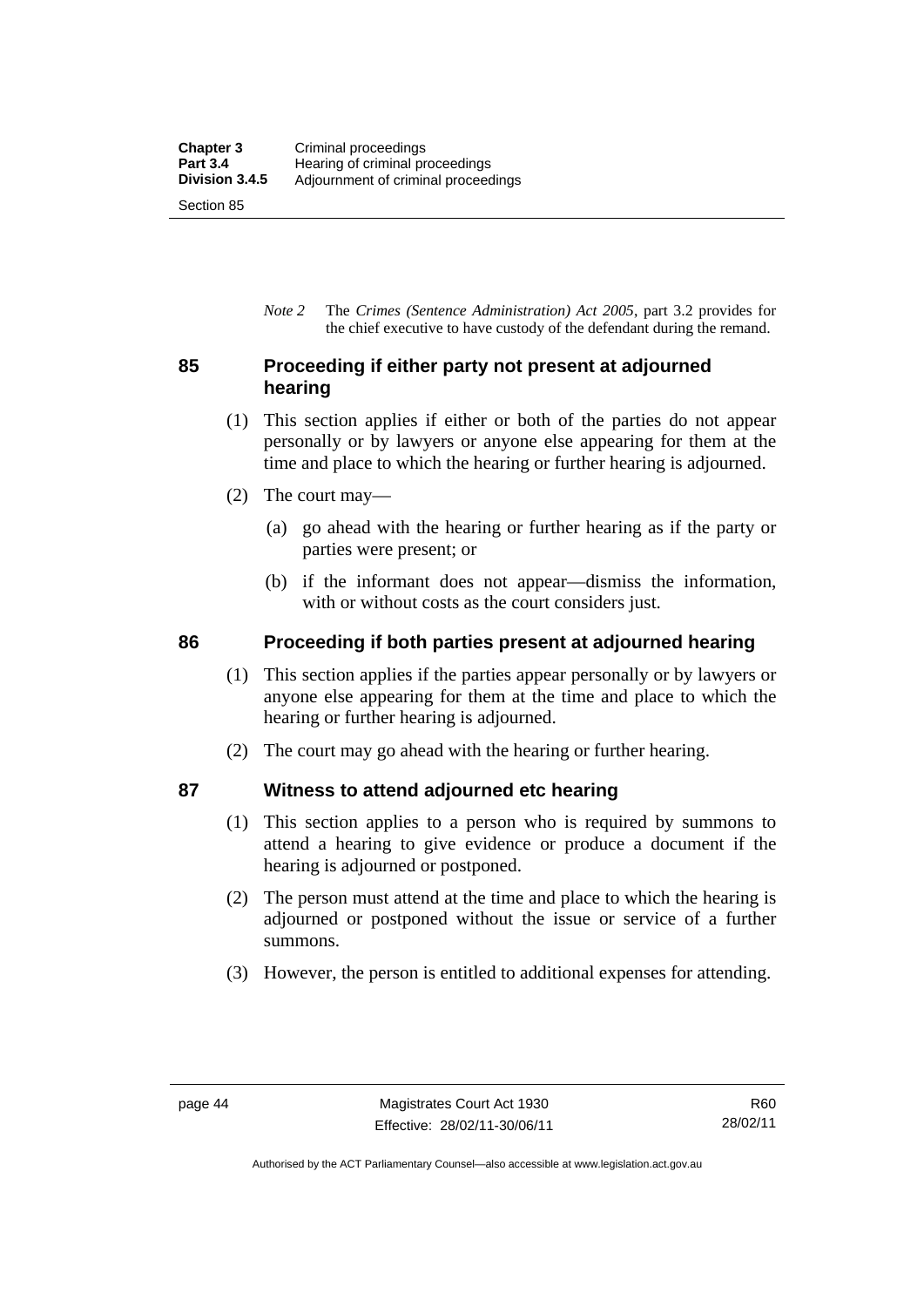#### **88 Postponement of hearing**

If, on the return of any summons or at any adjournment of the hearing or at the time to which the hearing is postponed, a magistrate is not present, the registrar may, and after the lapse of an hour, at the request of the informant, must, postpone the hearing until the next day when a court will be held at the place mentioned in the summons or to which the case has been so adjourned.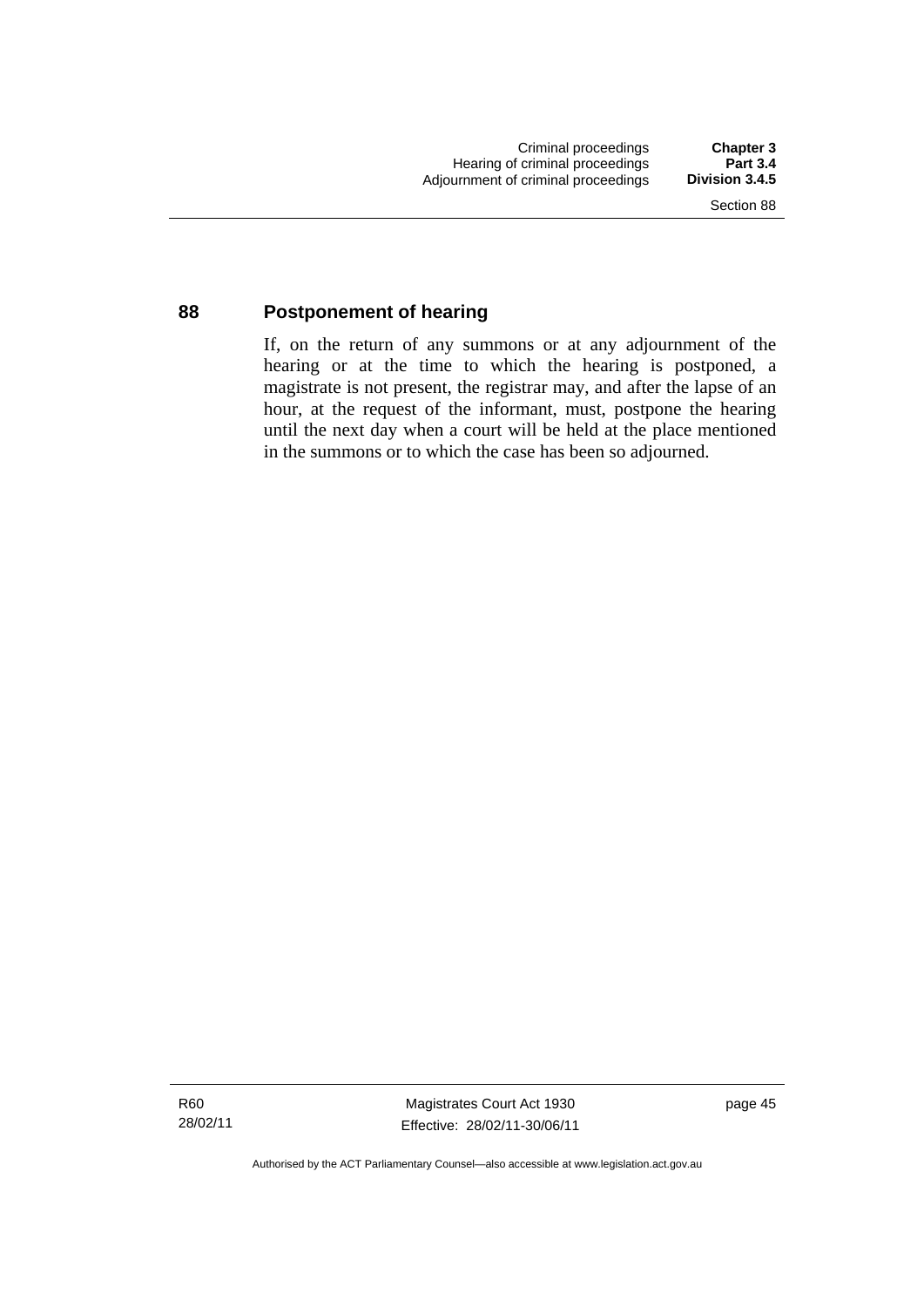# **Part 3.5** Proceedings for indictable **offences**

# **Division 3.5.1 Preliminary**

#### **88A Meaning of** *jury* **in pt 3.5**

In this part:

*jury* means a reasonable jury properly instructed.

# **Division 3.5.2 Indictable offences—beginning of proceedings**

#### **89 Indictable offences—issue of warrant for non-appearance**

- (1) This section applies if—
	- (a) a person is alleged by an information to have committed an indictable offence; and
	- (b) a summons is issued against the person; and
	- (c) the person does not appear before the court at the time and place mentioned in the summons; and
	- (d) the court is satisfied, on oath, that the summons was properly served on the person a reasonable time before the time mentioned in the summons for the appearance; and
	- (e) the information is substantiated by the oath of the informant or a witness.
- (2) This section also applies if—
	- (a) subsection (1) (a), (b) and (e) apply in relation to a person; and
	- (b) the person appears before the court for the hearing of the information for the offence; and

R60 28/02/11

Authorised by the ACT Parliamentary Counsel—also accessible at www.legislation.act.gov.au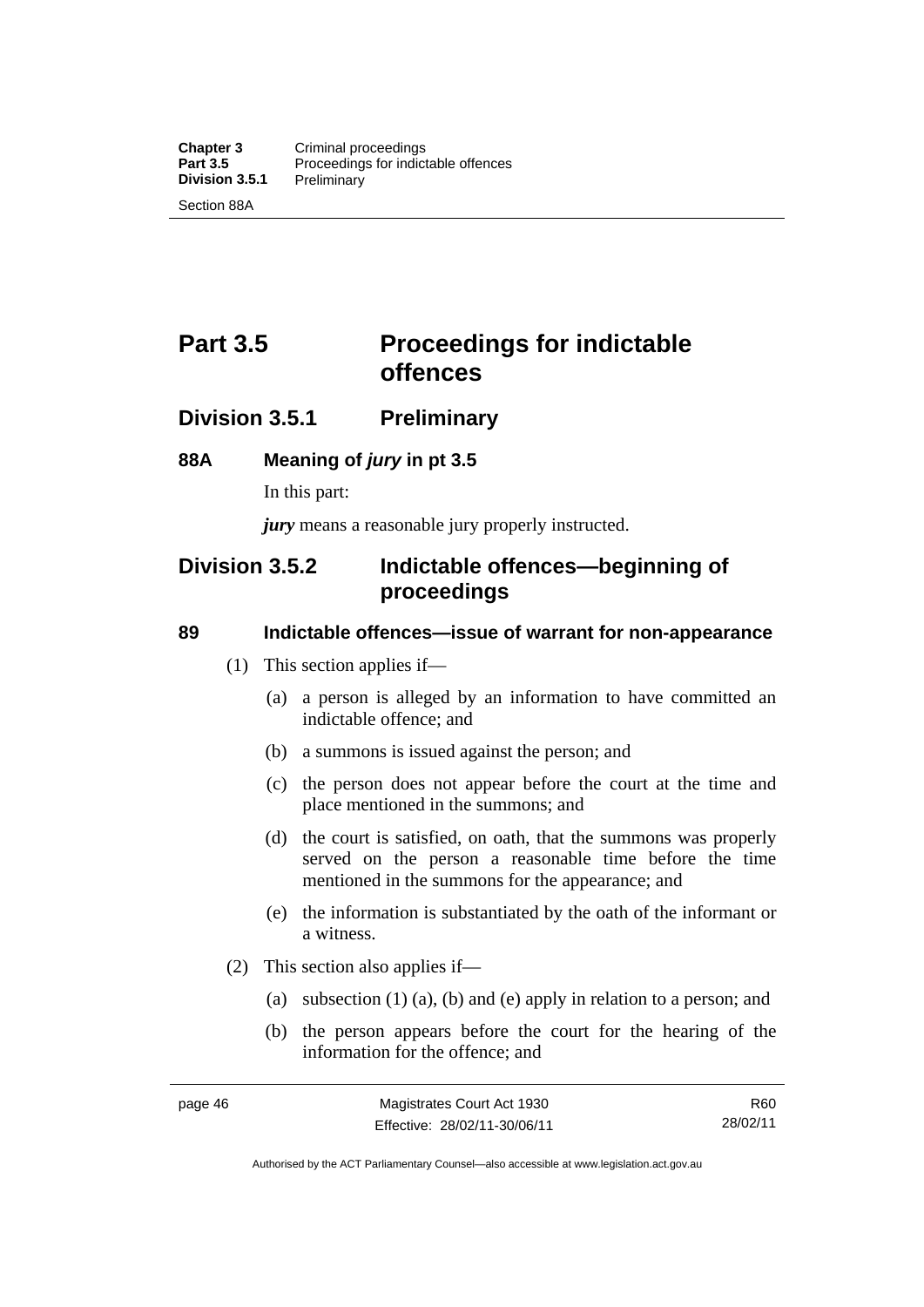- (c) the court adjourns or postpones the hearing or further hearing; and
- (d) the person is told of the time and place of the adjourned or postponed hearing or further hearing; and
- (e) the person does not appear before the court at the adjourned or postponed hearing or further hearing.
- (3) The court may issue a warrant for the person's arrest and for bringing the person before the court to answer to the information and to be further dealt with according to law.
- (4) This section does not apply if an order has been made under section 89A (1) excusing the person from attending before the court.

### **89A Accused person may be excused from attendance before court**

- $(1)$  If—
	- (a) an information for an indictable offence has been laid; and
	- (b) a summons has been issued against the person named in the information;

the court may, on an application made by or on behalf of the person, by order excuse the person from attendance before the court to answer the information or for any other purpose in connection with the proceeding begun by the information.

- (2) An order under subsection (1) may be made—
	- (a) at any time after the issue of the summons and before the completion of the taking of evidence for the prosecution; and
	- (b) whether or not any evidence has been taken in the proceeding; and
	- (c) whether or not the applicant for the order is before the court or has attended before the court in relation to the proceeding.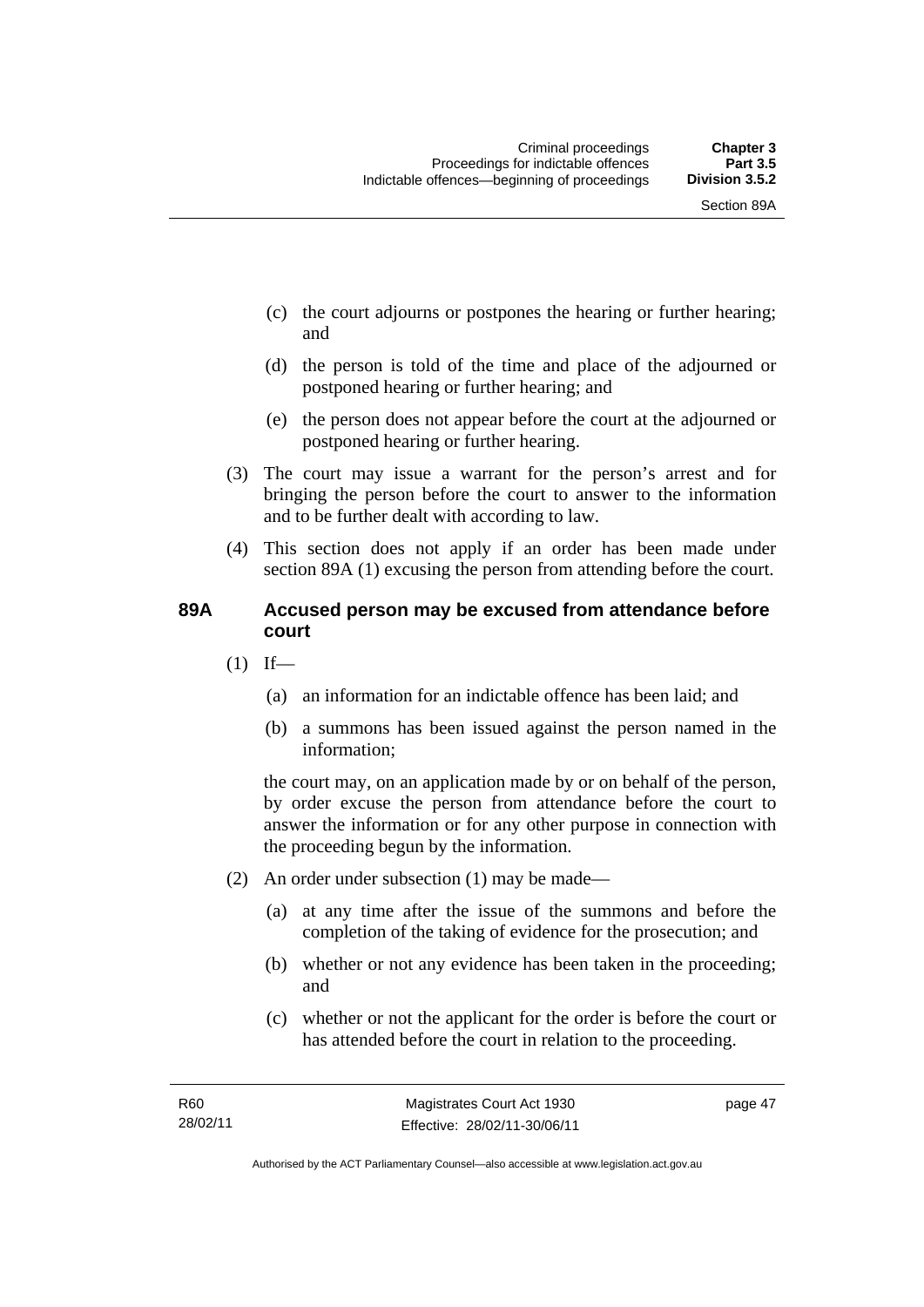- (3) The court must not make an order under subsection (1) unless the court has been informed, by or on behalf of the applicant, that the applicant is represented by a lawyer for the purposes of the proceeding.
- (4) The court may, at any time during a proceeding begun by an information for an indictable offence, direct the informant to give to a person in relation to whom an order has been made under subsection (1) written notice requiring the person to attend before the court, for the purposes of the proceeding, at the time and place specified by the court.
- $(5)$  If—
	- (a) a person has been excused, under subsection (1), from attendance before the court; and
	- (b) all the evidence for the prosecution has been taken;

the court must direct the informant to give to the person a written notice requiring the person to attend, at the time and place specified by the court, to be dealt with in accordance with section 91.

- (6) A notice under subsection (4) or (5) may be given to a person by—
	- (a) giving a copy of the notice to the person; or
	- (b) leaving a copy of the notice at the last-known or usual home or business address of the person with someone who appears to be at least 16 years old and to live or be employed at the address.
- (7) The giving of a notice under subsection (4) or (5) may be proved in the same way as the service of a summons.
- (8) If an accused person does not attend before the court in accordance with a notice under subsection (4) or (5), the court may issue a warrant for the arrest of the person and for bringing the person before the court at the time and place specified in the warrant.

Authorised by the ACT Parliamentary Counsel—also accessible at www.legislation.act.gov.au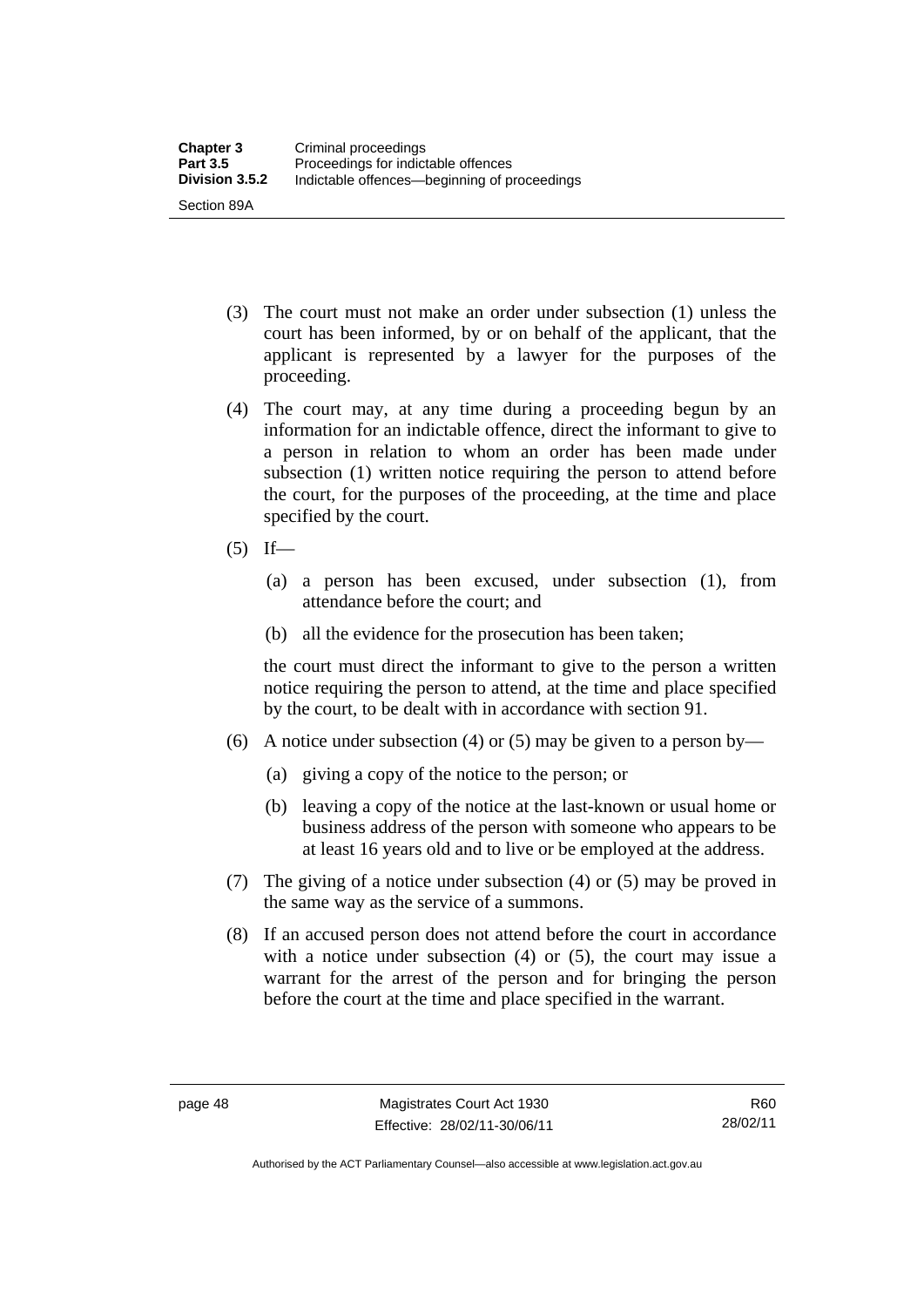# **90 Committal proceedings—prosecution evidence to be given to accused person**

- (1) This section applies if a person (the *accused person*) is charged with an indictable offence and a committal hearing is to be held in relation to the charge.
- (2) Within the period, prescribed under the rules, before the date set for the committal hearing, the informant must serve the following documents on the accused person:
	- (a) a copy of the written statements that the informant proposes to tender at the hearing;
	- (b) for each exhibit identified in the statements—a copy of the exhibit or a notice relating to inspection of it.
- (3) A copy of the documents served must be filed in the court within the period prescribed under the rules.
- (4) Before the committal hearing, the accused person or the person's lawyer may ask the informant to allow the accused person or the person's lawyer to—
	- (a) inspect the exhibits mentioned in the notice (if any) served on the accused person under subsection (2) (b); and
	- (b) if a statement is in the form of a transcript of a recording as mentioned in section 90AA (4)—listen to or view the recording.
- (5) The informant must comply with a request under subsection (4).
- (6) Subsection (4) (b) does not entitle the accused person or the person's lawyer to be given or make a copy of the recording.

#### **90AA Written statements may be admitted in evidence**

 (1) If the informant has served a copy of a written statement on the accused person in accordance with section 90, the court at the committal hearing must (subject to subsection (3)) admit the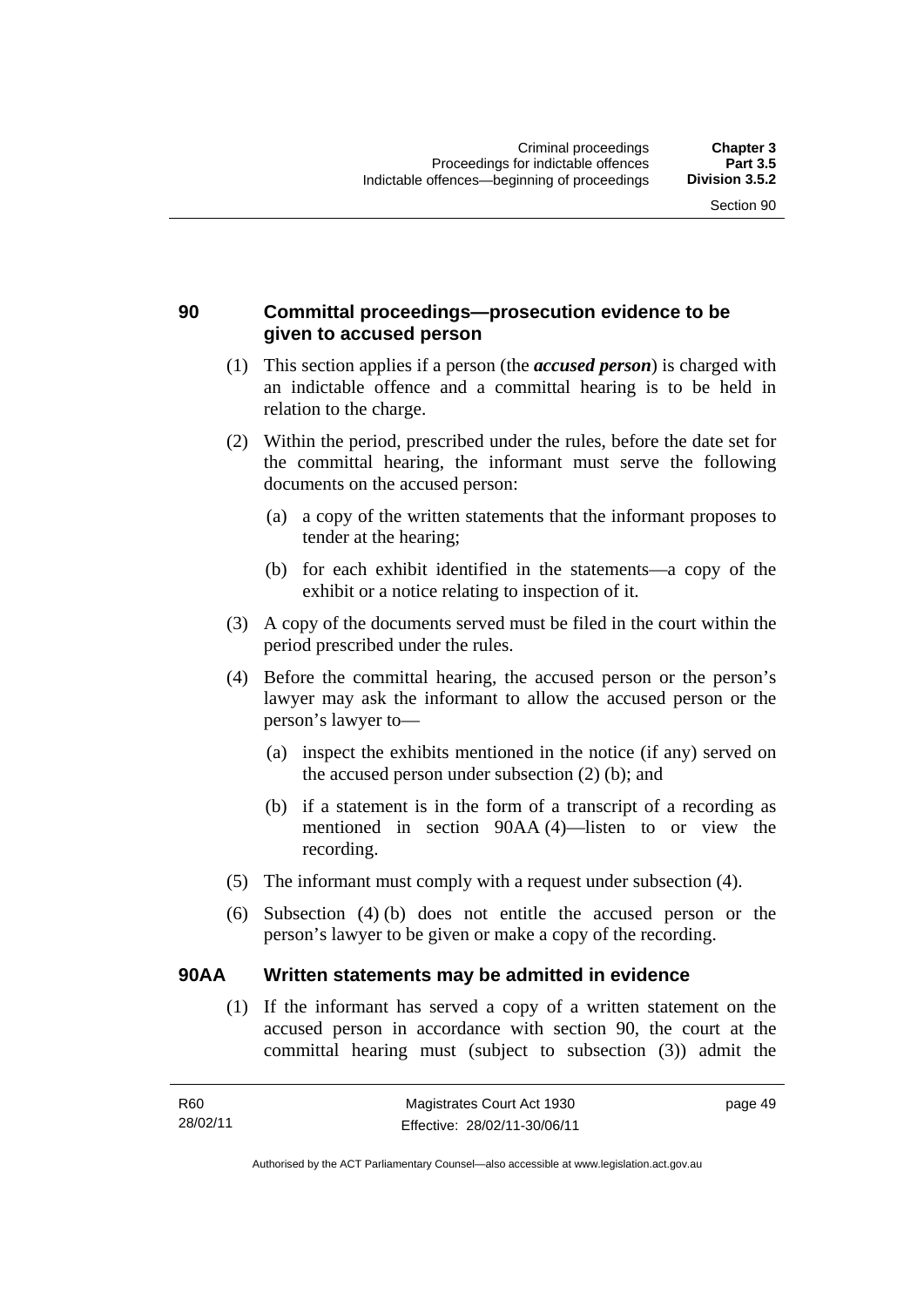Section 90AA

statement (and any exhibit identified in it) as evidence of the matters in it.

- (2) The statement is the deposition of the person who made it if admitted into evidence.
- (3) Subject to subsection (4), a written statement must not be admitted in evidence by the court unless—
	- (a) it contains the following endorsement by the person who made it:

'This statement made by me accurately sets out the evidence that I would be prepared, if necessary, to give in court as a witness. The statement is true to the best of my knowledge and belief and I make it knowing that, if it is tendered in evidence, I will be liable to prosecution if I have wilfully stated in it anything that I know to be false or do not believe to be true.'; and

- (b) it contains a statement that, before the person signed it, the person who made it read the statement or had it read to the person.
- (4) A written statement that is in the form of a transcript of a recording made by a police officer may be admitted in evidence by the court if—
	- (a) the transcript is of a recording of an interview with a person during which the person was questioned by the police officer in connection with the investigation of an offence the subject of the proceeding; and
	- (b) a police officer certifies that the statement is an accurate transcript of the recording.
- (5) If it appears to the court that any part of a written statement tendered in evidence under this section is inadmissible according to the rules of evidence, the court may, if the statement is otherwise admissible under this section, admit that statement, but, if it does so, must

Authorised by the ACT Parliamentary Counsel—also accessible at www.legislation.act.gov.au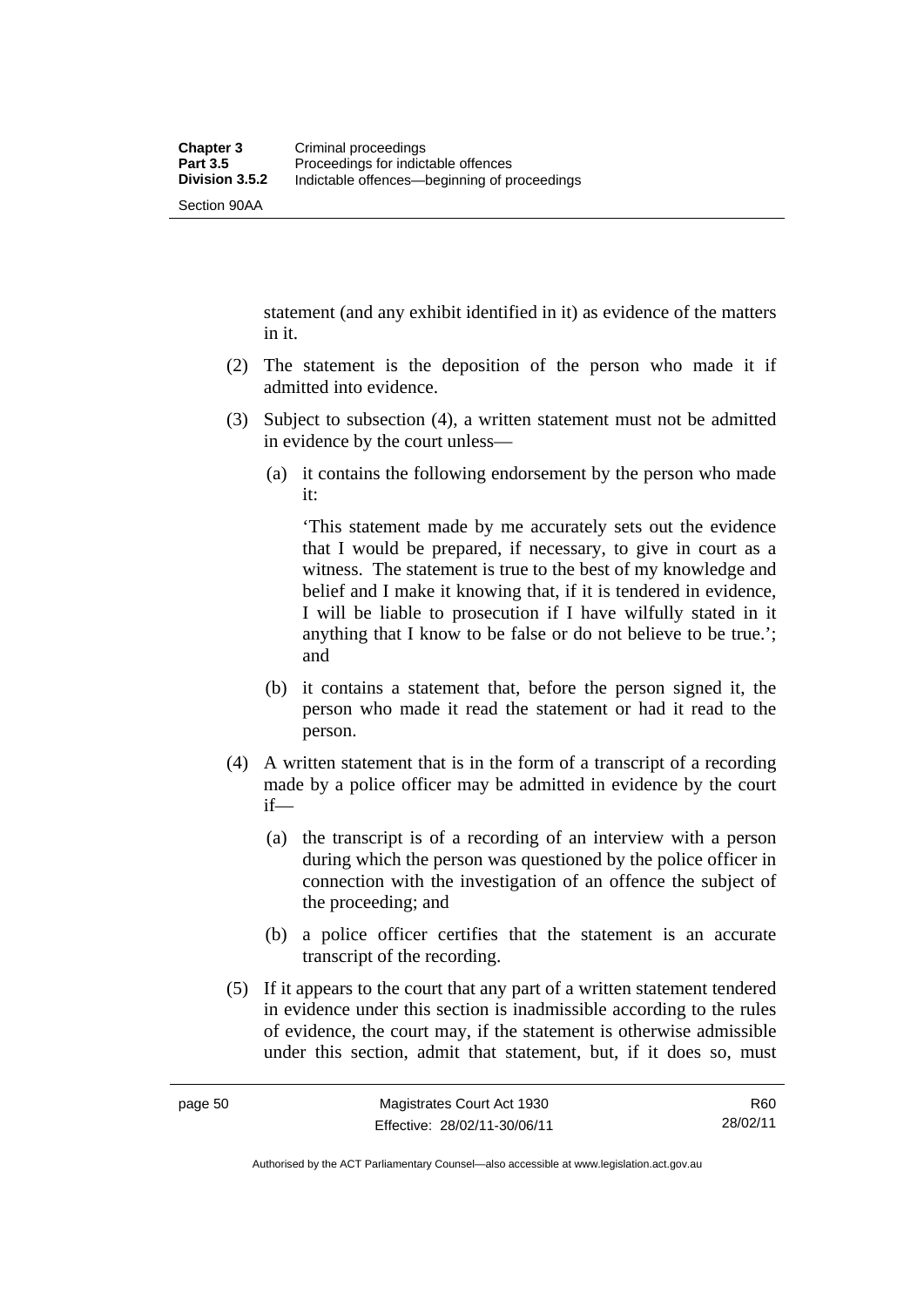identify the part that is inadmissible and must, with reference to that part, write on the statement the words 'ruled inadmissible' or words to that effect.

- (6) A prosecution witness may give evidence-in-chief in person at a committal hearing only with the court's leave.
- (7) The court may give leave only—
	- (a) on application by the prosecution; and
	- (b) if it considers that the interests of justice cannot adequately be satisfied if the witness's evidence-in-chief is not given in person at the hearing.
- (8) However, a person must not be required to attend and give evidence at a committal hearing in relation to a sexual offence (whether or not the hearing also relates to another offence) if the person is a complainant in relation to the sexual offence.
- (9) In this section:

*sexual offence* means an offence against the *Crimes Act 1900*, part 3 (Sexual Offences), part 4 (Female genital mutilation) or part 5 (Sexual servitude).

# **90AB Witnesses generally not to be cross-examined at committal hearing**

- (1) A witness must not be cross-examined at a committal hearing if—
	- (a) the hearing relates to a sexual offence (whether or not it relates also to another offence); and
	- (b) the witness is a complainant in relation to the sexual offence.
- (2) A witness (other than a witness mentioned in subsection (1)) must not be cross-examined at a committal hearing unless, on application by the party seeking to cross-examine the witness, the court is satisfied that—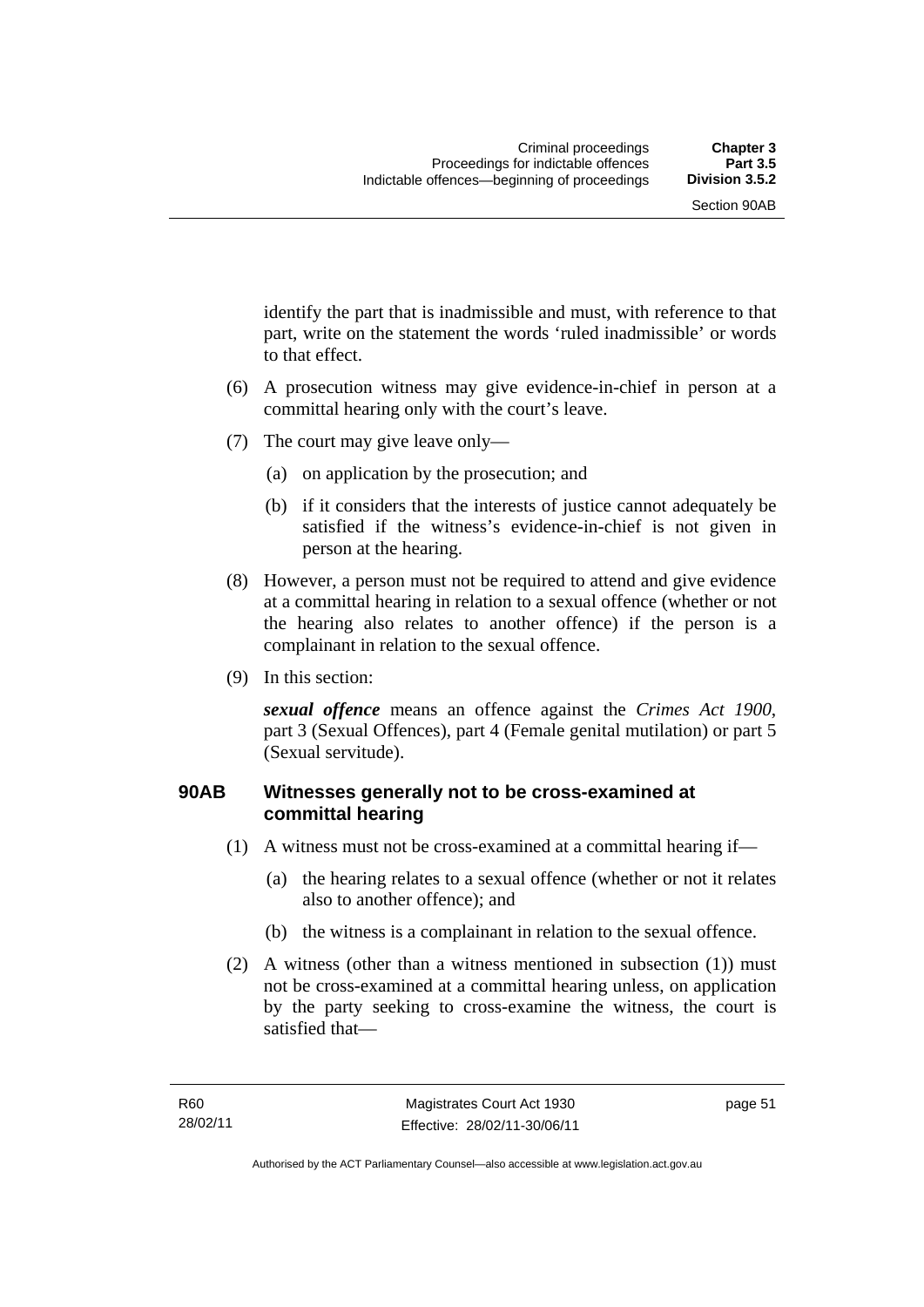- (a) the party has—
	- (i) identified an issue to which the proposed questioning relates; and
	- (ii) provided a reason why the evidence of the witness is relevant to the issue; and
	- (iii) explained why the evidence disclosed by the prosecution does not address the issue; and
	- (iv) identified to the court the purpose and general nature of the questions to be put to the witness to address the issue; and
- (b) the interests of justice cannot adequately be satisfied by leaving cross-examination of the witness about the issue to the trial.
- (3) In this section:

*sexual offence* means an offence against the *Crimes Act 1900*, part 3 (Sexual offences), part 4 (Female genital mutilation) or part 5 (Sexual servitude).

#### **90ABA Attendance of accused not required if order made under s 89A**

The accused person is not required to be present at the committal hearing if the person is excused from attending the hearing under section 89A.

#### **90A Plea of guilty at committal hearing**

- (1) This section does not apply in relation to a person charged with an indictable offence punishable by imprisonment for life.
- (2) Subsections (3), (4), (5) and (6) do not apply in relation to a person charged with an offence in relation to which the Crimes Act, section 375 applies.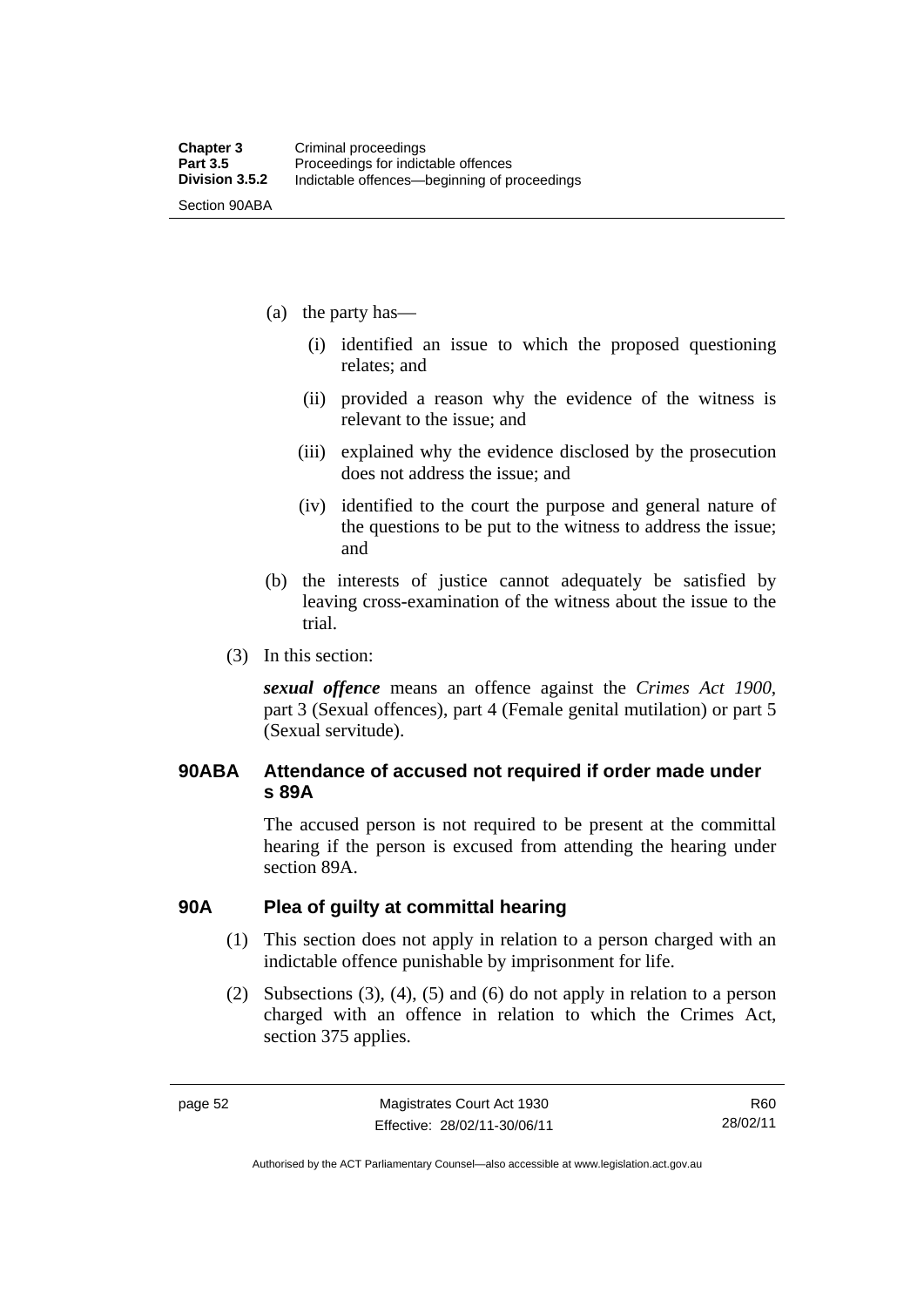Section 90A

- (3) A person (the *accused person*) who is before the court charged with an indictable offence may at any stage of the proceeding plead guilty to the charge.
- (4) The court may accept or reject the plea but the rejection of the plea at any stage of the proceeding does not prevent the accused person from pleading guilty under this section at a later stage of the proceeding and the court may accept or reject the plea at that later stage.
- (5) If the court rejects the plea, the proceeding before the court must continue as if the plea had not been made.
- $(6)$  If—
	- (a) the court accepts the plea; and
	- (b) any of the following subparagraphs applies to the offence:
		- (i) the offence is under a law in force in the ACT punishable either on indictment or summary conviction;
		- (ii) the offence may be dealt with summarily without the accused person's consent;
		- (iii) the offence may be dealt with summarily if the accused person consents and the accused person consents to it being dealt with summarily;
		- (iv) the offence may be dealt with summarily if the prosecutor requests and the prosecutor requests that it be dealt with summarily; and
	- (c) it appears to the court that it is proper to deal with the case summarily;

the court may, without hearing further evidence, sentence or otherwise deal with the accused person and finally dispose of the charge and all incidental matters.

 $(7)$  If—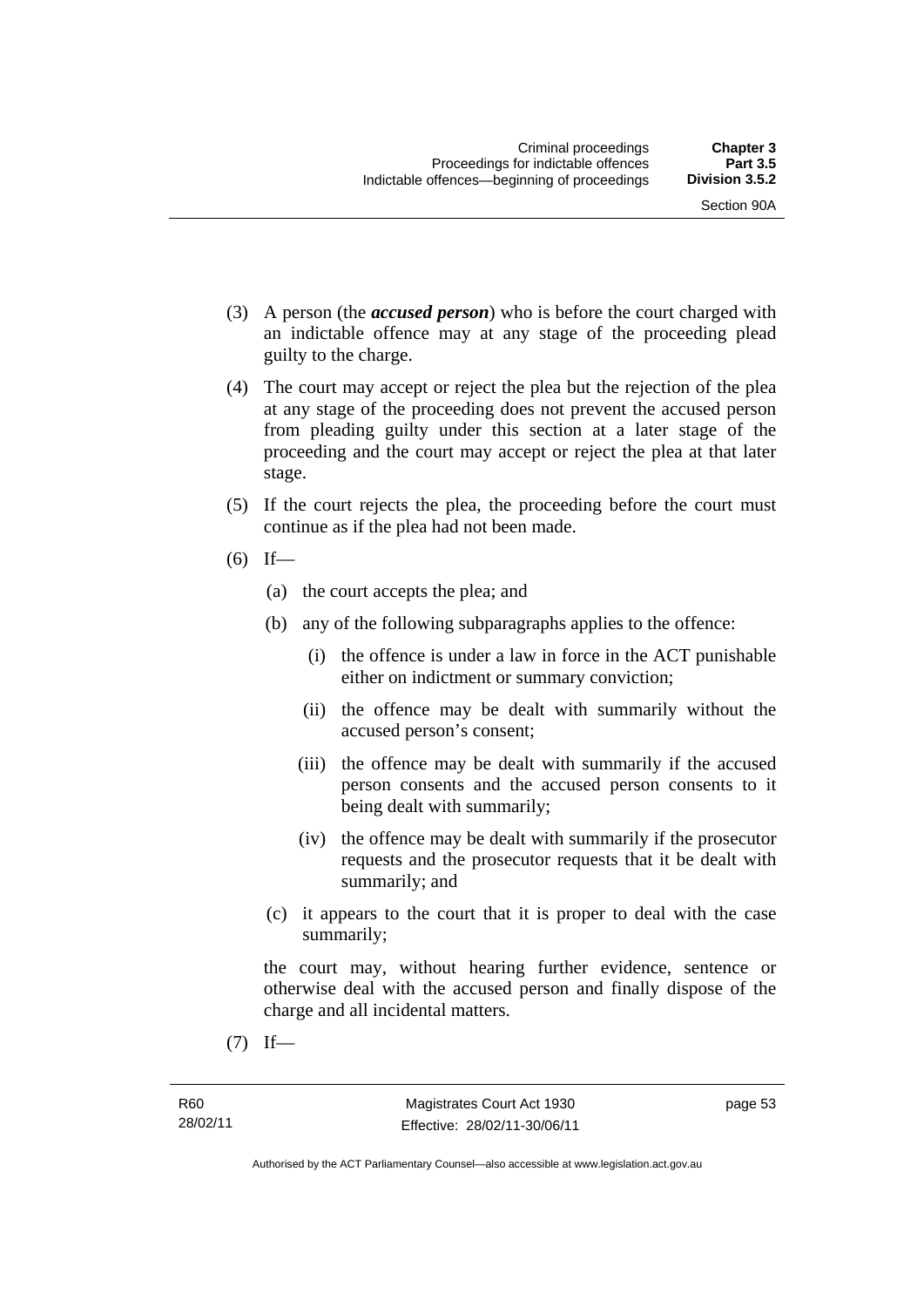Section 90A

(a) the court accepts the plea; and

- (b) any of the following subparagraphs applies to the offence:
	- (i) it does not appear to the court that it is proper to deal with the case summarily;
	- (ii) the offence is punishable only on indictment;
	- (iii) the offence may be dealt with summarily if the accused person consents, but the accused person does not consent to it being dealt with summarily;
	- (iv) the offence may be dealt with summarily if the prosecutor requests, but the prosecutor does not request that it be dealt with summarily;
	- (v) this subsection applies to the accused person under the Crimes Act, section 375;

the Magistrates Court must commit the accused person to the sittings of the Supreme Court that the Supreme Court directs and the Supreme Court must deal with the accused person in accordance with subsections (8) to (13).

- (8) A committal under subsection (7) is taken, for all purposes relating to the venue or change of venue of a proceeding consequent on the committal, to be a committal for trial.
- (9) The Supreme Court may order that the proceeding before the Magistrates Court where the accused person pleaded guilty be continued at a time and place stated in the order.
- (10) The Supreme Court must make an order under subsection (9) if—
	- (a) it appears to the Supreme Court from the information or evidence given to or before it that the facts in relation to which the accused person was charged before the Magistrates Court do not support the charge to which the accused person pleaded guilty; or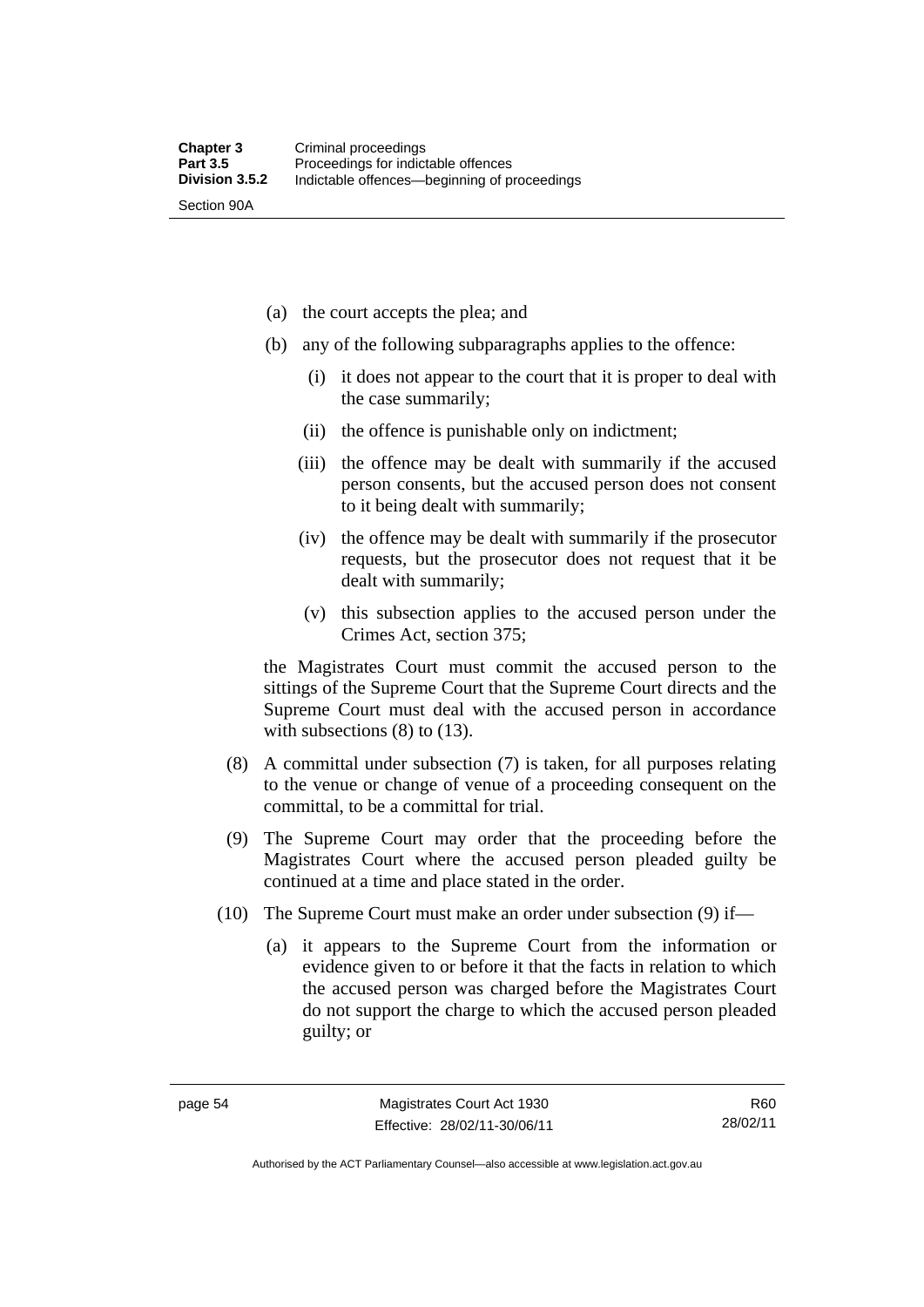- (b) the accused person or a lawyer representing the accused person or informant asks that the order be made.
- (11) Except if an order is made under subsection (9), the Supreme Court has the same powers of sentencing or otherwise dealing with the accused person and of finally disposing of the charge and of all incidental matters as it would have had if the accused person, on arraignment at any sittings of the court, had pleaded guilty to the offence charged on an indictment filed by the Attorney-General or the Attorney-General of the Commonwealth.
- (12) The procedure relating to committal for trial applies, as nearly as may be, to a committal under subsection (7) and bail may be granted as on a committal for trial, but a person must not be bound over to give evidence on a committal under that subsection unless the court otherwise orders.
- (13) If an order is made by the Supreme Court under subsection (9) that the proceeding before a court where an accused person pleaded guilty be continued at a time and place stated in the order—
	- (a) the proceeding must be continued in all respects as if the accused person had not pleaded guilty and as if the proceeding had been adjourned by the court to the time and place so stated; and
	- (b) the Supreme Court may exercise any power that the Magistrates Court might have exercised under division 3.4.3 (Remand) if the order had been an order made by the Magistrates Court adjourning the proceeding to the stated time and place, and that division applies in relation to the accused person.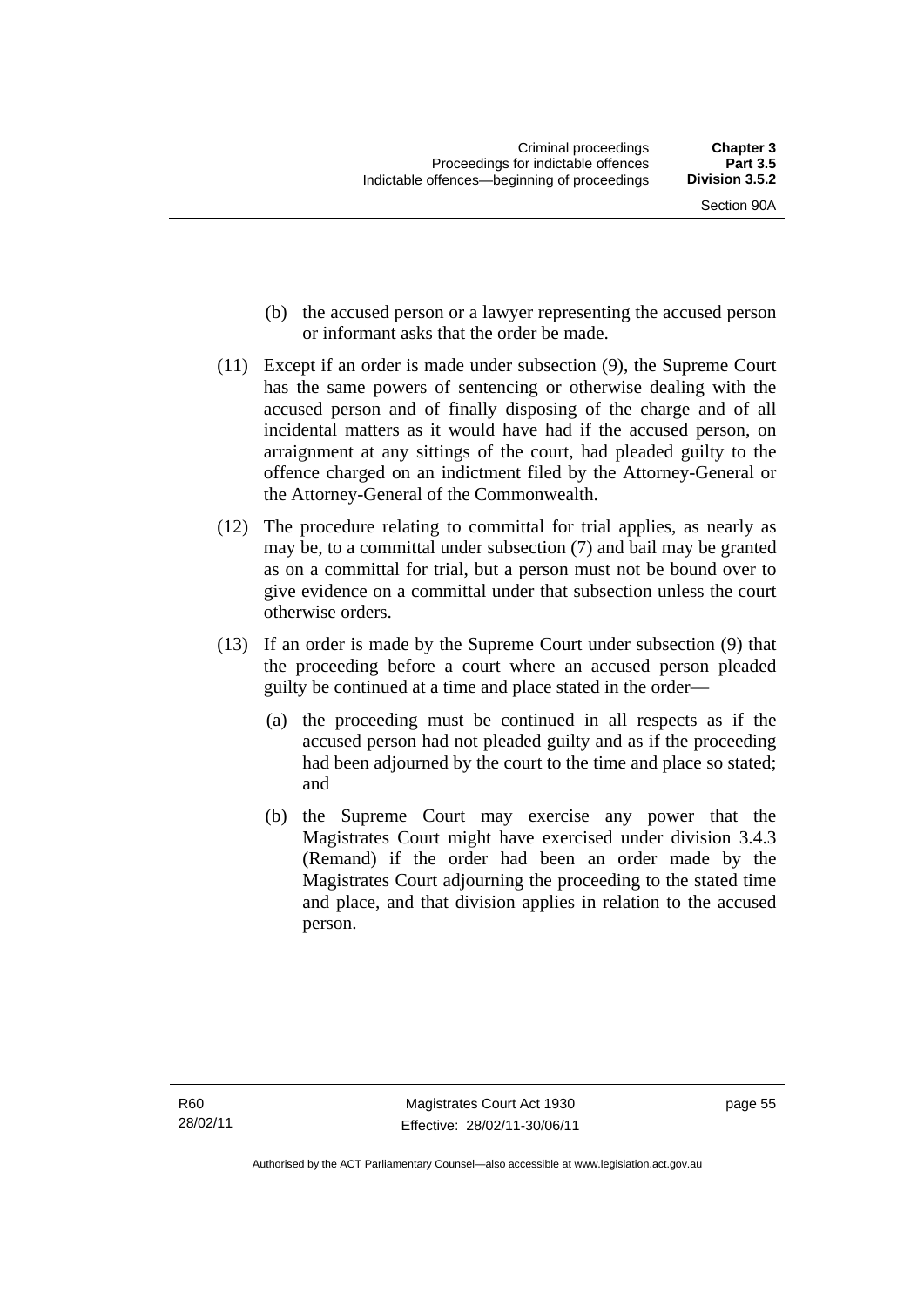#### **91 Proceeding following prosecution evidence**

 (1) When all the evidence offered by the prosecution in relation to the indictable offence with which the accused person is charged has been taken, the court must charge the accused person with the offence and must say to the accused person these words, or words to the like effect:

'Do you wish to say anything in answer to the charge? You are not obliged to say anything unless you desire to do so; but whatever you say may be given in evidence against you on your trial. You are clearly to understand that you have nothing to hope from any promise or favour, and nothing to fear from any threat that may have been held out to you to induce you to make any admission or confession of your guilt; but whatever you now say may be given in evidence against you on your trial, notwithstanding any such promise or threat.'.

- (2) Subsection (1) does not apply in relation to a person charged with an indictable offence if the court has decided to dispose of the case summarily under a law in force in the ACT.
- (3) If the court commits the accused person for trial before the Supreme Court, any statement made by the person in reply to the question mentioned in subsection (1) is, on the trial of the accused person, admissible as evidence.
- (4) Whether or not the accused person makes a statement in reply to the question mentioned in subsection (1), the magistrate must ask the person if the person wishes to give evidence himself or herself or to call any witnesses on his or her behalf and, if the accused person or any other person then gives evidence, the prosecutor is at liberty to cross-examine the witness and to adduce evidence in reply.

R60 28/02/11

Authorised by the ACT Parliamentary Counsel—also accessible at www.legislation.act.gov.au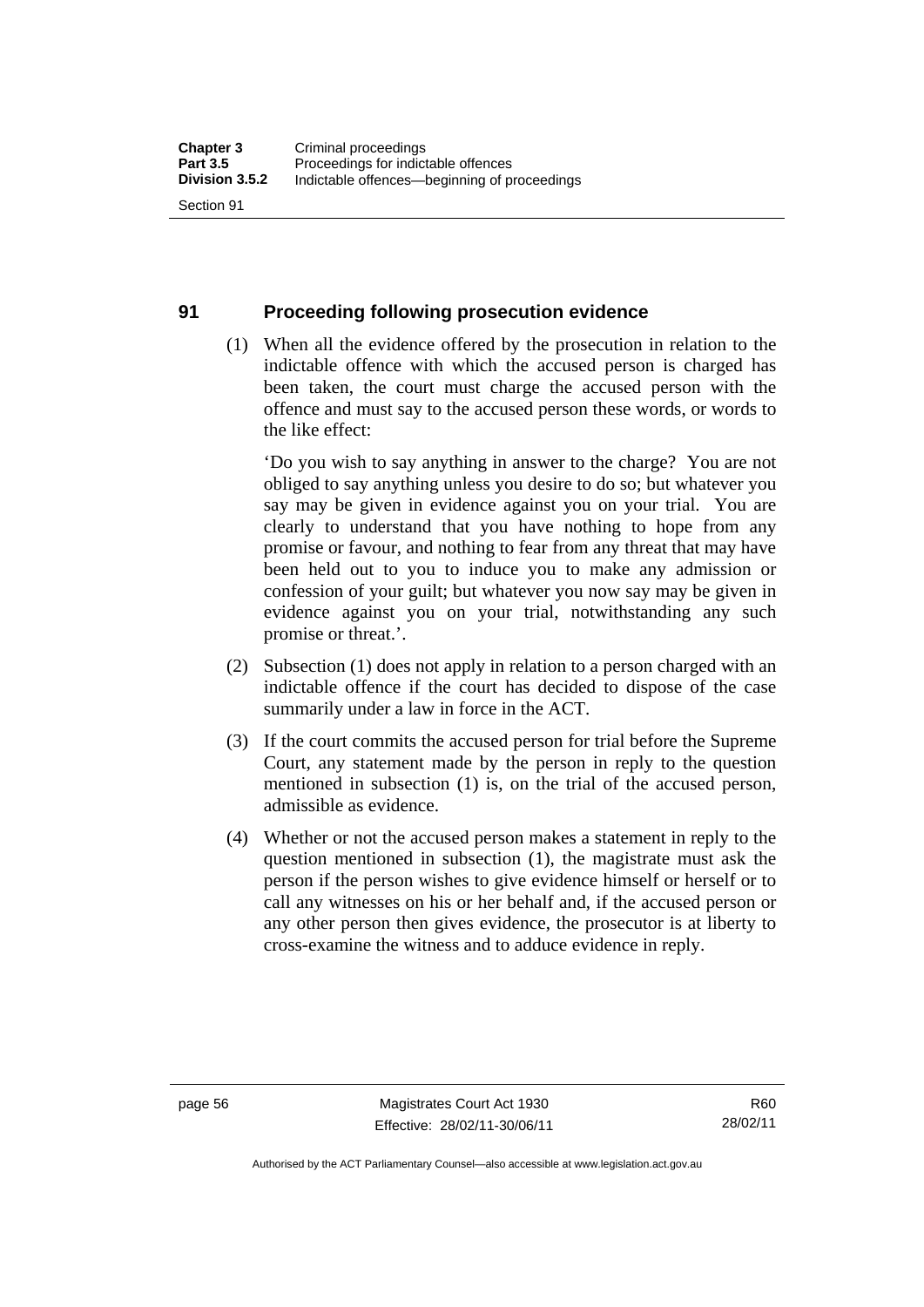# **92A Committal for sentence for indictable offence tried summarily**

- (1) On the summary conviction of a person charged with an indictable offence, the court may, if it appears to it that because of the character and antecedents of the person it is desirable that sentence be passed on the person by the Supreme Court, commit the person for sentence to the sittings of the Supreme Court that the court directs.
- (2) If the court commits a person for sentence under subsection (1), the court must deal with the person in the same way as a person who is committed for trial under section 94 (b).
- (3) The Supreme Court has the same powers of sentencing or otherwise dealing with a person committed for sentence under this section as it would have had if the person had been convicted in that court.

#### **92B Depositions as evidence**

 $If$ <sub>—</sub>

- (a) a person is charged with an indictable offence; and
- (b) the person has not admitted the truth of the charge; and
- (c) the court has decided to dispose of the case summarily under a law in force in the ACT;

the depositions of the witnesses who gave evidence for the prosecution at the preliminary hearing are taken to be evidence given on the hearing of the charge and the witnesses, or any of them, must, if so required by the prosecutor or the defendant, be called or recalled for examination or cross-examination.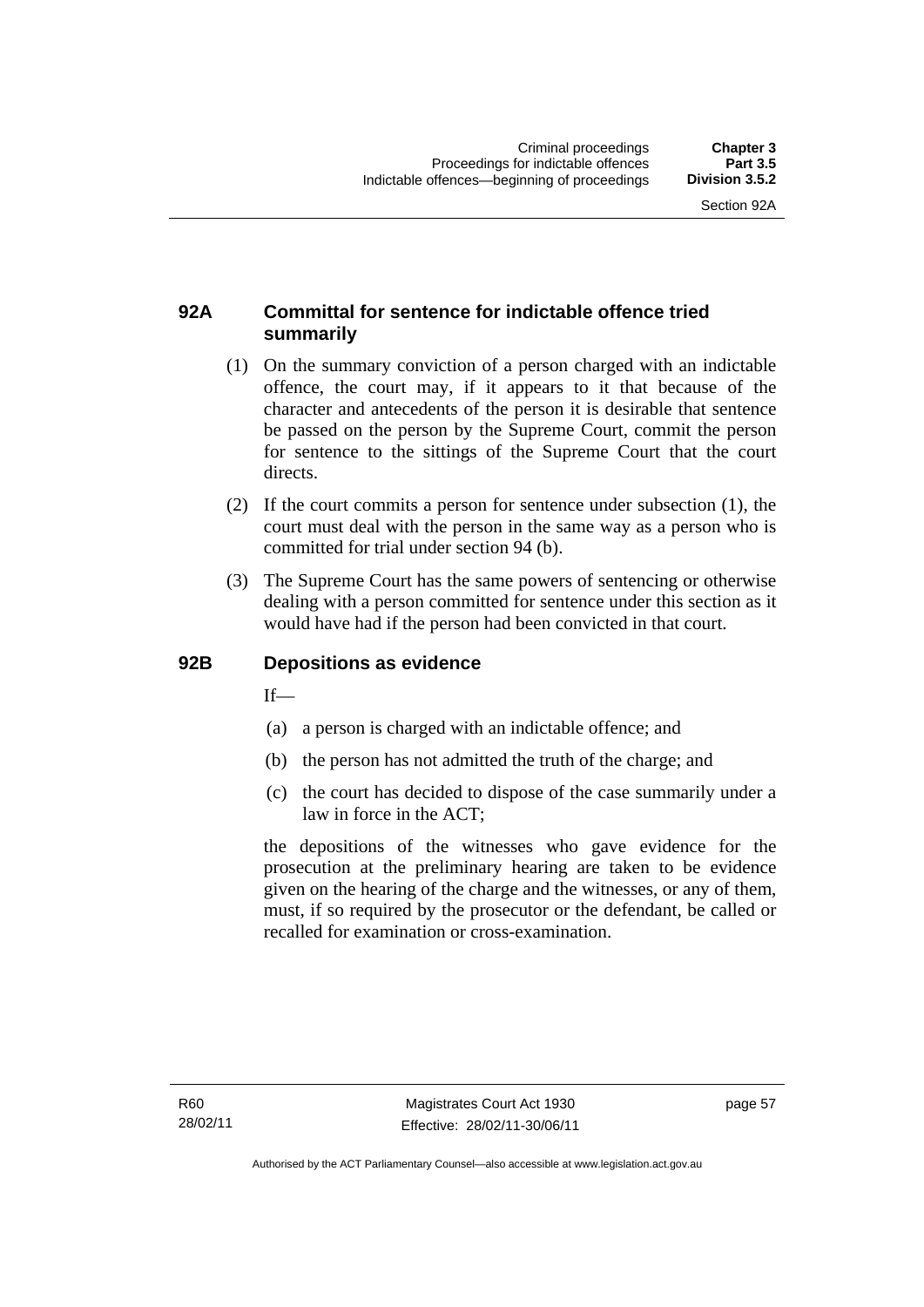#### **93 Admissions and confessions**

This Act does not prevent the prosecutor in any case from giving in evidence any admission or confession or other statement of the defendant made at any time if it is admissible as evidence against the defendant.

# **Division 3.5.3 Indictable offences—proceedings after hearing of evidence**

#### **94 Discharge or committal for trial**

When all the evidence for the prosecution and the defence have been taken in relation to the indictable offence with which the accused person is charged, the court must—

- (a) if the court is satisfied, having regard to all the evidence before it, that there is no reasonable prospect that the person would be found guilty of an indictable offence—if the person is in custody in relation to the offence, immediately order that the person be released from custody in relation to the offence; or
- (b) if the court is not satisfied as mentioned in paragraph (a) commit the person for trial.
- *Note 1* For the meaning of *commit* a person for trial, see the Legislation Act, dict, pt 1.
- *Note* 2 The court must issue a warrant for the remand of the defendant in the chief executive's custody (see *Crimes (Sentence Administration) Act 2005*, s 17).

#### **95 Depositions of dead or absent people**

If, on the trial of a person who has previously been charged before the court with an indictable offence and committed for trial, it is proved—

 (a) that a witness whose depositions were taken at the hearing of the charge before the magistrate is dead or so ill as not to be

Authorised by the ACT Parliamentary Counsel—also accessible at www.legislation.act.gov.au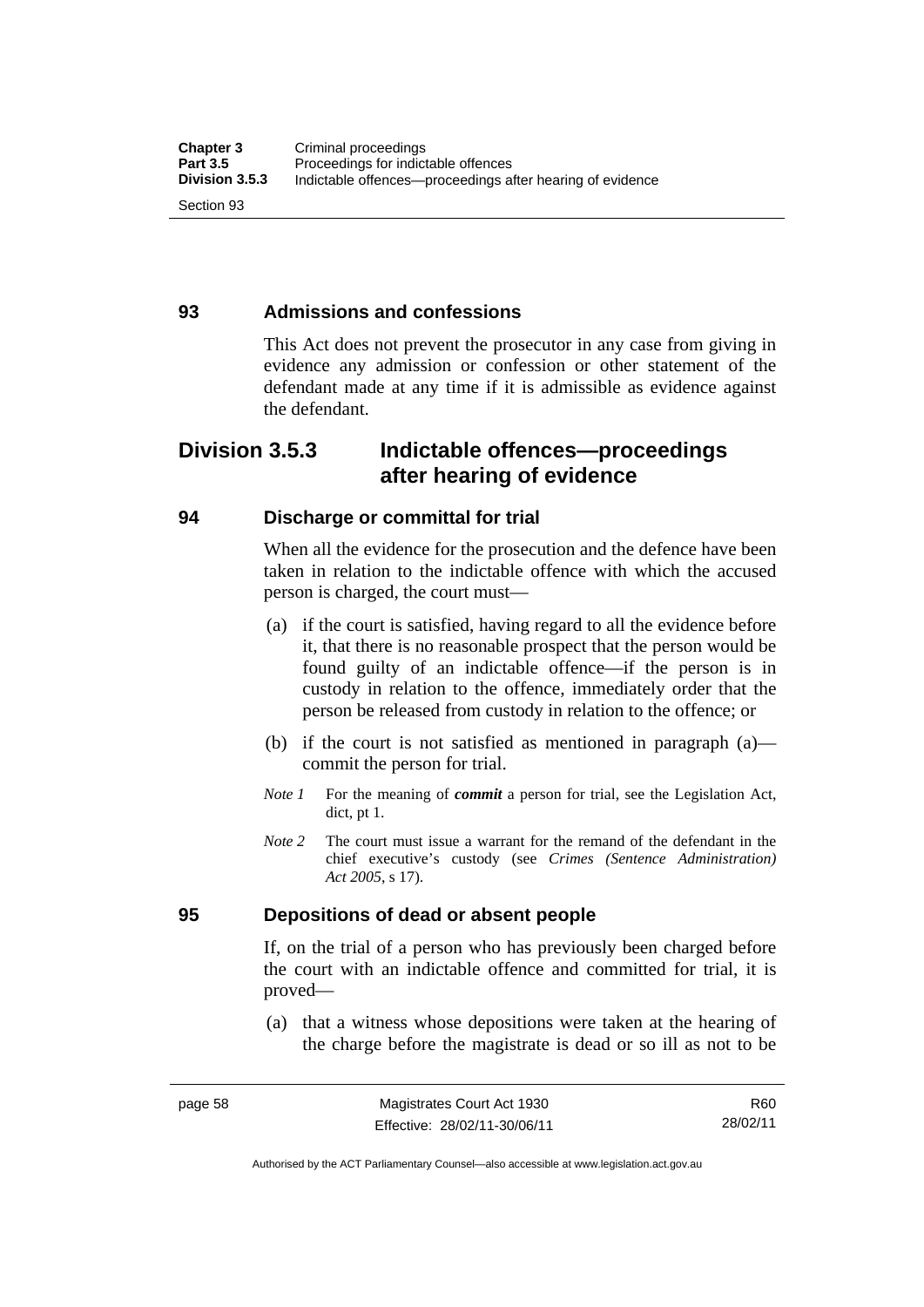able to travel or to give evidence, or is absent from Australia; and

- (b) that the depositions of the witness were taken in the presence of the accused person; and
- (c) that the accused person or a lawyer representing the accused person had a full opportunity of cross-examining the witness;

the depositions are admissible as evidence—

- (d) if taken in the way specified in section 316 (3)—be read as evidence at the trial of the accused person without further proof unless it is proved that the magistrate by whom the depositions purport to have been signed did not in fact sign them; or
- (e) if recorded by 1 of the ways specified in section 316 (2)—be read as evidence at the trial of the accused person if it is proved that the record is a correct record of the depositions and that the transcript is a correct transcript of that record.

#### **96 Evidence for defence**

If a person is charged with an indictable offence as such, the court is bound to hear any evidence tendered on the person's behalf tending to show that the defendant is not guilty of the offence with which the defendant is charged.

# **Division 3.5.4 Indictable offences—costs**

# **97 Discontinued proceeding**

If—

 (a) in a proceeding under this part, the court is of the opinion, having regard to all the evidence before it, that there is no reasonable prospect that the person would be convicted of an indictable offence; or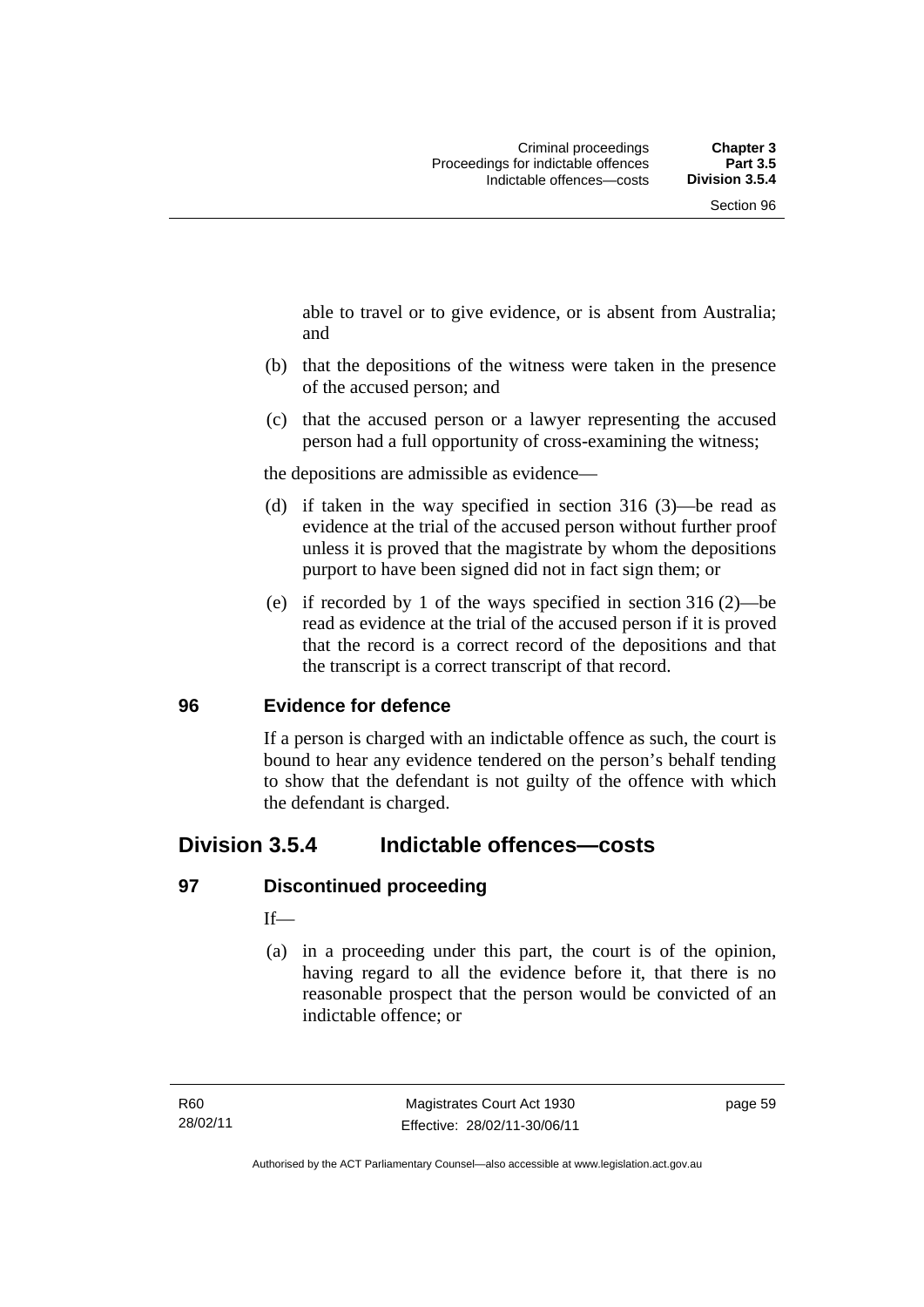(b) a proceeding under this part is discontinued for any other reason;

the court may order that the informant pay to the defendant the costs the court considers just.

# **Division 3.5.5 Indictable offences—witness recognisances**

#### **103 Recognisance of witnesses etc**

- (1) The court may bind by recognisance every person whose written statement was admitted in evidence under section 90AA, or who was examined before it, to appear at the court at which the defendant is to be tried, and then and there to give evidence against the defendant.
- (2) The recognisance must particularly specify the profession, trade, or calling of every person who enters into it, together with the person's full name and place of residence.

#### **104 Signature of magistrate—notice to witnesses**

Every such recognisance must be duly acknowledged by every person who enters into it, and must be subscribed by the magistrate before whom it is acknowledged, and a notice of it signed by the magistrate must at the same time be given to every person bound by it.

#### **105 Court may remand noncompliant witness**

- (1) If a witness fails to enter into a recognisance, the court may order the remand of the witness in custody until after the defendant's trial, unless the witness enters into the recognisance before a magistrate.
	- *Note* The *Crimes (Sentence Administration) Act 2005*, pt 3.2 provides for the chief executive to have custody of the defendant during the remand.

page 60 Magistrates Court Act 1930 Effective: 28/02/11-30/06/11

R60 28/02/11

Authorised by the ACT Parliamentary Counsel—also accessible at www.legislation.act.gov.au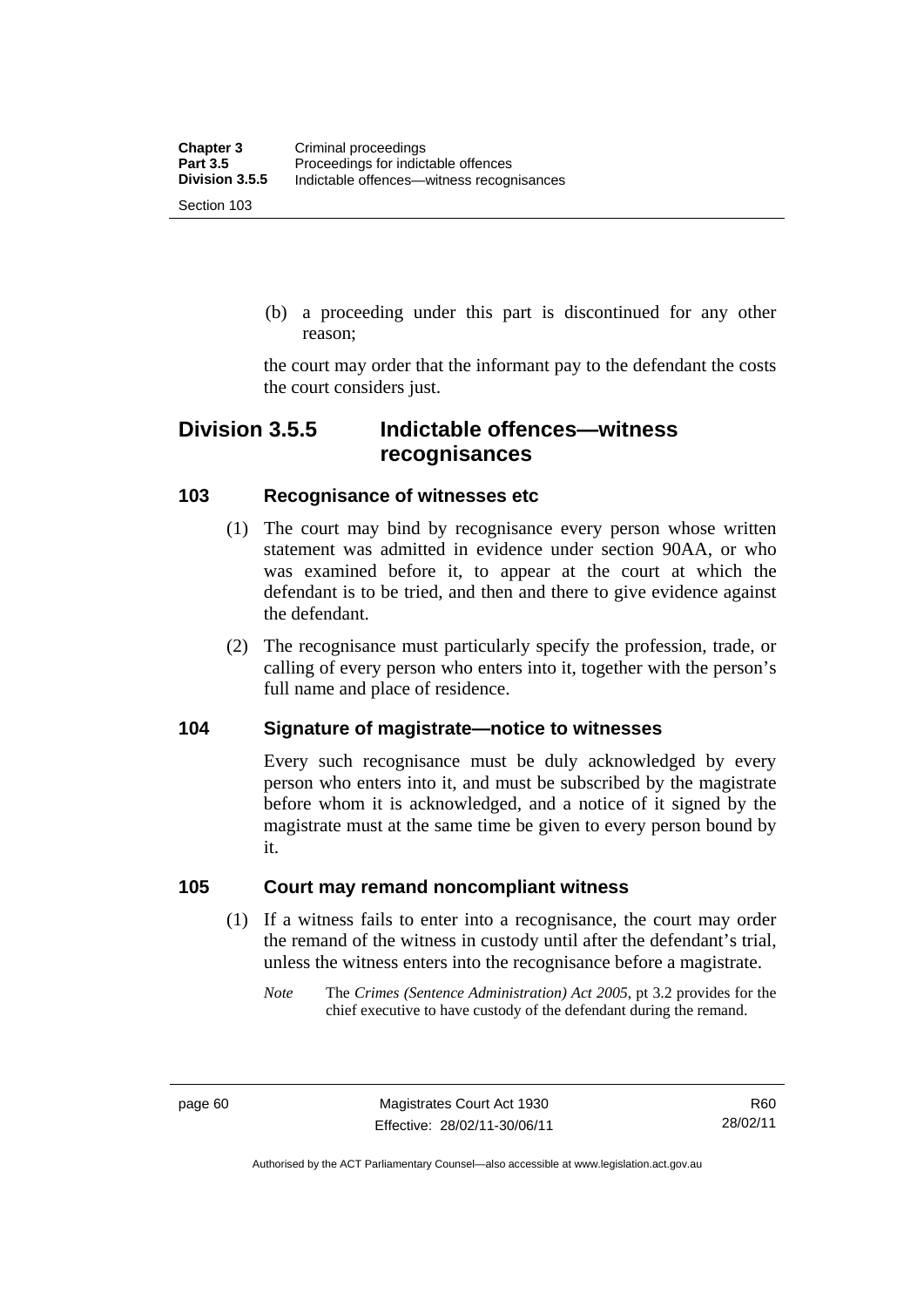- (2) If the witness is remanded under this section, a magistrate may order the chief executive to release the witness from custody in accordance with the order if—
	- (a) the defendant is not committed for trial for the offence with which the defendant is charged; or
	- (b) the relevant officer declines to file an information against the defendant for the offence; or
	- (c) the witness enters into the recognisance before a magistrate.

# **Division 3.5.6 Indictable offences—other provisions**

# **105A Meaning of** *certified copy* **of depositions in div 3.5.6**

In this division:

*certified copy*, of depositions, means—

- (a) if a record of the deposition was made in accordance with section 316 (2)—a transcript of the record certified in accordance with section 314 (2); or
- (b) if the depositions were taken down in writing and signed in accordance with section 316 (3)—the depositions as taken down and signed.

# **106 Giving depositions etc to director of public prosecutions**

- (1) If a defendant is committed for trial or for sentence, the court must as soon as possible after the conclusion of the case before it, give to the director of public prosecutions or a person authorised by the director of public prosecutions all informations, examinations, depositions, statements, bail undertakings and other documents sworn taken or acknowledged in the case.
- (2) In this section:

*depositions* means a certified copy of depositions.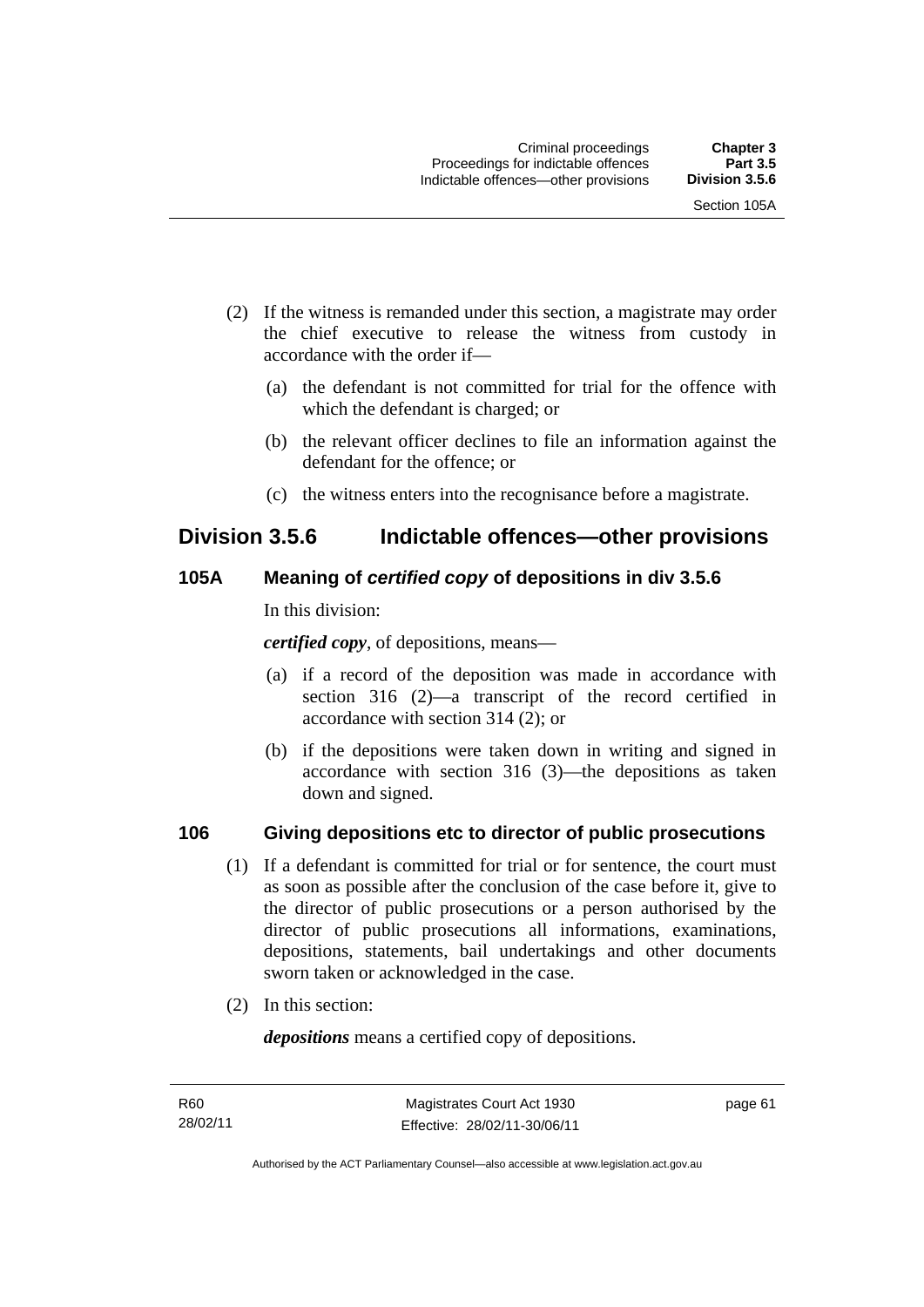Section 107

*statement* includes a certified copy of the statement (if any) made by a defendant in reply to the question mentioned in section 91 (1).

#### **107 Giving documents to proper officer of court**

- (1) After being given the documents and before the day of trial, the director of public prosecutions or a person authorised by the director of public prosecutions has and is subject to the same duties and liabilities in relation to the documents on a certiorari order directed to him or her as the court would have had and been subject to on a certiorari order to it if the documents had not been given.
- (2) The director of public prosecutions, a person authorised by the director of public prosecutions, the person representing the director of public prosecutions or the person representing the informant, must, at any time after the opening of the Supreme Court at the sitting at which the trial is to be had, give the documents or any of them to the proper officer of the Supreme Court, if the presiding judge so directs.

#### **108 Accused person may obtain copies of depositions etc**

- (1) This section applies if—
	- (a) a person is charged with an indictable offence; and
	- (b) the Magistrates Court commits the person for trial before the Supreme Court.
- (2) At any time before the person's trial before the Supreme Court starts, the person may apply to the registrar—
	- (a) for certified copies of depositions in the case; and
	- (b) for the evidence given on the cross-examination or the examination of any witnesses in the case.
- (3) The registrar must give the person the certified copies of depositions and the evidence applied for under subsection (2).

Authorised by the ACT Parliamentary Counsel—also accessible at www.legislation.act.gov.au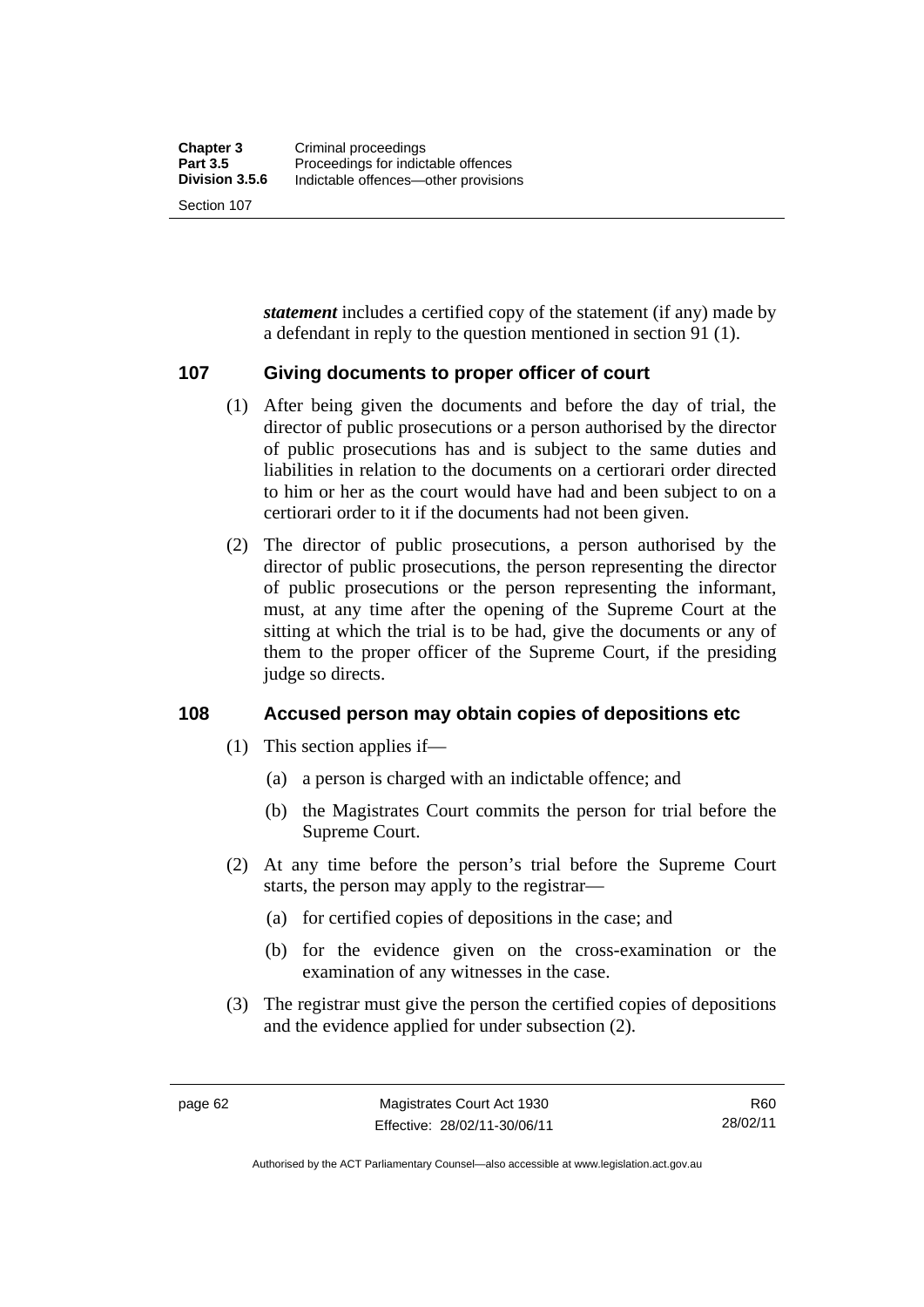(4) If the person is in custody, the person having the custody of the person must give any application under subsection (2) to the registrar.

Authorised by the ACT Parliamentary Counsel—also accessible at www.legislation.act.gov.au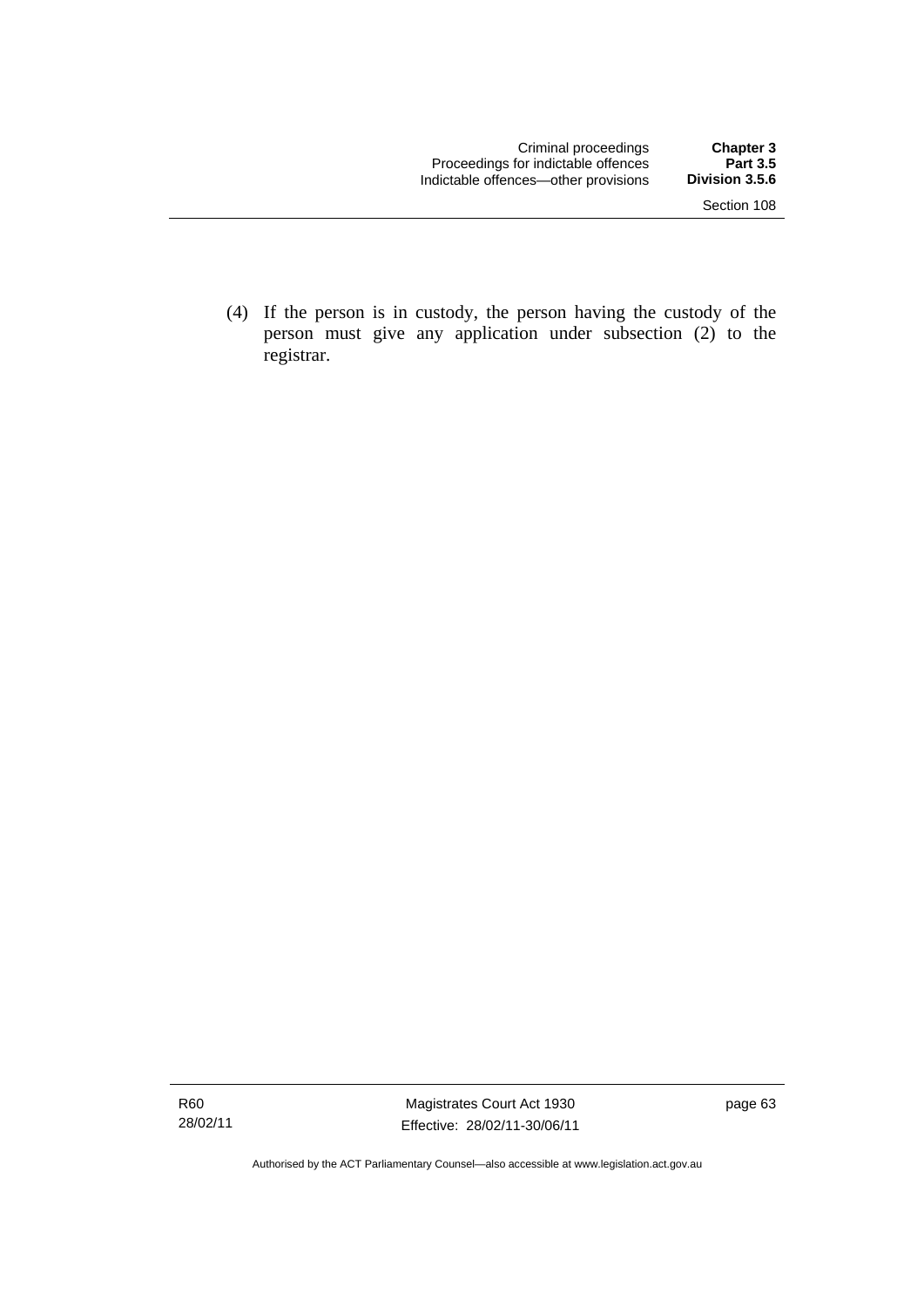Section 108A

# **Part 3.6 Proceedings for offences punishable summarily**

#### **108A Indictable offences dealt with summarily**

 $If$ <sub>—</sub>

- (a) a person is charged with an indictable offence; and
- (b) the court has decided to dispose of the case summarily under a law in force in the ACT;

this part applies, so far as it is applicable, to the summary disposal of the case.

#### **109 Dismissal or adjournment in absence of informant**

- $(1)$  If—
	- (a) the defendant appears (whether voluntarily, in accordance with a summons or under a warrant) at the time and place for the hearing of an information in relation to an offence punishable summarily; and
	- (b) the informant, having been notified of the time and place for the hearing, does not appear either personally or by a lawyer appearing for the informant;

the court must, subject to subsection (2), dismiss the information.

 (2) The court may, if it considers it is appropriate to do so, adjourn to another day the hearing of an information that would otherwise be dismissed under subsection (1).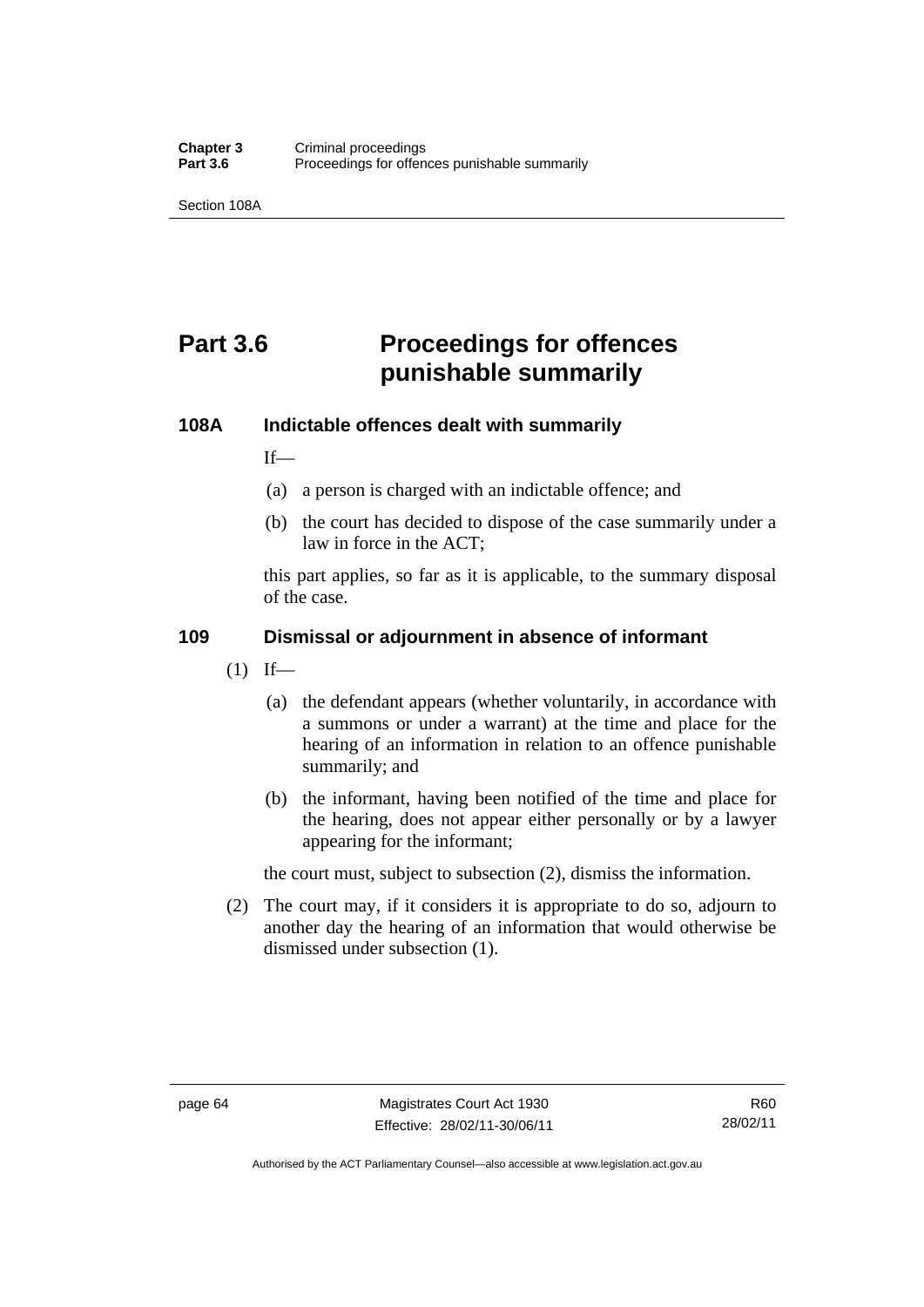## **110 Hearing in absence of defendant**

- (1) If a summons has been served in accordance with section 41 and the defendant does not appear when called, the court may either—
	- (a) proceed to hear and decide the case in the absence of the defendant; or
	- (b) on oath being made before it, substantiating the matter of the information to its satisfaction, issue a warrant for the arrest of the defendant and to bring the defendant before the court to answer to the information and be further dealt with according to law.
- (2) If the court proceeds under subsection  $(1)$   $(a)$ 
	- (a) the evidence of the informant or another person may be given orally; or
	- (b) a written statement made by the informant or another person may be admitted as evidence of the matters contained in it.
- (3) A written statement admitted in evidence constitutes the depositions of the person who made the statement.
- (4) A written statement must not be admitted in evidence unless it is sworn before—
	- (a) a lawyer; or
	- (b) a justice of the peace; or
	- (c) the registrar; or
	- (d) a person prescribed by regulation or rule.
- (5) If the court admits a written statement in evidence it may, on its own initiative, adjourn the hearing of the information and require the person who made the statement to attend before the court to give evidence.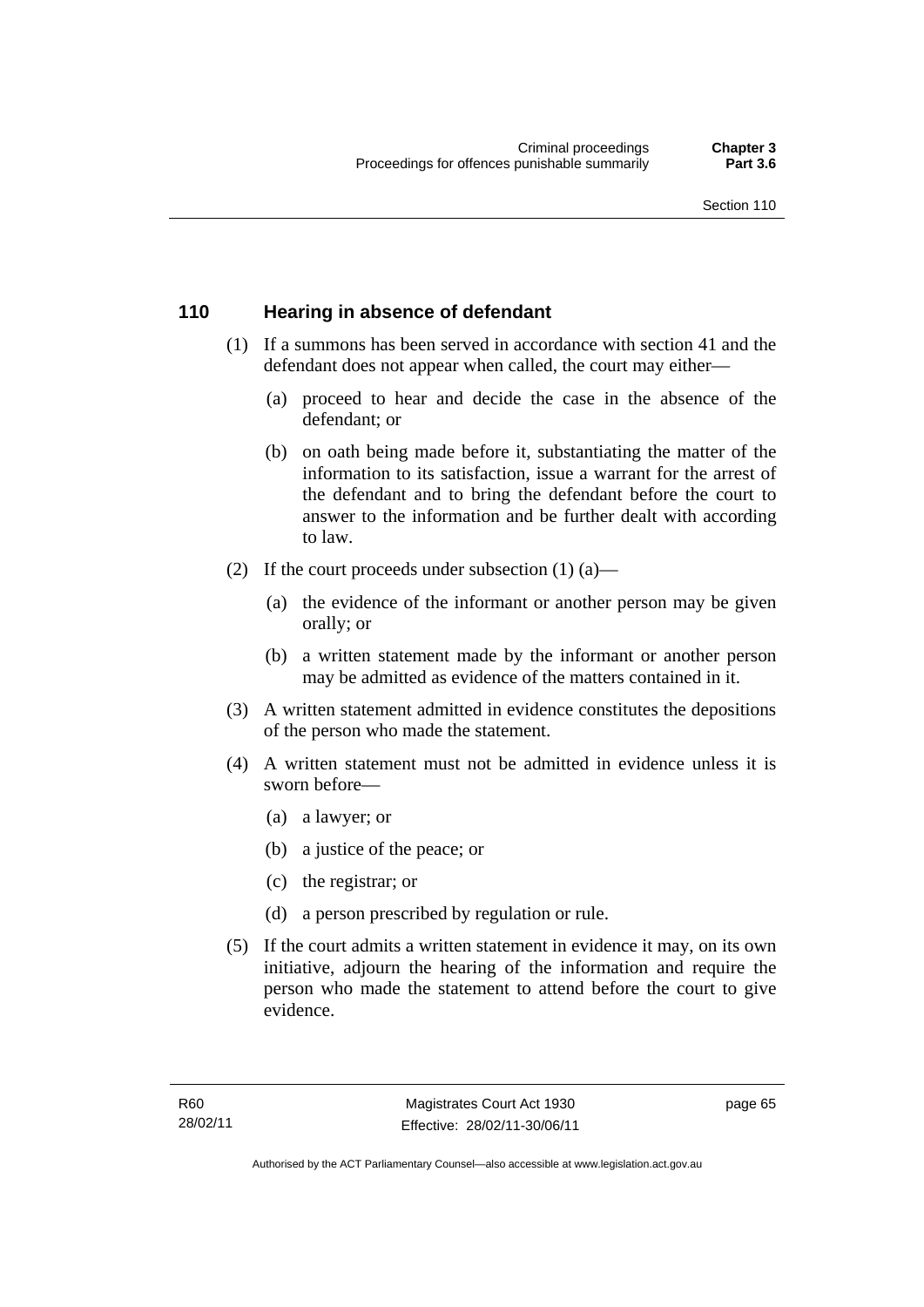Section 111

- (6) Although a part of a written statement tendered in evidence under this section is inadmissible according to the rules of evidence, the statement is nevertheless admissible under this section as evidence of the matters contained in the remainder of that statement, but, if the court admits such a statement, the court must identify the part that is inadmissible and must, with reference to that part, write on the statement 'ruled inadmissible' or words to that effect.
- (7) The court must not sentence a defendant to imprisonment for an offence if the court has heard and decided the case under subsection (1) (a) in the absence of the defendant.
- (8) The court must set aside an order made in hearing and deciding a case under subsection (1) (a) if—
	- (a) the defendant applies under the rules to have the order set aside; and
	- (b) the court is satisfied on reasonable grounds that the defendant—
		- (i) did not know the hearing date; or
		- (ii) did not understand that the court could proceed to hear and decide the case in the defendant's absence if the defendant failed to appear; or
		- (iii) otherwise had a reasonable excuse for failing to appear.

# **111 Adjournment if defendant does not appear**

- (1) This section applies if—
	- (a) the defendant does not appear before the court for the hearing of the information; and
	- (b) the court has issued a warrant for the defendant's arrest.
- (2) The court must adjourn the hearing until the defendant is arrested.

Authorised by the ACT Parliamentary Counsel—also accessible at www.legislation.act.gov.au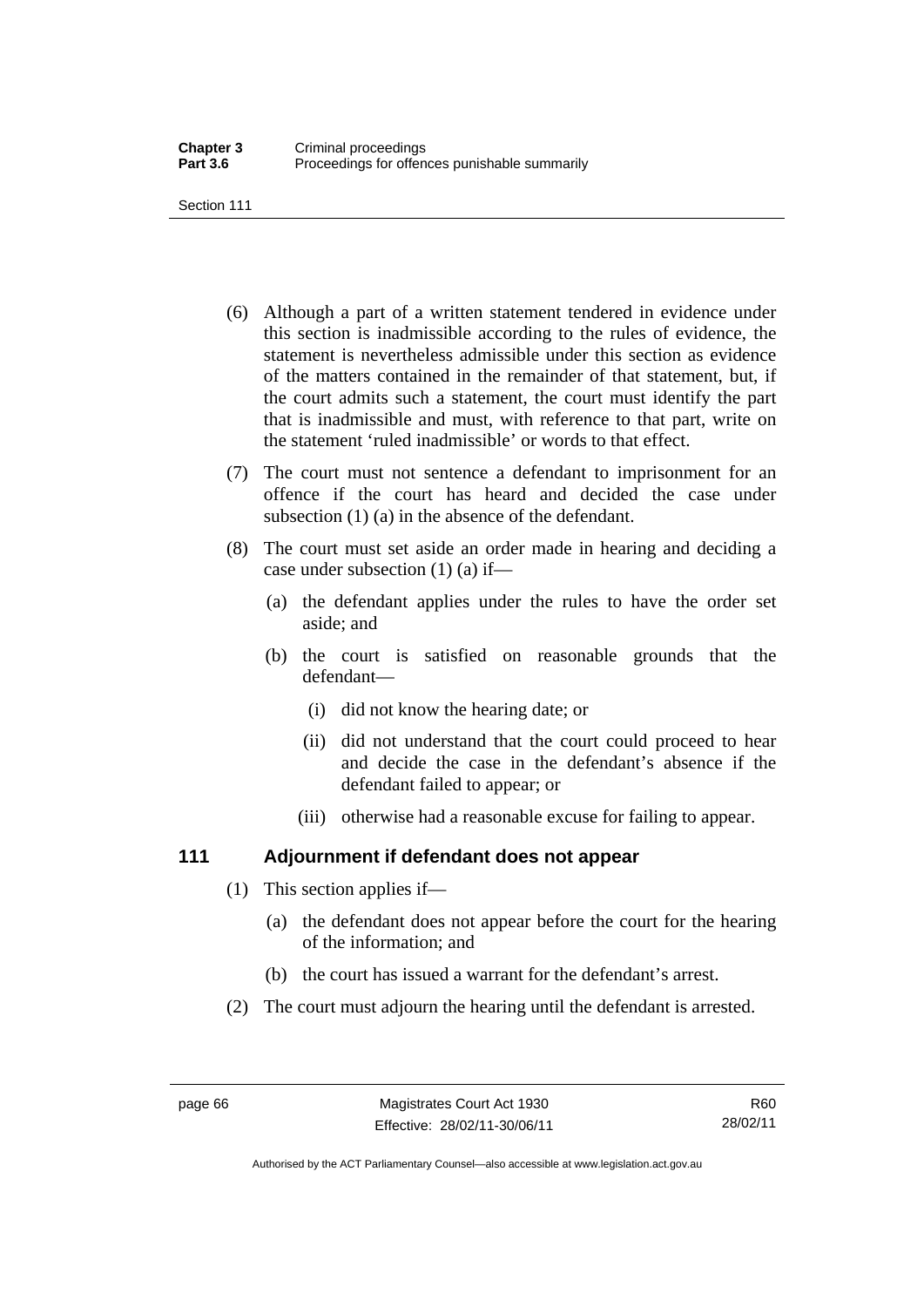- (3) If the defendant is arrested under the warrant, the defendant must be detained in custody until the defendant can be brought before the court at a time and place fixed by the court.
- (4) The court must give the informant notice of the time and place fixed.

## **112 Summary proceedings—issue of warrant for nonappearance at adjourned or postponed hearing**

- (1) This section applies if—
	- (a) a defendant appears before the court for the hearing of an information for an offence; and
	- (b) the information is substantiated by the oath of the informant or a witness; and
	- (c) the court adjourns or postpones the hearing or further hearing; and
	- (d) the defendant is told of the time and place of the adjourned or postponed hearing or further hearing; and
	- (e) the defendant does not appear before the court at the adjourned or postponed hearing or further hearing.
- (2) The court may issue a warrant for the arrest of the defendant and to bring the defendant before the court at the adjourned or postponed hearing or further hearing.

# **112A Court may direct defendant to appear**

- (1) This section applies if—
	- (a) a summons is served on a defendant in relation to an information for an offence; and
	- (b) in accordance with the summons—the defendant appears before the court represented by a lawyer; and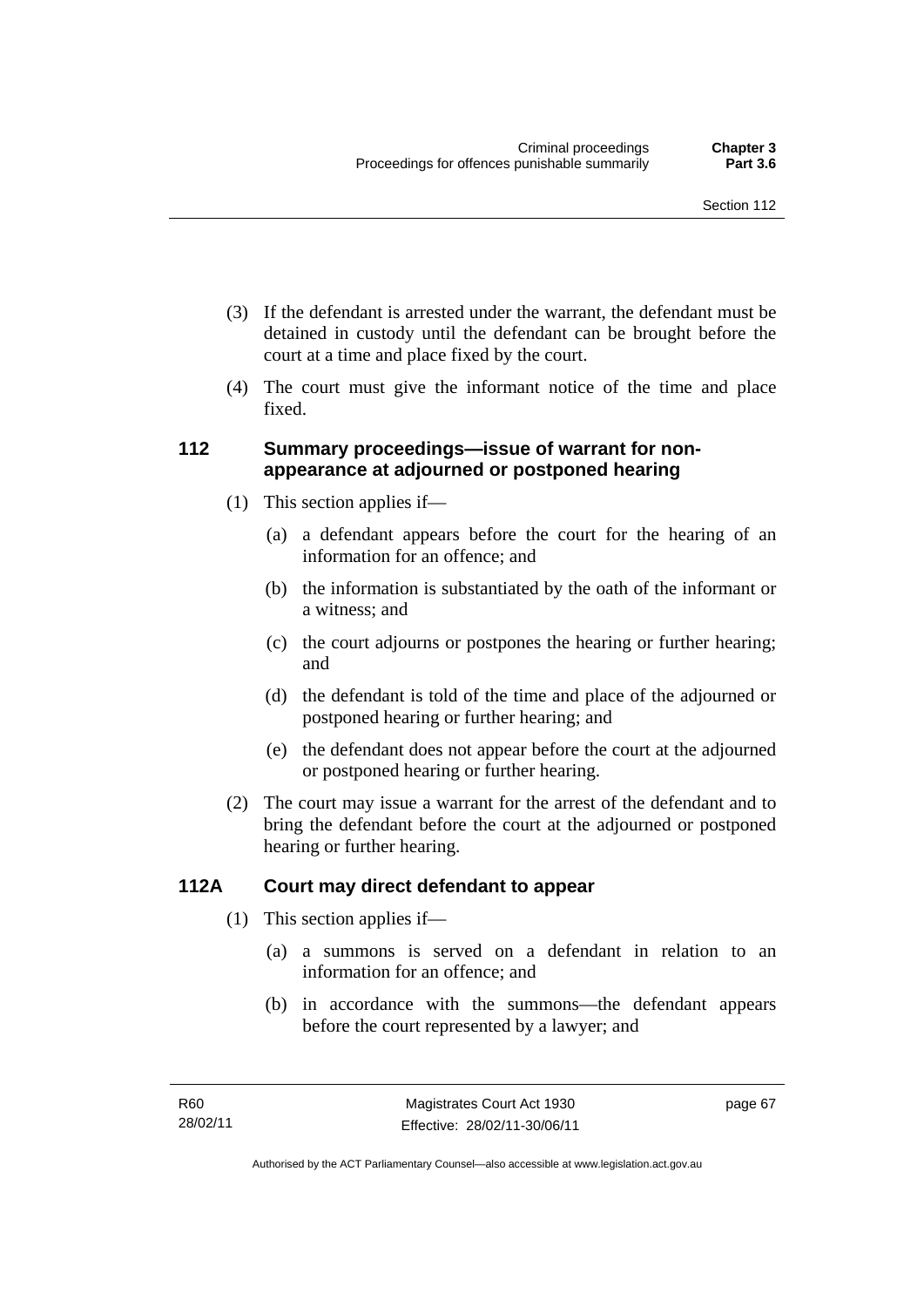Section 113

- (c) the defendant does not appear personally for the hearing; and
- (d) the information is substantiated by the oath of the informant or a witness.
- (2) The court may at any time during the hearing—
	- (a) adjourn the hearing; and
	- (b) direct the defendant by written notice to attend personally before the court for any matter related to the hearing, at the time and place specified by the court.
- (3) A notice under subsection (2) must be served in the same way as the service of a summons under section 41.
- (4) If the defendant does not appear before the court in accordance with a notice under subsection (2), the court may issue a warrant for the arrest of the defendant and to bring the defendant before the court.

#### **113 Proceeding at hearing on defendant's confession**

If the defendant is present at the hearing, the substance of the information must be stated to the defendant, and the defendant must be asked if the defendant has any cause to show why the defendant should not be convicted or why an order should not be made against the defendant, and if the defendant has no cause to show, the court may convict the defendant, or make an order against the defendant accordingly.

#### **114 If defendant does not admit the case**

- (1) This section applies if the defendant does not admit the truth of the information.
- (2) The court must hear—
	- (a) the informant and the informant's witnesses (if any); and
	- (b) if the defendant wants to give evidence—the defendant; and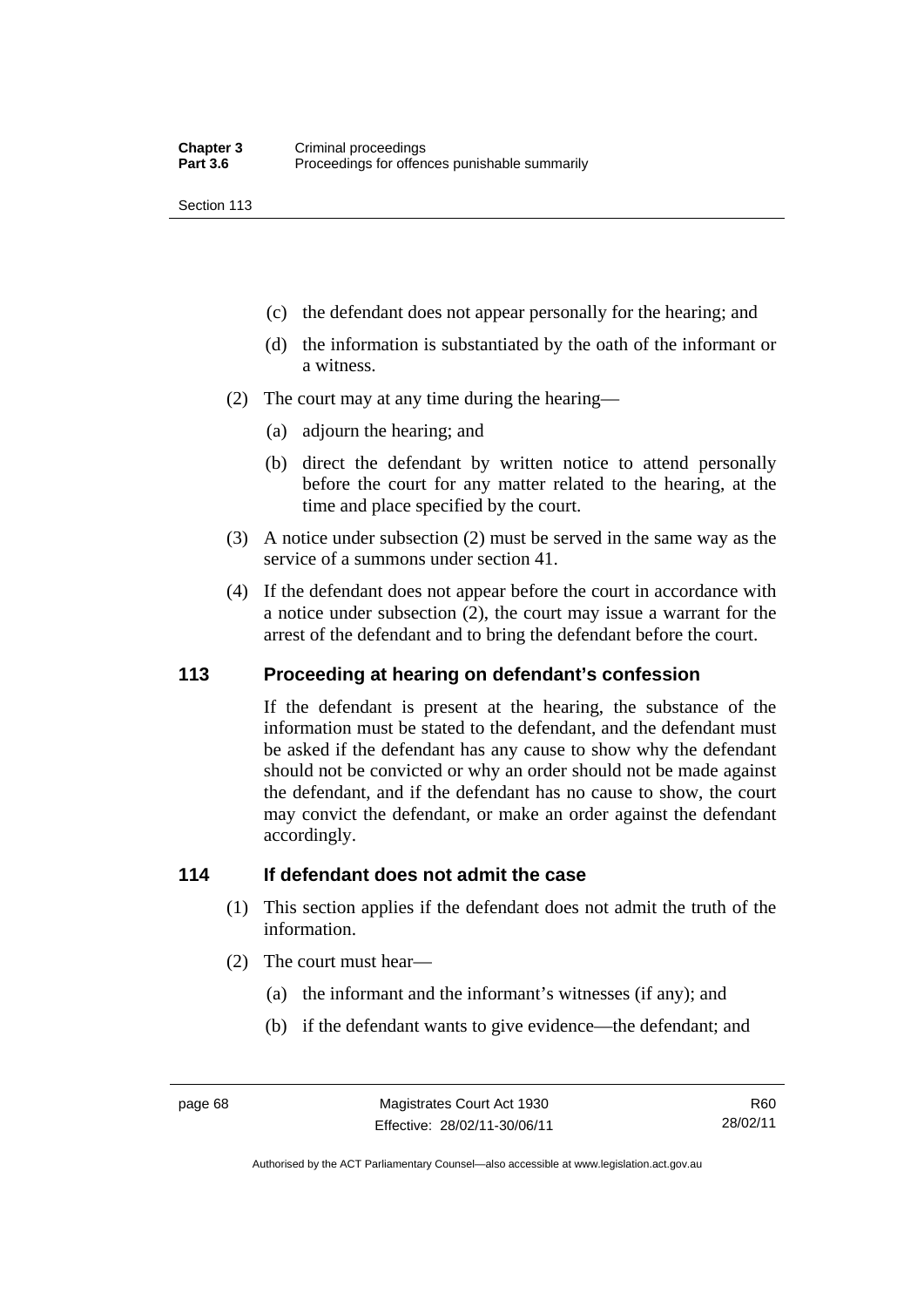- (c) the defendant's witnesses (if any); and
- (d) if the defendant has given evidence other than about the defendant's general character—the informant's witnesses in reply (if any).
- (3) Having heard each party and the evidence, the court must decide the information and do 1 of the following as justice requires:
	- (a) convict the defendant;
	- (b) make an order on the defendant;
	- (c) dismiss the information.

# **115 Conduct of summary proceeding**

- (1) The defendant or a lawyer representing the defendant may address the court after all the evidence for the informant and the evidence (if any) for the defendant and for the informant in reply has been given.
- (2) The informant or a lawyer representing the informant may make a closing address.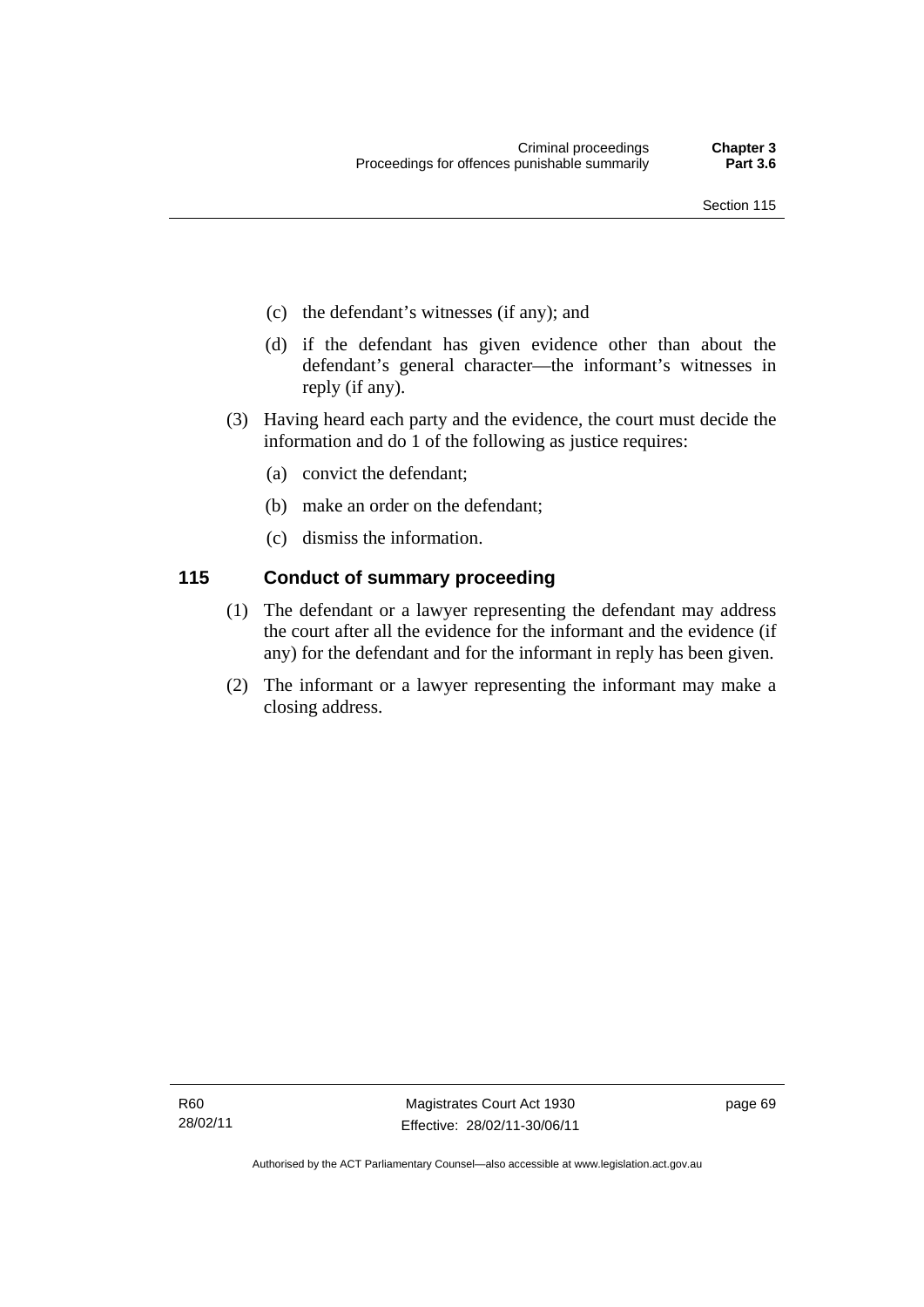Section 116A

# Part 3.7 Service and pleading by post for **certain offences**

#### **116A Definitions for pt 3.7**

(1) In this part:

*defendant* means a person who has been properly served with a summons in accordance with section 116B.

*law in force in the ACT* includes a statute of the Australian National University about parking or traffic.

 (2) For this part (other than section 116B (2)), a *notice to defendant form*, *notice of intention to defend form* and *plea of guilty form* includes a copy of the form printed on the back of a copy of a summons.

# **116AA Meaning of** *prescribed offence* **for pt 3.7**

- (1) For this part, an offence against a law in force in the ACT is a *prescribed offence* in relation to a person if—
	- (a) for an offence against the road transport legislation—the maximum fine that can be imposed on the person for the offence is 30 penalty units; or
	- (b) for any other offence—the maximum fine that can be imposed on the person for the offence is 10 penalty units.
- (2) In this section:

#### *road transport legislation* means the following:

- (a) the *Road Transport (Driver Licensing) Act 1999*;
- (b) the *Road Transport (General) Act 1999*;

Authorised by the ACT Parliamentary Counsel—also accessible at www.legislation.act.gov.au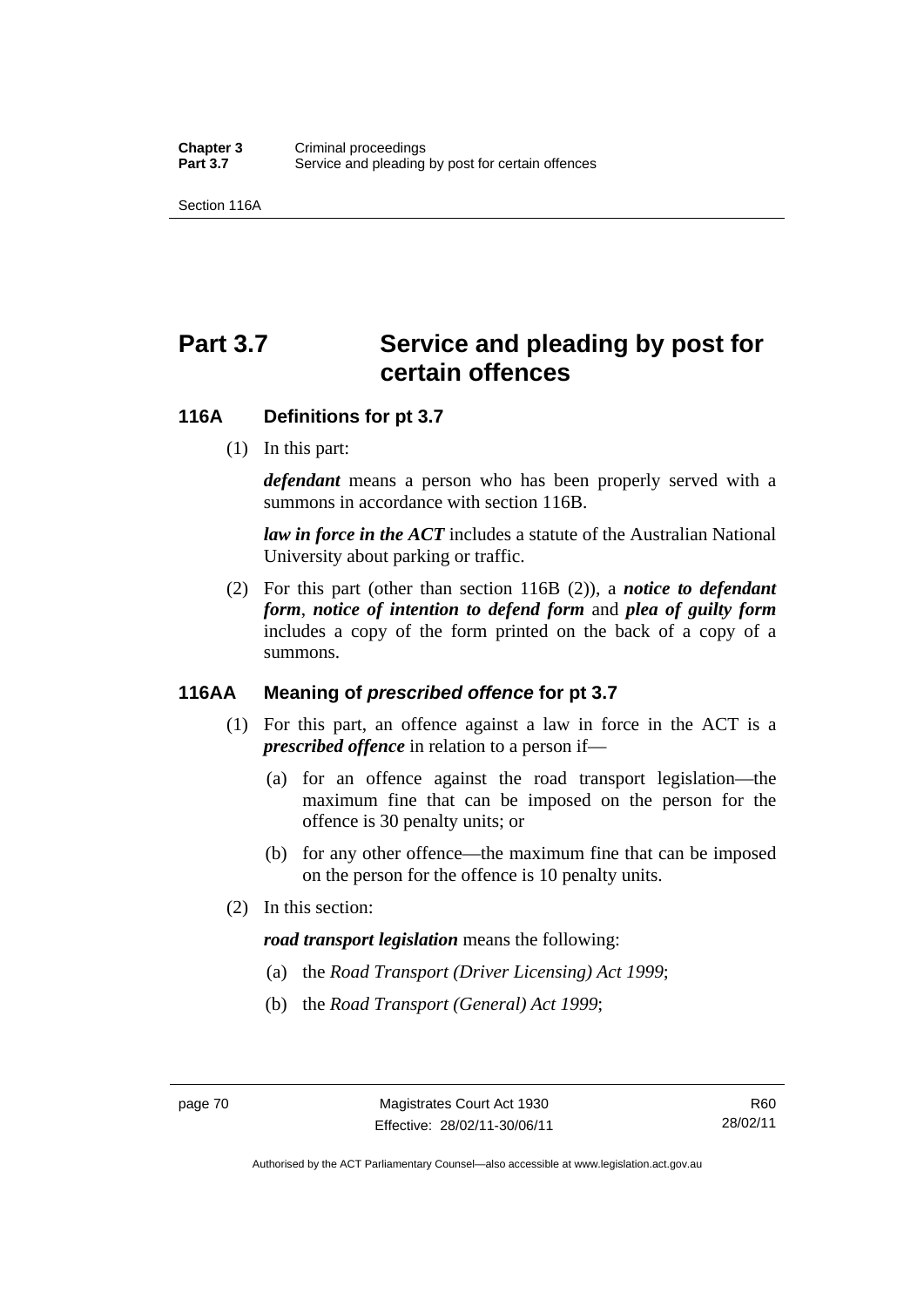- (c) the *Road Transport (Mass, Dimensions and Loading) Act 2009*;
- (d) the *Road Transport (Public Passenger Services) Act 2001*;
- (e) the *Road Transport (Safety and Traffic Management) Act 1999*;
- (f) the *Road Transport (Vehicle Registration) Act 1999*;
- (g) any other Act or any regulation prescribed by regulation.
- *Note* A reference to an Act includes a reference to the statutory instruments made or in force under the Act, including any regulation (see Legislation Act, s 104).

#### **116B Service of summons for prescribed offence**

- (1) A summons for a person in relation to a prescribed offence may be served on the person—
	- (a) by giving 2 copies of the summons to the person; or
	- (b) by sending 2 copies of the summons by prepaid post, addressed to the person, at the person's last-known home or business address; or
	- (c) by leaving 2 copies of the summons at the person's last-known home or business address with someone who appears to be at least 16 years old and to live or be employed at the address.
- (2) One copy of a summons in relation to a prescribed offence served in accordance with this section must have the notice to defendant form printed on the back of it, and the other copy of that summons so served must have the notice of intention to defend form and the plea of guilty form printed on the back of it.
- (3) Service of a summons on a person in relation to a prescribed offence in a way mentioned in subsection (1) (a) or (c) must be made not less than 14 days before the day the person is required by the summons to appear before the court.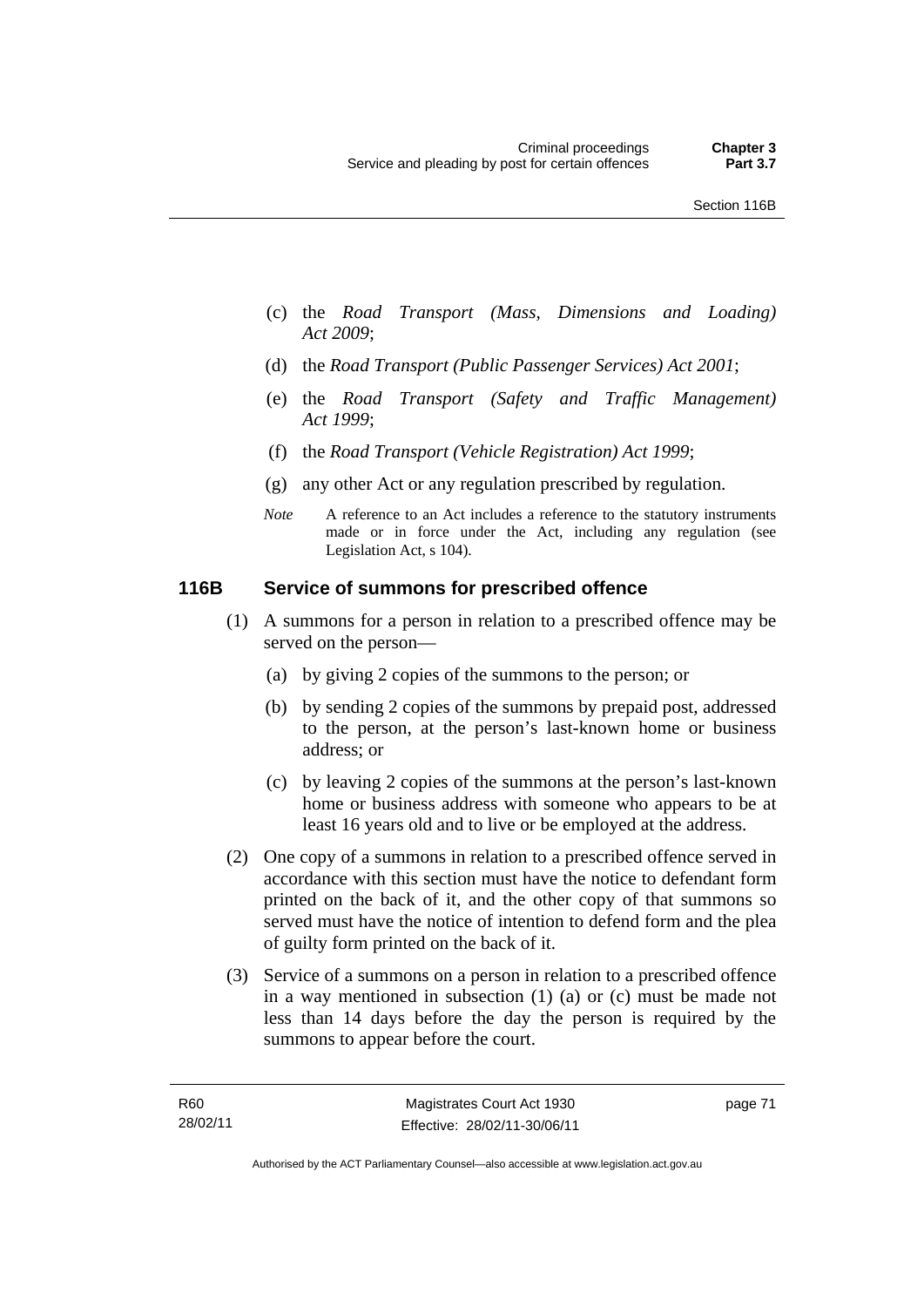Section 116BA

- (4) If a summons in relation to a prescribed offence is served in accordance with this section in the way mentioned in subsection (1) (b), the 2 copies of the summons must be sent by post not less than 21 days before the day when the person to whom it is directed is required by the summons to appear before the court.
	- *Note* If a form is approved under the *Court Procedures Act 2004* for this provision, the form must be used.

#### **116BA Giving of notice by registrar**

If the registrar is required to give notice to a person under this part, the notice may be given by sending the notice by prepaid post, addressed to the person, at the person's last-known home or business address.

## **116C Proof of service**

- (1) Service of a summons or notice for this part may be proved by the oath of the person who served it, by affidavit or otherwise.
- (2) For this part, if—
	- (a) a summons has been served in accordance with section 116B; and
	- (b) a copy of the summons is returned to the registrar with the notice of intention to defend form or the plea of guilty form completed;

the defendant is taken, unless the contrary is proved, to have completed and signed the form so completed and to have returned the form to the registrar.

- (3) The plea of guilty form must be signed in the presence of 1 of the following people:
	- (a) the registrar;
	- (b) a lawyer;

Authorised by the ACT Parliamentary Counsel—also accessible at www.legislation.act.gov.au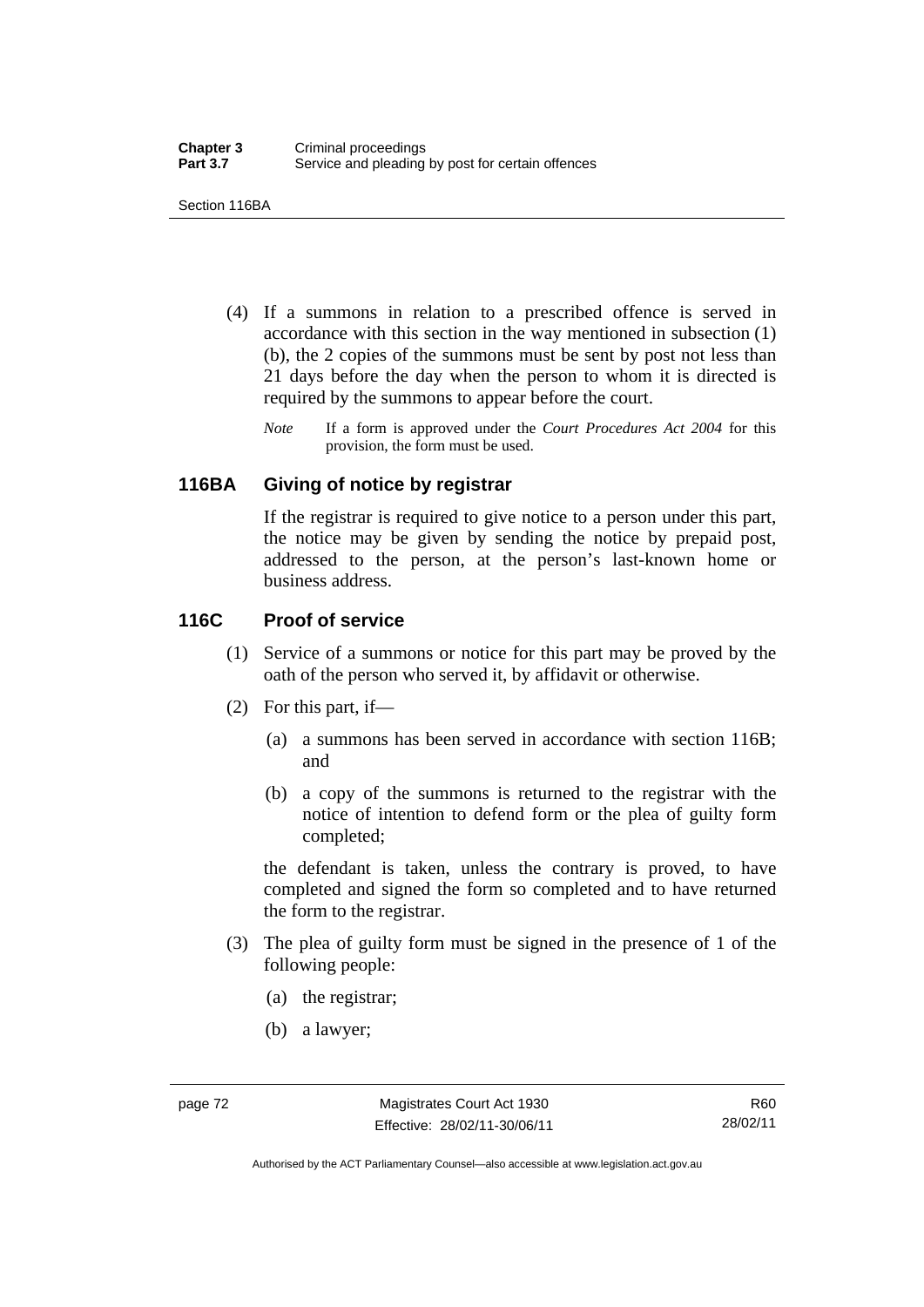- (c) a justice of the peace;
- (d) a person prescribed by regulation or rule.

## **116D Pleas to prescribed offence**

A defendant may—

- (a) without prejudice to any other means of pleading guilty, enter a plea of guilty by completing the plea of guilty form and returning the form, whether by post or otherwise, to the registrar; or
- (b) give notice of his or her intention to defend by completing the notice of intention to defend form and returning the form, whether by post or otherwise, to the registrar.

# **116E Procedure if plea of guilty entered**

- $(1)$  If—
	- (a) a defendant enters a plea of guilty in accordance with section 116D; and
	- (b) the defendant—
		- (i) does not appear at the hearing; or
		- (ii) appears but does not withdraw his or her plea of guilty; and
	- (c) the court accepts the plea of guilty;

the court must record a plea of guilty and decide the proceeding accordingly.

 (2) The court must, in deciding a proceeding under subsection (1), have regard to the matters (if any) drawn to the attention of the court in the plea of guilty and must give to the matters the weight that to the court considers proper.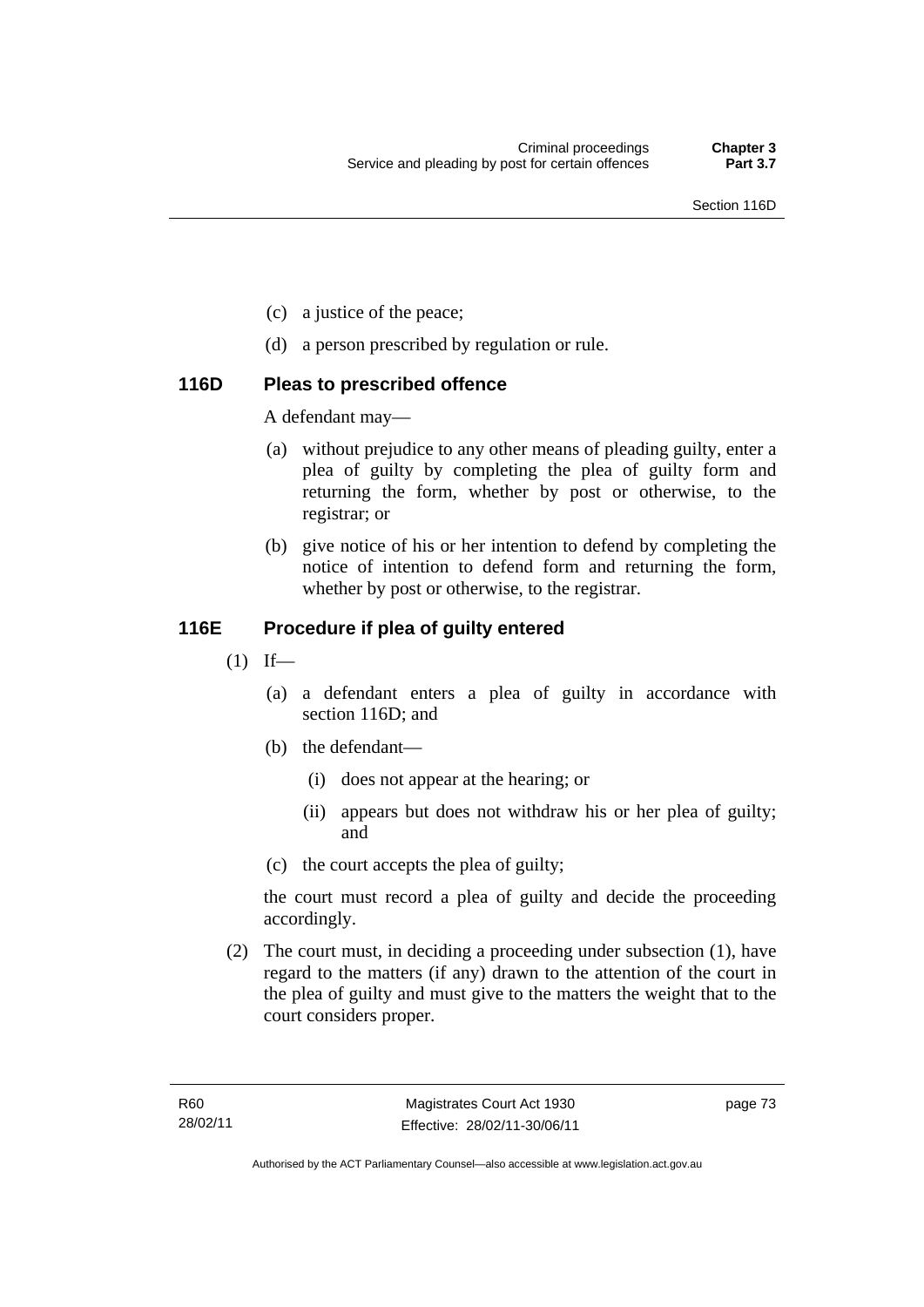Section 116F

- (3) If the court declines to accept a plea of guilty entered in accordance with section 116D—
	- (a) the court must adjourn the hearing and fix a time and place for the hearing of the proceeding; and
	- (b) if the defendant is not before the court—the registrar must give to the defendant notice of the time and place fixed.
- (4) If a defendant does not appear at the time and place fixed under subsection (3), the court may hear and decide the proceeding in the absence of the defendant.

## **116F Procedure if notice of intention to defend given**

If a defendant returns the notice of intention to defend form to the registrar before the day when the defendant is required by the summons to appear before the court—

- (a) the court must fix a time and place for the hearing of the proceeding; and
- (b) the registrar must give to the defendant notice of the time and place fixed.

#### **116FA Procedure if defendant pleads not guilty**

If the defendant appears before the court at the time and place at which the defendant is required by the summons to appear and pleads not guilty, the court must adjourn the hearing, fix a time and place for the hearing of the proceeding and inform the defendant of the time and place fixed.

#### **116G Procedure if defendant does not plead**

 $If$ —

- (a) a summons has been served in accordance with section 116B; and
- (b) either—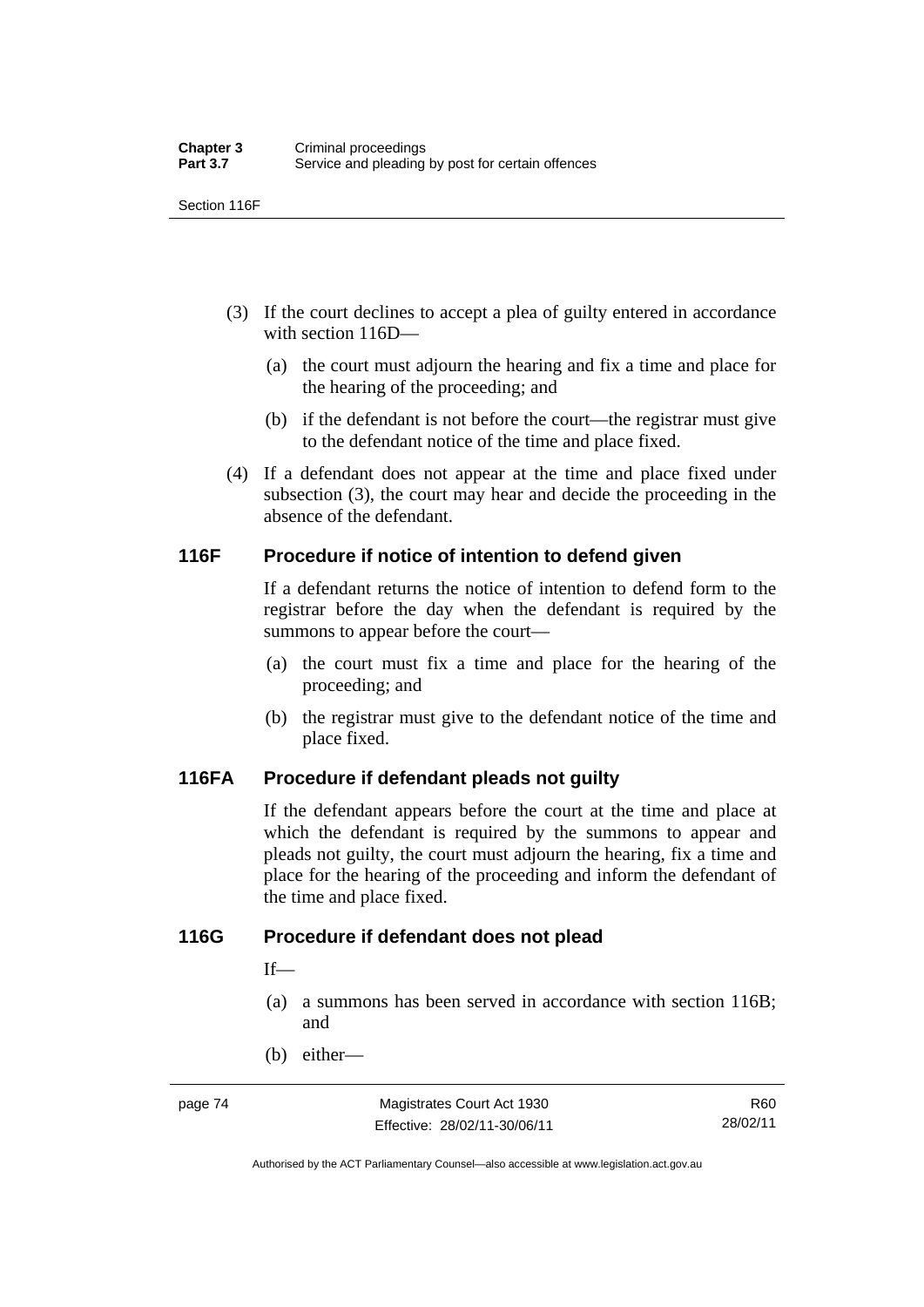- (i) the defendant does not enter a plea of guilty in accordance with section 116D or return the notice of intention to defend form to the registrar before the day when the defendant is required by the summons to appear before the court, and does not appear before the court at the time and place specified in the summons; or
- (ii) the defendant does not appear before the court at the time and place specified in the notice given to the defendant in accordance with section 116F or fixed by the court in accordance with section 116FA; and
- (c) the court is satisfied—
	- (i) that the matters alleged in the summons are reasonably sufficient to inform the defendant of the offence alleged against the defendant; and
	- (ii) that the matters alleged in the summons constitute the offence charged in the summons;

the court may convict the defendant of the offence charged in the summons.

# **116H Restricted penalties under pt 3.7**

- (1) Subject to subsection (3), if—
	- (a) a defendant is convicted under this part of an offence against a law mentioned in a paragraph of section 116AA (1); and
	- (b) at the time that the defendant is sentenced, the defendant is not before the court or is not represented before the court by a lawyer;

the only penalty that the court may impose is a fine of an amount not exceeding the amount mentioned in that paragraph.

 $(2)$  If—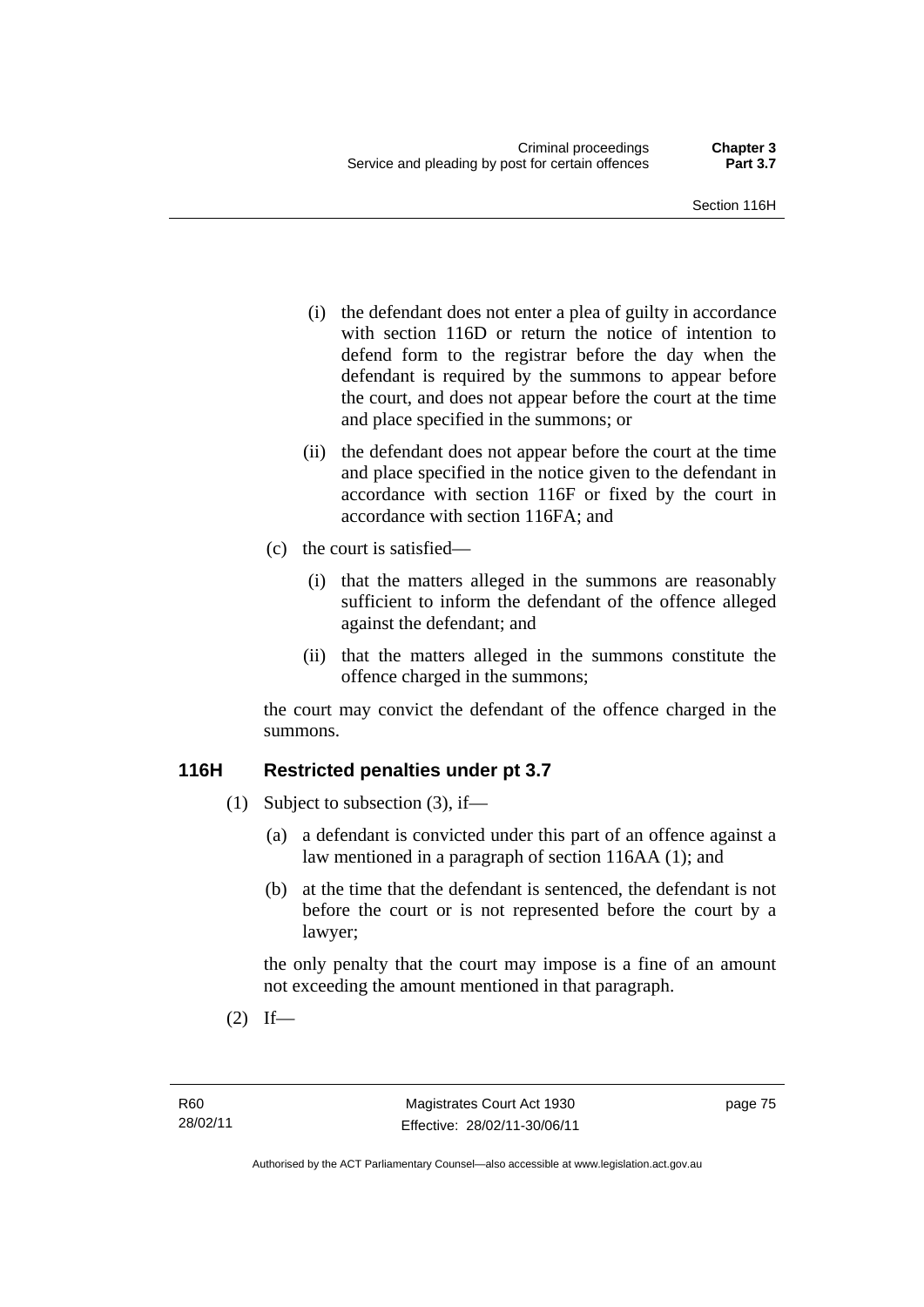Section 116I

- (a) the court convicts a defendant of an offence against a law mentioned in a paragraph of section 116AA (1); and
- (b) the law provides in effect that a penalty other than a fine may be imposed on the defendant; and
- (c) when the defendant is sentenced, the defendant is not before the court or is not represented before the court by a lawyer; and
- (d) the court considers that a penalty other than a fine may be appropriate;

the court must adjourn the hearing and fix a time and place for sentence.

- (3) The registrar must give the defendant notice of the time and place fixed.
- (4) If a defendant convicted of an offence against a law mentioned in a paragraph of section 116AA (1) does not appear at the time and place fixed under subsection (2), the court, in the absence of the defendant, may impose on the defendant any penalty that is applicable under that law.

# **116I Consequences of conviction in absence of defendant**

If a defendant is, in his or her absence, convicted of an offence, the registrar must give to the defendant written notice of—

- (a) the conviction and order of the court; and
- (b) the penalty (if any) imposed by the court, and the way in which and the time by which the penalty is required to be discharged; and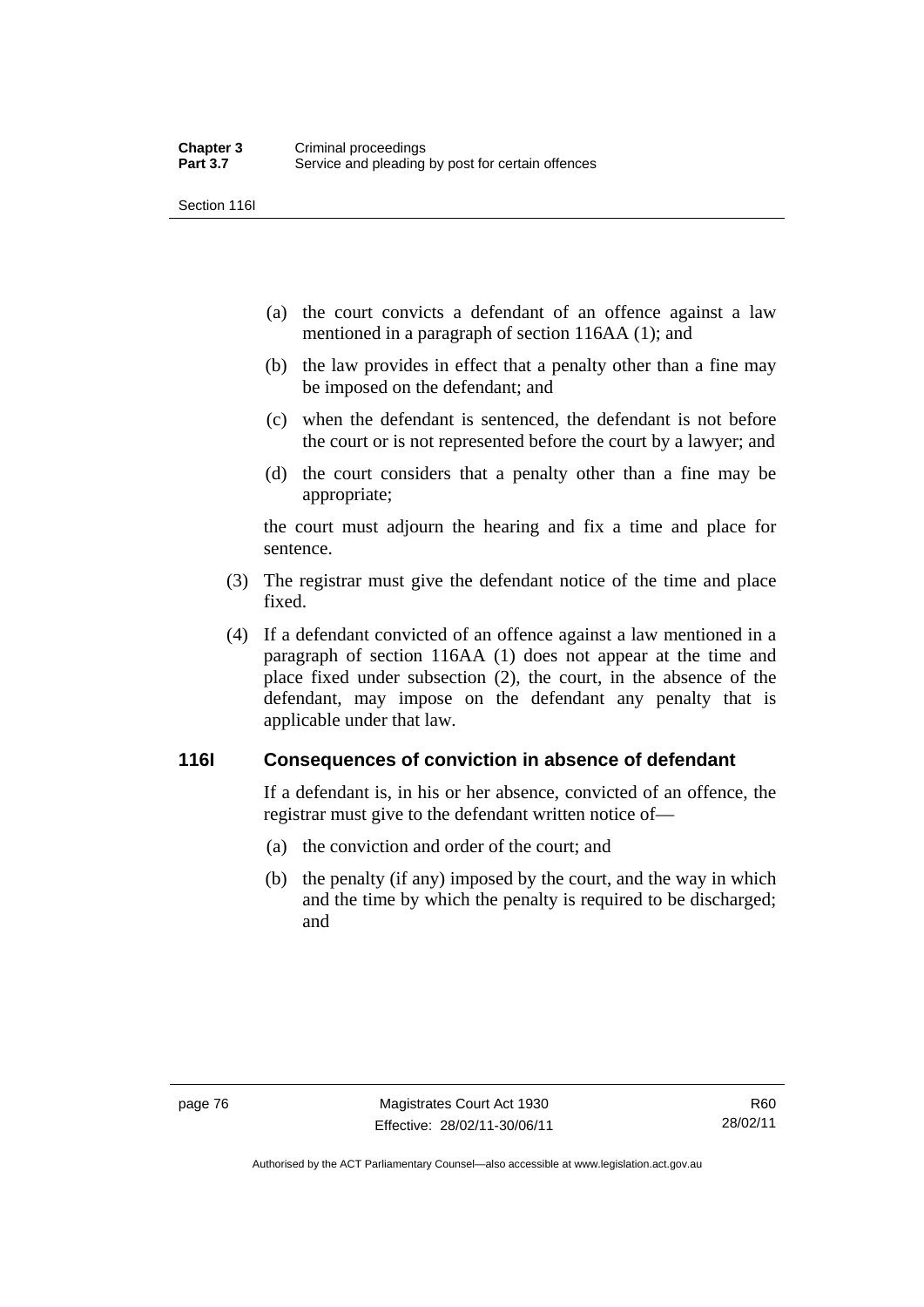- (c) unless the proceeding is decided in accordance with section 116E (1), the defendant's right to apply for the setting aside of the conviction or order in accordance with the rules.
- *Note* If the defendant is liable to pay a fine, the notice must contain a penalty notice for the fine (see *Crimes (Sentence Administration) Act 2005*, s 116C (Registrar to send penalty notice)).

R60 28/02/11

Magistrates Court Act 1930 Effective: 28/02/11-30/06/11 page 77

Authorised by the ACT Parliamentary Counsel—also accessible at www.legislation.act.gov.au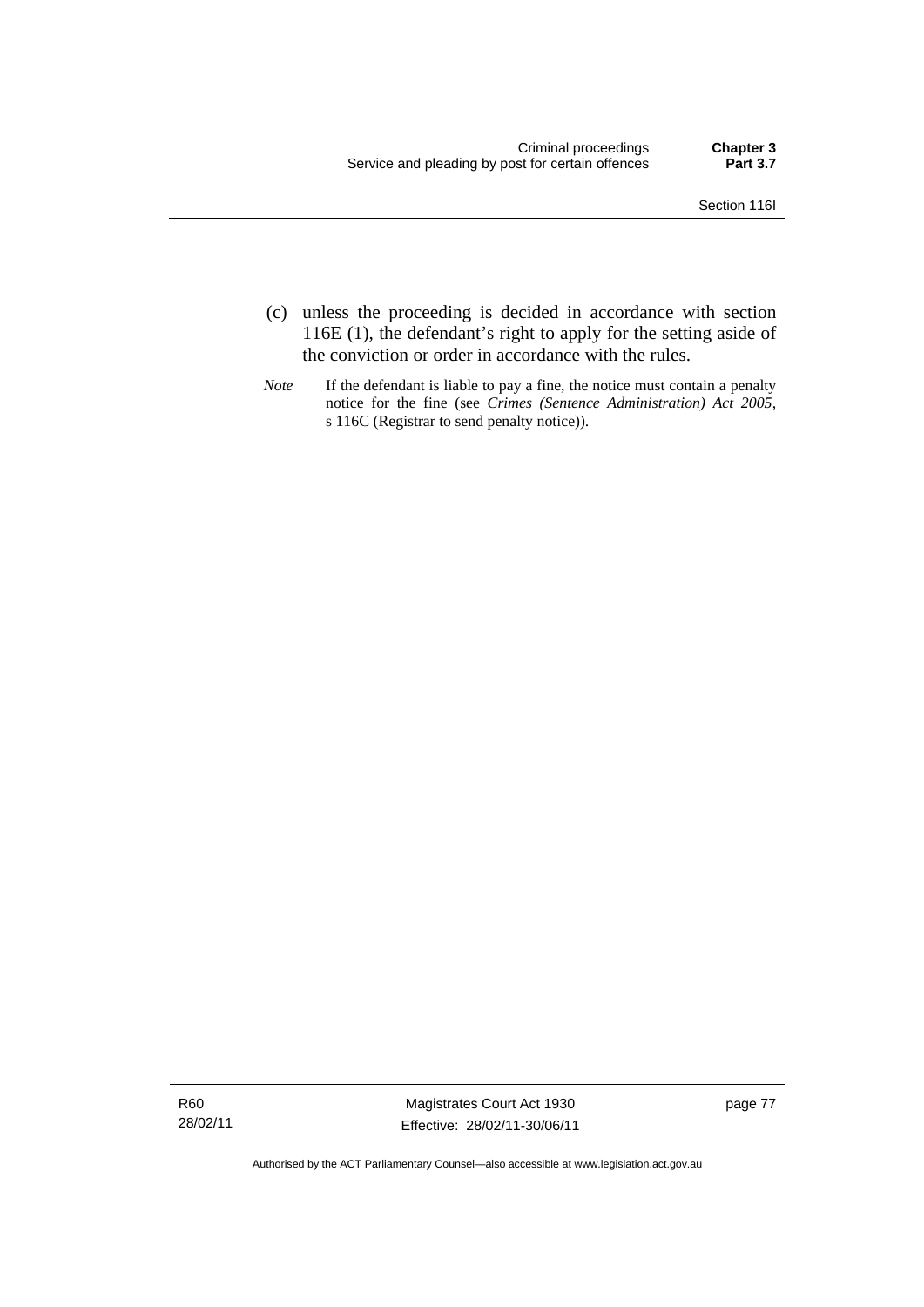**Part 3.8 Infringement notices for certain offences** 

# **Division 3.8.1 Preliminary**

## **117 Definitions for pt 3.8**

In this part:

*administering authority*, for an infringement notice offence, means the entity that, under the regulations, is the administering authority for the offence.

*another jurisdiction* means a jurisdiction other than the ACT.

*authorised person*—see section 134A (3).

*date of service*, of an infringement notice or reminder notice that has been, or is to be, served on a person, means the date the notice is served on the person.

*driver*, of a vehicle, means the person who is driving the vehicle.

*illegal user declaration*—see section 131D.

*infringement notice* means a notice under section 120 (Service of infringement notices).

*infringement notice offence* means an offence declared under the regulations to be an offence to which this part applies.

*infringement notice penalty*, for a person for an infringement notice offence, means—

 (a) the amount prescribed by regulation as the penalty payable by the person for the offence under an infringement notice for the offence; or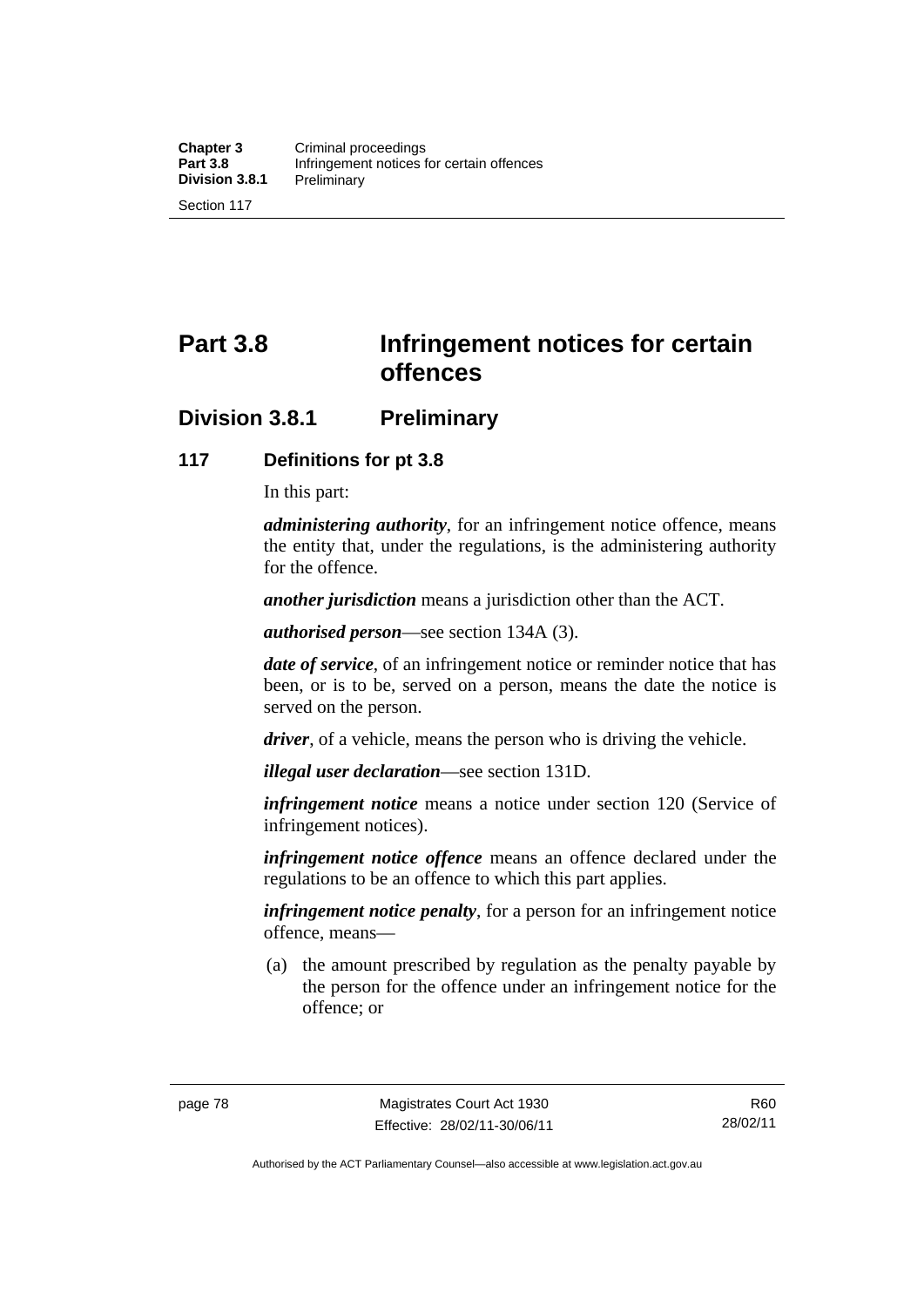(b) if a reminder notice has also been served on the person for the offence—the total of the amount mentioned in paragraph (a) and the amount prescribed by regulation as the amount payable by the person for the cost of serving the reminder notice.

*known offender declaration*—see section 131E.

*registered*, for a vehicle, means registered under the *Road Transport (Vehicle Registration) Act 1999*.

*reminder notice* means a notice under section 129 (Reminder notices).

*responsible person*, for a vehicle—see the *Road Transport (General) Act 1999*, section 10 and section 11.

*sold vehicle declaration*—see section 131F.

*unknown offender declaration*—see section 131G.

*vehicle*—see the *Road Transport (Vehicle Registration) Act 1999*, dictionary.

*vehicle-related offence* means an infringement notice offence that—

- (a) involves a vehicle; and
- (b) is declared by regulation to be an offence to which division 3.8.3 applies.

# **118 Purpose and effect of pt 3.8**

- (1) The purpose of this part is to create a system of infringement notices for certain offences as an alternative to prosecution.
- (2) This part does not—
	- (a) require an infringement or reminder notice to be served on a person; or
	- (b) affect the liability of a person to be prosecuted for an offence if—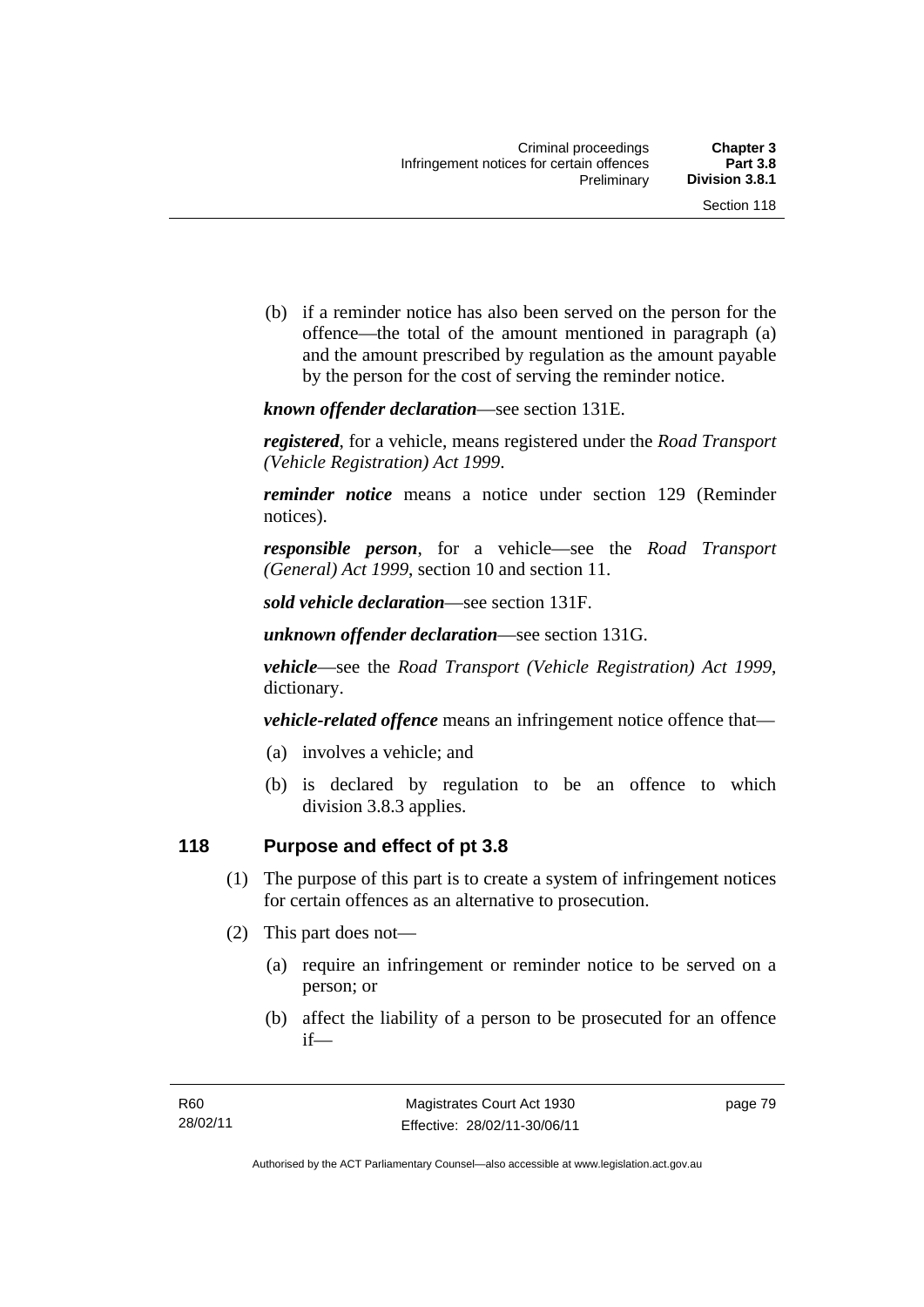- (i) an infringement or reminder notice is not served on the person for the offence; or
- (ii) the person does not comply with an infringement or reminder notice served on the person for the offence; or
- (iii) an infringement notice served on the person for the offence is withdrawn; or
- (c) prevent the service of 2 or more infringement notices on a person for an offence; or
- (d) limit or otherwise affect the penalty that may be imposed by a court on a person for an offence.

## **119 Regulations about infringement notice offences**

- (1) A regulation may prescribe an offence for the definition of *infringement notice offence* in section 117 by—
	- (a) stating the offence; or
	- (b) referring to the provision creating the offence; or
	- (c) providing that all offences, or all offences except for stated offences, against an Act or subordinate law are infringement notice offences.
- (2) Subsection (1) does not limit the way that a regulation may prescribe an offence for that definition.
- (3) A regulation may, for the definition of infringement notice penalty in section 117, prescribe—
	- (a) an amount as the penalty payable by anyone for an offence if it is dealt with under this part; or
	- (b) different amounts as the penalties payable for different offences if they are dealt with under this part; or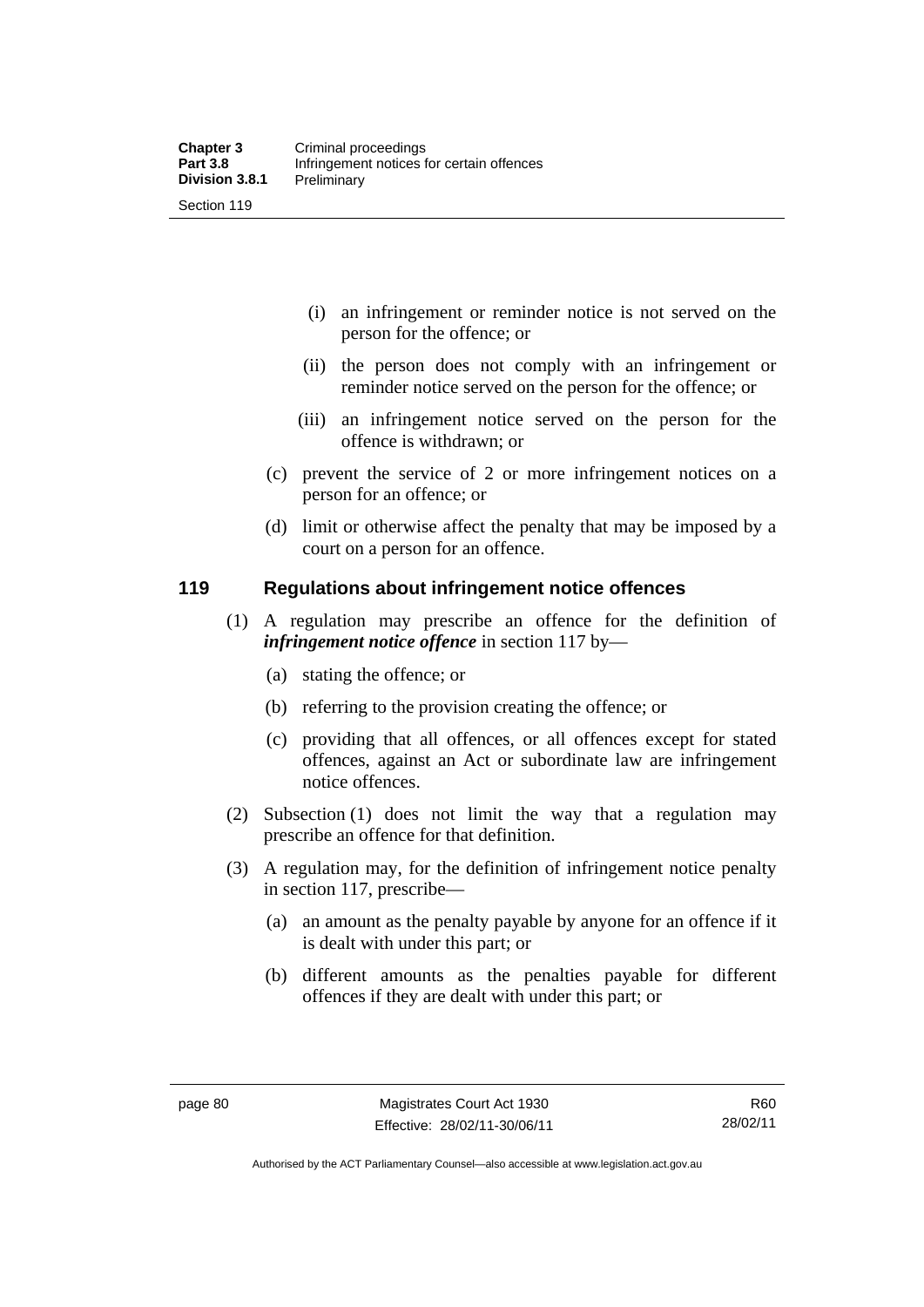- (c) different amounts as the penalties payable for the same kind of offence committed by different people or in different circumstances if the offence is dealt with under this part.
- (4) However, an infringement notice penalty prescribed for a person for an offence must not exceed the maximum fine that could be imposed by a court on the person for the offence.
- (5) Subsection (3) does not limit the way that a regulation may prescribe an amount for that definition.

# **Division 3.8.2 Infringement and reminder notices**

# **120 Service of infringement notices**

- (1) If an authorised person believes, on reasonable grounds, that a person has committed an infringement notice offence, the authorised person may serve a notice (an *infringement notice*) on the person for the offence.
- (2) A regulation may make provision in relation to when an authorised person is, or is not, taken to have reasonable grounds for a belief mentioned in subsection (1).
- (3) To remove any doubt, an authorised person may not serve an infringement notice on a person under this section for an offence after the end of the time within which a prosecution may be brought for the offence.
- (4) This section does not prevent an infringement notice for a vehiclerelated offence being served on a person under section 131B (Service of infringement notice on responsible person for vehicle).

# **121 Contents of infringement notices**

- (1) An infringement notice served on a person by an authorised person for an infringement notice offence must—
	- (a) be identified by a unique number; and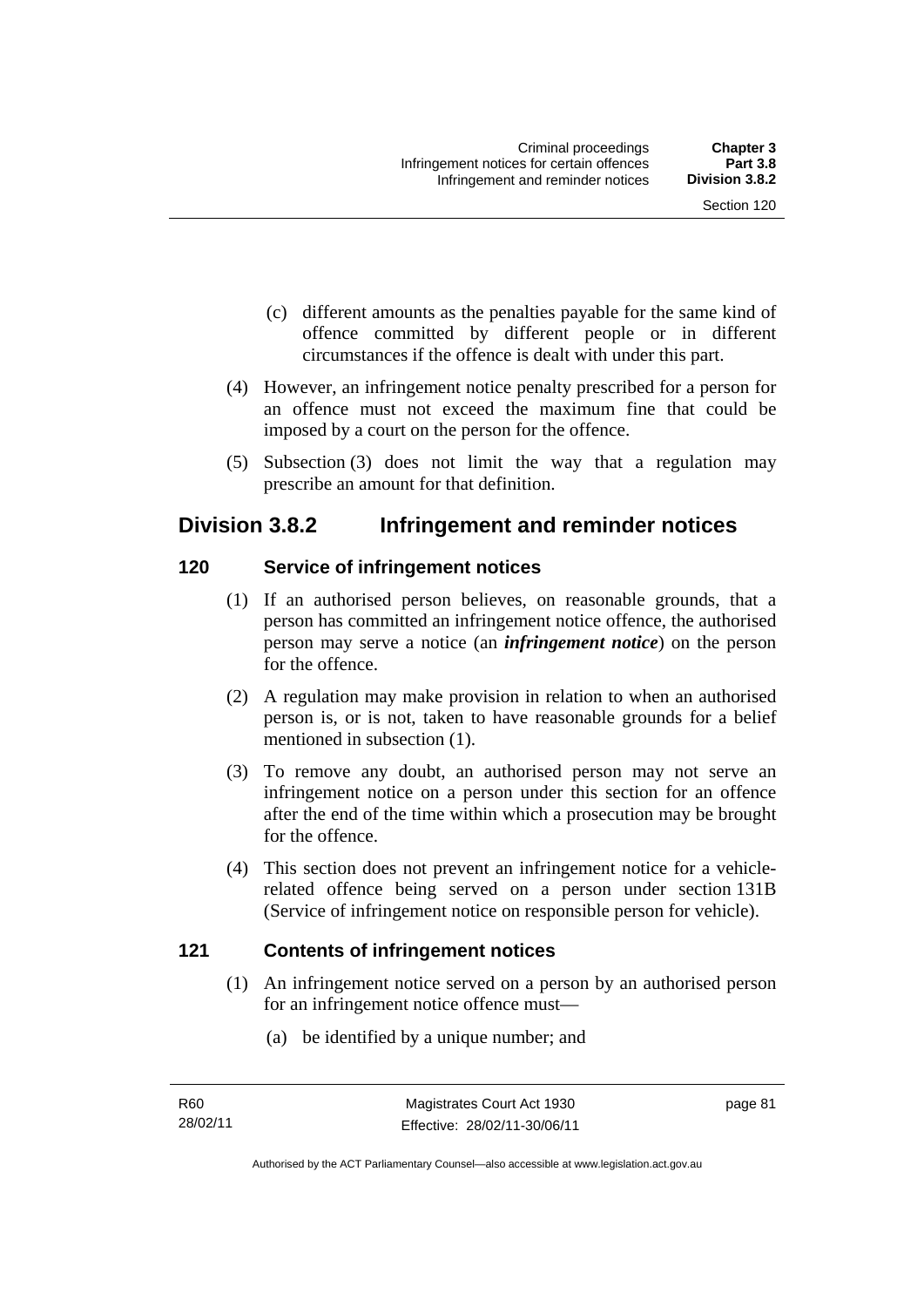Section 122

- (b) state the date of service of the notice; and
- (c) state—
	- (i) the full name, or surname and initials, and address of the person on whom the notice is served; or
	- (ii) the particulars that are, under the regulations, identifying particulars for the person; and
- (d) give brief details of the offence, including the Act or subordinate law, and the provision of it, contravened by the person, and—
	- (i) if the offence took place over a period—the period, or approximate period, when the offence was committed; or
	- (ii) in any other case—the place where the offence was committed and the date and approximate time of the offence; and
- (e) state the infringement notice penalty payable by the person for the offence; and
- (f) contain the information required by section 122 (Additional information in infringement notices); and
- (g) identify the authorised person in accordance with the regulations; and
- (h) include any other information required by regulation and any additional information that the administering authority considers appropriate.
- (2) A regulation may provide that subsection (1) (c) does not apply to an infringement notice.

#### **122 Additional information in infringement notices**

(1) The infringement notice must also tell the person on whom it is served that—

R60 28/02/11

Authorised by the ACT Parliamentary Counsel—also accessible at www.legislation.act.gov.au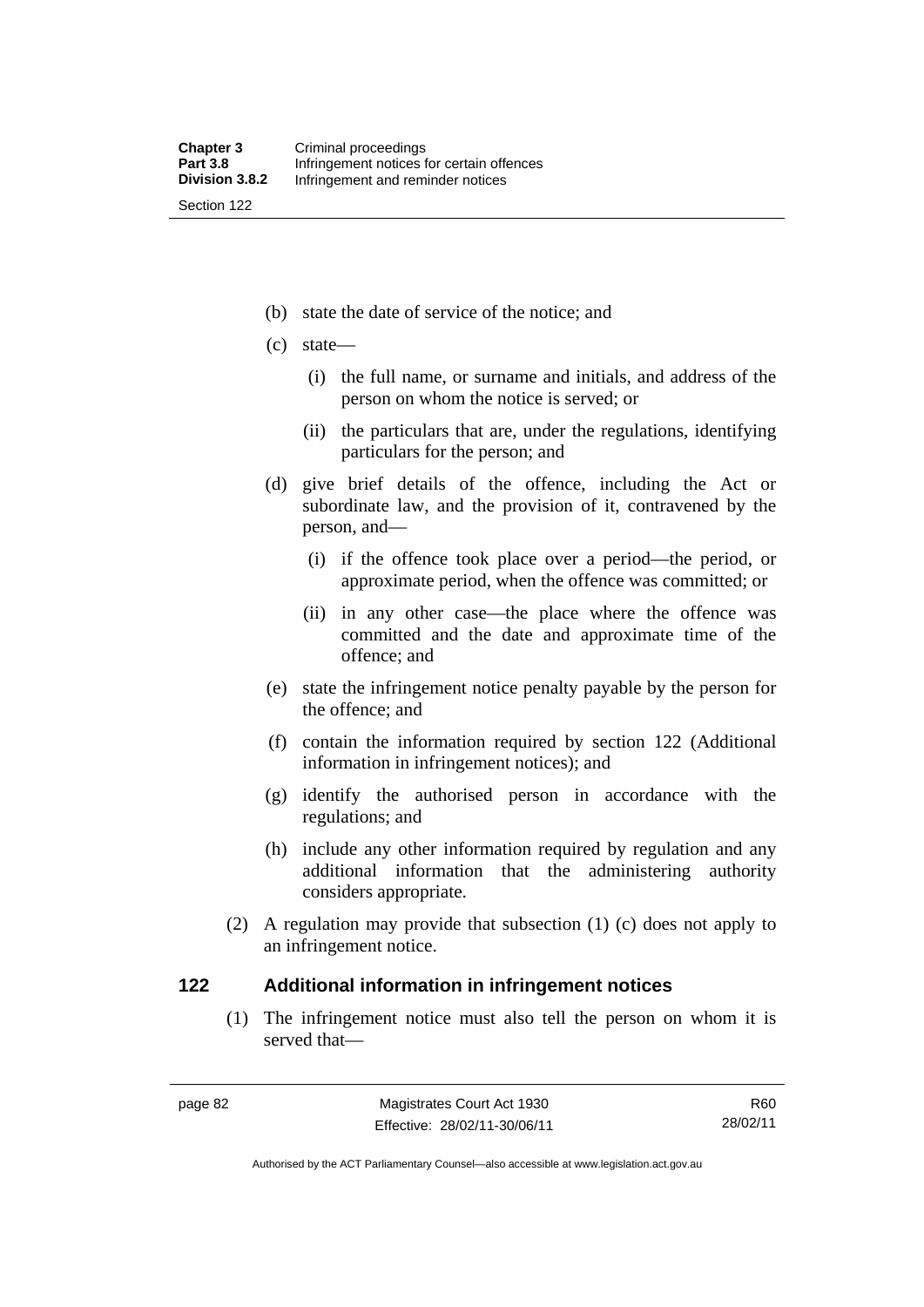- (a) the person may pay the infringement notice penalty for the offence or dispute liability for the offence within 28 days after the day when the notice is served on the person (the *date of service* of the notice); and
- (b) the person may apply to the administering authority for additional time in which to pay the penalty or dispute liability for the offence; and
- (c) the notice may be withdrawn before or after the penalty is paid; and
- (d) if the person pays the penalty within the 28 days (or any additional time allowed by the administering authority), then, unless the infringement notice is withdrawn and any penalty refunded—
	- (i) any liability of the person for the offence is discharged; and
	- (ii) the person will not be prosecuted in court for the offence; and
	- (iii) the person will not be taken to have been convicted of the offence; and
- (e) if the person wishes to dispute liability for the offence, the issue may be referred to the Magistrates Court; and
- (f) if the Magistrates Court finds against the person or the person is prosecuted in court for the offence, the person may be convicted of the offence and ordered to pay a penalty and costs, and be subject to other court orders; and
- (g) if the person does not pay the infringement notice penalty, or disputes liability for the offence, within the 28 days (or any additional time allowed by the administering authority), a reminder notice may be served on the person for the offence or the person may be prosecuted in court for the offence; and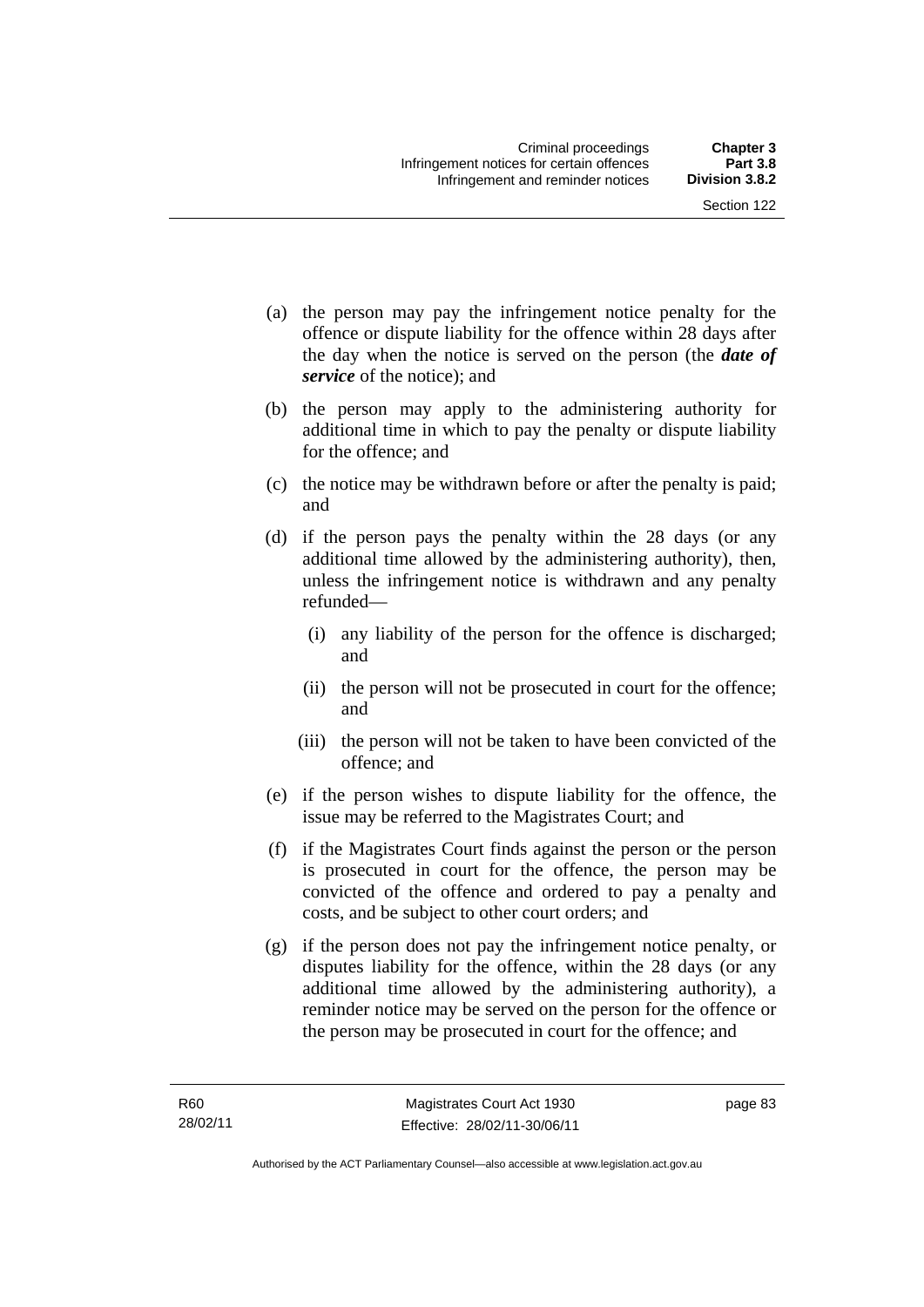- (h) if a reminder notice is served on the person, the infringement notice penalty is increased by the amount payable by the person for the cost of serving the reminder notice.
- (2) In addition, the infringement notice must—
	- (a) explain how the person may pay the infringement notice penalty or dispute liability for the offence; and
	- (b) explain how the person may apply for additional time to pay the infringement notice penalty or dispute liability for the offence.

#### **123 Time for payment of infringement notice penalty**

The infringement notice penalty payable by a person under an infringement notice or reminder notice is payable—

- (a) within 28 days after the date of service of the notice; or
- (b) if the person applies to the administering authority within the 28 days for additional time to pay and the additional time is allowed—within the additional time allowed by the administering authority; or
- (c) if the person applies to the administering authority within the 28 days for additional time to pay and the application is refused—within 7 days after the day the person is told of the refusal or 28 days after the date of service of the notice, whichever is later.

## **124 Extension of time to pay penalty**

- (1) The person on whom an infringement notice or reminder notice is served may apply, in writing, to the administering authority, within 28 days after the date of service of the notice, for a stated additional time (of not longer than 6 months) in which to pay the infringement notice penalty.
- (2) The administering authority must—

Authorised by the ACT Parliamentary Counsel—also accessible at www.legislation.act.gov.au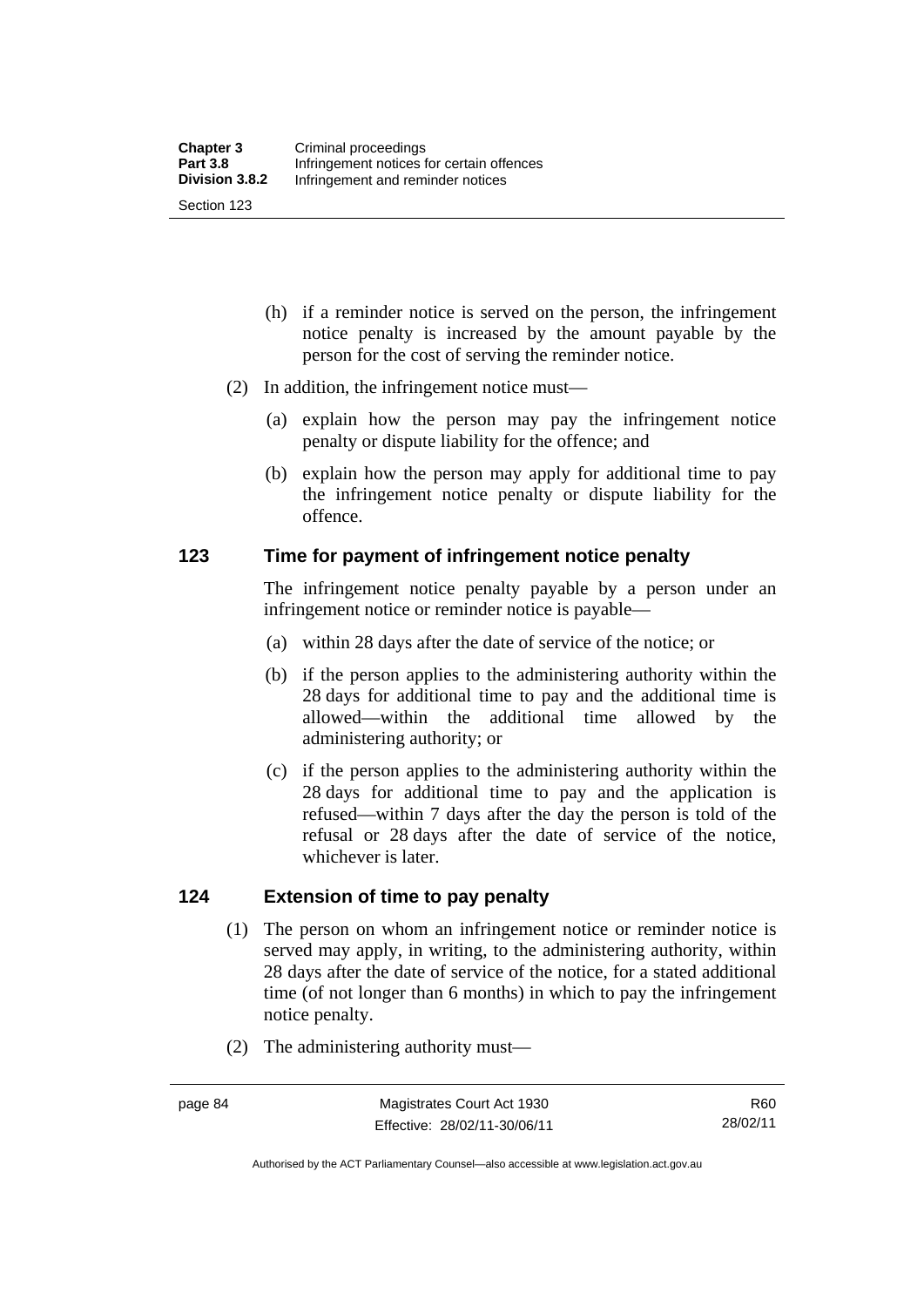- (a) allow or refuse to allow the additional time; and
- (b) tell the person in writing of the decision and, if the decision is a refusal, the reasons for it.

## **125 Effect of payment of infringement notice penalty**

- (1) This section applies if—
	- (a) an infringement notice has been served on a person for an infringement notice offence; and
	- (b) the person pays the infringement notice penalty for the offence in accordance with this part; and
	- (c) when the payment is made, the infringement notice had not been withdrawn and an information had not been laid in the Magistrates Court against the person for the offence.
	- *Note* Section 127 (Withdrawal of infringement notice) provides for the withdrawal at any time of an infringement notice that has been served on a person. If s 125 applied to the infringement notice offence, it ceases to apply, and is taken never to have applied, on the withdrawal of the notice (see s  $127(4)$ ).
- (2) If this section applies—
	- (a) any liability of the person for the offence is discharged; and
	- (b) the person must not be prosecuted in a court for the offence; and
	- (c) the person is not taken to have been convicted of the offence.
- (3) If 2 or more infringement notices were served on the person for the offence, then, unless all the infringement notices have been withdrawn, subsection (2) applies to the person in relation to the offence if the person pays, in accordance with this part, the infringement notice penalty in relation to any of the notices (together with any costs and disbursements payable under this part in relation to the notice).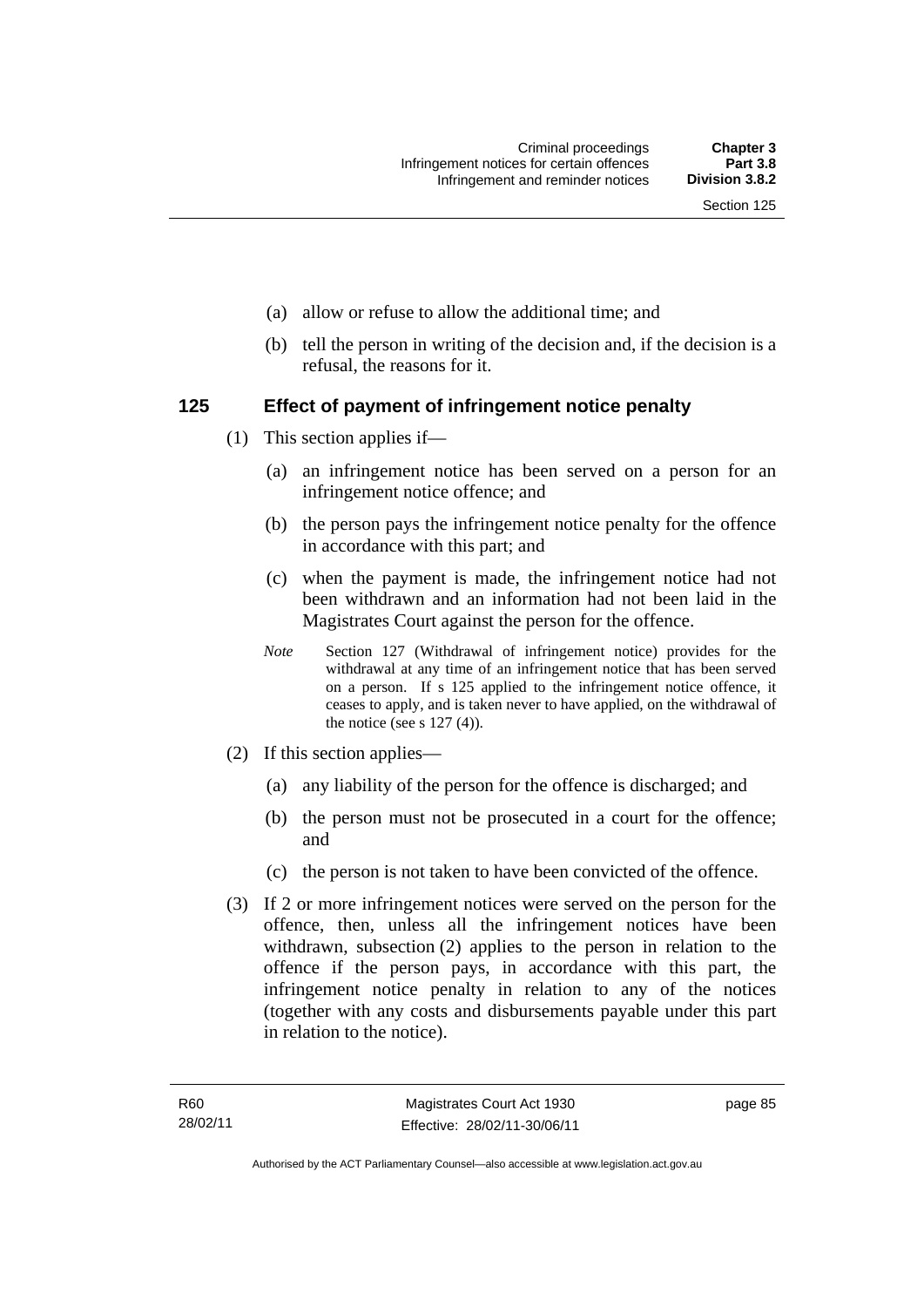#### **126 Application for withdrawal of infringement notice**

- (1) The person on whom an infringement notice for an infringement notice offence is served may apply to the administering authority, in writing, for the withdrawal of the notice within 28 days after the day when the infringement notice, or a reminder notice for the offence, is served on the person (or any additional time allowed by the administering authority).
- (2) The administering authority must—
	- (a) withdraw the notice or refuse to withdraw the notice; and
	- (b) tell the person in writing of the decision and, if the decision is a refusal, the reasons for it.

#### **127 Withdrawal of infringement notice**

- (1) This section applies to an infringement notice that has been served on a person for an infringement notice offence.
- (2) The administering authority may, by notice served on the person, withdraw the infringement notice, whether or not—
	- (a) the person has made an application for the withdrawal of the infringement notice; or
	- (b) the infringement notice penalty (or part of it) has been paid for the offence; or
	- (c) the person has disputed liability for the infringement notice offence.
- (3) The notice must—
	- (a) include the number of the infringement notice and the date of service of the infringement notice; and
	- (b) tell the person that the infringement notice is withdrawn and, in general terms, about subsection (4).
- (4) On service of the notice—

R60 28/02/11

Authorised by the ACT Parliamentary Counsel—also accessible at www.legislation.act.gov.au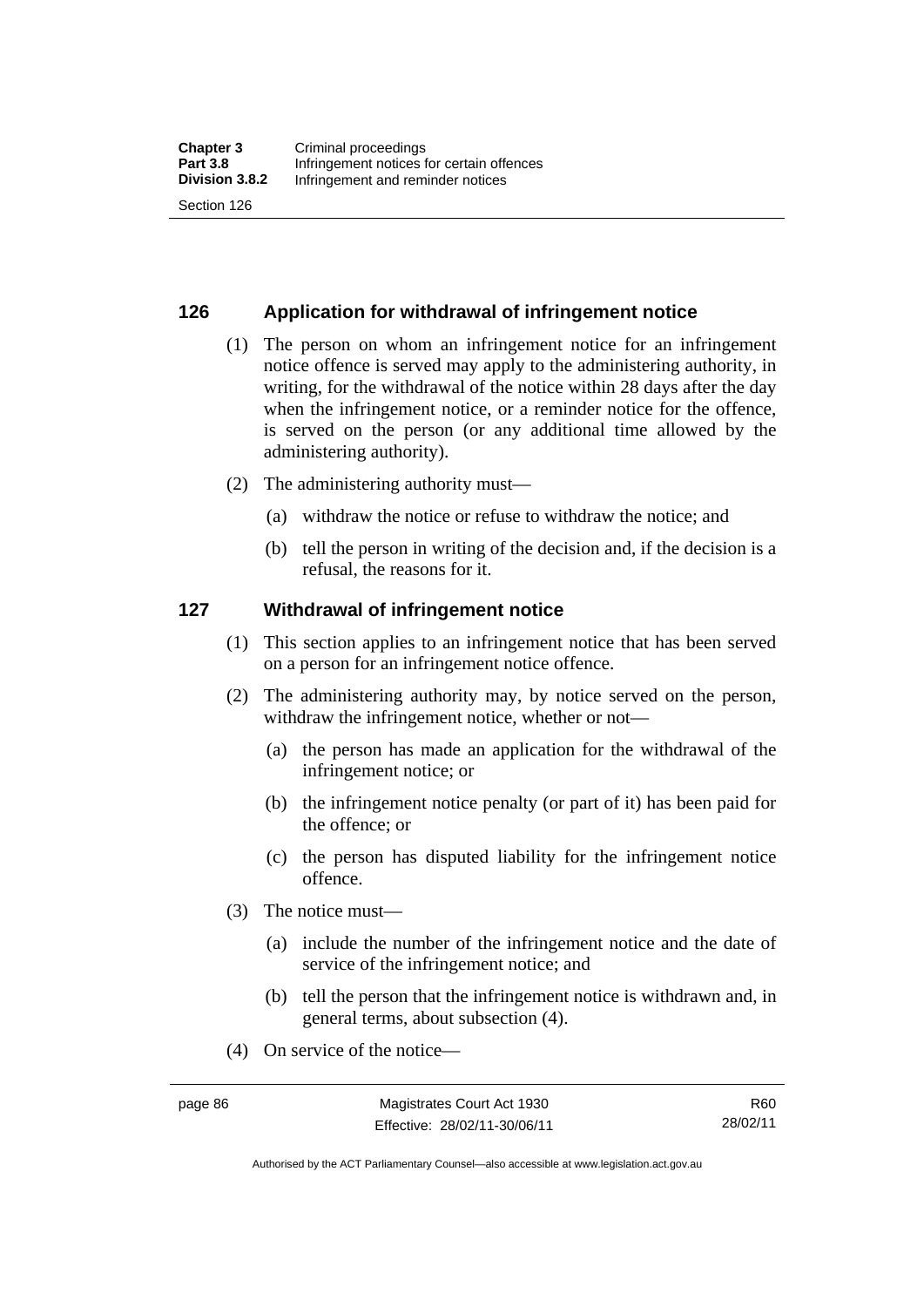- (a) this part ceases to apply to the infringement notice; and
- (b) if the infringement notice penalty (or part of it) has been paid—the amount paid must be repaid by the administering authority; and
- (c) if section 125 (Effect of payment of infringement notice penalty) applies to the offence—the section ceases to apply, and is taken never to have applied, to the offence; and
- (d) a proceeding for the offence may be taken in a court against anyone (including the person) as if the infringement notice had not been served on the person.

#### **128 Guidelines about withdrawal of infringement notices**

- (1) The Minister may, in writing, issue guidelines about the exercise of an administering authority's functions under section 126 (Application for withdrawal of infringement notice), section 127 (Withdrawal of infringement notice) or section 133 (Extension of time to dispute liability).
- (2) The administering authority for an infringement notice offence must comply with any guidelines applying to the offence.
- (3) A guideline is a disallowable instrument.
	- *Note* A disallowable instrument must be notified, and presented to the Legislative Assembly, under the Legislation Act*.*

#### **129 Reminder notices**

An authorised person may serve a notice (a *reminder notice*) on a person if—

- (a) an infringement notice has been served on the person for an infringement notice offence; and
- (b) the infringement notice has not been withdrawn; and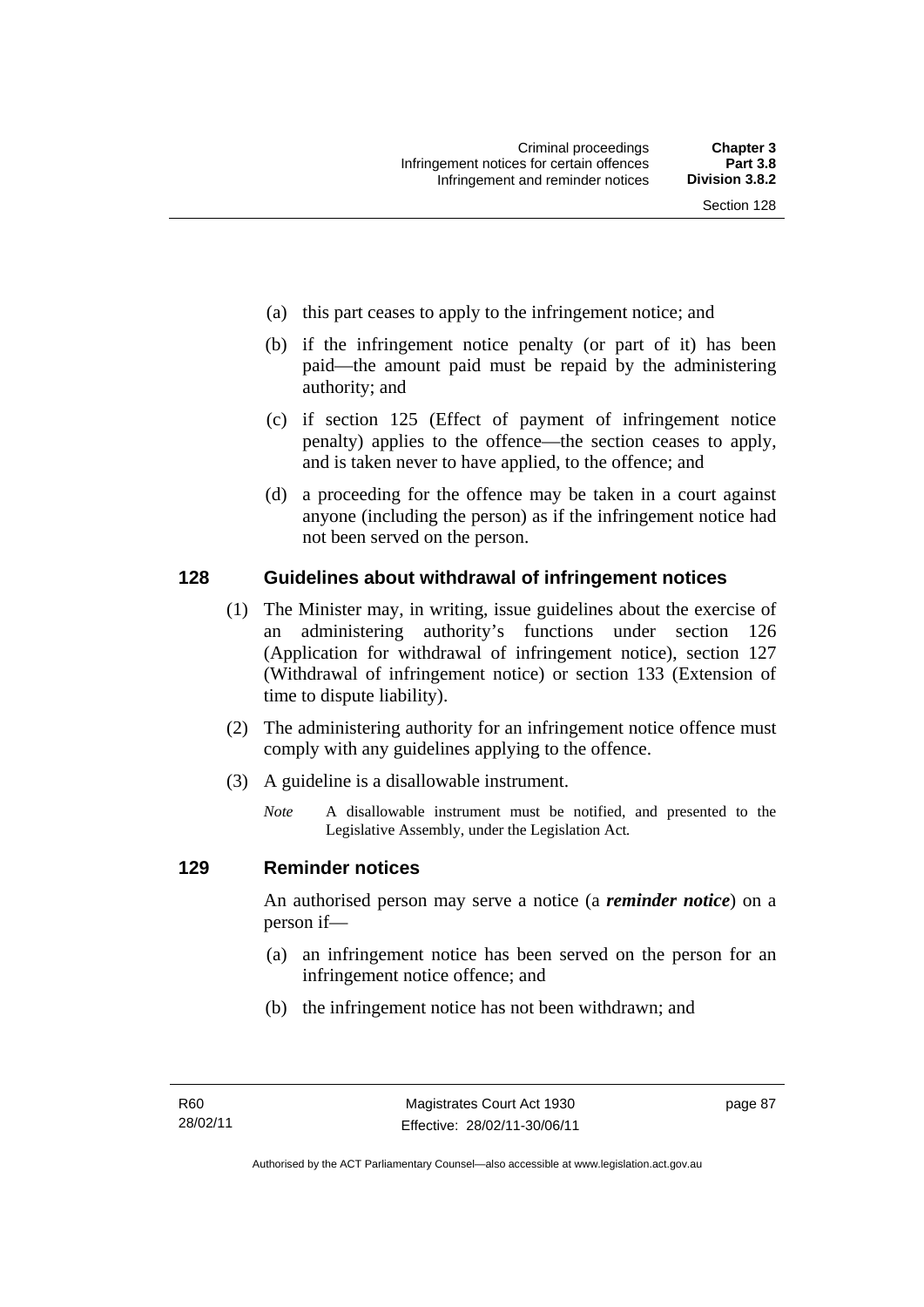- (c) the infringement notice penalty has not been paid to the administering authority within the time for payment under this part; and
- (d) written notice disputing liability has not been given to the administering authority in accordance with this part; and
- (e) a reminder notice has not previously been served on the person for the offence.

## **130 Contents of reminder notices**

A reminder notice served on a person by an authorised person for an infringement notice offence must—

- (a) be identified by a unique number; and
- (b) include the following information:
	- (i) the Act or subordinate law, and the provision of it, contravened by the person;
	- (ii) the number of the infringement notice served on the person for the offence;
	- (iii) the date of service of the infringement notice; and
- (c) state the date of service of the reminder notice; and
- (d) state the infringement notice penalty that is now payable by the person for the offence; and
- (e) contain the information required by section 131 (Additional information in reminder notices); and
- (f) identify the authorised person in accordance with the regulations; and
- (g) include any other information required by regulation and any additional information that the administering authority considers appropriate.

Authorised by the ACT Parliamentary Counsel—also accessible at www.legislation.act.gov.au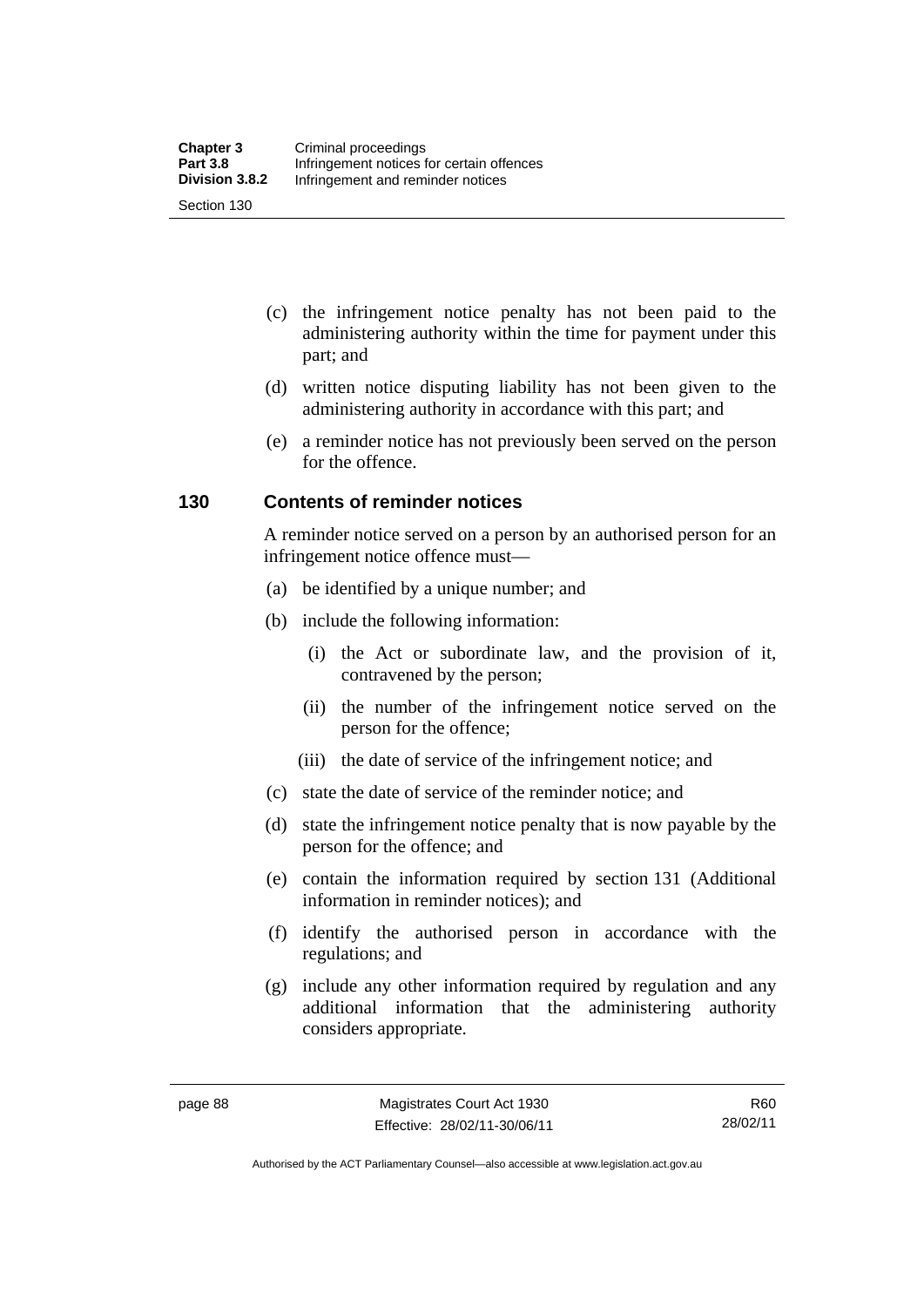## **131 Additional information in reminder notices**

- (1) The reminder notice must also tell the person on whom it is served that—
	- (a) the infringement notice penalty for the offence has not been paid; and
	- (b) the infringement notice has not been withdrawn; and
	- (c) written notice disputing liability has not been received by the administering authority from the person for the offence; and
	- (d) the infringement notice penalty for the offence has been increased by the amount payable by the person for the cost of serving the reminder notice; and
	- (e) the person may pay the infringement notice penalty that is now payable by the person for the offence or dispute liability for the offence within 28 days after the day when the reminder notice is served on the person (the *date of service* of the notice); and
	- (f) the person may apply to the administering authority for additional time in which to pay the penalty or dispute liability for the offence; and
	- (g) the infringement notice may be withdrawn before or after the penalty is paid; and
	- (h) if the person pays the penalty within the 28 days (or any additional time allowed by the administering authority), then, unless the infringement notice is withdrawn and any penalty refunded—
		- (i) any liability of the person for the offence is discharged; and
		- (ii) the person will not be prosecuted in court for the offence; and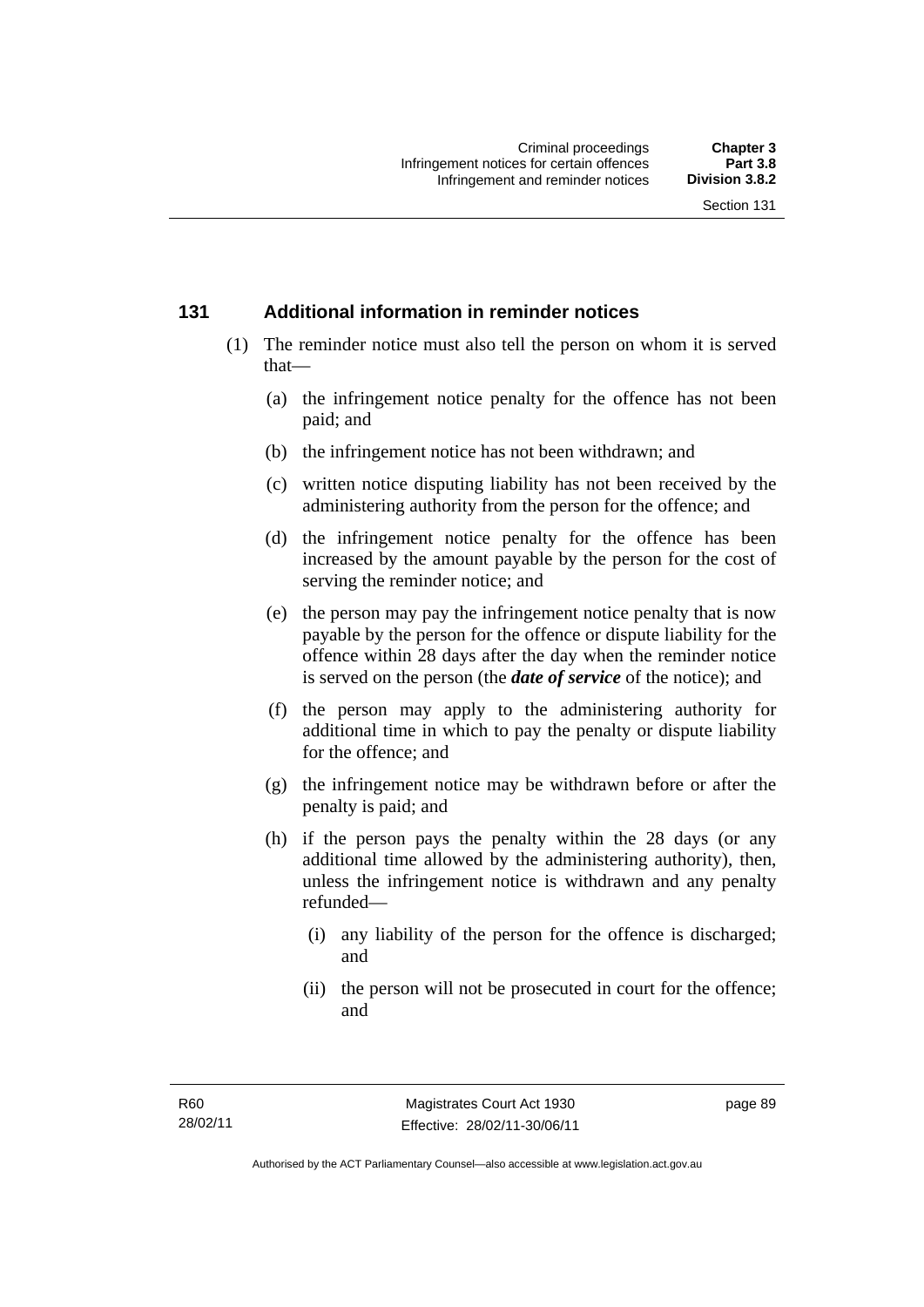- (iii) the person will not be taken to have been convicted of the offence; and
- (i) if the person wishes to dispute liability for the offence, the issue may be referred to the Magistrates Court; and
- (j) if the Magistrates Court finds against the person or the person is prosecuted in court for the offence, the person may be convicted of the offence and ordered to pay a penalty and costs, and be subject to other court orders; and
- (k) if the person does not pay the infringement notice penalty, or dispute liability for the offence, within the 28 days (or any additional time allowed by the administering authority), the person may be prosecuted in court for the offence.
- (2) In addition, the reminder notice must—
	- (a) explain how the person may pay the infringement notice penalty or dispute liability for the offence; and
	- (b) explain how the person may apply for additional time to pay the infringement notice penalty or dispute liability for the offence.

# **Division 3.8.3 Additional provisions for vehiclerelated offences**

# **131A Meaning of** *infringement notice*

In this division:

*infringement notice* means an infringement notice for a vehicle-related offence.

# **131B Service of infringement notice on responsible person for vehicles**

(1) This section applies if an authorised person believes, on reasonable grounds, that a vehicle-related offence has been committed.

R60 28/02/11

Authorised by the ACT Parliamentary Counsel—also accessible at www.legislation.act.gov.au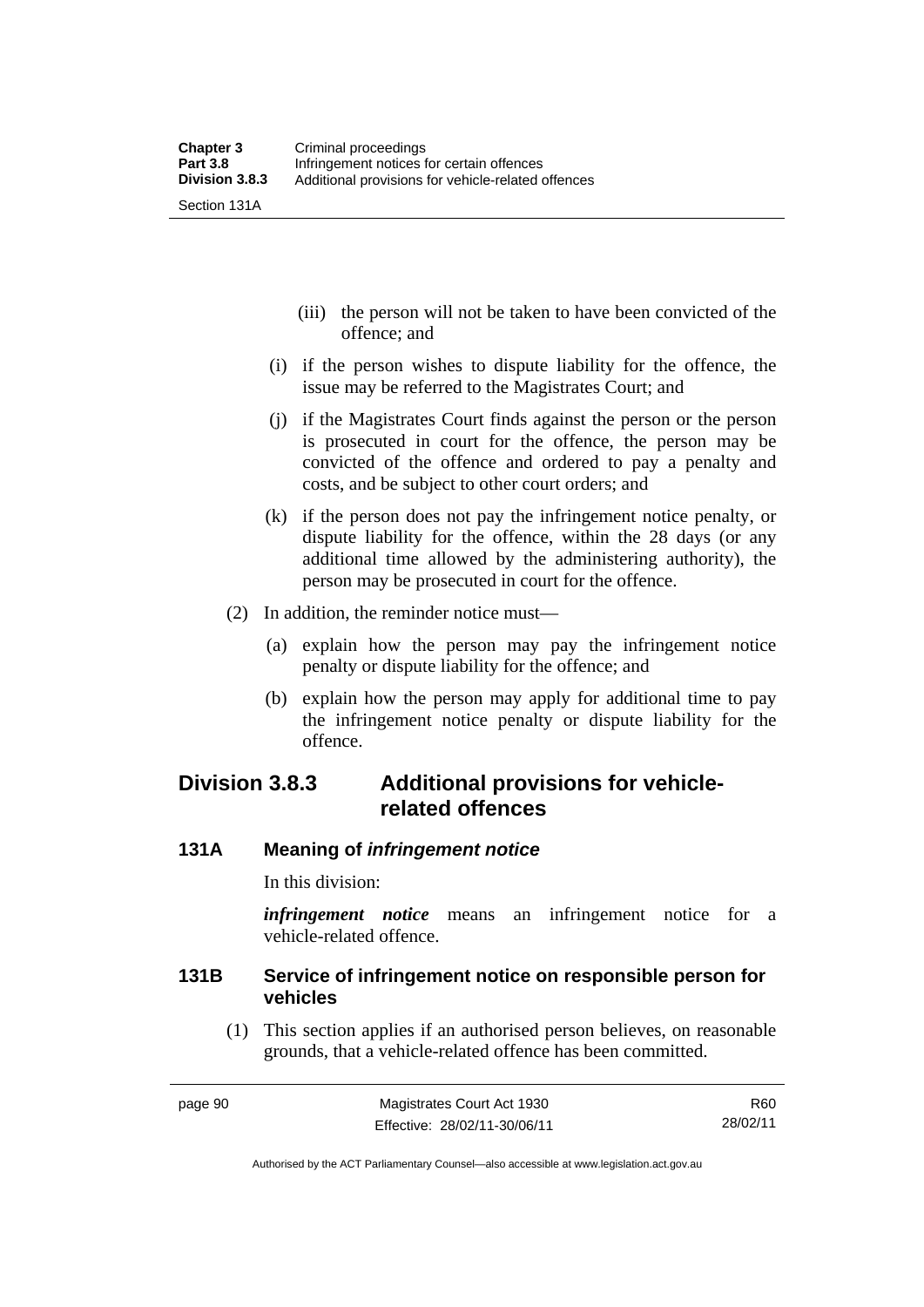- (2) The authorised person may serve an infringement notice for the offence on—
	- (a) the responsible person for the vehicle at the time of the offence; or
	- (b) if there is more than 1 responsible person for the vehicle at that time—each or any of them.
	- *Note 1* For how documents may be served, see the Legislation Act, pt 19.5
	- *Note 2* Subsections (3) and (4) provide additional ways for serving infringement notices (see Legislation Act, s 251 (1)).
- (3) If the infringement notice is to be served on a person under this section by post and the vehicle is registered under a law of another jurisdiction corresponding to the *Road Transport (Vehicle Registration) Act 1999*, the notice may be served by sending it by prepaid post, addressed to the person, to the latest address of the person in the registration records kept under that law.
- (4) An infringement notice for a vehicle-related offence may be served by securely placing or attaching the notice, addressed to the responsible person (without further description), on or to the vehicle in a conspicuous position.
- (5) If an infringement notice is served in the way mentioned in subsection (4), it is taken to have been served, on the day that it is placed on or attached to the vehicle, on—
	- (a) the responsible person for the vehicle; or
	- (b) if there is more than 1 responsible person for the vehicle at that time—each of them.
- (6) A person must not remove, deface or interfere with an infringement notice placed on, or attached to, a vehicle unless the person is the driver of the vehicle or the responsible person (or a responsible person) for the vehicle.

Maximum penalty: 20 penalty units.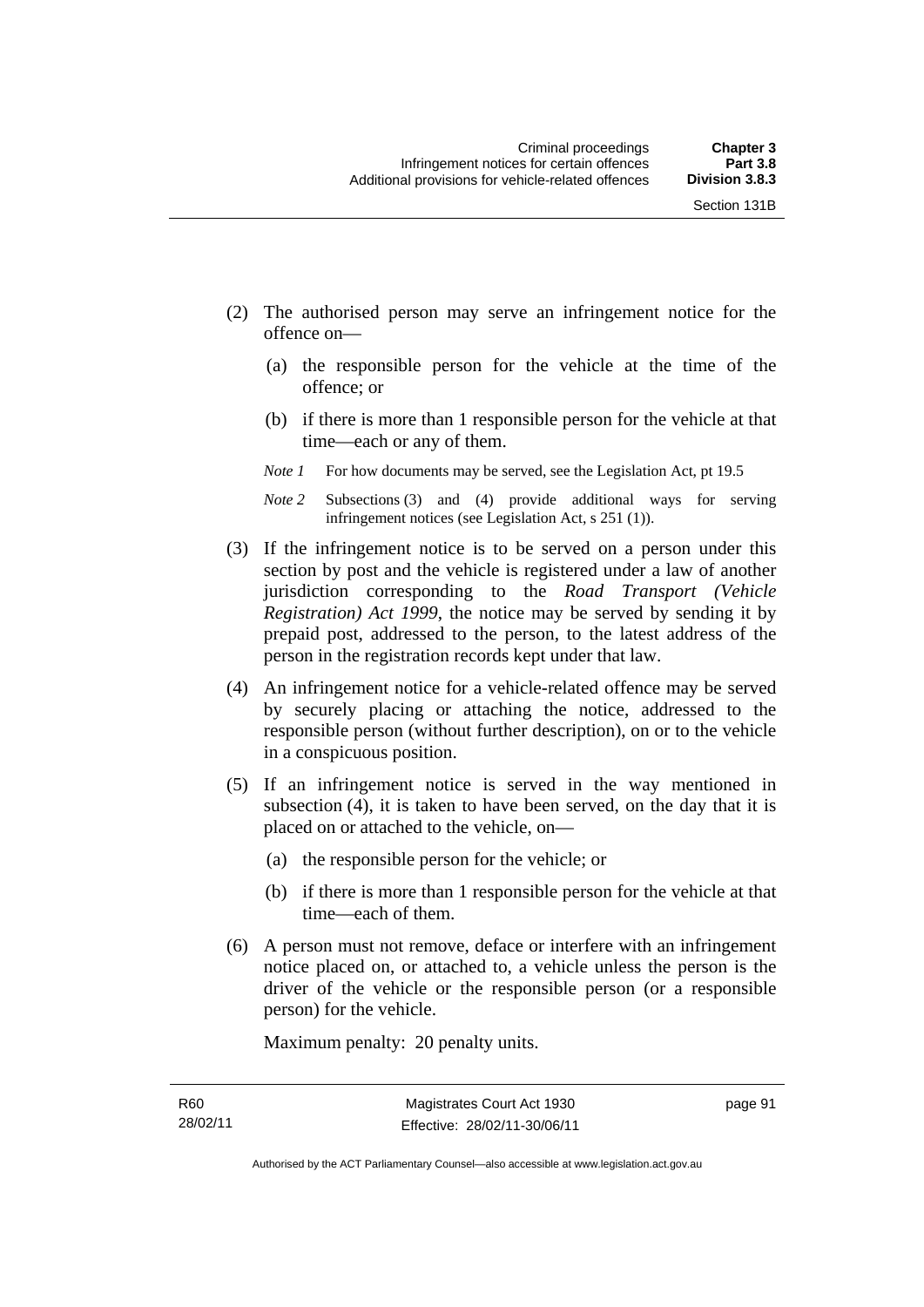- (7) A regulation may provide that an infringement notice for a vehiclerelated offence may only be served on a person under this section within the prescribed period after the day the offence was committed.
- (8) To remove any doubt, an authorised person may not serve an infringement notice on a person under this section for an offence after—
	- (a) if a regulation under subsection (7) prescribes a period for the offence—the end of the prescribed period; or
	- (b) in any other case—the end of the time within which a prosecution may be brought against the person for the offence.
- (9) This section does not prevent an infringement notice for a vehiclerelated offence being served on a person under section 120 (Service of infringement notices).

# **131C Liability for vehicle-related offences**

- (1) If an infringement notice for a vehicle-related offence is served on a person under section 131B, the person is liable for the offence, and may be convicted of and punished for the offence, even though the person who actually committed the offence (the *actual offender*) may have been someone else.
- (2) If the actual offender is not the responsible person (or a responsible person) for the vehicle at the time of the offence, subsection (1) does not affect the liability of the actual offender, but—
	- (a) an additional penalty for the offence may not be recovered from or imposed on the actual offender if an infringement notice penalty for the offence has been paid by, or a penalty has been imposed on, the responsible person (or a responsible person) for the vehicle at that time; and
	- (b) an additional penalty for the offence may not be recovered from or imposed on the responsible person (or a responsible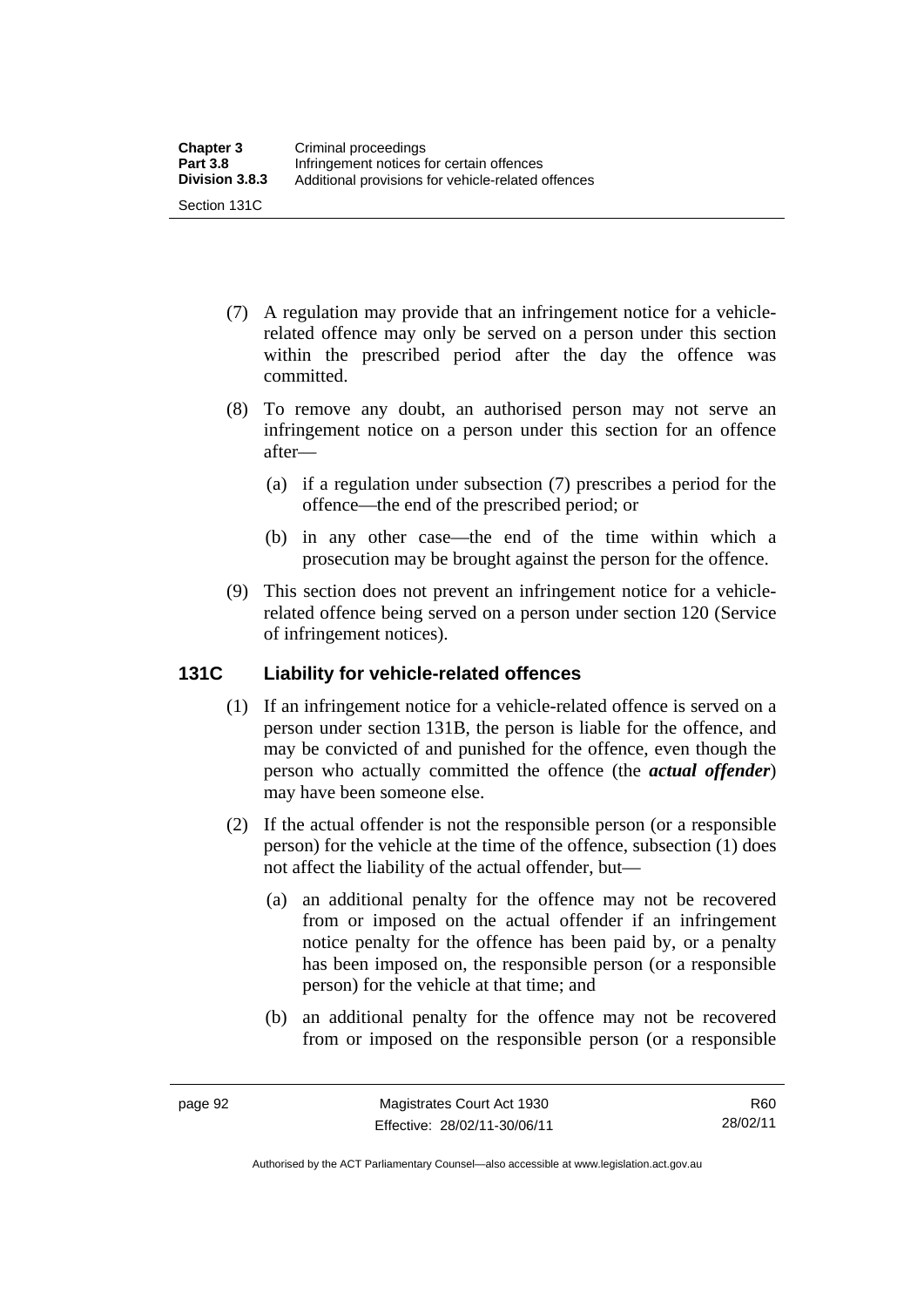person) for the vehicle at that time if an infringement notice penalty for the offence has been paid by, or a penalty has been

 (3) However, in a prosecution against a responsible person for a vehicle-related offence, it is a defence if the responsible person establishes—

imposed on, the actual offender.

- (a) that the vehicle was stolen, or illegally taken or used, at the time of the offence; or
- (b) that the person made and gave to the administering authority a known offender declaration in accordance with section 131E (Known offender declaration) for the offence; or
- (c) that the vehicle (or all of the person's interest in the vehicle) had been sold or disposed of by the person before the time of the offence, and that at that time the person did not have an interest in the vehicle; or
- (d) that the person—
	- (i) was not the driver of the vehicle at the time of the offence; and
	- (ii) does not know, and could not with reasonable diligence have found out, the name and address of the driver of the vehicle at that time.

# **131D Illegal user declarations**

- (1) This section applies if—
	- (a) an infringement notice for a vehicle-related offence is served on a person under section 131B (Service of infringement notice on responsible person for vehicles); and
	- (b) the person makes a statutory declaration (an *illegal user declaration*) stating that the vehicle was stolen, or illegally taken or used, at the time of the offence and providing all

page 93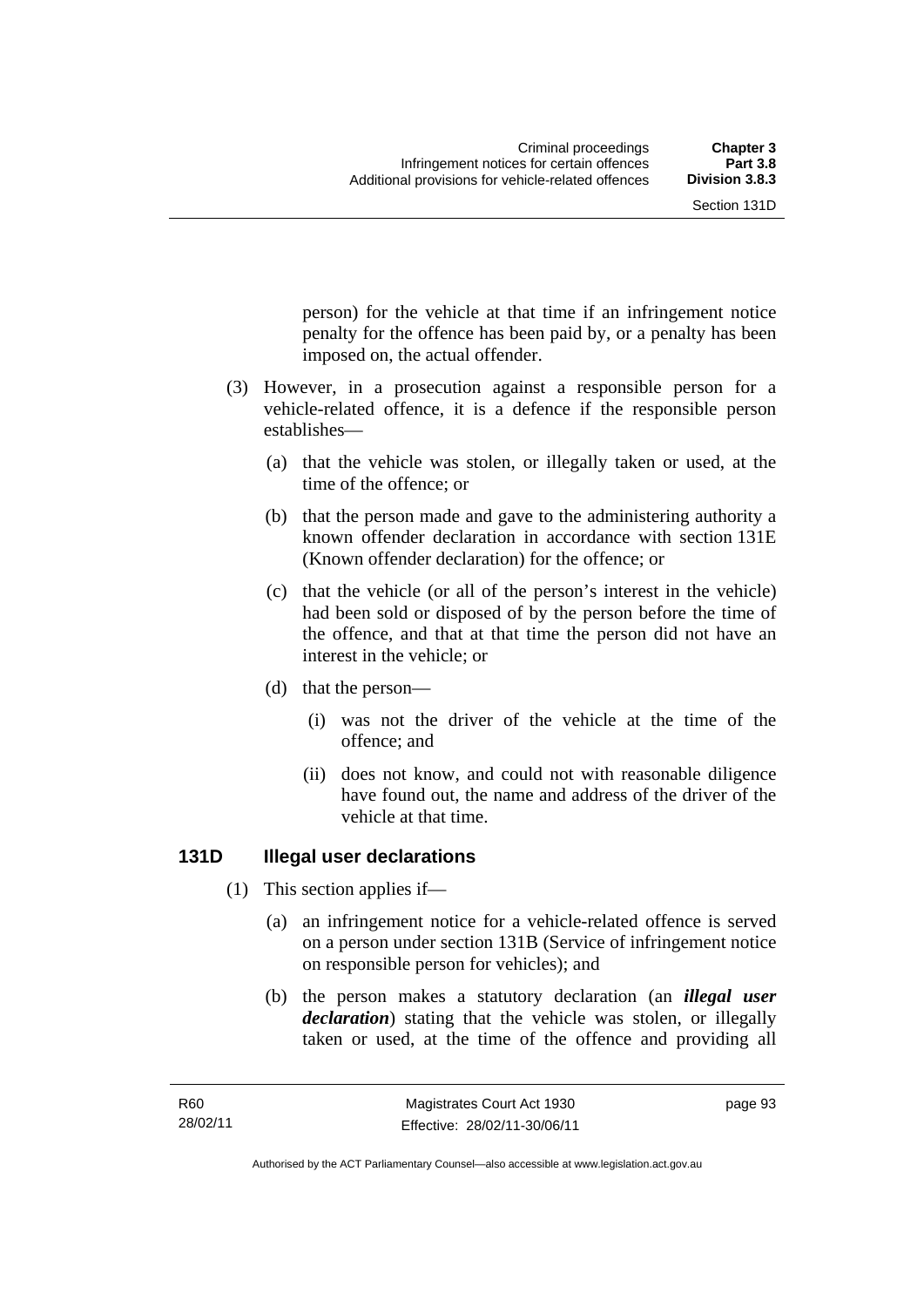Section 131E

relevant facts supporting that statement, including details of where and when the matter was reported to the police; and

- (c) the person gives the illegal user declaration to the administering authority within 28 days after the day when the infringement notice, or a reminder notice for the offence, is served on the person (or any additional time allowed by the administering authority).
- (2) An infringement notice for the offence may be served under section 120 (Service of infringement notices) on the person (if any) stated in the illegal user declaration as the person (the *named offender*) who was illegally in charge of the vehicle at the time of the offence.
- (3) If a document (including an infringement notice or reminder notice) is to be served on the named offender under this part by post in relation to the offence, the document may be addressed to the named offender at his or her home or business address stated in the illegal user declaration.
- (4) Section 131C (Liability for vehicle-related offences) and section 131E (Known offender declarations) apply as if the named offender were the responsible person for the vehicle at the time of the offence and the infringement notice had been served on the named offender under section 131B.
- (5) However, a proceeding for the offence may be brought in a court against the named offender only if a copy of the illegal user declaration has been served on the named offender by an authorised person.
- (6) In a proceeding against the named offender for the offence, the illegal user declaration is evidence that the named offender was the driver of the vehicle at the time of the offence.

# **131E Known offender declarations**

(1) This section applies if—

Authorised by the ACT Parliamentary Counsel—also accessible at www.legislation.act.gov.au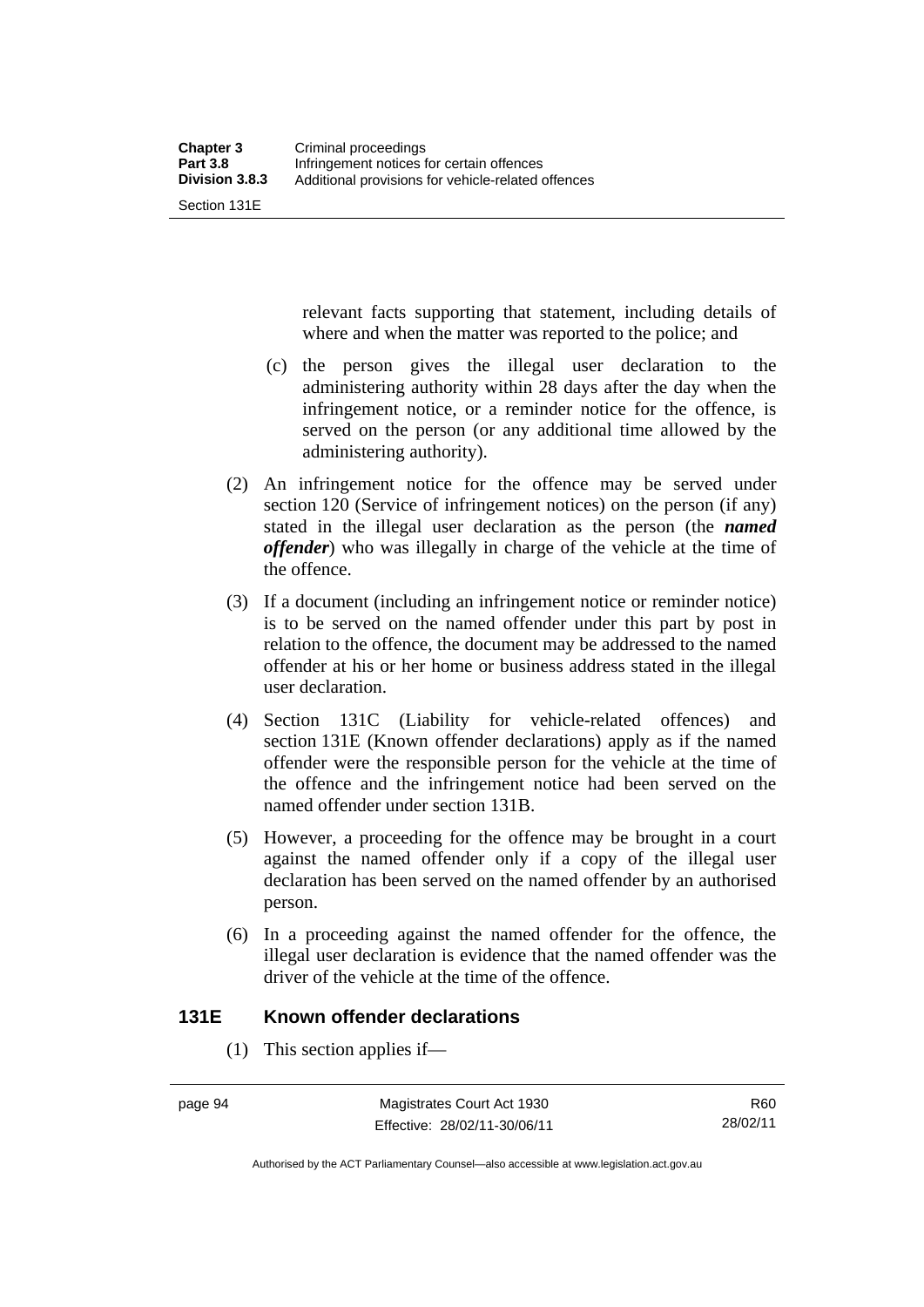- (a) an infringement notice for a vehicle-related offence is served on a person under section 131B (Service of infringement notice on responsible person for vehicles); and
- (b) the person makes a statutory declaration (a *known offender declaration*) stating—
	- (i) if the person is an individual—
		- (A) that the person was not the driver of the vehicle at the time of the offence and did not commit the offence; and
		- (B) the name and home or business address of the person (the *named offender*) who was the driver of the vehicle at that time; and
		- (C) all relevant facts supporting those statements; or
	- (ii) if the person is a corporation—the name and home or business address of the person (also the *named offender*) who was the driver of the vehicle at the time of the offence and all relevant facts supporting that statement; or
	- (iii) for a vehicle-related offence under an Act declared by regulation to be an Act to which this subparagraph applies—the person saw another named person (also the *named offender*) do the act the subject of the offence and stating—
		- (A) the address of the named offender; and
		- (B) if the person does not know the other person's address—the reasons why the person does not know the address; and
- (c) the person gives the known offender declaration to the administering authority within 28 days after the day when the infringement notice, or a reminder notice for the offence, is

page 95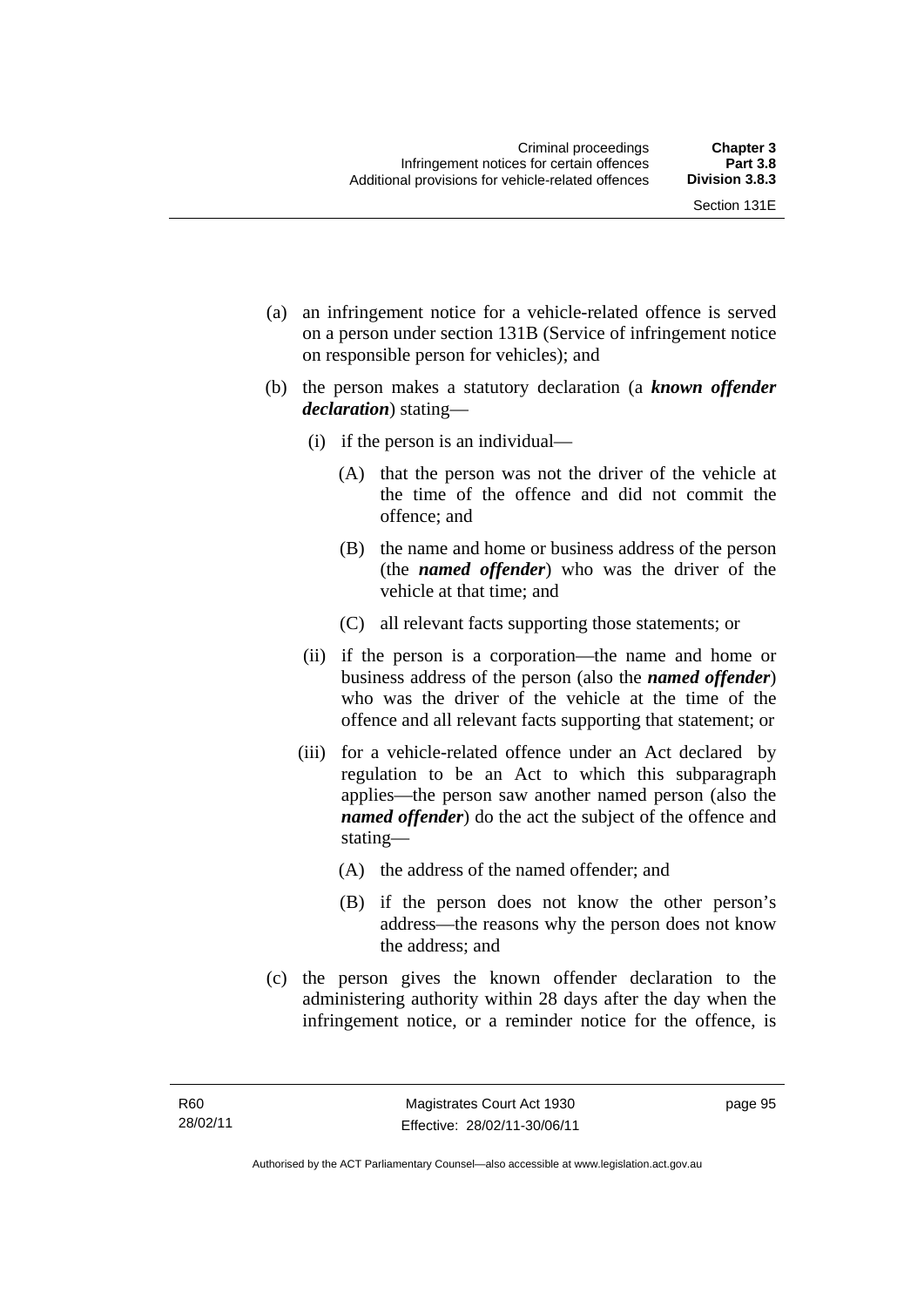Section 131F

served on the person (or any additional time allowed by the administering authority).

- (2) An infringement notice for the offence may be served under section 120 (Service of infringement notices) on the named offender.
- (3) If a document (including an infringement notice or reminder notice) is to be served on the named offender under this part by post in relation to the offence, the document may be addressed to the named offender at his or her home or business address stated in the known offender declaration.
- (4) Section 131C (Liability for vehicle-related offences), this section and section 131F apply as if the named offender were the responsible person for the vehicle at the time of the offence and the infringement notice had been served on the named offender under section 131B.
- (5) However, a proceeding for the offence may be brought in a court against the named offender only if a copy of the known offender declaration has been served on the named offender by an authorised person.
- (6) In a proceeding against the named offender for the offence, the known offender declaration is evidence that the named offender was the offender at the time of the offence.

# **131F Sold vehicle declarations**

- (1) This section applies if—
	- (a) an infringement notice for a vehicle-related offence is served on a person under section 131B (Service of infringement notice on responsible person for vehicles); and
	- (b) the person makes a statutory declaration (a *sold vehicle declaration*) stating that the vehicle (or all of the person's interest in the vehicle) had been sold or otherwise disposed of

Authorised by the ACT Parliamentary Counsel—also accessible at www.legislation.act.gov.au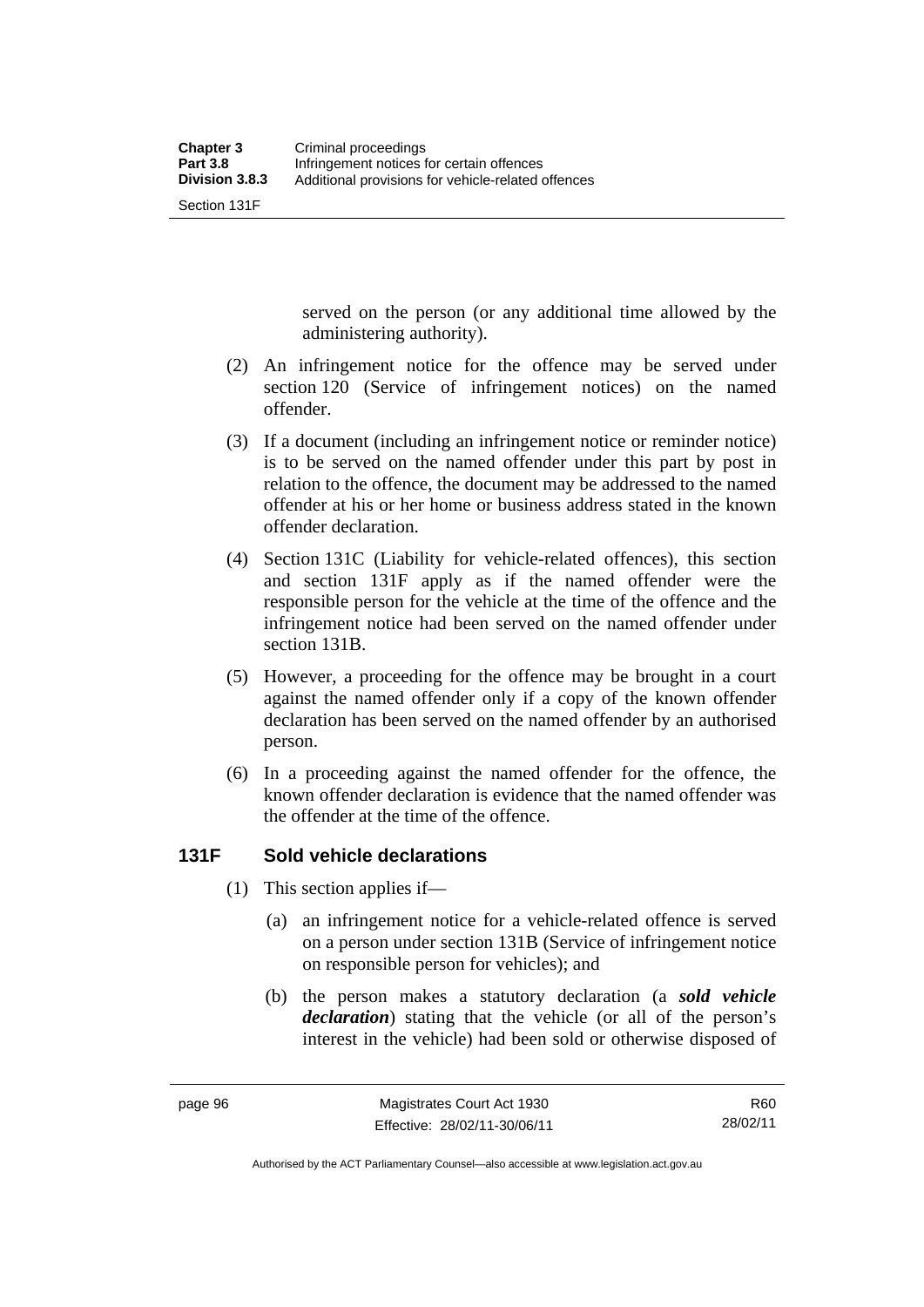by the person before the time of the offence and providing all relevant facts supporting that statement, including—

- (i) the name and home or business address of the person (the *buyer*) to whom the vehicle (or the person's interest in the vehicle) was sold or disposed of by the person; and
- (ii) the date and, if relevant to the offence, time of the sale or disposal; and
- (iii) if an agent made the sale or disposal for the person—the name and home or business address of the agent; and
- (iv) whether the person had any interest in the vehicle at the time of the offence; and
- (c) the person gives the sold vehicle declaration to the administering authority within 28 days after the day when the infringement notice, or a reminder notice for the offence, is served on the person (or any additional time allowed by the administering authority).
- (2) An infringement notice for the offence may be served under section 120 (Service of infringement notices) on the buyer.
- (3) If a document (including an infringement notice or reminder notice) is to be served on the buyer under this part by post in relation to the offence, the document may be addressed to the buyer at his or her home or business address stated in the sold vehicle declaration.
- (4) Section 131C (Liability for vehicle-related offences), section 131E and this section apply as if the buyer were a responsible person for the vehicle at the time of the offence and the infringement notice had been served on the buyer under section 131B.
- (5) However, a proceeding for the offence may be brought in a court against the buyer only if a copy of the sold vehicle declaration has been served on the buyer by an authorised person.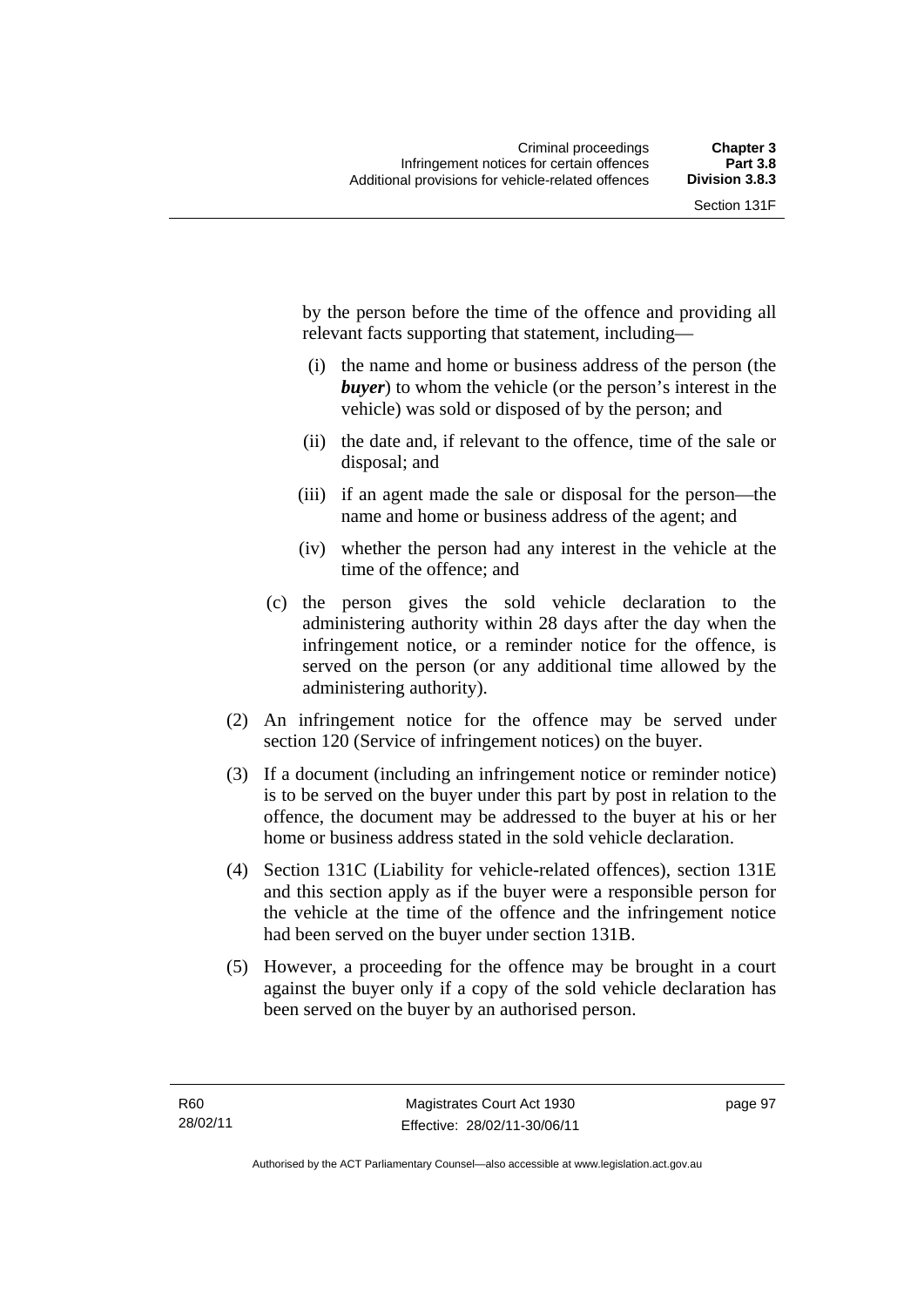(6) In a proceeding against the buyer for the offence, the sold vehicle declaration is evidence that the buyer was the responsible person for the vehicle at the time of the offence.

#### **131G Unknown offender declarations**

If an infringement notice for a vehicle-related offence is served on a person under section 131B (Service of infringement notice on responsible person for vehicles), the person may—

- (a) make a statutory declaration (an *unknown offender declaration*) stating—
	- (i) that—
		- (A) if the person is an individual—the person was not the driver of the vehicle at the time of the offence and did not commit the offence; or
		- (B) if the person is a corporation—the vehicle was not being used for the corporation's purposes at the time of the offence; and
	- (ii) that the person has made inquiries to find out who was—
		- (A) the driver of the vehicle at that time; or
		- (B) for a vehicle-related offence under an Act declared by regulation to be an Act to which this subparagraph applies—the offender was at that time; and
	- (iii) that the person does not know, and has not been able to find out, who was the driver of the vehicle, or the offender, at that time; and
	- (iv) the nature and extent of the inquiries made by the person; and
- (b) give the unknown offender declaration to the administering authority within 28 days after the day when the infringement

Authorised by the ACT Parliamentary Counsel—also accessible at www.legislation.act.gov.au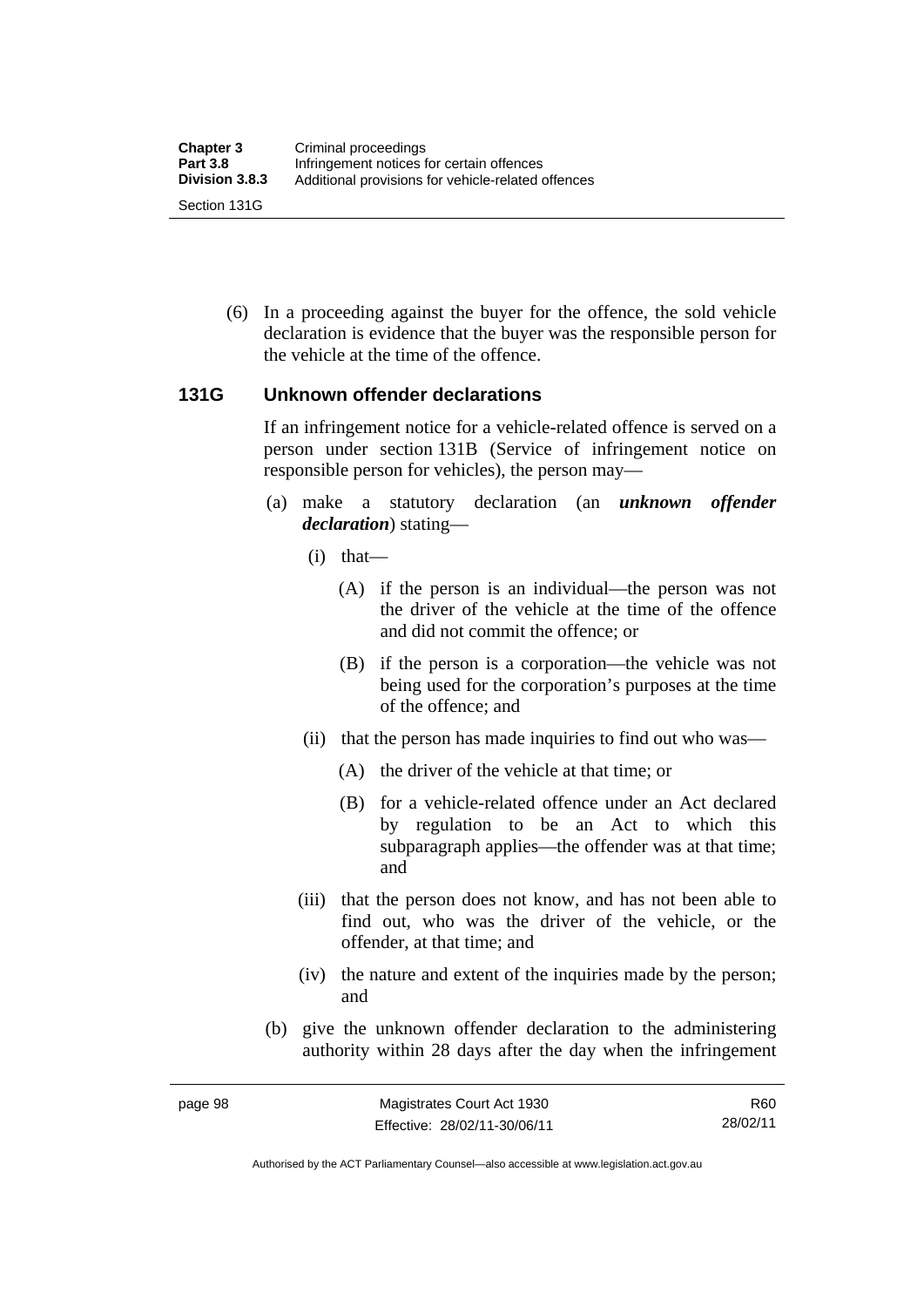notice, or a reminder notice for the offence, is served on the person (or any additional time allowed by the administering

# **Division 3.8.4 Disputing liability for infringement notices**

# **132 Disputing liability for infringement notice offence**

authority).

- (1) A person on whom an infringement notice or reminder notice has been served for an infringement notice offence may dispute liability for the offence by written notice given to the administering authority.
- (2) The notice must set out the grounds on which the person relies.
- (3) The notice must be given to the administering authority—
	- (a) within 28 days after the date of service of the infringement notice or reminder notice; or
	- (b) if the person applies to the administering authority within the 28 days for additional time to dispute liability for the offence and the additional time is allowed—within the additional time allowed by the administering authority; or
	- (c) if the person applies to the administering authority within the 28 days for additional time to dispute liability for the offence and the application is refused—within 7 days after the day the person is told of the refusal or 28 days after the date of service of the infringement notice or reminder notice, whichever is later.

# **133 Extension of time to dispute liability**

(1) The person on whom an infringement notice or reminder notice is served may apply, in writing, to the administering authority, within 28 days after the date of service of the notice, for a stated additional time in which to dispute liability for the offence.

page 99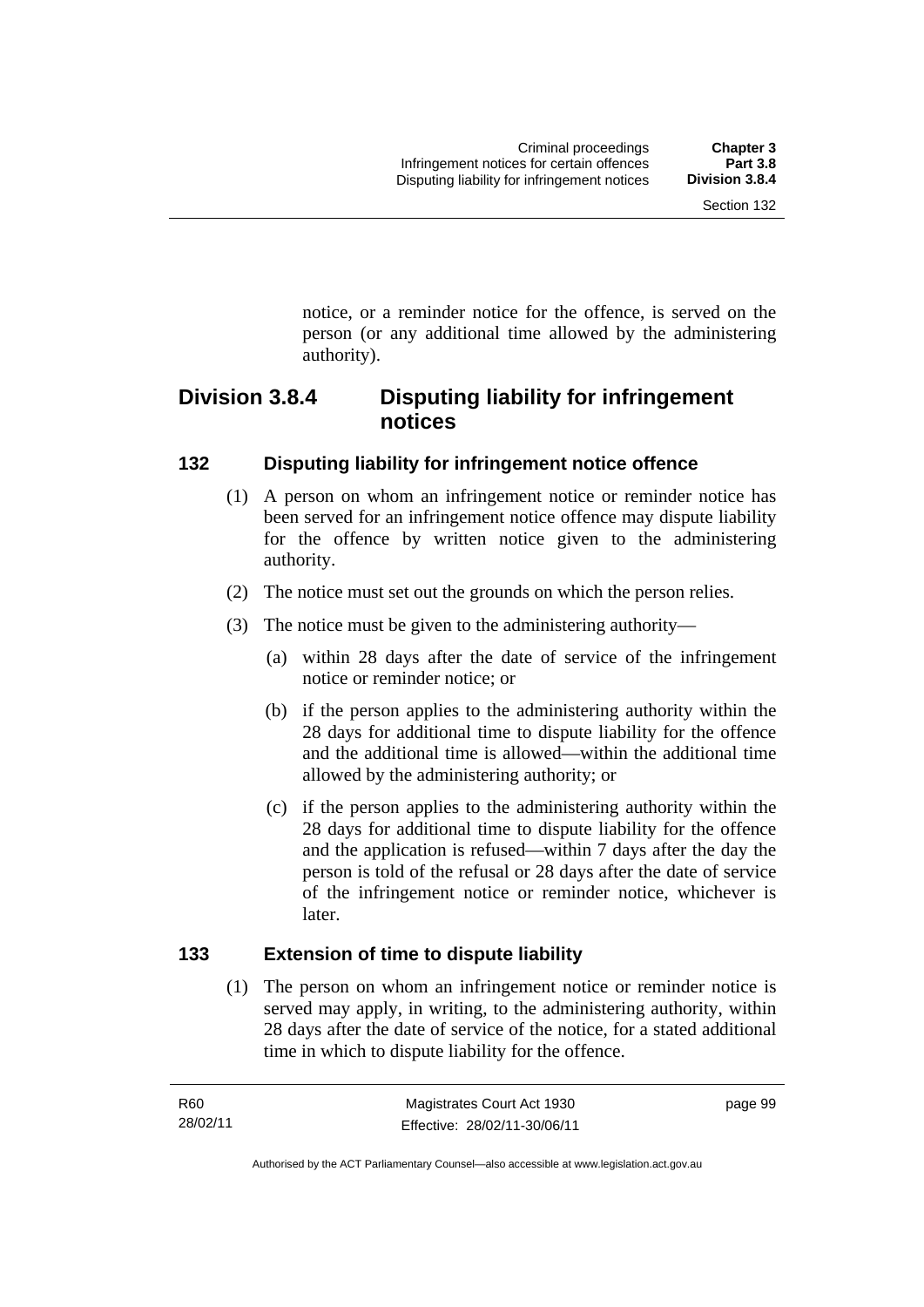- (2) The administering authority must—
	- (a) allow or refuse to allow the additional time; and
	- (b) tell the person in writing of the decision and, if the decision is a refusal, the reasons for it.

#### **134 Procedure if liability disputed**

- (1) This section applies if a person disputes liability for an infringement notice offence by giving the administering authority a notice in accordance with section 132 (Disputing liability for infringement notice offence).
- (2) The administering authority may lay an information in the Magistrates Court against the person for the offence within 60 days after being given the notice.
- (3) The administering authority must discontinue a proceeding brought against the person for the offence if, before the hearing of the proceeding, the person pays the total of—
	- (a) the infringement notice penalty; and
	- (b) the costs (if any) prescribed by regulation for beginning the proceeding; and
	- (c) the disbursements (if any) incurred by the administering authority up to the day payment is made.
- (4) If subsection (3) applies, section 125 (Effect of payment of infringement notice penalty) also applies to the person in relation to the offence, even though the person paid the infringement notice penalty for the offence after an information had been laid in the Magistrates Court against the person for the offence.
- (5) If the administering authority does not lay an information in the Magistrates Court against the person for the offence within 60 days after being given the notice, the administering authority must—

R60 28/02/11

Authorised by the ACT Parliamentary Counsel—also accessible at www.legislation.act.gov.au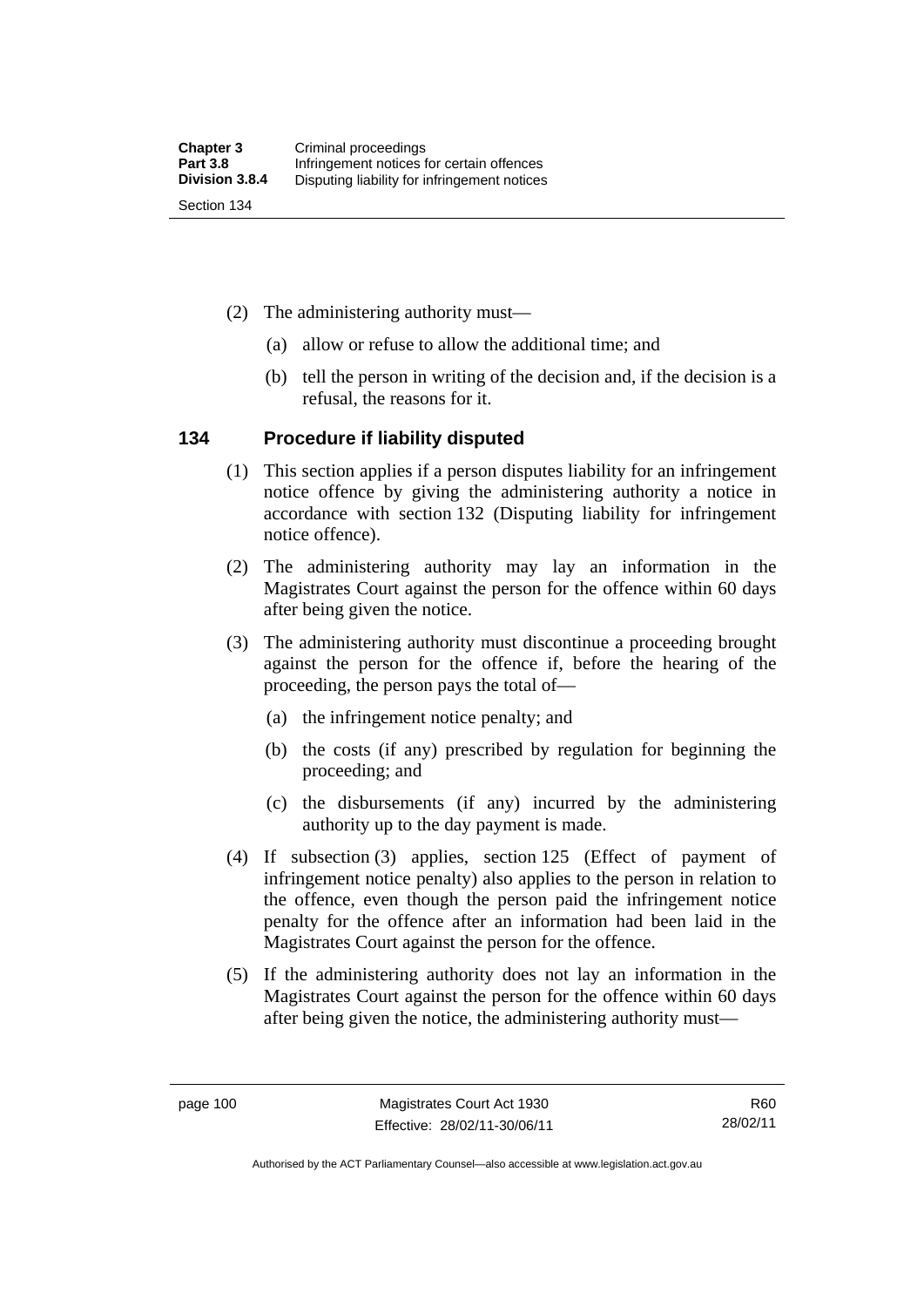- (a) tell the person, in writing, that no further action will be taken against the person for the offence; and
- (b) take no further action against the person for the offence.
- (6) To remove any doubt, subsection (2) does not permit the administering authority to lay an information against a person for an offence after the end of the time within which, apart from this section, a prosecution may be brought against the person for the offence.
	- *Note* For the time within which a prosecution must be begun, see the Legislation Act, s 192.

# **Division 3.8.5 Infringement notices—other provisions**

# **134A Authorised people for infringement notice offences**

- (1) The administering authority for an infringement notice offence may appoint a person to be an authorised person to serve infringement notices or reminder notices.
- *Note 1* For the making of appointments (including acting appointments), see the Legislation Act, pt 19.3.
- *Note 2* In particular, a person may be appointed for a particular provision of a law (see Legislation Act, s 7 (3)) and an appointment may be made by naming a person or nominating the occupant of a position (see s 207).
- (2) A regulation may prescribe a person to be an authorised person for the service of infringement notices or reminder notices.
- (3) In this part:

#### *authorised person* means—

- (a) for an infringement notice for an infringement notice offence—
	- (i) the administering authority; or

page 101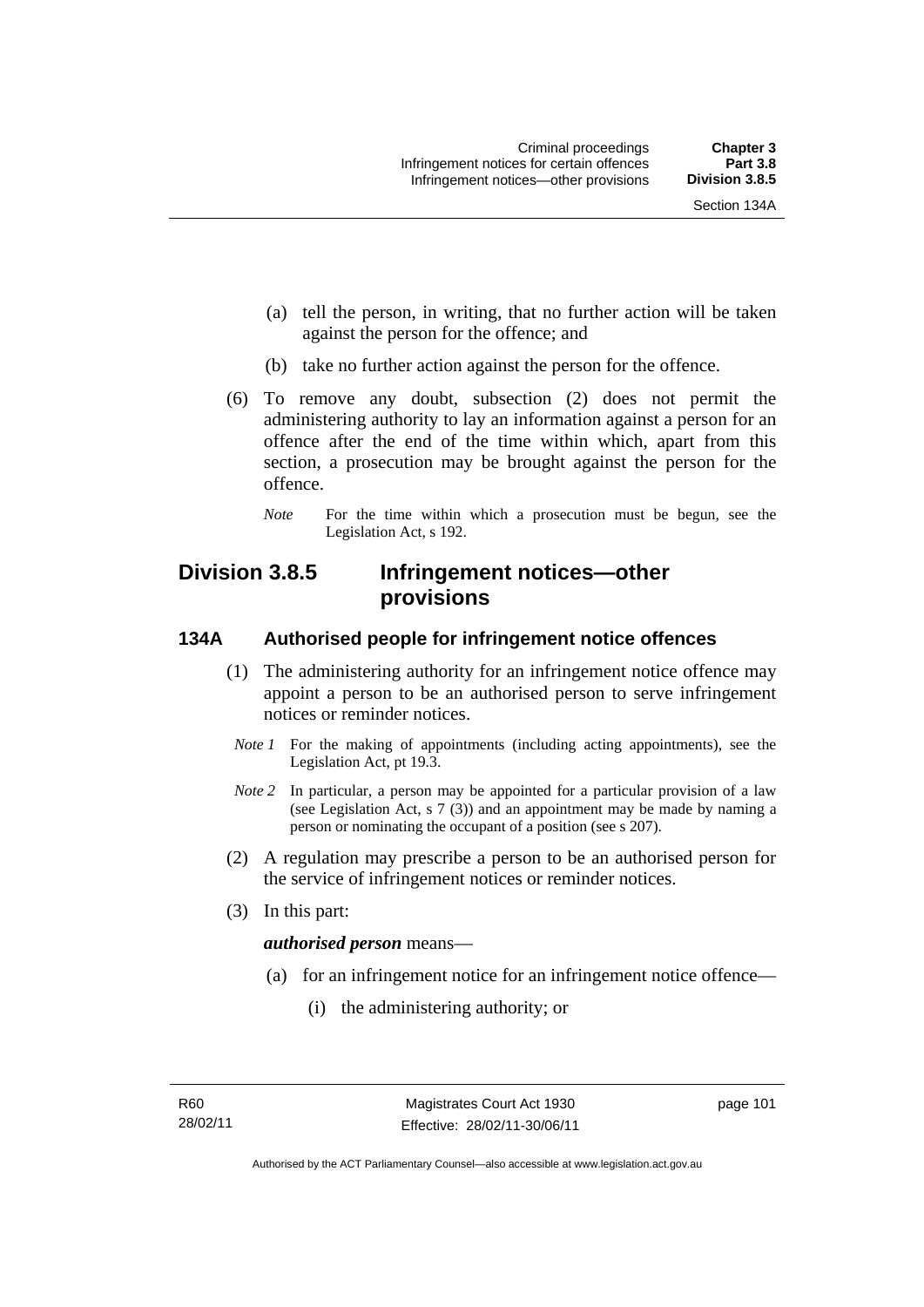Section 135

- (ii) a person who is appointed under this section by the administering authority to serve an infringement notice for the offence; or
- (iii) anyone else who, under the regulations, may serve an infringement notice for the offence; or
- (b) for a reminder notice for an infringement notice offence—
	- (i) the administering authority; or
	- (ii) a person who is appointed under this section by the administering authority to serve a reminder notice for the offence; or
	- (iii) anyone else who, under the regulations, may serve a reminder notice for the offence.

#### **135 Delegation of administering authority's functions**

- (1) The administering authority for an infringement notice offence may delegate the administering authority's functions under this part to an authorised person or a person prescribed by regulation.
- (2) A person prescribed by regulation for subsection (1) may delegate the functions delegated to the person under that subsection to anyone else.
	- *Note* For the making of delegations and the exercise of delegated functions, see Legislation Act, pt 19.4.

#### **136 Evidentiary certificates**

- (1) This section applies to a proceeding for an infringement notice offence.
- (2) A certificate that appears to be signed by or on behalf of the administering authority, and states any matter relevant to anything done or not done under this part in relation to the offence, is evidence of the matter.

R60 28/02/11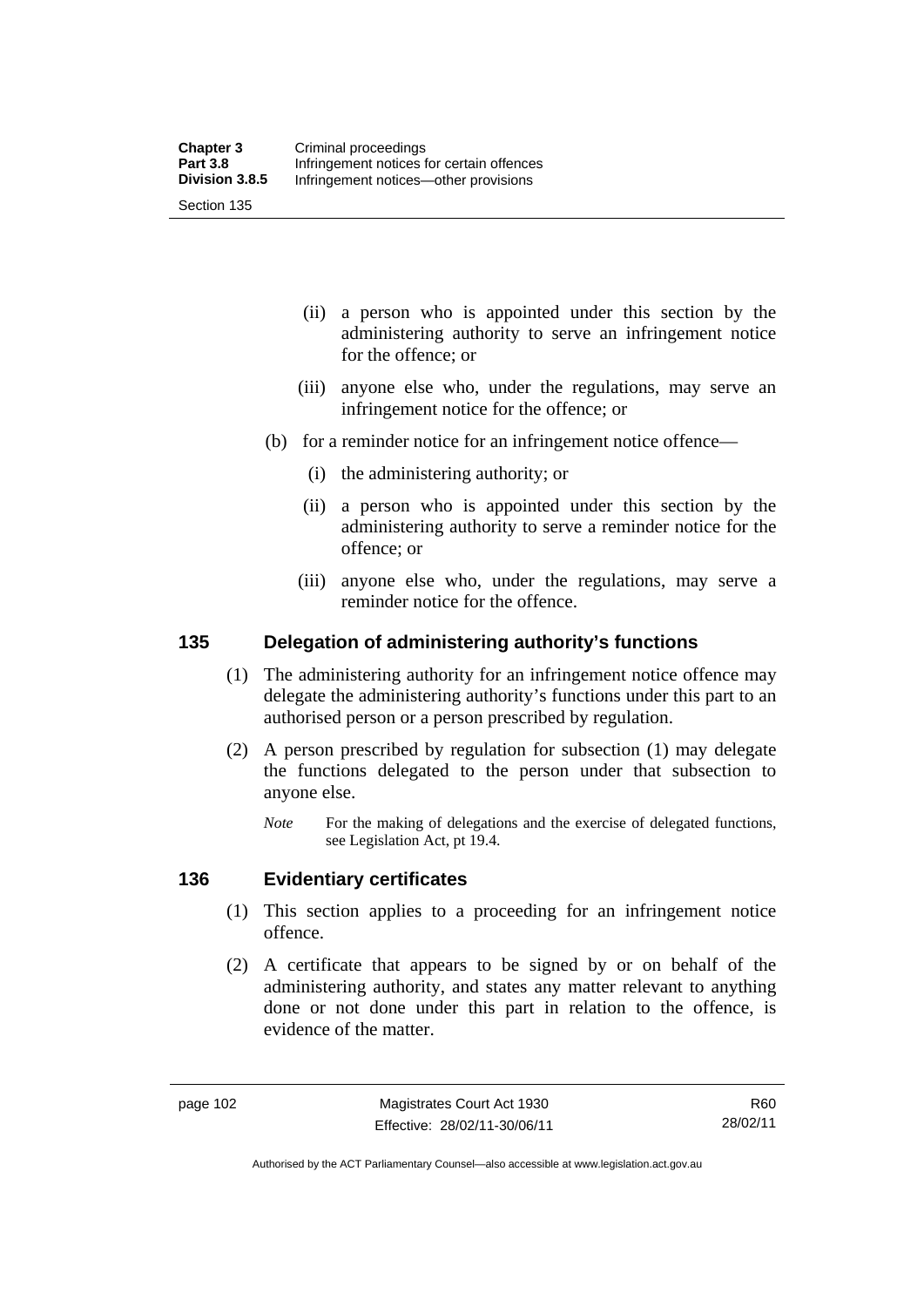- (3) Without limiting subsection (2), a certificate given under that subsection may state any of the following:
	- (a) a stated infringement notice or reminder notice was served by a stated authorised person in a stated way on a stated person on a stated date for a stated infringement notice offence;
	- (b) the administering authority did not allow additional time, or allowed stated additional time, for payment of the infringement notice penalty or to dispute liability for the offence;
	- (c) the infringement notice penalty was not paid within the time in which it was required to be paid under this part;
	- (d) the infringement notice has not been withdrawn or was withdrawn on a stated date;
	- (e) a stated address was, on a stated date, the latest business, home or email address, or fax number, of a stated person recorded in a register or other record kept by the administering authority;
	- (f) an infringement notice penalty has not been paid by, or a penalty has not been imposed on, a stated person or anyone for the offence.
- (4) A court must accept a certificate given under this section as proof of the matters stated in it if there is no evidence to the contrary.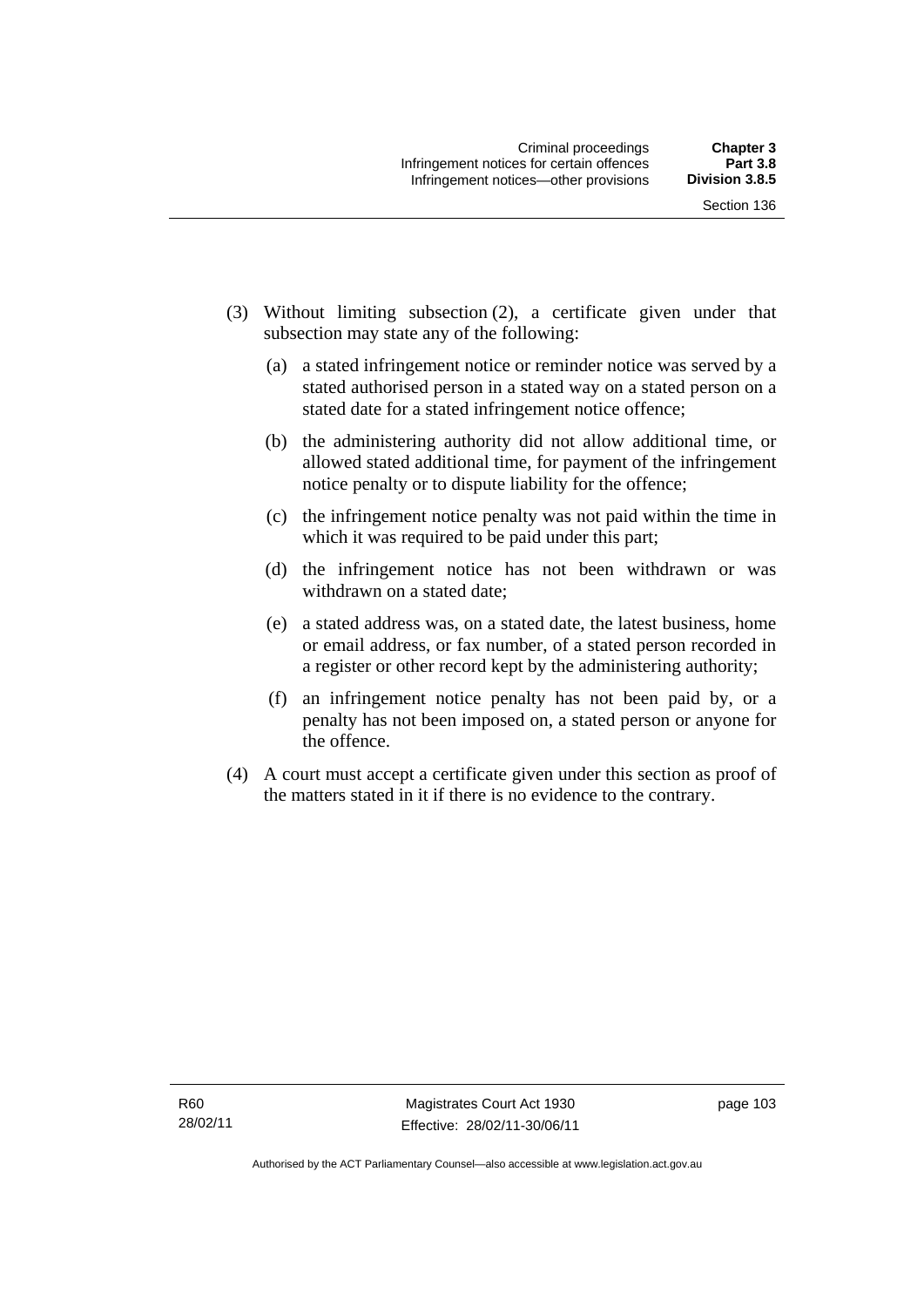Section 141

# **Part 3.9 Enforcement of criminal decisions**

# **Division 3.9.1 Enforcement of criminal decisions general**

#### **141 Minute of decision and notice to defendant**

- (1) If the court convicts or makes an order against a defendant—
	- (a) a minute or memorandum of the conviction or order must be made and signed by the magistrate exercising the jurisdiction of the court; and
	- (b) the defendant must be notified in writing of the conviction or order.
	- *Note 1* If the defendant is sentenced to imprisonment, the court must issue a warrant for the imprisonment of the defendant in the chief executive's custody (see *Crimes (Sentence Administration) Act 2005*, s 12).
	- *Note* 2 If the defendant is liable to pay a fine, the notice must contain a penalty notice for the fine (see *Crimes (Sentence Administration) Act 2005*, s 116C (Registrar to send penalty notice)).
- (2) A minute or memorandum under subsection (1) (a) must specify the amount of any levy imposed under the *Victims of Crime (Financial Assistance) Act 1983*, part 5.
	- *Note* The *Victims of Crime Act 1994*, s 25 (1) requires the amount of the victims services levy payable by a person (in relation to an offence to which that Act, pt 5 applies), to be stated on a fine order under the *Crimes (Sentencing) Act 2005* and on any notice or copy of the fine order given to the person.
- (3) Failure to comply with subsection (1) does not invalidate a conviction or order or the enforcement of a conviction or order.
- (4) The minute must not form part of—

Authorised by the ACT Parliamentary Counsel—also accessible at www.legislation.act.gov.au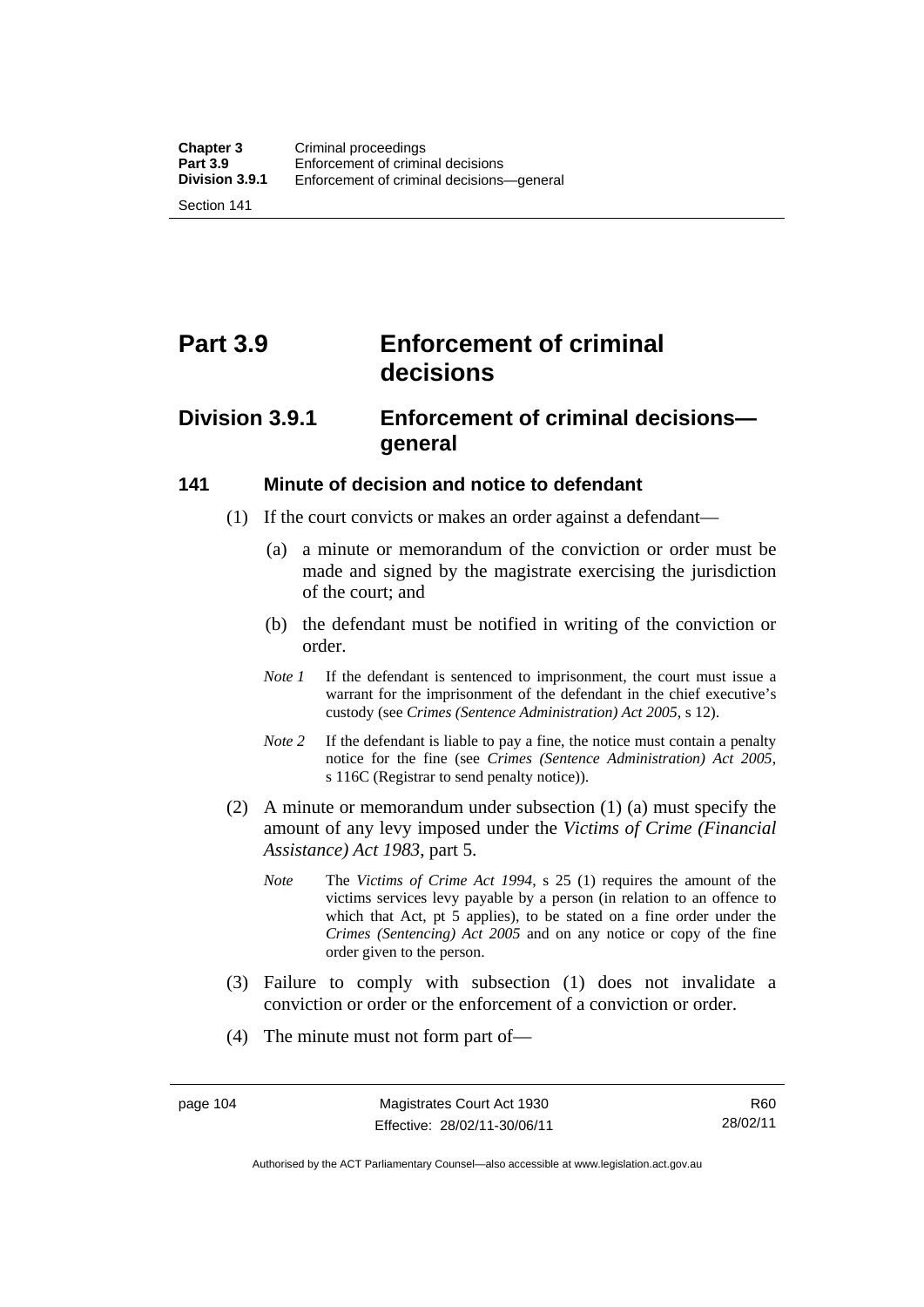- (a) a warrant under the *Crimes (Sentence Administration) Act 2005*, section 12 (Warrant for imprisonment); or
- (b) an enforcement order.
- (5) A document purporting to be a copy of the minute or memorandum signed by the registrar is prima facie evidence in all courts of law of the making of the conviction or order.

#### **142 Formal convictions and orders**

- (1) The conviction or order must, if required, be drawn up by the court in proper form and be filed by the registrar in the court's records.
- (2) It is not necessary for a court formally to draw up a conviction or order or any other record of a decision, unless it is demanded by a party to the proceeding for the purpose of an appeal against the decision, or is required for the purpose of a habeas corpus order or another order from the Supreme Court.

#### **143 Consequences if information dismissed**

- (1) The court must make an order of dismissal if the court dismisses an information.
- (2) The court must give the defendant a certificate of dismissal signed by the adjudicating magistrate or the registrar if the defendant applies for it.
- (3) If a certificate of dismissal is produced to a court—
	- (a) the court must accept it as proof of the matters stated in it if there is no evidence to the contrary; and
	- (b) it is a bar to any other information or proceeding in any court (other than an appeal) for the same matter against the same party.

#### **144 Copies of informations and other documents**

(1) On application, the registrar must give an applicant a copy of—

| R60      | Magistrates Court Act 1930   | page 105 |
|----------|------------------------------|----------|
| 28/02/11 | Effective: 28/02/11-30/06/11 |          |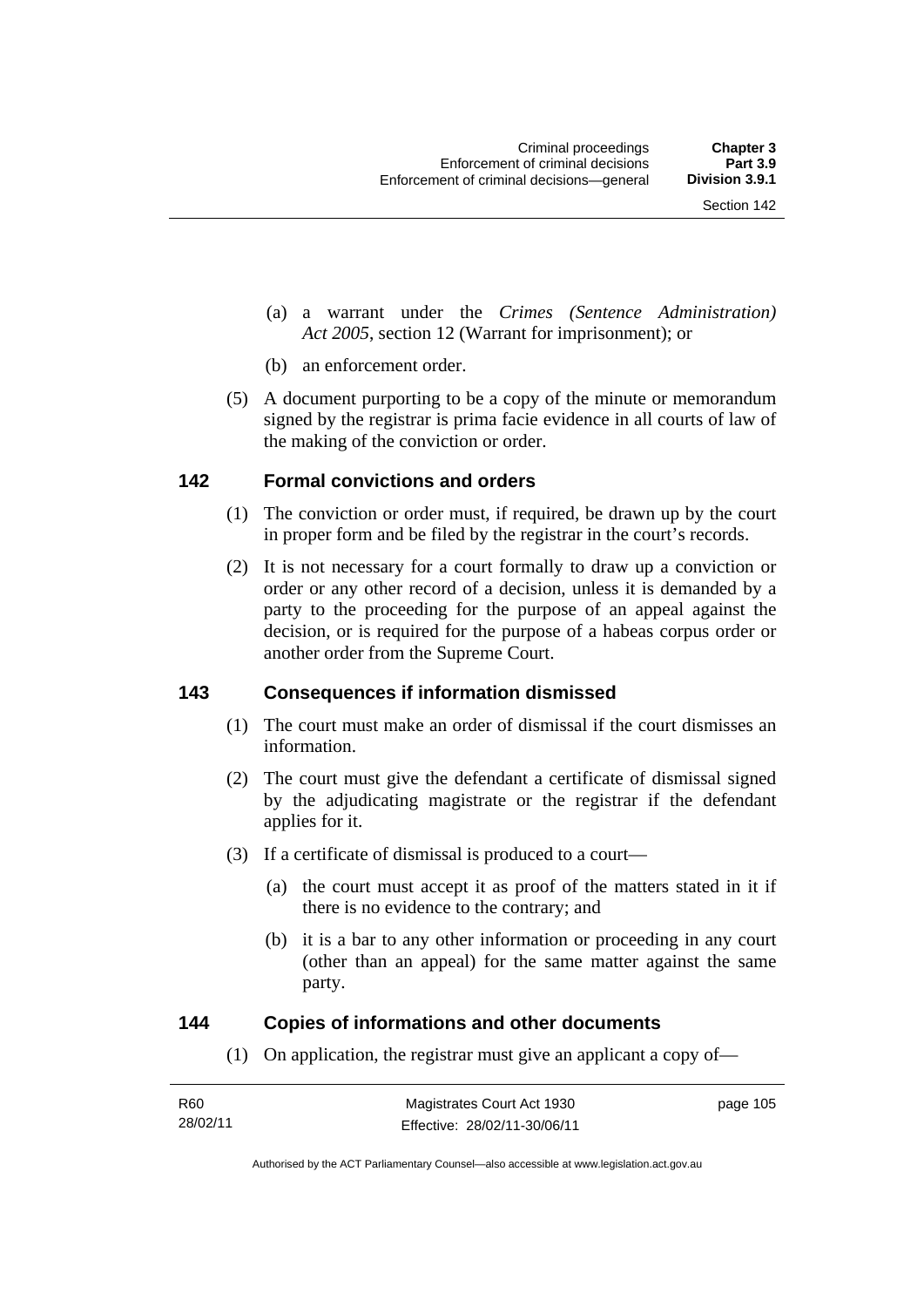- (a) an information; or
- (b) a minute or memorandum of a conviction or order; or
- (c) a formal conviction or order; or
- (d) a committal order.
- (2) The registrar may refuse an application under subsection (1) if—
	- (a) the applicant is not a party to the relevant proceeding; and
	- (b) the registrar or a magistrate is not satisfied that the applicant has a good reason for being given that copy.

# **Division 3.9.3 Reciprocal enforcement of fines against bodies corporate**

#### **166A Definitions for div 3.9.3**

In this division:

*conviction* means a conviction or order entered or made by a court in the exercise of summary jurisdiction in a proceeding for an offence.

*fine* includes—

- (a) a financial penalty, financial forfeiture and financial compensation; and
- (b) fees, charges and costs payable by a body corporate under an order made in a proceeding in which a conviction was entered in relation to the body corporate.

*reciprocating court* means a court declared under section 166B to be a reciprocating court.

*relevant officer*, in relation to a reciprocating court, means the registrar or other corresponding officer of the court.

R60 28/02/11

Authorised by the ACT Parliamentary Counsel—also accessible at www.legislation.act.gov.au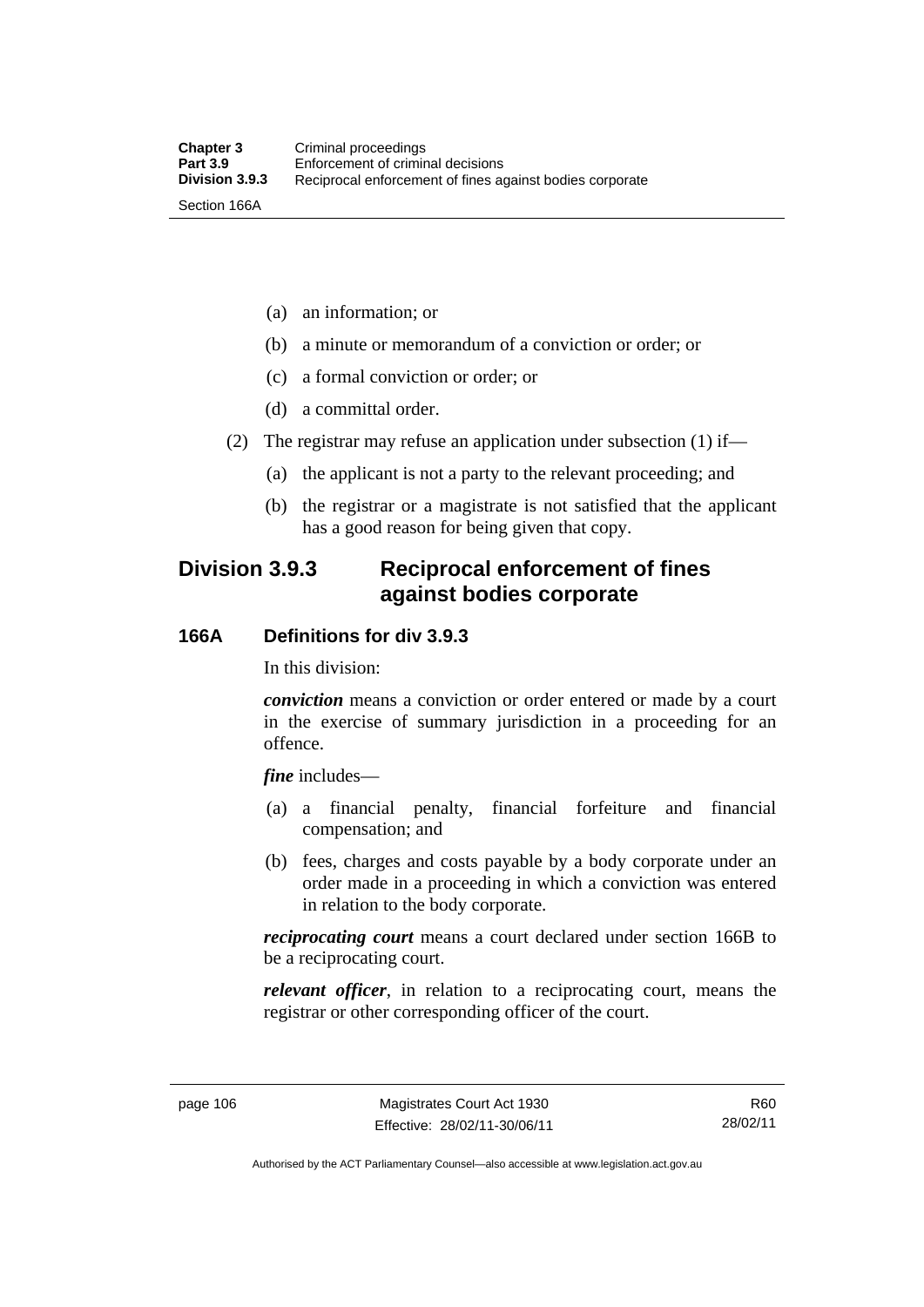*State* includes a Territory other than the Australian Capital Territory.

*territory fine* means a fine payable under a conviction of the court.

#### **166B Declarations relating to reciprocating courts**

- (1) If a State has laws providing for the enforcement in the State of a territory fine against a body corporate, the Attorney-General may, in writing, declare a court of summary jurisdiction in the State to be a reciprocating court.
- (2) A declaration is a notifiable instrument.

*Note* A notifiable instrument must be notified under the Legislation Act.

### **166C Enforcement of fine**

- $(1)$  If—
	- (a) a fine is payable by a body corporate under a conviction of a reciprocating court; and
	- (b) the registrar receives a written request from the relevant officer of the reciprocating court for the enforcement of the conviction accompanied by—
		- (i) a copy, certified by the relevant officer to be correct, of the conviction; and
		- (ii) a certificate signed by the relevant officer stating the amount of the fine that remains unpaid;

the registrar must register the conviction by filing in the court the certified copy of the conviction and noting the date of the registration on the copy.

- (2) On the registration of a conviction under subsection  $(1)$ 
	- (a) the conviction is taken, for this part, to be a conviction of the court adjudging payment of a fine by the body corporate in the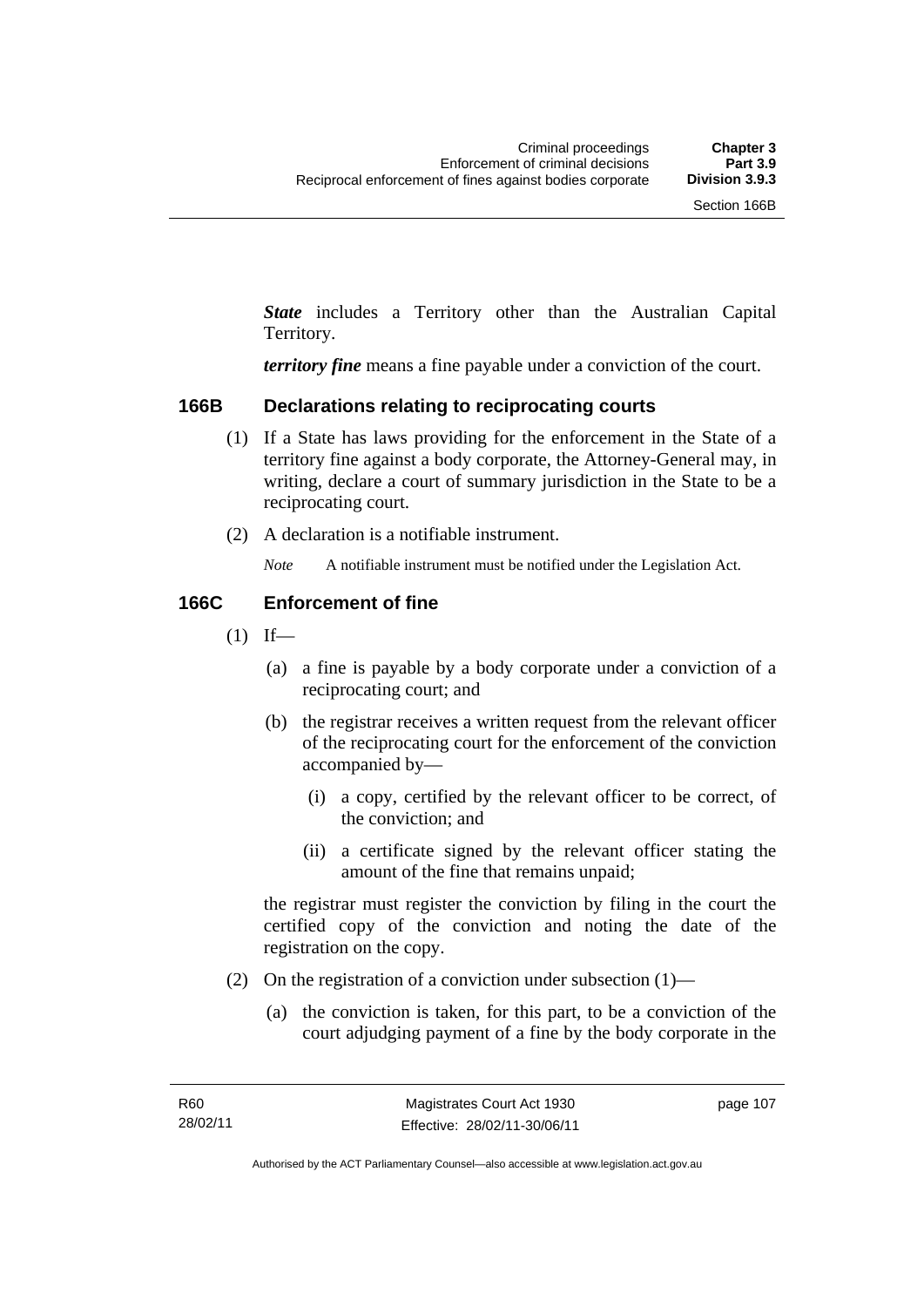amount stated as unpaid in the certificate mentioned in subsection (1) (b); and

- (b) the registrar must make an enforcement order for the purpose of recovering the amount mentioned in paragraph (a); and
- (c) subject to this section, this Act and the rules applying to civil proceedings in the Magistrates Court apply in relation to an enforcement order made under paragraph (b) as if the order had been made in a civil proceeding in the court.
- (3) If a request is made under this section in relation to a fine payable under a conviction of a reciprocating court and the registrar later receives a notification from the relevant officer of the reciprocating court of payment of an amount in satisfaction in whole or part of the amount of the fine, the registrar must note the particulars of the payment on the certified copy of the conviction filed in the court.
- $(4)$  If—
	- (a) an enforcement order is made under subsection (2) in relation to a fine; and
	- (b) before enforcement, the registrar receives a notification mentioned in subsection (3) in relation to the fine;

the registrar must stay the order.

- (5) On the stay of the order, the registrar must—
	- (a) if the amount of the fine has been paid in full—set aside the order; or
	- (b) if part of the amount of the fine remains unpaid—amend the order to show the amount still unpaid.
- (6) If an enforcement order is amended under subsection (5) (b), the order must be enforced in relation to the amount of the fine shown in the order as unpaid.

Authorised by the ACT Parliamentary Counsel—also accessible at www.legislation.act.gov.au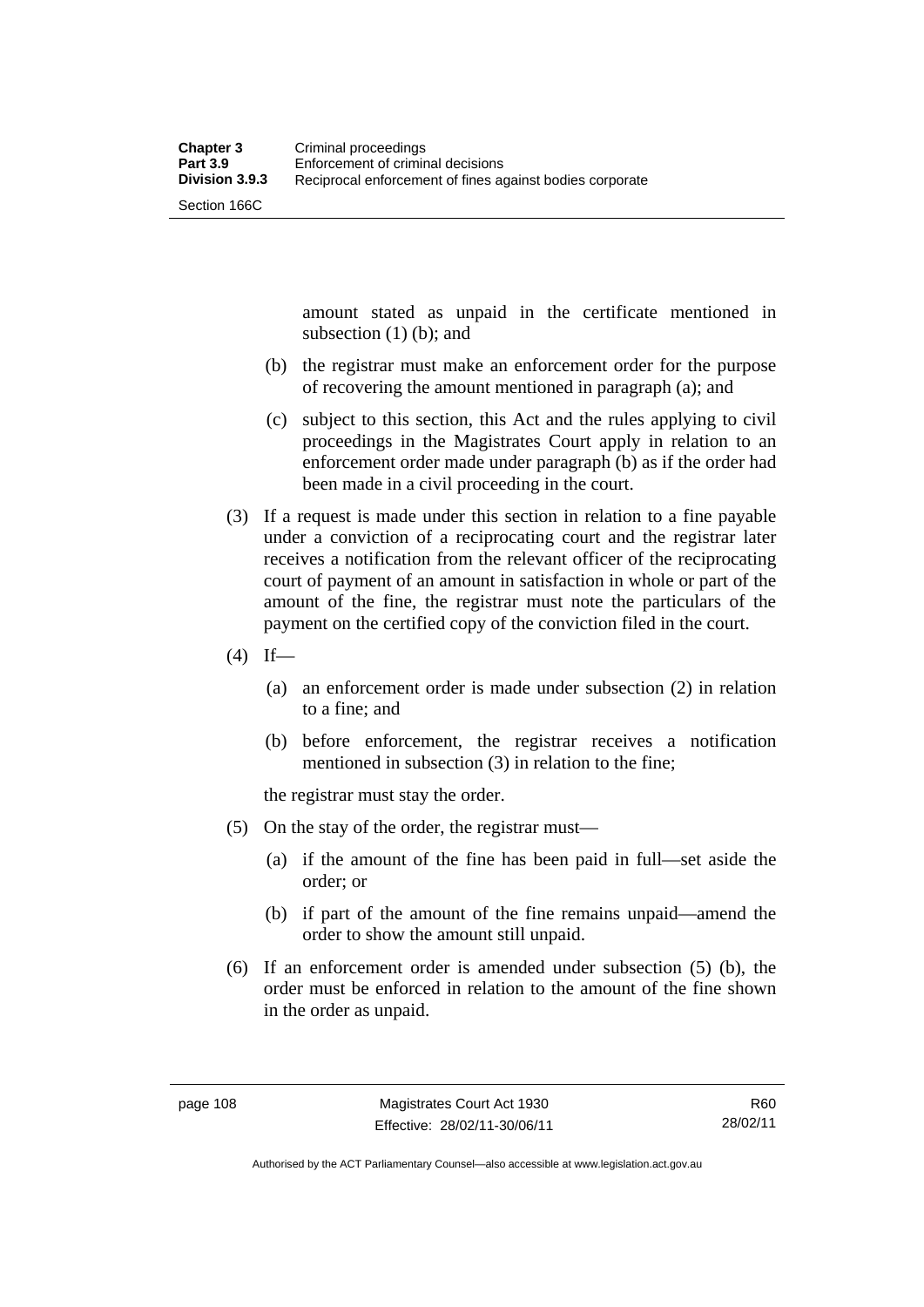- (7) If an amount of money is paid to the registrar in satisfaction in whole or in part of a fine payable under a conviction registered under subsection (1), the registrar must remit the amount to the relevant officer of the reciprocating court by which the conviction was entered.
- (8) For this section, a document that purports to have been signed by the relevant officer of a reciprocating court is taken to have been so signed unless the contrary is proved.

# **166D Effect of enforcement by reciprocating court**

An amount received by the registrar from a reciprocating court in satisfaction in whole or in part of a territory fine must be applied by the registrar as if the amount had been paid to the registrar by the body corporate by which the fine was payable in satisfaction in whole or in part of the fine.

# **166E Registrar to notify payment of territory fine**

 $If$ —

- (a) a conviction of the court under which a fine is payable is registered by the relevant officer of a reciprocating court; and
- (b) an amount is received by the registrar in satisfaction in whole or in part of the fine;

the registrar must, as soon as practicable, notify the relevant officer of the amount of that payment.

# **Division 3.9.4 Enforcement of criminal decisions other provisions**

# **184 Enforcement of costs against informant**

If a court orders an informant in a criminal proceeding to pay costs to a defendant, the order operates as a judgment given or entered in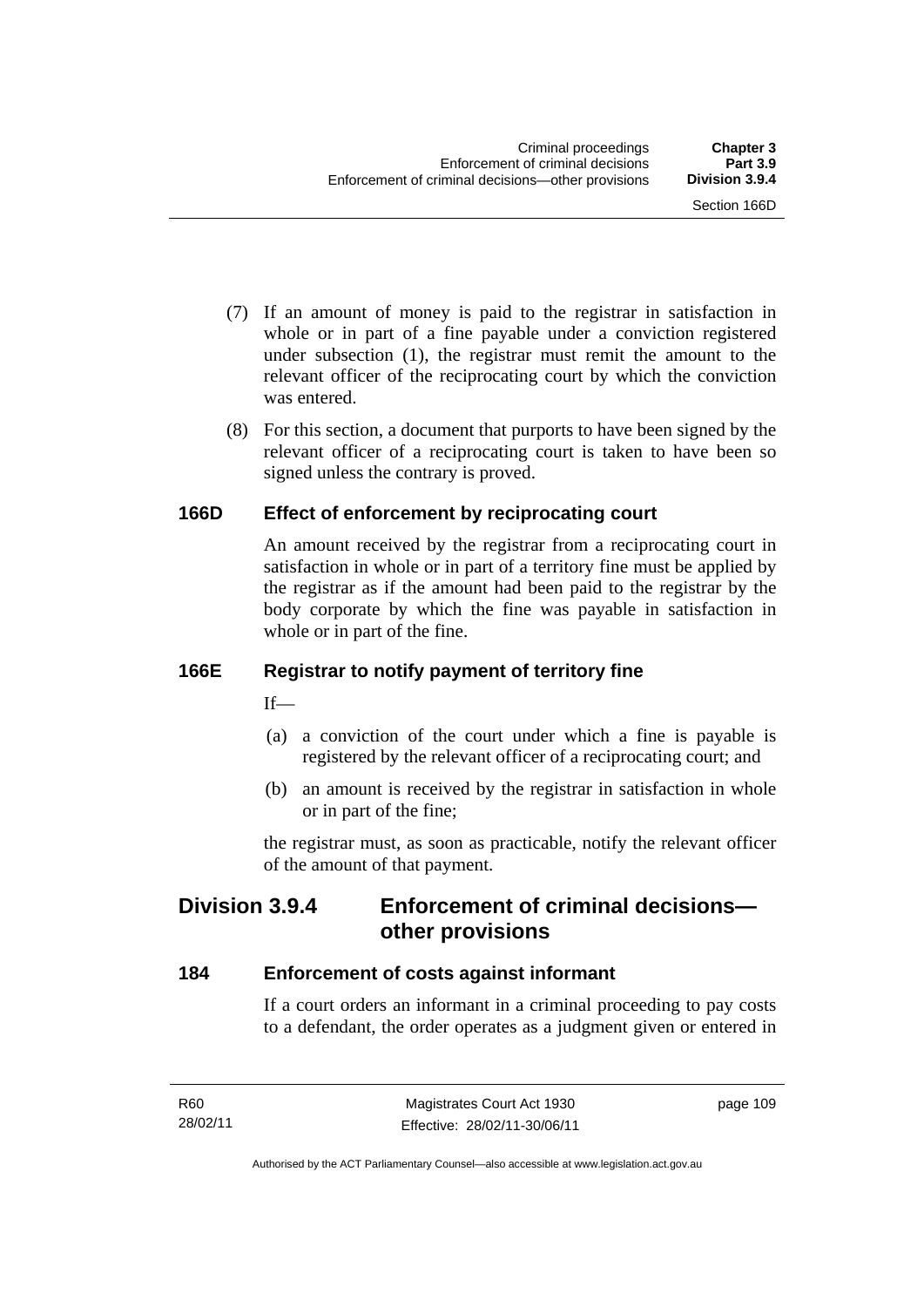Section 191

relation to a claim for the payment of money and is enforceable accordingly.

#### **191 Accounts to be kept of amounts received**

Every registrar and person in charge of a correctional centre must keep a true and exact account of all amounts received by him or her under or because of any conviction or order, showing the people from whom and the time when the amounts were received and to whom and when the amounts were paid.

Maximum penalty: 1 penalty unit.

#### **193 Forfeited goods may be sold**

Except where otherwise provided, all forfeitures, not financial, that are incurred in relation to an offence triable by the court or that may be enforced by the court, may be sold or disposed of or dealt with in the way that the court directs, and the proceeds of the sale must be applied in a similar way as if the proceeds were a fine imposed under the Act, ordinance or law on which the proceeding for forfeiture is founded.

#### **194 Enforcement order not void for form only**

An enforcement order is not void only because of a defect or error in it if there is a conviction or order that is valid, or that may be amended and made valid, under this Act to support it.

#### **195 Convictions etc to be given to Supreme Court registrar**

- (1) This section applies if a person is convicted of an indictable offence by the court or an information in relation to an indictable offence is dismissed by the court.
- (2) The court must immediately give the registrar of the Supreme Court a copy of the conviction and recognisances or a copy of the certificate of dismissal (if any).

Authorised by the ACT Parliamentary Counsel—also accessible at www.legislation.act.gov.au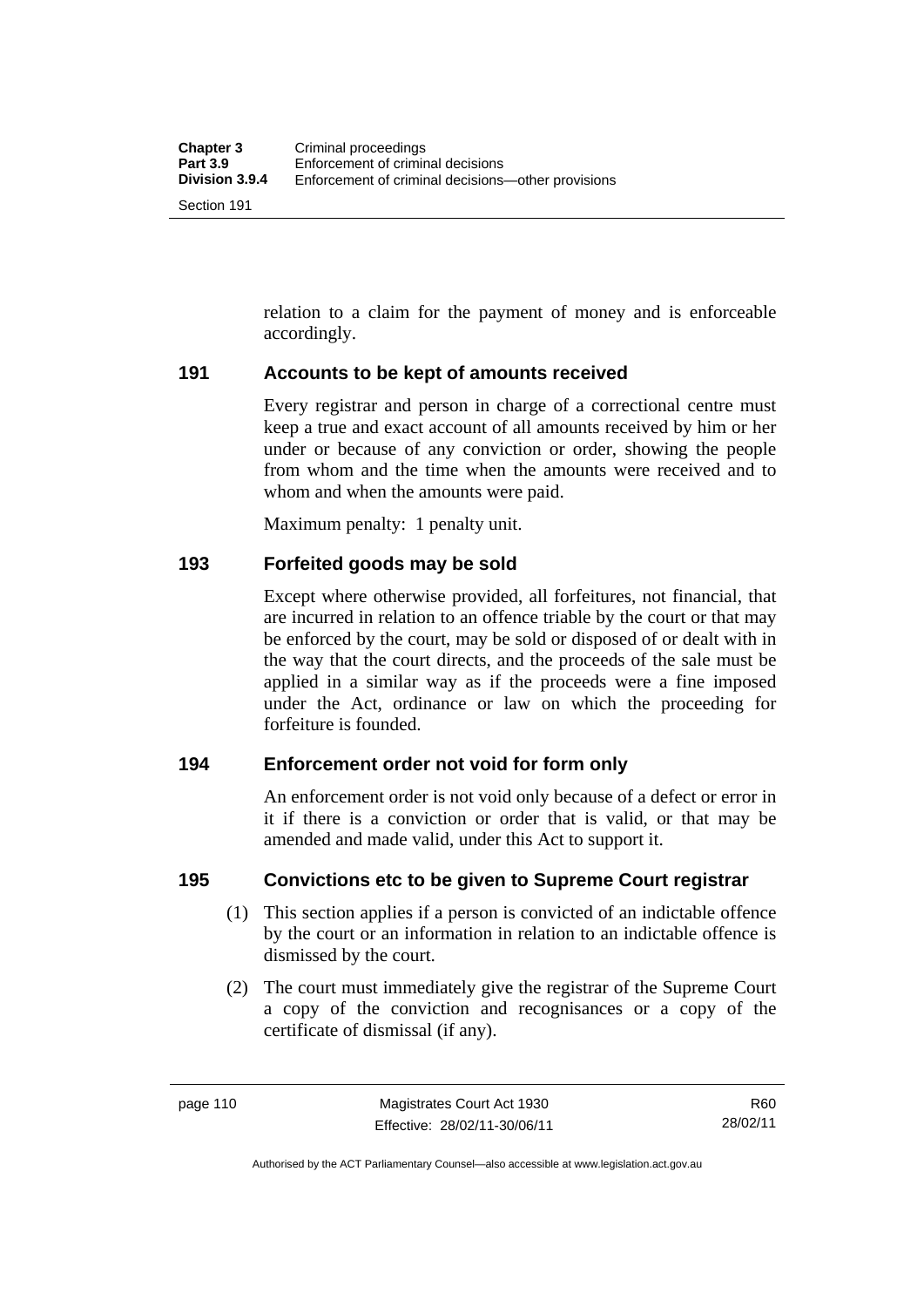(3) The court must keep a conviction and dismissal book and record each conviction or dismissal in it.

Magistrates Court Act 1930 Effective: 28/02/11-30/06/11 page 111

Authorised by the ACT Parliamentary Counsel—also accessible at www.legislation.act.gov.au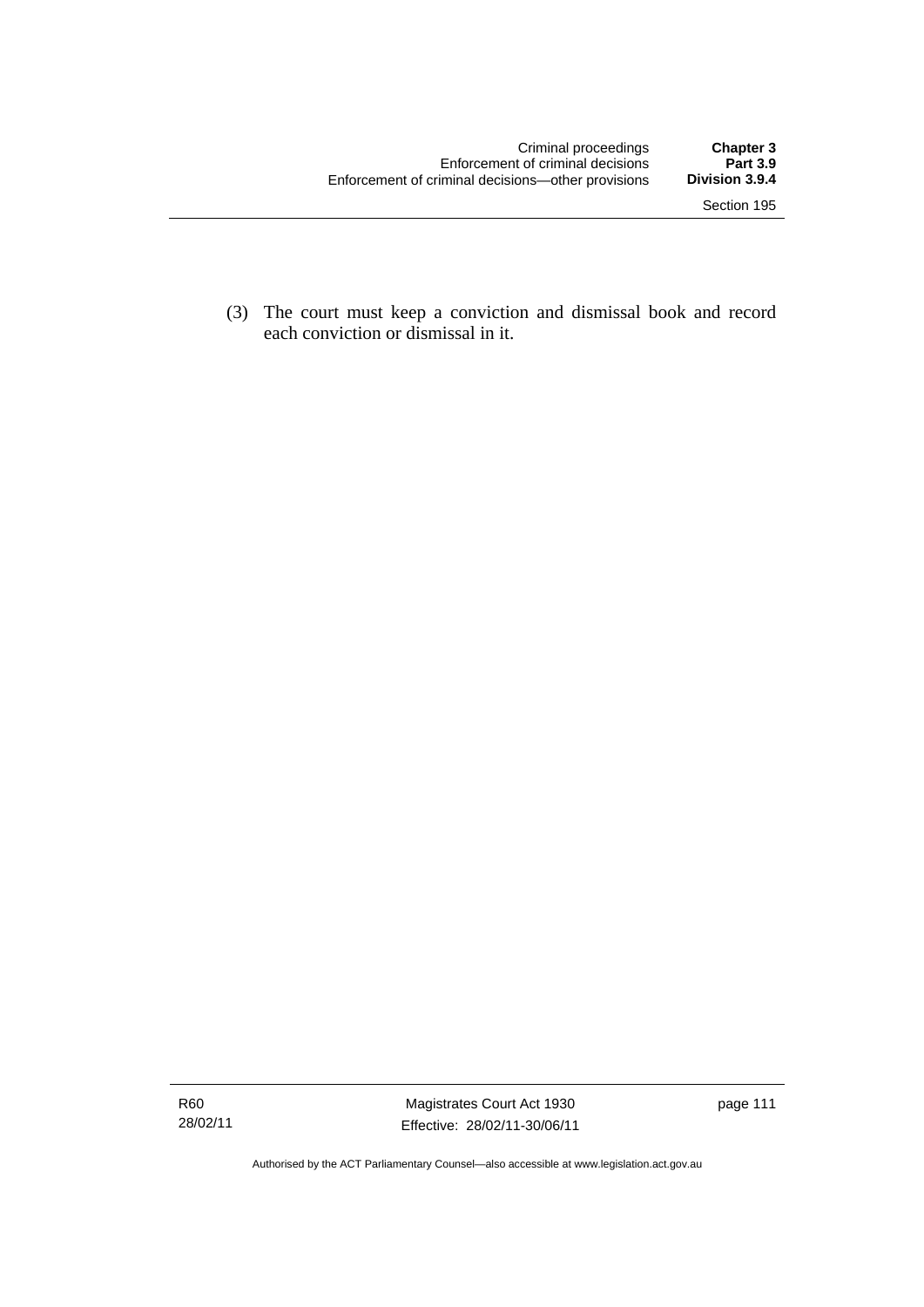Section 207

# **Part 3.10 Criminal appeals**

# **Division 3.10.1 Criminal appeals—jurisdiction of Supreme Court**

#### **207 Jurisdiction of Supreme Court**

- (1) The appellate jurisdiction of the Supreme Court in relation to decisions of the Magistrates Court under this Act (other than chapter 4 (Civil proceedings)) extends to the hearing and deciding of the following appeals and to no others:
	- (a) appeals to which division 3.10.2 (Appeals in criminal matters) applies;
	- (b) reference appeals under division 3.10.2A (Reference appeals in criminal matters);
	- (c) review appeals under division 3.10.3 (Review appeals in criminal matters).
- (2) This part does not limit the operation of any other Act that makes provisions in relation to the appellate jurisdiction of the Supreme Court.

# **Division 3.10.2 Appeals in criminal matters**

# **208 Appeals to which div 3.10.2 applies**

- (1) Each of the following appeals is an appeal to which this division applies:
	- (a) an appeal by any of the following from a decision of the Magistrates Court under the Crimes Act, section 315A (2) or (3) (Investigation into fitness to plead) or section 315D (7) (Person found temporarily unfit to plead):
		- (i) the person whose fitness to plead was decided;

Authorised by the ACT Parliamentary Counsel—also accessible at www.legislation.act.gov.au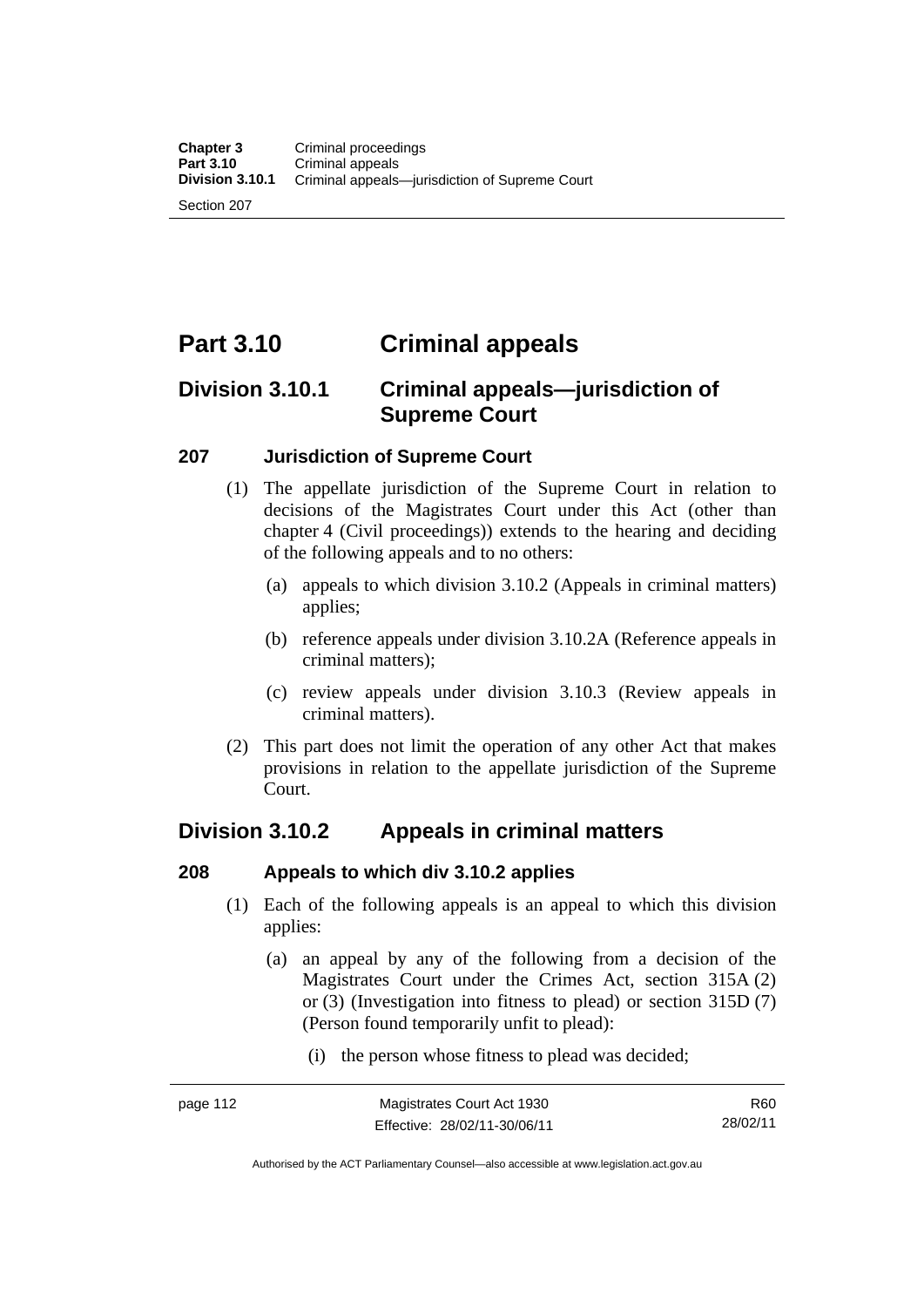- (ii) anyone who appeared at the proceeding in which the decision was made;
- (iii) anyone else with the leave of the court;
- (b) an appeal, by the person convicted, from a conviction for an offence dealt with by the Magistrates Court under this Act, part 3.6 (Proceedings for offences punishable summarily) or part 3.7 (Service and pleading by post for certain offences) or under the Crimes Act, section 375;
- (c) an appeal, by the person against whom the order is made, from an order made under this Act, section 113 or section 114 in a proceeding dealt with by the Magistrates Court under this Act, part 3.6 or under the Crimes Act, section 375;
- (d) an appeal from a sentence or penalty imposed by the Magistrates Court by a person convicted of an offence dealt with by that court under this Act, section 90A, part 3.6 or part 3.7, or under the Crimes Act, section 375, whether or not the person appeals against the conviction in relation to which the sentence or penalty was imposed;
- (e) an appeal from an order of the court under any of the following provisions of the *Crimes (Sentencing) Act 2005*:
	- (i) part 3.2 (Sentences of imprisonment);
	- (ii) part 3.3 (Non-custodial sentences);
	- (iii) part 3.4 (Non-association and place restriction orders);
	- (iv) part 3.5 (Deferred sentence orders);
	- (v) part 3.6 (Combination sentences);
	- *Note* Orders under the *Crimes Act 1900*, pt 18 (Conditional release of offenders) are taken to be orders under the *Crimes (Sentencing) Act 2005* (see *Crimes (Sentence Administration) Act 2005*, ch 16).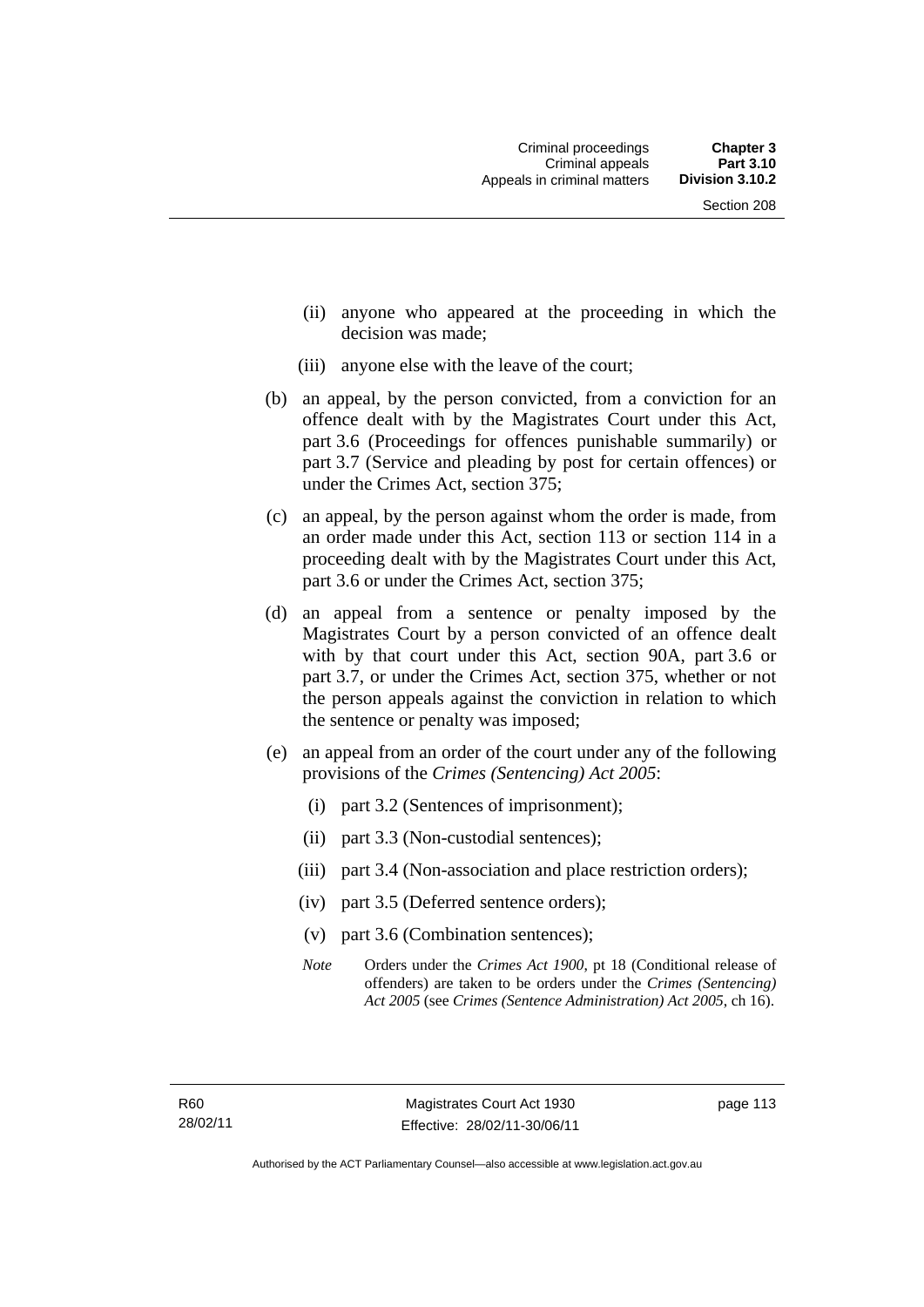- (f) an appeal from an order of the court under the *Crimes (Sentence Administration) Act 2005,* part 6.6 (Good behaviour orders—amendment and discharge).
- (3) Subsection (1) does not affect any power that the Supreme Court has, apart from this Act, to grant bail or to vary the conditions of bail.

# **209 Institution of appeal**

- (1) An appeal must be instituted by the appellant filing a notice of appeal in the office of the registrar of the Supreme Court within the period of 28 days after the conviction was entered, the order or decision was made or the sentence or penalty imposed, or within any further time the Supreme Court allows.
- (2) As soon as practicable after instituting the appeal, the appellant must—
	- (a) file a copy of the notice of appeal with the Magistrates Court; and
	- (b) serve a copy of the notice of appeal on—
		- (i) for an appeal mentioned in section 208 (1) (a)—each other person mentioned in that paragraph; and
		- (ii) for any other appeal—the director of public prosecutions.

# **210 Substituted service of notice of appeal**

- (1) If it appears to the Supreme Court, on an application made for an order under this section, that personal service of a notice of appeal under section 209 on a person on whom it is required to be served cannot be effected, the Supreme Court may make the order for substituted or other service the Supreme Court considers just.
- (2) The Supreme Court may, on an application made for an order under this subsection, dispense with service of a notice of appeal if the court considers it necessary or expedient to do so.

R60 28/02/11

Authorised by the ACT Parliamentary Counsel—also accessible at www.legislation.act.gov.au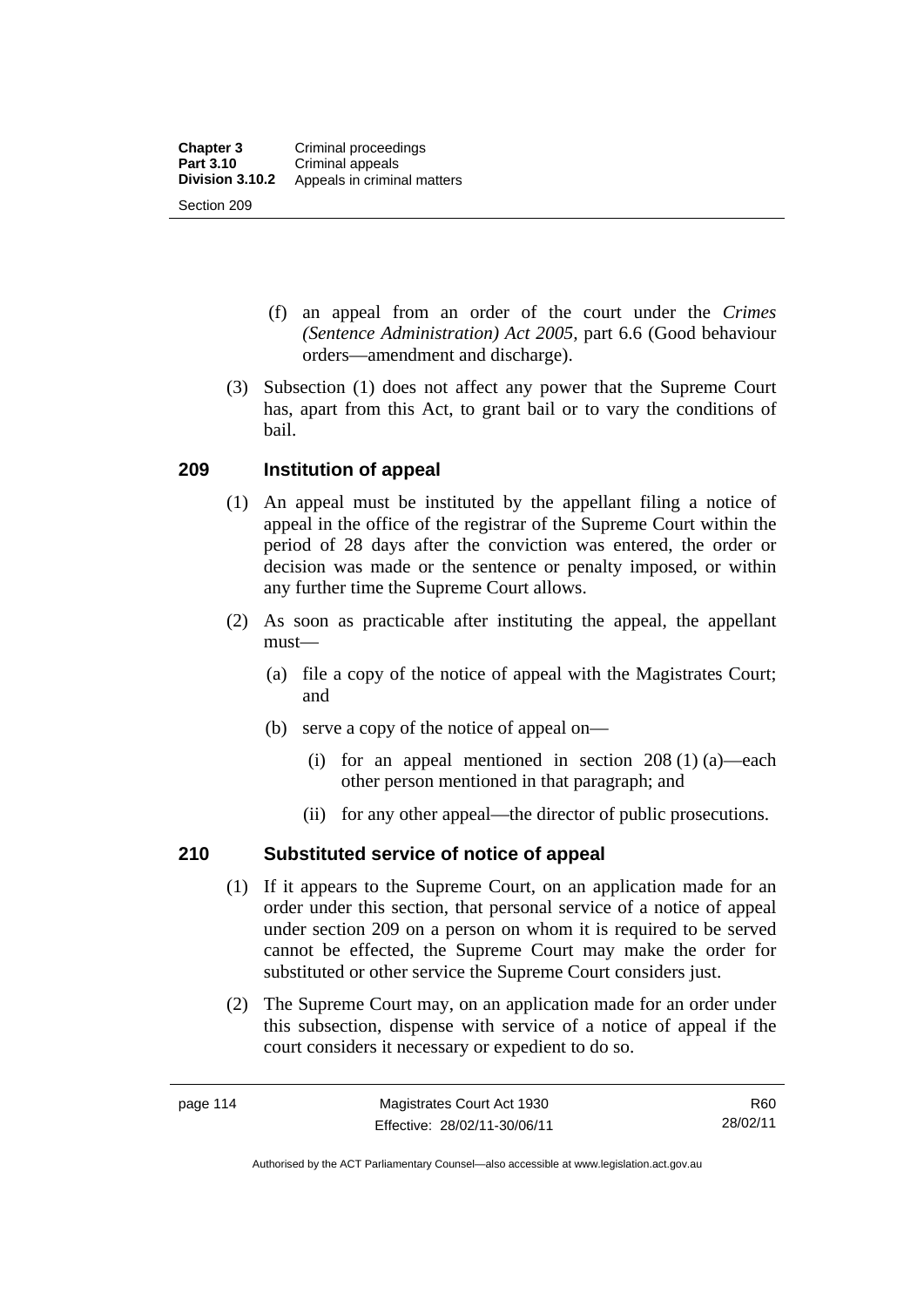(3) An order under subsection (2) may be made subject to the conditions (if any) the Supreme Court considers appropriate.

#### **214 Appeals in cases other than civil cases**

- (1) This section applies to an appeal mentioned in section 208 (Appeals to which div 3.10.2 applies).
- (2) In an appeal to which this section applies, the Supreme Court must have regard to the evidence given in the proceeding out of which the appeal arose, and has power to draw inferences of fact.
- (3) In an appeal to which this section applies, the Supreme Court must—
	- (a) if it considers it necessary or expedient to do so in the interests of justice—
		- (i) order the production of a document or anything else that was an exhibit in, or was otherwise connected with, the proceeding out of which the appeal arose and that appears to it to be necessary to produce for deciding the appeal; and
		- (ii) order any person who was, or would have been if the person had been called, a compellable witness in the proceeding to attend for examination before the Supreme Court; and
		- (iii) receive the evidence, if tendered, of any witness; and
	- (b) receive evidence with the consent of the parties to the appeal.
- (4) If evidence is tendered in an appeal to which this section applies, the Supreme Court must, unless satisfied that the evidence would not afford any ground for allowing the appeal, receive the evidence if—
	- (a) it appears to the Supreme Court that the evidence is likely to be credible and would have been admissible in the proceeding out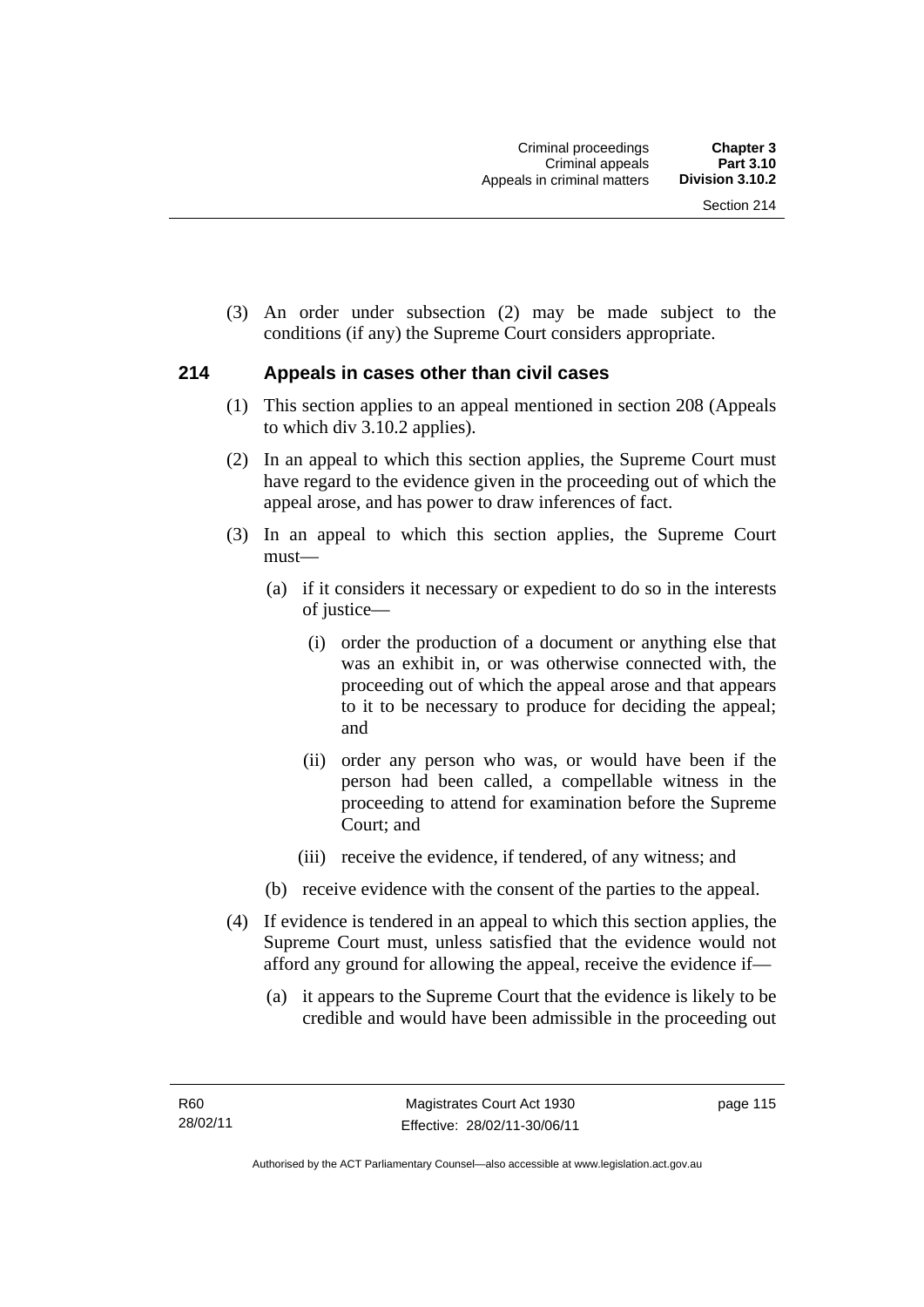of the which the appeal arose on an issue relevant to the appeal; and

 (b) the Supreme Court is satisfied that the evidence was not adduced in the proceeding and there is a reasonable explanation for the failure to adduce it.

#### **216 Stay of execution pending appeal in certain cases**

- (1) If an appeal to which this division applies has been duly instituted, the enforcement or execution of the decision, conviction, order, sentence or penalty appealed from is stayed until the appeal is concluded or is abandoned or discontinued and, if the appellant is in custody, the appellant may, if not detained for any other cause, be granted bail in accordance with the *Bail Act 1992*.
- (2) If the appellant in custody in relation to whom the enforcement or execution of a conviction or sentence is stayed—
	- (a) is not granted bail under the *Bail Act 1992*; or
	- (b) is not detained for any other cause;

the court or a magistrate may order the person be remanded in custody.

*Note* The court must issue a warrant for the remand of the defendant in the chief executive's custody (see *Crimes (Sentence Administration) Act 2005*, s 17).

#### **218 Orders by Supreme Court on appeals**

- (1) On an appeal to which this division applies, the Supreme Court may—
	- (a) confirm, reverse or vary the conviction, order, sentence, penalty or decision appealed from; or
	- (b) give the judgment, or make the order, that, in all the circumstances, it considers appropriate, or refuse to make an order; or

R60 28/02/11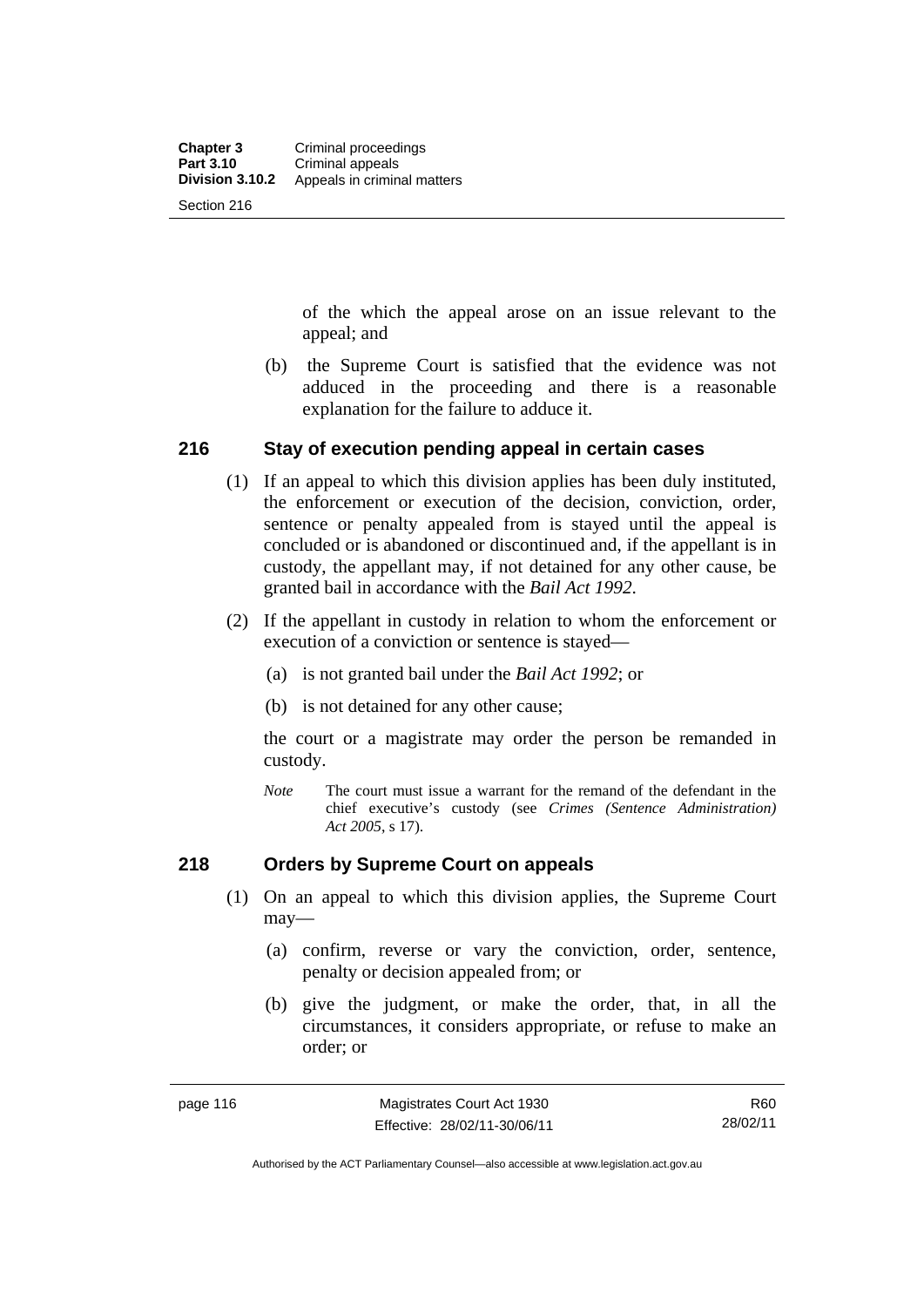- (c) set aside the conviction, order, sentence, penalty or decision appealed from, in whole or in part, and remit the proceeding to the Magistrates Court for further hearing and decision, subject to the directions the Supreme Court considers appropriate.
- (2) A judgment or order of the Supreme Court under subsection (1) (a) or (b) has effect as if it were a decision of the Magistrates Court and may be enforced by the Magistrates Court accordingly.

#### **219 No right of appeal under div 3.10.2 if review appeal**

- (1) A person is not entitled to appeal to the Supreme Court under this division against a decision of the Magistrates Court if the person has instituted an appeal against the decision under division 3.10.3 (Review appeals in criminal matters).
- (2) If a person institutes an appeal under division 3.10.3 in relation to a decision of the Magistrates Court, any appeal against the decision that has been instituted under this division is taken to be withdrawn.

# **Division 3.10.2A Reference appeals in criminal matters**

# **219A What is a** *reference appeal***?**

In this division:

*reference appeal*—see section 219AB (2).

# **219AB Reference appeal in relation to proceeding**

- (1) This section applies if a person has been charged on indictment in the Magistrates Court and the proceeding in relation to all or part of the indictment has concluded.
- (2) The Supreme Court may, on application by the Attorney-General or director of public prosecutions (the *applicant*), hear and decide (by a *reference appeal*) any question of law arising at or in relation to the proceeding.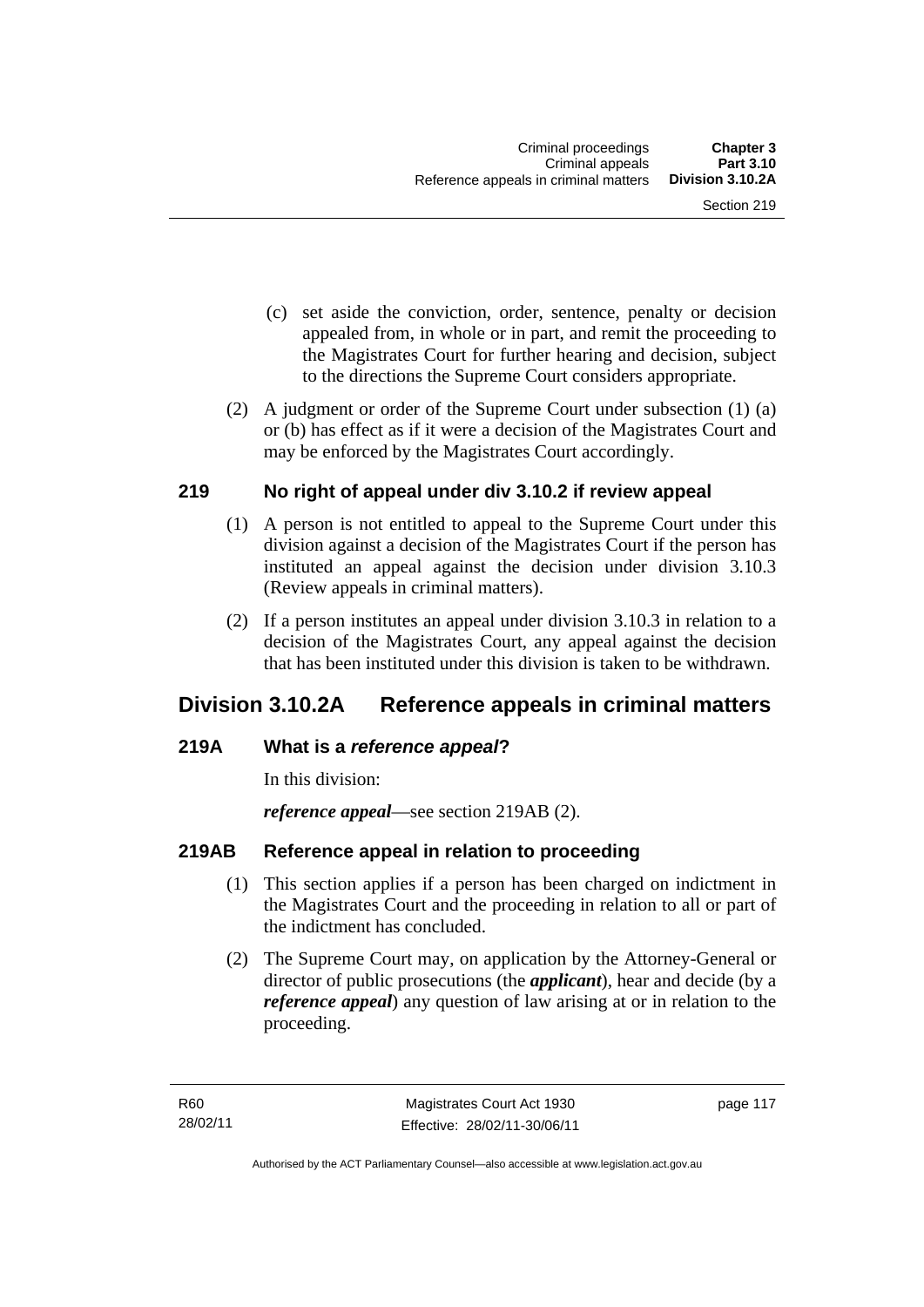#### **219AC Who may be heard at reference appeal**

- (1) Each of the following people (each *interested party*) may be heard in a reference appeal:
	- (a) a person charged in the proceeding;
	- (b) a person who seeks to be heard, if the court is satisfied that the person has a sufficient interest in the appeal to be heard.
- (2) If an interested party is not represented in the appeal, the applicant must instruct counsel to argue the reference appeal on the party's behalf.
- (3) The reasonable costs of legal representation of an interested party are payable by the Territory.

#### **219AD Reference appeal decision does not affect verdict**

The decision on a reference appeal does not invalidate or affect any verdict or decision given in the proceeding.

# **Division 3.10.3 Review appeals in criminal matters**

#### **219B Decisions subject to review appeal**

- (1) Each of the following is a decision of the Magistrates Court from which an appeal by way of review (a *review appeal*) may be made in accordance with this division:
	- (a) an order of the Magistrates Court dismissing an information dealt with by that court under this Act, part 3.6 (Proceedings for offences punishable summarily) or part 3.7 (Service and pleading by post for certain offences) or under the Crimes Act, section 375;
	- (b) a conviction by the Magistrates Court for an offence dealt with by that court under this Act, part 3.6 or part 3.7 or under the Crimes Act, section 375;

R60 28/02/11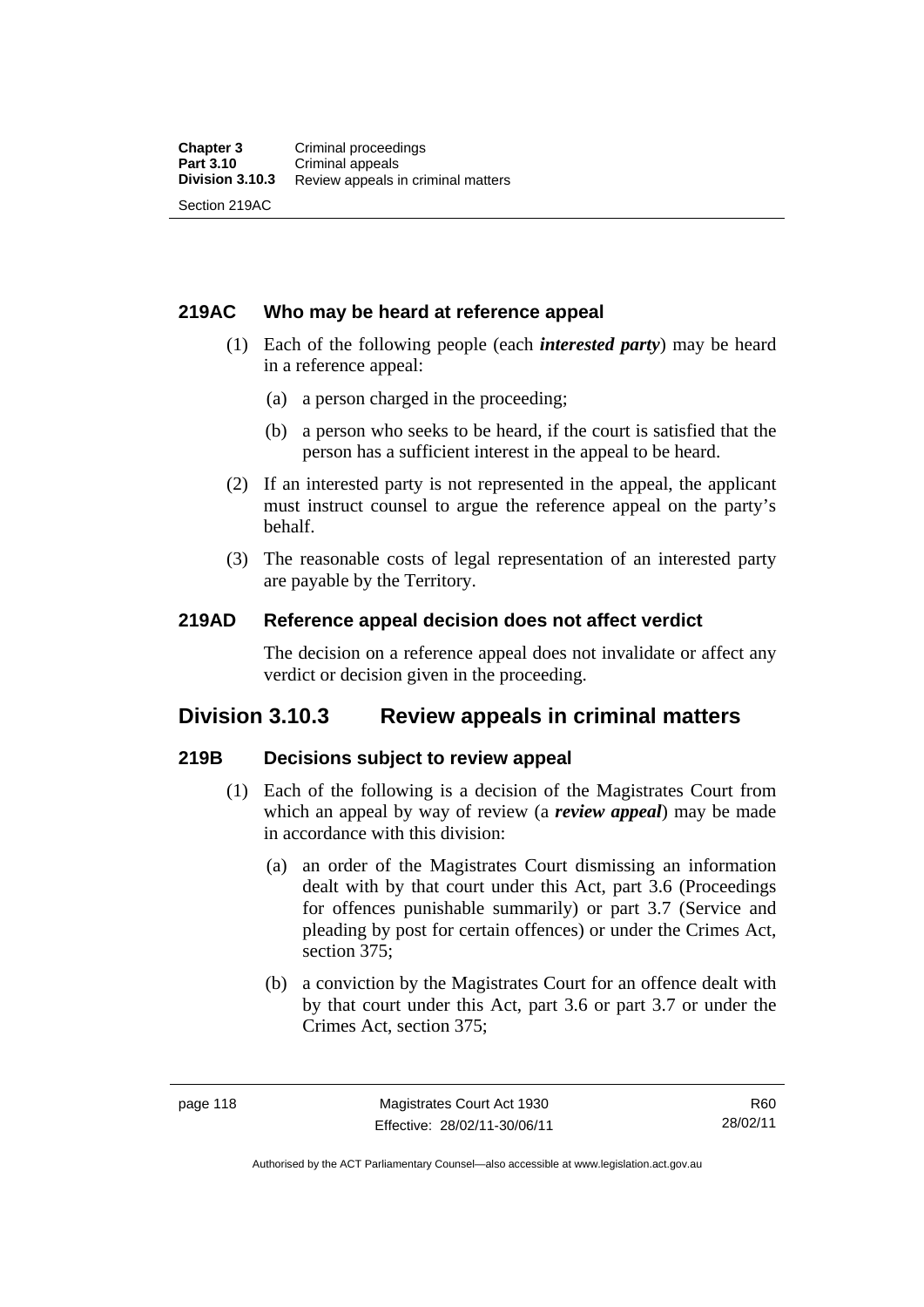- (c) an order made under this Act, section 113 or section 114 in a proceeding dealt with by the Magistrates Court under this Act, part 3.6 or under the Crimes Act, section 375;
- (d) a decision of the Magistrates Court not to commit a person to the Supreme Court for sentence under section 92A;
- (e) a decision of the Magistrates Court to dispose of a case summarily under the Crimes Act, section 375 (6) or (7);
- (f) a sentence or penalty imposed by the Magistrates Court for an offence dealt with by that court under this Act, section 90A, part 3.6 or part 3.7 or under the Crimes Act, section 375.
- (2) In subsection  $(1)$  (f):

*sentence or penalty* includes a sentence or penalty imposed by an order of the Magistrates Court under—

- (a) any of the following provisions of the *Crimes (Sentencing) Act 2005*:
	- (i) part 3.2 (Sentences of imprisonment);
	- (ii) part 3.3 (Non-custodial sentences);
	- (iii) part 3.4 (Non-association and place restriction orders);
	- (iv) part 3.5 (Deferred sentence orders);
	- (v) part 3.6 (Combination sentences); or
	- *Note* Orders under the *Crimes Act 1900*, pt 18 (Conditional release of offenders) are taken to be orders under the *Crimes (Sentencing) Act 2005* (see *Crimes (Sentence Administration) Act 2005*, ch 16).
- (b) the *Crimes (Sentence Administration) Act 2005,* part 6.6 (Good behaviour orders—amendment and discharge).

#### **219C How review appeal is instituted**

(1) A review appeal must be instituted by the appellant filing a notice of appeal in the Supreme Court within 28 days after the day the

| R60      | Magistrates Court Act 1930   | page 119 |
|----------|------------------------------|----------|
| 28/02/11 | Effective: 28/02/11-30/06/11 |          |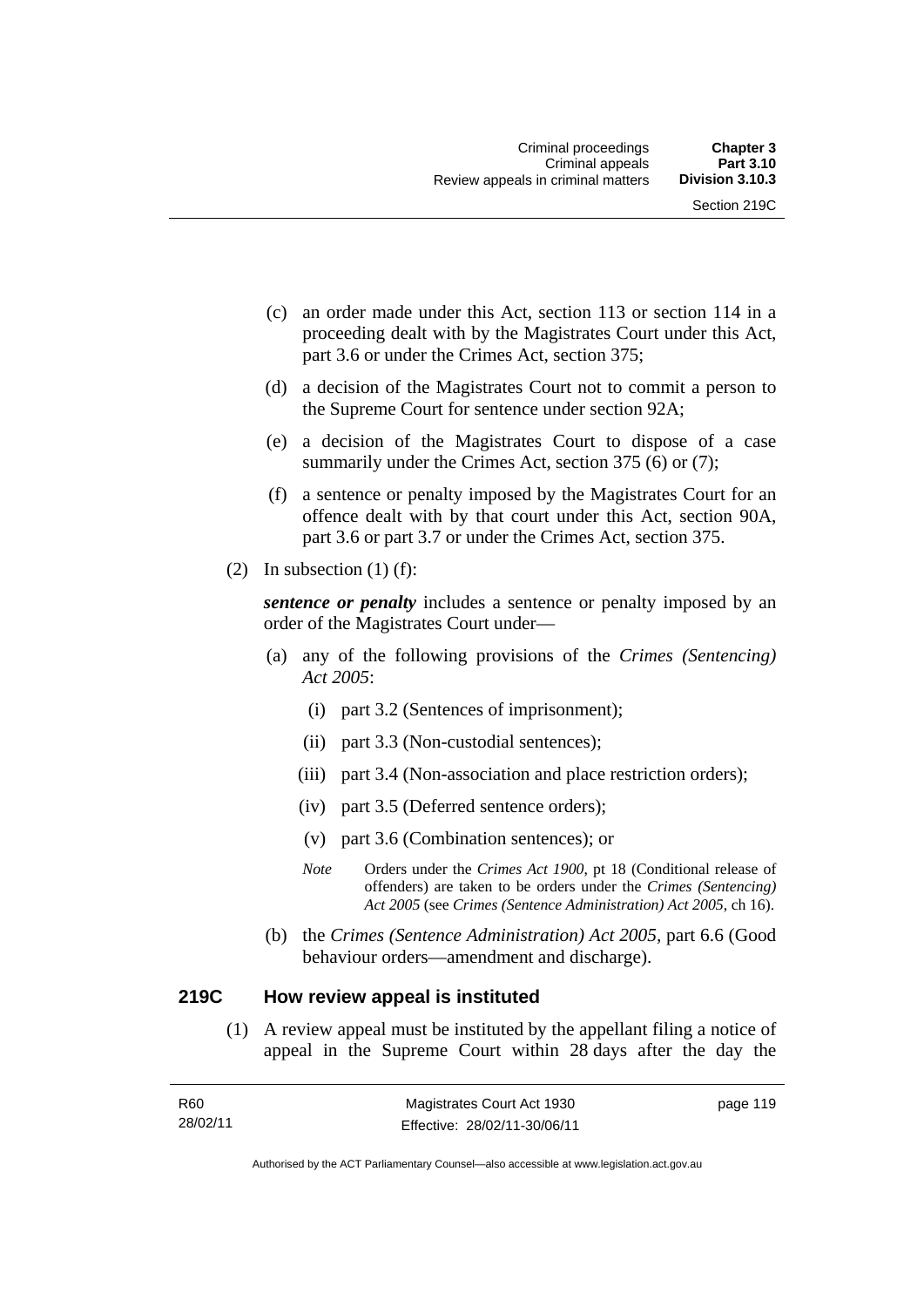conviction was entered, the order or decision was made or the sentence or penalty imposed, or within any further time the Supreme Court allows.

- (2) As soon as practicable after instituting the appeal, the appellant must—
	- (a) file a copy of the notice of appeal in the Magistrates Court; and
	- (b) serve a copy of the notice of appeal on—
		- (i) for an appeal mentioned in section 219B (1) (b) or  $(c)$  the director of public prosecutions; and
		- (ii) for any other appeal—the person who was the defendant in the proceeding in the Magistrates Court.

#### **219D Grounds for review**

The Supreme Court may review a decision of the Magistrates Court under this division on any 1 or more of the following grounds:

- (a) that there was a prima facie case of error or mistake on the part of the Magistrates Court;
- (b) that the Magistrates Court did not have jurisdiction or authority to make the decision;
- (c) that the decision of the Magistrates Court should not in law have been made;
- (d) for a decision mentioned in section  $219B(1)$  (d) or (e)—that, in the circumstances of the case, the decision should not have been made;
- (e) for a decision mentioned in section  $219B(1)$  (f)—that the sentence or penalty was manifestly inadequate or otherwise in error.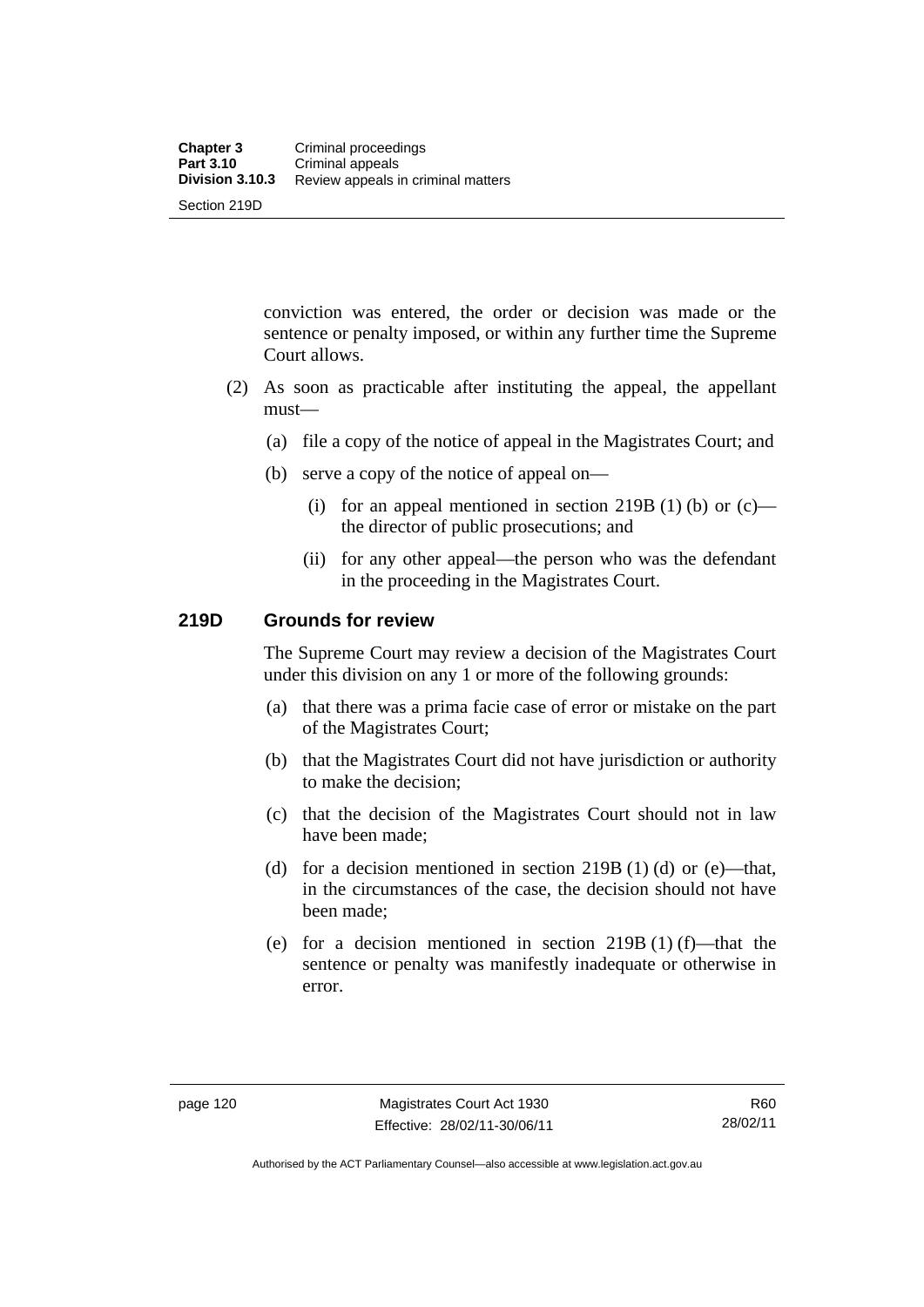# **219E Report by Magistrate**

On a review appeal, the Supreme Court may, if it considers appropriate, make an order requiring the magistrate by whom the Magistrates Court was constituted to give to the Supreme Court a report setting out the reasons for the decision of the Magistrates Court and any facts or matters that in the view of the magistrate were relevant to the decision of the Magistrates Court.

# **219F Powers of Supreme Court**

- (1) On a review appeal, the Supreme Court may, after considering the evidence before the Magistrates Court and any further evidence called by leave of the Supreme Court—
	- (a) dismiss the appeal if satisfied that the decision of the Magistrates Court should be confirmed; or
	- (b) set aside or quash, in whole or part, or otherwise vary or amend, the decision of the Magistrates Court.
- (2) If, under subsection (1) (b), the Supreme Court sets aside, quashes or otherwise varies or amends a decision of the Magistrates Court, the Supreme Court may—
	- (a) for a decision mentioned in section 219B (1) (d)—order that the Magistrates Court commit the person to whom the decision relates to the Supreme Court for sentence under section 92A; or
	- (b) for a decision mentioned in section 219B (1) (e)—order that the Magistrates Court continue the committal hearing of the person to whom the decision relates in accordance with part 3.5; or
	- (c) for a decision mentioned in section 219B (1) (f)—
		- (i) impose the sentence or penalty the Supreme Court considers appropriate; or

page 121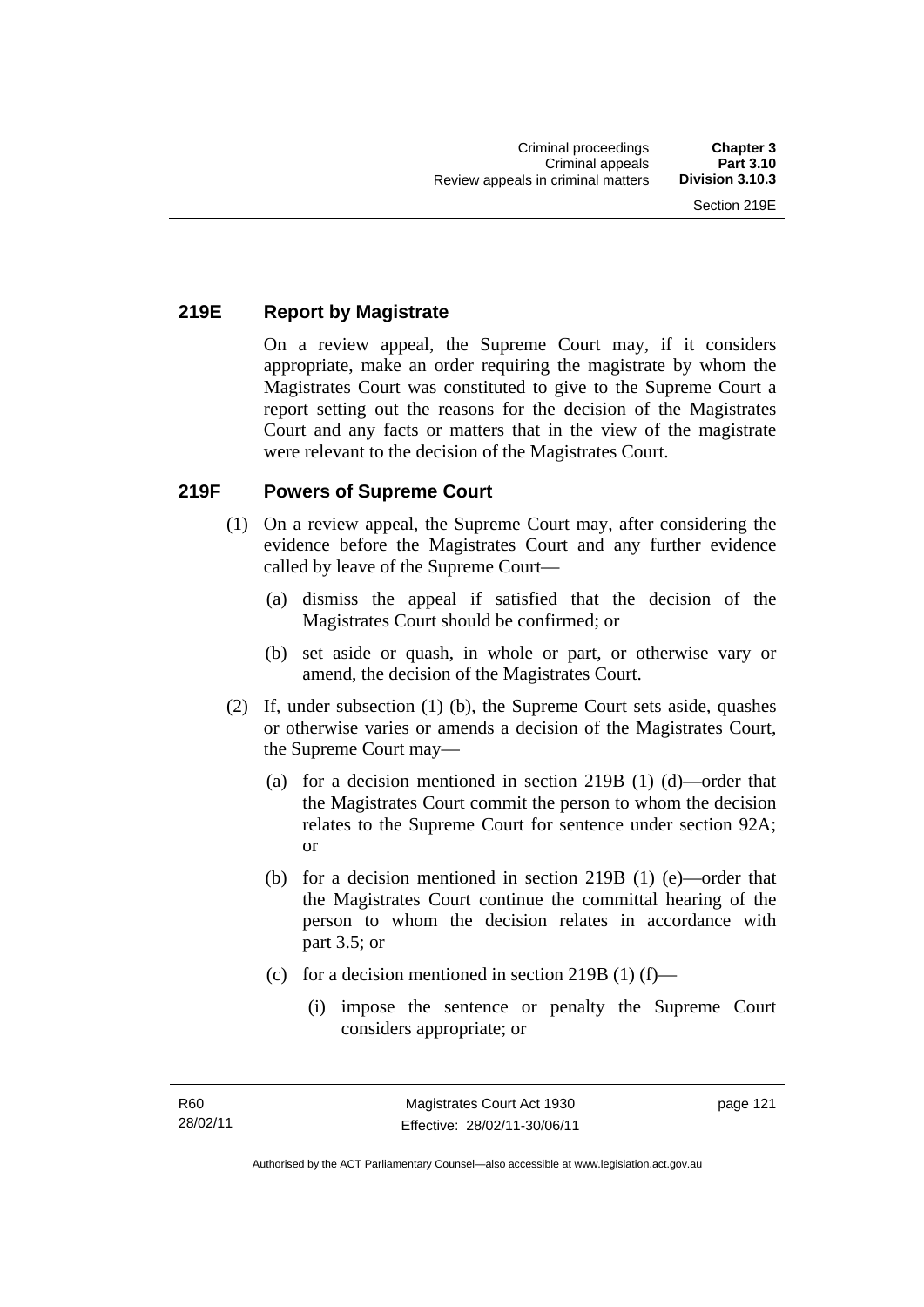(ii) by order, exercise any power that the Magistrates Court might have exercised; or

- (d) in any other case—
	- (i) remit the matter to the Magistrates Court for rehearing or for further hearing with or without directions of law; or
	- (ii) make any other order the Supreme Court considers necessary to decide the matter finally, including a prohibition order or habeas corpus order.
- (3) For the purpose of—
	- (a) correcting any defect or error in the proceeding before the Magistrates Court; or
	- (b) enabling the matter to be decided on the merits;

the Supreme Court may make the amendments of the proceeding in the Magistrates Court it considers appropriate.

- (4) For subsections (1) (b) and (2) (c), the Supreme Court must not—
	- (a) vary a sentence or penalty such that the sentence or penalty as varied could not have been imposed by the Magistrates Court; or
	- (b) impose a sentence or penalty that could not have been imposed by the Magistrates Court.
- (5) The Supreme Court may, despite the ground or any of the grounds for review mentioned in section 219D being established, dismiss the appeal if the court considers that no substantial miscarriage of justice has happened.
- (6) On the dismissal of an appeal, the decision of the Magistrates Court appealed from may be enforced, executed or given effect to as if the appeal had not been instituted.
- (7) If, in relation to a sentence or penalty mentioned in section 219B (1) (f), the Supreme Court—

R60 28/02/11

Authorised by the ACT Parliamentary Counsel—also accessible at www.legislation.act.gov.au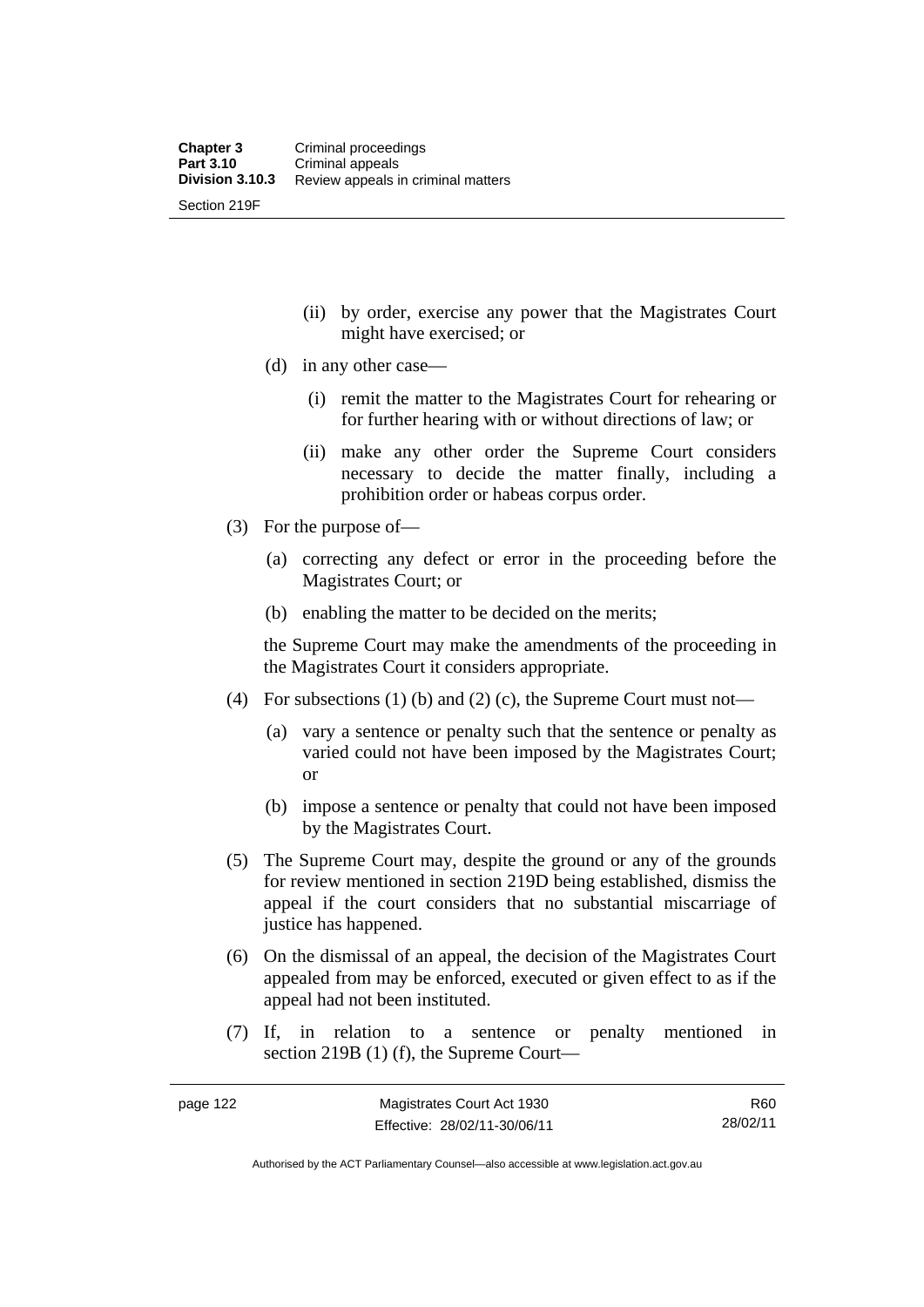- (a) varies a sentence or penalty under subsection (1) (b); or
- (b) imposes a sentence or penalty or makes an order under subsection (2) (b);

the sentence or penalty as varied or imposed or the order made has effect as if it were a decision of the Magistrates Court and may be enforced by the Magistrates Court accordingly.

- (8) On an appeal under this division from an order, decision, sentence or penalty mentioned in section 219B (1) (a), (d), (e) or (f), the Supreme Court must order that the costs of and incidental to the appeal are payable by the appellant.
- (9) Subsection (8) applies whether the Supreme Court dismisses the appeal or exercises any of the other powers given to it by this section.

# **Division 3.10.4 Criminal appeals—other provisions**

#### **222 Control of Supreme Court over summary convictions**

- (1) A person brought before the Supreme Court, under a habeas corpus order or another order, must not be discharged from custody because any defect or error in a committal order of the Magistrates Court, unless the court, or the magistrate constituting the court, and the prosecutor or other party interested in supporting the committal order have received reasonable and sufficient notice of the intention to apply for the discharge.
- (2) The notice must require them to give to the Supreme Court the conviction, judgment or order (if any) on which the committal was founded, together with the depositions and information intended to be relied on in support of the conviction, judgment or order, or certified copies of them.

#### **223 Amendment of documents**

(1) This section applies if—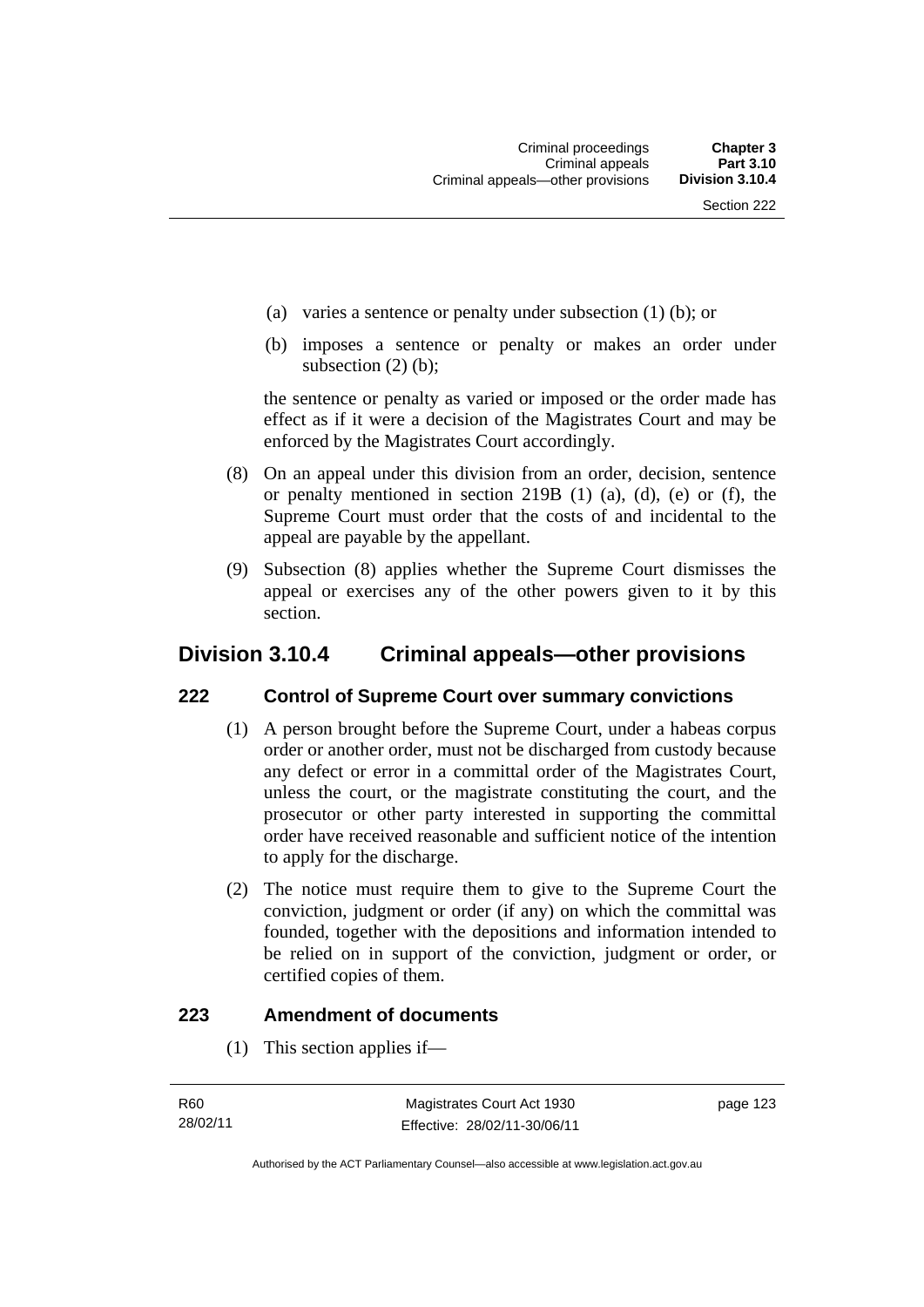- (a) a document mentioned in section 222 (2) is given to the Supreme Court; and
- (b) the offence charged or intended to be charged by the document appears to have been established; and
- (c) the Magistrates Court's judgment appears to be in substance justified; and
- (d) the defects or errors appear to be defects of form only or mistakes not affecting the substance of the proceeding before the Magistrates Court.
- (2) The Supreme Court must allow the committal order, and may allow the conviction or judgment, to be immediately amended as necessary in accordance with the facts.
- (3) The person committed must then be remanded to the person's former custody.

#### **224 In cases of certiorari order**

The like proceedings as mentioned in section 222 and section 223 must be had, and the like amendments may and must be allowed to be made, in relation to every order brought before the Supreme Court by certiorari order, and after amendment in any such case the order may be enforced in the proper way, and must in all respects and for all purposes be regarded and dealt with as if it had been drawn up originally as amended.

#### **225 Notice dispensed with**

- (1) The notice required by section 222 may be given either before or after the habeas corpus order, certiorari order or other order is made.
- (2) When at the time of applying for the order—
	- (a) copies of the conviction or order and depositions are produced; or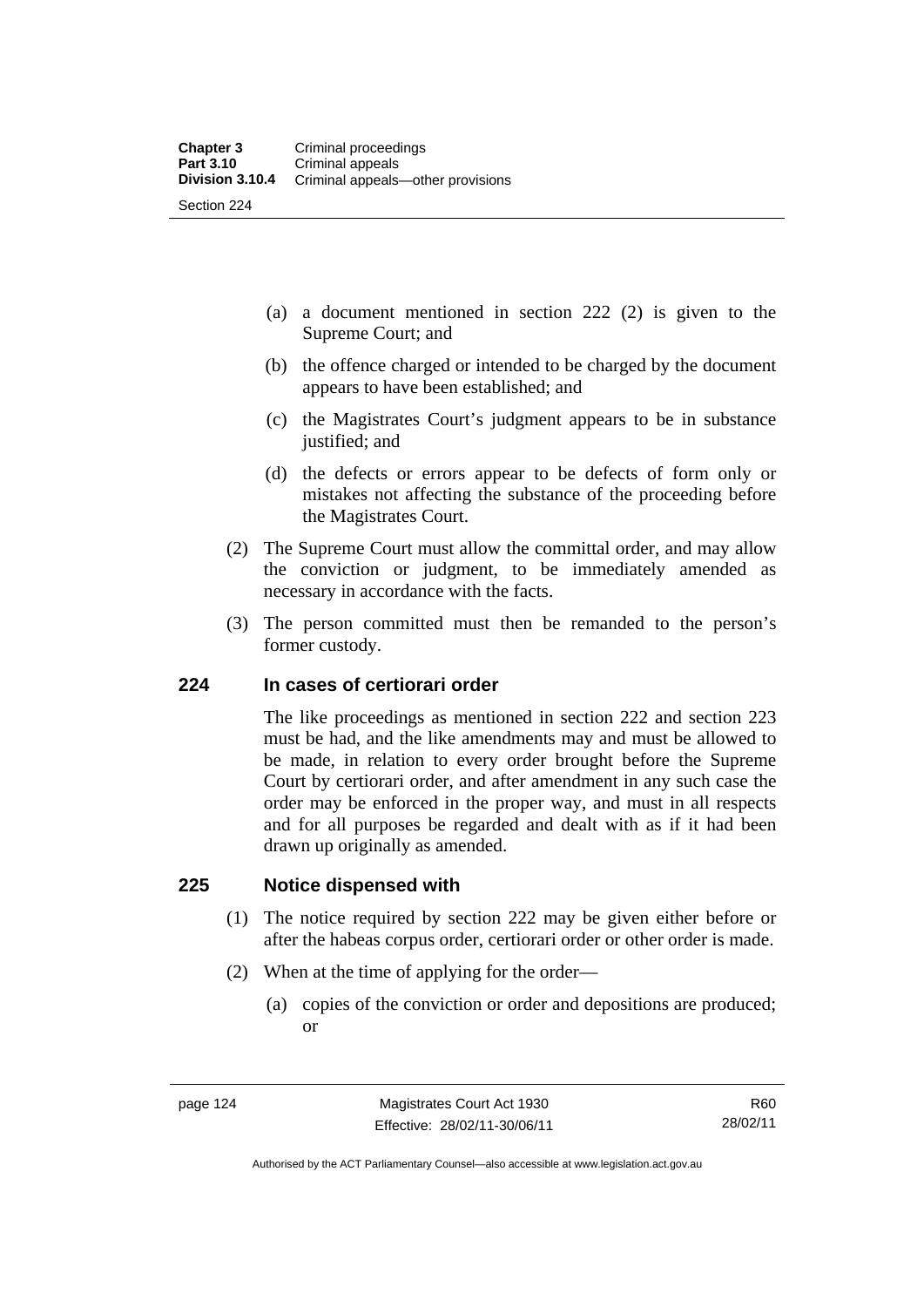(b) in cases of committal for trial or for sentence all informations, depositions, and statements have been given, as provided in section 106, to the director of public prosecutions or a person authorised by the director of public prosecutions;

the Supreme Court may dispense with the notice.

#### **226 Power of court to admit to bail**

- (1) If any person imprisoned or detained under a summary conviction or order is brought up by a habeas corpus order, and the Supreme Court postpones the final decision of the case, the Supreme Court may admit the person to bail in accordance with the *Bail Act 1992*.
- (2) If the judgment of the Supreme Court is against any person so brought up, the Supreme Court may remand the person to his or her former custody, there to serve the rest of the term for which the person was committed.

#### **227 Respecting the amendment of convictions etc**

- (1) Whenever the facts or evidence appearing by the depositions in substance support the decision of the Magistrates Court, if the decision does not extend beyond the information, and if the facts or evidence would have justified the court in making any necessary allegation or finding omitted in the decision, or in the formal conviction or order, or any warrant issued under the adjudication, the powers of amendment given by section 223 may be exercised, and if in a conviction there is some excess that may (consistently with the merits of the case) be corrected, the conviction must be amended accordingly and must stand good for the remainder.
- (2) All amendments are subject to the order about costs and otherwise the Supreme Court considers appropriate.

#### **228 No summons or information**

(1) This section applies to a conviction or order in a case if—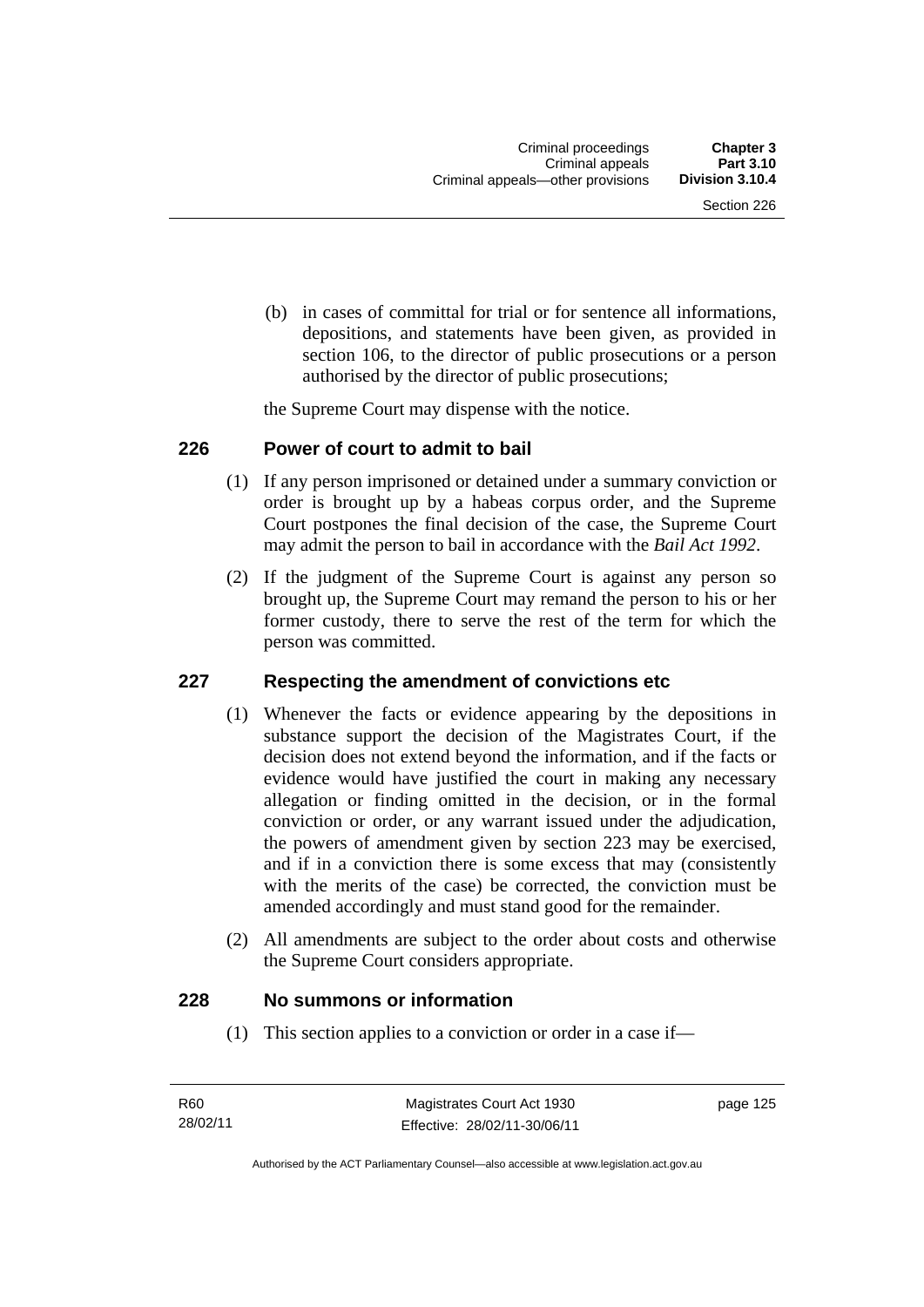- (a) a relevant person is present at the hearing of the case; and
- (b) there is no summons or information (or an amendment of a summons or information) in relation to the person; and
- (c) the person does not object at the hearing about the matter mentioned in paragraph (b).
- (2) The conviction or order stands.
- (3) In this section:

#### *relevant person* means—

- (a) a convicted person; or
- (b) a person against whom an order has been made; or
- (c) a person whose goods have been condemned or ordered to be sold as forfeited.

#### **229 Distribution of penalty**

A conviction or an order is not defeated for the want of any distribution, or for a wrong distribution of the penalty or forfeiture.

page 126 Magistrates Court Act 1930 Effective: 28/02/11-30/06/11

Authorised by the ACT Parliamentary Counsel—also accessible at www.legislation.act.gov.au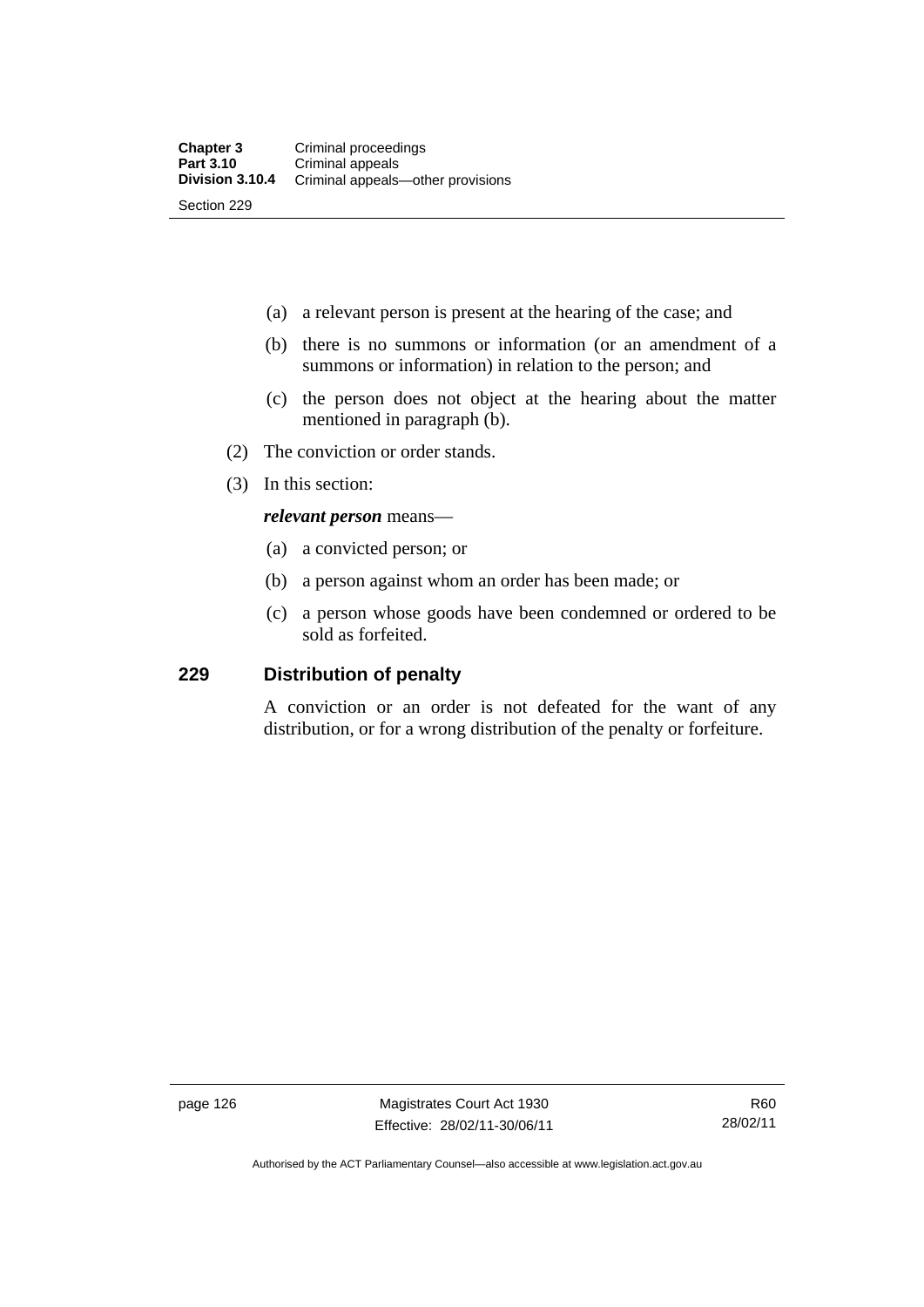# **Part 3.11 Costs in criminal matters**

#### **244 Costs in criminal matters**

- (1) The power of the court to award costs is subject to the following:
	- (a) if the court makes a conviction or order in favour of the informant—it may order that the defendant must pay to the informant the informant's costs;
	- (b) if the court dismisses the information, or makes an order in favour of the defendant—it may order that the informant must pay to the defendant the defendant's costs;
	- (c) if a matter is adjourned—the court may order that the costs of and caused by the adjournment be paid by any party to any other party;
	- (d) costs ordered to be paid—
		- (i) must be awarded in the way prescribed by regulation; and
		- (ii) may be recovered under the rules about the enforcement of judgments of the court in civil proceedings.
- (2) Subject to any order of the court, the expenses of a person who attends at court to give evidence or to produce documents must be allowed to the person (whether or not they have been examined or produced documents and whether or not they were subpoenaed to attend).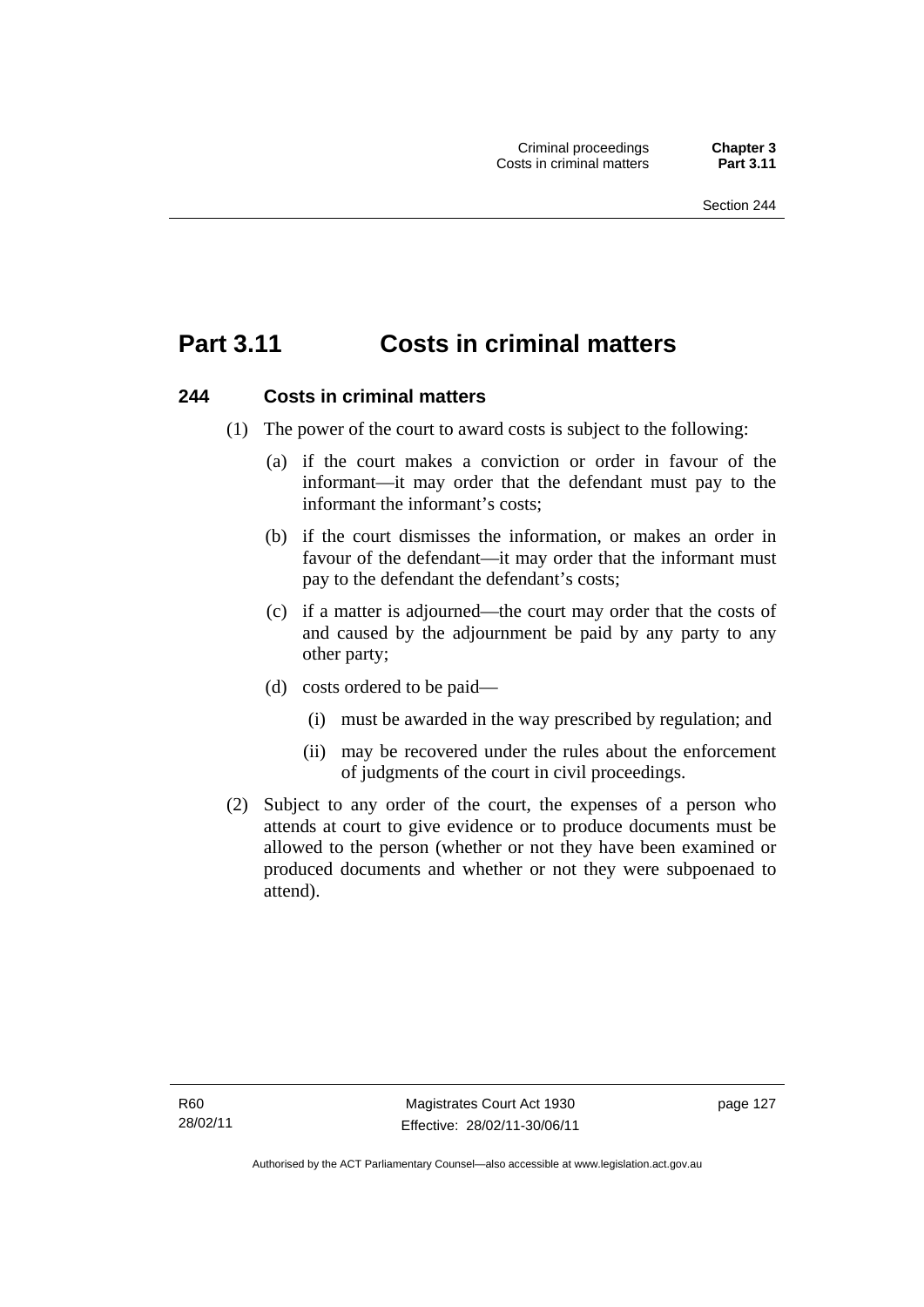**Chapter 3** Criminal proceedings<br>**Part 3.12** Securities in criminal **Securities in criminal matters** 

Section 248

# **Part 3.12 Securities in criminal matters**

#### **248 Meaning of** *security***—pt 3.12**

In this part:

*security* means a security under the *Crimes (Sentencing) Act 2005*, section 15A (Fines—security for payment).

#### **249 Securities taken under Act**

- (1) A person must give security, whether as principal or surety, either by the deposit of an amount with the registrar, or by an oral or written acknowledgment of the undertaking or condition by which, and of the amount for which, the person is bound.
	- *Note* If a form is approved under the *Court Procedures Act 2004* for this provision, the form must be used.
- (2) Record of the security having been made may be provided by entry of it in the court's records.

#### **250 Recovery of amount due under security**

Any amount becoming due under a security is recoverable on a claim by a police officer or by the registrar or by some other person authorised by the court.

### **252 Sums paid by surety may be recovered from principal**

Any amount paid by a surety on behalf of his or her principal in relation to a security, together with all costs, charges and expenses incurred by the surety in relation to the security, is taken to be a debt due to the surety from the principal, and may be recovered on a claim by the surety.

R60 28/02/11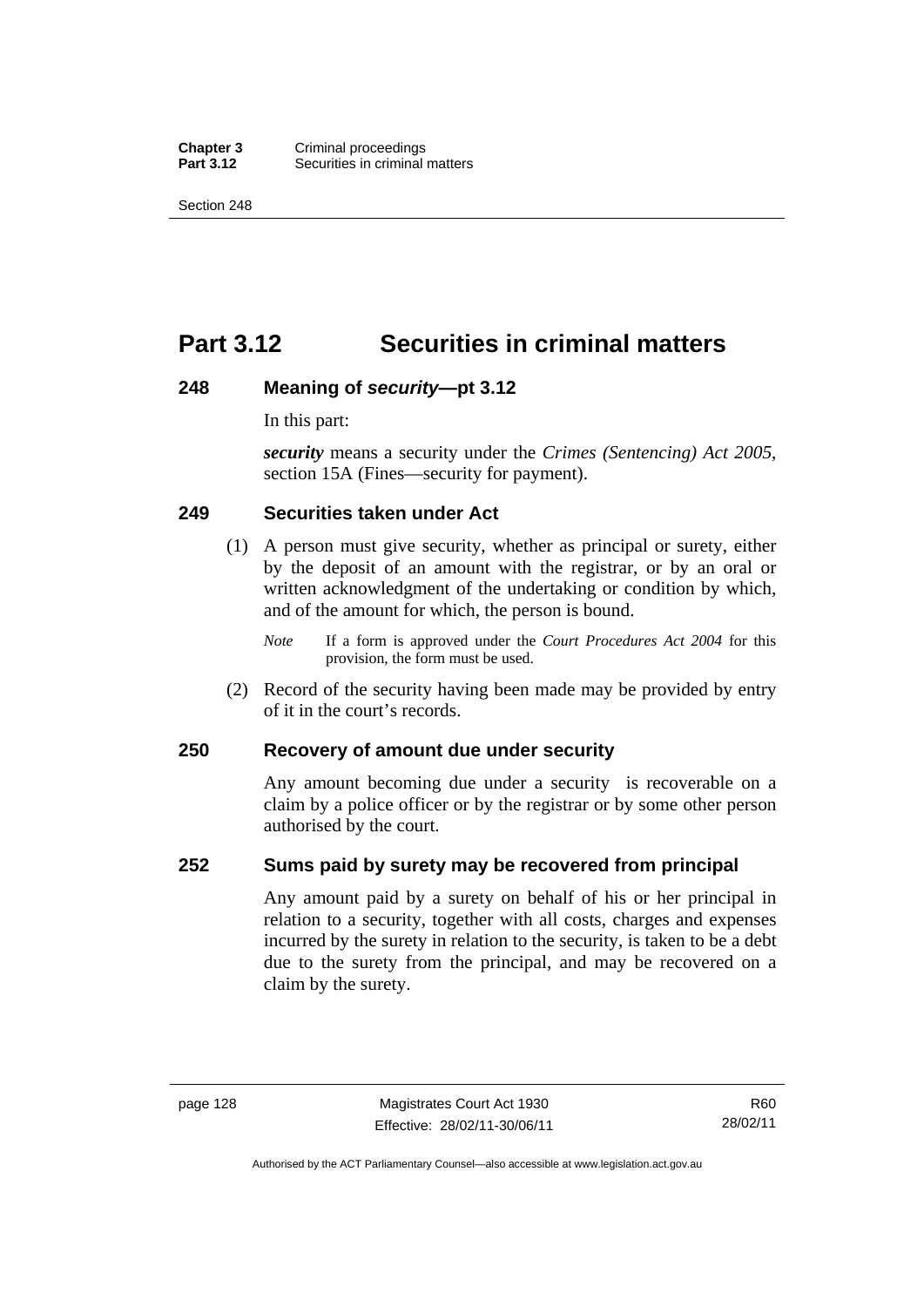# **253 Payment enforced by security**

If security is given for payment of an amount, the payment must be enforced by means of the security in substitution for other means of enforcing the payment.

# **254 Enforcement of recognisance**

- $(1)$  If—
	- (a) a witness or a person sought to be made a witness has entered into a recognisance for this Act; and
	- (b) the court is satisfied that the witness or person sought to be made a witness has failed to comply with a condition of the recognisance;

the court may declare the recognisance to be forfeited and may make an order that the witness or person sought to be made a witness pay the whole or a part of the amount in which the witness or person is bound under the recognisance.

- $(2)$  If—
	- (a) the court has declared a recognisance to be forfeited under subsection (1); and
	- (b) a person is bound by the recognisance as surety for the performance of that condition;

the court may make an order that the person mentioned in paragraph (b) pay the whole or a part of the amount in which the person is bound under the recognisance.

 (3) An order made under subsection (1) or (2) may be enforced as if it were a judgment entered on a claim by the registrar.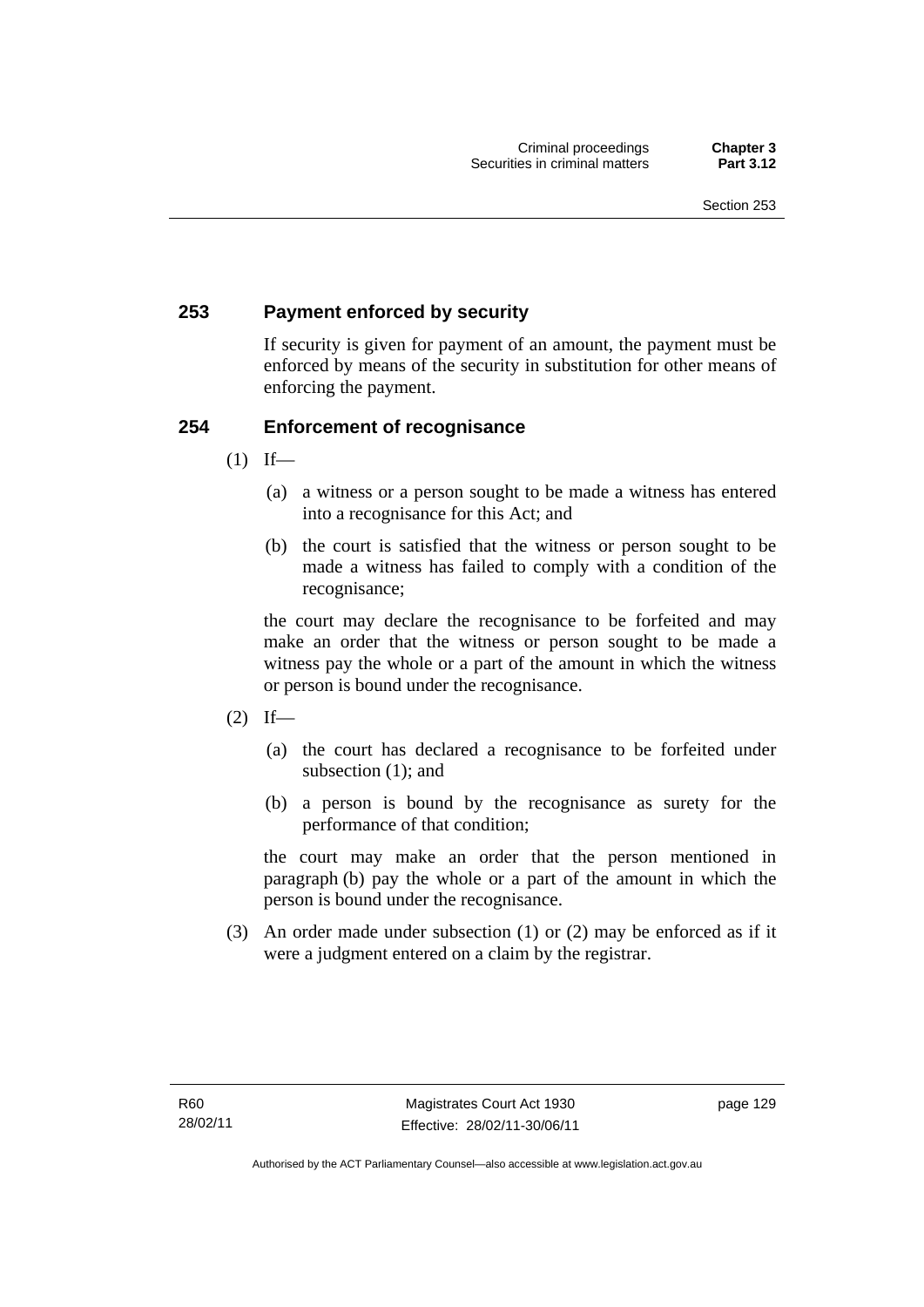- (4) Subject to subsection (5), the court may, on application by a person against whom an order has been made under subsection (1) or (2)—
	- (a) vary the order by reducing the amount payable under the order; or
	- (b) revoke the order and, if the order was made under subsection (1), revoke the declaration that the recognisance is forfeited.
- $(5)$  If—
	- (a) the court has made an order under subsection (1) or (2); and
	- (b) an enforcement order has been made; and
	- (c) property has been sold under the enforcement order;

the court must not make an order under subsection (4).

 (6) It is not necessary that, for the purpose of hearing an application under subsection (4), the court be constituted by the magistrate who made the order to which the application relates.

page 130 Magistrates Court Act 1930 Effective: 28/02/11-30/06/11

Authorised by the ACT Parliamentary Counsel—also accessible at www.legislation.act.gov.au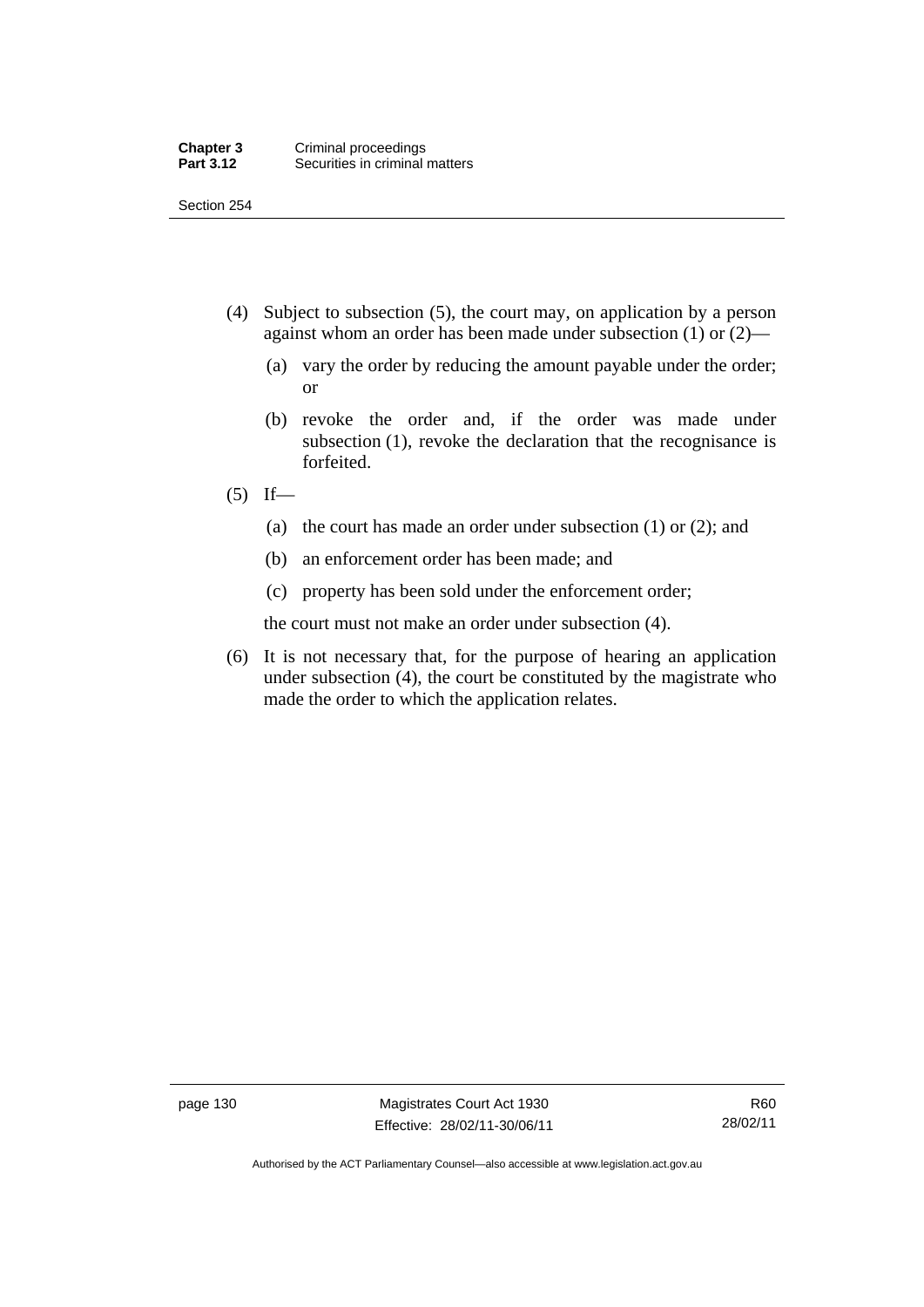# **Chapter 4 Civil proceedings**

# Part 4.1 **Preliminary**

# **256 Application of ch 4**

This chapter does not apply in relation to—

- (a) a proceeding under the *Domestic Violence and Protection Orders Act 2008*; or
- (b) a proceeding under the *Workers Compensation Act 1951*; or
- (c) a proceeding on an information for an offence.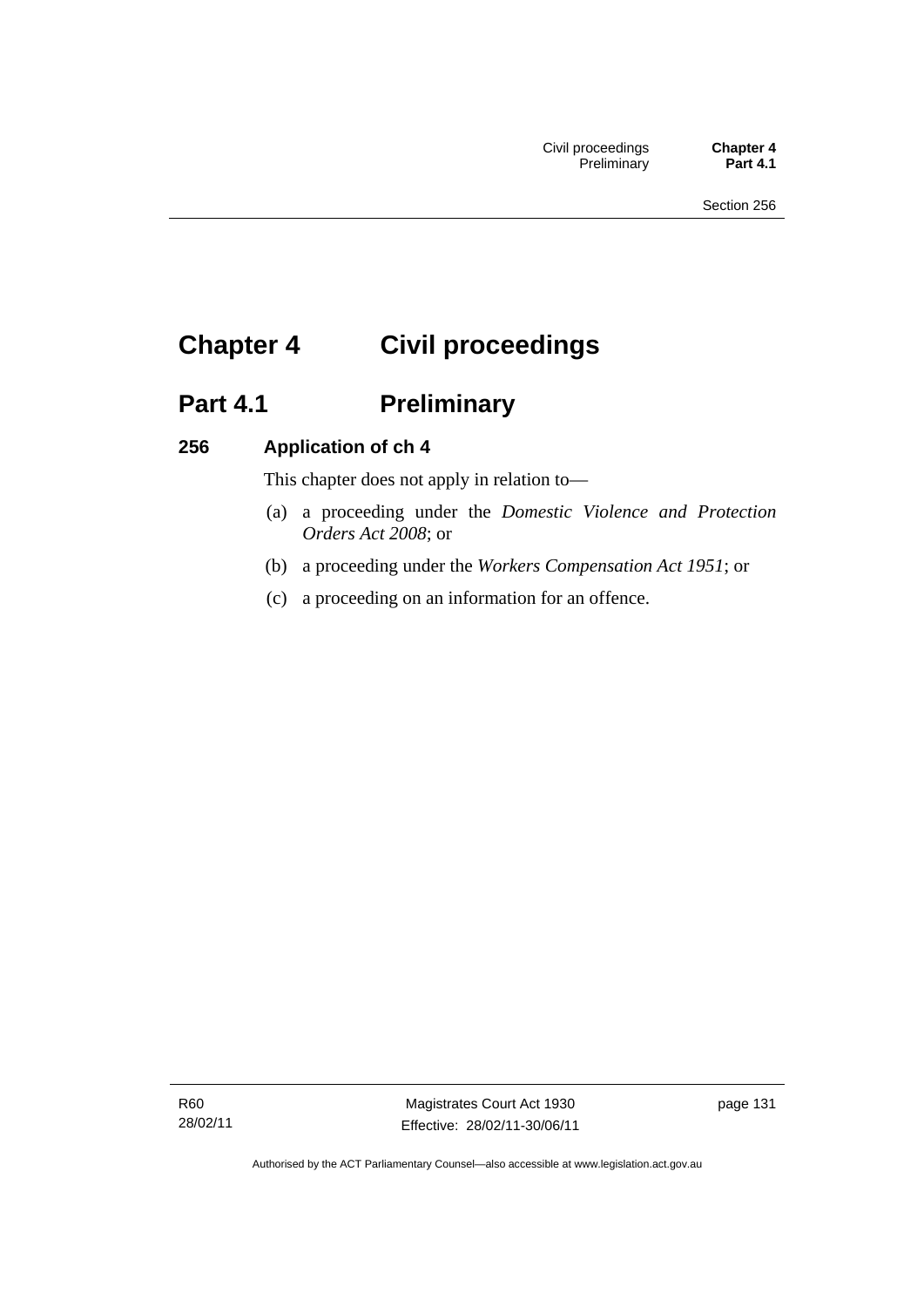**Chapter 4 Civil proceedings**<br>**Part 4.2 Civil iurisdiction Civil jurisdiction** 

Section 257

# **Part 4.2 Civil jurisdiction**

#### **257 Personal actions at law—amount or value**

- (1) The Magistrates Court has jurisdiction to hear and decide any personal action at law if the amount claimed is not more than \$50 000, including a personal action at law if—
	- (a) the amount claimed is the amount owing on a balance of account, after an admitted set-off or otherwise; or
	- (b) any amount in excess of \$50 000 to which the plaintiff may be entitled in relation to the cause of action is abandoned in accordance with the rules.
- (2) If the amount claimed in a personal action includes interest up to judgment, or a lump sum instead of interest, in accordance with the rules, the interest is disregarded in working out whether or not the court has jurisdiction.
- (3) For this section, a *personal action at law* includes an action relating to the detention of goods, and the amount claimed in the action is the value of the goods plus any amount claimed for damages for the detention of the goods.
- (4) Subsection (1) does not limit the court's jurisdiction if, under another law in force in the ACT, an amount may be recovered by action in the court (even if the amount is more than \$50 000).
- (5) The court's jurisdiction under subsection (1) is additional to any jurisdiction that the court has under any other law in force in the ACT.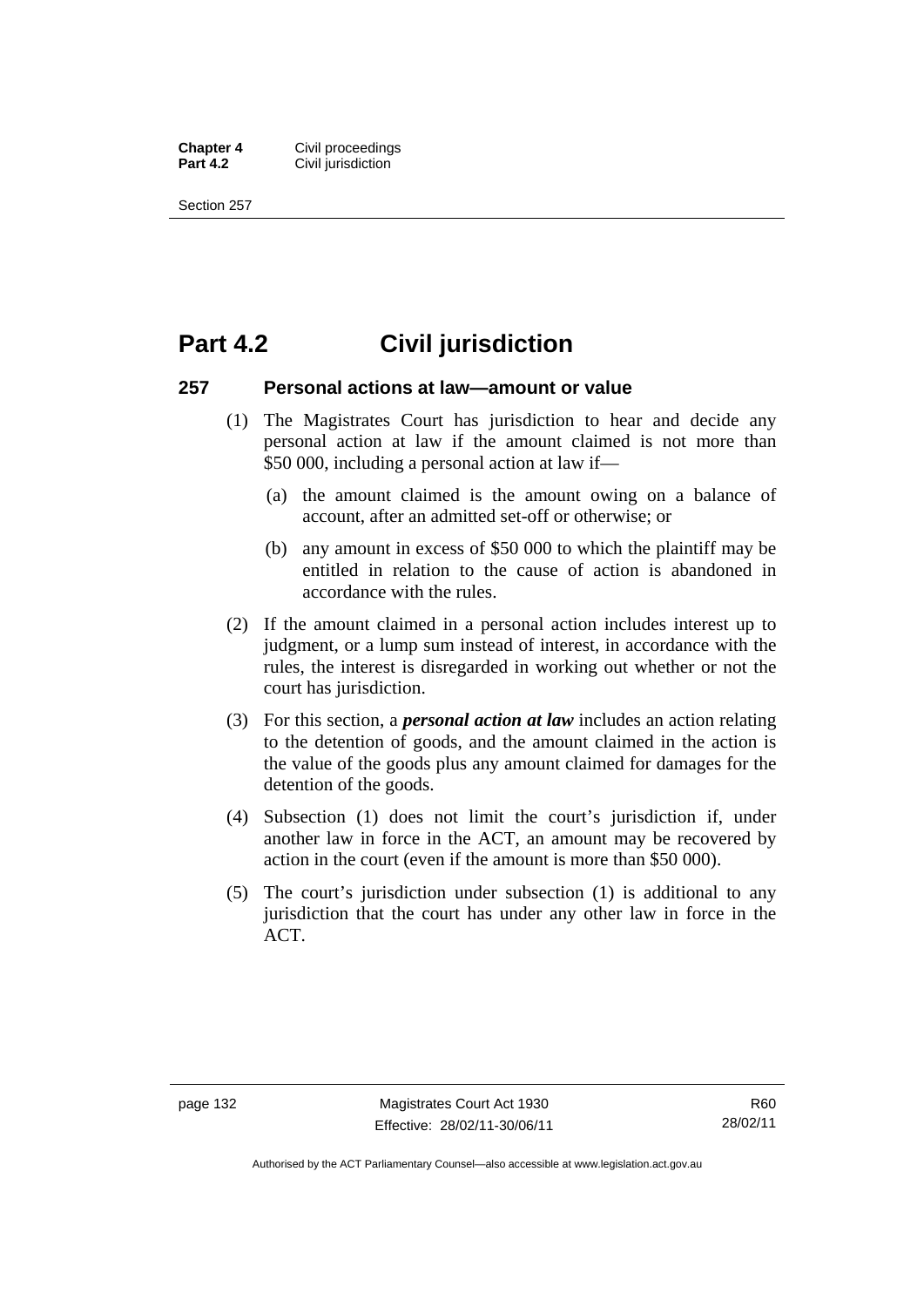# **258 Power of court to grant relief**

- (1) In any proceeding that the Magistrates Court has jurisdiction to hear and decide—
	- (a) the court may grant any relief, redress or remedy that the Supreme Court may grant in a similar action in that court, and for that purpose the Magistrates Court may make any order that the Supreme Court may make; and
	- (b) the court must give effect to any ground of defence, counterclaim or set-off, whether equitable or legal, in the same way and to the same extent that the Supreme Court would do.
- (2) For the exercise by the Magistrates Court of its powers under subsection (1) in any proceeding—
	- (a) a magistrate constituting the court has, as well as any other powers under this Act, all the powers of a judge in a similar action in the Supreme Court; and
	- (b) the registrar, bailiff or other appropriate officer of the Magistrates Court must exercise any function that a corresponding officer of the Supreme Court would exercise in a similar action in that court in accordance with the practice and procedure of that court.
- (3) In exercising a function mentioned in subsection (2), the registrar, a bailiff or other officer of the court must comply with this Act, the rules and any order of the Magistrates Court.

### **259 Rules of equity to prevail**

In any proceeding in the Magistrates Court, if there is a conflict between the rules of equity and the rules of common law, the rules of equity prevail.

page 133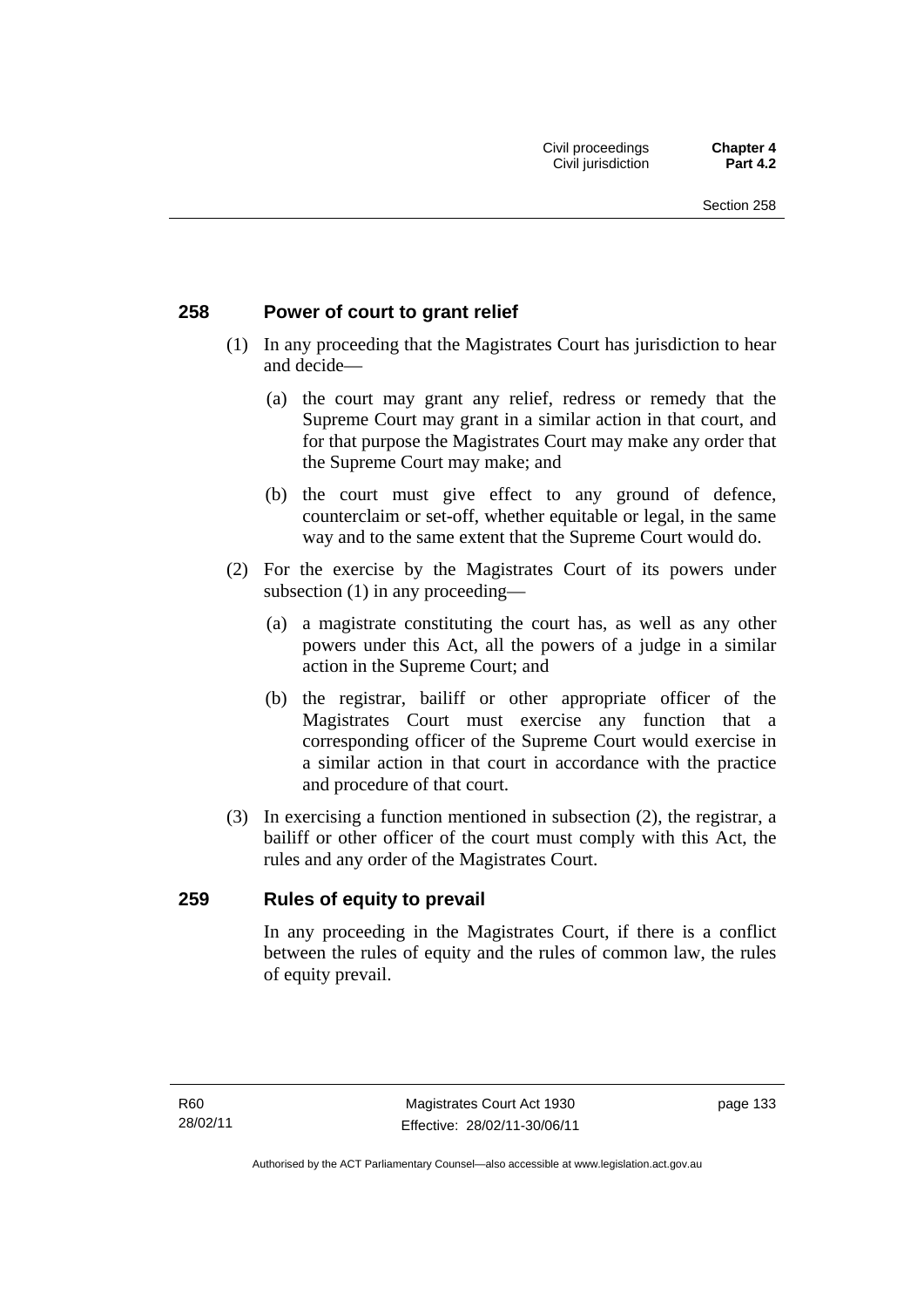| <b>Chapter 4</b> | Civil proceedings  |
|------------------|--------------------|
| <b>Part 4.2</b>  | Civil jurisdiction |

### **260 Nuisance**

- (1) The Magistrates Court has the same jurisdiction as the Supreme Court to hear and decide a civil action for nuisance.
- (2) In a civil action for nuisance, the Magistrates Court may grant the same relief as the Supreme Court may grant in a similar action in that court.

## **261 Disputed debts**

- (1) The Magistrates Court may, in a proceeding in the court, declare that—
	- (a) a person is or is not indebted to someone else; or
	- (b) a person is or is not indebted to someone else in a stated amount; or
	- (c) a person is or is not indebted to someone else in an amount that is more than a stated amount.
- (2) This section applies only in relation to a debt that is not more than \$50 000.

# **262 Cause of action arising, or defendant resident, outside ACT**

The Magistrates Court has jurisdiction to hear and decide a proceeding if—

- (a) the defendant was resident in the ACT when the claim was served on the defendant, even though all of the cause of action in the proceeding arose outside the ACT; or
- (b) both of the following apply, even though the defendant is not in the ACT:
	- (i) a material part of the cause of action in the proceeding arose in the ACT, even though part of the cause of action arose outside the ACT;

R60 28/02/11

Authorised by the ACT Parliamentary Counsel—also accessible at www.legislation.act.gov.au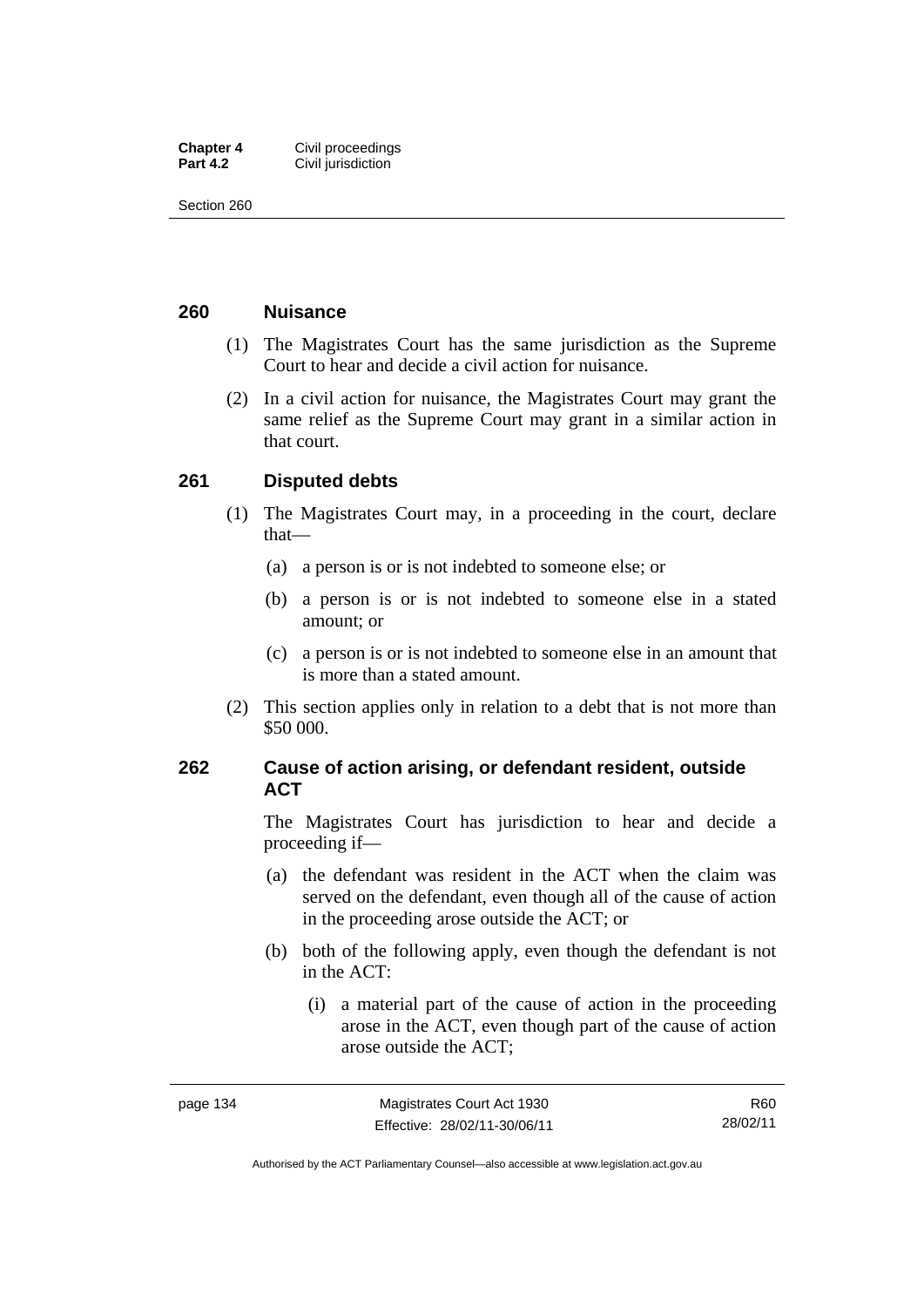(ii) the claim is served on the defendant in Australia or an external territory.

## **263 Requests under conventions relating to legal proceedings in civil and commercial matters**

- (1) The Magistrates Court has jurisdiction to make any order or take any action necessary to comply with a request received from the consular or other authority of a relevant foreign country for serving documents in the ACT or taking evidence in the ACT.
- (2) In this section:

*relevant foreign country*—a foreign country is a *relevant foreign country* if a convention relating to legal proceedings in civil and commercial matters is in force between the country and Australia.

# **264 Proceedings affecting title to land**

- (1) The Magistrates Court does not have jurisdiction to hear and decide a proceeding in which the title to land is genuinely in question.
- (2) However, the jurisdiction of the Magistrates Court to hear and decide a proceeding is not affected only because the title to land incidentally comes in question in the proceeding.
- (3) In a proceeding mentioned in subsection (2), a judgment is not evidence of title to land.

### **265 Disputes under Residential Tenancies Act**

The Magistrates Court does not have jurisdiction in relation to a dispute to which the *Residential Tenancies Act 1997* applies if the amount in dispute is not more than \$10 000.

### **266 Complaints under Utilities Act, pt 12**

The Magistrates Court does not have jurisdiction in relation to a matter to the extent to which it is the subject of—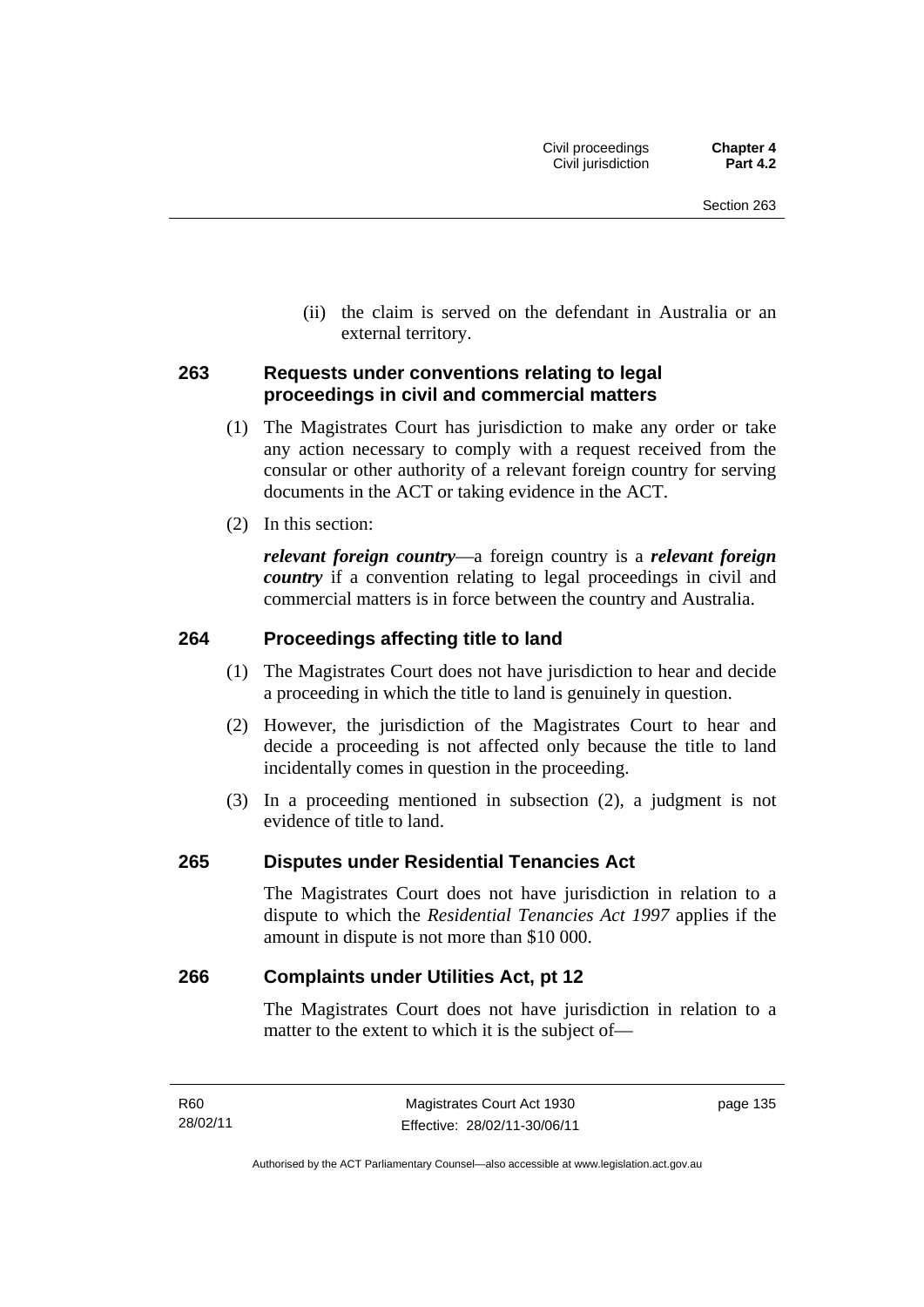| <b>Chapter 4</b> | Civil proceedings  |
|------------------|--------------------|
| <b>Part 4.2</b>  | Civil jurisdiction |

Section 266A

- (a) a complaint under the *Utilities Act 2000*, part 12 (Complaints); or
- (b) a direction or declaration of the ACAT under that part.

### **266A Civil disputes under ACT Civil and Administrative Tribunal Act**

- (1) A proceeding may not be started in the Magistrates Court in relation to—
	- (a) a common boundaries determination; or
	- (b) another civil dispute if an amount of not more than \$10 000 is claimed, or sought to be declared as a debt, whether or not any other relief is also sought.
- (2) To remove any doubt, this section does not apply in relation to the enforcement of an order made by the ACAT.
	- *Note* The *ACT Civil and Administrative Tribunal Act 2008*, s 71 provides that a money order or non-money order made by the ACAT is taken to have been filed in the Magistrates Court for enforcement under the *Court Procedures Rules 2006*, pt 2.18 (Enforcement).
- (3) In this section:

*civil dispute*—see the *ACT Civil and Administrative Tribunal Act 2008*, section 16.

*common boundaries determination*—see the *ACT Civil and Administrative Tribunal Act 2008*, section 15.

*Note* An application may be made to the ACAT for civil disputes (see the *ACT Civil and Administrative Act 2008*, pt 4). The ACAT has, in relation to civil disputes, the same jurisdiction and powers as the Magistrates Court (see the *ACT Civil and Administrative Tribunal Act 2008*, s 22).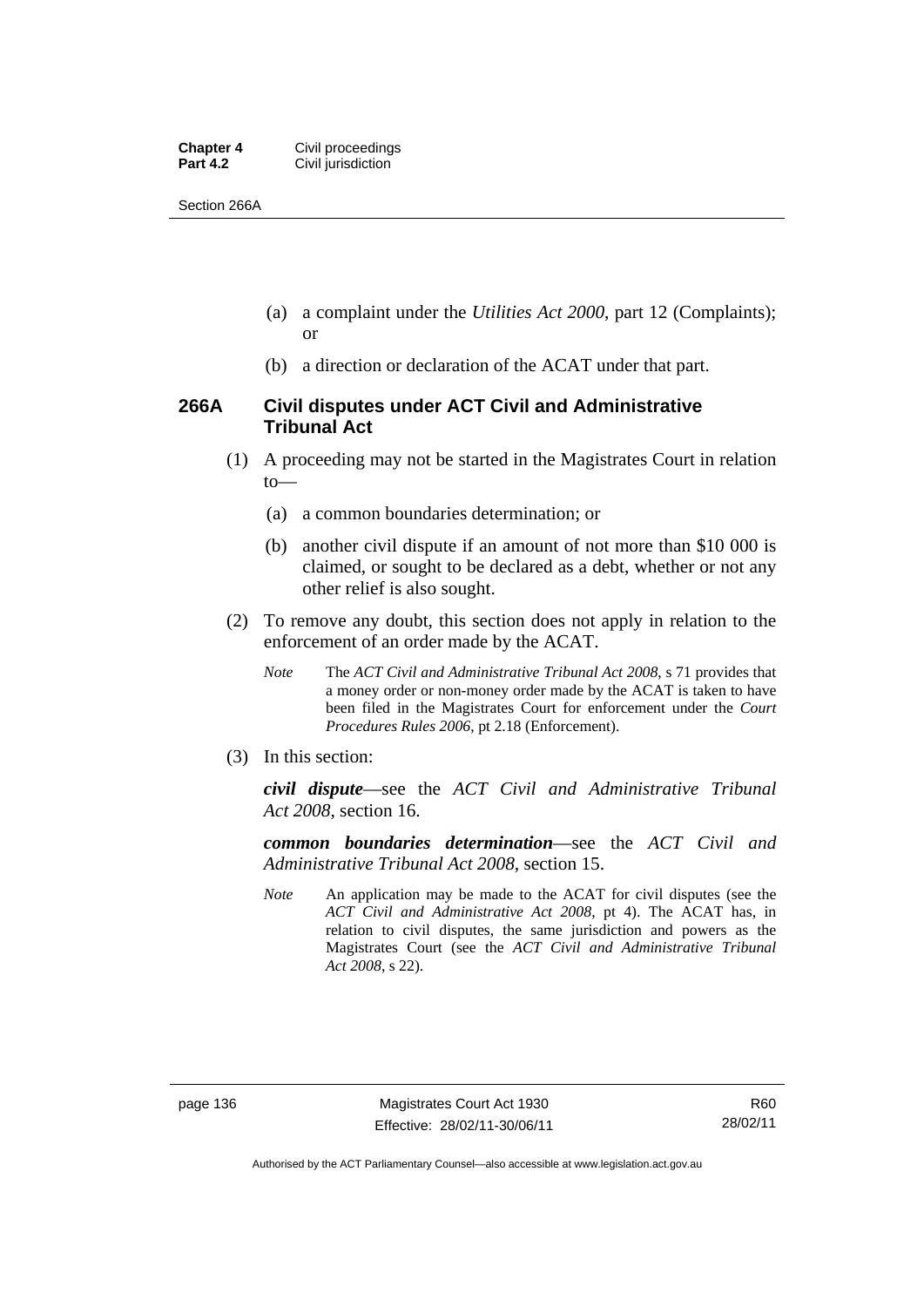# **266B Enforcement of ACT Civil and Administrative Tribunal order—representation**

- (1) This section applies if a person (the *first person*)—
	- (a) was represented in an application in the ACAT by someone else (the *second person*) under the *ACT Civil and Administrative Tribunal Act 2008*, section 30; and
	- (b) the ACAT made a money order or non-money order in favour of the first person; and
	- (c) the first person enforces the order in the Magistrates Court under the *Court Procedures Rules 2006*, part 2.18 (Enforcement).
- (2) The second person may represent the first person in the enforcement proceeding in the Magistrates Court.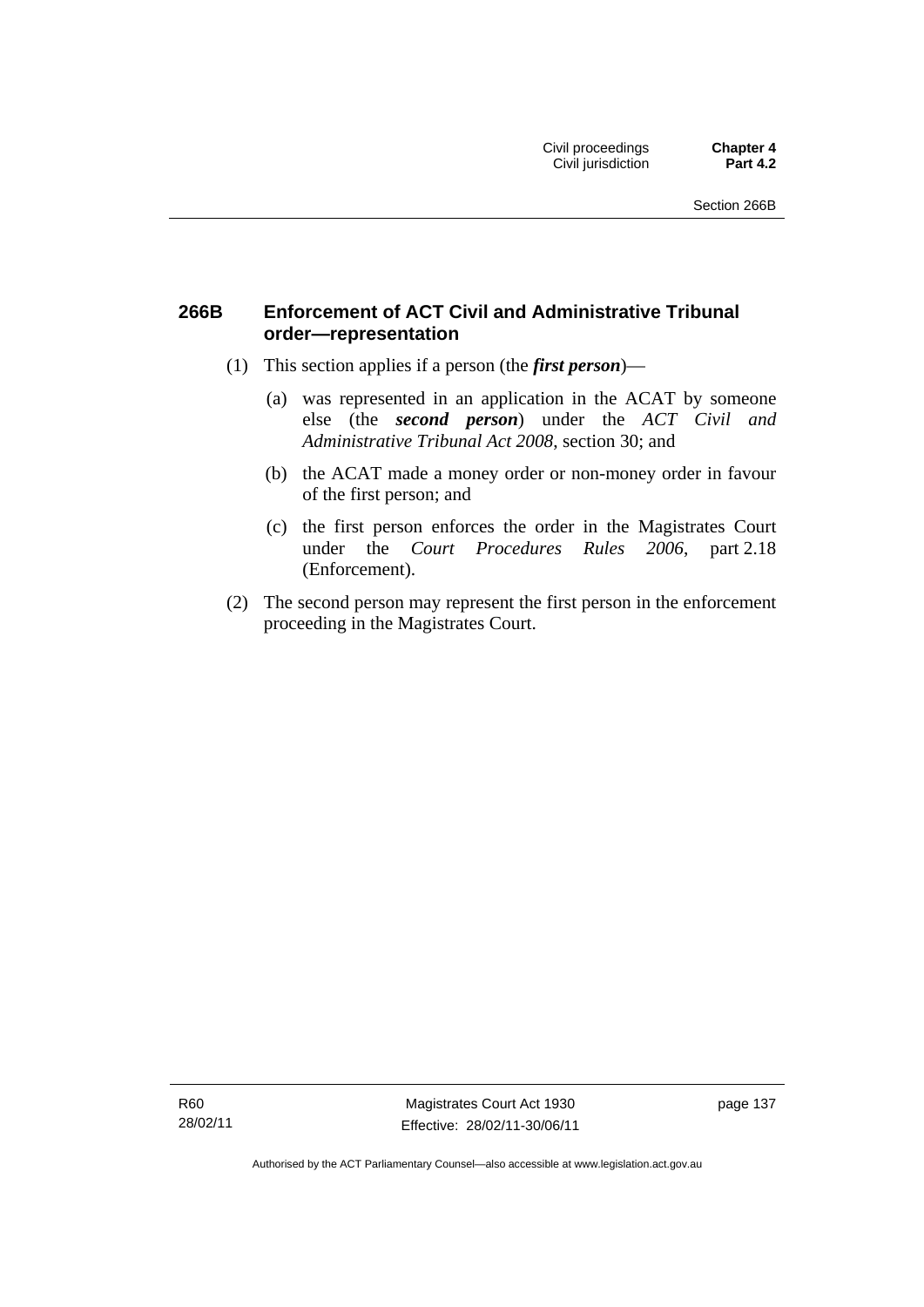# **Part 4.3 Case stated for Supreme Court**

### **267 Case stated**

- (1) On the application of a party to a proceeding in the Magistrates Court, the court may state, in the form of a special case, any question of law that arises in the proceeding for the opinion of the Supreme Court.
- (2) The Supreme Court has jurisdiction to hear and decide a case stated under this section.

page 138 Magistrates Court Act 1930 Effective: 28/02/11-30/06/11

Authorised by the ACT Parliamentary Counsel—also accessible at www.legislation.act.gov.au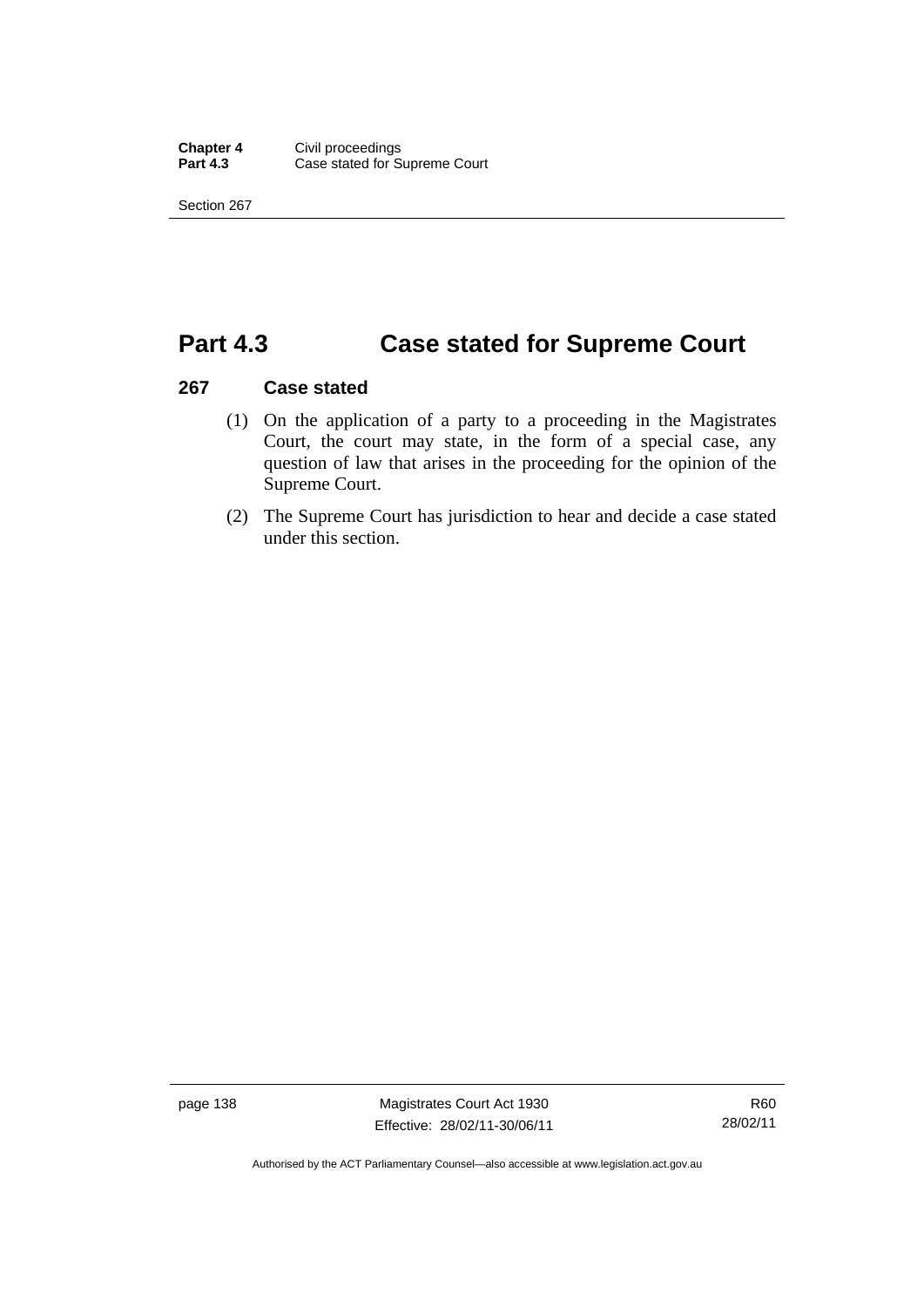# **Part 4.4 Transfer of proceedings from or to Supreme Court**

## **268 Transfer of action from Supreme Court**

- (1) This section applies if a proceeding in relation to the cause of action on which a prescribed action pending in the Supreme Court is founded could properly have been begun in the Magistrates Court.
- (2) The Supreme Court may, on the application of a party to the action or its own initiative, order that the action be transferred to the Magistrates Court if it considers it just to do so.
- (3) In subsection (1):

*prescribed action* means an action in which the amount claimed (whether initially or as reduced by payment, admitted set-off or otherwise) is not more than the amount for which the Magistrates Court has jurisdiction under this chapter.

### **269 Procedure on transfer of action from Supreme Court**

- (1) This section applies if the Supreme Court has made an order under section 268 that an action pending in the Supreme Court be transferred to the Magistrates Court.
- (2) A party to the action may file in the Magistrates Court a copy of the order, a copy of each of the pleadings (if any) in the action and any other relevant documents filed in the Supreme Court.
- (3) When the copies have been filed, the action—
	- (a) stops being an action in the Supreme Court; and
	- (b) becomes a proceeding in the Magistrates Court.
- (4) The proceeding is taken to have been begun in the Magistrates Court on the day the action was begun in the Supreme Court.

page 139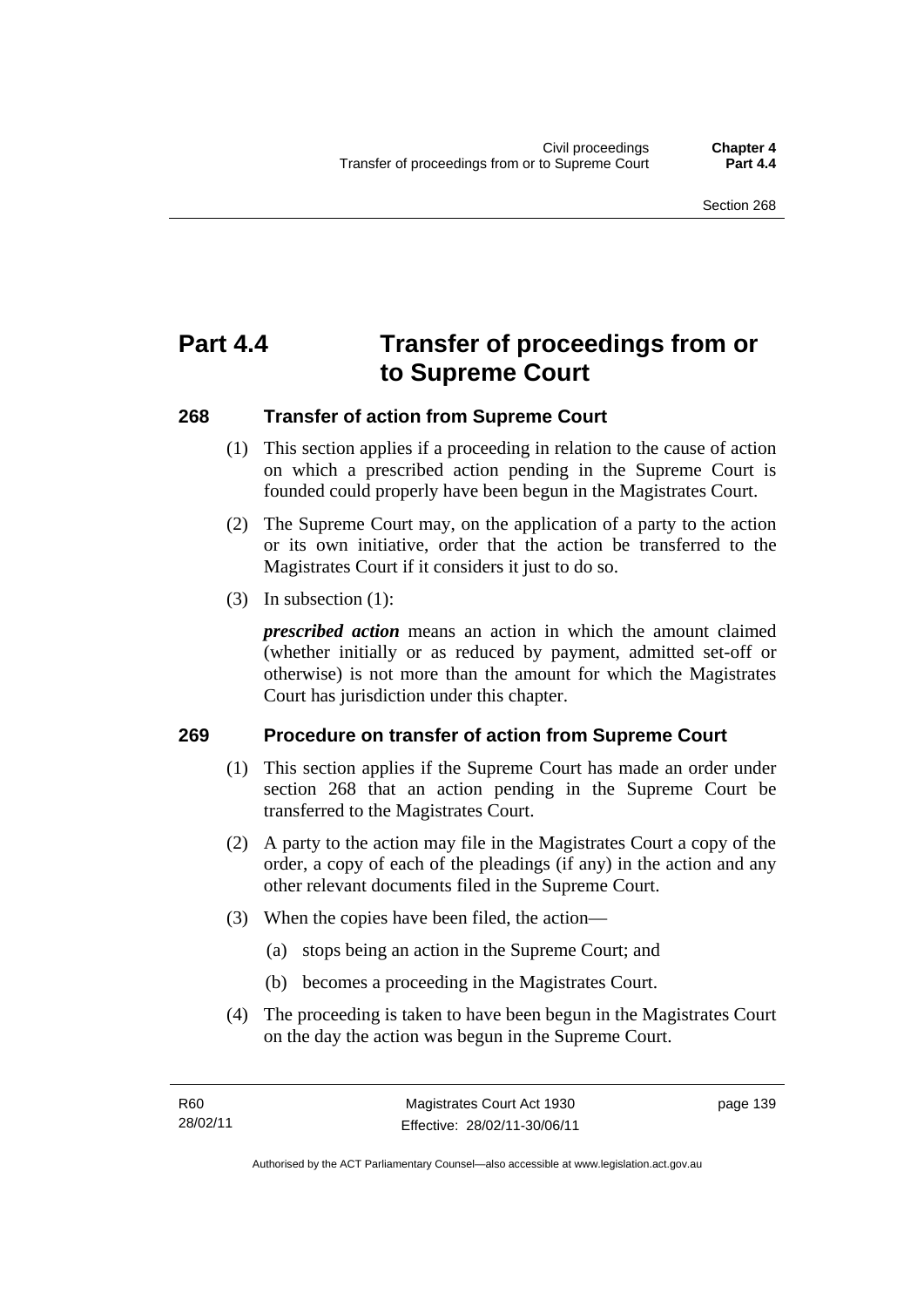- (5) Costs in the proceeding are to be allowed—
	- (a) for costs incurred before the order under section 268 was made (including the costs of getting the order) and the costs of getting the copies mentioned in subsection (2)—in accordance with the rules under the *Court Procedures Act 2004* applying to the Supreme Court, but subject to any Supreme Court order; and
	- (b) for costs incurred after the order was made (not including the costs of getting the copies)—in accordance with the rules applying to the Magistrates Court.
- (6) If costs mentioned in subsection (5) (a) are to be assessed, the costs must be assessed by the registrar in accordance with the rules applying to the Supreme Court.

# **270 Removal of proceedings into Supreme Court**

On the application of a party to a proceeding in the Magistrates Court, the Supreme Court may order that the proceeding be removed into the Supreme Court on the conditions about costs, security for the amount claimed or costs, or otherwise, that the Supreme Court considers just.

# **271 Stay of proceedings**

- (1) This section applies if an application under section 270 to have a proceeding in the Magistrates Court removed into the Supreme Court is pending.
- (2) On the application of a party to the proceeding, the Supreme Court may order that the proceeding be stayed until the application under section 270 is decided or until the Supreme Court orders otherwise.
- (3) An order that a proceeding be stayed takes effect immediately on a copy of the order being filed in the Magistrates Court.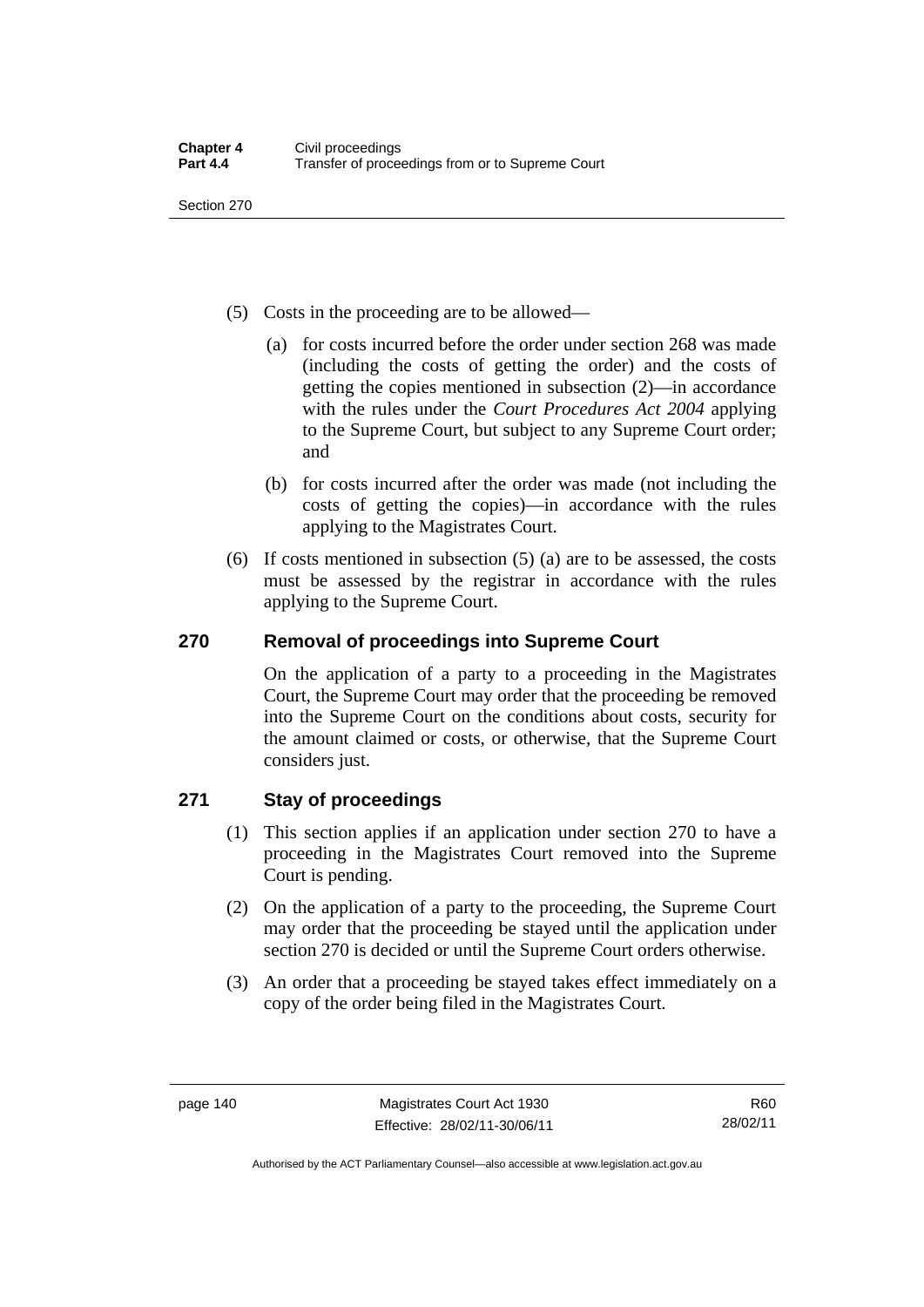# **Part 4.5 Civil appeals**

# **272 Meaning of** *appeal***—pt 4.5**

In this part:

*appeal* means an appeal to the Supreme Court from a judgment or order of the Magistrates Court, whether final or interlocutory, in a proceeding that the Magistrates Court has jurisdiction to hear and decide under this chapter.

# **273 Jurisdiction**

- (1) The jurisdiction of the Supreme Court to hear and decide appeals is subject to the exceptions and conditions in this part.
- (2) Subsection (1) does not affect the operation of any other law that provides for the appellate jurisdiction of the Supreme Court.

# **274 Cases in which appeal may be brought**

- (1) An appeal may be brought only with the leave of the Supreme Court.
- (2) However, an appeal may be brought as of right from a judgment or order—
	- (a) for, or for the payment of, an amount of \$2 000 or more; or
	- (b) in a proceeding in the Magistrates Court—
		- (i) in which the matter in issue amounts to, or is of the value of, \$2 000 or more; or
		- (ii) that involves directly or indirectly a claim, demand or question to or in relation to any property or any civil right amounting to, or of the value of, \$2 000 or more.

page 141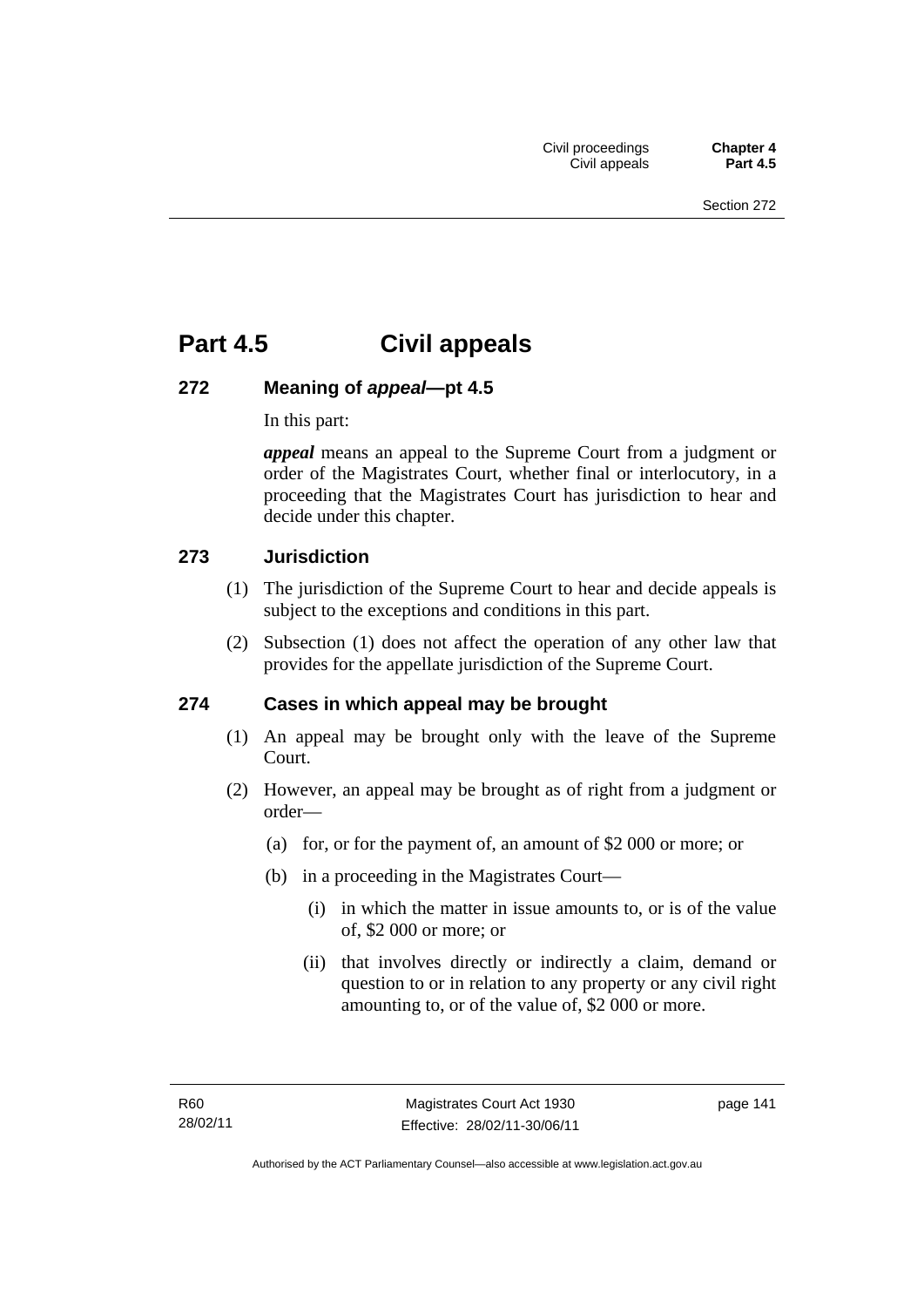| <b>Chapter 4</b> | Civil proceedings |
|------------------|-------------------|
| <b>Part 4.5</b>  | Civil appeals     |

# **276 Evidence on appeal**

In an appeal, the Supreme Court must have regard to the evidence given in the proceeding in the Magistrates Court out of which the appeal arose, and has power to draw inferences of fact and, in its discretion, to receive further evidence.

page 142 Magistrates Court Act 1930 Effective: 28/02/11-30/06/11

R60 28/02/11

Authorised by the ACT Parliamentary Counsel—also accessible at www.legislation.act.gov.au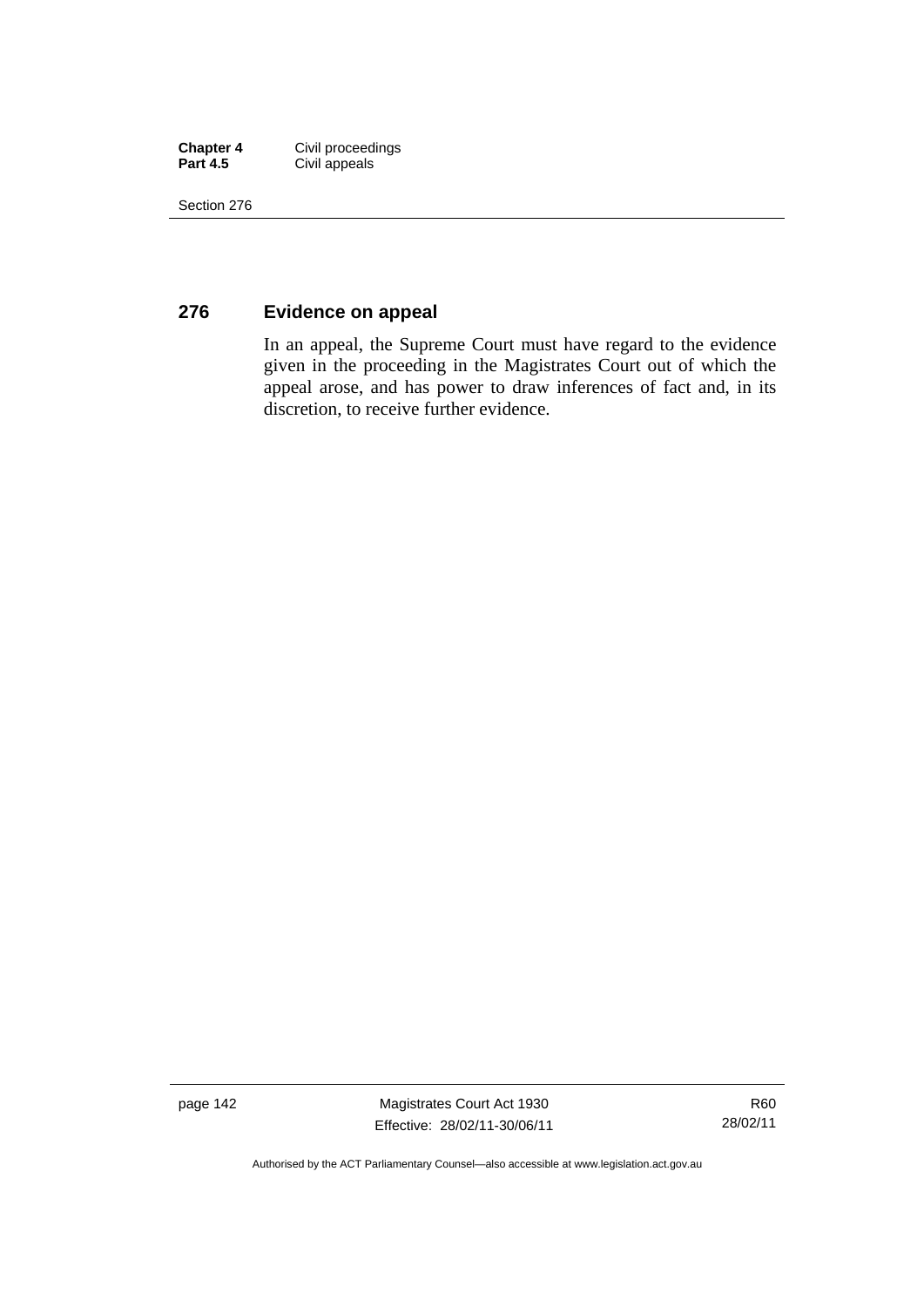# **Chapter 4A The Childrens Court**

# **Part 4A.1 The Childrens Court**

# **287 Childrens Court**

- (1) The Magistrates Court is known as the Childrens Court when it is constituted by the Childrens Court Magistrate exercising the jurisdiction given under section 288.
- (2) The Magistrates Court is also known as the Childrens Court when it is constituted by—
	- (a) a magistrate assigned under section 291C (Assignment of other magistrates for Childrens Court matters) who is exercising the jurisdiction given under section 288; or
	- (b) a magistrate acting under section 291D (2) (Completion of part-heard matters).
- (3) The Childrens Court may use the Magistrates Court seal.

# **288 Jurisdiction of Childrens Court**

- (1) The Childrens Court has jurisdiction to hear and decide—
	- (a) any criminal proceeding against a person in relation to a summary offence if the person was under 18 years old at the time of the alleged offence; and
	- (b) any criminal proceeding against a person in relation to an indictable offence (other than an offence punishable by imprisonment for life) if the person was under 18 years old at the time of the alleged offence; and
	- (c) a proceeding in relation to bail for a child; and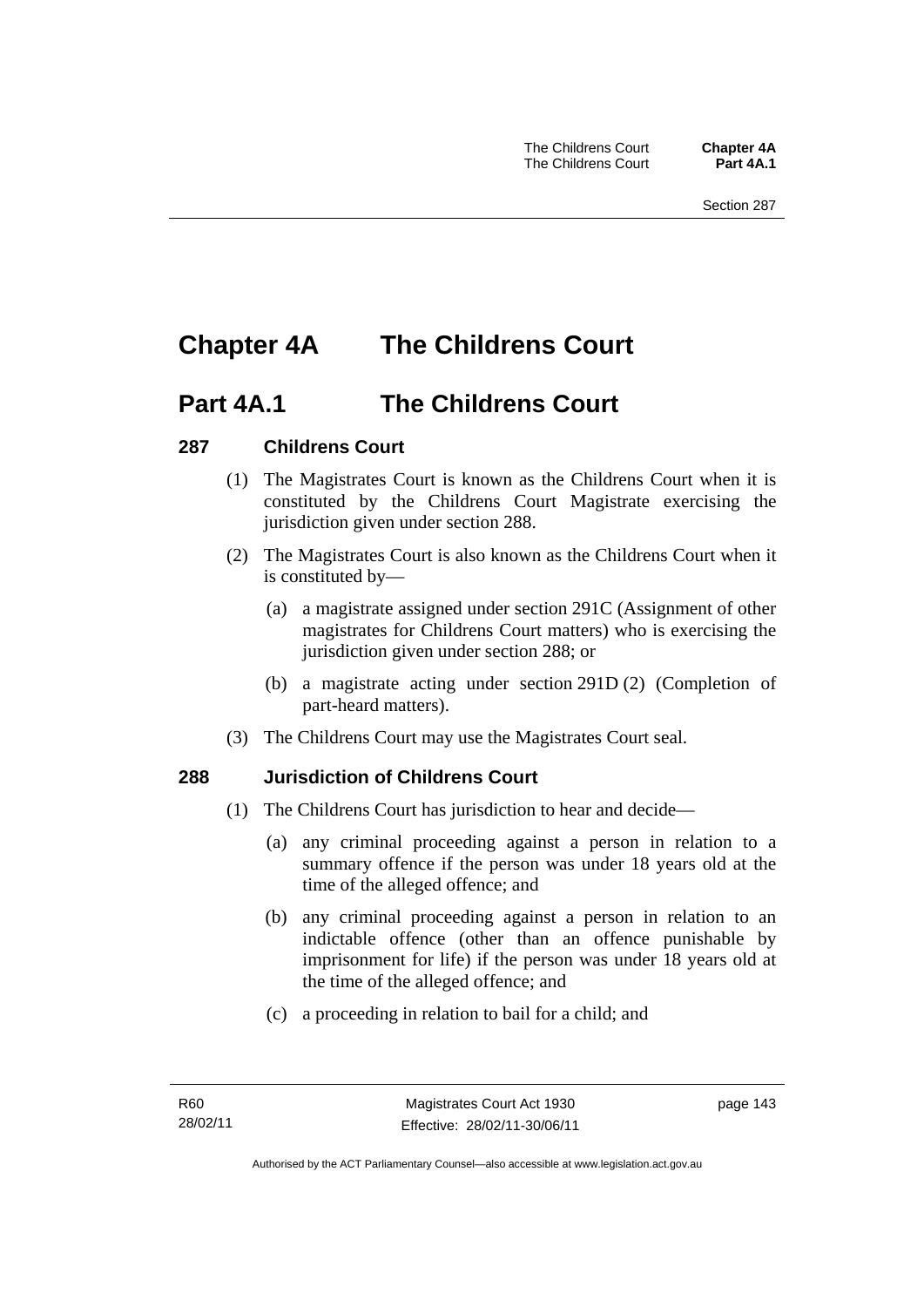| <b>Chapter 4A</b> | The Childrens Court |
|-------------------|---------------------|
| Part 4A.1         | The Childrens Court |

- (d) any application or other proceeding under the *Children and Young People Act 2008*, including a proceeding transferred to the court under the *Children and Young People Act 2008*, chapter 17 (Care and protection—interstate transfer of orders and proceedings).
- (2) Subsection (1) (b) is subject to the *Crimes Act 1900*, section 375 (Summary disposal of certain cases).
- (3) Subsection (1) (c) is subject to the *Bail Act 1992*.

## **289 Proceedings where children jointly charged with adults**

- (1) If a child and an adult are jointly charged with an offence, section 288 (Jurisdiction of Childrens Court) applies to a proceeding against the child arising out of the charge as if the child had been charged separately.
- (2) Section 288 does not apply to the committal hearing for an indictable offence alleged to have been committed jointly by a child and an adult if a magistrate, having regard to the nature of the alleged offence and the time and expense involved in carrying out the committal hearings separately, orders that the section does not apply.
- (3) To remove any doubt, the *Court Procedures Act 2004*, part 7A (Procedural provisions—proceedings involving children or young people) applies to a proceeding against a child even if the proceeding arises out of an offence for which the child and an adult were jointly charged.

### **290 Chief Magistrate to arrange business of Childrens Court**

(1) The Chief Magistrate is responsible for ensuring the orderly and prompt discharge of the business of the Childrens Court.

Authorised by the ACT Parliamentary Counsel—also accessible at www.legislation.act.gov.au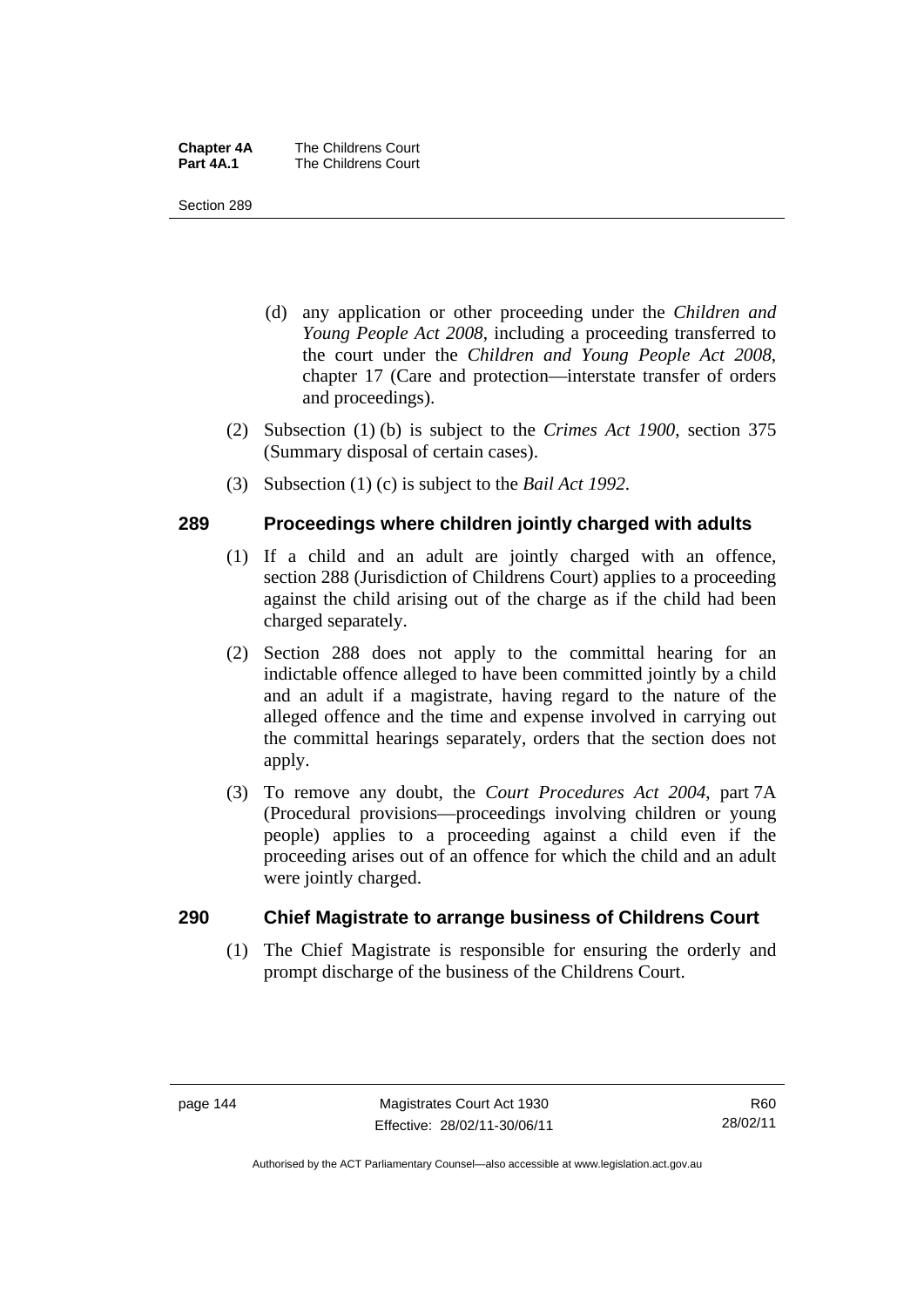- (2) The Chief Magistrate may, subject to appropriate and practicable consultation with the magistrates, make arrangements about—
	- (a) the magistrate who is to be the Childrens Court Magistrate; and
	- (b) the assignment of a magistrate under—
		- (i) section 291B (Acting Childrens Court Magistrate); or
		- (ii) section 291C (Assignment of other magistrates for Childrens Court matters).

### **291 Childrens Court Magistrate to hear all matters**

- (1) The Childrens Court Magistrate is responsible for dealing with all matters within the jurisdiction of the Childrens Court.
- (2) Subsection (1) is subject to—
	- (a) section 291C (Assignment of other magistrates for Childrens Court matters); and
	- (b) section 291D (Completion of part-heard matters).
- (2) Also, subsection (1) does not prevent a magistrate other than the Childrens Court Magistrate from exercising—
	- (a) a function or power given to a magistrate under a provision of the *Children and Young People Act 2008*; or
	- (b) a power given to a magistrate under a territory law to admit a child or young person to bail under the *Bail Act 1992* or to remand a child or young person in custody.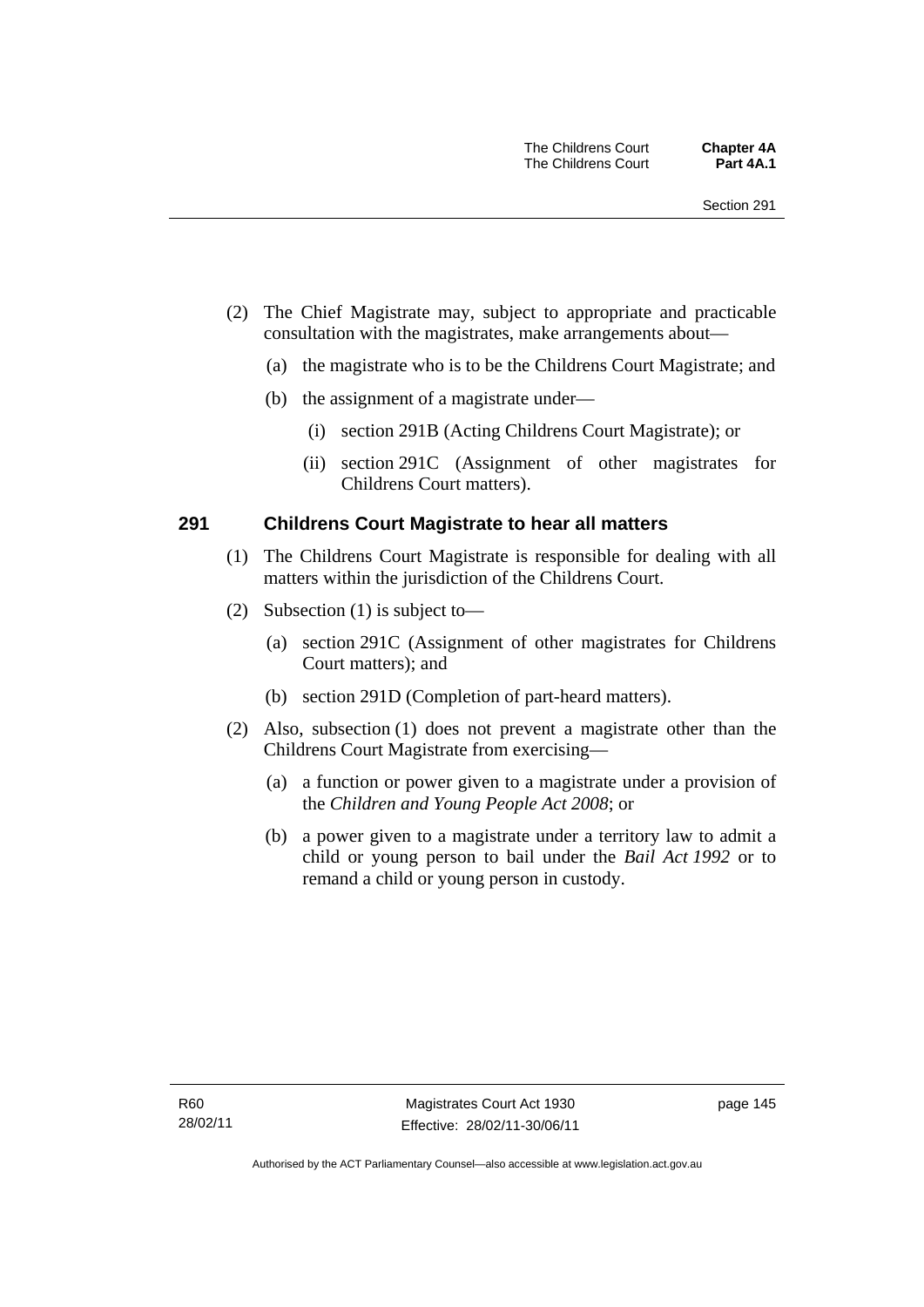**Chapter 4A** The Childrens Court<br>**Part 4A.2** Childrens Court Mag **Childrens Court Magistrate** 

Section 291A

# **Part 4A.2 Childrens Court Magistrate**

### **291A Childrens Court Magistrate**

- (1) The Chief Magistrate must declare 1 magistrate to be the Childrens Court Magistrate for a stated term of not longer than 2 years.
- (2) The Chief Magistrate may declare himself or herself to be the Childrens Court Magistrate.
- (3) The Chief Magistrate must not declare a magistrate to be the Childrens Court Magistrate unless satisfied the magistrate is suitably qualified to be the Childrens Court Magistrate.
- (4) The Chief Magistrate must revoke a declaration under this section if asked, in writing, by the Childrens Court Magistrate.
- (5) A declaration, or revocation, under this section is a notifiable instrument.

*Note* A notifiable instrument must be notified under the Legislation Act.

### **291B Acting Childrens Court Magistrate**

- (1) The Chief Magistrate may assign a magistrate to act as Childrens Court Magistrate only if—
	- (a) there is no Childrens Court Magistrate; or
	- (b) the Childrens Court Magistrate—
		- (i) is absent from duty or from the ACT; or
		- (ii) cannot exercise the functions of the Childrens Court Magistrate for another reason.
- (2) A magistrate assigned to act as Childrens Court Magistrate is the Childrens Court Magistrate for this Act and any other Act.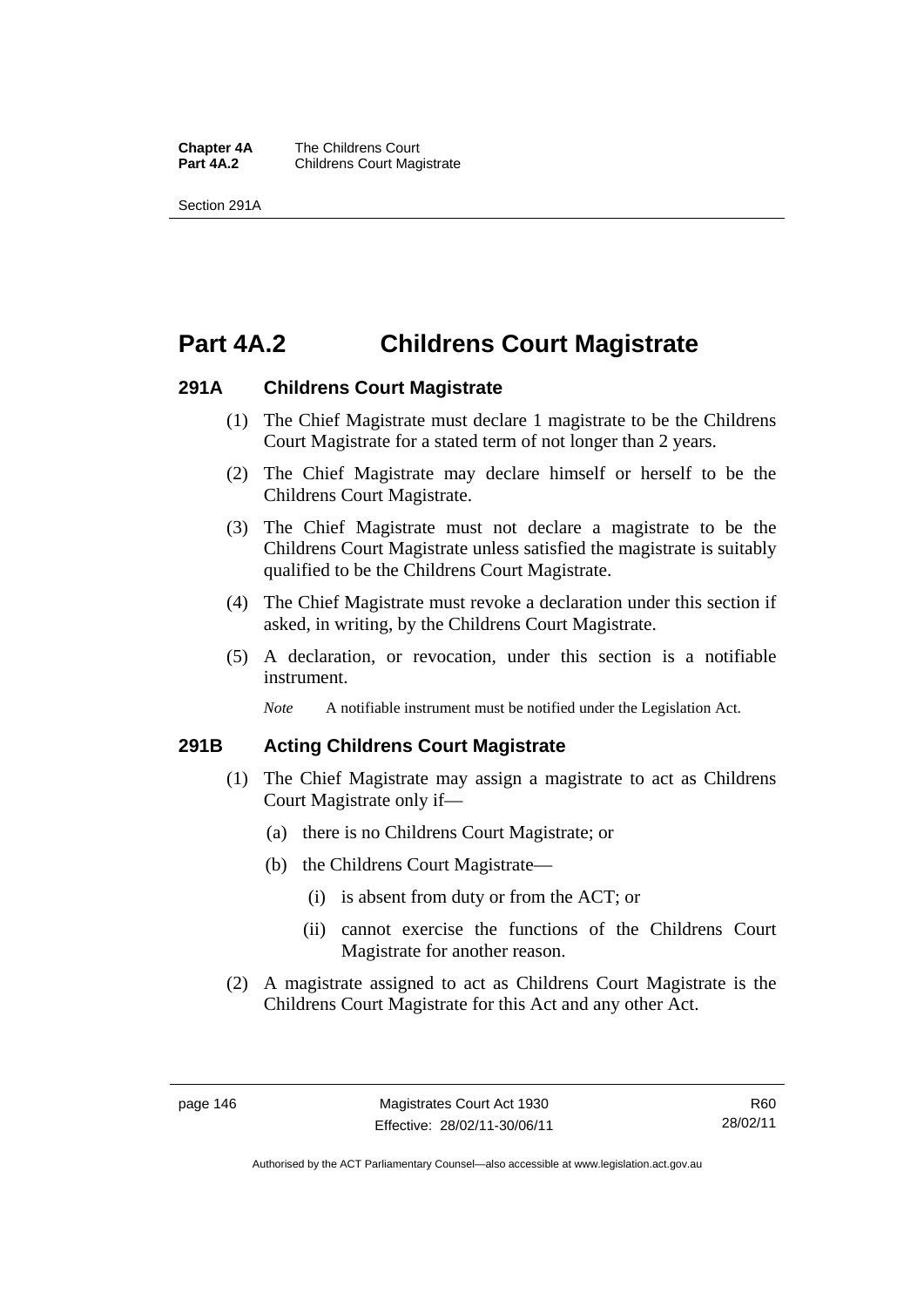# **291C Assignment of other magistrates for Childrens Court matters**

- (1) The Chief Magistrate may assign another magistrate to deal with a matter if the Childrens Court Magistrate is unable to deal with the matter—
	- (a) without delay that is likely to prejudice the wellbeing of a child or young person; or
	- (b) because of a conflict of interest, or a perceived conflict of interest.
- (2) A magistrate may be assigned under subsection (1) (a) only if the Chief Magistrate is satisfied the assignment is necessary having regard to—
	- (a) how the delay is likely to prejudice the child's or young person's wellbeing; and
	- (b) the principle in the *Children and Young People Act 2008*, section 8 that in making a decision under that Act in relation to a particular child or young person, the decision-maker must regard the best interests of the child or young person as the paramount consideration; and
	- (c) the degree of urgency of the matter to be dealt with by the assigned magistrate; and
	- (d) the views and wishes (if any) of the Childrens Court Magistrate on the proposed assignment.
- (3) This section does not create a right in relation to the assignment of a matter under this section.
- (4) Without limiting subsection (3), the decision to assign or not to assign a matter under this section—
	- (a) must not be challenged or called into question in any court; and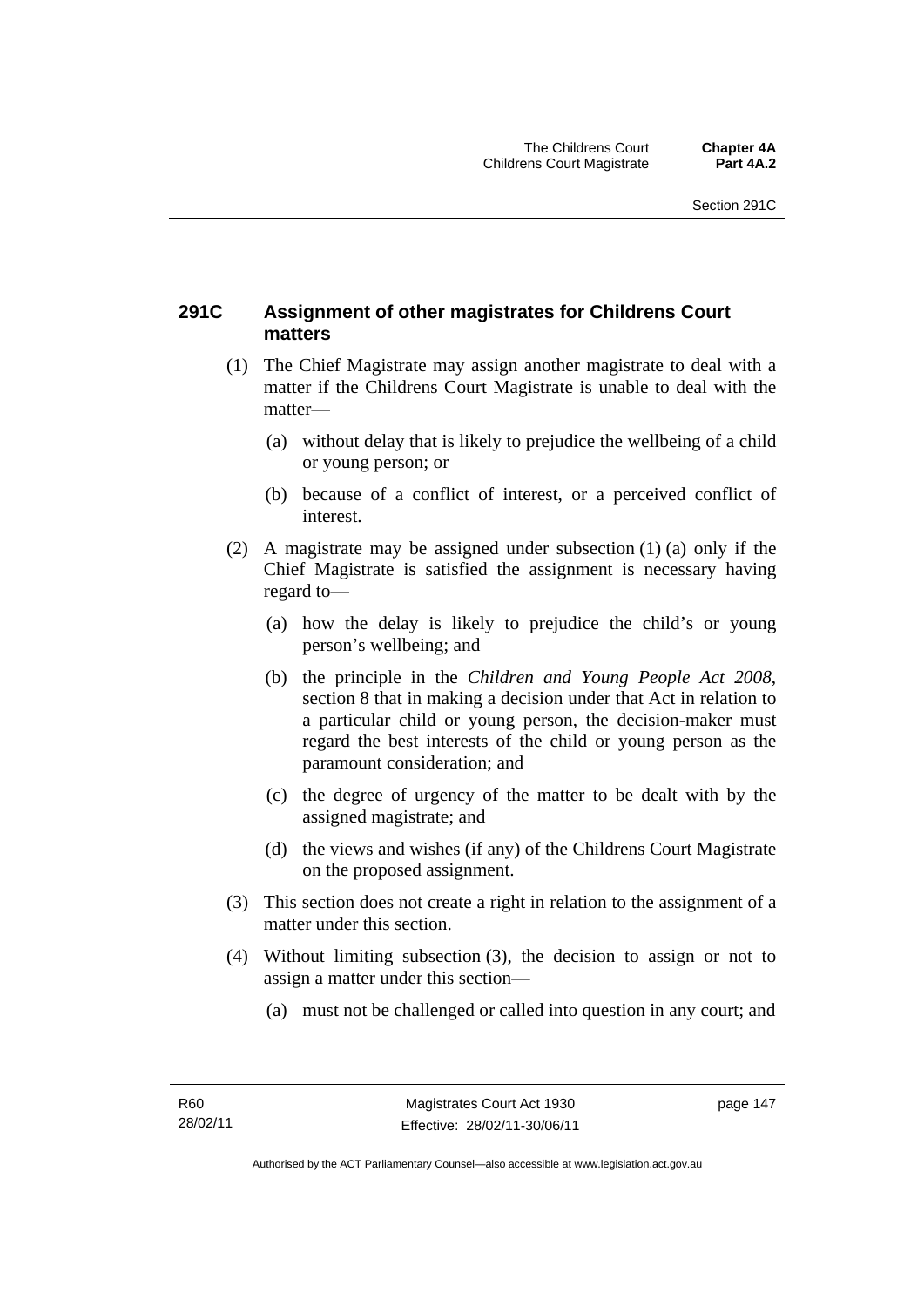Section 291D

- (b) is not subject to prohibition, mandamus or injunction in any court.
- (5) This section is in addition to, and does not limit, section 291B (Acting Childrens Court Magistrate).

## **291D Completion of part-heard matters**

- (1) This section applies if—
	- (a) a magistrate begins to deal with a Childrens Court matter under this chapter; and
	- (b) before the matter is finally decided, the magistrate ceases to—
		- (i) be the Childrens Court Magistrate; or
		- (ii) hold an assignment under section 291B or section 291C.
- (2) The magistrate may continue to deal with the matter until it is finally decided.

page 148 Magistrates Court Act 1930 Effective: 28/02/11-30/06/11

Authorised by the ACT Parliamentary Counsel—also accessible at www.legislation.act.gov.au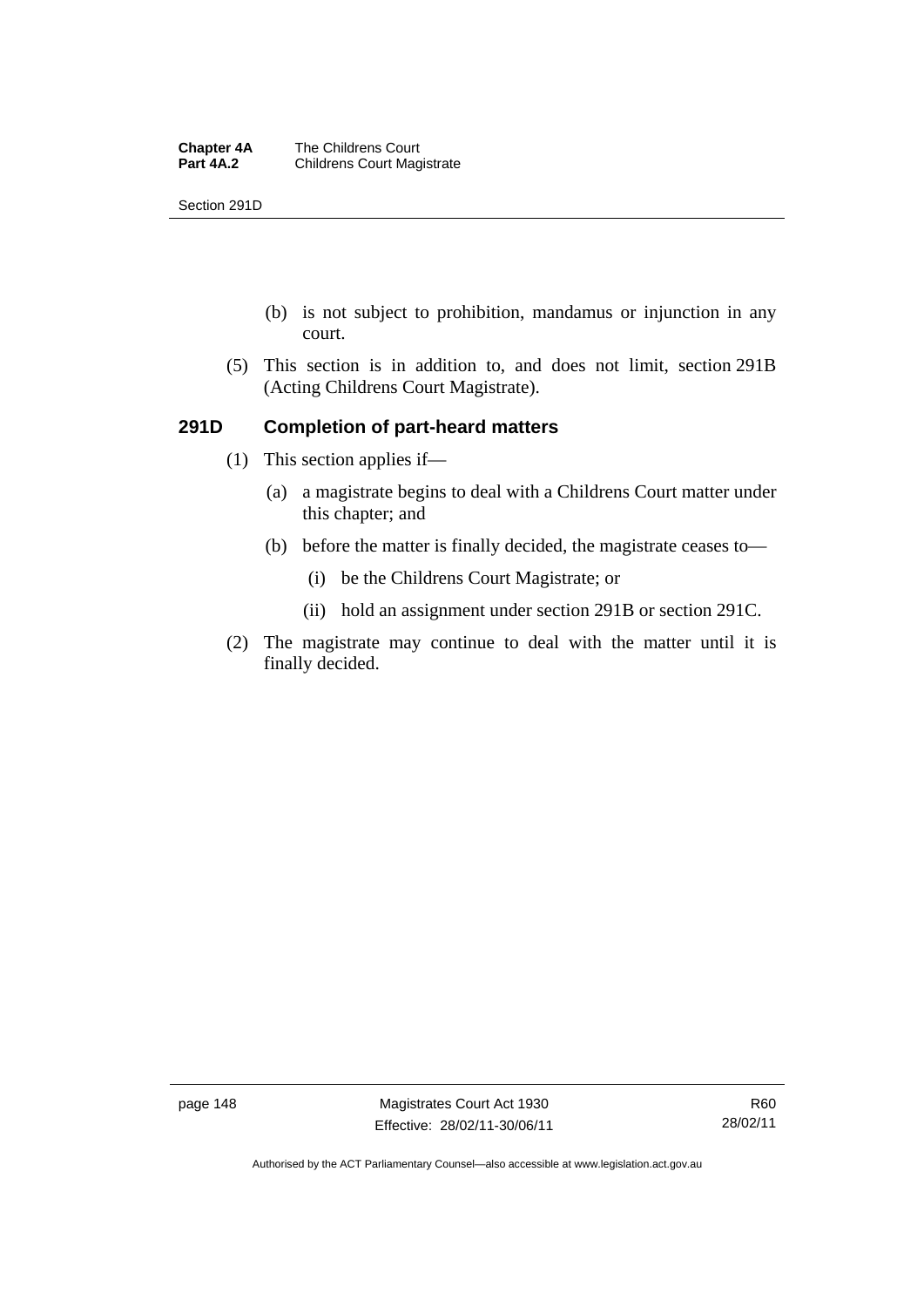# **Part 4A.3 Criminal proceedings**

# **291E Procedures for hearing indictable offences**

- (1) This section applies if—
	- (a) a child charged with an indictable offence is brought before the Childrens Court; and
	- (b) the court—
		- (i) has no power to hear and decide the charge summarily; or
		- (ii) has the power to hear and decide the charge summarily, but decides not to.
- (2) The Childrens Court must deal with the charge as if—
	- (a) the charge were a charge for an indictable offence to which this Act applied; and
	- (b) the Childrens Court were the Magistrates Court; and
	- (c) any necessary changes were made.

## **291F Childrens Court may adjourn hearings to allow access to legal advice**

- (1) This section applies to a charge for an indictable offence against a child that the Childrens Court is hearing summarily.
- (2) The court may, at any time, adjourn the hearing to allow any of the following people to get legal advice:
	- (a) the child;
	- (b) a parent of the child;
	- (c) someone else who has daily care responsibility, or long-term care responsibility, for the child.

page 149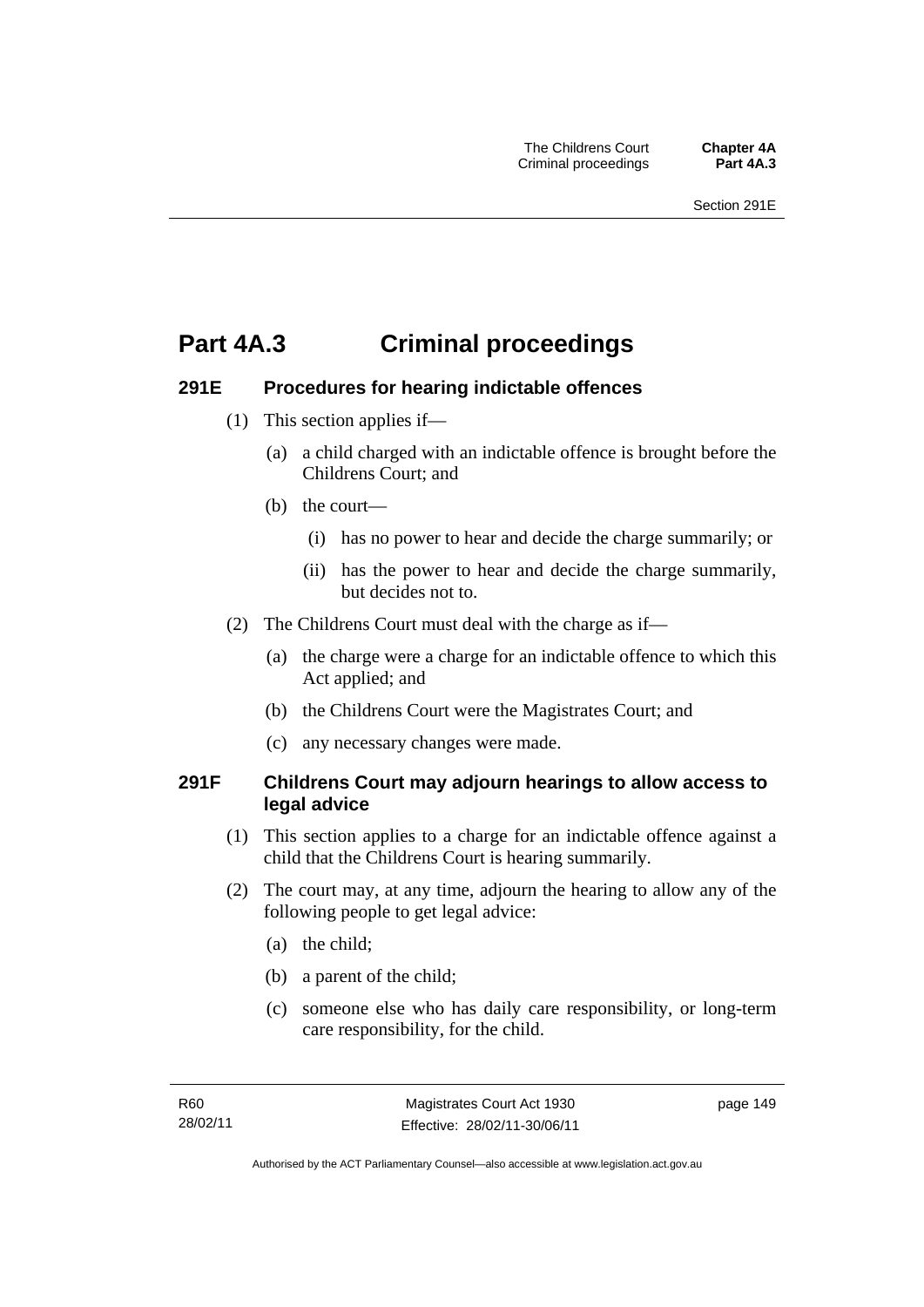Section 291G

(3) In this section:

*daily care responsibility*—see the *Children and Young People Act 2008*, section 19.

*long-term care responsibility*—see the *Children and Young People Act 2008*, section 20.

## **291G Childrens Court may send cases to Supreme Court for sentencing**

- (1) This section applies if the Childrens Court convicts a person of an indictable offence.
- (2) The Childrens Court may, by order, commit the person to the Supreme Court for sentence if satisfied that—
	- (a) sentence should be passed on the person by the Supreme Court because of the character and history of the person; or
	- (b) the sentence that is likely to be appropriate is a sentence the Childrens Court does not have power to impose.
- (3) In deciding whether to make an order under subsection (2) (a), the Childrens Court must consider any report provided under the *Court Procedures Act 2004*, section 74D (Court may order report about young person).
- (4) If the Childrens Court makes an order under subsection (2), the Supreme Court may deal with the person as if the person had been convicted of the offence in the Supreme Court.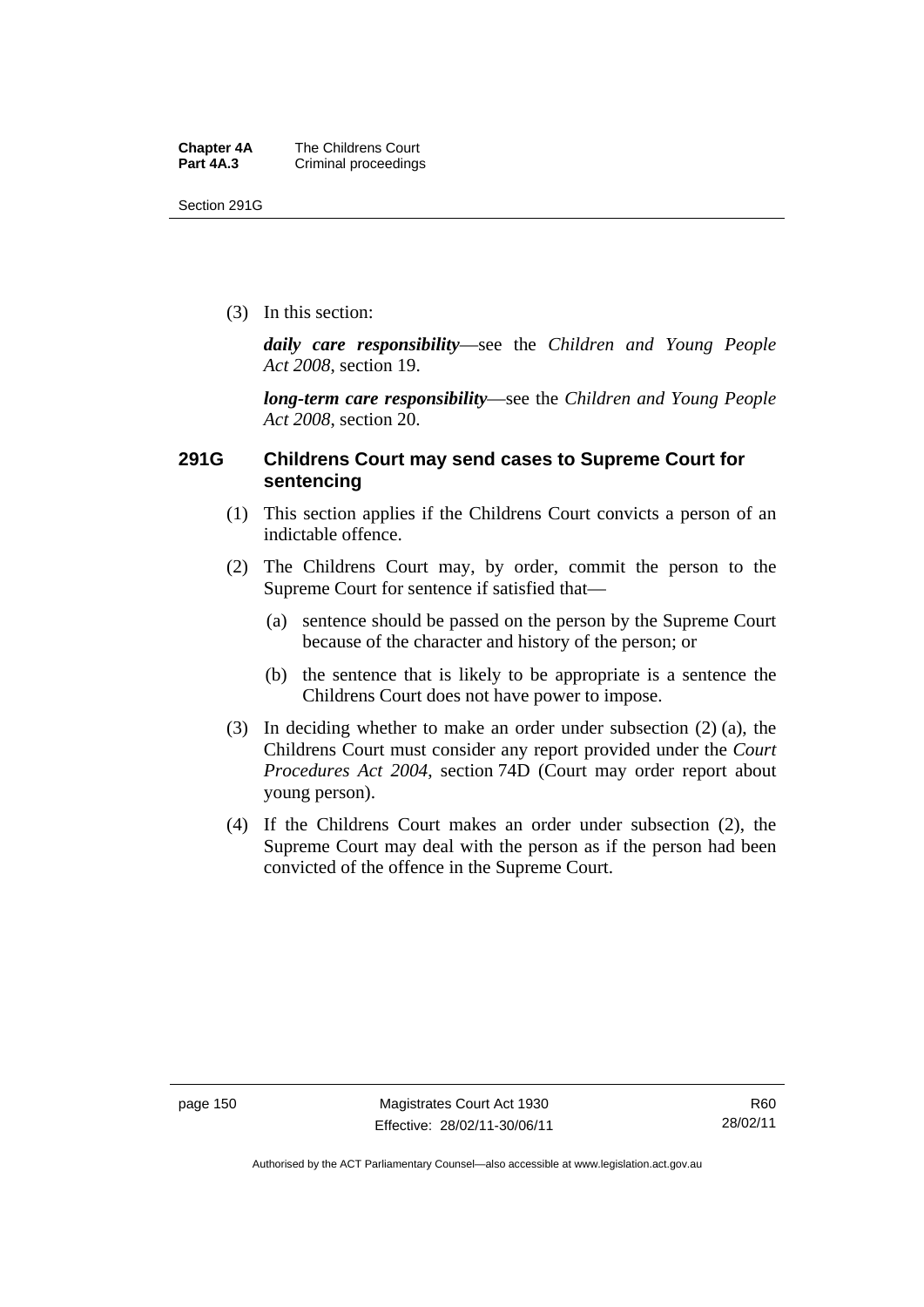# **Chapter 5 Miscellaneous**

# **Part 5.1 Offences**

# **292 Failure to comply with order in nuisance action**

A person must not contravene an order made by the court in a civil action for nuisance.

Maximum penalty: 50 penalty units, imprisonment for 6 months or both.

# **298 Prejudice to employee**

(1) An employer must not dismiss an employee, or otherwise prejudice an employee in his or her employment, because a garnishee order attaching the earnings of the employee has been made by the court.

Maximum penalty: 50 penalty units, imprisonment for 6 months or both.

- $(2)$  If—
	- (a) an employee is dismissed or prejudiced within 6 months after a garnishee order is made; and
	- (b) all the elements of the offence other than the reason for the employer's action are proved;

the onus of proving that the dismissal or prejudice was not because of the garnishee order is on the employer.

 (3) A conviction under subsection (1) does not limit, restrict or otherwise effect any obligation that the garnishee may have in relation to the judgment debtor or any right or remedy that the judgment debtor may have against the garnishee under any other law in force in the ACT.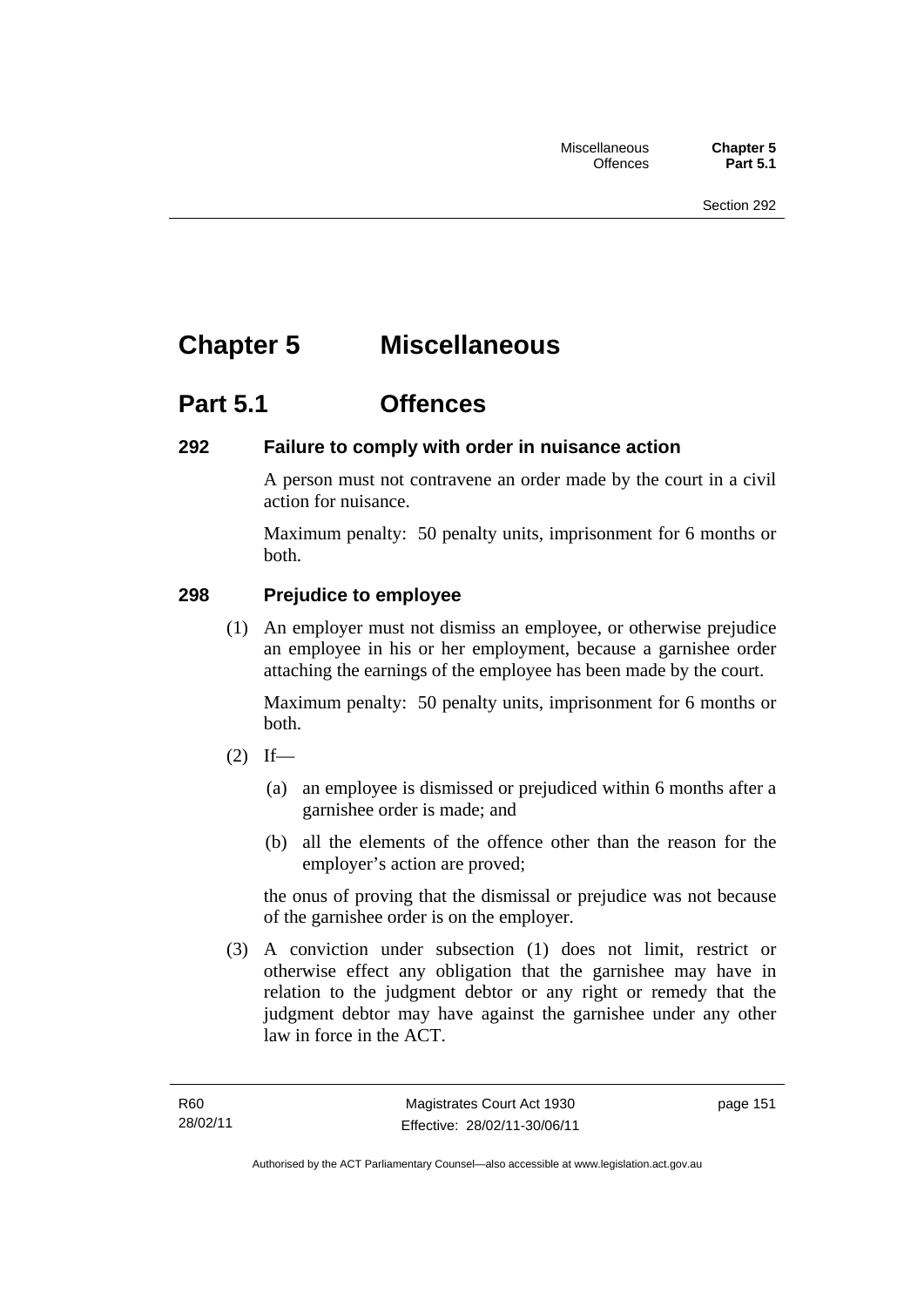**Chapter 5** Miscellaneous<br>**Part 5.2** Other **Part 5.2** 

Section 307

# **Part 5.2 Other**

#### **307 Contempt of court**

- (1) A person is in contempt of the Magistrates Court if the person—
	- (a) contravenes an order of the court or an undertaking given to the court; or
	- (b) commits a contempt in the face or in the hearing of the court; or
	- (c) commits any other contempt of court.

#### **Examples—par (b)**

- 1 insulting a magistrate, the registrar, deputy registrar, bailiff or other court officer during the officer's sitting or attendance in court
- 2 interrupting a proceeding of the court or misbehaving in court
- 3 obstructing or assaulting someone in attendance in court
- 4 disobeying a direction of the court at the hearing of a proceeding
- *Note* An example is part of the Act, is not exhaustive and may extend, but does not limit, the meaning of the provision in which it appears (see Legislation Act, s 126 and s 132).
- (2) The Magistrates Court has the same power to deal with contempt of the Magistrates Court as the Supreme Court has to deal with contempt of the Supreme Court.
- (3) However, a contempt mentioned in subsection (1) (a) may be dealt with as a contempt of court only if there is no other effective way to enforce the order or undertaking.
- (4) To remove any doubt, this section does not limit the Supreme Court's power to deal with contempt of the Magistrates Court.

#### **308 Magistrates Court's seal**

The Magistrates Court must have a seal.

Authorised by the ACT Parliamentary Counsel—also accessible at www.legislation.act.gov.au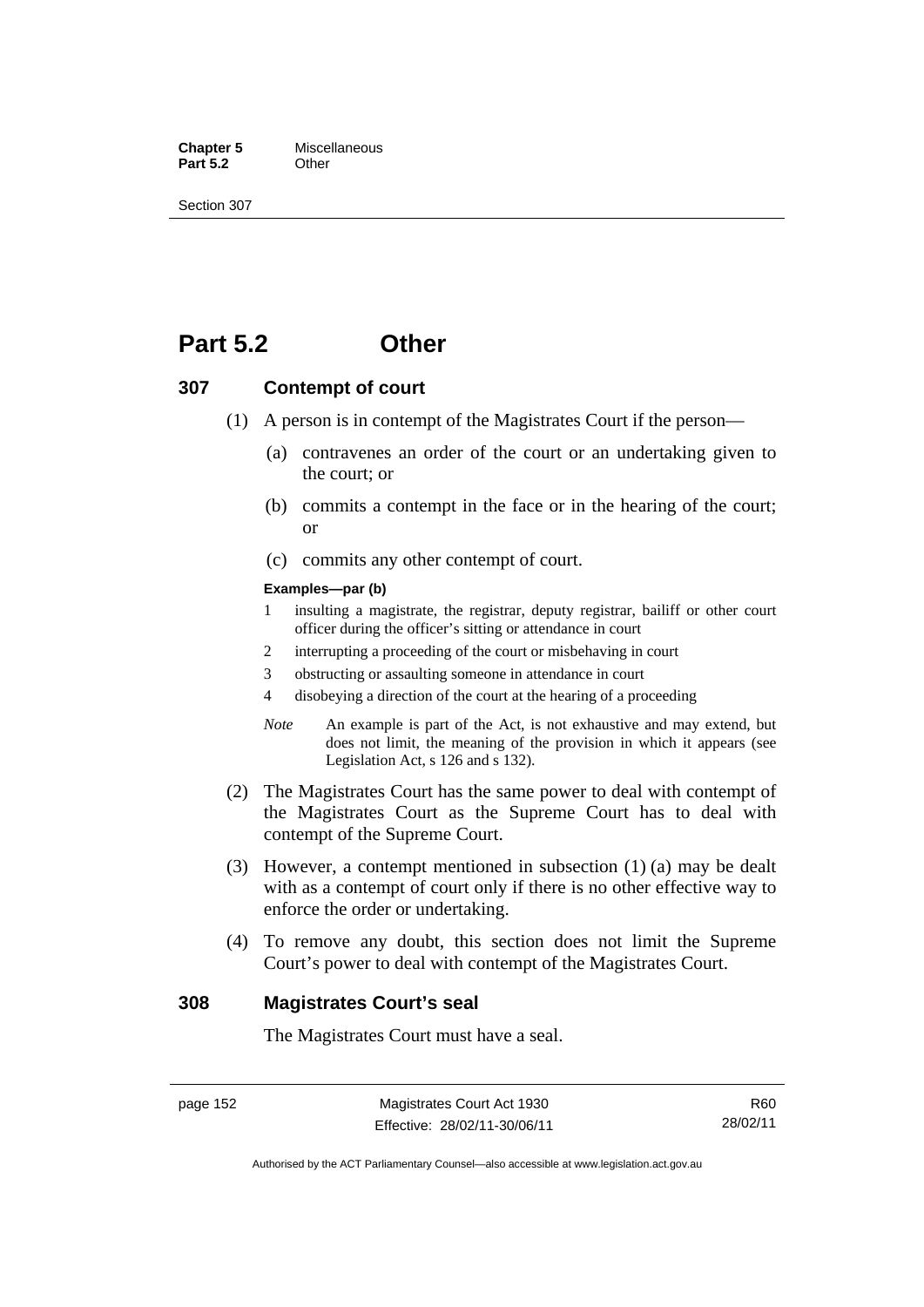### **309 Directions about procedure etc**

- (1) If the procedure for taking a step in a proceeding is not set out in this Act or the law under which the step is to be taken, the court may give a direction in relation to—
	- (a) the procedure to be followed in relation to the step; and
	- (b) any other relevant matter in relation to the step.
- (2) Without limiting subsection (1), the court may give a direction in relation to the procedure to be followed in relation to circle sentencing for certain Aboriginal or Torres Strait Islander offenders, and any other relevant matter in relation to circle sentencing.
- (3) To remove any doubt, a direction mentioned in subsection (2) is not taken to—
	- (a) establish a court; or
	- (b) limit the Magistrates Court's discretion in sentencing an offender.
- (4) In this section:

## *Aboriginal or Torres Strait Islander offender* means an offender who—

- (a) is a descendant of an Aboriginal person or Torres Strait Islander; and
- (b) identifies as an Aboriginal person or Torres Strait Islander; and
- (c) is accepted as an Aboriginal person or Torres Strait Islander by an Aboriginal or Torres Strait Islander community.

*circle sentencing* means the step in a sentencing proceeding for involving members of the Aboriginal or Torres Strait Islander community and others in relation to the sentencing by the court.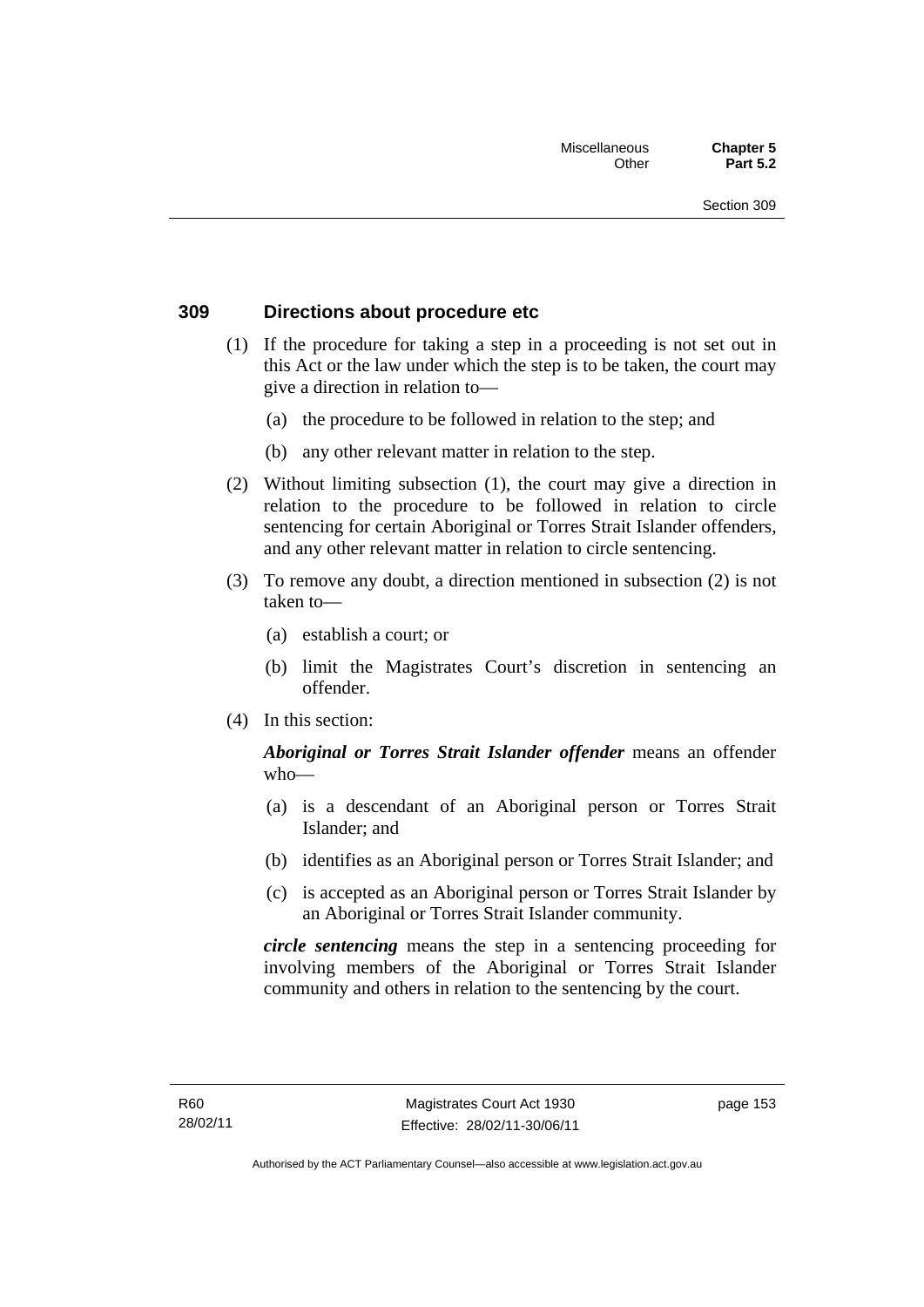#### **Chapter 5** Miscellaneous<br>**Part 5.2** Other **Part 5.2**

Section 310

## **310 Hearings generally to be in public**

- (1) The hearing of a proceeding before the Magistrates Court must be in public.
- (2) However, if the magistrate presiding at a hearing is of the opinion that it is desirable in the public interest or in the interests of justice to do so, the magistrate may, by order—
	- (a) direct that the hearing or part of the hearing take place in private and give directions about the people who may be present; and
	- (b) give directions prohibiting or restricting the publication of evidence given at the hearing, whether in public or in private, or of matters contained in documents lodged with the court or received in evidence by the court for the purposes of the proceeding; and
	- (c) give directions prohibiting or restricting the disclosure to some or all of the parties to the proceeding of evidence given at the hearing, or of a matter contained in a document lodged with the court or received in evidence by the court for the purposes of the proceeding.
- (3) A person who, without reasonable excuse, contravenes an order under subsection (2) commits an offence.

Maximum penalty: 100 penalty units, imprisonment for 1 year or both.

- (4) Subsection  $(1)$ 
	- (a) does not apply in relation to a civil matter that, under another territory law, may be dealt with otherwise than in open court; and
	- (b) is subject to any other territory law that restricts who may be present at a hearing.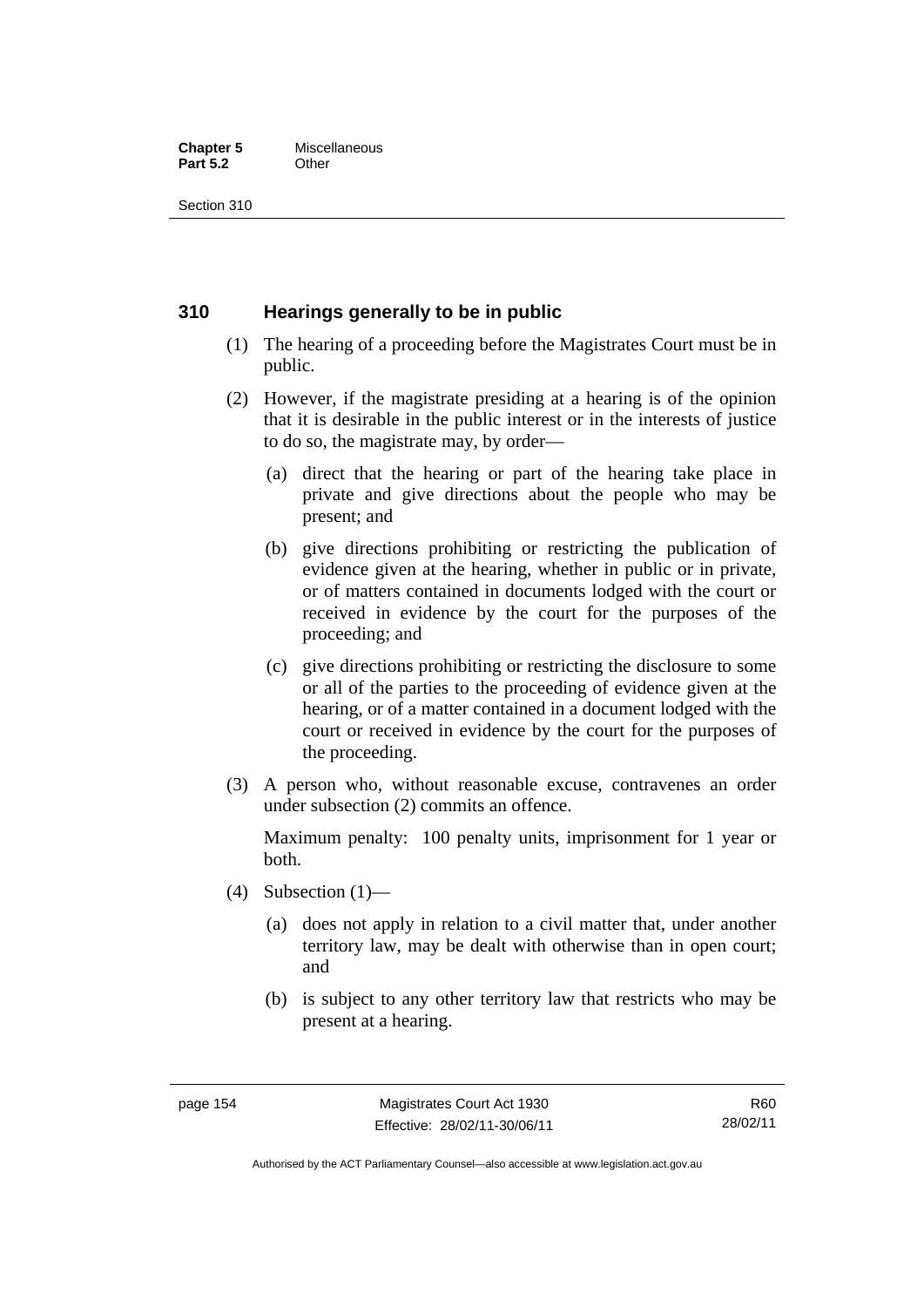## **311 Appearance by audiovisual or audio links etc**

- (1) This section applies if, in relation to a proceeding or a part of a proceeding (the *relevant proceeding*), the court has—
	- (a) given a direction under the *Evidence (Miscellaneous Provisions) Act 1991*, section 20 (1) (Territory courts may take evidence and submissions from participating States) or section 32 (1) (Territory courts may take evidence and submissions from place other than participating State); or
	- (b) made an order under the *Court Procedures Rules 2006*, rule 6703 (Evidence by telephone etc) about receiving evidence or submissions by telephone, video link or another form of communication in the proceeding.
- (2) If this section applies, a person who, in a relevant proceeding—
	- (a) is required or entitled to appear personally, whether as a party or as a witness; or
	- (b) is entitled to appear for another person;

may appear in the relevant proceeding and participate or give evidence in accordance with the direction or order.

- (3) A person who appears in a relevant proceeding in accordance with this section is taken to be before the court.
- (4) In this Act:

*appearance*, in relation to a proceeding and whether by a party or anyone else, includes appearance in accordance with this section if this section applies.

(5) In this section:

*proceeding* does not include a proceeding about bail.

### **312 Failure to give evidence—committal**

(1) This section applies if the court is satisfied—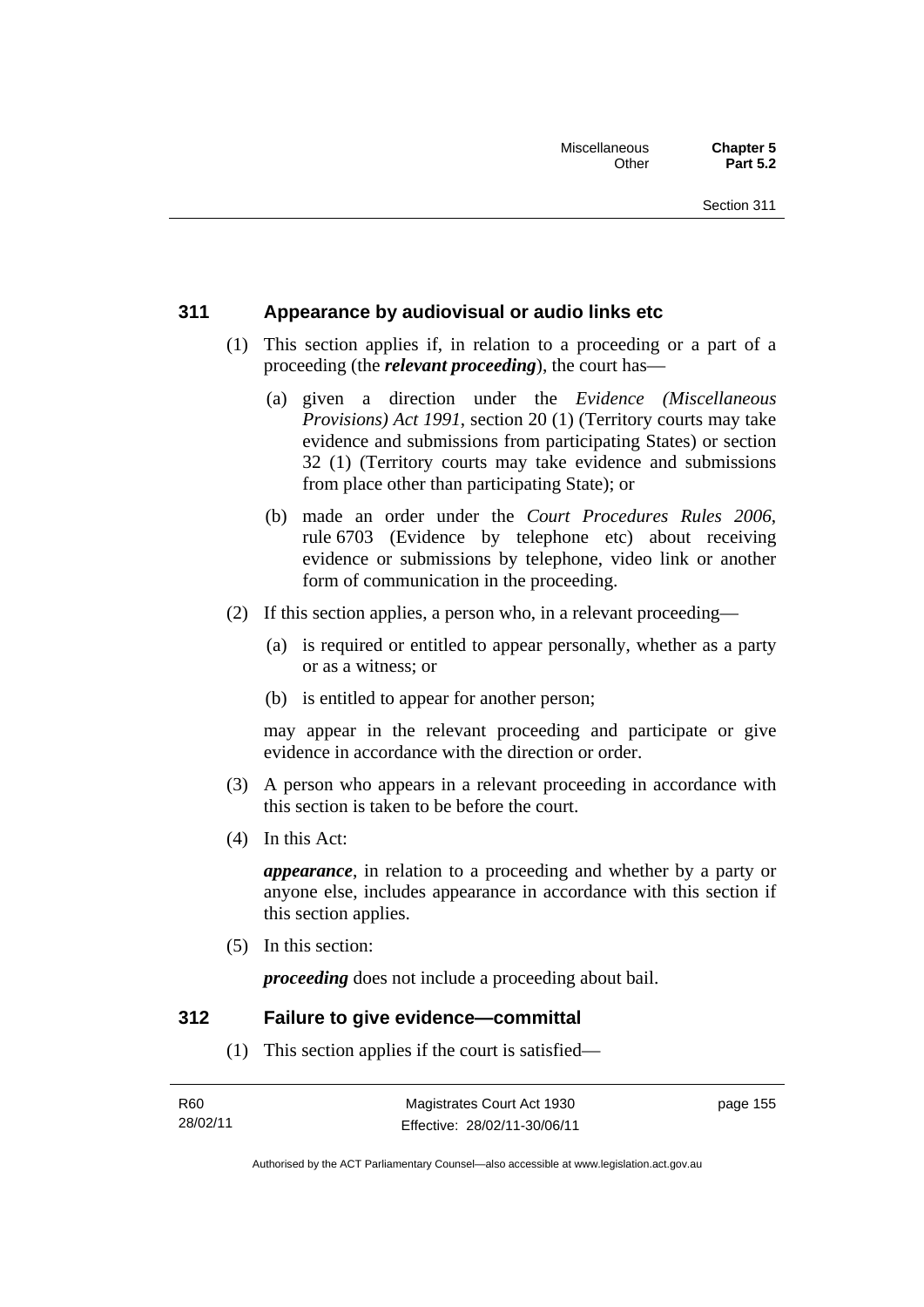- (a) that a witness before the court has contravened any of the following provisions of the Criminal Code (the *relevant Code provisions*):
	- (i) section 720 (Failing to produce document or other thing);
	- (ii) section 721 (Failing to take oath);
	- (iii) section 722 (Failing to answer question or give information); or
- (b) a person has contravened any of the relevant Code provisions in relation to an examination before the registrar under the rules.
- (2) The court may—
	- (a) adjourn the proceeding for not longer than 8 days; and
	- (b) order that the person be remanded in custody until the earlier of the following:
		- (i) the date to which the proceeding is adjourned;
		- (ii) the person agrees to comply with the relevant Code provisions.
		- *Note* The court must issue a warrant for the remand of the person in the chief executive's custody (see *Crimes (Sentence Administration) Act 2005*, s 17).
- $(3)$  If—
	- (a) the court has adjourned the proceeding, and ordered the person's remand, under subsection (2) or this subsection; and
	- (b) the person is later brought before the court; and
	- (c) the person does not consent to comply with the relevant Code provisions;

the court may exercise the powers mentioned in subsection (2) in relation to the person.

R60 28/02/11

Authorised by the ACT Parliamentary Counsel—also accessible at www.legislation.act.gov.au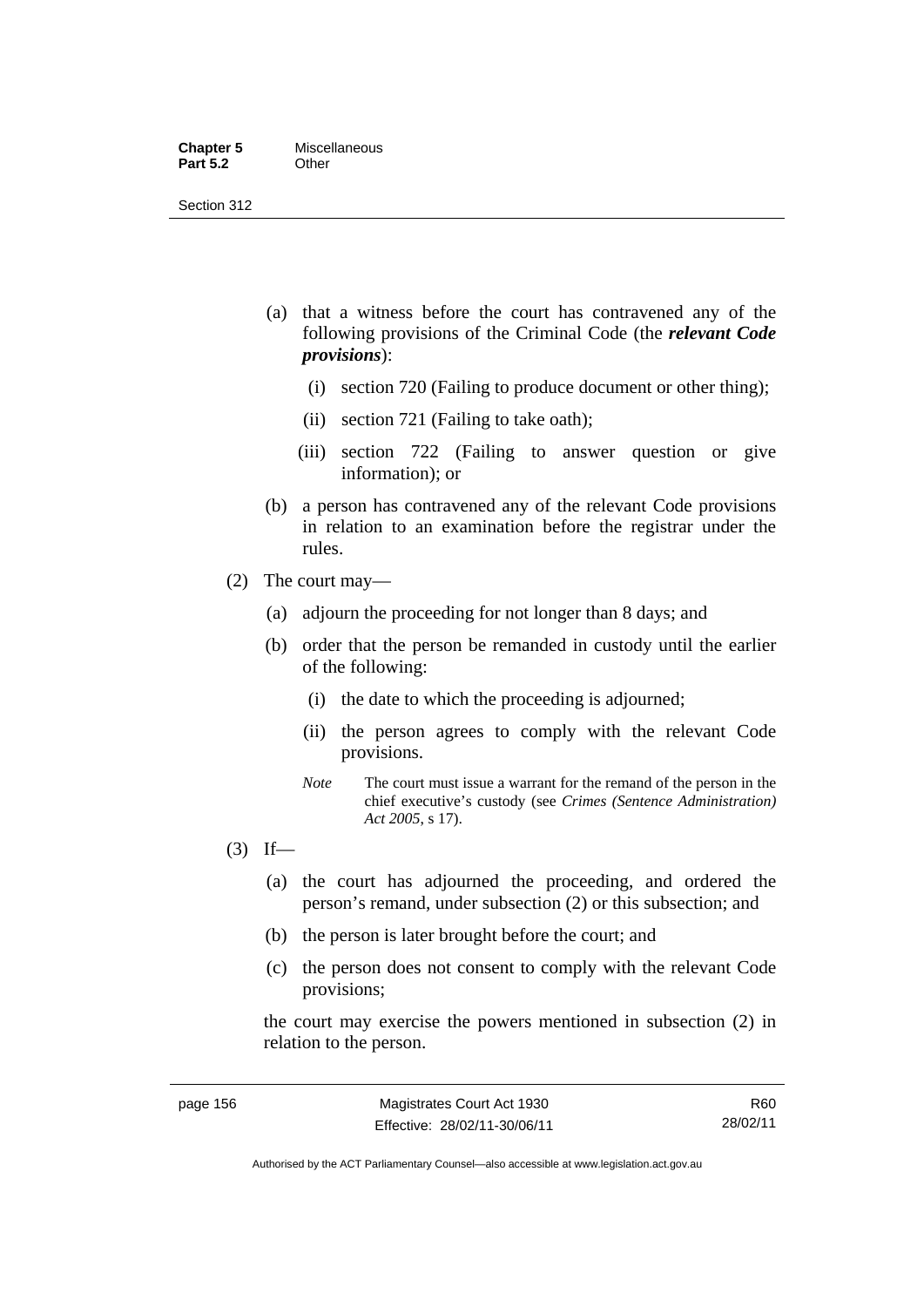- (4) The periods for which a person is remanded under this section must not total more than 28 days.
- (5) However, the court must not commit a person under subsection (2) or (3) if the person is punished for an offence against any or the relevant Code provisions in relation to the contravention mentioned in subsection (1).

# **314 Registrar to give directions for preparation of transcript**

- (1) If an application has been made for a copy of a transcript of depositions of which a record was made in accordance with section 316 (2), the registrar must give the directions the registrar considers necessary for ensuring that a transcript of the record is prepared and, for the purpose of enabling the transcript to be prepared, the record must be produced out of the custody of the registrar.
- (2) If a transcript of a record is prepared in accordance with directions given under subsection (1), the person who prepared the transcript, or under whose supervision the transcript was prepared, must certify on the transcript, by signed writing, that the transcript is a true transcript of a record produced out of the custody of the registrar.

# **315 Applications for transcripts**

- (1) Subject to this section, if a record of any proceeding is constituted  $by-$ 
	- (a) an audiovisual or a sound recording made in accordance with section 316 (2); or
	- (b) a shorthand or similar record made in accordance with section 316 (2); or
	- (c) writing taken down in accordance with section 316 (3); or
	- (d) a written statement or statements in accordance with section 90AA or section 110 (2):

page 157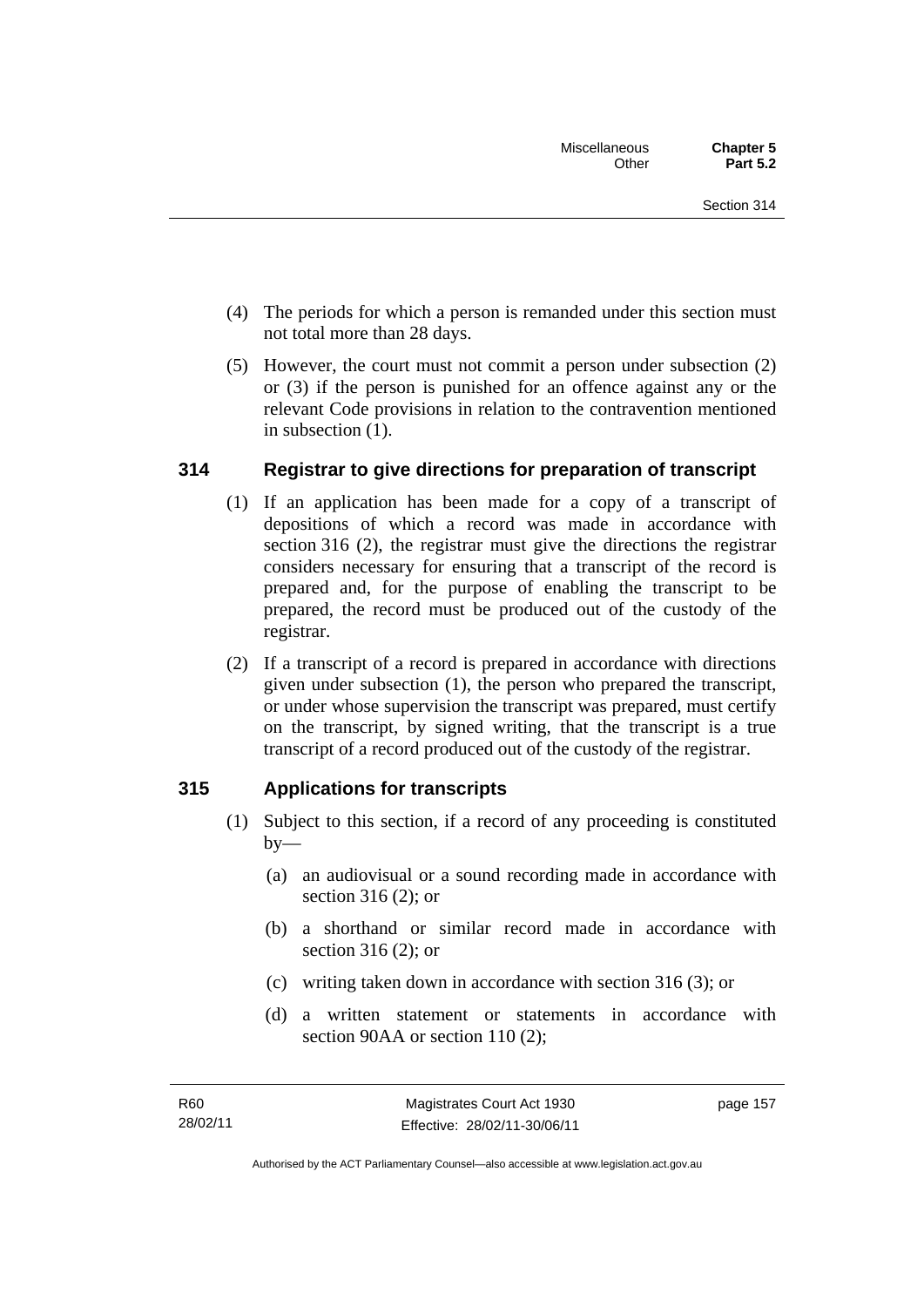#### **Chapter 5** Miscellaneous **Part 5.2** Other

Section 315

a person may make application to the registrar for a copy or a transcript of all or part of the record.

- (2) The registrar must give the applicant a copy of the record or a transcript or a copy of the transcript of the record if—
	- (a) the applicant is a party to the proceeding; or
	- (b) for an applicant who is not a party to the proceeding—the registrar or a magistrate is satisfied that the applicant has good reason for applying.
- (3) If a person applies for a transcript that has not been prepared, the registrar may require the applicant to deposit with the registrar in advance an amount that the registrar considers will not exceed the amount of the fee determined under the *Court Procedures Act 2004*, part 3 for the preparation of the transcript.
- (4) Subject to subsections (5) and (6), if the registrar receives an application in accordance with this section—
	- (a) the registrar must, for an application relating to depositions; and
	- (b) the registrar may, in any other case;

give to the applicant a copy of the record or a copy of a transcript of the record relating to the depositions or other matter.

- (5) The registrar must not give a copy of the record or a copy of a transcript under subsection (4) (a) unless there is written on the copy a certificate signed by the registrar stating that the copy is a true copy of the record or a true copy of a transcript of the record produced out of the custody of the registrar.
- (6) This section does not require the registrar to give a copy of a transcript of any proceeding if—
	- (a) the proceeding was recorded by means of an audiovisual or a sound recording made in accordance with section 316 (2); and

R60 28/02/11

Authorised by the ACT Parliamentary Counsel—also accessible at www.legislation.act.gov.au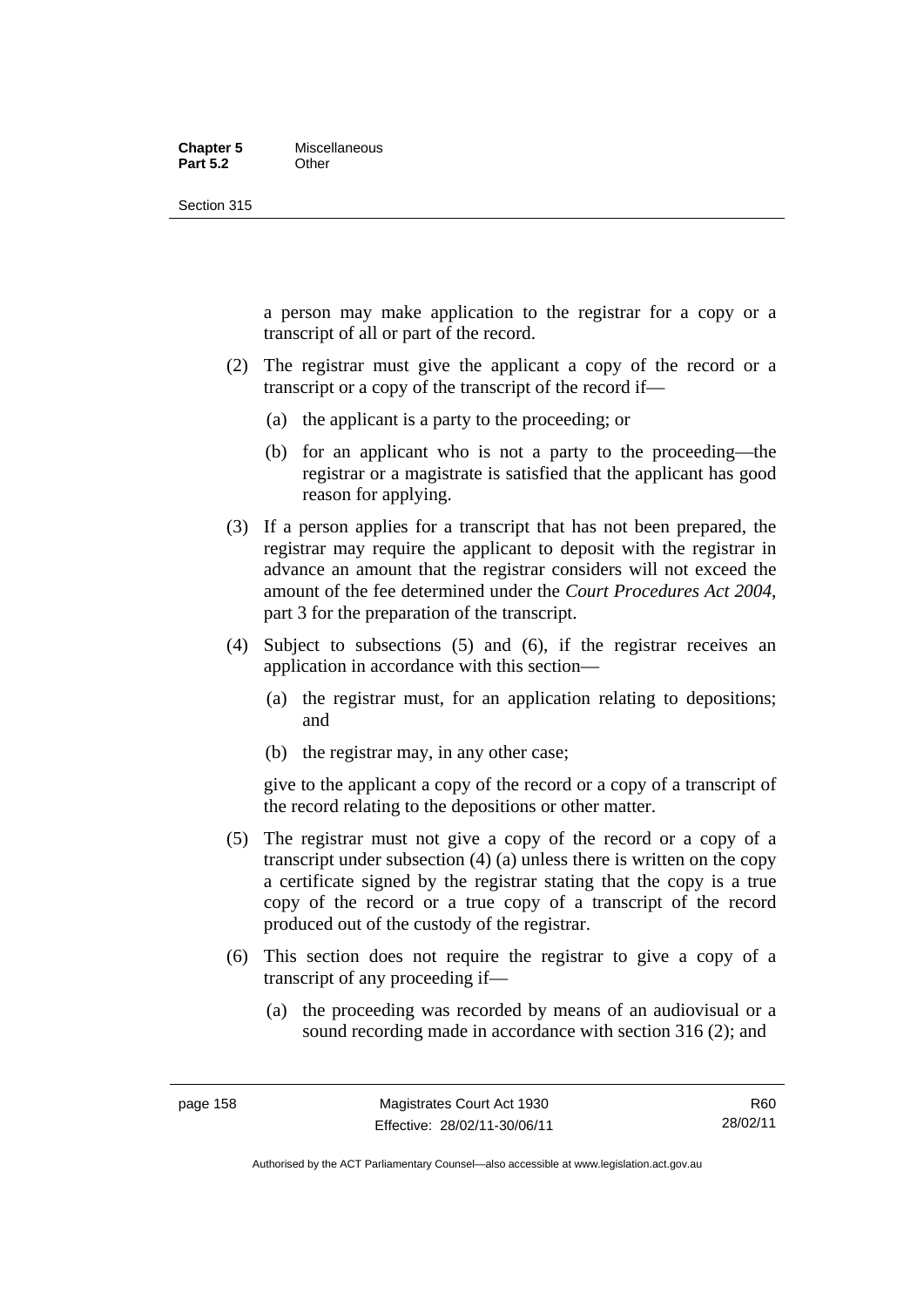- (b) the application for the copy was made after the end of 7 years after the date of completion of the proceeding to which the record relates; and
- (c) the registrar does not have the record or a transcript of the record in his or her custody.
- (7) If an amount deposited by a person under subsection (3) exceeds the fee determined under the *Court Procedures Act 2004*, part 3 for the preparation of the transcript, there is payable to the person the amount of the excess.

### **316 Record of proceedings**

(1) In this section:

*deposition* includes a statement made by an accused person in reply to the question mentioned in section 91 (1), but does not include a written statement admitted under section 90AA or section 110 (2).

- (2) Subject to subsection (3), a record of the depositions of a witness in any proceeding must be made—
	- (a) in a proceeding in relation to bail and if, in relation to proceeding or a part of the proceeding, the court has given a direction under the *Evidence (Miscellaneous Provisions) Act 1991*, section 20 (1) (Territory courts may take evidence and submissions from participating States) or section 32 (1) (Territory courts may take evidence and submissions from place other than participating State) that evidence be taken or a submission be made by audiovisual link—by means of audiovisual recording apparatus or sound-recording apparatus; and
	- (b) in any other case—
		- (i) by means of sound-recording apparatus; or
		- (ii) if the court so directs, by means of shorthand or any similar means.

page 159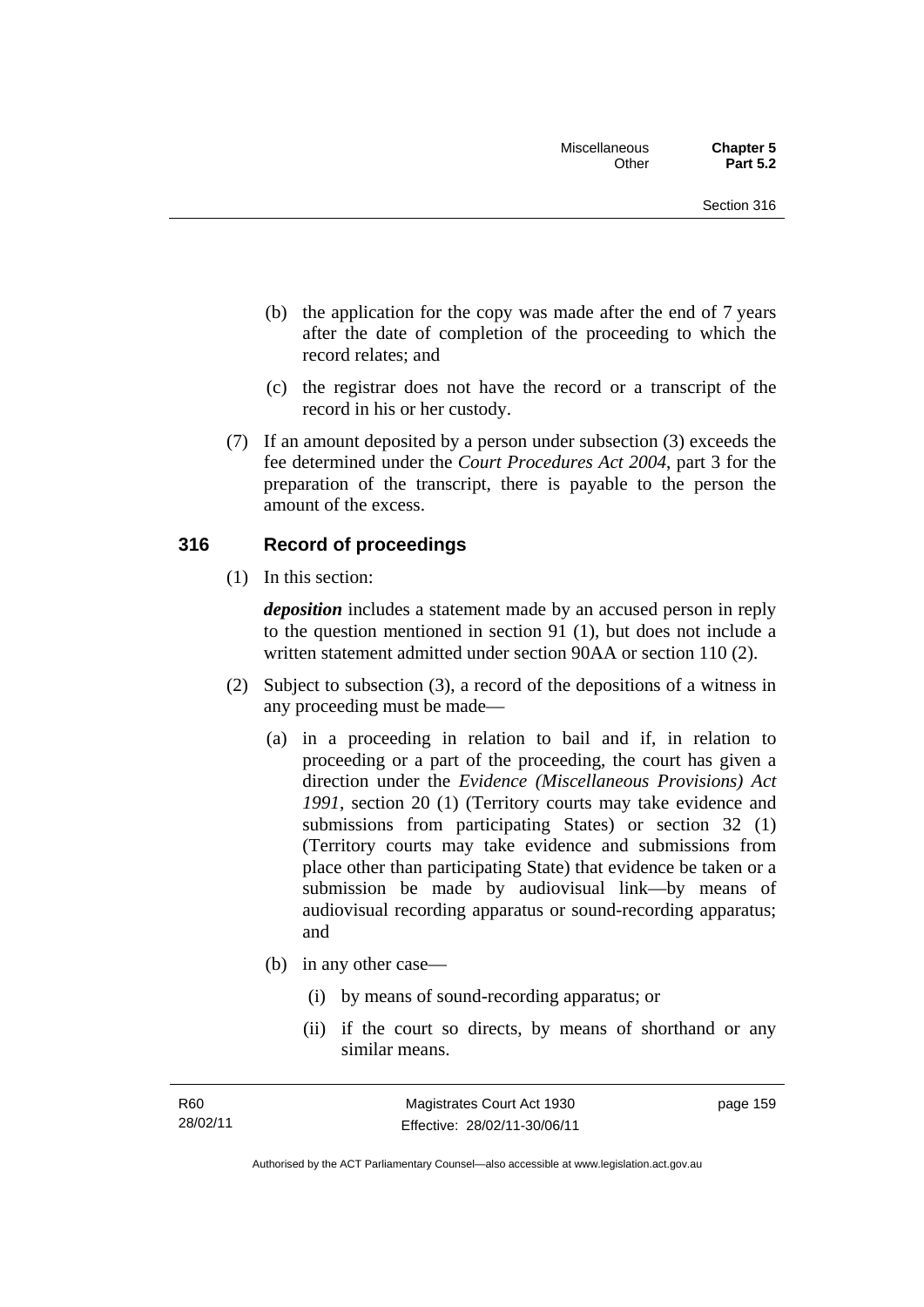- (3) If the court so directs, the depositions of a witness in any proceeding must not be recorded in accordance with subsection (2), but must be taken down in writing, and, after being read over to the witness or given to the witness to read, signed by the witness and the magistrate constituting the court.
- (4) The registrar has the custody of any record of depositions made in accordance with subsection (2).
- (5) The registrar may erase the record of the depositions of a witness recorded by means of recording apparatus and the record of any other part of a proceeding made by means of recording apparatus after the end of 7 years after the date of completion of the proceeding in which the record was made.
- (6) However, the sound recording of any part of a proceeding—
	- (a) in which a person charged with an indictable offence is committed to take his or her trial before the Supreme Court; or
	- (b) in which evidence is taken under a request mentioned in section 263 (Requests under conventions relating to legal proceedings in civil and commercial matters); or
	- (c) under the *Safety, Rehabilitation and Compensation Act 1988* (Cwlth); or
	- (d) under the *Workers Compensation Act 1951* (other than prosecutions for offences against that Act);

must not be erased unless a transcript of the record of that part of the proceeding has been prepared.

 (7) This section applies in relation to a proceeding before a magistrate as if a reference to the court were a reference to a magistrate.

# **317 Record of proceedings and transcript**

(1) If a record made by means of recording apparatus, shorthand or similar means is produced out of the custody of the registrar and the

Authorised by the ACT Parliamentary Counsel—also accessible at www.legislation.act.gov.au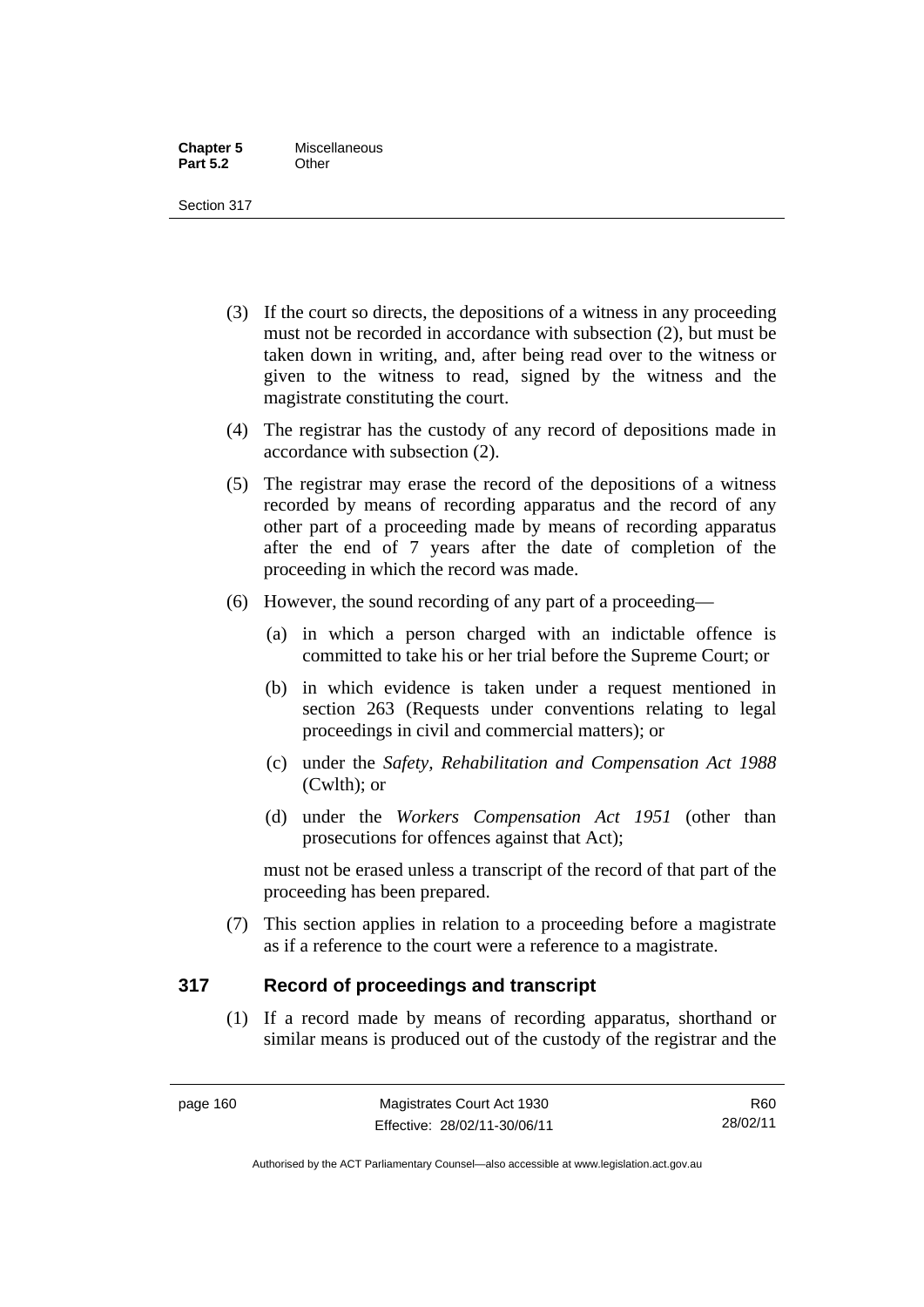record purports to be a record made in accordance with section 316 (2) of the depositions of a witness in any proceeding, the record is evidence that the person made the depositions in the proceeding.

- $(2)$  If—
	- (a) a recording is produced out of the custody of the registrar; and
	- (b) the recording contains a record of comments that purport—
		- (i) to have been made at the same time as a recording made in accordance with section 316 (2) of the depositions of a person in any proceeding; and
		- (ii) to have been made for the purpose of identifying the proceeding, voices recorded on the lastmentioned recording or anything else so recorded;

the firstmentioned recording is evidence of the identity of the proceeding, of the voices or of the thing.

- $(3)$  If—
	- (a) a document purports to be a transcript, or a copy of a transcript, of a record made in accordance with section 316 (2) of depositions made by a person in any proceeding; and
	- (b) the document bears a certificate that purports to be a certificate given in accordance with section 314 (2) or section 315 (6);

the document is evidence that the person made the depositions in the proceeding.

- (4) If a document—
	- (a) purports to be the depositions of a witness in any proceeding as taken down in writing and signed in accordance with section 316 (3); or
	- (b) purports to be a copy of the depositions of a witness in any proceeding as so taken down in writing and signed and bears a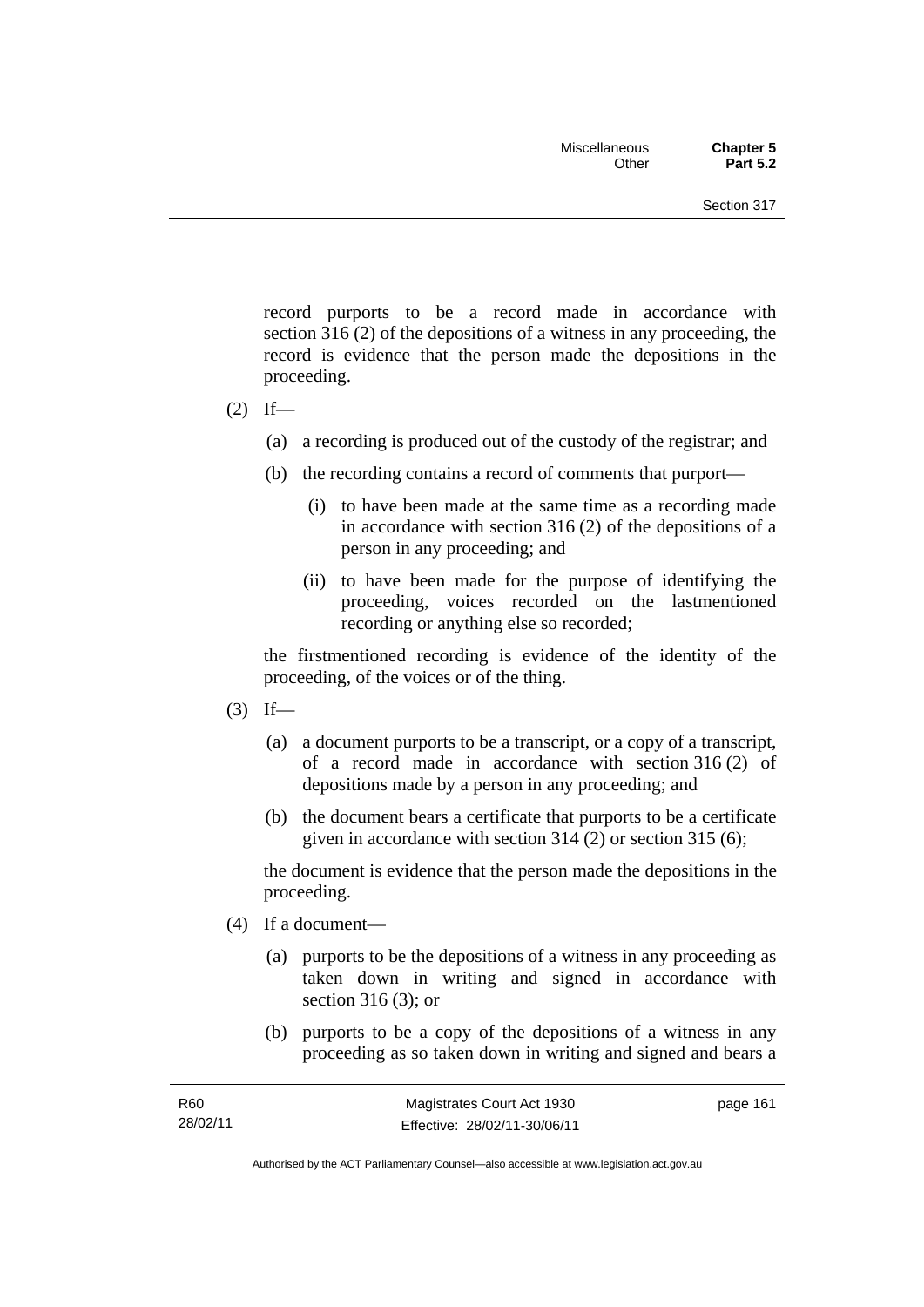#### **Chapter 5** Miscellaneous<br>**Part 5.2** Other **Part 5.2**

Section 318

certificate that purports to be a certificate given in accordance with section  $315(6)$ :

the document is evidence that the witness made the depositions in the proceeding.

(5) In this section:

*recording apparatus* means the recording apparatus, whether audiovisual or sound, by means of which a record of depositions of witnesses has been made under section 316 (2).

# **318 Person about to leave ACT may be ordered to be examined or produce documents**

- (1) If, by evidence on oath, a magistrate is satisfied that any person is able to give material evidence or to produce relevant or material documents relating to any information or claim pending before a court, and that the person is likely to be absent from the ACT when the case comes on for hearing, the magistrate may, on the application of any party, order that the evidence of the person be taken or the documents be produced before the magistrate, at any time before the hearing, in the same way as the evidence would be taken or the documents be produced at the hearing and after reasonable notice of the intended examination or production is given to the other party.
- (2) If an order under subsection (1) is served on a person, it must be accompanied by a form to be completed by the person to claim his or her reasonable costs and expenses of attending the examination or production.
- (3) A person is not entitled to refuse to comply with an order under subsection (1) because the person was not given the form mentioned in subsection (2) when the order was served on the person.
- (4) The taking of depositions before a magistrate under subsection (1) is a proceeding for section 316 (Recordings of proceedings).

Authorised by the ACT Parliamentary Counsel—also accessible at www.legislation.act.gov.au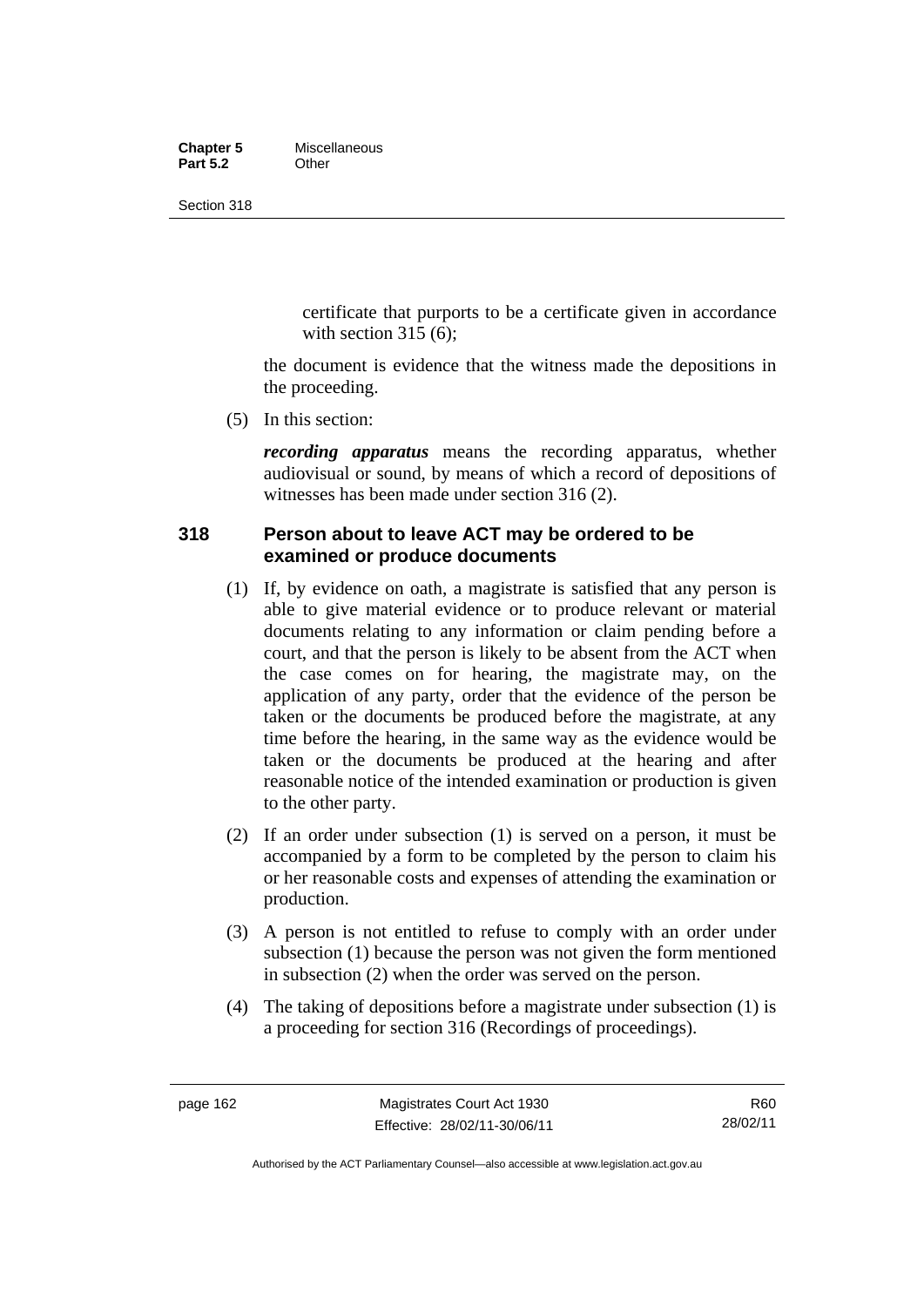## **319 Witnesses' rights and liabilities**

On service on any person of an order made under section 318, the person must attend at the time and place appointed by the order, and has all the rights and liabilities that the person would have if the person was duly required by subpoena to appear to give evidence or to produce documents on the hearing.

## **320 Depositions to be given to registrar**

- (1) If depositions are taken before a magistrate under section 318, there must be given to the registrar—
	- (a) the record of the depositions made in accordance with section 316 (2) or the document containing the depositions as taken down in writing and signed in accordance with section 316 (3); and
	- (b) any documents produced to the magistrate.
- (2) If documents are produced by a person not giving evidence, the documents, must, when given to the registrar, be accompanied by a certificate signed by the magistrate stating the name of the person producing them.
- (3) If the court is satisfied that the person who made the depositions is not in the ACT, his or her depositions may be read by any party.
- (4) Any documents so given to the registrar may, subject to all just exceptions, be put in at the hearing as if produced at the hearing by the person producing them.

### **321 Regulation-making power**

The Executive may make regulations for this Act.

*Note* A regulation must be notified, and presented to the Legislative Assembly, under the Legislation Act.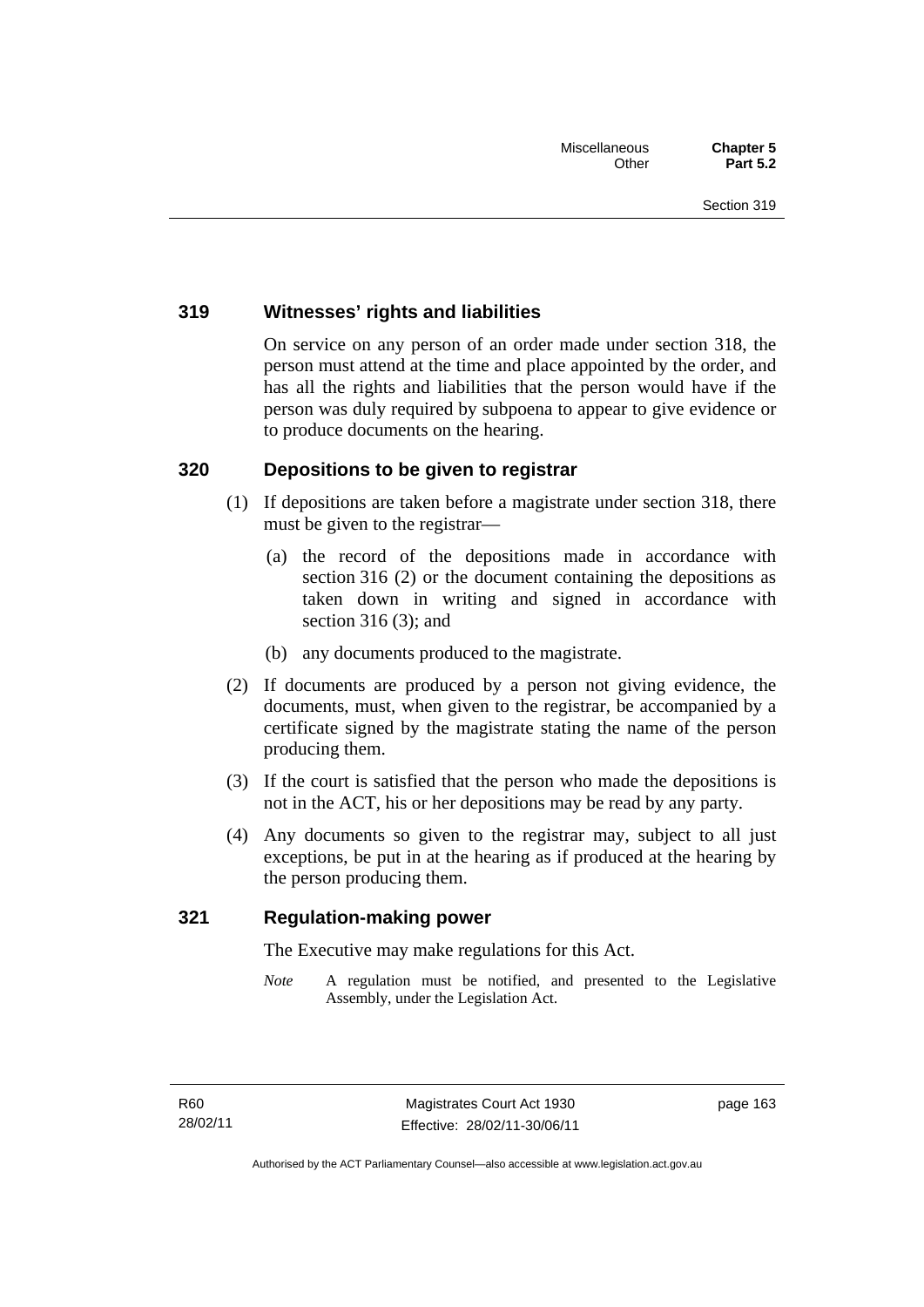# **Schedule 1 Oath and affirmation of office**

(see s 10)

Oath

I, [*name*], do swear that I will well and truly serve in the office of and that I will do right to all manner of people according to law, without fear or favour, affection or ill will. So help me God!

#### Affirmation

I, [*name*], do solemnly and sincerely affirm and declare that I will well and truly serve in the office of and that I will do right to all manner of people, according to law, without fear or favour, affection or ill will.

page 164 Magistrates Court Act 1930 Effective: 28/02/11-30/06/11

Authorised by the ACT Parliamentary Counsel—also accessible at www.legislation.act.gov.au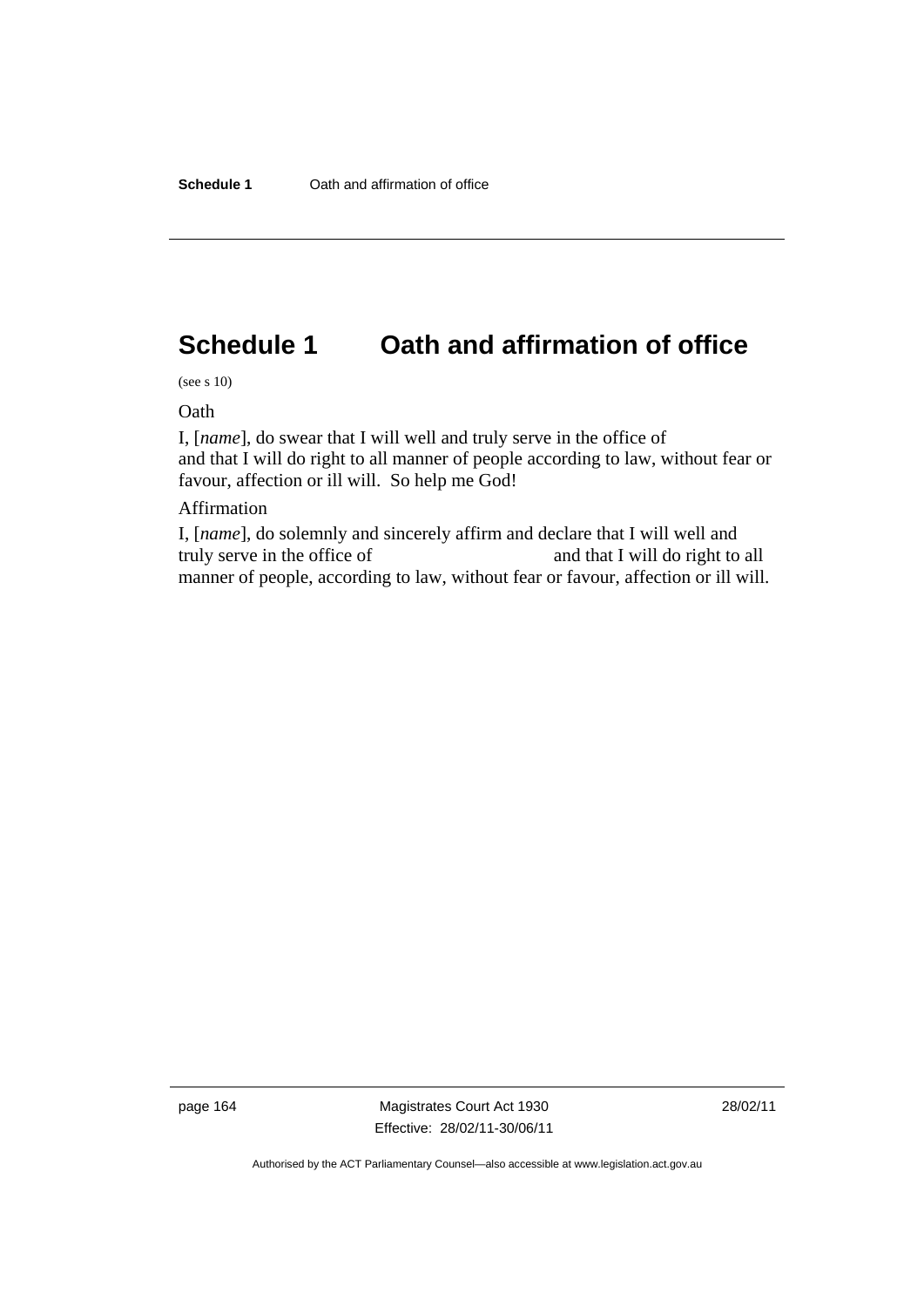# **Schedule 2 ACT and corresponding courts**

(see s 9C, defs *ACT court* and *corresponding court*)

| column 1 | column 2          | column 3                                                                           |  |
|----------|-------------------|------------------------------------------------------------------------------------|--|
| item     | <b>ACT court</b>  | corresponding court                                                                |  |
| 1        | Childrens Court   | Alcohol Court of the Northern Territory                                            |  |
|          | Coroner's Court   | Children's Court of Western Australia                                              |  |
|          | Magistrates Court | Coroners Court of South Australia                                                  |  |
|          |                   | Court of Summary Jurisdiction of the<br>Northern Territory                         |  |
|          |                   | <b>Local Court of New South Wales</b>                                              |  |
|          |                   | Local Court of the Northern Territory                                              |  |
|          |                   | Magistrates Courts of South Australia,<br>Tasmania, Victoria and Western Australia |  |
|          |                   | Warden's Courts of South Australia and the<br>Northern Territory                   |  |
|          |                   | Work Health Court of the Northern Territory                                        |  |
|          |                   | Youth Court of South Australia (constituted)<br>by a Magistrate)                   |  |
|          |                   | Youth Justice Court of the Northern<br>Territory                                   |  |

R60 28/02/11

Magistrates Court Act 1930 Effective: 28/02/11-30/06/11 page 165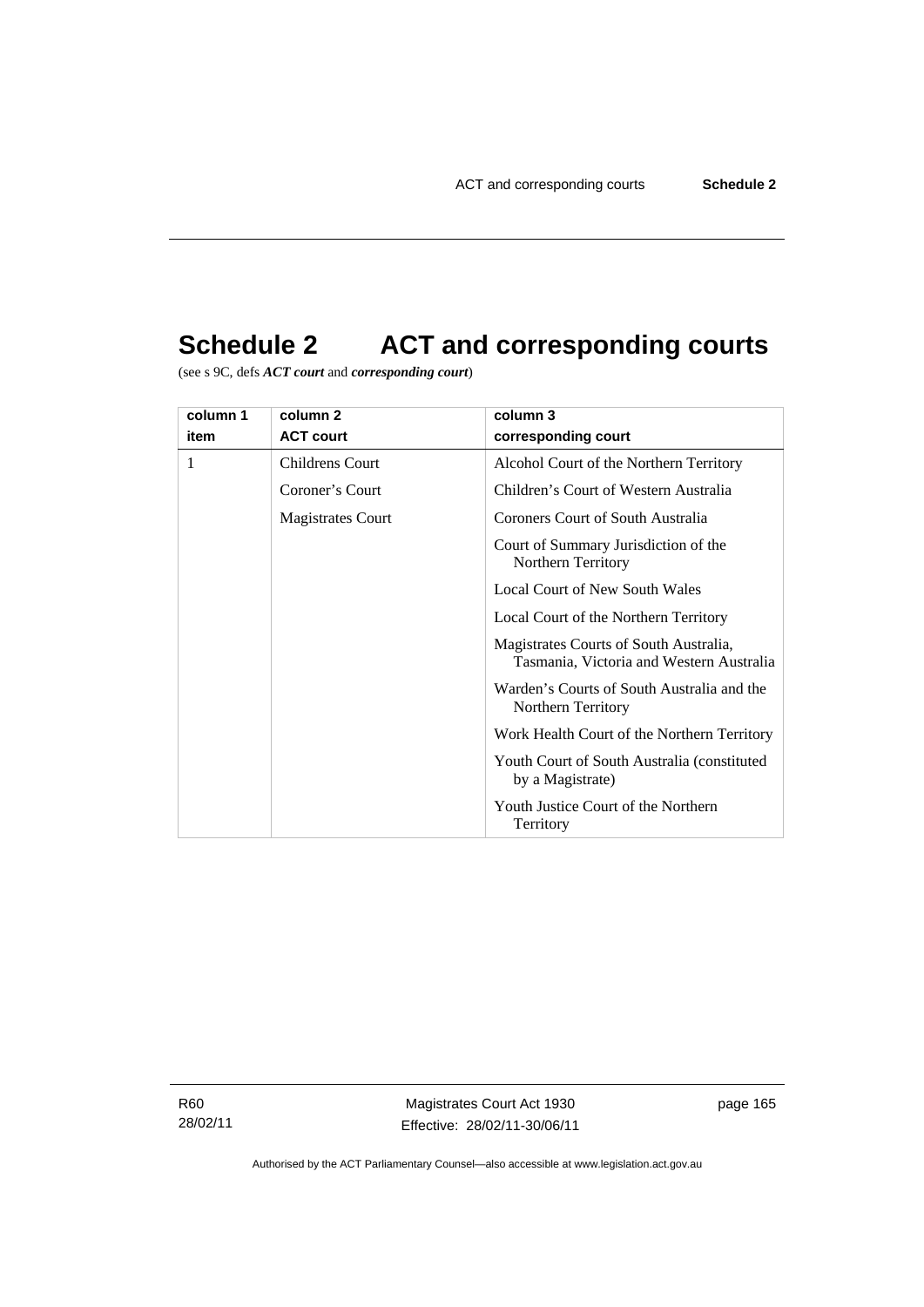# **Dictionary**

(see s 2)

*Note 1* The Legislation Act contains definitions and other provisions relevant to this Act.

*Note 2* For example, the Legislation Act, dict, pt 1 defines the following terms:

- corrections officer
- function
- home address
- judge
- lawyer
- proceeding.

*administering authority*, for an infringement notice offence, for part 3.8 (Infringement notices for certain offences)—see section 117.

*another jurisdiction*, for part 3.8 (Infringement notices for certain offences)—see section 117.

*appeal*, for part 4.5 (Civil appeals)—see section 272.

*appearance*—see section 311 (4).

## *authorised person*—

- (a) for division 3.3.3A (Court attendance notices)—see section 41A; and
- (b) for part 3.8 (Infringement notices for certain offences)—see section 134A (3).

*bailiff* means a bailiff under this Act.

*certified copies*, of depositions, for division 3.5.6 (Indictable offences—other provisions)—see section 105A.

*claim* means a claim under the rules.

R60 28/02/11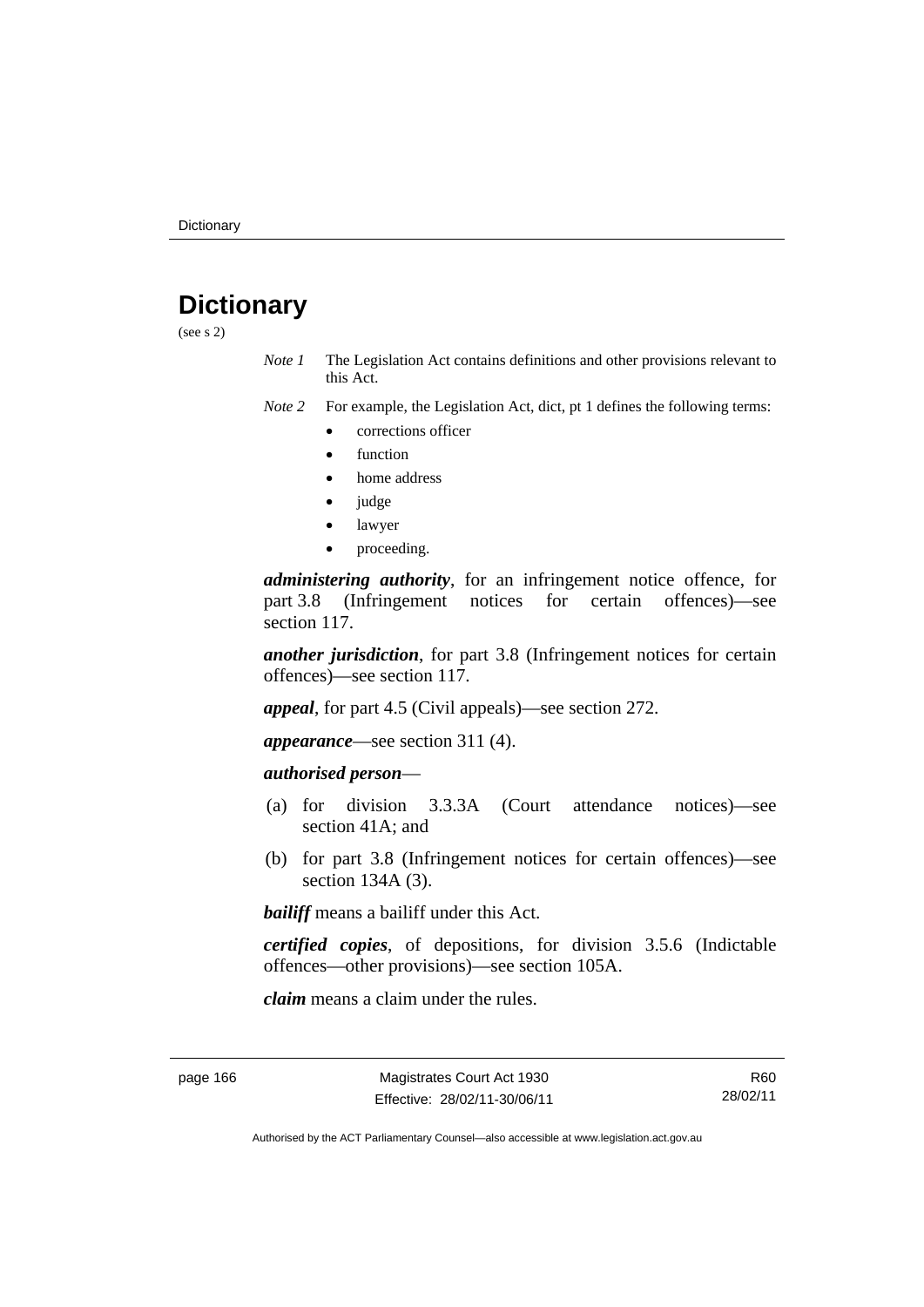*committal order*—see the *Crimes (Sentence Administration) Act 2005*, section 10.

#### *conviction*—

- (a) means conviction by a magistrate for an offence; and
- (b) for division 3.9.3 (Reciprocal enforcement of fines against bodies corporate)—see section 166A.

*court* means the Magistrates Court.

*court attendance notice*, for division 3.3.3A (Court attendance notices)—see section 41B.

*Crimes Act*, for chapter 3 (Criminal proceedings)—see section 18A.

*date of service*, of an infringement notice or reminder notice that has been, or is to be, served on a person, for part 3.8 (Infringement notices for certain offences)—see section 117.

*decision*, for chapter 3 (Criminal proceedings)—see section 18A.

## *defendant*—

- (a) for chapter 3 (Criminal proceedings)—see section 18A; and
- (b) for part 3.7 (Service and pleading by post for certain offences)—see section 116A (1).

*driver*, of a vehicle, for part 3.8 (Infringement notices for certain offences)—see section 117.

*fine*, for division 3.9.3 (Reciprocal enforcement of fines against bodies corporate)—see section 166A.

*hearing* includes the examination of a person charged with an indictable offence.

*illegal user declaration*, for part 3.8 (Infringement notices for certain offences)—see section 131D.

*indictable offence* means an offence that may be prosecuted before the Supreme Court by charge or indictment.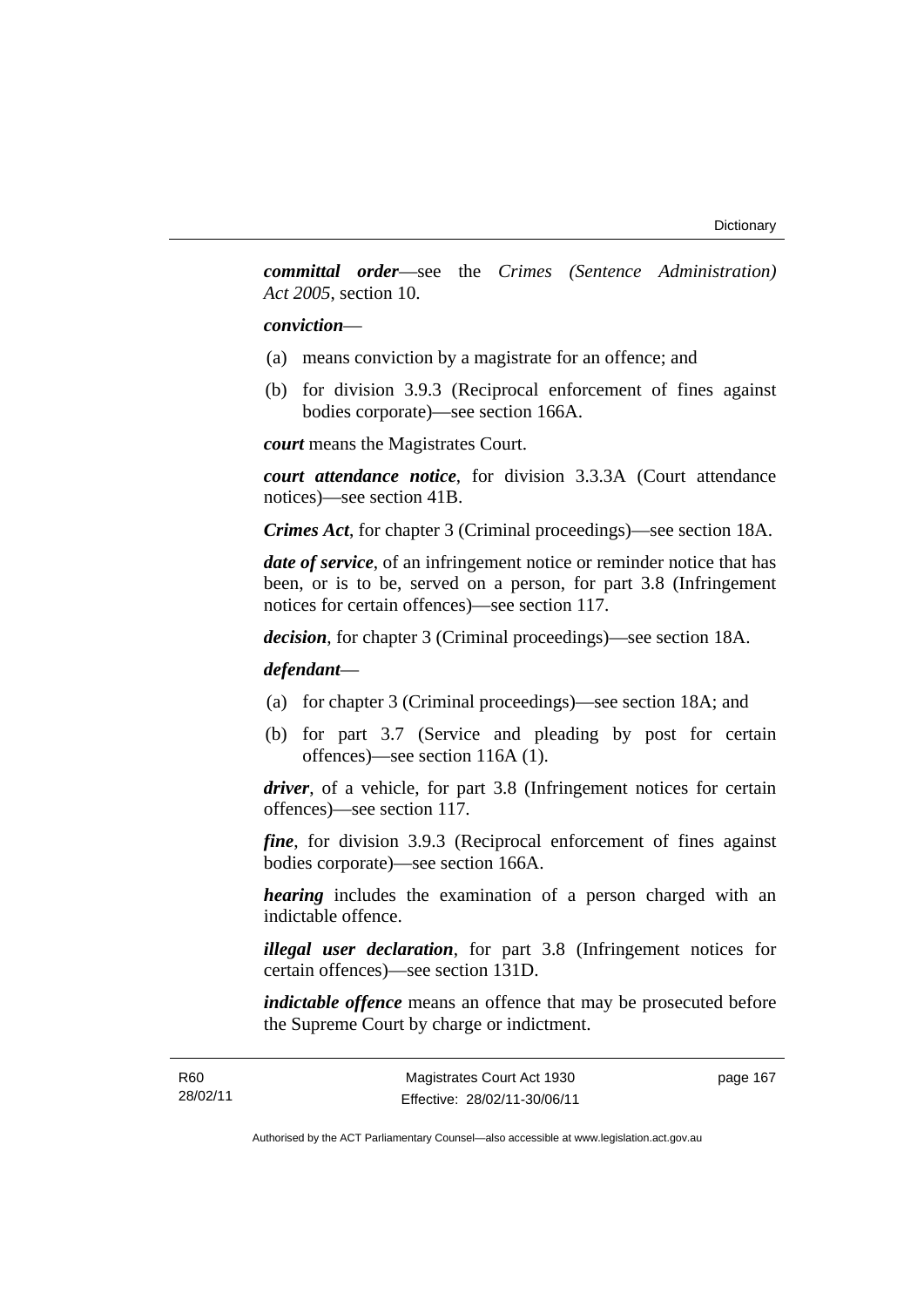*indictment* means an information for an indictable offence presented by an authorised officer to a court with jurisdiction to try the accused person.

*information* includes a complaint brought to enforce a criminal penalty or forfeiture under a territory law.

*infringement notice*, for part 3.8 (Infringement notices for certain offences)—see section 117.

*infringement notice offence*, for part 3.8 (Infringement notices for certain offences)—see section 117.

*infringement notice penalty*, for a person for an infringement notice offence, for part 3.8 (Infringement notices for certain offences)—see section 117.

*jury*, for part 3.5 (Proceedings for indictable offences)—see section 88A.

*known offender declaration*, for part 3.8 (Infringement notices for certain offences)—see section 131E.

*law in force in the ACT*, for part 3.7 (Service and pleading by post for certain offences)—see section 116A (1).

#### *magistrate*—

- (a) means the Chief Magistrate, a magistrate, or a special magistrate and, if a function of a magistrate is exercisable by a registrar, includes a registrar exercising the function; and
- (b) for division 2.2.1 (Magistrates other than special magistrates) see section 6.

*notice of intention to defend form*, for part 3.7 (Service and pleading by post for certain offences) (other than section 116B (2))—see section 116A (2).

*notice to defendant form*, for part 3.7 (Service and pleading by post) for certain offences) (other than section 116B (2))—see section 116A (2).

R60 28/02/11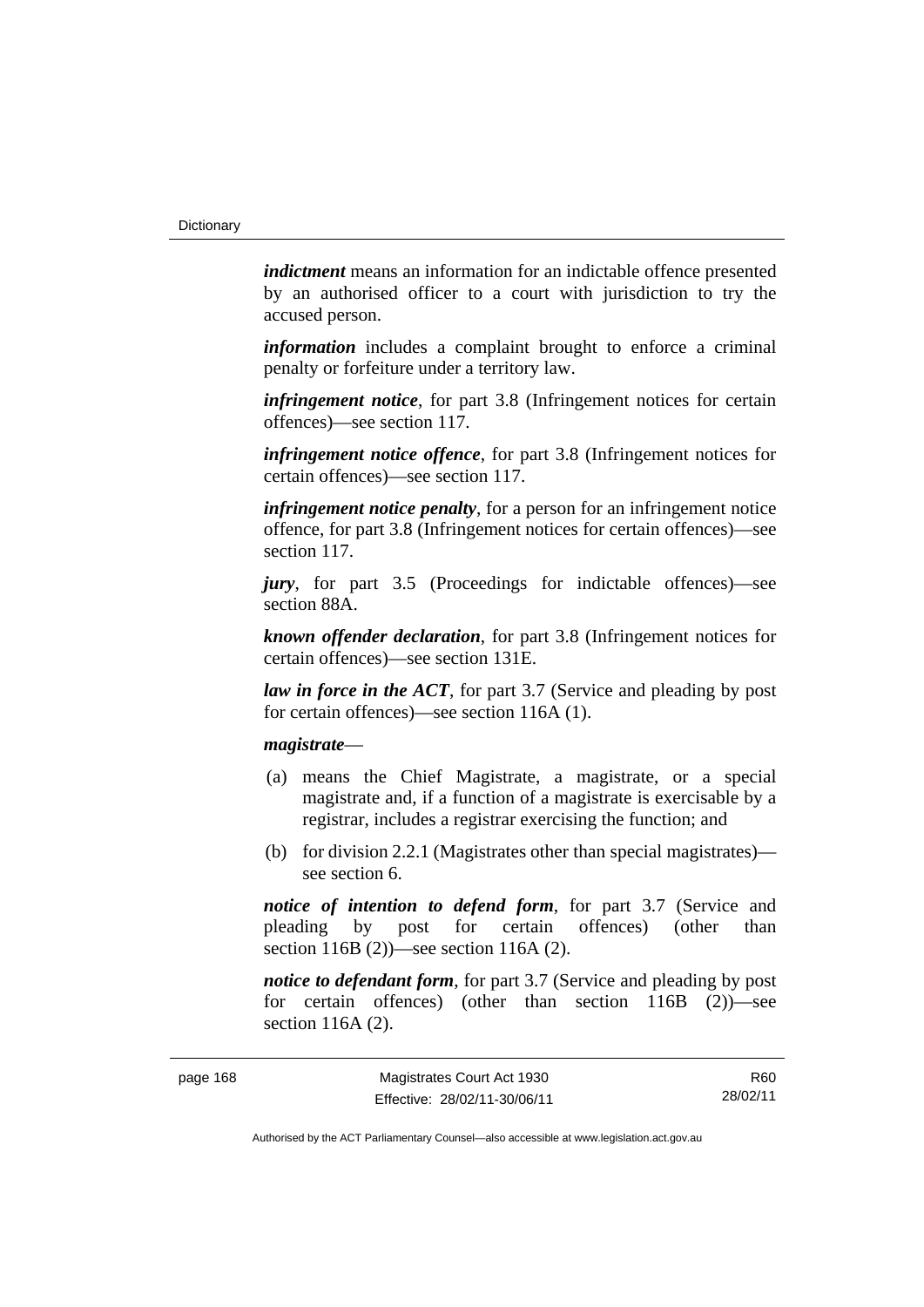*plea of guilty form*, for part 3.7 (Service and pleading by post for certain offences) (other than section 116B (2))—see section 116A (2).

*prescribed offence*, for part 3.7 (Service and pleading by post for certain offences)—see section 116AA.

*reciprocating court*, for division 3.9.3 (Reciprocal enforcement of fines against bodies corporate)—see section 166A.

*reference appeal*, for division 3.10.2A (Reference appeals in criminal matters)—see section 219AB (2).

*registered*, for a vehicle, for part 3.8 (Infringement notices for certain offences)—see section 117.

*registrar* means the registrar of the Magistrates Court, and includes a deputy registrar of the court.

*relevant officer*, in relation to a reciprocating court, for division 3.9.3 (Reciprocal enforcement of fines against bodies corporate)—see section 166A.

*reminder notice*, for part 3.8 (Infringement notices for certain offences)—see section 117.

*responsible person*, for a vehicle, for part 3.8 (Infringement notices for certain offences)—see the *Road Transport (General) Act 1999*, section 10 and section 11.

*review appeal*, for division 1.10.3 (Review appeals in criminal matters)—see section 219B (1).

*rules* means rules under the *Court Procedures Act 2004* applying in relation to the Magistrates Court.

*security*—for part 3.12 (Securities in criminal matters)—see section 248.

*sold vehicle declaration*, for part 3.8 (Infringement notices for certain offences)—see section 131F.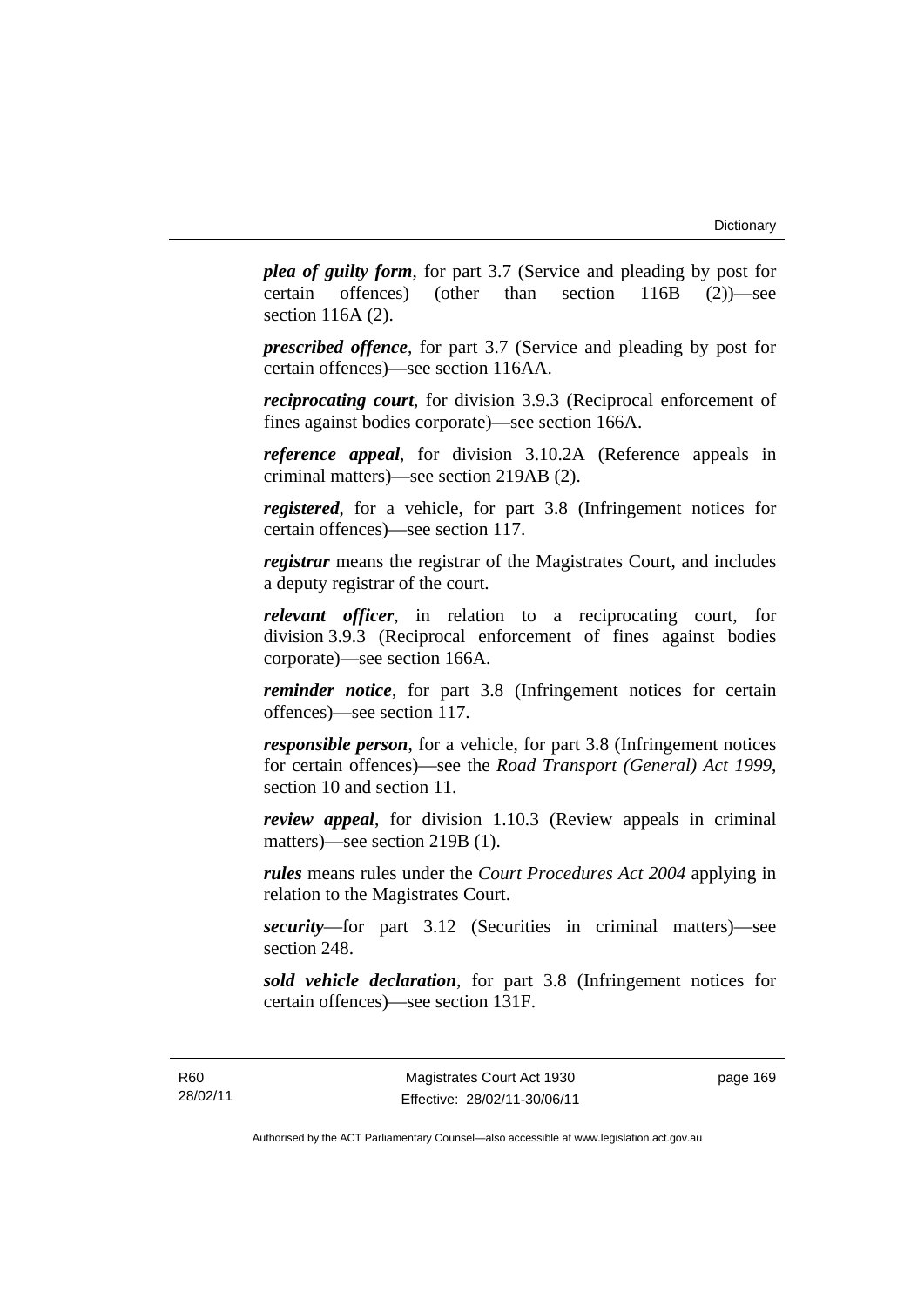*State*, for division 3.9.3 (Reciprocal enforcement of fines against bodies corporate)—see section 166A.

*summary conviction* means conviction by a magistrate for an offence.

*territory fine*, for division 3.9.3 (Reciprocal enforcement of fines against bodies corporate)—see section 166A.

*unknown offender declaration*, for part 3.8 (Infringement notices for certain offences)—see section 131G.

*vehicle*, for part 3.8 (Infringement notices for certain offences)—see the *Road Transport (Vehicle Registration) Act 1999*, dictionary.

*vehicle-related offence*, for part 3.8 (Infringement notices for certain offences)—see section 117.

page 170 Magistrates Court Act 1930 Effective: 28/02/11-30/06/11

R60 28/02/11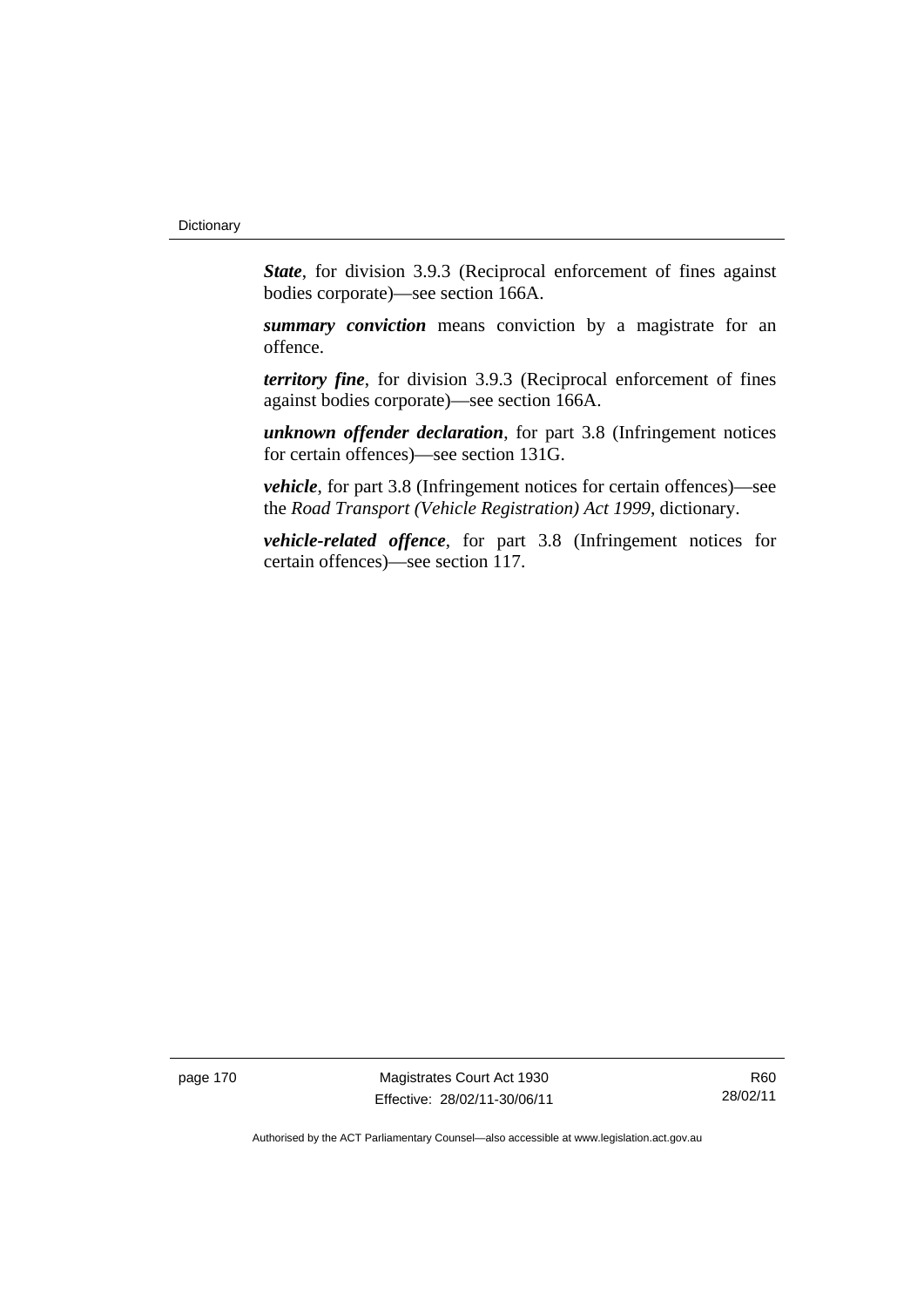## **Endnotes**

## **1 About the endnotes**

Amending and modifying laws are annotated in the legislation history and the amendment history. Current modifications are not included in the republished law but are set out in the endnotes.

Not all editorial amendments made under the *Legislation Act 2001*, part 11.3 are annotated in the amendment history. Full details of any amendments can be obtained from the Parliamentary Counsel's Office.

Uncommenced amending laws and expiries are listed in the legislation history and the amendment history. These details are underlined. Uncommenced provisions and amendments are not included in the republished law but are set out in the last endnote.

If all the provisions of the law have been renumbered, a table of renumbered provisions gives details of previous and current numbering.

The endnotes also include a table of earlier republications.

| $A = Act$                                    | $NI = Notifiable$ instrument              |
|----------------------------------------------|-------------------------------------------|
| $AF =$ Approved form                         | $o = order$                               |
| $am = amended$                               | $om = omitted/repealed$                   |
| $amdt = amendment$                           | $ord = ordinance$                         |
| $AR = Assembly resolution$                   | $orig = original$                         |
| $ch = chapter$                               | $par = paragraph/subparagraph$            |
| $CN =$ Commencement notice                   | $pres = present$                          |
| $def = definition$                           | $prev = previous$                         |
| $DI = Disallowable instrument$               | $(\text{prev}) = \text{previously}$       |
| $dict = dictionary$                          | $pt = part$                               |
| disallowed = disallowed by the Legislative   | $r = rule/subrule$                        |
| Assembly                                     | $reloc = relocated$                       |
| $div = division$                             | $remum = renumbered$                      |
| $exp = expires/expired$                      | $R[X]$ = Republication No                 |
| $Gaz = gazette$                              | $RI = reissue$                            |
| $h dq =$ heading                             | $s = section/subsection$                  |
| $IA = Interpretation Act 1967$               | $sch = schedule$                          |
| $ins = inserted/added$                       | $sdiv = subdivision$                      |
| $LA =$ Legislation Act 2001                  | $SL = Subordinate$ law                    |
| $LR =$ legislation register                  | $sub =$ substituted                       |
| $LRA =$ Legislation (Republication) Act 1996 | underlining = whole or part not commenced |
| $mod = modified/mol$                         | or to be expired                          |
|                                              |                                           |

## **2 Abbreviation key**

R60 28/02/11

Magistrates Court Act 1930 Effective: 28/02/11-30/06/11 page 171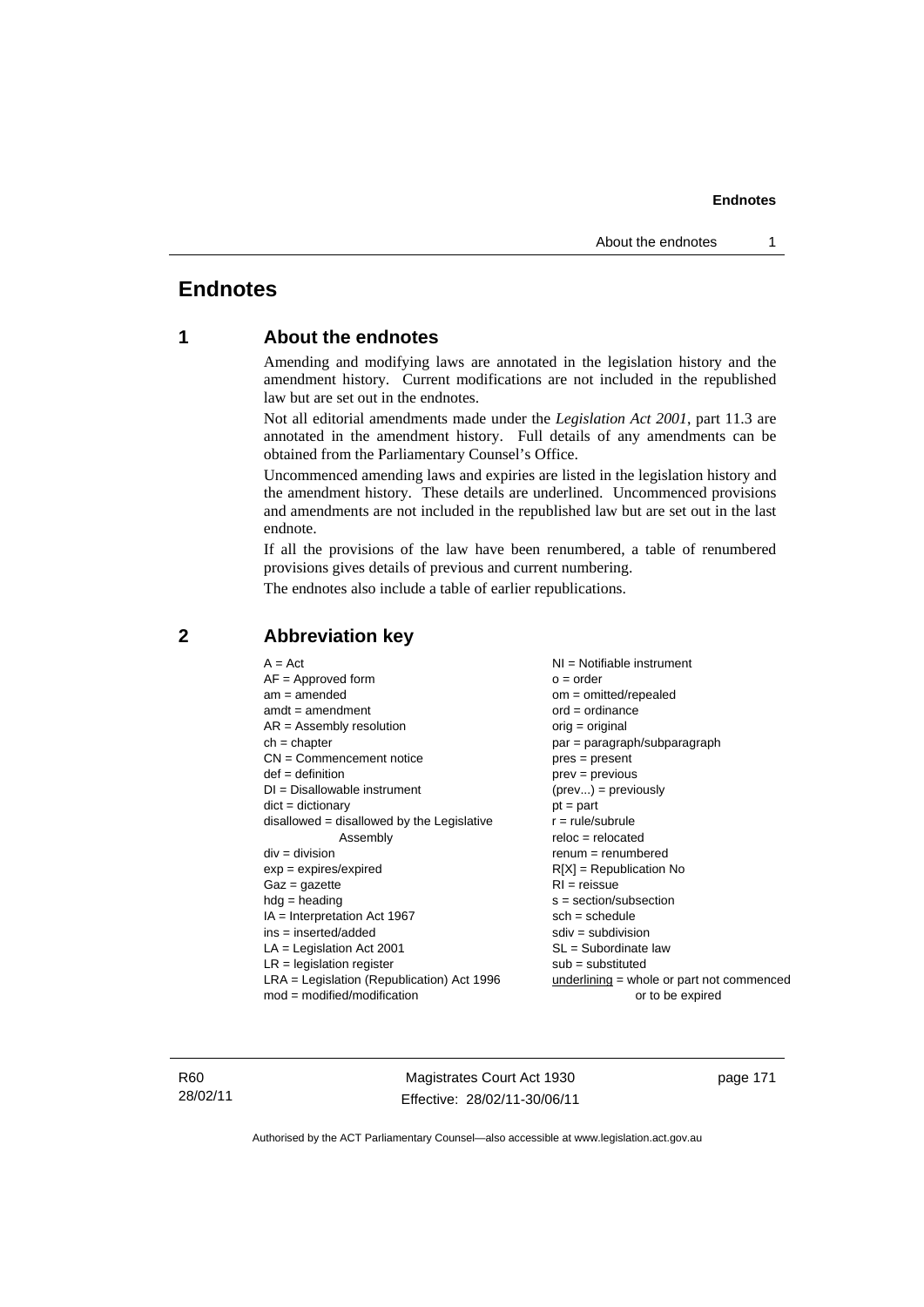3 Legislation history

## **3 Legislation history**

This Act was originally a Commonwealth ordinance—the *Court of Petty Sessions Ordinance (No 2) 1930* No 21 (Cwlth). It was renamed as the *Magistrates Court Ordinance 1930* by the *Magistrates Court Ordinance 1985* No 67 (s 3).

The *ACT Self-Government (Consequential Provisions) Act 1988* No 109 (Cwlth), s 12) converted some former Commonwealth ordinances in force in the ACT into ACT enactments. This allowed the ACT Legislative Assembly to amend and repeal the laws. This Act was converted into an ACT enactment on 1 July 1990.

As with most ordinances in force in the ACT, the name was changed from *Ordinance* to *Act* by the *Self-Government (Citation of Laws) Act 1989* No 21, s 5 on its conversion to an ACT enactment on 1 July 1990.

Before 11 May 1989, ordinances commenced on their notification day unless otherwise stated (see *Seat of Government (Administration) Act 1910* (Cwlth), s 12).

After 11 May 1989 and before 10 November 1999, Acts commenced on their notification day unless otherwise stated (see *Australian Capital Territory (Self-Government) Act 1988* (Cwlth) s 25).

## **Legislation before becoming Territory enactment**

### **Magistrates Court Act 1930 No 21**

notified 21 November 1930 commenced 21 November 1930

as amended by

#### **Court of Petty Sessions Ordinance 1932 No 21**

notified 17 November 1932 commenced 17 November 1932

#### **Court of Petty Sessions Ordinance 1934 No 17**

notified 19 July 1934 commenced 19 July 1934

#### **Money Lenders Ordinance 1936 No 13**  notified 9 April 1936

commenced 1 May 1936

page 172 Magistrates Court Act 1930 Effective: 28/02/11-30/06/11

R60 28/02/11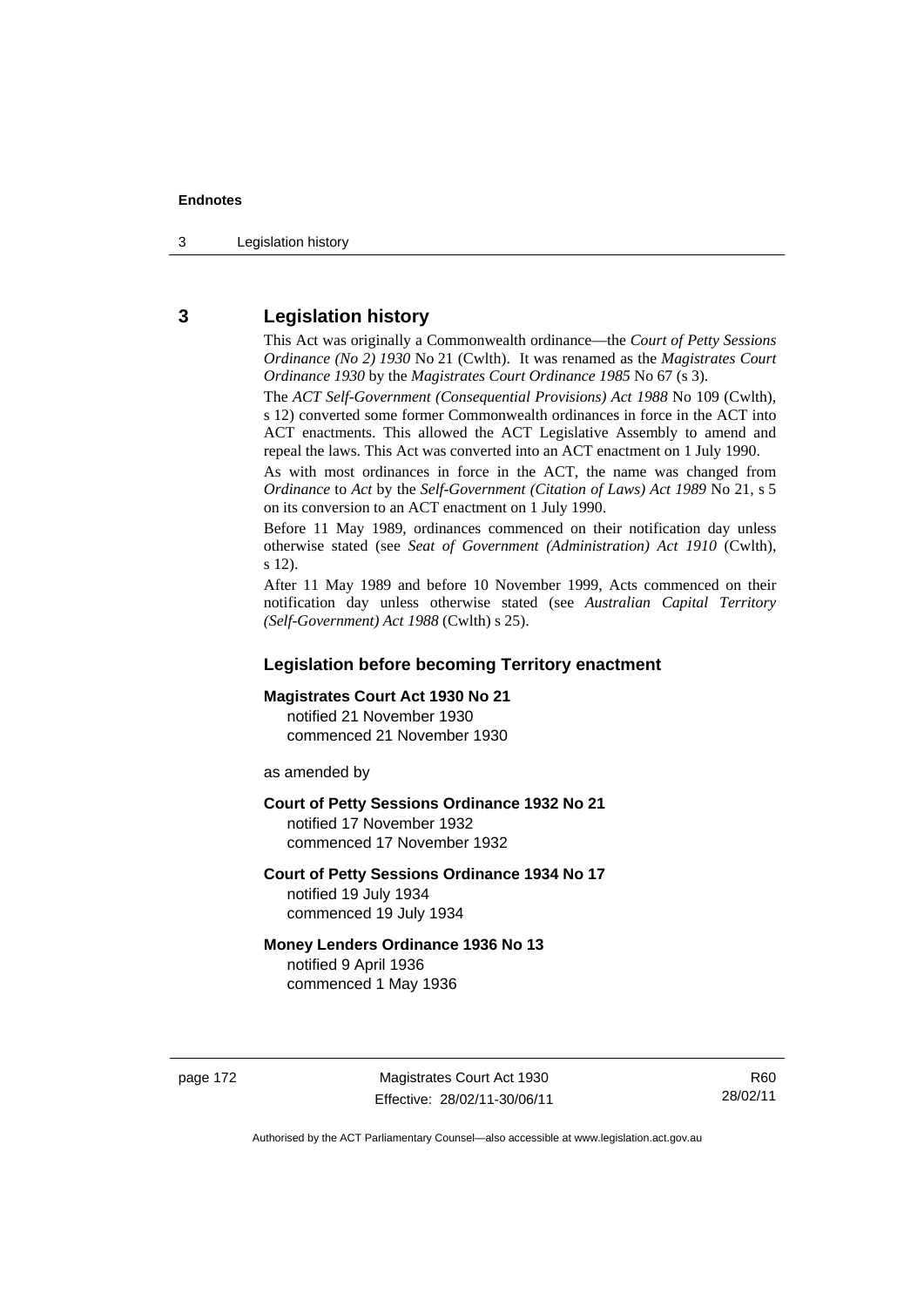## **Court of Petty Sessions Ordinance 1937 No 5**  notified 27 May 1937 commenced 27 May 1937 **Court of Petty Sessions Ordinance (No 2) 1937 No 28**  notified 23 December 1937 commenced 23 December 1937 **Seat of Government (Designation) Ordinance 1938 No 25 (as amd by Ord 1938 No 35)**  notified 8 September 1938 commenced 8 September 1938 **Ordinances Revision Ordinance 1938 No 35**  notified 15 December 1938 commenced 15 December 1938 **Court of Petty Sessions Ordinance 1940 No 20**  notified 7 November 1940 commenced 7 November 1940 **Court of Petty Sessions Ordinance (No 2) 1940 No 22**  notified 12 December 1940 commenced 12 December 1940 **Court of Petty Sessions Ordinance 1949 No 13**  notified 1 December 1949 commenced 1 December 1949 **Court of Petty Sessions Ordinance 1951 No 7**  notified 26 July 1951 commenced 26 July 1951 **Court of Petty Sessions Ordinance (No 2) 1951 No 12**  notified 14 December 1951 commenced 14 December 1951 **Court of Petty Sessions Ordinance 1953 No 14**  notified 12 November 1953 commenced 3 December 1953

R60 28/02/11

Magistrates Court Act 1930 Effective: 28/02/11-30/06/11 page 173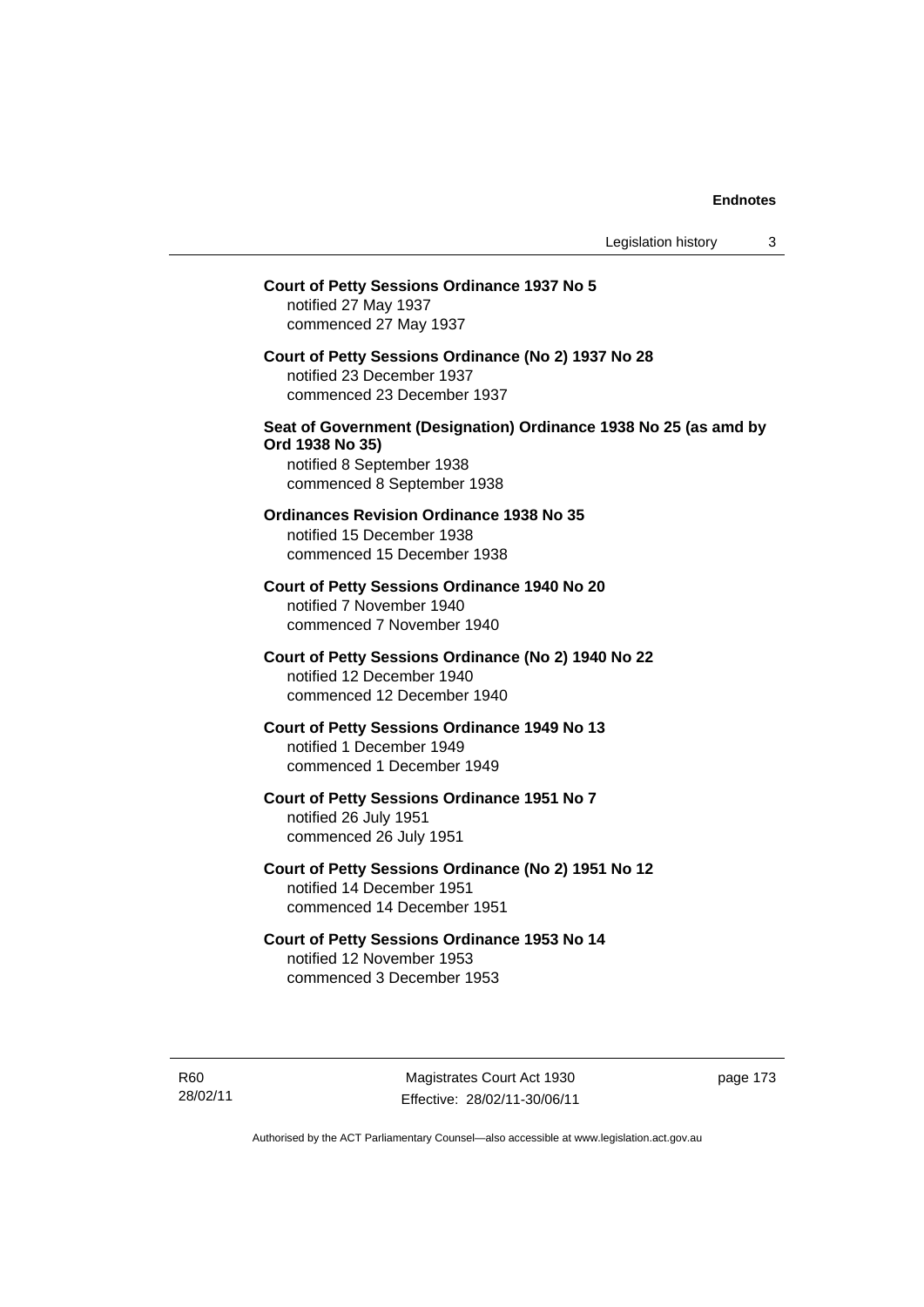| 3 | Legislation history |  |
|---|---------------------|--|
|   |                     |  |

| Court of Petty Sessions Ordinance 1958 No 12<br>notified 24 July 1958<br>commenced 24 July 1958                                                                                             |
|---------------------------------------------------------------------------------------------------------------------------------------------------------------------------------------------|
| Court of Petty Sessions Ordinance 1961 No 2<br>notified 29 March 1961<br>commenced 29 March 1961                                                                                            |
| <b>Court of Petty Sessions Ordinance 1966 No 2</b><br>notified 10 February 1966<br>commenced 14 February 1966                                                                               |
| Court of Petty Sessions Ordinance 1967 No 1<br>notified 9 February 1967<br>commenced 9 February 1967                                                                                        |
| Court of Petty Sessions Ordinance 1968 No 25<br>notified 19 December 1968<br>commenced 1 January 1969 (Cwlth Gaz 1968 p 7565)                                                               |
| Court of Petty Sessions Ordinance 1969 No 12<br>notified 20 June 1969<br>commenced 20 June 1969                                                                                             |
| Court of Petty Sessions Ordinance 1970 No 15<br>notified 19 March 1970<br>commenced 19 March 1970                                                                                           |
| Court of Petty Sessions Ordinance 1972 No 37<br>notified 16 November 1972<br>s 1, s 2, s 6, s 14, commenced 16 November 1972<br>remainder commenced 1 February 1973 (Cwlth Gaz 1972 No 118) |
| <b>Court of Petty Sessions Ordinance 1973 No 48</b><br>notified 17 December 1973<br>commenced 17 December 1973                                                                              |
| Court of Petty Sessions Ordinance 1974 No 14<br>notified 17 April 1974                                                                                                                      |

commenced 17 April 1974

page 174 Magistrates Court Act 1930 Effective: 28/02/11-30/06/11

R60 28/02/11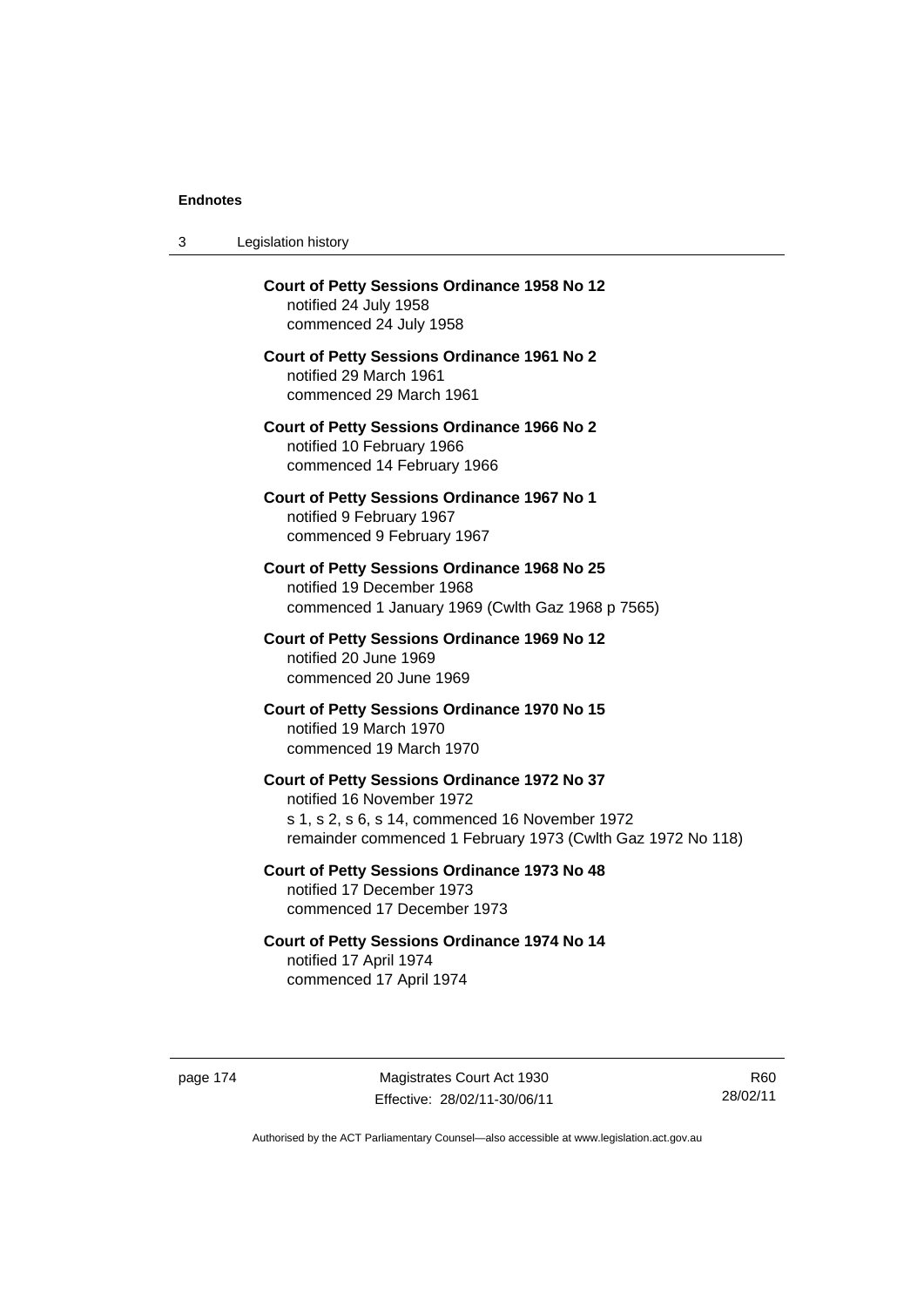| <b>Ordinances Revision (Age of Majority) Ordinance 1974 No 47</b><br>notified 24 October 1974<br>commenced 1 November 1974                                                           |
|--------------------------------------------------------------------------------------------------------------------------------------------------------------------------------------|
| Court of Petty Sessions (Amendment) Ordinance 1976 No 42<br>notified 13 September 1976<br>commenced 13 September 1976                                                                |
| Court of Petty Sessions (Amendment) Ordinance 1977 No 4<br>notified 24 March 1977<br>ss 1-3, 10 commenced 24 March 1977<br>remainder commenced 28 March 1977 (Cwlth Gaz 1977 No S52) |
| Court of Petty Sessions (Amendment) Ordinance (No 2) 1977 No 34<br>notified 28 July 1977<br>commenced 28 July 1977                                                                   |
| Court of Petty Sessions (Amendment) Ordinance (No 3) 1977 No 56<br>notified 6 October 1977<br>ceased to have effect because not tabled                                               |
| Court of Petty Sessions (Amendment) Ordinance (No 4) 1977 No 61<br>notified 21 November 1977<br>commenced 21 November 1977                                                           |
| <b>Ordinances Revision Ordinance 1978 No 46</b><br>notified 28 December 1978<br>commenced 28 December 1978                                                                           |
| Court of Petty Sessions (Amendment) Ordinance 1979 No 33<br>notified 14 November 1979<br>commenced 14 November 1979                                                                  |
| Court of Petty Sessions (Amendment) Ordinance (No 2) 1979 No 41<br>notified 18 December 1979<br>commenced 18 December 1979                                                           |
| Court of Petty Sessions (Amendment) Ordinance 1980 No 4<br>notified 20 March 1980<br>commenced 1 April 1980 (Cwlth Gaz 1980 No S66)                                                  |

R60 28/02/11

Magistrates Court Act 1930 Effective: 28/02/11-30/06/11 page 175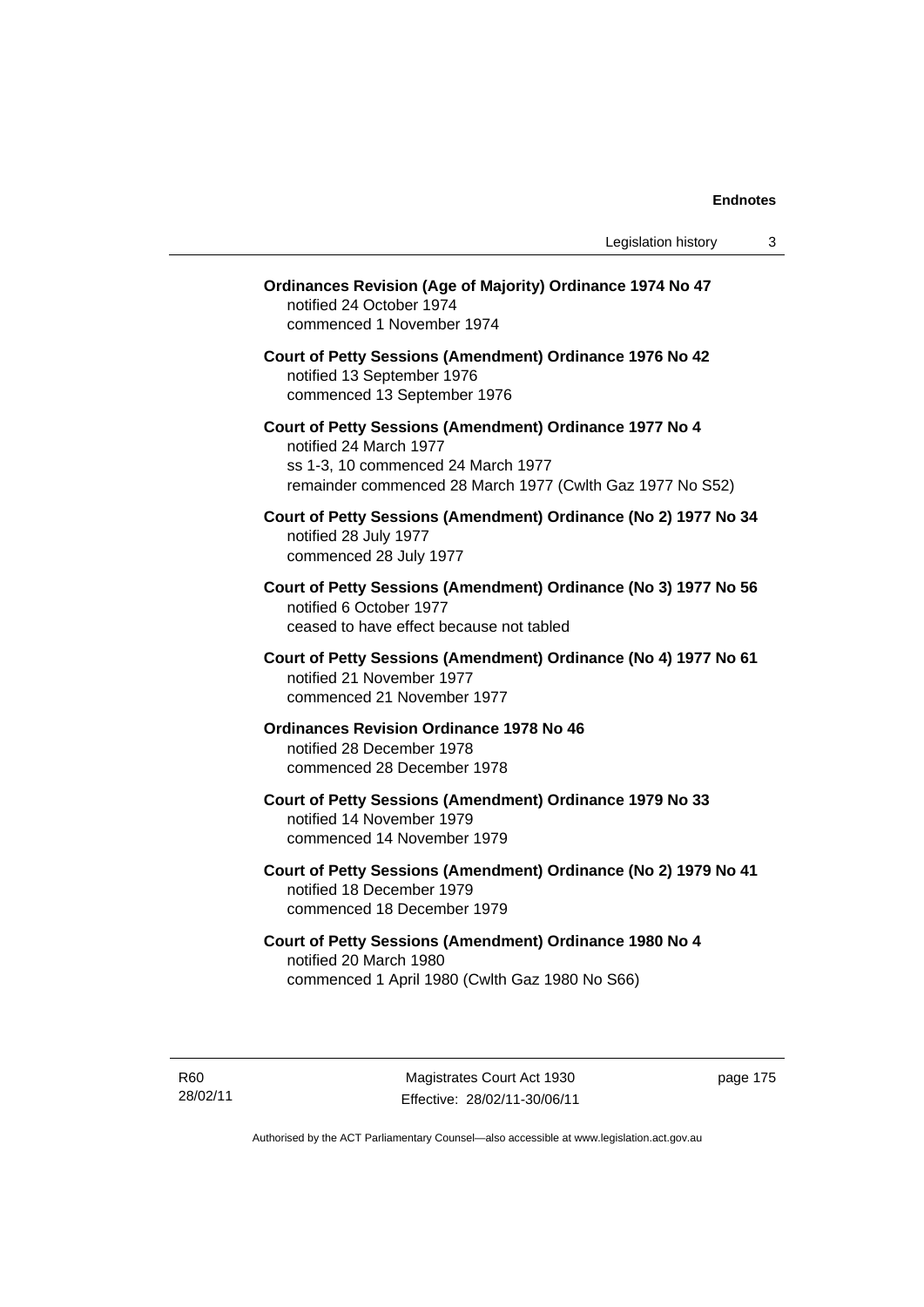3 Legislation history

| Court of Petty Sessions (Amendment) Ordinance (No 2) 1980 No 10<br>notified 26 March 1980<br>commenced 26 March 1980                        |
|---------------------------------------------------------------------------------------------------------------------------------------------|
| Court of Petty Sessions (Amendment) Ordinance 1982 No 2<br>notified 26 February 1982<br>commenced 1 September 1982 (Cwlth Gaz 1982 No S178) |
| Court of Petty Sessions (Amendment) Ordinance (No 2) 1982 No 3<br>notified 26 February 1982<br>commenced 26 February 1982                   |
| Court of Petty Sessions (Amendment) Ordinance 1984 No 9<br>notified 11 April 1984<br>commenced 11 April 1984                                |
| Court of Petty Sessions (Amendment) Ordinance (No 2) 1984 No 10<br>notified 11 April 1984<br>commenced 11 April 1984                        |
| Court of Petty Sessions (Amendment) Ordinance (No 3) 1984 No 16<br>notified 1 June 1984<br>commenced 1 June 1984                            |
| Court of Petty Sessions (Amendment) Ordinance (No 4) 1984 No 61<br>notified 2 November 1984<br>commenced 2 November 1984                    |
| Court of Petty Sessions (Amendment) Ordinance (No 5) 1984 No 62<br>notified 2 November 1984<br>commenced 2 November 1984                    |
| Court of Petty Sessions (Amendment) Ordinance 1985 No 17<br>notified 17 April 1985<br>commenced 17 April 1985                               |
| Court of Petty Sessions (Amendment) Ordinance (No 2) 1985 No 18<br>notified 17 April 1985<br>commenced 17 April 1985                        |
| Court of Petty Sessions (Amendment) Ordinance (No 3) 1985 No 41<br>notified 5 September 1985<br>commenced 5 September 1985                  |
|                                                                                                                                             |

Effective: 28/02/11-30/06/11

page 176 Magistrates Court Act 1930

R60 28/02/11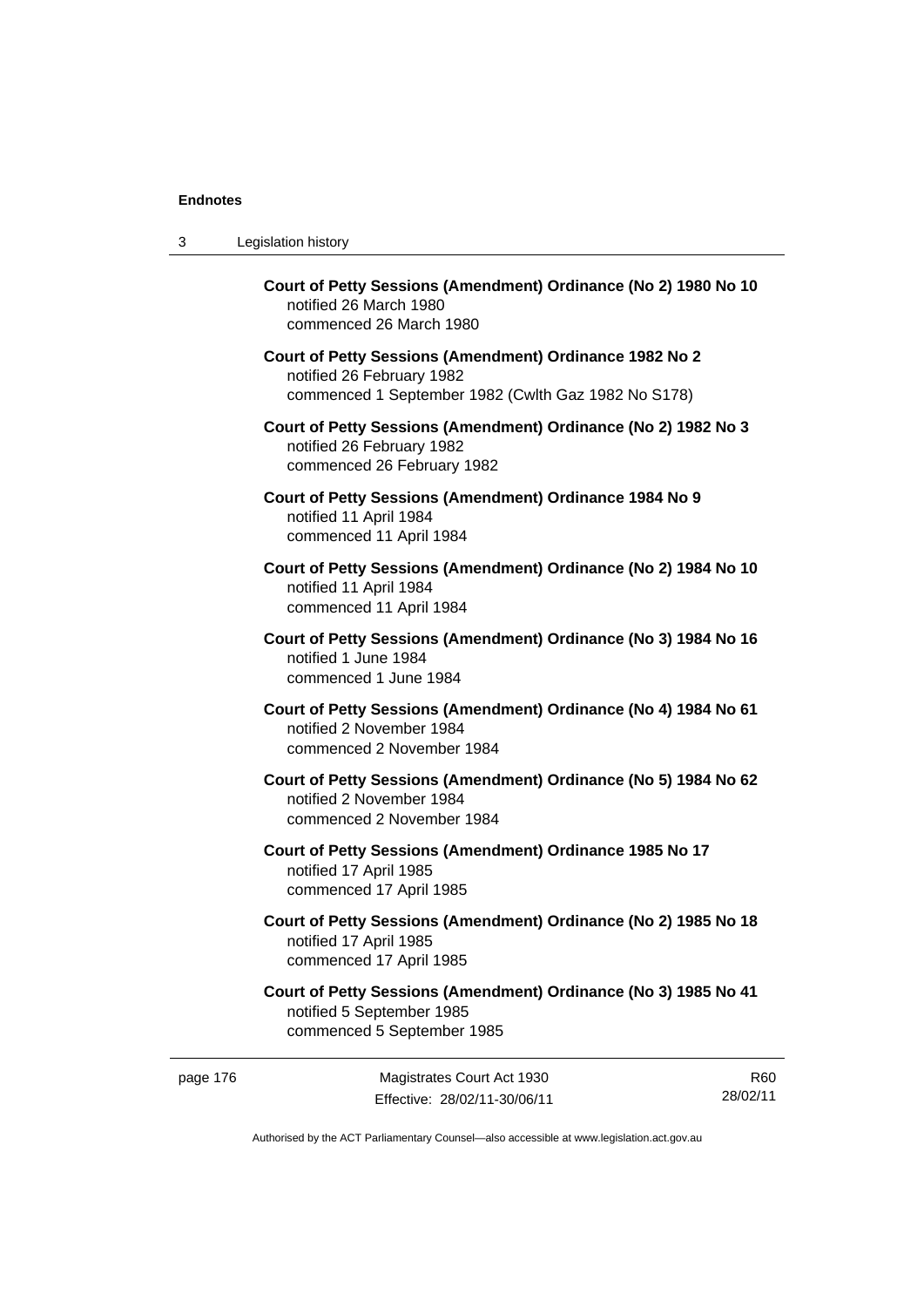#### **Limitation Ordinance 1985 No 66**

notified 19 December 1985 commenced 19 December 1985

#### **Magistrates Court Ordinance 1985 No 67**

notified 19 December 1985 commenced 1 February 1986 (Cwlth Gaz 1986 No G3)

## **Magistrates Court (Amendment) Ordinance 1986 No 33**  notified 7 August 1986 commenced 7 August 1986

## **Domestic Violence (Miscellaneous Amendments) Ordinance 1986 No 53**

notified 4 September 1986 commenced 1 October 1986 (Cwlth Gaz 1986 No S484)

## **Crimes (Amendment) Ordinance (No 4) 1986 No 57**  notified 3 October 1986 commenced 3 October 1986

## **Magistrates Court (Amendment) Ordinance (No 2) 1986 No 71**  notified 30 October 1986 commenced 1 April 1987 (Cwlth Gaz 1987 No S52)

## **Magistrates Court (Amendment) Ordinance (No 3) 1986 No 74**  notified 14 November 1986 commenced 14 November 1986

## **Magistrates Court (Amendment) Ordinance (No 4) 1986 No 83**  notified 22 December 1986 commenced 22 December 1986

## **Magistrates Court (Amendment) Ordinance 1987 No 56**  notified 21 October 1987 commenced 21 October 1987

## **Magistrates Court (Amendment) Ordinance 1988 No 45**  notified 27 July 1988 commenced 27 July 1988

R60 28/02/11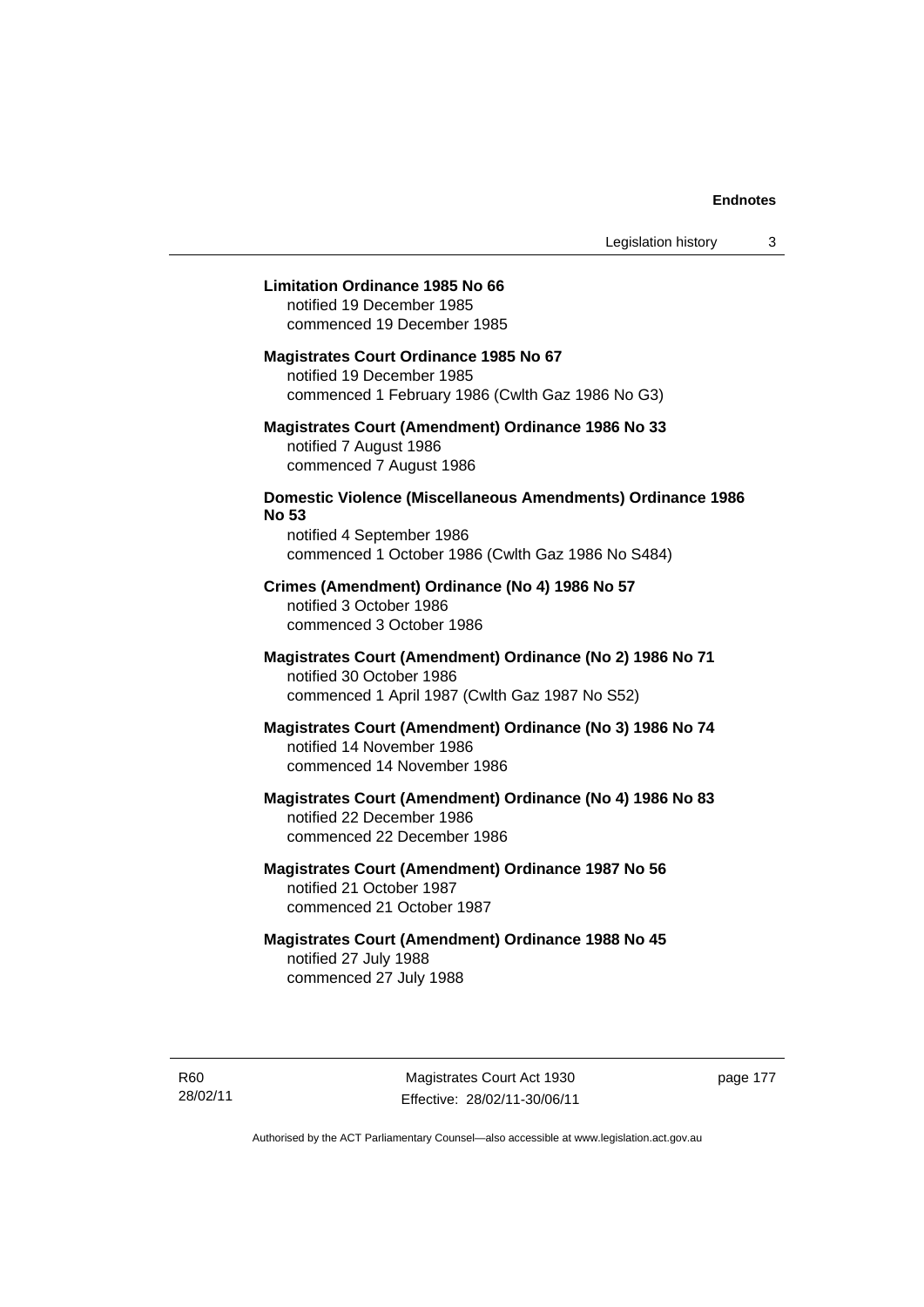| 3 | Legislation history                                                                                                                                                                              |
|---|--------------------------------------------------------------------------------------------------------------------------------------------------------------------------------------------------|
|   | <b>Magistrates Court (Amendment) Ordinance 1989 No 55</b><br>notified 30 June 1989<br>commenced 1 July 1989                                                                                      |
|   | Magistrates Court (Amendment) Ordinance (No 2) 1989 No 59<br>notified 25 October 1989<br>s 11, s 12, s 14 commenced 27 June 1990 (Cwlth Gaz 1990 No GN25)<br>remainder commenced 25 October 1989 |
|   | Magistrates Court (Amendment) Ordinance (No 3) 1989 No 60<br>notified 20 December 1989<br>commenced 14 February 1990 (Cwlth Gaz 1990 No GN5)                                                     |
|   | Crimes (Amendment) Ordinance 1990 No 1<br>notified 23 May 1990<br>commenced 23 May 1990                                                                                                          |
|   | Self-Government (Consequential Amendments) Ordinance 1990 No 5<br>notified 27 June 1990<br>s 1, s 2 commenced 27 June 1990<br>remainder commenced 1 July 1990                                    |
|   | Magistrates Court (Appeals Against Sentence) Ordinance 1990 No 9<br>notified 29 June 1990<br>commenced 29 June 1990                                                                              |
|   | <b>Legislation after becoming Territory enactment</b>                                                                                                                                            |
|   | <b>Magistrates Court (Amendment) Act 1990 No 65</b><br>notified 24 December 1990<br>commenced 24 December 1990                                                                                   |
|   | Weapons (Consequential Amendments) Act 1991 No 9 sch<br>notified 3 April 1991 (Gaz 1991 No S19)<br>s 1, s 2 commenced 3 April 1991 (s 2 (1))<br>sch commenced 3 October 1991 (s 2 (2))           |
|   | <b>Magistrates Court (Amendment) Act 1991 No 38</b><br>notified 20 September 1991<br>ss 1-3 commenced 20 September 1991<br>remainder commenced 25 September 1991 (Gaz 1991 No S103)              |

page 178 Magistrates Court Act 1930 Effective: 28/02/11-30/06/11

R60 28/02/11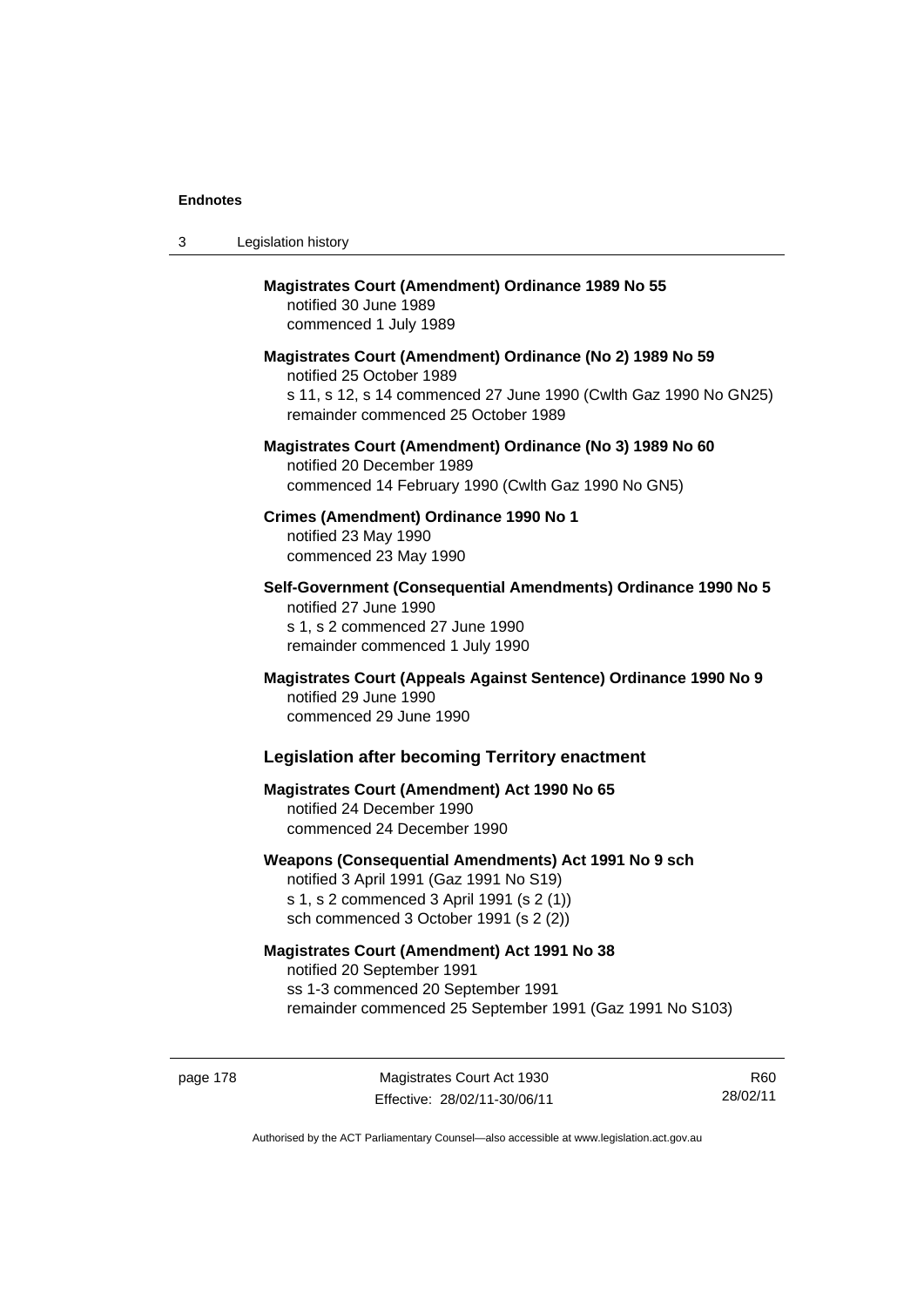#### **Magistrates and Coroner's Courts (Registrar) Act 1991 No 44**

notified 20 September 1991 (Gaz 1991 No S95)

s 1, s 2 commenced 20 September 1991 (s 2 (1)) remainder commenced 25 September 1991 (s 2 (2) and Gaz 1991 No S103)

#### **Magistrates Court (Amendment) Act (No 2) 1991 No 79**

notified 11 December 1991 ss 1-3 commenced 11 December 1991 remainder commenced 11 June 1992

#### **Workers' Compensation (Consequential Amendments) Act 1991 No 106 sch**

notified 15 January 1991 (Gaz 1992 No S3) s 1, s 2 commenced 15 January 1992 (s 2 (1)) remainder commenced 22 January 1992 (s 2 (2) and Gaz 1992 No S9)

## **Magistrates Court (Amendment) Act (No 3) 1991 No 112**

notified 10 January 1992 s 1, s 2 commenced 10 January 1992 remainder commenced 18 May 1992 (Gaz 1992 No S57)

## **Bail (Consequential Amendments) Act 1992 No 9**

notified 28 May 1992 (Gaz 1992 No S59) s 1, s 2 commenced 28 May 1992 (s 2 (1)) remainder commenced 28 November 1992 (s 2 (3))

**Statute Law Revision (Miscellaneous Provisions) Act 1992 No 23 sch 1** 

notified 4 June 1992 (Gaz 1992 No S71) commenced 4 June 1992

#### **Protection Orders (Reciprocal Arrangements) (Consequential Amendments) Act 1992 No 37 pt 3**

notified 8 July 1992 (Gaz 1992 No S103) ss 1-6 and 8-11 commenced 8 July 1992 (s 2 (1)) s 7, s 12 commenced 3 August 1992 (s 2 (2) and Gaz 1992 No S130)

#### **Evidence (Amendment) Act 1993 No 2**  notified 1 March 1993

commenced 1 March 1993

R60 28/02/11

Magistrates Court Act 1930 Effective: 28/02/11-30/06/11 page 179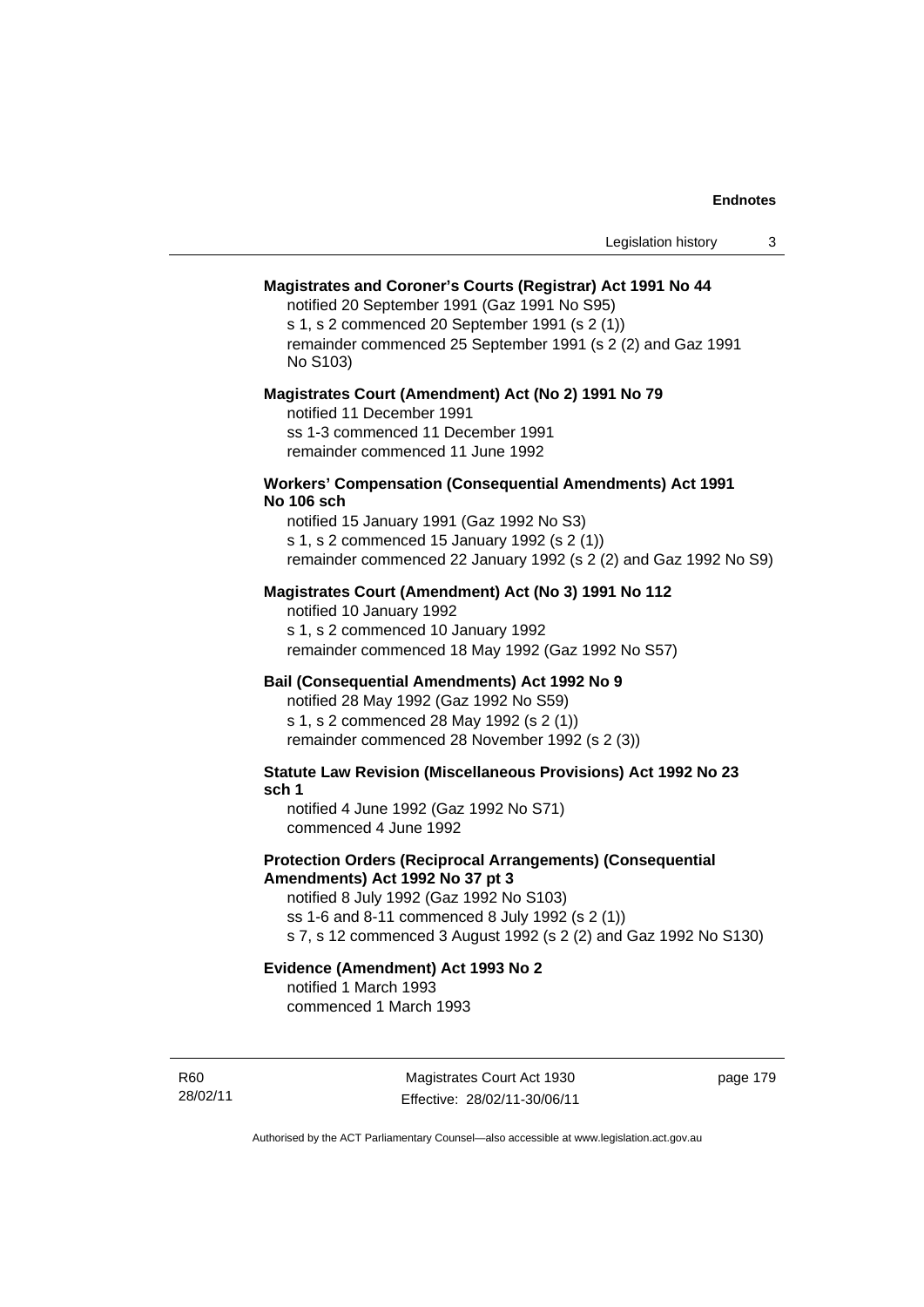| -3 | Legislation history |  |
|----|---------------------|--|
|----|---------------------|--|

#### **Magistrates Court (Amendment) Act 1993 No 4**

notified 1 March 1993 ss 1-3 commenced 1 March 1993 ss 4-19, 21-24, 26-32 commenced 8 March 1993 (Gaz 1993 No 32) remainder commenced 1 September 1993

#### **Magistrates Court (Amendment) Act (No 2) 1993 No 48**

notified 27 August 1993 ss 1-3 commenced 27 August 1993 remainder commenced 27 September 1993 (s 2 (2) and Gaz 1993 No S201)

#### **Supreme Court (Amendment) Act (No 2) 1993 No 91**

notified 17 December 1993 commenced 17 December 1993

#### **Magistrates Court (Amendment) Act 1994 No 4**

notified 14 March 1994 ss 1-4, s 10, s 12, s 13 commenced 14 March 1994 remainder commenced 1 July 1994 (s 2 (2))

## **Judicial Commissions (Consequential Amendments) Act 1994 No 10**  notified 14 March 1994 (Gaz 1994 No S44) commenced 14 March 1994 (s 2)

#### **Public Sector Management (Consequential and Transitional Provisions) Act 1994 No 38**

notified 30 June 1994 (Gaz 1994 No S121) s 1, s 2 commenced 30 June 1994 (s 2 (1)) remainder commenced 1 July 1994 (s 2 (2) and Gaz 1994 No S142)

#### **Mental Health (Consequential Provisions) Act 1994 No 45**

notified 7 September 1994 (Gaz 1994 No S177)

s 1, s 2 commenced 7 September 1994 (s 2 (1)) remainder commenced 6 February 1995 (s 2 (2) and Gaz 1995 No S33)

#### **Magistrates Court (Enforcement of Judgments) Act 1994 No 61**  notified 11 October 1994

s 1, s 2 commenced 11 October 1994

remainder commenced 10 April 1995 (Gaz 1995 No S75)

R60 28/02/11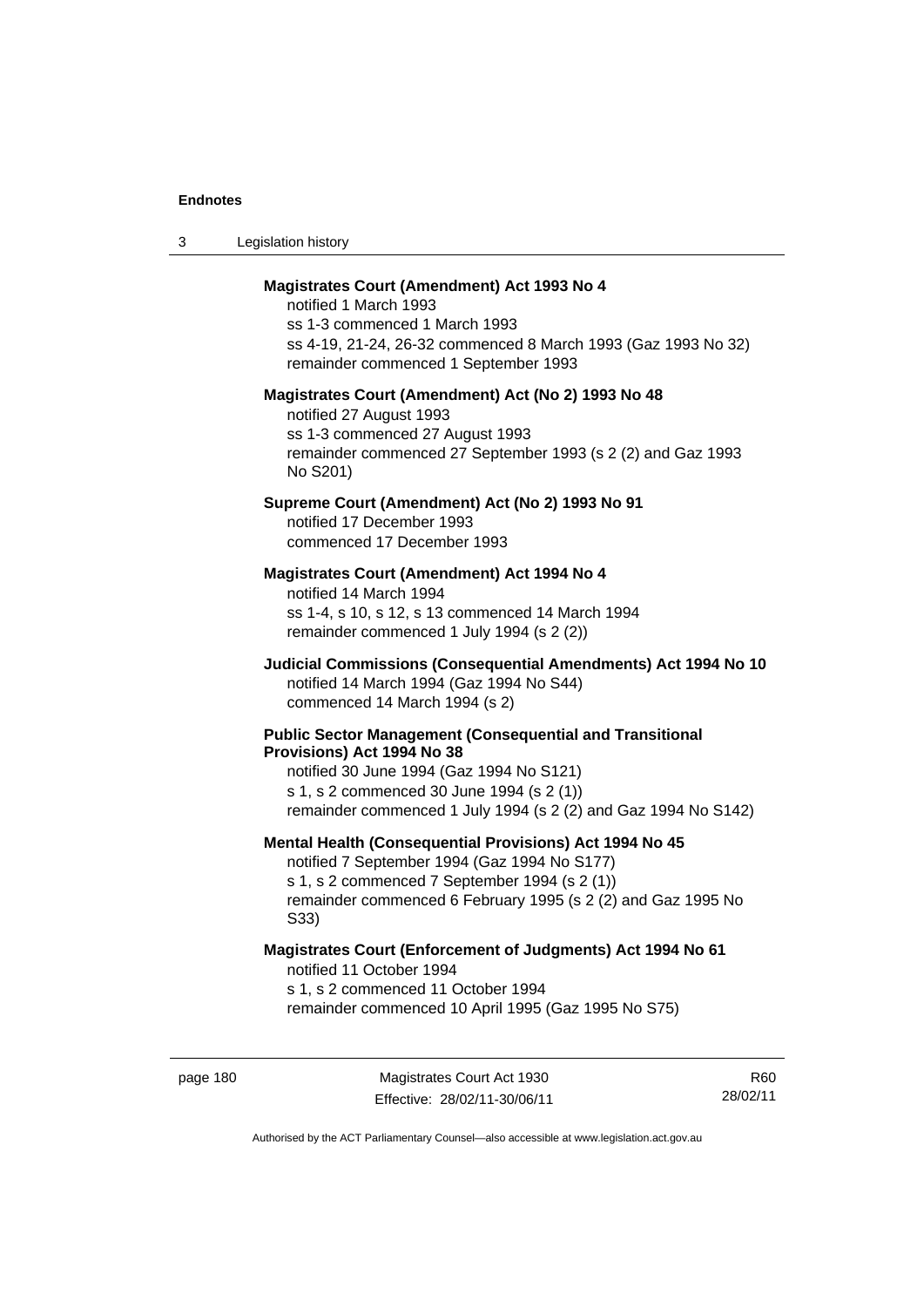## **Coroners (Amendment) Act (No 2) 1994 No 66**

notified 11 October 1994 commenced 11 October 1994

#### **Statute Law Revision (Penalties) Act 1994 No 81 sch**

notified 29 November 1994 (Gaz 1994 No S253) s 1, s 2 commenced 29 November 1994 (s 2 (1)) remainder commenced 29 November 1994 (s 2 (2) and Gaz 1994 No S269)

#### **Magistrates Court (Amendment) Act 1995 No 41**

notified 7 November 1995 s 1, s 2 commenced 7 November 1995 remainder commenced 7 May 1996

#### **Statute Law Revision Act 1995 No 46 sch**

notified 18 December 1995 (Gaz 1995 No S306) amdts commenced 18 December 1995 (s 2)

## **Magistrates Court (Amendment) Act 1996 No 6**

notified 12 March 1996 ss 1-3 commenced 12 March 1996 s 7 commenced 25 September 1991 remainder commenced 12 September 1996

## **Criminal Injuries Compensation (Amendment) Act 1996 No 68**

notified 20 December 1996 ss 1-3 commenced 20 December 1996 remainder commenced 1 January 1997 (Gaz 1996 No S352)

#### **Firearms Act 1996 No 74**

notified 20 December 1996 s 1, s 2 commenced 20 December 1996 remainder commenced 17 May 1997 (Gaz 1997 No S135)

## **Magistrates Court (Amendment) Act (No 2) 1996 No 82**

notified 20 December 1996 ss 1-3 commenced 20 December 1996 remainder commenced 1 January 1997 (Gaz 1996 No S353)

R60 28/02/11

Magistrates Court Act 1930 Effective: 28/02/11-30/06/11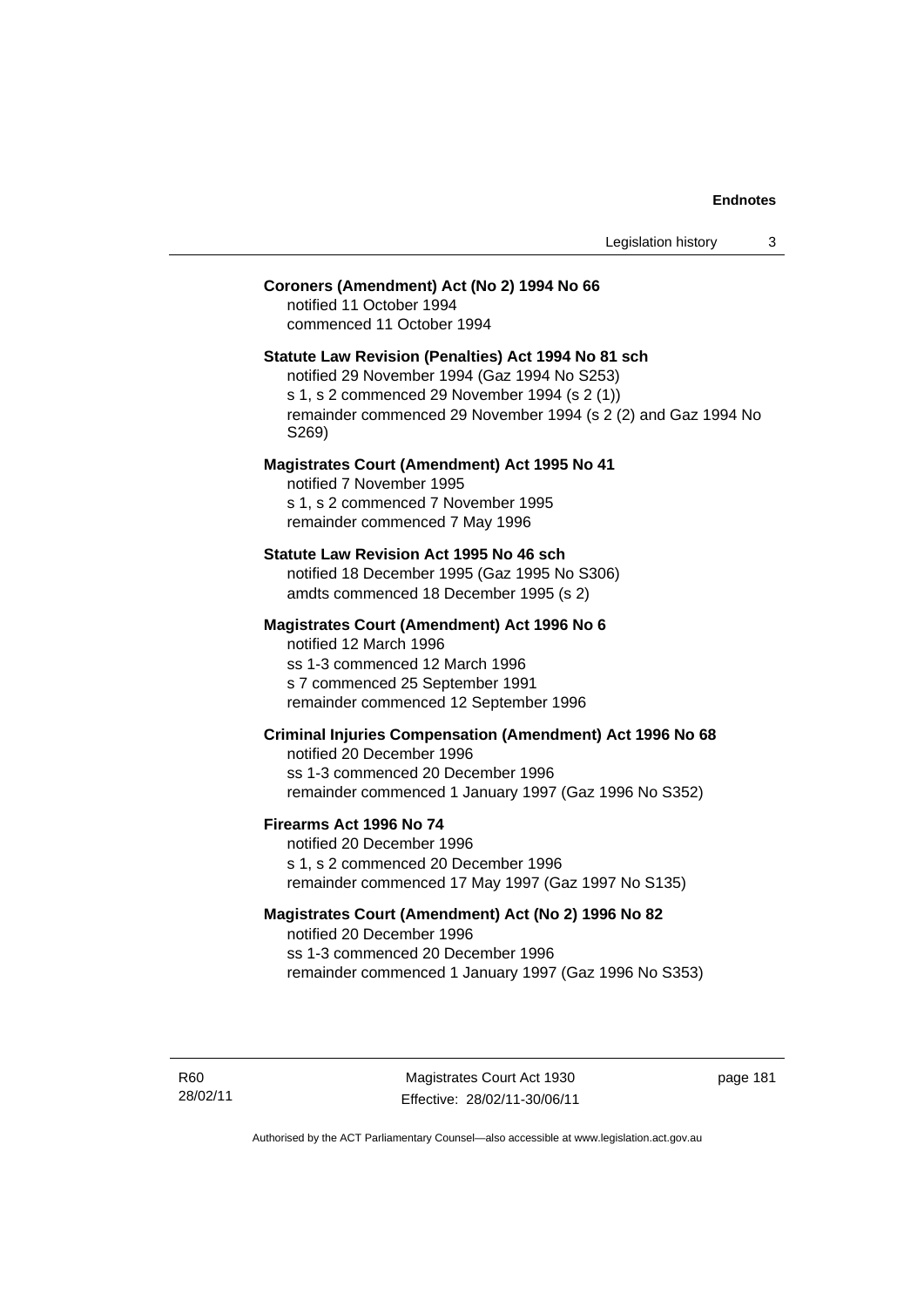| -3 | Legislation history |  |
|----|---------------------|--|
|----|---------------------|--|

#### **Magistrates Court (Amendment) Act 1997 No 25**

notified 29 May 1997 ss 1-3 commenced 29 May 1997 remainder commenced 30 May 1997 (s 2 (2) and Gaz 1997 No S149)

#### **Remuneration Tribunal (Consequential Amendments) Act 1997 No 41 sch 1 (as am by Act 2002 No 49 amdt 3.222)**

notified 19 September 1997 (Gaz 1997 No S264) commenced 24 September 1997 (s 2 as am by Act 2002 No 49 amdt 3.222)

## **Magistrates Court (Civil Jurisdiction) (Amendment) Act 1997 No 94**

notified 1 December 1997 ss 1-3 commenced 1 December 1997 remainder commenced 25 May 1998 (Gaz 1998 No S140)

### **Legal Practitioners (Consequential Amendments) Act 1997 No 96 sch 1**

notified 1 December 1997 (Gaz 1997 No S380) s 1, s 2 commenced 1 December 1997 (s 2 (1)) sch 1 commenced 1 June 1998 (s 2 (2))

## **Magistrates Court (Amendment) Act 1998 No 25**

notified 10 July 1998 s 1, s 2 commenced 10 July 1998 remainder commenced 1 January 1999 (Gaz 1998 No 50)

#### **Magistrates Court (Amendment) Act (No 2) 1998 No 38**

notified 14 October 1998 ss 1-3 commenced 14 October 1998 remainder commenced 19 October 1998 (Gaz 1998 No 41)

## **Statute Law Revision (Penalties) Act 1998 No 54 sch**

notified 27 November 1998 (Gaz 1998 No S207) s 1, s 2 commenced 27 November 1998 (s 2 (1)) remainder commenced 9 December 1998 (s 2 (2) and Gaz 1998 No 49)

page 182 Magistrates Court Act 1930 Effective: 28/02/11-30/06/11

R60 28/02/11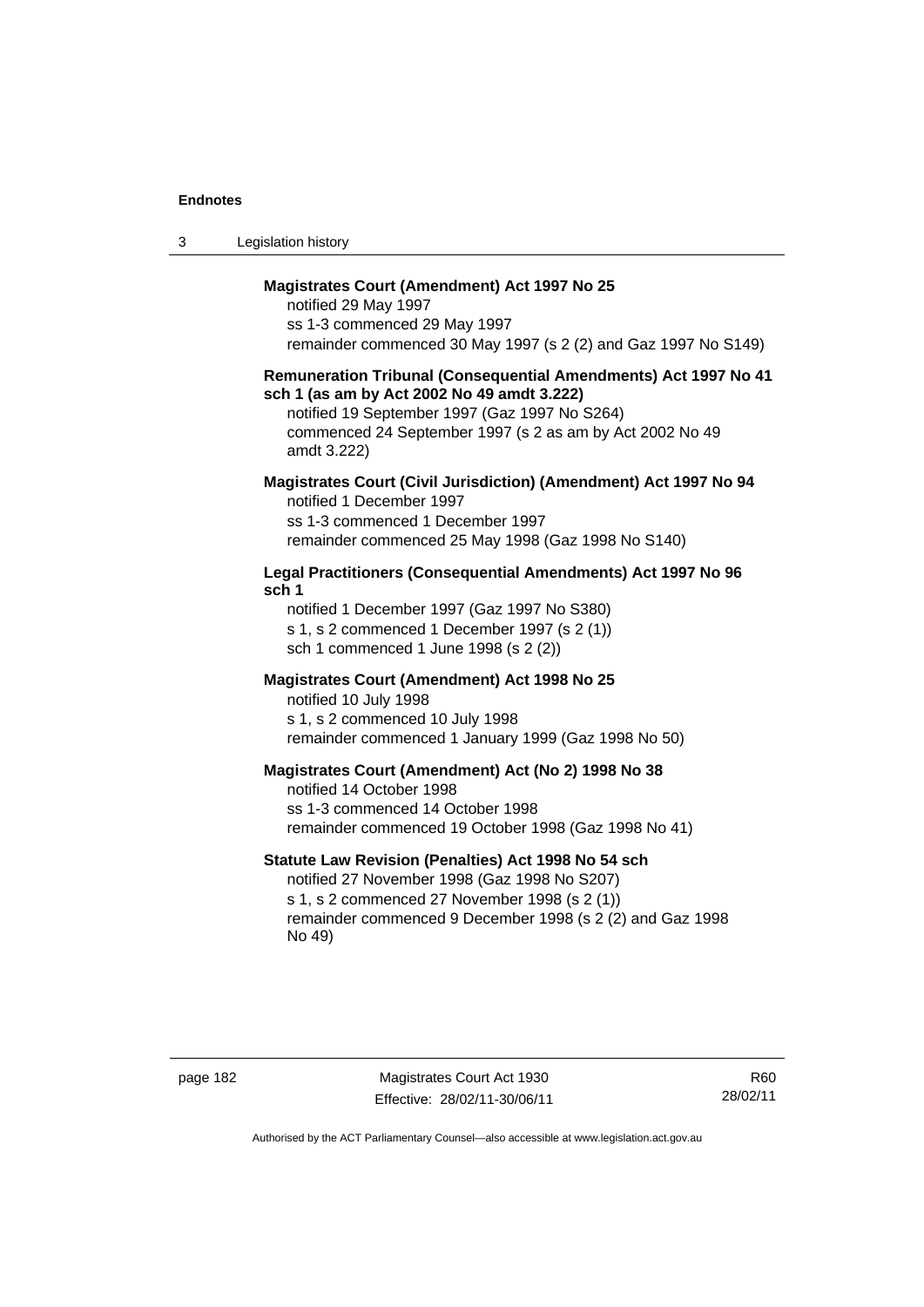#### **Custodial Escorts (Consequential Provisions) Act 1998 No 67**

notified 23 December 1998 (Gaz 1998 No S212) s 1, s 2 commenced 23 December 1998 (s 2 (1)) remainder commenced 23 December 1998 (s 2 (2) and Gaz 1998 No 51)

## **Children's Services (Amendment) Act 1999 No 12**  notified 23 March 1999

commenced 1 May 1999

## **Courts and Tribunals (Audio Visual and Audio Linking) Act 1999 No 22**

notified 14 April 1999 (Gaz 1999 No S16) s 1, s 2 commenced 14 April 1999 (s 2 (1)) remainder commenced 1 September 1999 (s 2 (2) and Gaz 1999 No 35)

#### **Magistrates Court (Amendment) Act 1999 No 34**

notified 2 July 1999 commenced 2 July 1999

#### **Magistrates Court Amendment Act (No 2) 1999 No 59**

notified 10 November 1999 (Gaz 1999 No 45 and 1999 No 47) commenced 10 November 1999

#### **Children's Services Amendment Act (No 2) 1999 No 61**

notified 10 November 1999 s 1, s 2 commenced 10 November 1999 remainder commenced 1 December 1999

#### **Children and Young People (Consequential Amendments) Act 1999 No 64 sch 2**

notified 10 November 1999 (Gaz 1999 No 45) s 1, s 2 commenced 10 November 1999 (s 2 (1)) remainder commenced 10 May 2000 (s 2 (2))

#### **Law Reform (Miscellaneous Provisions) Act 1999 No 66 sch 3**

notified 10 November 1999 (Gaz 1999 No 45) commenced 10 November 1999 (s 2)

R60 28/02/11

Magistrates Court Act 1930 Effective: 28/02/11-30/06/11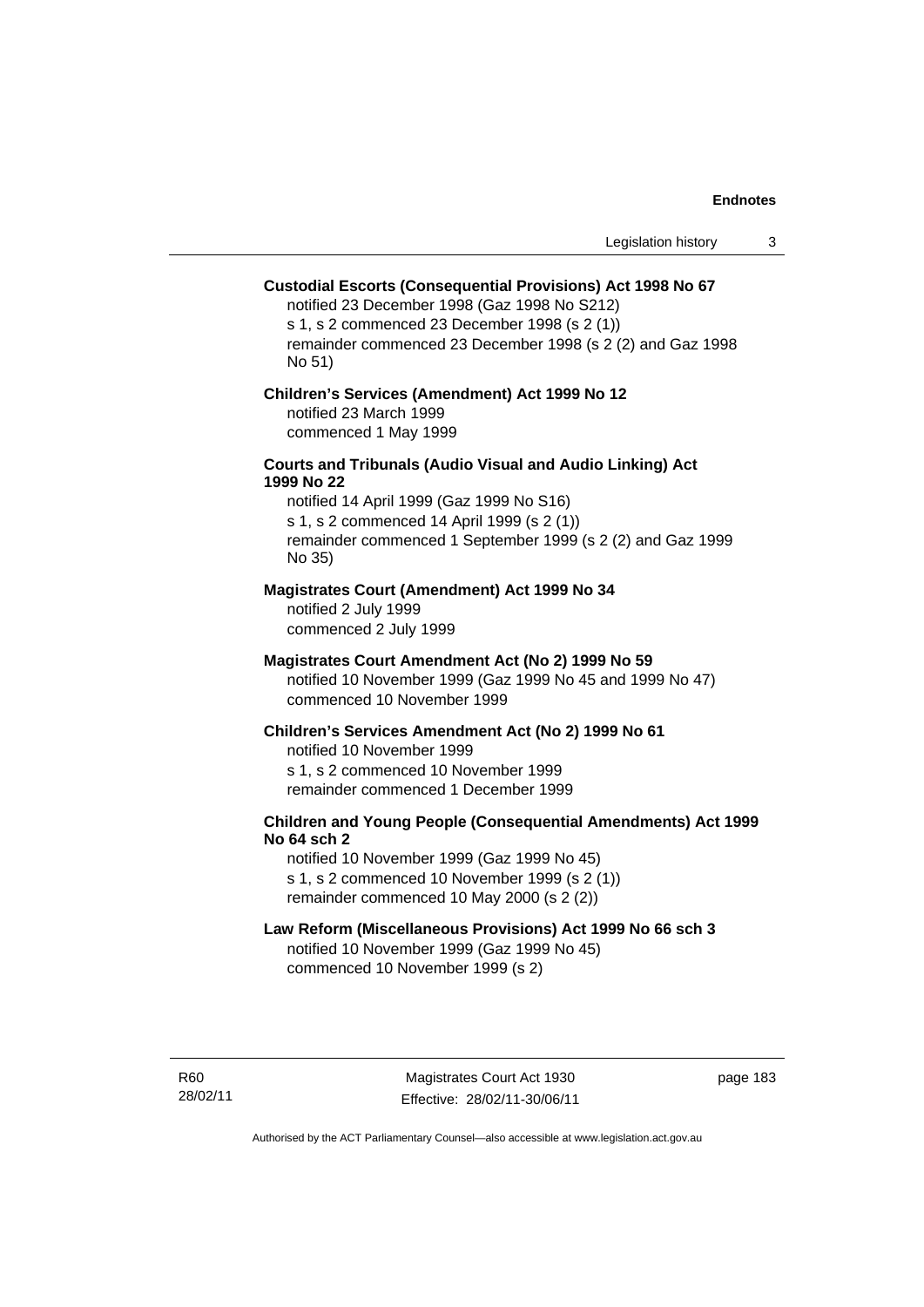3 Legislation history

#### **Road Transport Legislation Amendment Act 1999 No 79 sch 3**

notified 23 December 1999 (Gaz 1999 No S65) s 1, s 2 commenced 23 December 1999 (IA s 10B) remainder commenced 1 March 2000 (s 2 (2) and Gaz 2000 No S5)

## **Victims of Crime (Financial Assistance) (Amendment) Act 1999 No 91 sch 2**

notified 23 December 1999 (Gaz 1999 No S65) s 1, s 2 commenced 23 December 1999 (IA s 10B) remainder commenced 24 December (s 2 (2) and Gaz 1999 No S69)

#### **Justice and Community Safety Legislation Amendment Act 2000 No 1 sch**

notified 9 March 2000 (Gaz 2000 No 10) s 1, s 2 commenced 9 March 2000 (s 2 (1)) amdts commenced 9 September 2000 (s 2 (3))

## **Justice and Community Safety Legislation Amendment Act 2000 (No 3) No 17 sch 1**

notified 1 June 2000 (Gaz 2000 No 22) commenced 1 June 2000 (s 2)

## **Magistrates Court Amendment Act 2000 No 60**

notified 5 October 2000 (Gaz 2000 No 40) commenced 5 October 2000 (s 2)

## **Leases (Commercial and Retail) Act 2001 No 18 s 174**

notified 19 April 2001 (Gaz 2001 No 16)

s 1, s 2 commenced 19 April 2001 (IA s 10B)

s 174 commenced 1 July 2002 (s 2)

## **Legislation (Consequential Amendments) Act 2001 No 44 pt 237**

notified 26 July 2001 (Gaz 2001 No 30) s 1, s 2 commenced 26 July 2001 (IA s 10B) pt 237 commenced 12 September 2001 (s 2 and see Gaz 2001

No S65)

## **Statute Law Amendment Act 2001 (No 2) 2001 No 56 pt 3.37**

notified 5 September 2001 (Gaz 2001 No S65) commenced 5 September 2001 (s 2 (1))

R60 28/02/11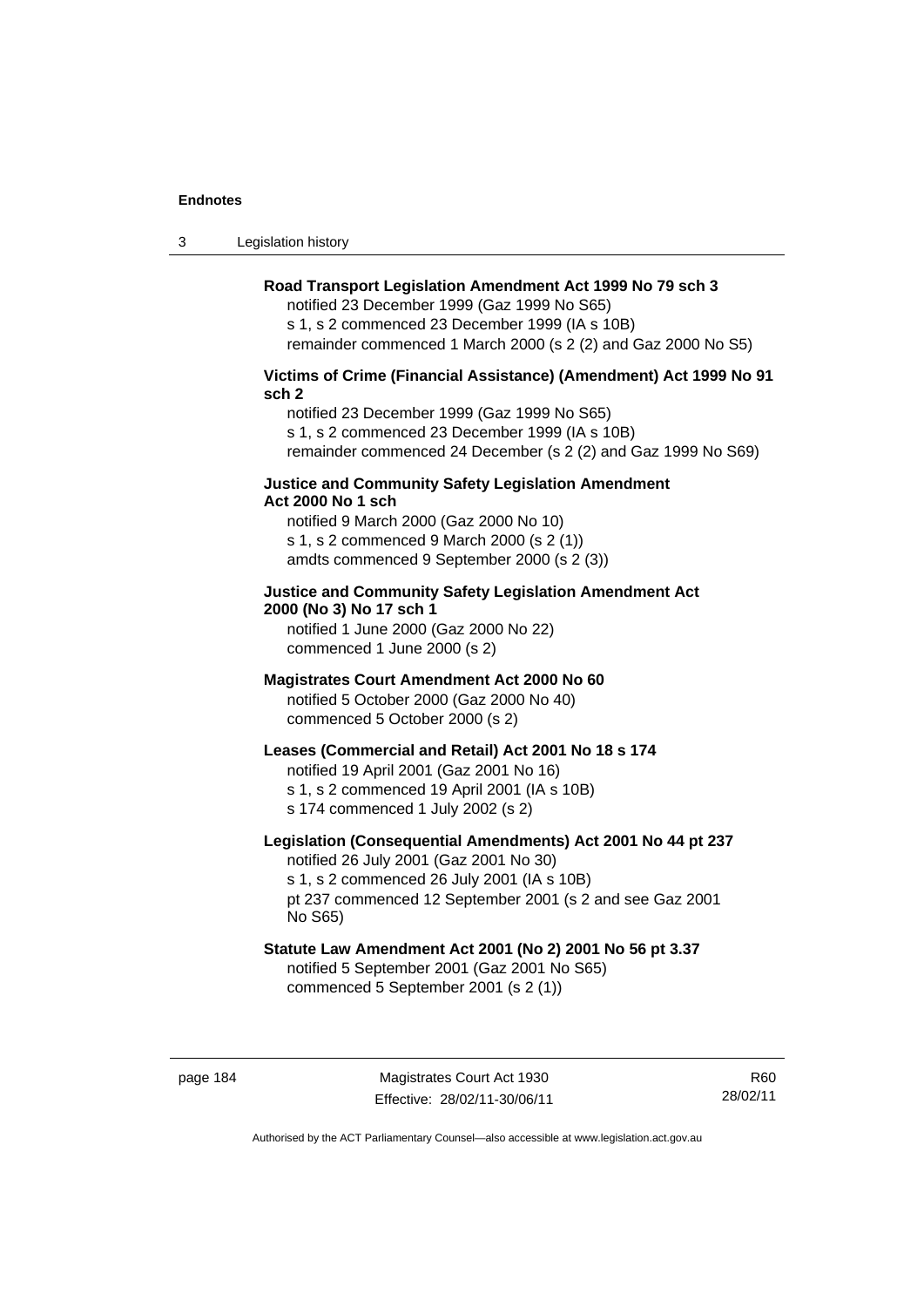| Legislation history |  |  |
|---------------------|--|--|
|---------------------|--|--|

#### **Road Transport (Public Passenger Services) Act 2001 No 62 pt 1.1**

notified 10 September 2001 (Gaz 2001 No S66)

s 1, s 2 commenced 10 September 2001 (IA s 10B)

pt 1.1 commences 1 December 2001 (s 2 and CN 2001 No 2)

#### **Crimes Legislation Amendment Act 2001 No 63 pt 8**

notified 10 September 2001 (Gaz 2001 No S66)

s 1, s 2 commenced 10 September 2001 (IA s 10B)

pt 8 commenced 27 September 2001 (s 2 (2) and CN 2001 No 3)

#### **Criminal Code 2001 Act No 64 sch 1 (as am by Criminal Code Amendment Act 2002 No 2)**

notified 10 September 2001 (Gaz 2001 No S66) repealed before commencement by Criminal Code 2002 No 51 s 126

#### **Justice and Community Safety Legislation Amendment Act 2001 No 70 sch 1**

notified LR 14 September 2001 amdt commenced 14 September 2001 (s 2 (5))

#### **Fair Trading Legislation Amendment Act 2001 No 77 pt 4**

notified LR 14 September 2001 s 1, s 2 commenced 14 September 2001 (LA s 75) pt 4 commenced 14 March 2002 (LA s 79)

## **Protection Orders (Consequential Amendments) Act 2001 No 90 sch 1 pt 8**

notified LR 27 September 2001 s 1, s 2 commenced 27 September 2001 (LA s 75) sch 1 pt 8 commenced 27 March 2002 (s 2 and LA s 79)

#### **Criminal Code Amendment Act 2002 No 2 s 4**

notified LR 7 March 2002

s 1, s 2 commenced 7 March 2002 (LA s 75)

remainder commenced 9 March 2002 (s 2)

*Note* This Act only amends the Criminal Code 2001 Act No 64. The Criminal Code 2001 was repealed before it commenced (see Act 2002 No 51 s 126)

R60 28/02/11

Magistrates Court Act 1930 Effective: 28/02/11-30/06/11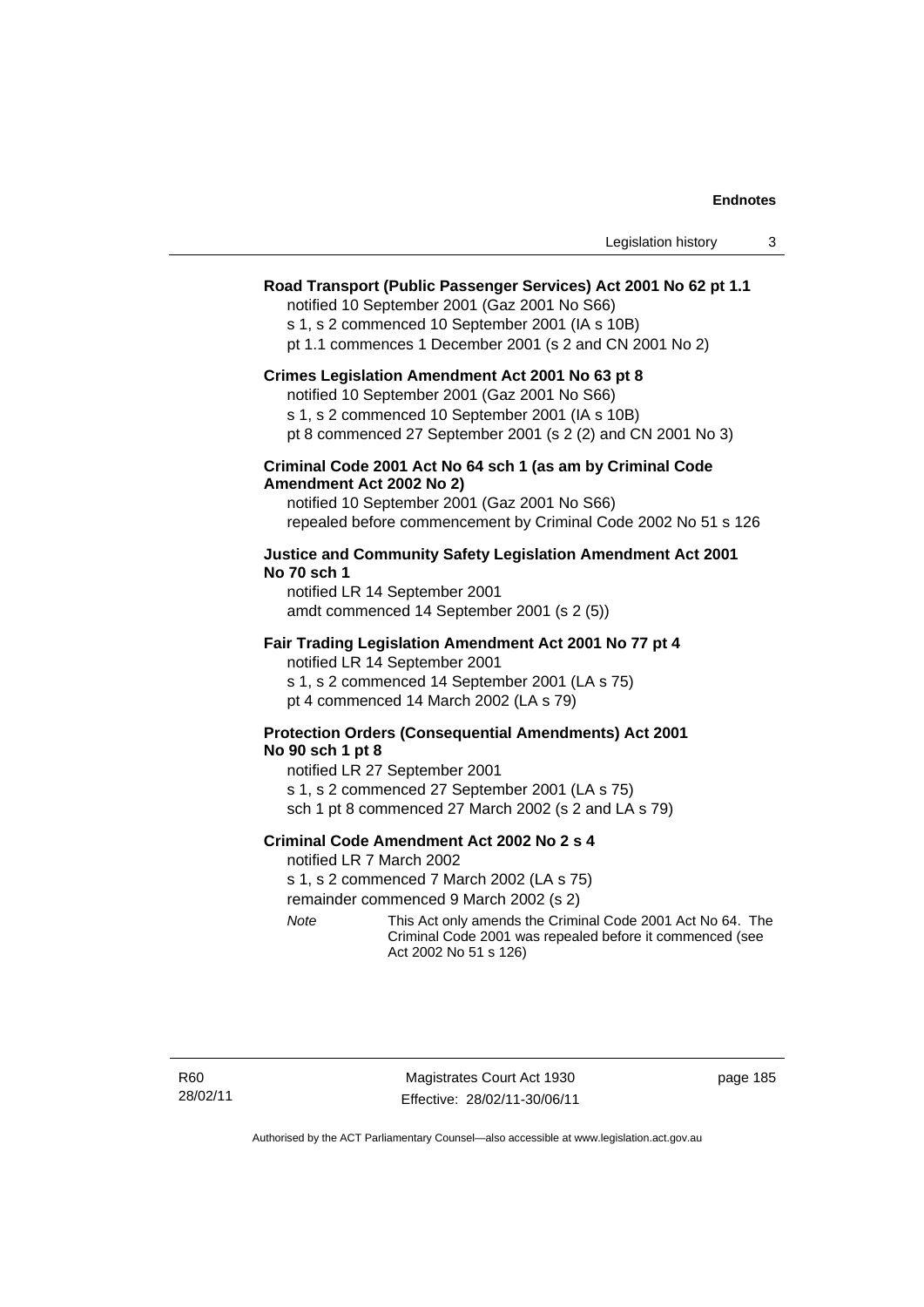| $\sim$<br>- 3 | Legislation history |  |
|---------------|---------------------|--|
|---------------|---------------------|--|

## **Statute Law Amendment Act 2002 No 30 pt 3.46**

notified LR 16 September 2002

s 1, s 2 taken to have commenced 19 May 1997 (LA s 75 (2)) pt 3.46 commenced 17 September 2002 (s 2 (1))

### **Magistrates Court (Refund of Fees) Amendment Act 2002 No 36**

notified LR 10 October 2002

s 1, s 2 commenced 10 October 2002 (LA s 75 (1)) remainder commenced 11 October 2002 (s 2)

## **Statute Law Amendment Act 2002 (No 2) No 49 amdt 3.222**

notified LR 20 December 2002

s 1, s 2 taken to have commenced 7 October 1994 (LA s 75 (2))

amdt 3.222 taken to have commenced 24 September 1997 (s 2 (3))

*Note* This Act only amends the Remuneration Tribunal (Consequential Amendments) Act 1997 No 41.

## **Justice and Community Safety Legislation Amendment Act 2003 A2003-2 pt 14**

notified LR 3 March 2003

s 1, s 2 commenced 3 March 2003 (LA s 75 (1))

pt 14 commenced 31 March 2003 (s 2 (2))

#### **Evidence (Miscellaneous Provisions) Amendment Act 2003 A2003-48 sch 2 pt 2.8**

notified LR 31 October 2003

s 1, s 2 commenced 31 October 2003 (LA s 75 (1)) sch 2 pt 2.8 commenced 30 April 2004 (s 2 and LA s 79)

## **Statute Law Amendment Act 2003 (No 2) A2003-56 sch 3 pt 3.14**

notified LR 5 December 2003

s 1, s 2 commenced 5 December 2003 (LA s 75 (1)) sch 3 pt 3.14 commenced 19 December 2003 (s 2)

### **Sexuality Discrimination Legislation Amendment Act 2004 A2004-2 sch 2 pt 2.6**

notified LR 18 February 2004 s 1, s 2 commenced 18 February 2004 (LA s 75 (1)) sch 2 pt 2.6 commenced 22 March 2004 (s 2 and CN2004-4)

page 186 Magistrates Court Act 1930 Effective: 28/02/11-30/06/11

R60 28/02/11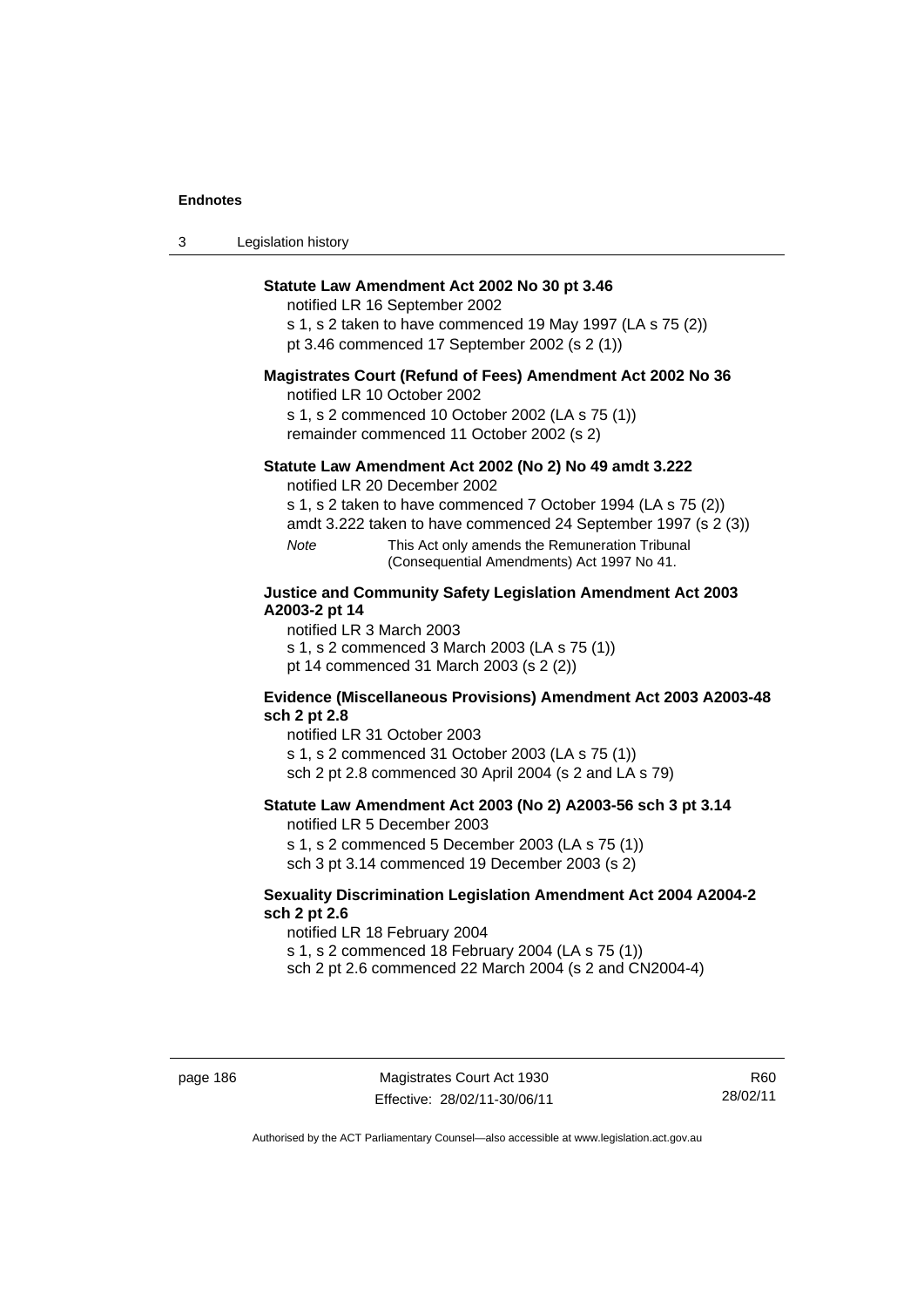#### **Bail Amendment Act 2004 A2004-14 sch 2 pt 2.2**

notified LR 26 March 2004 s 1, s 2 commenced 26 March 2004 (LA s 75 (1)) sch 2 pt 2.2 commenced 26 June 2004 (s 2 (1))

#### **Criminal Code (Theft, Fraud, Bribery and Related Offences) Amendment Act 2004 A2004-15 sch 3 pt 3.4**

notified LR 26 March 2004 s 1, s 2 commenced 26 March 2004 (LA s 75 (1)) sch 3 pt 3.4 commenced 9 April 2004 (s 2 (1))

#### **Statute Law Amendment Act 2004 A2004-42 sch 1 pt 1.4**

notified LR 11 August 2004 s 1, s 2 commenced 11 August 2004 (LA s 75 (1)) amdt 1.10, amdt 1.11 commenced 30 September 2004(s 2 (2) and see Litter Act 2004 A2004-47, s 2 and CN2004-22) sch 1 pt 1.4 remainder commenced 25 August 2004 (s 2 (1))

## **Litter Act 2004 A2004-47 sch 1**

notified LR 16 August 2004 s 1, s 2 commenced 16 August 2004 (LA s 75 (1)) sch 1 commenced 30 September 2004 (s 2 and CN2004-22)

#### **Court Procedures (Consequential Amendments) Act 2004 A2004-60 sch 1 pt 1.40, pt 1.51 (in part)**

notified LR 2 September 2004 s 1, s 2 commenced 2 September 2004 (LA s 75 (1)) sch 1 pt 1.40, pt 1.51 commenced 10 January 2005 (s 2 and see Court Procedures Act 2004 A2004-59, s 2 and CN2004-29)

## **Justice and Community Safety Legislation Amendment Act 2005 A2005-5 pt 8**

notified LR 23 February 2005 s 1, s 2 commenced 23 February 2005 (LA s 75 (1)) pt 8 commenced 24 February 2005 (s 2 (2))

#### **Crimes Amendment Act 2005 A2005-7 pt 4**

notified LR 23 February 2005

s 1, s 2 commenced 23 February 2005 (LA s 75 (1))

pt 4 commenced 24 February 2005 (s 2)

R60 28/02/11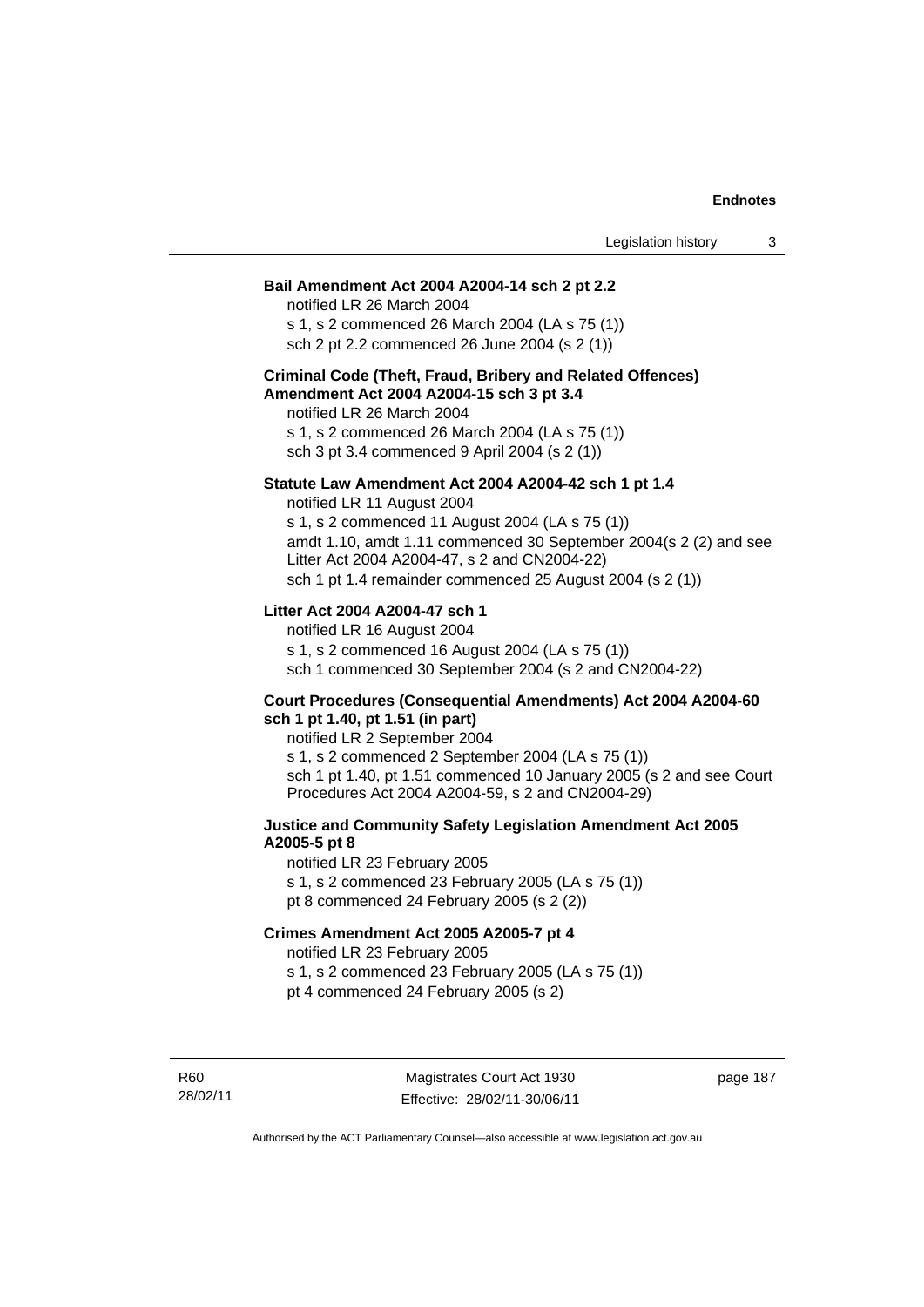| -3 | Legislation history |  |
|----|---------------------|--|
|----|---------------------|--|

## **Domestic Violence and Protection Orders Amendment Act 2005 A2005-13 sch 1 pt 1.12**

notified LR 24 March 2005 s 1, s 2 commenced 24 March 2005 (LA s 75 (1)) sch 1 pt 1.12 commenced 25 March 2005 (s 2)

#### **Statute Law Amendment Act 2005 A2005-20 sch 3 pt 3.35**

notified LR 12 May 2005

s 1, s 2 taken to have commenced 8 March 2005 (LA s 75 (2)) sch 1 pt 3.35 commenced 2 June 2005 (s 2 (1))

#### **Criminal Code (Administration of Justice Offences) Amendment Act 2005 A2005-53 sch 1 pt 1.20**

notified LR 26 October 2005 s 1, s 2 commenced 26 October 2005 (LA s 75 (1)) sch 1 pt 1.20 commenced 23 November 2005 (s 2)

## **Justice and Community Safety Legislation Amendment Act 2005 (No 4) A2005-60 sch 1 pt 1.19**

notified LR 1 December 2005 s 1, s 2 taken to have commenced 23 November 2005 (LA s 75 (2)) sch 1 pt 1.19 commenced 22 December 2005 (s 2 (4))

## **Sentencing Legislation Amendment Act 2006 A2006-23 sch 1 pt 1.27**

notified LR 18 May 2006 s 1, s 2 commenced 18 May 2006 (LA s 75 (1)) sch 1 pt 1.27 commenced 2 June 2006 (s 2 (1) and see Crimes (Sentence Administration) Act 2005 A2005-59 s 2, Crimes (Sentencing) Act 2005 A2005-58, s 2 and LA s 79)

#### **Justice and Community Safety Legislation Amendment Act 2006 A2006-40 sch 2 pt 2.23 (as am by A2006-55 pt 4)**  notified LR 28 September 2006

s 1, s 2 commenced 28 September 2006 (LA s 75 (1)) sch 2 pt 2.23 commenced 1 January 2007 (s 2 (4))

#### **Court Legislation Amendment Act 2006 A2006-55 pt 4, pt 5**  notified LR 18 December 2006

s 1, s 2 commenced 18 December 2006 (LA s 75 (1))

- pt 4 commenced 1 January 2007 (LA s 79A and A2006-40)
- pt 5 commenced 19 December 2006 (s 2)

R60 28/02/11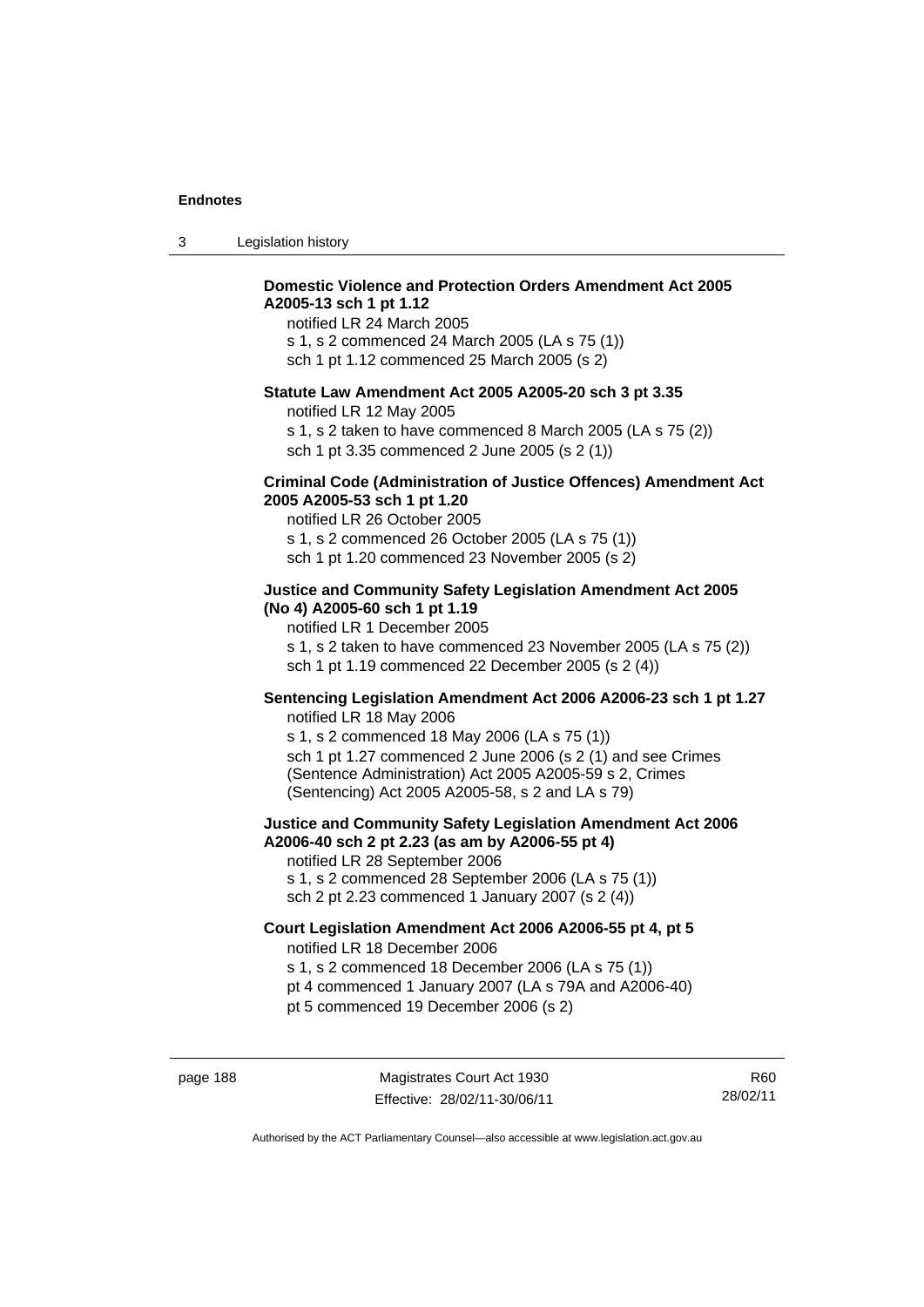| Legislation history                                                                                                                                                                                                                                                                                                                                                      | 3 |
|--------------------------------------------------------------------------------------------------------------------------------------------------------------------------------------------------------------------------------------------------------------------------------------------------------------------------------------------------------------------------|---|
| Housing Assistance Act 2007 A2007-8 sch 1 pt 1.7<br>notified LR 10 May 2007<br>s 1, s 2 commenced 10 May 2007 (LA s 75 (1))<br>sch 1 pt 1.7 commenced 10 November 2007 (s 2 and LA s 79)                                                                                                                                                                                 |   |
| Corrections Management Act 2007 A2007-15 sch 1 pt 1.6<br>notified LR 18 June 2007<br>s 1, s 2 commenced 18 June 2007 (LA s 75 (1))<br>sch 1 pt 1.6 commenced 18 December 2007 (s 2 and LA s 79)                                                                                                                                                                          |   |
| Victims of Crime Amendment Act 2007 A2007-44 sch 1 pt 1.2<br>notified LR 13 December 2007<br>s 1, s 2 commenced 13 December 2007 (LA s 75 (1))<br>sch 1 pt 1.2 commenced 20 December 2007 (s 2)                                                                                                                                                                          |   |
| Crimes Amendment Act 2008 A2008-6 pt 5<br>notified LR 15 April 2008<br>s 1, s 2 commenced 15 April 2008 (LA s 75 (1))<br>pt 5 commenced 16 April 2008 (s 2)                                                                                                                                                                                                              |   |
| Children and Young People Act 2008 A2008-19 sch 1 pt 1.8<br>notified LR 17 July 2008<br>s 1, s 2 commenced 17 July 2008 (LA s 75 (1))<br>sch 1 pt 1.8 commenced 27 February 2009 (s 2 and CN2008-17 (and<br>see CN2008-13))                                                                                                                                              |   |
| <b>Children and Young People (Consequential Amendments) Act 2008</b><br>A2008-20 sch 1 pt 1.5<br>notified LR 17 July 2008<br>s 1, s 2 commenced 17 July 2008 (LA s 75 (1))<br>s 3 commenced 18 July 2008 (s 2 (1))<br>sch 1 pt 1.5 commenced 27 February 2009 (s 2 (5) and see Children<br>and Young People Act 2008 A2008-19, s 2 and CN2008-17 (and see<br>CN2008-13)) |   |
| Justice and Community Safety Legislation Amendment Act 2008<br>(No 2) A2008-22 sch 1 pt 1.6<br>notified LR 8 July 2008<br>s 1, s 2 commenced 8 July 2008 (LA s 75 (1))<br>sch 1 pt 1.6 commenced 29 July 2008 (s 2)                                                                                                                                                      |   |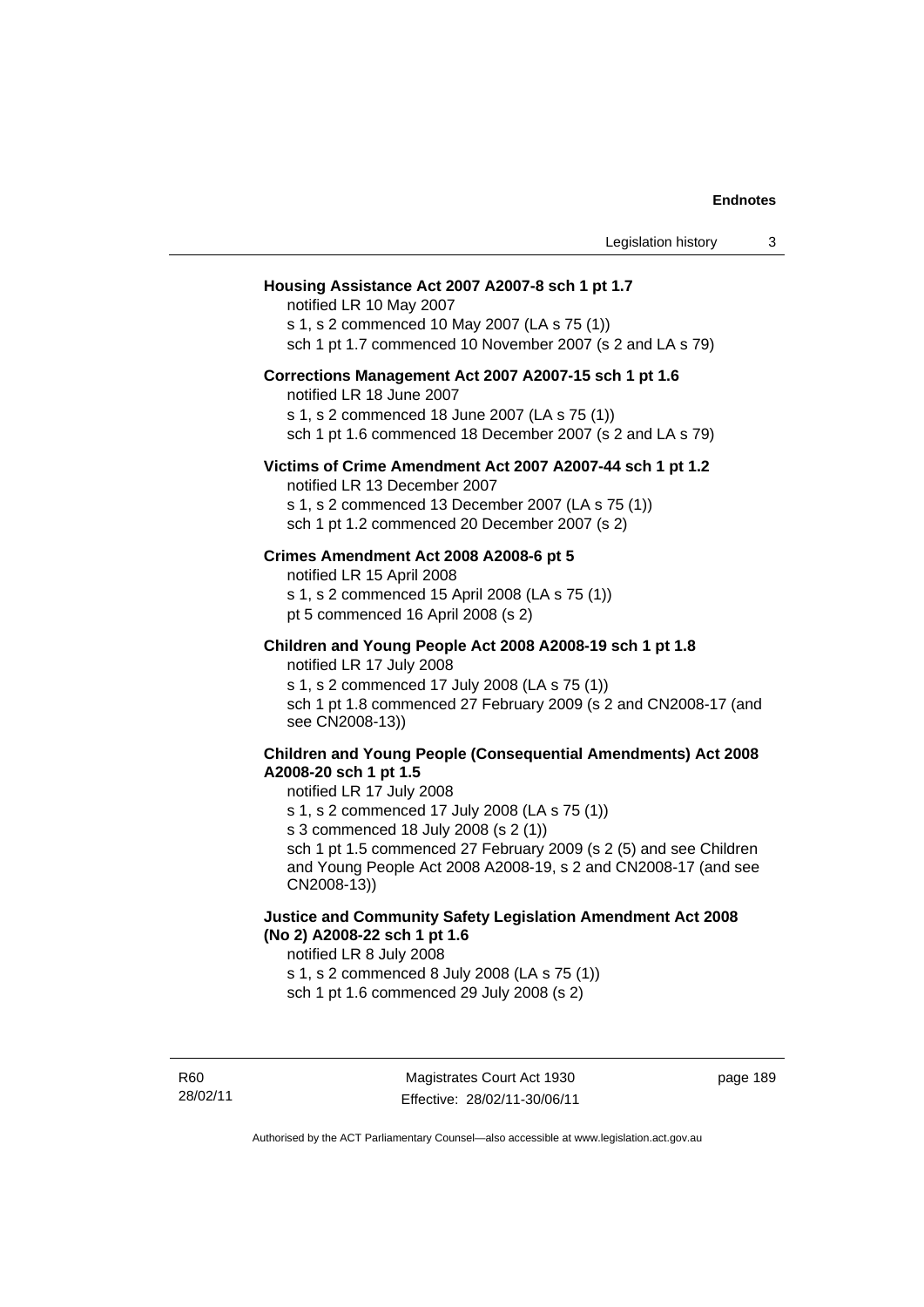| -3 | Legislation history |  |
|----|---------------------|--|
|    |                     |  |

## **Justice and Community Safety Legislation Amendment Act 2008 (No 3) A2008-29 sch 1 pt 1.10**

notified LR 13 August 2008

s 1, s 2 commenced 13 August 2008 (LA s 75 (1))

sch 1 pt 1.10 commenced 27 August 2008 (s 2)

### **ACT Civil and Administrative Tribunal Legislation Amendment Act 2008 A2008-36 sch 1 pt 1.36**

notified LR 4 September 2008

s 1, s 2 commenced 4 September 2008 (LA s 75 (1))

sch 1 pt 1.36 commenced 2 February 2009 (s 2 (1) and see ACT Civil and Administrative Tribunal Act 2008 A2008-35, s 2 (1) and CN2009-2)

#### **ACT Civil and Administrative Tribunal Legislation Amendment Act 2008 (No 2) A2008-37 sch 1 pt 1.74**

notified LR 4 September 2008

s 1, s 2 commenced 4 September 2008 (LA s 75 (1)) sch 1 pt 1.74 commenced 2 February 2009 (s 2 (1) and see ACT Civil and Administrative Tribunal Act 2008 A2008-35, s 2 (1) and CN2009-2)

#### **Sexual and Violent Offences Legislation Amendment Act 2008 A2008-41 pt 3**

notified LR 8 September 2008

s 1, s 2 commenced 8 September 2008 (LA s 75 (1))

pt 3 commenced 30 May 2009 (s 2 and CN2009-3)

#### **Court Legislation Amendment Act 2008 A2008-42 pt 4**

notified LR notified LR 8 September 2008

- s 1, s 2 commenced 8 September 2008 (LA s 75 (1))
- pt 4 commenced 8 March 2009 (s 2 and LA s 79)

## **Crimes Legislation Amendment Act 2008 A2008-44 sch 1 pt 1.11**

notified LR 9 September 2008

s 1, s 2 commenced 9 September 2008 (LA s 75 (1))

sch 1 pt 1.11 commenced 30 May 2009 (s 2 and CN2009-4)

### **Domestic Violence and Protection Orders Act 2008 A2008-46 sch 3 pt 3.12**

notified LR 10 September 2008

s 1, s 2 commenced 10 September 2008 (LA s 75 (1))

sch 3 pt 3.12 commenced 30 March 2009 (s 2)

R60 28/02/11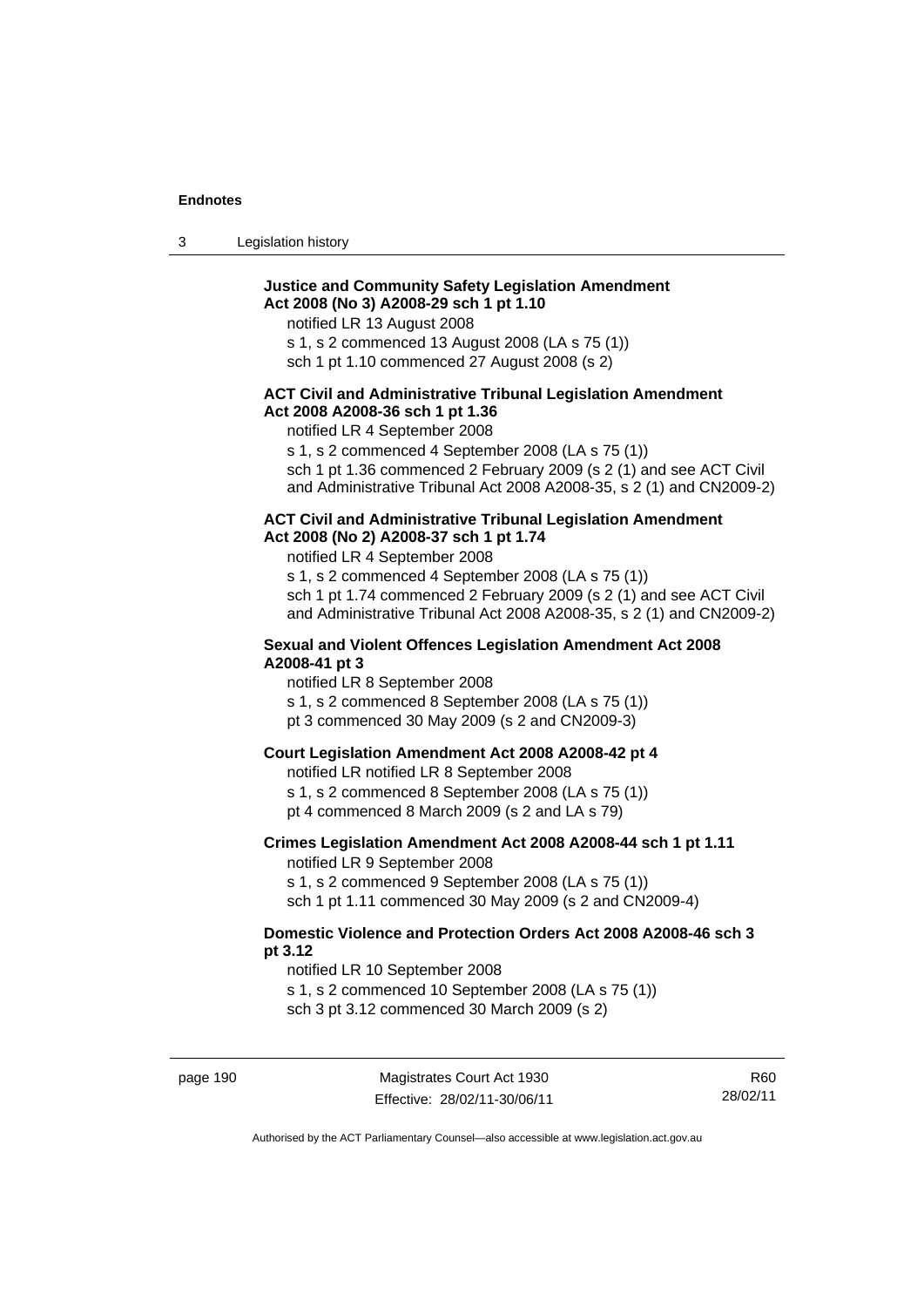## **Justice and Community Safety Legislation Amendment Act 2009 A2009-7 sch 1 pt 1.8**

notified LR 5 March 2009

s 1, s 2 commenced 5 March 2009 (LA s 75 (1)) sch 1 pt 1.8 commenced 30 May 2009 (s 2 (4) and see Crimes

Legislation Amendment Act 2008 A2008-44, s 2 and CN2009-4)

as modified by

## **Magistrates Court (Transitional Provisions) Regulation 2009 SL2009-20**

notified LR 18 May 2009

s 1, s 2 commenced 18 May 2009 (LA s 75 (1)) remainder commenced 30 May 2009 (s 2 and see Crimes Legislation Amendment Act 2008 A2008-44, s 2 and CN2009-4)

as amended by

## **Justice and Community Safety Legislation Amendment Act 2009 (No 2) A2009-19 pt 11**

notified LR 1 September 2009 s 1, s 2 commenced 1 September 2009 (LA s 75 (1))

pt 11 commenced 29 September 2009 (s 2)

## **Road Transport (Mass, Dimensions and Loading) Act 2009 A2009-22 sch 1 pt 1.1**

notified LR 3 September 2009 s 1, s 2 commenced 3 September 2009 (LA s 75 (1)) sch 1 pt 1.1 commenced 3 March 2010 (s 2 and LA s 79)

## **Crimes Legislation Amendment Act 2009 A2009-24 sch 1 pt 1.9**

notified LR 3 September 2009

s 1, s 2 commenced 3 September 2009 (LA s 75 (1))

sch 1 pt 1.9 commenced 4 September 2009 (s 2)

#### **Courts (Appointments) Amendment Act 2009 A2009-37 pt 2**  notified LR 21 October 2009

s 1, s 2 commenced 21 October 2009 (LA s 75 (1)) pt 2 commenced 22 October 2009 (s 2)

R60 28/02/11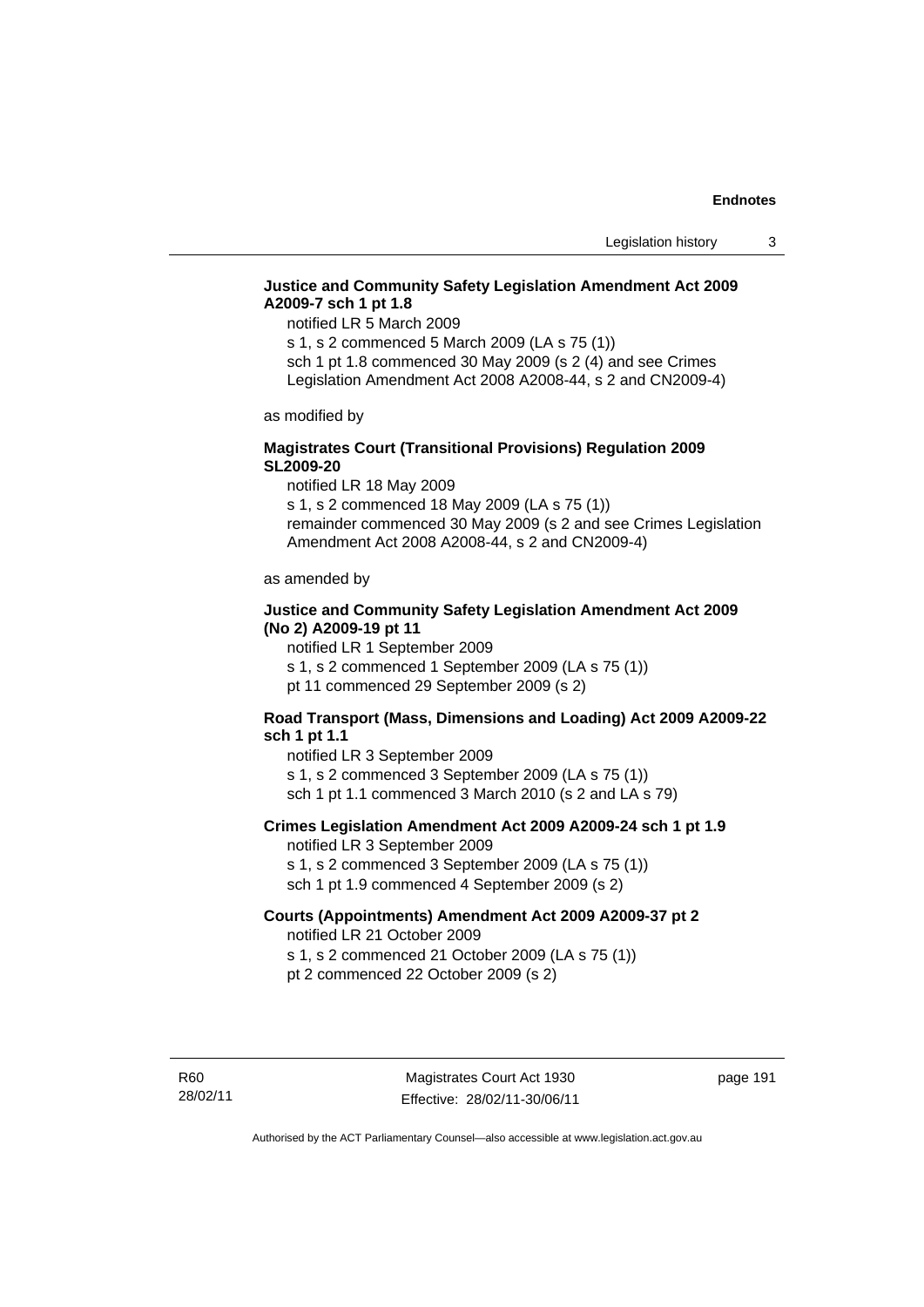3 Legislation history

as modified by

## **ACT Civil and Administrative Tribunal (Transitional Provisions) Regulation 2009 SL2009-2 s 67 (as am by SL2009-51 s 6, s 8, A2009-54 amdt 1.3)**

notified LR 29 January 2009

- s 1, s 2 commenced 29 January 2009 (LA s 75 (1))
- s 67 commenced 2 February 2009 (s 2 and see ACT Civil and
- Administrative Tribunal Act 2008 A2008-35, s 2 (1) and CN2009-2)

## **ACT Civil and Administrative Tribunal (Transitional Provisions) Amendment Regulation 2009 (No 1) SL2009-51 s 6, s 8**

notified LR 30 October 2009

- s 1, s 2 commenced 30 October 2009 (LA s 75 (1))
- s 6, s 8 commenced 31 October 2009 (s 2)
- *Note* This regulation only amends the ACT Civil and Administrative Tribunal (Transitional Provisions) Regulation 2009 SL2009-2.

as amended by

#### **Statute Law Amendment Act 2009 (No 2) A2009-49 sch 3 pt 3.48**  notified LR 26 November 2009

s 1, s 2 commenced 26 November 2009 (LA s 75 (1))

sch 3 pt 3.48 commenced 17 December 2009 (s 2)

## **Justice and Community Safety Legislation Amendment Act 2009 (No 4) A2009-54 sch 1 pt 1.2, sch 1 pt 1.4**

notified LR 18 December 2009

s 1, s 2 commenced 18 December 2009 (LA s 75 (1))

sch 1 pt 1.2, sch 1 pt 1.4 commenced 22 December 2009 (s 2 (2) (a) and see Justice and Community Safety Legislation Amendment Act 2009 (No 3) A2009-44 s 2 (3))

*Note* This Act also amends the ACT Civil and Administrative Tribunal (Transitional Provisions) Regulation 2009 SL2009-2.

## **Justice and Community Safety Legislation Amendment Act 2010 A2010-13 sch 1 pt 1.4**

notified LR 31 March 2010

s 1, s 2 commenced 31 March 2010 (LA s 75 (1))

s 3 commenced 1 April 2010 (LA s 75AA)

sch 1 pt 1.4 commenced 28 April 2010 (s 2 (4))

page 192 Magistrates Court Act 1930 Effective: 28/02/11-30/06/11

R60 28/02/11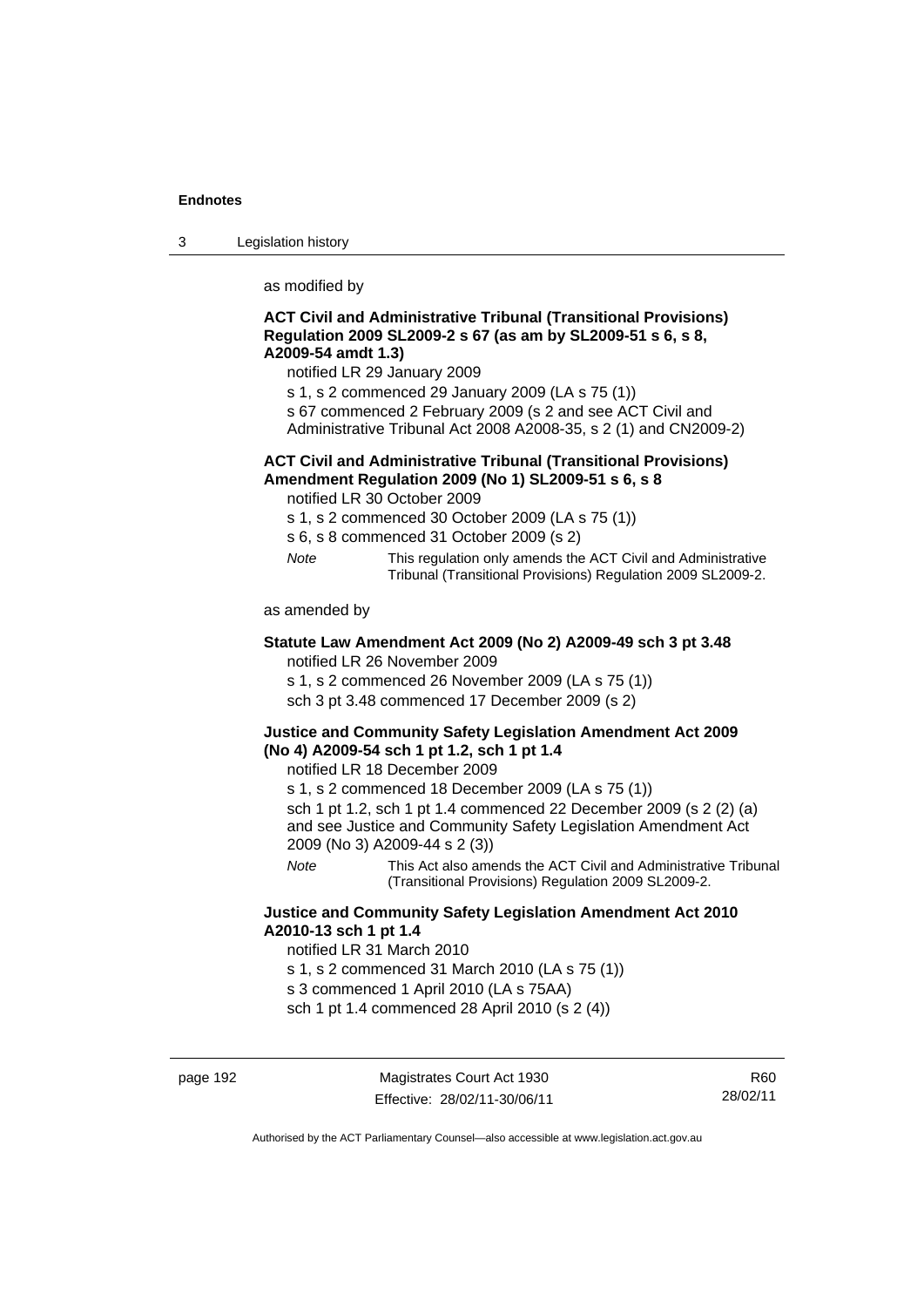## **Crimes (Sentence Administration) Amendment Act 2010 A2010-21 sch 1 pt 1.6**

notified LR 30 June 2010

s 1, s 2 commenced 30 June 2010 (LA s 75 (1))

sch 1 pt 1.6 commenced 1 July 2010 (s 2)

### **Justice and Community Safety Legislation Amendment Act 2010 (No 2) A2010-30 sch 1 pt 1.15**

notified LR 31 August 2010

s 1, s 2 commenced 31 August 2010 (LA s 75 (1))

s 3 commenced 1 September 2010 (s 2 (1))

sch 1 pt 1.15 commenced 28 September 2010 (s 2 (2))

## **Justice and Community Safety Legislation Amendment Act 2010 (No 3) A2010-40 sch 2 pt 2.10**

notified LR 5 October 2010

s 1, s 2 commenced 5 October 2010 (LA s 75 (1))

s 3 commenced 6 October 2010 (s 2 (1))

sch 2 pt 2.10 commenced 2 November 2010 (s 2 (2))

## **4 Amendment history**

The *Magistrates Court (Enforcement of Judgments) Act 1994* No 61 s 28 amended the Act by reversing the order of masculine and feminine pronouns. The amendments have been incorporated in the republication but have not been noted in the amendment history.

| Title<br>title           | am 1985 No 67                                                      |
|--------------------------|--------------------------------------------------------------------|
| Preliminary<br>ch 1 hdg  | ins A2004-60 amdt 1.181                                            |
| Preliminary<br>pt 1 hdg  | om A2004-60 amdt 1.181                                             |
| Name of Act<br>ร 1       | sub A2003-56 amdt 3.161                                            |
| <b>Dictionary</b><br>s 2 | om 1978 No 46<br>ins A2004-60 amdt 1.182<br>am A2005-20 amdt 3.193 |

R60 28/02/11

Magistrates Court Act 1930 Effective: 28/02/11-30/06/11 page 193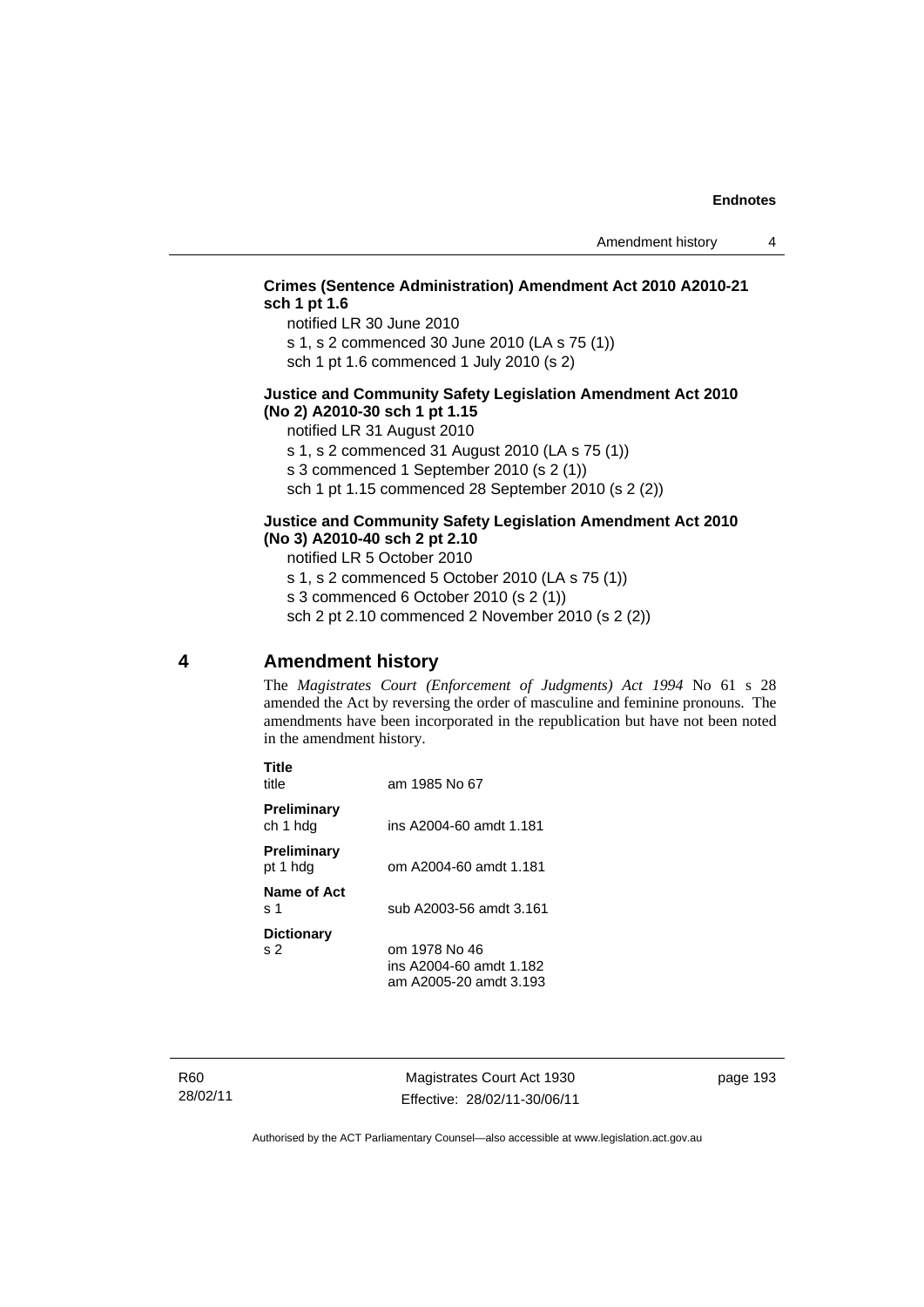4 Amendment history

| <b>Notes</b>                                         |                                                                                                                                                                                                                                                                                                                                                                                                                                                                                                                     |
|------------------------------------------------------|---------------------------------------------------------------------------------------------------------------------------------------------------------------------------------------------------------------------------------------------------------------------------------------------------------------------------------------------------------------------------------------------------------------------------------------------------------------------------------------------------------------------|
| s 3                                                  | om 1994 No 61<br>ins A2004-60 amdt 1.182<br>$(2)$ , $(3)$ exp 10 January 2006 (s 3 $(3)$ )                                                                                                                                                                                                                                                                                                                                                                                                                          |
| s <sub>3A</sub>                                      | Offences against Act-application of Criminal Code etc<br>ins A2005-53 amdt 1.107<br>om A2006-55 s 12                                                                                                                                                                                                                                                                                                                                                                                                                |
| <b>Magistrates Court and magistrates</b><br>ch 2 hdg | ins A2004-60 amdt 1.184                                                                                                                                                                                                                                                                                                                                                                                                                                                                                             |
| pt 2 hdg                                             | Appointment and jurisdiction of magistrates<br>renum as pt 2.2 hdg                                                                                                                                                                                                                                                                                                                                                                                                                                                  |
| The court<br>pt 2.1 hdg                              | ins A2004-60 amdt 1.184                                                                                                                                                                                                                                                                                                                                                                                                                                                                                             |
| <b>Constitution of court</b><br>s <sub>4</sub>       | orig s 4 am 1937 No 28; 1953 No 14<br>sub 1958 No 12<br>am 1968 No 25; 1972 No 37<br>om 1974 No 14<br>(prev s 18) am 1940 No 20; 1985 No 67; ord 1990 No 5; 2001<br>No 44 amdt 1.2750; A2004-60 amdt 1.195, amdt 1.196<br>reloc by A2004-60 amdt 1.197<br>am A2005-20 amdt 3.194; A2006-55 s 13                                                                                                                                                                                                                     |
| <b>Arrangement of court business</b>                 |                                                                                                                                                                                                                                                                                                                                                                                                                                                                                                                     |
| s <sub>5</sub>                                       | am 1937 No 28; 1938 No 35; 1951 No 7; 1951 No 12; 1953<br>No 14;1958 No 12; 1967 No 1; 1968 No 25; 1973 No 48;<br>1976 No 42; 1980 No 4; 1984 No 62; 1985 No 17; 1985<br>No 41; 1985 No 67; 1986 No 74; 1989 No 59; 1989 No 60;<br>ord 1990 No 5; 1991 No 38; 1991 No 44; 1992 No 9; 1993<br>No 4; 1993 No 91; 1994 No 4; 1996 No 6; 1996 No 82; 1997<br>No 96; 1998 No 67; 1999 No 22 s 18; 1999 No 66 sch 3;<br>1999 No 79 s 5 sch 3; 2001 No 44 amdt 1.2748<br>om A2004-60 amdt 1.183<br>ins A2005-20 amdt 3.195 |
| pt 2.2 hdg                                           | Appointment and jurisdiction of magistrates<br>(prev pt 2 hdg) renum A2004-60 amdt 1.184                                                                                                                                                                                                                                                                                                                                                                                                                            |
| div 2.2.1 hdg                                        | Magistrates other than special magistrates<br>(prev pt 2 div 1 hdg) ins 1977 No 4<br>am 1985 No 67<br>renum as div 2.1 hdg R8 LA<br>sub and renum A2004-60 amdt 1.186<br>sub A2005-20 amdt 3.196                                                                                                                                                                                                                                                                                                                    |

page 194 Magistrates Court Act 1930 Effective: 28/02/11-30/06/11

R60 28/02/11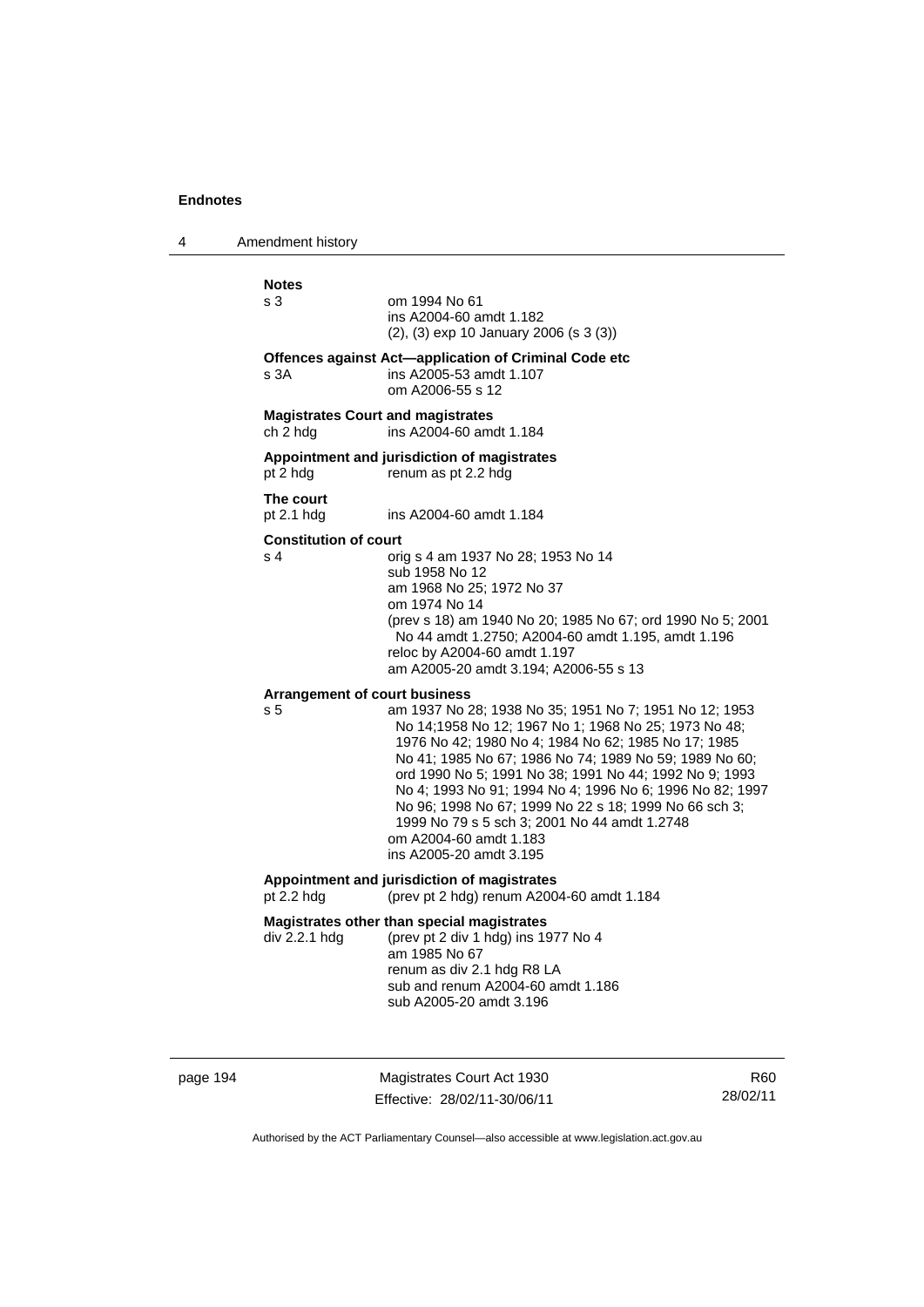## **Meaning of** *magistrate* **in div 2.2.1**  s 6 sub 1951 No 12 am ord 1990 No 5 om A2004-60 amdt 1.183 ins A2005-20 amdt 3.196 **Meaning of** *magistrate* **in div 2.2.1**  s 6A hdg sub A2004-60 amdt 1.187<br>s 6A ins 1977 No 4 ins 1977 No 4 am 1985 No 67 om A2005-20 amdt 3.196 **Appointment of Chief Magistrate and other magistrates**  s 7 sub 1949 No 13 am 1951 No 7; 1951 No 12; 1973 No 48 sub 1977 No 4; 1985 No 67 am ord 1990 No 5 sub A2005-20 amdt 3.196 **Requirements of appointment—magistrates**  s 7AA ins A2009-37 s 4 **Eligibility for appointment as magistrate**  s 7A ins A2005-20 amdt 3.196 **Seniority of magistrates**  s 7B ins A2005-20 amdt 3.196 **Conditions of appointment of magistrates**  s 7C ins A2005-20 amdt 3.196 **Term of appointment of magistrates**  s 7D ins A2005-20 amdt 3.196 **Acting Chief Magistrate**  ins A2005-20 amdt 3.196 **Retirement**  s 7F ins A2005-20 amdt 3.196 sub A2009-19 s 57 **Magistrates not to do other work**  s 7G ins A2005-20 amdt 3.196 **Rights of public servants**  s 7H ins A2005-20 amdt 3.196 **Special magistrates**  div 2.2.2 hdg (prev pt 2 div 2 hdg) ins 1977 No 4 renum as div 2.2 hdg R8 LA renum A2004-60 amdt 1.189 sub A2005-20 amdt 3.197

R60 28/02/11

Magistrates Court Act 1930 Effective: 28/02/11-30/06/11 page 195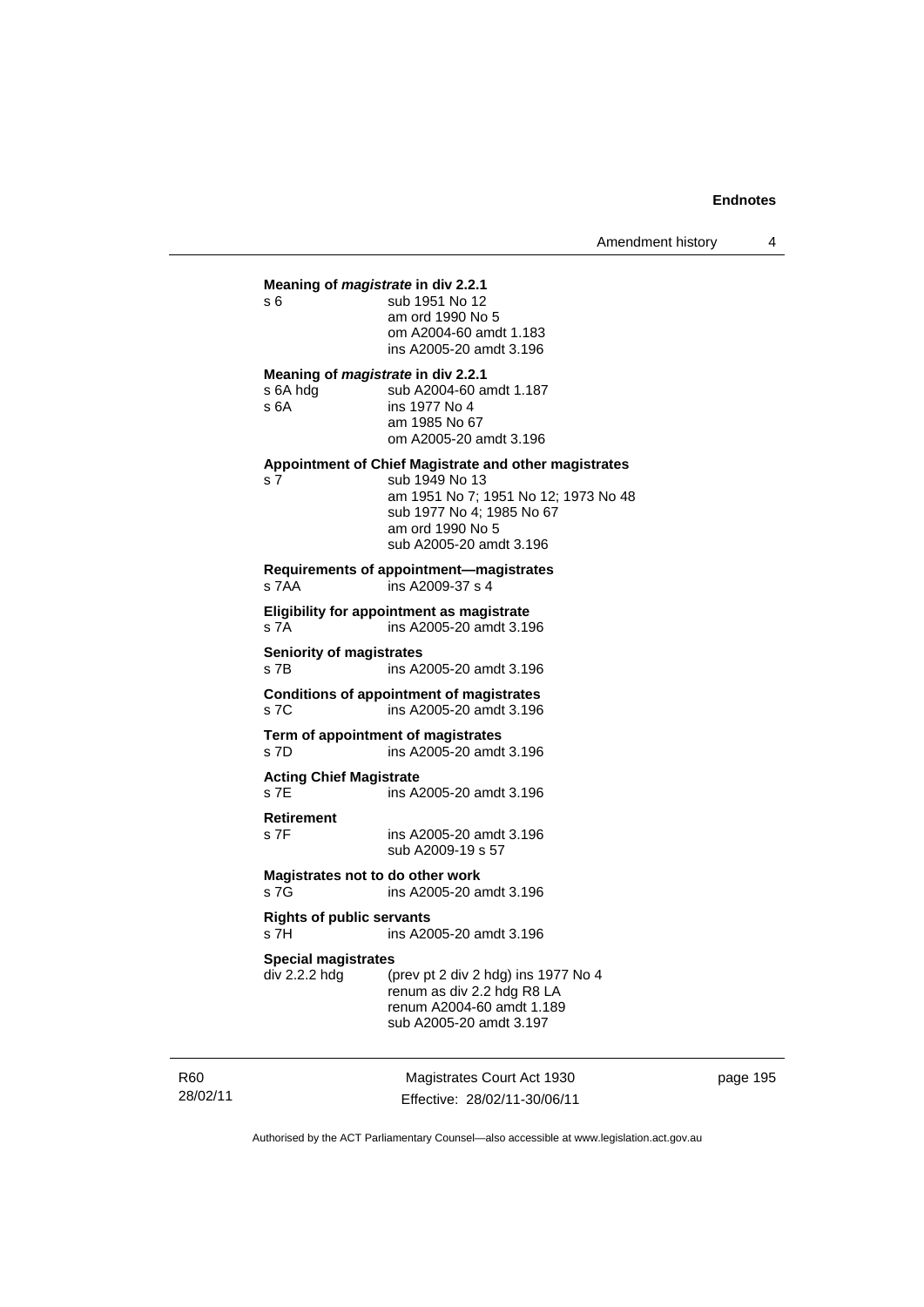4 Amendment history

| Appointment of special magistrates                         |                                                                                                                                                                                                                                                                                                                                                                          |
|------------------------------------------------------------|--------------------------------------------------------------------------------------------------------------------------------------------------------------------------------------------------------------------------------------------------------------------------------------------------------------------------------------------------------------------------|
| s 8                                                        | am 1949 No 13<br>sub 1977 No 4<br>am 1997 No 96<br>sub A2005-20 amdt 3.197                                                                                                                                                                                                                                                                                               |
| s 8AA                                                      | Requirements of appointment-special magistrates<br>ins A2009-37 s 5                                                                                                                                                                                                                                                                                                      |
| s 8A                                                       | Term of appointment of special magistrates<br>ins 1973 No 48<br>om 1977 No 4<br>ins A2005-20 amdt 3.197                                                                                                                                                                                                                                                                  |
| s 8B                                                       | Conditions of appointment of special magistrates<br>ins 1973 No 48<br>om 1977 No 4<br>ins A2005-20 amdt 3.197                                                                                                                                                                                                                                                            |
| <b>Registrar and other court officers</b><br>div 2.2.3 hdg | (prev pt 2 div 3 hdg) ins 1977 No 4<br>am 1985 No 67; 1991 No 44<br>renum as div 2.3 hdg R8 LA<br>sub and renum A2004-60 amdt 1.190<br>sub A2005-20 amdt 3.198                                                                                                                                                                                                           |
| Appointment of registrar etc<br>s 9                        | sub 1977 No 4<br>am 1985 No 67<br>om A2005-20 amdt 3.196<br>ins A2005-20 amdt 3.198                                                                                                                                                                                                                                                                                      |
| <b>Staff assisting registrar</b><br>s 9A                   | ins A2005-20 amdt 3.198                                                                                                                                                                                                                                                                                                                                                  |
| s 9B                                                       | Functions of registrar and deputy registrars<br>ins A2005-20 amdt 3.198<br>sub A2006-40 amdt 2.129 (as am A2006-55 s 10)                                                                                                                                                                                                                                                 |
| Judicial officers exchange<br>div 2.2.3A hdg               | ins A2010-13 amdt 1.25                                                                                                                                                                                                                                                                                                                                                   |
| Definitions-div 2.2.3A<br>s 9C                             | ins A2010-13 amdt 1.25<br>def ACT court ins A2010-13 amdt 1.25<br>def corresponding court ins A2010-13 amdt 1.25<br>def court ins A2010-13 amdt 1.25<br>def judicial exchange arrangement ins A2010-13 amdt 1.25<br>def judicial officer ins A2010-13 amdt 1.25<br>def participating jurisdiction ins A2010-13 amdt 1.25<br>def this jurisdiction ins A2010-13 amdt 1.25 |

| page 196 | Magistrates Court Act 1930   | R60      |
|----------|------------------------------|----------|
|          | Effective: 28/02/11-30/06/11 | 28/02/11 |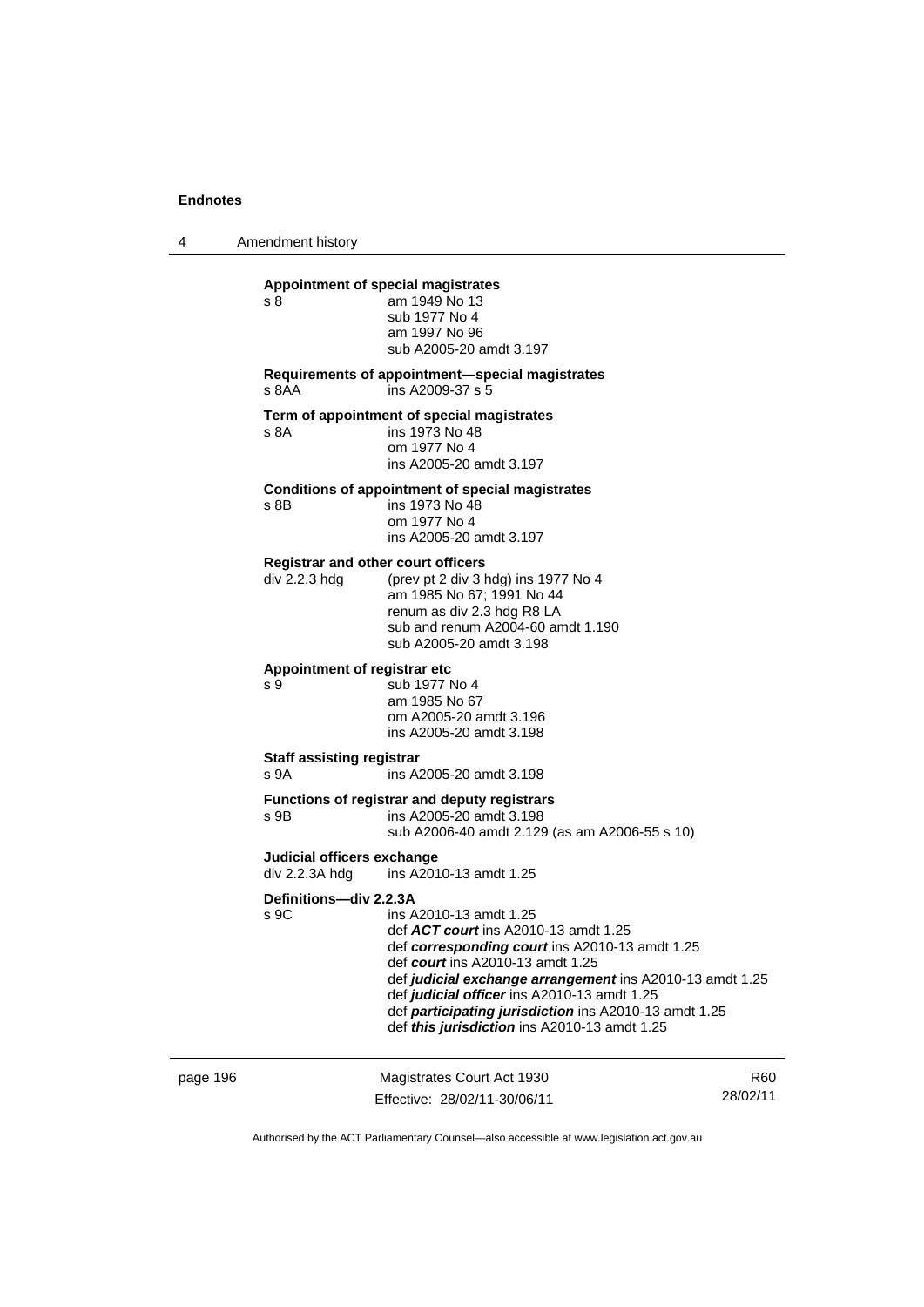| Amendment history |  |
|-------------------|--|
|-------------------|--|

| s 9D                                    | Establishment of judicial exchange arrangements<br>ins A2010-13 amdt 1.25                                                                         |
|-----------------------------------------|---------------------------------------------------------------------------------------------------------------------------------------------------|
| s 9E                                    | Transfer of judicial officer of another jurisdiction to ACT court<br>ins A2010-13 amdt 1.25                                                       |
| s 9F                                    | Service in ACT court of judicial officer of another jurisdiction<br>ins A2010-13 amdt 1.25                                                        |
| s 9G                                    | Service of ACT judicial officer in corresponding court<br>ins A2010-13 amdt 1.25                                                                  |
| s 9H                                    | Judicial office not affected by appointment to another judicial office<br>ins A2010-13 amdt 1.25                                                  |
| Other arrangements not affected<br>s 9l | ins A2010-13 amdt 1.25                                                                                                                            |
| Amendment of sch 2<br>s 9J              | ins A2010-13 amdt 1.25                                                                                                                            |
| s 10                                    | Terms and conditions of appointment<br>am 1938 No 35; 1973 No 48<br>sub 1977 No 4<br>am ord 1990 No 5<br>sub 1997 No 41<br>om A2005-20 amdt 3.196 |
| <b>Tenure of office</b><br>s 10A        | ins 1977 No 4<br>om A2005-20 amdt 3.196                                                                                                           |
| <b>Resignation</b><br>s 10B             | ins 1977 No 4<br>am ord 1990 No 5<br>om A2005-20 amdt 3.196                                                                                       |
| <b>Acting Chief Magistrate</b><br>s 10C | ins 1977 No 4<br>am 1985 No 67; ord 1990 No 5<br>om A2005-20 amdt 3.196                                                                           |
| <b>Retirement</b><br>s 10D              | ins 1977 No 4<br>sub 1994 No 10<br>om A2005-20 amdt 3.196                                                                                         |
| s 10E                                   | Magistrates not to undertake other work<br>ins 1977 No 4<br>am 1993 No 4; 1996 No 6<br>om A2005-20 amdt 3.196                                     |
|                                         |                                                                                                                                                   |

R60 28/02/11

Magistrates Court Act 1930 Effective: 28/02/11-30/06/11 page 197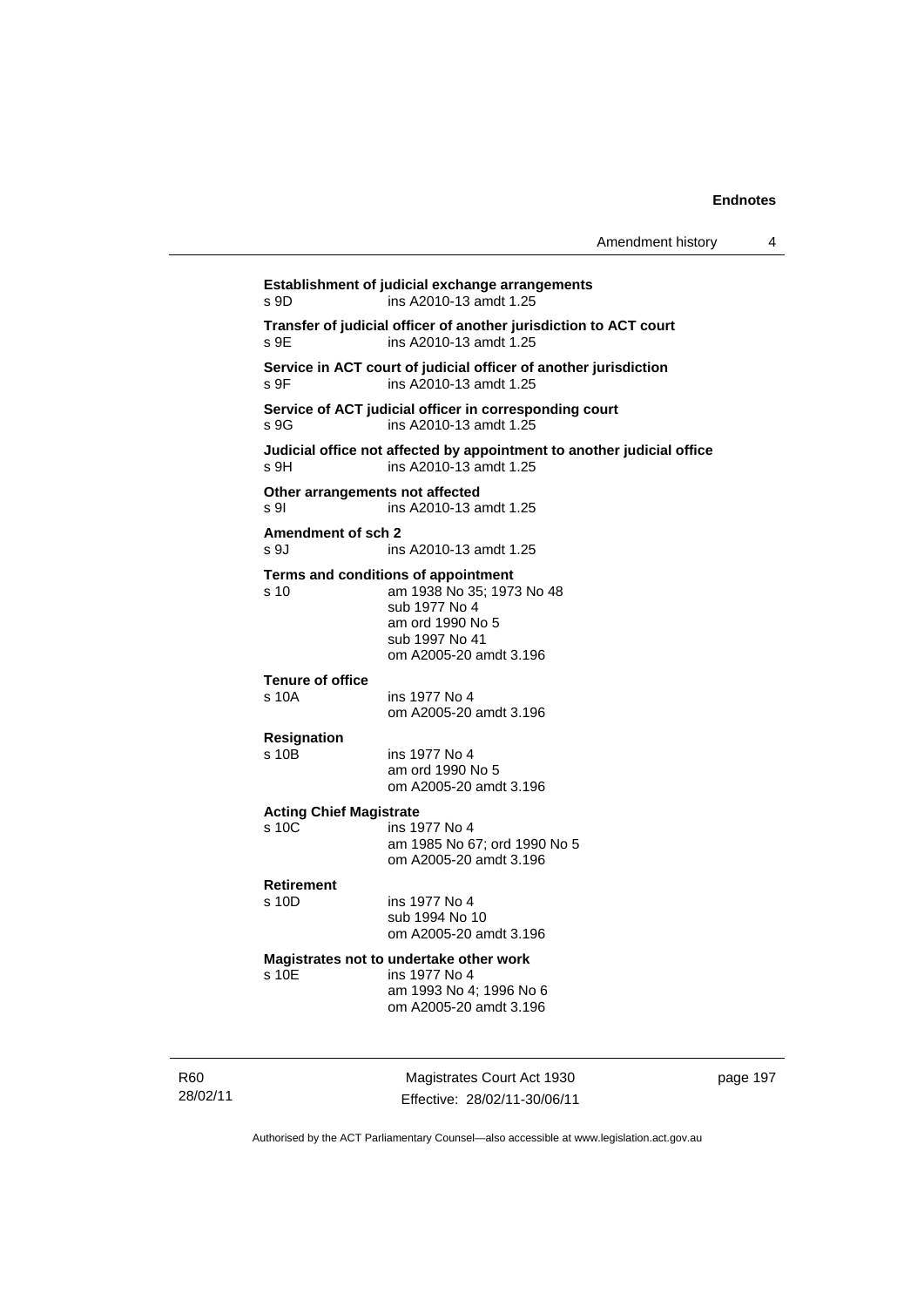4 Amendment history

|          | <b>Rights of public servants</b><br>$s$ 10 $F$     | ins 1977 No 4<br>sub 1994 No 38<br>om A2005-20 amdt 3.196                                                                                                                                                  |
|----------|----------------------------------------------------|------------------------------------------------------------------------------------------------------------------------------------------------------------------------------------------------------------|
|          | s 10G                                              | Arrangement of business of courts<br>ins 1977 No 4<br>am 1985 No 67; 1986 No 74; 1994 No 66<br>sub 1999 No 12<br>am 1999 No 61 s 6; 1999 No 64 s 4 sch 2; A2004-60<br>amdt 1.188<br>om A2005-20 amdt 3.196 |
|          | s 10H                                              | Appointment of special magistrates<br>ins 1977 No 4<br>am ord 1990 No 5<br>om A2005-20 amdt 3.197                                                                                                          |
|          | <b>Tenure of office</b><br>s 10J                   | ins 1977 No 4<br>sub 1994 No 10<br>am 1996 No 6<br>om A2005-20 amdt 3.197                                                                                                                                  |
|          | <b>Resignation</b><br>s 10K                        | ins 1977 No 4<br>am ord 1990 No 5<br>om A2005-20 amdt 3.197                                                                                                                                                |
|          | s 10L                                              | Terms and conditions of appointment<br>ins 1977 No 4<br>am ord 1990 No 5<br>sub 1997 No 41<br>om A2005-20 amdt 3.197                                                                                       |
|          | Appointment of registrar etc<br>s 10M hdg<br>s 10M | am 1991 No 44<br>ins 1977 No 4<br>am 1985 No 67; 1991 No 44<br>sub 1993 No 4<br>om A2005-20 amdt 3.198                                                                                                     |
|          | <b>Staff assisting registrar</b><br>s 10MA         | ins 1994 No 38<br>om A2005-20 amdt 3.198                                                                                                                                                                   |
|          | Duties of registrar<br>s 10N hdg<br>s 10N          | am 1991 No 44<br>ins 1977 No 4<br>am 1991 No 44<br>om A2005-20 amdt 3.198                                                                                                                                  |
| page 198 |                                                    | Magistrates Court Act 1930                                                                                                                                                                                 |

Effective: 28/02/11-30/06/11

R60 28/02/11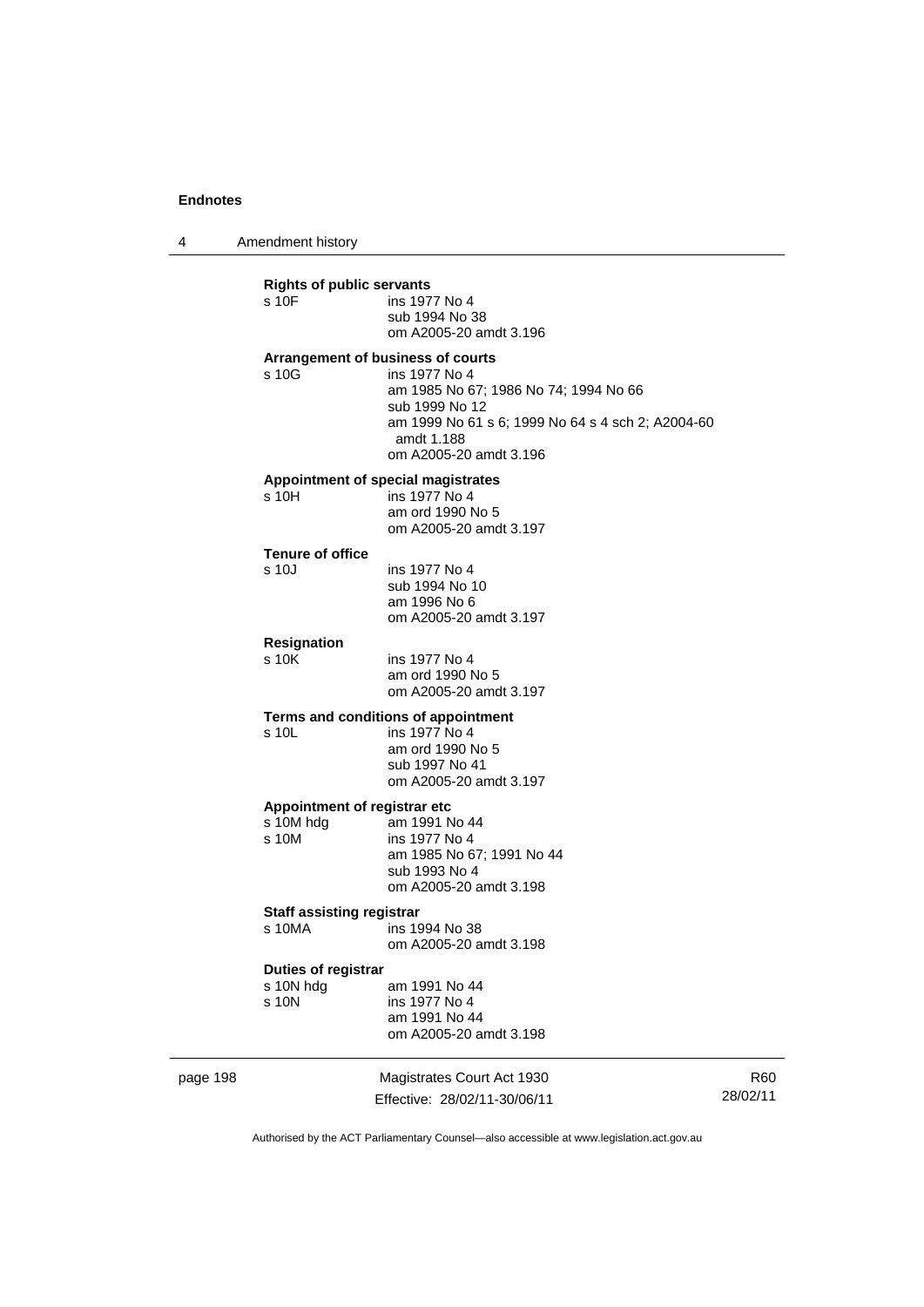## **Jurisdiction of magistrates**

| Jurisulction of Inagistrates<br>div 2.2.4 hdg<br>(prev pt 2 div 4 hdg) ins 1977 No 4<br>renum as div 2.4 hdg R8 LA |                                                                                                                                                                                                                                           |  |  |  |
|--------------------------------------------------------------------------------------------------------------------|-------------------------------------------------------------------------------------------------------------------------------------------------------------------------------------------------------------------------------------------|--|--|--|
|                                                                                                                    | renum A2004-60 amdt 1.191                                                                                                                                                                                                                 |  |  |  |
| Oath etc of office<br>s 10P                                                                                        | ins 1977 No 4<br>am ord 1990 No 5; 2001 No 44 amdt 1.2749<br>sub A2005-20 amdt 3.199                                                                                                                                                      |  |  |  |
| <b>Acts done beyond ACT</b><br>$s$ 10Q                                                                             | renum as s 11                                                                                                                                                                                                                             |  |  |  |
| Acts done beyond ACT<br>s 11 hdg<br>s 11                                                                           | am 1991 No 44<br>orig s 11 am 1991 No 44; 1994 No 61; 1996 No 6<br>reloc to Magistrates Court Rules 1932, pt 19 as rule 99 by<br>A2005-20 amdt 3.202<br>(prev s 10Q) ins 1977 No 4<br>am A2005-20 amdt 3.200<br>renum A2005-20 amdt 3.201 |  |  |  |
| Acts by magistrate out of court etc<br>s 12 hdg<br>s 12                                                            | am 1991 No 44<br>am 1937 No 28; 1986 No 74; 1991 No 44; 1996 No 6<br>sub A2005-20 amdt 3.203                                                                                                                                              |  |  |  |
| s 13 hdg<br>s 13                                                                                                   | Making of enforcement order after case decided<br>sub A2006-40 amdt 2.130<br>am 1991 No 44; 1994 No 61<br>sub A2005-20 amdt 3.203; A2006-23 amdt 1.220<br>am A2006-40 amdt 2.131                                                          |  |  |  |
| Warrants of execution after appeal<br>s <sub>14</sub>                                                              | om 1972 No 37                                                                                                                                                                                                                             |  |  |  |
| s 15 hdg<br>s 15                                                                                                   | Process not invalid only because of death of magistrate etc<br>am 1991 No 44<br>am 1991 No 44; 1994 No 61<br>sub A2005-20 amdt 3.204<br>am A2006-40 amdt 2.132                                                                            |  |  |  |
| Order instead of mandamus order<br>s 16 hdg<br>s 16                                                                | sub A2006-40 amdt 2.133<br>am 1937 No 28; 1977 No 4; 1991 No 44; 1996 No 6;<br>A2004-60 amdt 1.192; A2006-40 amdt 2.134, amdt 2.135                                                                                                       |  |  |  |
|                                                                                                                    | Magistrates may exercise functions of justices of peace                                                                                                                                                                                   |  |  |  |

| s 17 hdg | sub A2005-20 amdt 3.205 |
|----------|-------------------------|
|          | .                       |

| ่ s 17 |  | am 1937 No 28; ord 1990 No 5 |
|--------|--|------------------------------|
|        |  |                              |

R60 28/02/11

Magistrates Court Act 1930 Effective: 28/02/11-30/06/11 page 199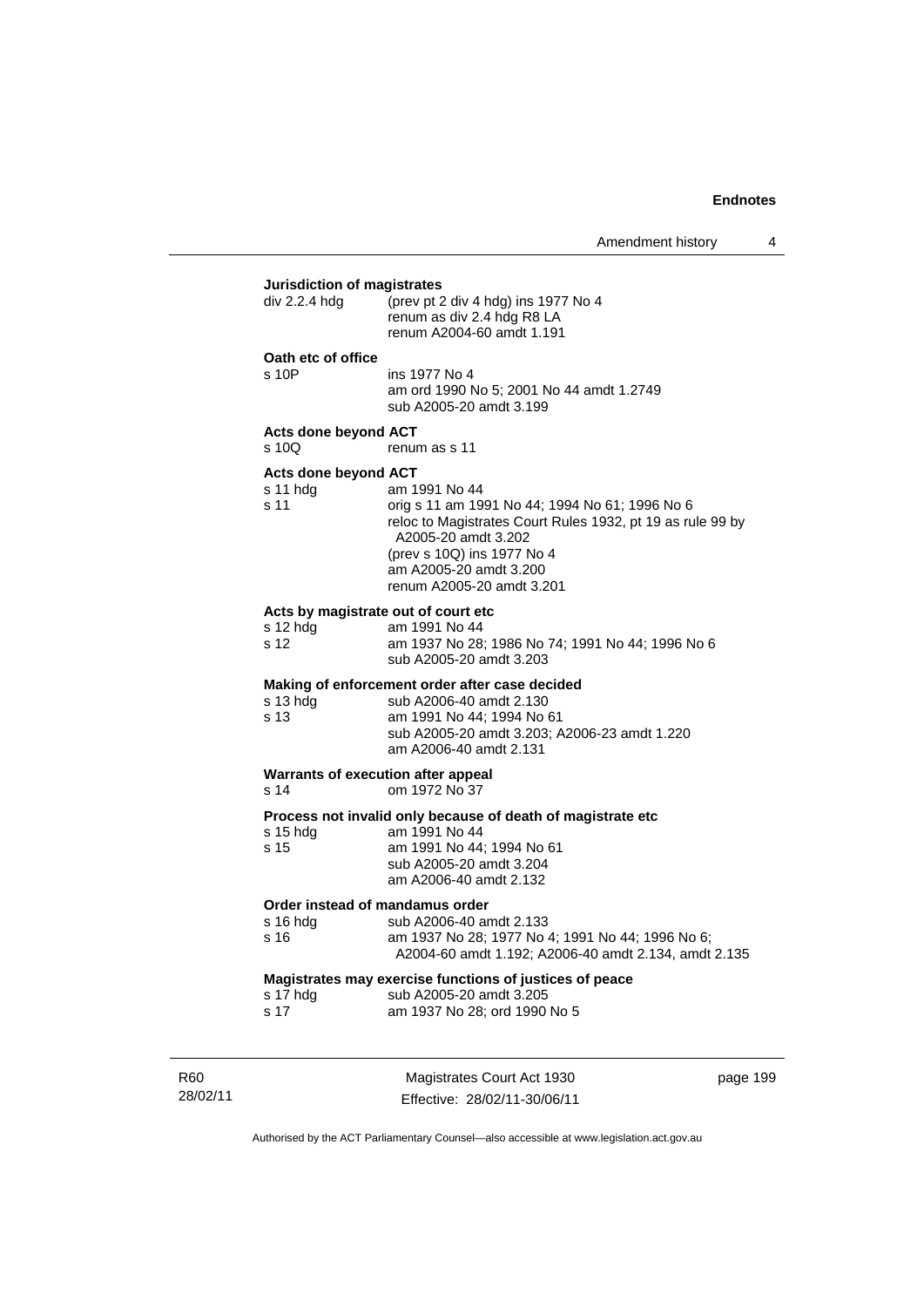| 4 | Amendment history                    |                                                                                                                                                                                                                |
|---|--------------------------------------|----------------------------------------------------------------------------------------------------------------------------------------------------------------------------------------------------------------|
|   | pt 2.3 hdg                           | Protection of magistrates in execution of their office<br>ins A2004-60 amdt 1.193                                                                                                                              |
|   | s 17A                                | Magistrate sued for act not within jurisdiction<br>(prev s 231) am 1937 No 28; 1953 No 14; 1994 No 61<br>reloc by A2004-60 amdt 1.370<br>am A2005-20 amdt 3.206, amdt 3.207                                    |
|   | s 17B                                | Magistrate sued for act not within jurisdiction<br>(prev s 232) reloc by A2004-60 amdt 1.370<br>om A2008-44 amdt 1.63                                                                                          |
|   | s 17C hdg<br>s 17C                   | Committal or enforcement order by magistrate on order of court<br>sub A2006-40 amdt 2.136<br>(prev s 233) am 1994 No 61<br>reloc by A2004-60 amdt 1.370<br>am A2006-23 amdt 1.221; A2006-40 amdt 2.137         |
|   | s 17D                                | No action for acts done under Supreme Court order<br>(prev s 234) am 1937 No 28<br>reloc by A2004-60 amdt 1.370<br>sub A2005-20 amdt 3.208                                                                     |
|   | s 17F                                | No action if proceeding confirmed on appeal<br>(prev s 235) am 1994 No 61<br>reloc by A2004-60 amdt 1.370<br>am A2006-23 amdt 1.222, amdt 1.223; A2006-40<br>amdts 2.137-2.139                                 |
|   | Actions in cases prohibited<br>s 17F | (prev s 236) am 1937 No 28<br>reloc by A2004-60 amdt 1.370<br>am A2005-20 amdt 3.209                                                                                                                           |
|   | <b>Payment into court</b><br>s 17G   | (prev s 239) am 1937 No 28; 1986 No 74<br>reloc by A2004-60 amdt 1.370<br>sub A2005-20 amdt 3.210                                                                                                              |
|   | s 17H                                | No action against magistrate for judicial acts in Magistrates Court<br>(prev s 240) am 1985 No 67<br>reloc by A2004-60 amdt 1.370                                                                              |
|   | s 17l                                | Magistrate sued for acts within magistrate's jurisdiction only liable in case of<br>malice and absence of reasonable and probable cause<br>(prev s 241) reloc by A2004-60 amdt 1.370<br>am A2005-20 amdt 3.211 |

page 200 Magistrates Court Act 1930 Effective: 28/02/11-30/06/11

R60 28/02/11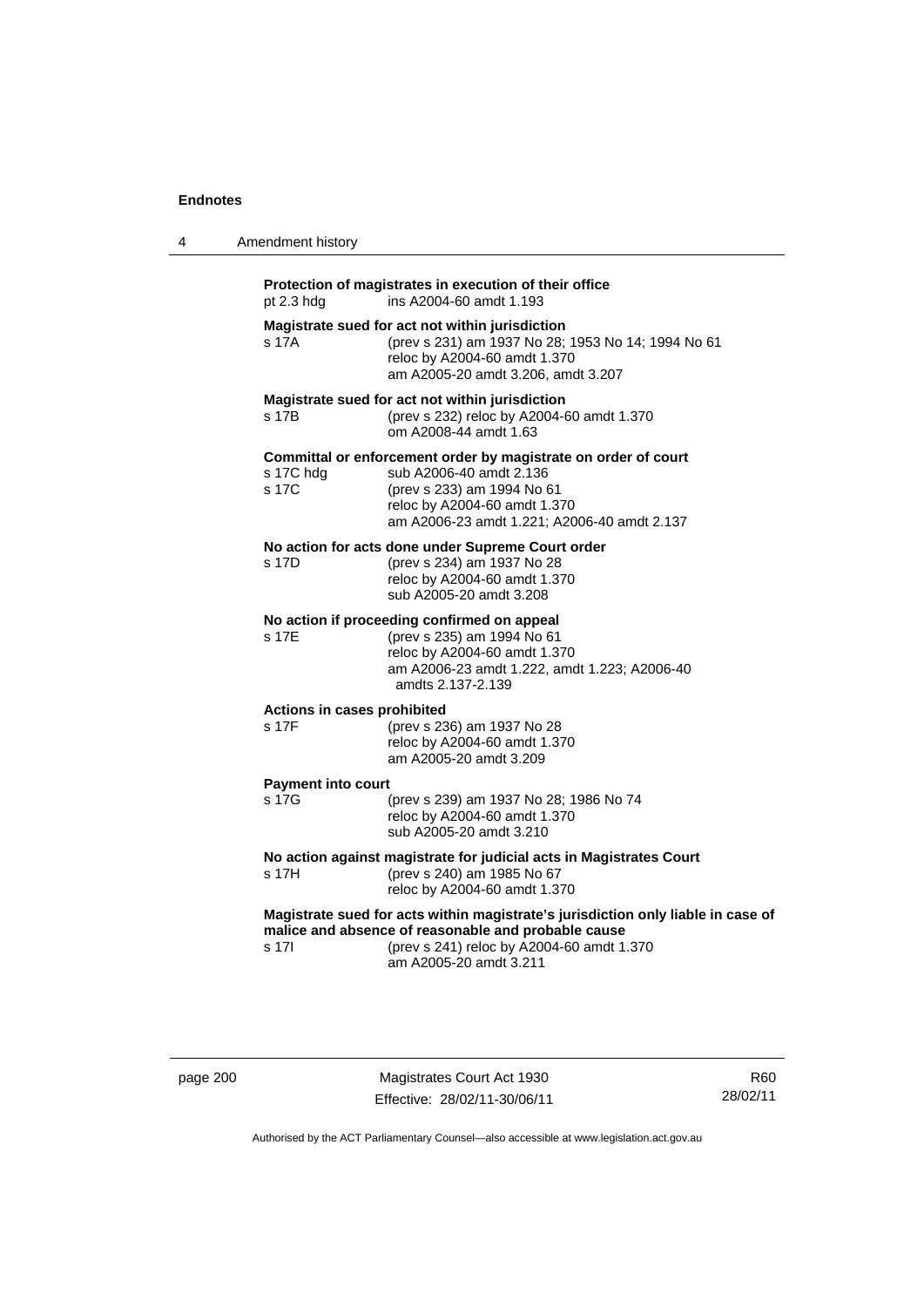## **Verdict for defendant**<br>s 17J (pre (prev s 242) am 1937 No 28; 1986 No 74 sub 1996 No 6 reloc by A2004-60 amdt 1.370 **Damages**  s 17K (prev s 243) am 1966 No 2 sub 1994 No 61 reloc by A2004-60 amdt 1.370 **Criminal proceedings**  ch 3 hdg ins A2004-60 amdt 1.198 **Magistrates Court**  pt 3 hdg sub 1985 No 67 om A2004-60 amdt 1.194 **Preliminary**  pt 3.1 hdg ins A2004-60 amdt 1.198 **Establishment of Magistrates Court**  div 3.1 hdg (prev pt 3 div 1 hdg) am 1985 No 67 renum R8 LA om A2004-60 amdt 1.194 **Constitution of court**  s 18 reloc as s 4 **Jurisdiction of Magistrates Court**  div 3.2 hdg (prev pt 3 div 2 hdg) am 1985 No 67 renum R8 LA om A2004-60 amdt 1.199 **Definitions for ch 3**  ins A2004-60 amdt 1.198 def *administrator* ins A2004-60 amdt 1.198 om A2006-23 amdt 1.224 def *Crimes Act* ins A2004-60 amdt 1.198 def *decision* ins A2004-60 amdt 1.198 def *defendant* ins A2004-60 amdt 1.198 def *escort* ins A2004-60 amdt 1.198 om A2006-23 amdt 1.224 def *superintendent* ins A2004-60 amdt 1.198 om A2006-23 amdt 1.224 **Criminal jurisdiction**  ins A2004-60 amdt 1.199

R60 28/02/11

Magistrates Court Act 1930 Effective: 28/02/11-30/06/11 page 201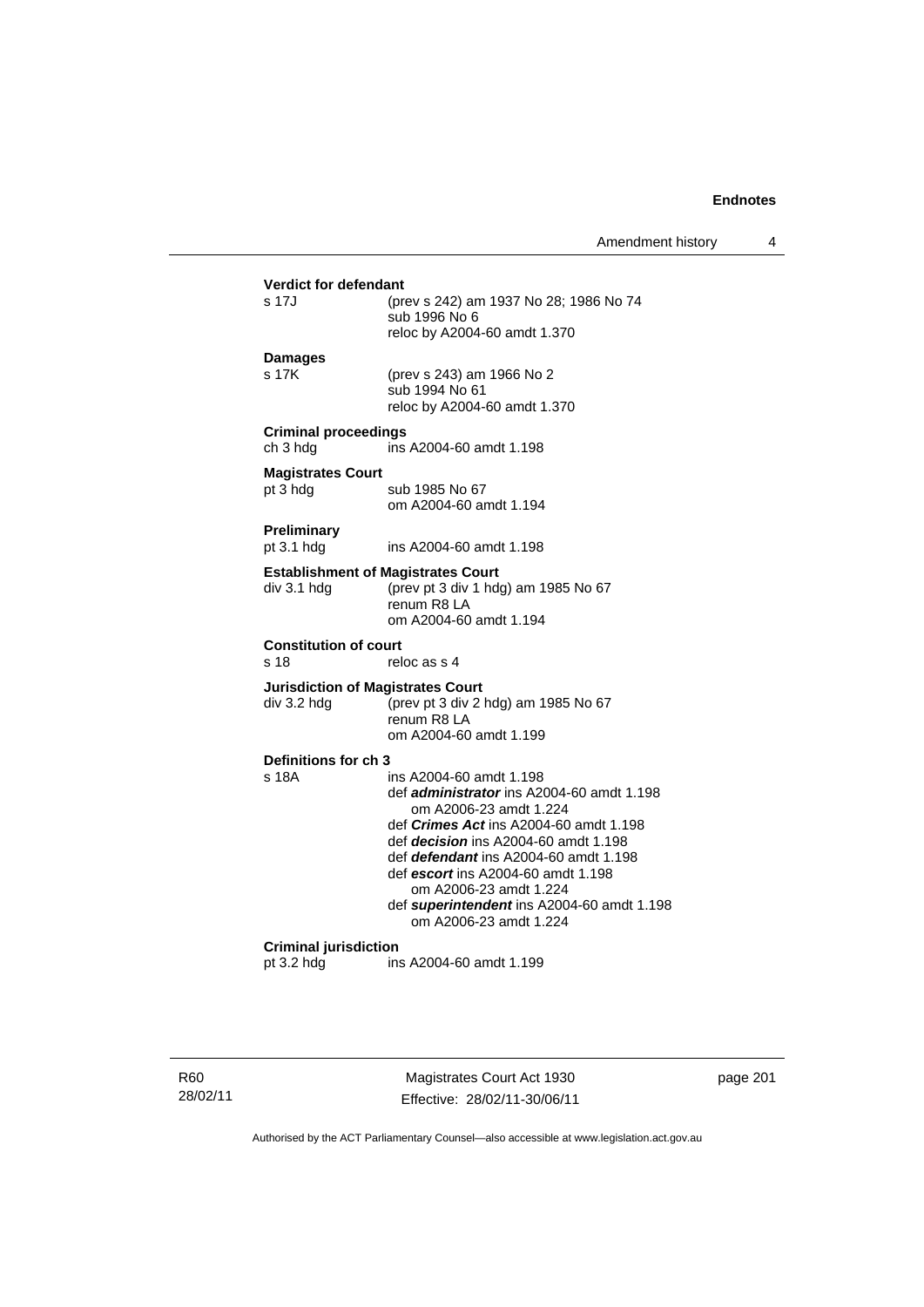4 Amendment history

**Jurisdiction of court**  s 19 am 1937 No 28; 1985 No 67; 1986 No 74; ord 1990 No 5; 1999 No 66 sch 3; 2001 No 44 amdt 1.2751; 2001 No 56 amdt 3.447, amdt 3.448; A2004-60 amdt 1.200; A2005-20 amdt 3.212 **Civil jurisdiction of the court**  s 20 am 1936 No 13; 1967 No 1; 1969 No 12; 1977 No 4 om 1986 No 74 **Civil jurisdiction of court in action for nuisance**  s 20A ins 1961 No 2 am 1967 No 1 om 1986 No 74 **Jurisdiction of court if defendant absent from ACT**  s 21 am 1937 No 28; 1958 No 12; 1986 No 74; 1996 No 6 **Ex parte order may be set aside**  s 23 am 1970 No 15 sub 1974 No 14 am 1979 No 33; 1986 No 74; 1989 No 60; 1991 No 44; 1991 No 112; 1993 No 4; 1993 No 48; 1998 No 25; A2004-60 amdts 1.201-1.209 reloc to Magistrates Court Rules 1932, pt 4 as rule 10 by A2004-60 amdt 1.210 **Ex parte conviction may be set aside on application by informant**  s 23AA ins 1982 No 3 am A2004-60 amdts 1.211-1.215 reloc to Magistrates Court Rules 1932, pt 4 as rule 11 by A2004-60 amdt 1.216 **Requests under conventions regarding legal proceedings in civil and commercial matters**  ins 1932 No 21 om A2004-60 amdt 1.217 **Rectification of certain orders etc**<br>s 23B ins 1985 No 18 ins 1985 No 18 am 1991 No 44; A2004-60 amdt 1.218; A2005-20 amdt 3.213, amdt 3.214 om A2006-23 amdt 1.225 **Beginning criminal proceedings**  pt 3.3 hdg (prev pt 4 hdg) sub and renum A2004-60 amdt 1.219 **Beginning criminal proceedings—general**<br>div 3.3.1 hdg (prev pt 4 div 1 hdg) renu (prev pt 4 div 1 hdg) renum as div 4.1 hdg R8 LA sub and renum A2004-60 amdt 1.220

page 202 Magistrates Court Act 1930 Effective: 28/02/11-30/06/11

R60 28/02/11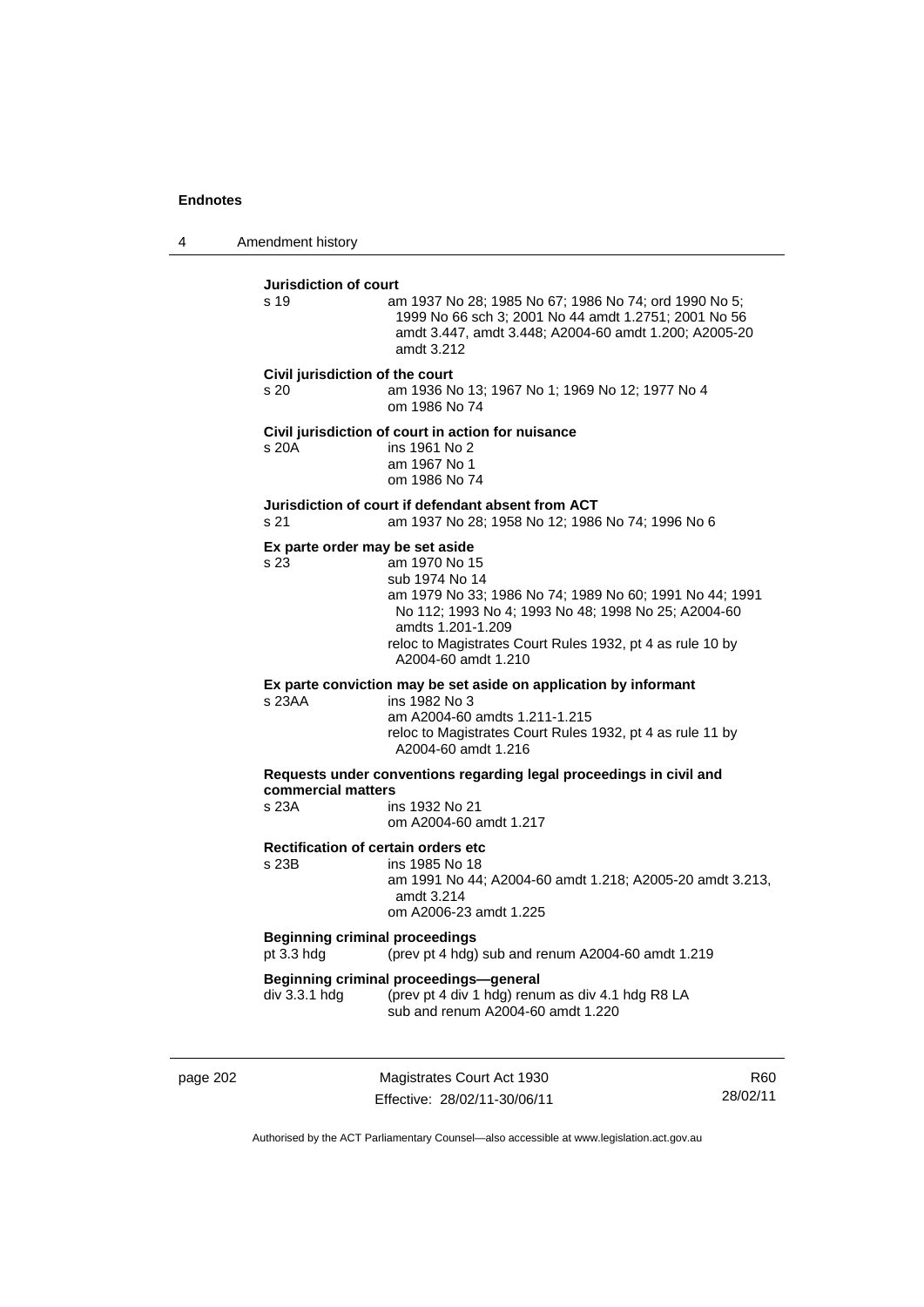**Cases excepted from court's jurisdiction**  s 24 om 1986 No 74 **Removal of civil cases to the Supreme Court**  s 24A ins 1937 No 28 om 1986 No 74 **Procedure after removal of cases**  s 24B ins 1937 No 28 am 1953 No 14; 1980 No 10; 1985 No 67 om 1986 No 74 **Informations**  s 25 sub 1974 No 14 am 1986 No 74; 1996 No 6 sub A2005-20 amdt 3.215 **Informations**  div 3.3.2 hdg (prev pt 4 div 2 hdg) renum as div 4.2 hdg R8 LA renum A2004-60 amdt 1.221 **Laying of informations**  s 26 am 1991 No 38; 1993 No 4; 1994 No 4 **Description of people and property and of offences**  s 27 am ord 1990 No 5 **Authority to appear etc in place of informant**  s 27A **ins 1974** No 14 om 1985 No 17 **Form of information**  s 30 sub A2005-20 amdt 3.216 **Limitation of proceedings**  s 31 am 1989 No 59; ord 1990 No 5; 1996 No 6; 1999 No 59 s 3 om 2001 No 63 s 58 **Commencement of action by entry of complaint**  s 32 am 1961 No 2 om 1986 No 74 **Complaint may be for 1 or more matters**  s 33 am 1967 No 1; 1969 No 12; 1977 No 4 om 1986 No 74 **Demands not to be divided into 2 suits or complaints**  om 1986 No 74 **Infant may sue**  s 35 am 1974 No 47 om 1986 No 74

R60 28/02/11

Magistrates Court Act 1930 Effective: 28/02/11-30/06/11 page 203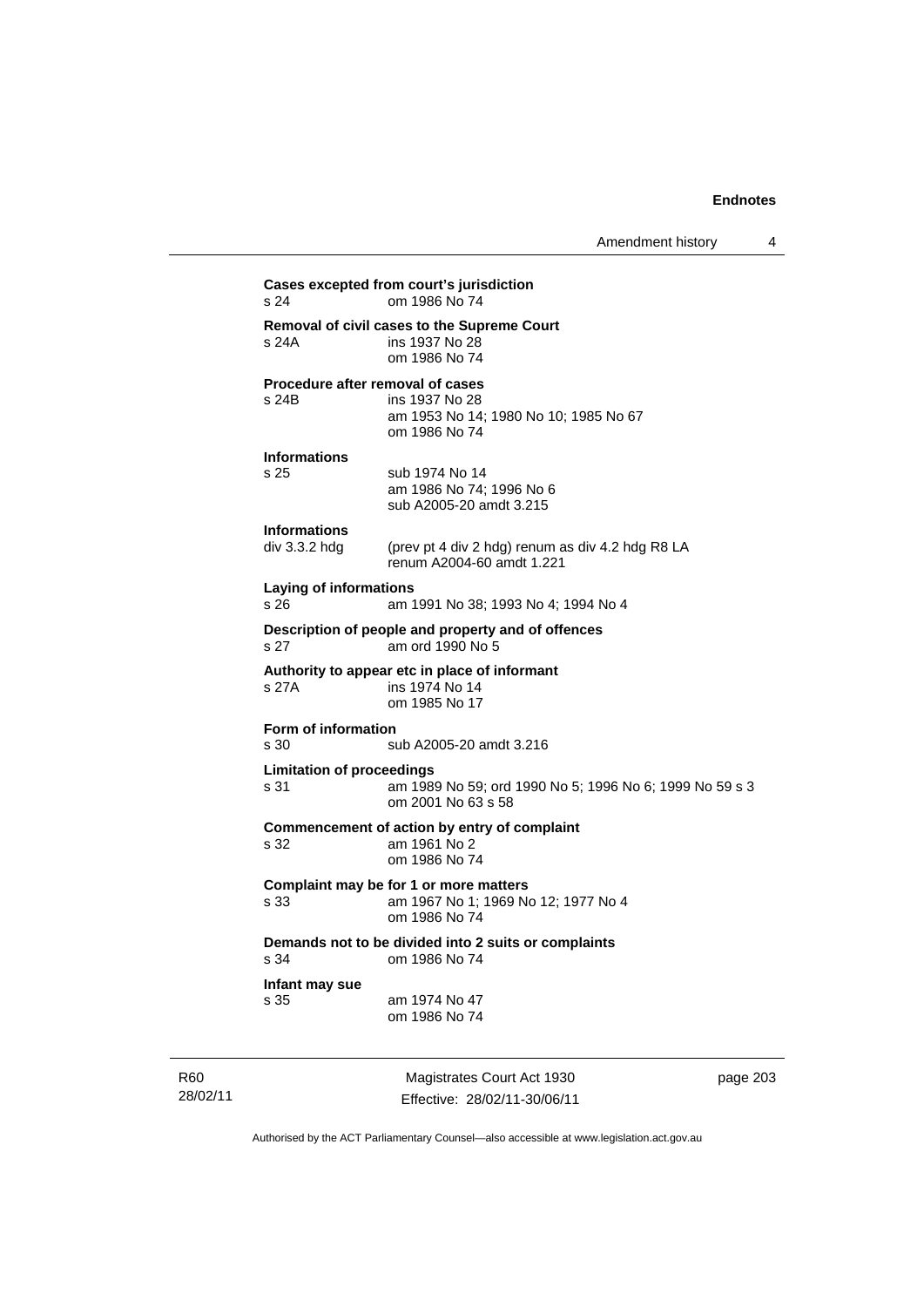4 Amendment history

## **Copy of information or complaint**  s 36 om 1986 No 74 **Summonses**  div 3.3.3 hdg (prev pt 4 div 4 hdg) renum as div 4.4 hdg R8 LA renum A2004-60 amdt 1.221 **When magistrate may issue summons**  s 37 am 1986 No 74; 1989 No 55; ord 1990 No 5; 1991 No 38; 1993 No 4; 1996 No 6 **Form of summons**  s 38 am 1937 No 28; 1979 No 33; 1986 No 74; 1996 No 6 **Ex parte proceedings**  s 39 om 1986 No 74 **Signature and contents of summons**  s 40 am 1979 No 33 om 1996 No 6 **Service of summons**  s 41 sub 1937 No 28 am 1953 No 14; 1986 No 74; 1991 No 44; ss renum R10 LA; A2005-20 amdt 3.217 **Court attendance notices**  ins A2008-42 s 10 **Definitions—div 3.3.3A**  s 41A ins A2008-42 s 10 def *authorised person* ins A2008-42 s 10 def *court attendance notice* ins A2008-42 s 10 **Commencing criminal proceeding by court attendance notice**  s 41B ins A2008-42 s 10 **Court attendance notice––service**  s 41C ins A2008-42 s 10 **Court attendance notice—filing**  s 41D ins A2008-42 s 10 **Court attendance notice—relationship to information and summons**  ins A2008-42 s 10 Warrants<br>div 3.3.4 hdg (prev pt 4 div 5 hdg) renum as div 4.5 hdg R8 LA renum A2004-60 amdt 1.221 sub A2005-20 amdt 3.218

page 204 Magistrates Court Act 1930 Effective: 28/02/11-30/06/11

R60 28/02/11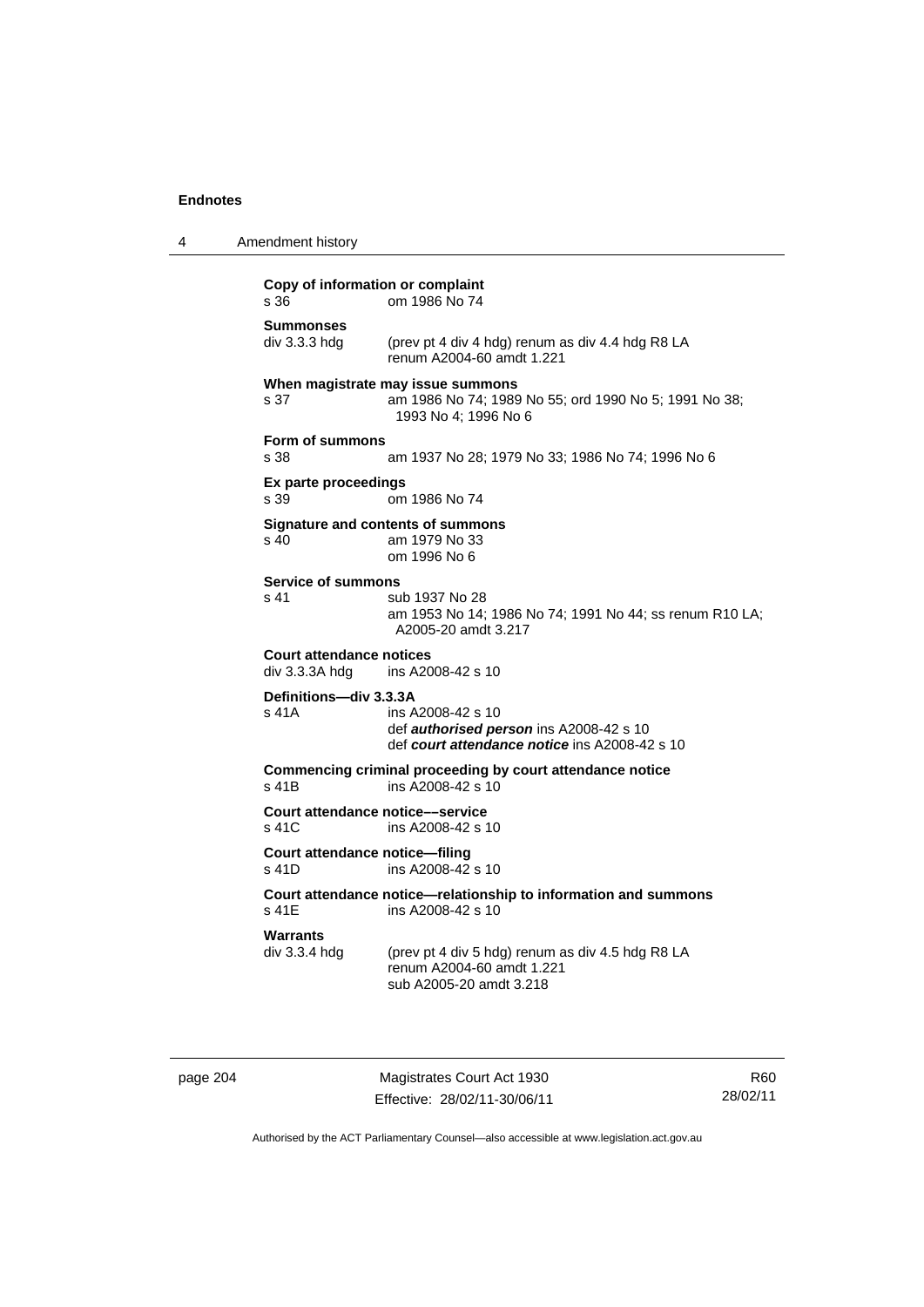| Amendment history |  |
|-------------------|--|
|-------------------|--|

| <b>Issue of warrant and summons</b><br>s <sub>42</sub> | am 1974 No 14, 1979 No 33; ss renum R10 LA<br>sub A2005-20 amdt 3.219                                                            |
|--------------------------------------------------------|----------------------------------------------------------------------------------------------------------------------------------|
| <b>Procedure on filing indictment</b><br>s 43          | am 1937 No 28; ord 1990 No 5; 1992 No 9; 1996 No 6;                                                                              |
| $s$ 46                                                 | A2006-23 amdt 1.226; A2006-40 amdt 2.140<br>Warrants to be signed and, where so required, sealed<br>om 1996 No 6                 |
| Form of arrest warrant<br>s 47                         | am 1998 No 67<br>sub A2005-20 amdt 3.220                                                                                         |
| <b>Sunday warrants</b><br>s 49                         | am A2005-20 amdt 3.221                                                                                                           |
| s 50                                                   | Bail of persons arrested without a warrant<br>am 1991 No 44<br>om 1992 No 9                                                      |
| Hearings generally to be in public<br>s 51             | reloc as s 310                                                                                                                   |
| <b>Exclusion of strangers</b><br>s 52                  | om 1996 No 6                                                                                                                     |
| <b>Hearing of criminal proceedings</b><br>pt 3.4 hdg   | (prev pt 5 hdg) sub and renum A2004-60 amdt 1.222                                                                                |
| div 3.4.1 hdg                                          | Hearing of criminal proceedings-general<br>(prev pt 5 div 1 hdg) renum as div 5.1 hdg R8 LA<br>sub and renum A2004-60 amdt 1.223 |
| <b>Conduct of case generally</b><br>s <sub>53</sub>    | am 1986 No 74; 1996 No 6<br>sub A2005-20 amdt 3.222                                                                              |
| s 54                                                   | If both parties present in court to hear case<br>am 1986 No 74; 1991 No 79; 1993 No 2; 1996 No 6<br>sub A2005-20 amdt 3.222      |
| Interpreter<br>s 54AA                                  | ins 1991 No 79<br>om 1993 No 2                                                                                                   |
| <b>Record of proceedings</b><br>s 54A                  | reloc as s 316                                                                                                                   |

R60 28/02/11

Magistrates Court Act 1930 Effective: 28/02/11-30/06/11 page 205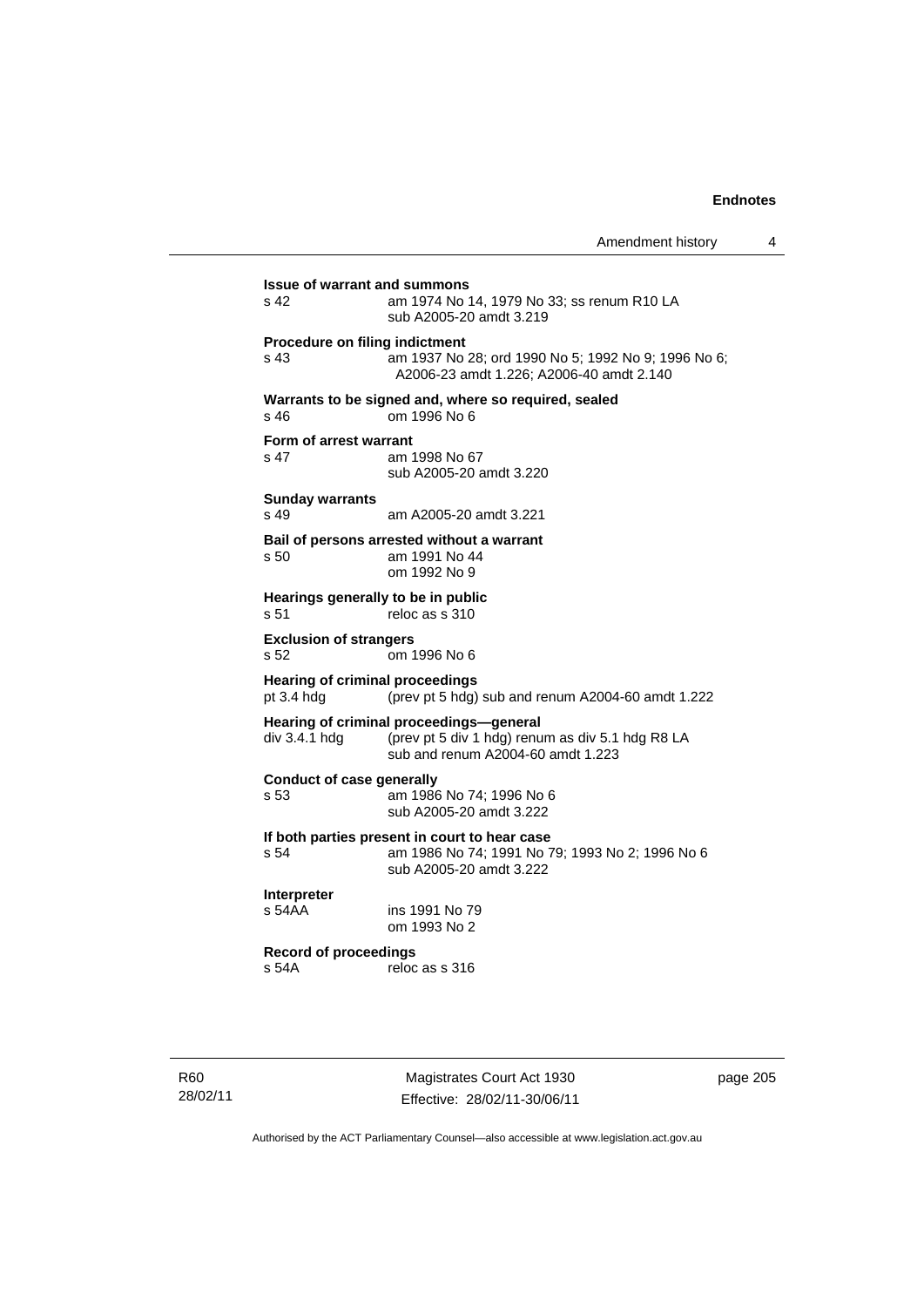4 Amendment history **Warrants for witnesses**  div 3.4.2 hdg (prev pt 5 div 2 hdg) renum as div 5.2 hdg R8 LA sub and renum A2004-60 amdt 1.232 sub A2005-20 amdt 3.223 **Examination to be on oath**  s 55 om A2005-20 amdt 3.224 **Power to order witnesses out of Court**  s 56 am 1986 No 74 om 1996 No 6 **Husband or wife of complainant or defandant to be competent witness**  s 57 om 1986 No 74 **Defendant and husband or wife, when competent in criminal proceedings**  s 58 om A2004-2 amdt 2.14 **Proof of negative etc**  s 59 am ord 1990 No 5 om A2004-15 amdt 3.20 **Record of proceedings and transcript**  s 60 reloc as s 317 **Informant may request witnesses to attend**  ins 1996 No 6 reloc to Magistrates Court Rules 1932, pt 4 as rule 12 by A2004-60 amdt 1.239 **Power of magistrate to summon witnesses**  s 61 hdg sub A2004-60 amdt 1.240 s 61 am 1986 No 74 sub 1996 No 6 am A2004-60 amdt 1.241 reloc to Magistrates Court Rules 1932, pt 4 as rule 13 by A2004-60 amdt 1.242 **Warrants for witnesses**  div 3.4.2 hdg sub A2009-19 s 58 **Definitions—div 3.4.2**  s 62 hdg am A2004-60 amdt 1.243 sub 1937 No 28: 1996 No 6 am A2004-60 amdt 1.243, amdt 1.244 reloc to Magistrates Court Rules 1932, pt 4 as rule 14 by A2004-60 amdt 1.245 ins A2009-19 s 58 def *prescribed period* ins A2009-19 s 58 def *reporting officer* ins A2009-19 s 58 def *warrant* ins A2009-19 s 58

page 206 Magistrates Court Act 1930 Effective: 28/02/11-30/06/11 R60 28/02/11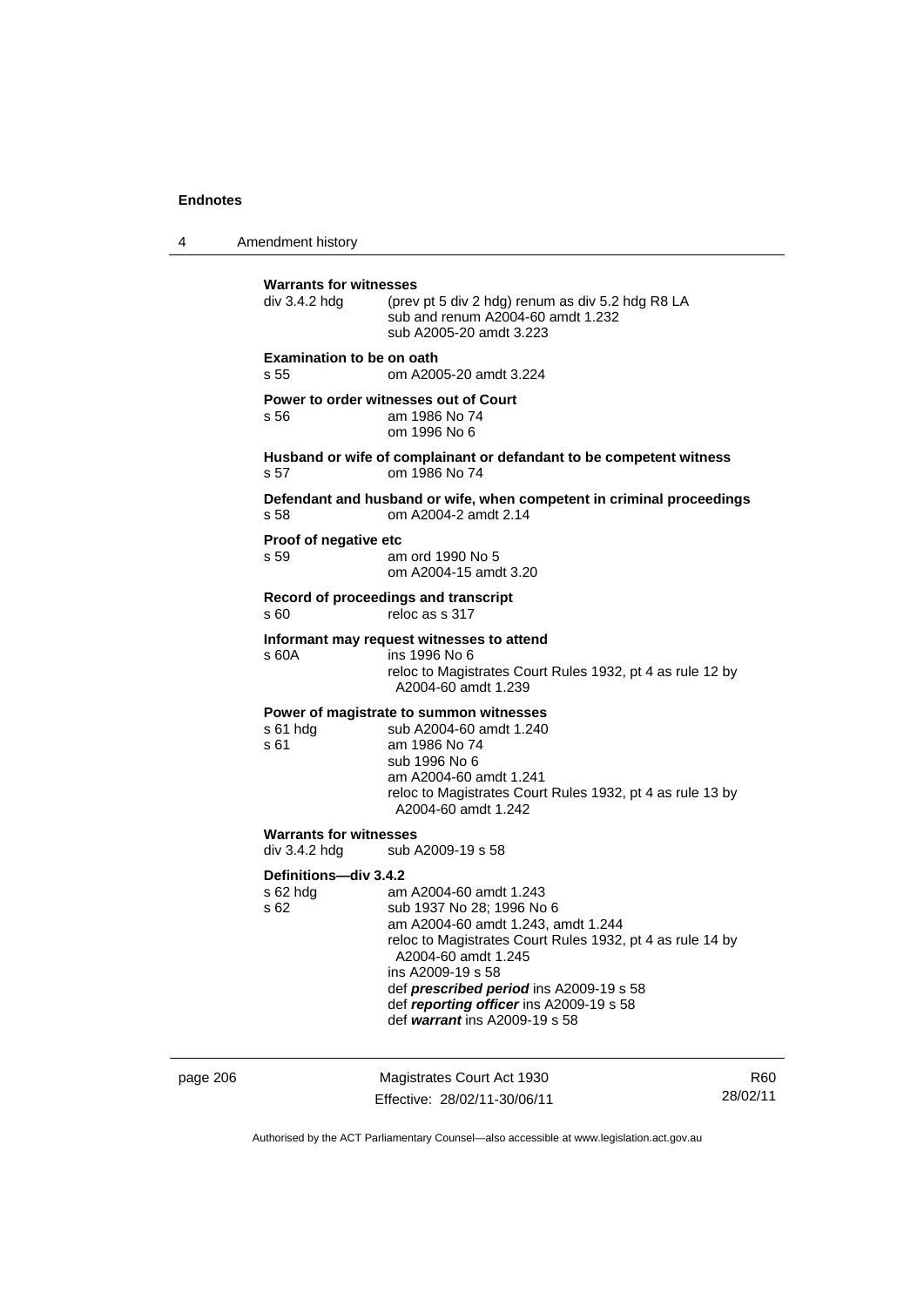## **Witnesses entitled to claim expenses**<br>s 62A **ins 1996** No 6

ins 1996 No 6 reloc to Magistrates Court Rules 1932, pt 4 as rule 15 by A2004-60 amdt 1.246

## **Warrant to bring witness to court**

s 63 am 1967 No 1 sub 1996 No 6 am A2004-60 amdts 1.247-1.249 (2), (3) exp 1 July 2006 (s 63 (3)) ss renum R34 LA sub A2009-19 s 58

#### **First instance warrant**

s 64 am A2004-60 amdt 1.250 sub A2009-19 s 58

#### **Warrant remains in force until executed**

s 65 am 1976 No 42; 1986 No 74 om 1994 No 61 ins A2009-19 s 58

#### **Executing a warrant**

s 66 am 1937 No 28; A2004-60 amdts 1.251-1.253 reloc to Magistrates Court Rules 1932, pt 4 as rule 16 by A2004-60 amdt 1.254 ins A2009-19 s 58

#### **Setting aside summons**

## s 66A ins 1987 No 56

 am A2004-60 amdt 1.255, amdt 1.256 reloc to Magistrates Court Rules 1932, pt 4 as rule 17 by A2004-60 amdt 1.257

## **Procedure after arrest**<br>s 67 relo

reloc as s 318 ins A2009-19 s 58

### **Examination of witnesses—application of Magistrates Court (Civil Jurisdiction) Act**  s 67A ins 1986 No 74

 am ord 1990 No 5; 1995 No 46 om A2004-60 amdt 1.262

### **Affidavits—application of Magistrates Court (Civil Jurisdiction) Act**

s 67B ins 1986 No 74 am ord 1990 No 5; 1995 No 46 om A2004-60 amdt 1.262

R60 28/02/11

Magistrates Court Act 1930 Effective: 28/02/11-30/06/11 page 207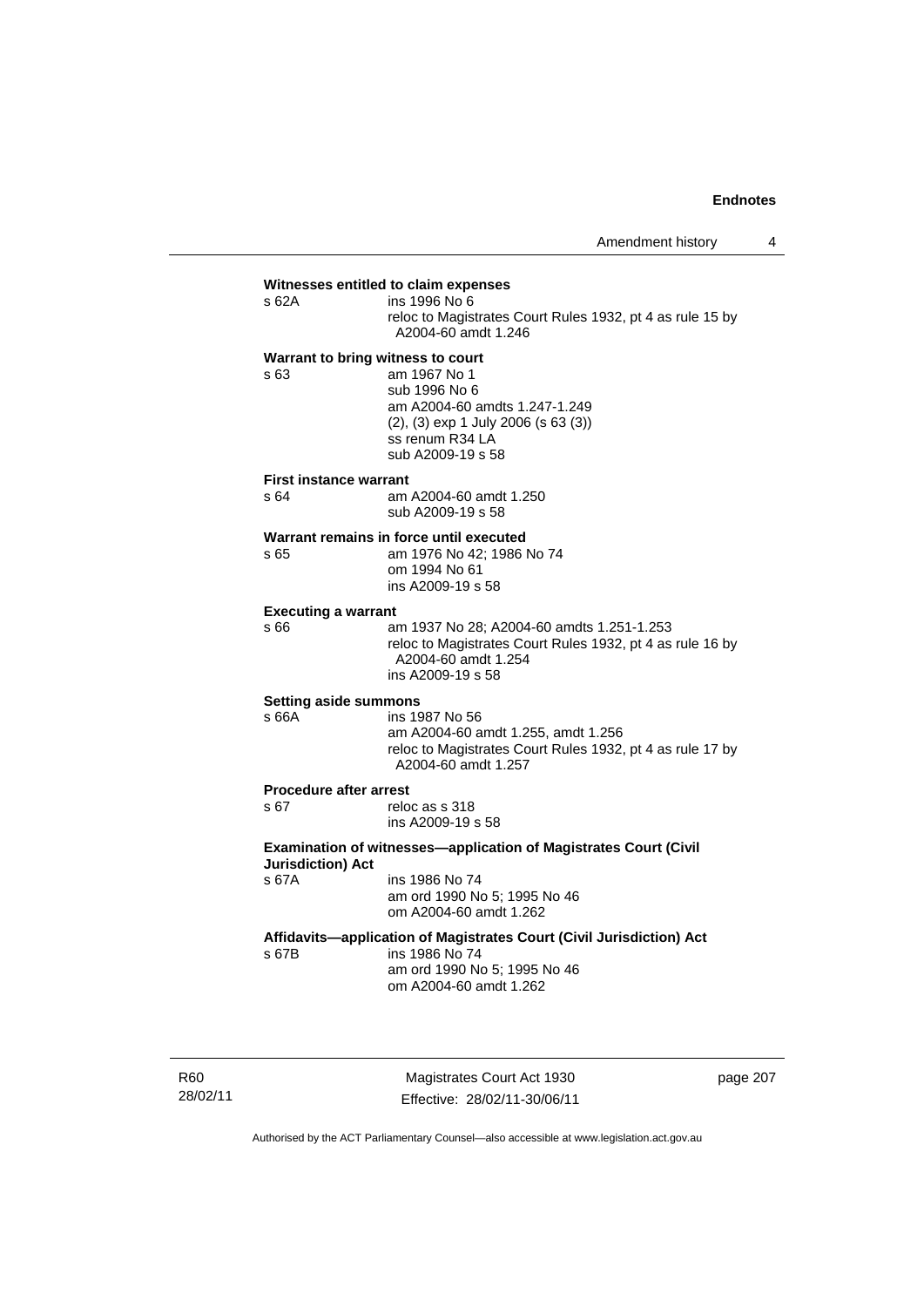4 Amendment history

| s 68                                               | Orders following executed warrant<br>reloc as s 319<br>ins A2009-19 s 58                                                                                              |
|----------------------------------------------------|-----------------------------------------------------------------------------------------------------------------------------------------------------------------------|
| s 69                                               | Depositions to be delivered to registrar<br>reloc as s 320                                                                                                            |
| Remand<br>div 3.4.3 hdg                            | (prev pt 5 div 3 hdg) renum as div 5.3 hdg R8 LA<br>renum A2004-60 amdt 1.270<br>sub A2006-23 amdt 1.227                                                              |
| <b>Remand of defendant</b><br>s 70                 | am 1977 No 61; 1996 No 6<br>sub 1996 No 82<br>am 1998 No 67<br>sub A2004-14 amdt 2.4; A2006-23 amdt 1.227                                                             |
| <b>Verbal remand</b><br>s 71                       | am 1996 No 6<br>om 1996 No 82                                                                                                                                         |
| s 72                                               | Bringing remanded defendant before court<br>sub A2006-23 amdt 1.227                                                                                                   |
| s 72A                                              | Bail application hearings-audiovisual links<br>ins 1999 No 22 s 21<br>am 2000 No 17 s 3 sch 1; A2003-48 amdt 2.10<br>sub A2006-23 amdt 1.227                          |
| s 72B                                              | Defendant's appearance in non-bail proceedings-audiovisual links<br>ins 1999 No 22 s 21<br>am A2004-60 amdt 1.271<br>sub A2006-23 amdt 1.227<br>am A2010-40 amdt 2.16 |
| s 73                                               | Bail of defendant during examination<br>am 1992 No 9                                                                                                                  |
| <b>Committal and recognisance</b><br>div 3.4.4 hdg | (prev pt 5 div 4 hdg) renum as div 5.4 hdg R8 LA<br>renum A2004-60 amdt 1.272                                                                                         |
| <b>Extended application of div 3.4.4</b><br>s 73A  | ins 1986 No 74<br>am 1995 No 46<br>sub A2004-60 amdt 1.273                                                                                                            |
| s 74                                               | Remand of defendant before decision<br>am 1996 No 6; 1996 No 82<br>sub A2006-23 amdt 1.228                                                                            |

page 208 Magistrates Court Act 1930 Effective: 28/02/11-30/06/11

R60 28/02/11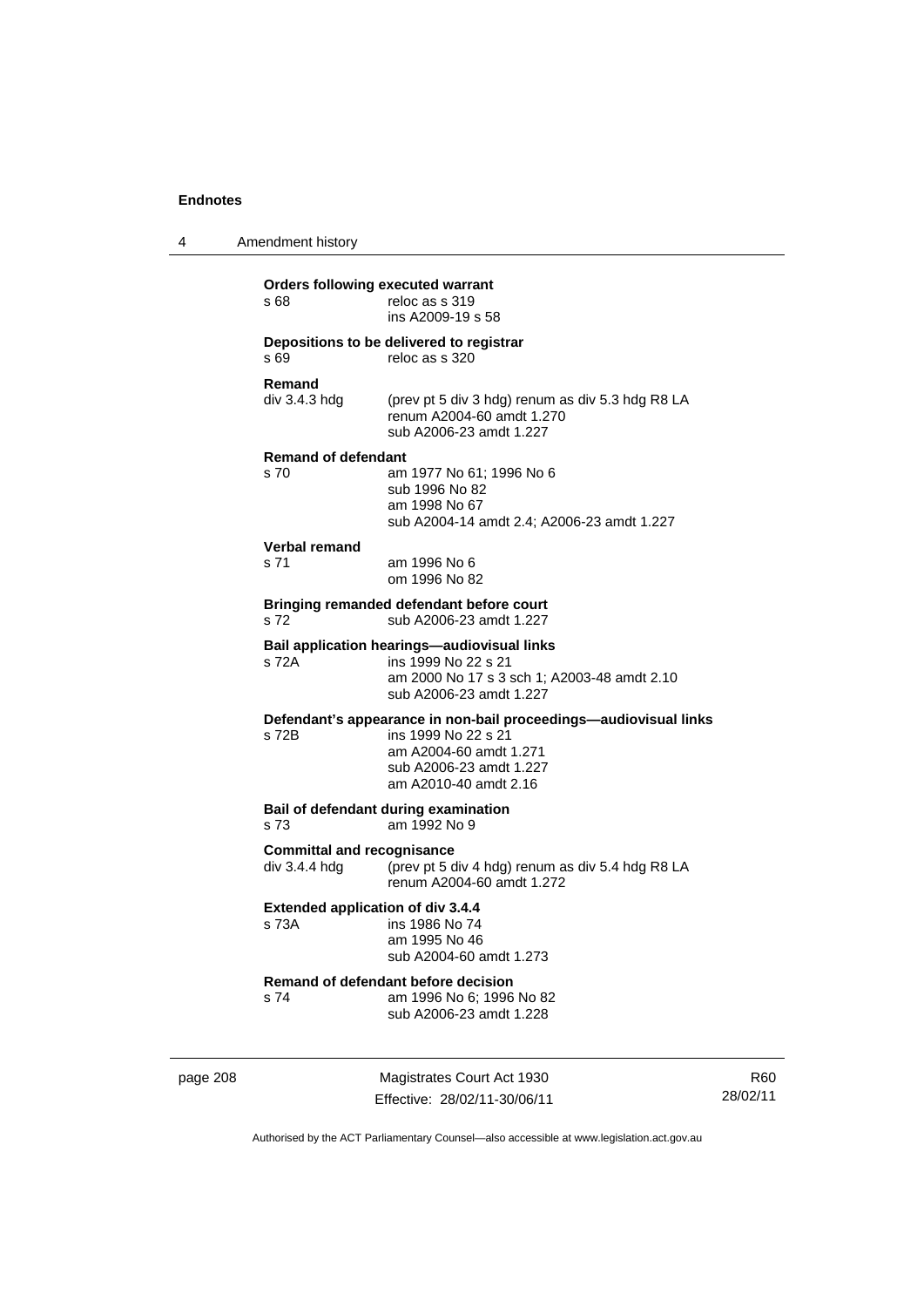Amendment history 4 **Remand of witness or defendant after decision**  s 75 sub 1976 No 42 am 1996 No 82 sub A2006-23 amdt 1.228 **Witnesses may be discharged on recognisance**  s 76 am 1986 No 74; 1994 No 61; A2004-60 amdt 1.274 **Recognisances**  s 77 am 1970 No 15; 1992 No 9 **Issue of warrant for non-appearance**  s 78 am 1992 No 9; A2004-60 amdt 1.275; A2005-20 amdt 3.225 **Recognisances taken out of court**  s 79 am 1974 No 14; 1976 No 42; 1991 No 44; 1992 No 9; 1996 No 6 sub A2005-20 amdt 3.226 am A2006-23 amdt 1.229 **Forfeited recognisances—how enforced**  s 80 am 1974 No 14; 1984 No 62; 1986 No 53; ord 1990 No 5; 1992 No 9; 1996 No 6 **Arrest of principal by sureties**  s 81 am 1937 No 28; 1976 No 42 om 1992 No 9 **Conveying people to custody**  s 82 am 1976 No 42; 1996 No 82 om A2006-23 amdt 1.230 **Adjournment of criminal proceedings**  div 3.4.5 hdg (prev pt 5 div 5 hdg) renum as div 5.5 hdg R8 LA sub and renum A2004-60 amdt 1.276 **Particular cases may be adjourned**  s 84 am 1986 No 74; 1992 No 9; 1996 No 6; A2005-20 amdt 3.227 sub A2006-23 amdt 1.231 **Proceeding if either party not present at adjourned hearing**  s 85 am 1986 No 74; 1996 No 6 sub A2005-20 amdt 3.228 **Proceeding if both parties present at adjourned hearing**  s 86 am 1996 No 6 sub A2005-20 amdt 3.228 **Witness to attend adjourned etc hearing**  s 87 am 1977 No 61 sub A2005-20 amdt 3.228

R60 28/02/11

Magistrates Court Act 1930 Effective: 28/02/11-30/06/11 page 209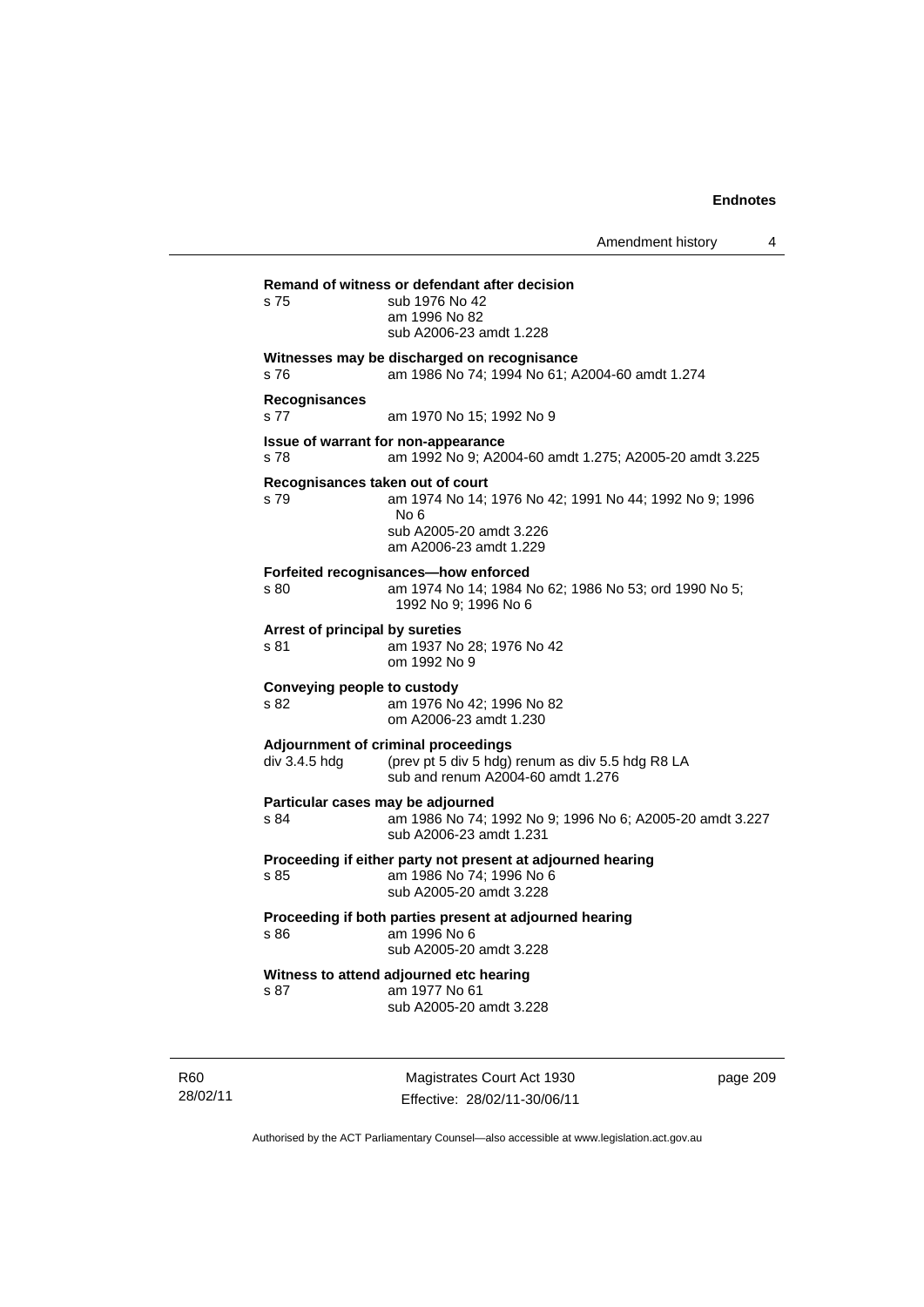| Amendment history<br>4 |  |
|------------------------|--|
|------------------------|--|

|          | <b>Postponement of hearing</b><br>s 88          | am 1986 No 74; 1991 No 44                                                                                                                                                                                                                                                                                                                    |                 |
|----------|-------------------------------------------------|----------------------------------------------------------------------------------------------------------------------------------------------------------------------------------------------------------------------------------------------------------------------------------------------------------------------------------------------|-----------------|
|          | pt $3.5$ hdg                                    | Proceedings for indictable offences<br>(prev pt 6 hdg) sub and renum A2004-60 amdt 1.277                                                                                                                                                                                                                                                     |                 |
|          | <b>Preliminary</b><br>div 3.5.1 hdg             | (prev pt 6 div 1A hdg) ins 1987 No 56<br>renum as div 6.1A hdg R8 LA<br>renum A2004-60 amdt 1.278                                                                                                                                                                                                                                            |                 |
|          | Meaning of jury in pt 3.5<br>s 88A hdg<br>s 88A | sub A2004-60 amdt 1.279<br>ins 1987 No 56                                                                                                                                                                                                                                                                                                    |                 |
|          | $div$ 3.5.2 hdg                                 | Indictable offences-beginning of proceedings<br>(prev pt 6 div 1 hdg) renum as div 6.1 hdg R8 LA<br>sub and renum A2004-60 amdt 1.280                                                                                                                                                                                                        |                 |
|          | s 89 hdg<br>s 89                                | Indictable offences—issue of warrant for non-appearance<br>sub A2010-30 amdt 1.40<br>am 1977 No 61<br>sub A2005-20 amdt 3.229<br>am A2010-30 amdt 1.41; ss renum R58 LA                                                                                                                                                                      |                 |
|          | s 89A                                           | Accused person may be excused from attendance before court<br>ins 1977 No 61<br>am 1987 No 56; 1992 No 9; 1996 No 6; A2005-20 amdt 3.230,<br>amdt 3.231; A2008-44 amdt 1.64                                                                                                                                                                  |                 |
|          | person                                          | Committal proceedings—prosecution evidence to be given to accused                                                                                                                                                                                                                                                                            |                 |
|          | s 90                                            | sub 1958 No 12<br>am 1967 No 1<br>sub 1974 No 14<br>am 1977 No 61; 1991 No 44; 1996 No 6; A2005-20<br>amdt 3.232; A2008-41 s 31<br>sub A2008-44 amdt 1.65                                                                                                                                                                                    |                 |
|          | s 90AA                                          | Written statements may be admitted in evidence<br>ins 1974 No 14<br>am 1991 No 44; 1996 No 6; A2005-20 amdt 3.233,<br>amdt 3.234; ss renum R29 LA (see A2005-20 amdt 3.235);<br>A2008-42 s 11; A2008-41 ss 32-34; A2008-44<br>amdts 1.66-1.69; A2009-7 amdts 1.32-1.35; ss renum<br>R47 LA; A2009-24 amdt 1.34, amdt 1.35; pars renum R48 LA |                 |
|          | s 90AB                                          | Witnesses generally not to be cross-examined at committal hearing<br>ins 1974 No 14<br>am 1977 No 61; 1996 No 6<br>sub A2005-20 amdt 3.236; A2008-44 amdt 1.71                                                                                                                                                                               |                 |
| page 210 |                                                 | Magistrates Court Act 1930                                                                                                                                                                                                                                                                                                                   | R <sub>60</sub> |

Authorised by the ACT Parliamentary Counsel—also accessible at www.legislation.act.gov.au

28/02/11

Effective: 28/02/11-30/06/11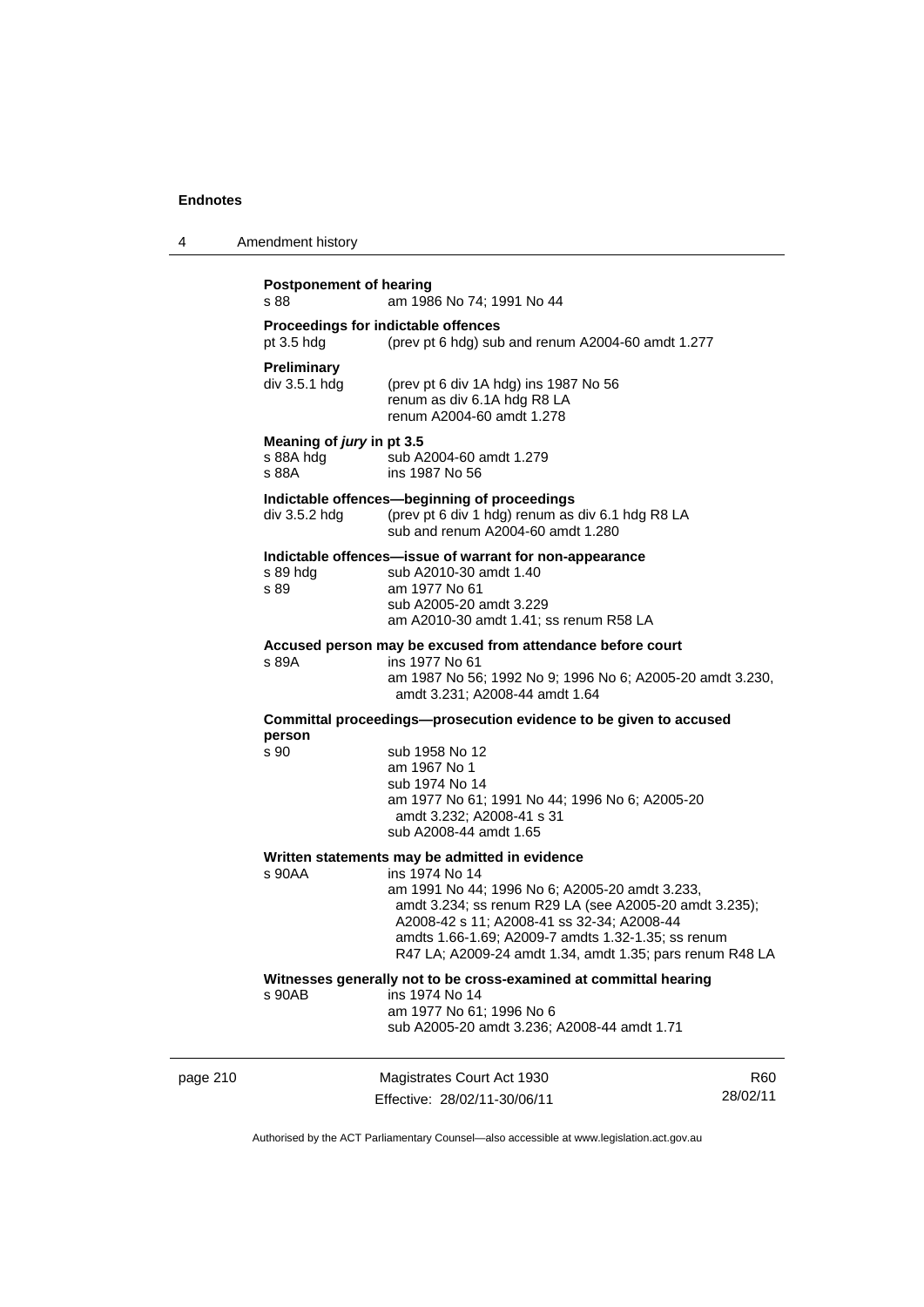#### **Attendance of accused not required if order made under s 89A**

| s 90ABA hdg<br>s 90ABA                    | Attendance of accused not required if order made under s 89A<br>sub A2005-20 amdt 3.237<br>ins 1977 No 61                                                                                                                                                                                                                          |
|-------------------------------------------|------------------------------------------------------------------------------------------------------------------------------------------------------------------------------------------------------------------------------------------------------------------------------------------------------------------------------------|
| Plea of guilty at committal hearing       | sub A2008-44 amdt 1.72                                                                                                                                                                                                                                                                                                             |
| s 90A hdg<br>s 90A                        | sub A2008-44 amdt 1.70<br>ins 1958 No 12<br>am 1985 No 41; ord 1990 No 5; 1996 No 6; ss renum R10 LA;<br>A2004-60 amdt 1.281; A2005-20 amdts 3.238-3.240;<br>ss renum R29 LA (see A2005-20 amdt 3.241)                                                                                                                             |
| s 91                                      | Proceeding following prosecution evidence<br>orig s 91<br>am 1974 No 14; 1987 No 56<br>sub A2005-20 amdt 3.242<br>om A2008-44 amdt 1.73<br>pres s 91<br>(prev s 92) am 1951 No 12; 1958 No 12; 1967 No 1; 1974<br>No 14; 1977 No 61; 1985 No 41; 1986 No 74; 1987 No 56;<br>A2008-44 amdt 1.75<br>renum as s 91 A2008-44 amdt 1.74 |
| s 92                                      | Proceeding if evidence sufficient to put accused on trial<br>renum as s 91                                                                                                                                                                                                                                                         |
| s 92A                                     | Committal for sentence for indictable offence tried summarily<br>ins 1974 No 14                                                                                                                                                                                                                                                    |
| <b>Depositions as evidence</b><br>s 92B   | ins 1985 No 41                                                                                                                                                                                                                                                                                                                     |
| <b>Admissions and confessions</b><br>s 93 | am 1958 No 12; 1967 No 1; 1996 No 6; A2005-20 amdt 3.243                                                                                                                                                                                                                                                                           |
| div 3.5.3 hdg                             | Indictable offences-proceedings after hearing of evidence<br>(prev pt 6 div 2 hdg) renum as div 6.2 hdg R8 LA<br>sub and renum A2004-60 amdt 1.282                                                                                                                                                                                 |
| Discharge or committal for trial<br>s 94  | am 1937 No 28; 1976 No 42; 1987 No 56; 1996 No 6<br>sub A2005-20 amdt 3.244<br>am A2006-23 amdt 1.232; A2008-44 amdt 1.76; A2009-24<br>amdt 1.36                                                                                                                                                                                   |
| s 95                                      | Depositions of dead or absent people<br>sub 1958 No 12<br>am 1967 No 1; 1989 No 59; 1996 No 6; A2004-60 amdt 1.283,<br>amdt 1.284; A2005-20 amdt 3.245                                                                                                                                                                             |

R60 28/02/11

Magistrates Court Act 1930 Effective: 28/02/11-30/06/11 page 211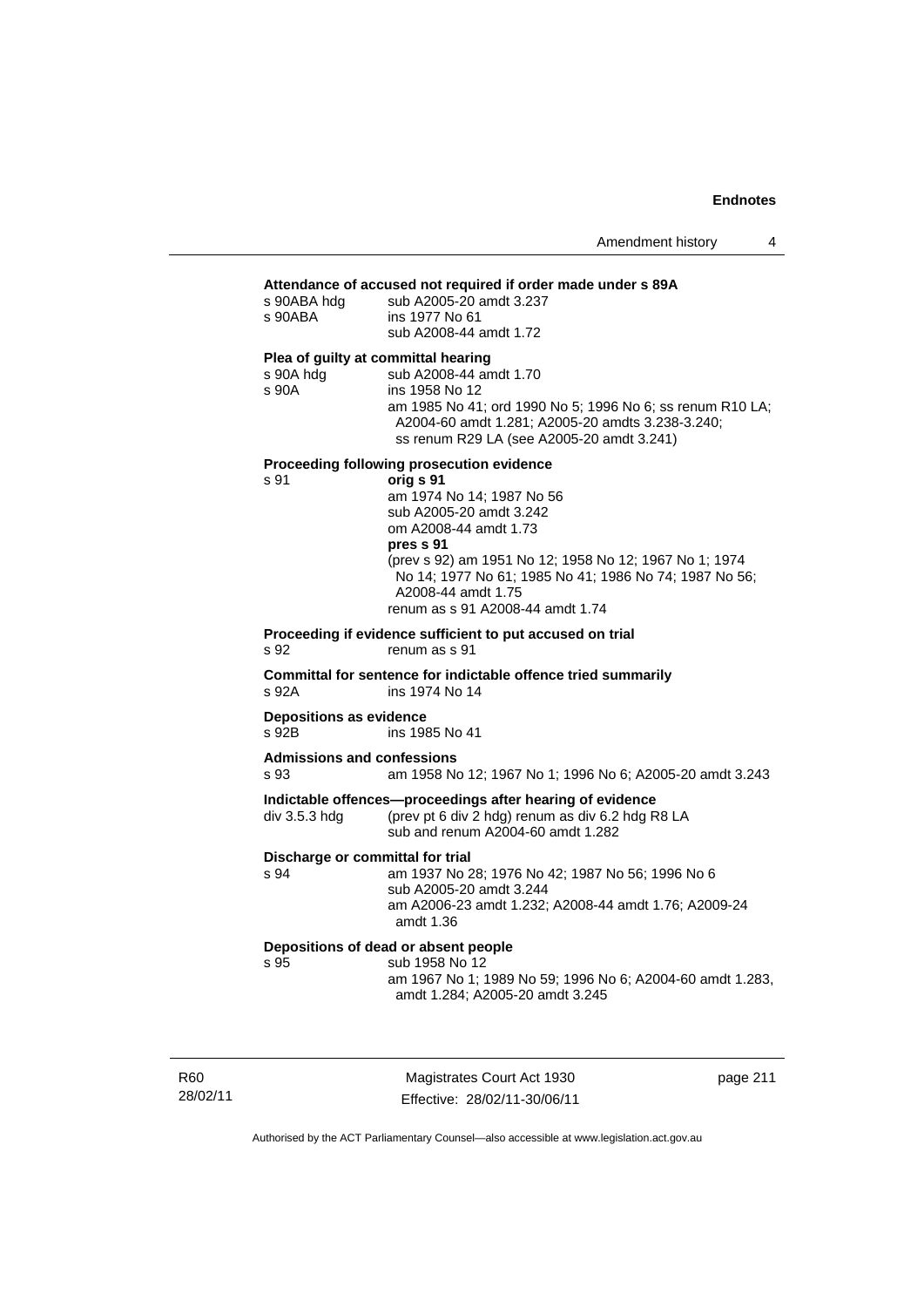4 Amendment history

| div 3.5.4 hdg                           | (prev pt 6 div 2A hdg) ins 1984 No 9<br>renum as div 6.2A hdg R8 LA<br>sub and renum A2004-60 amdt 1.285                                           |
|-----------------------------------------|----------------------------------------------------------------------------------------------------------------------------------------------------|
| <b>Discontinued proceeding</b><br>s 97  | am 1937 No 28<br>om 1958 No 12<br>ins 1984 No 9<br>am 1987 No 56; A2008-44 amdt 1.77; A2009-24 amdt 1.37                                           |
| div 3.5.5 hdg                           | Indictable offences—witness recognisances<br>(prev pt 6 div 3 hdg) am 1992 No 9<br>renum as div 6.3 hdg R8 LA<br>sub and renum A2004-60 amdt 1.286 |
| <b>Bail in capital offences</b><br>s 98 | am 1937 No 28<br>om 1989 No 59                                                                                                                     |
| s 99                                    | Admission of persons committed for trial to bail<br>am 1937 No 28; 1976 No 42; 1989 No 59<br>om 1992 No 9                                          |
|                                         | Admission of persons committed for trial and are in prison awaiting                                                                                |
| trial to bail<br>s 100                  | am 1937 No 28; 1976 No 42; 1989 No 59<br>om 1992 No 9                                                                                              |
| s 101                                   | <b>Recognisances to be transmitted to Crown Solicitor</b><br>am 1967 No 1; 1976 No 42; 1985 No 17<br>om 1992 No 9                                  |
| <b>Warrant of deliverance</b><br>s 102  | am 1976 No 42<br>om 1992 No 9                                                                                                                      |
| Recognisance of witnesses etc<br>s 103  | am 1974 No 14; 1996 No 6                                                                                                                           |
| s 105                                   | Court may remand noncompliant witness<br>am 1976 No 42<br>sub A2005-20 amdt 3.246; A2006-23 amdt 1.233                                             |
| div 3.5.6 hdg                           | Indictable offences-other provisions<br>(prev pt 6 div 4 hdg) renum as div 6.4 hdg R8 LA<br>sub and renum A2004-60 amdt 1.287                      |
| s 105A                                  | Meaning of certified copy of depositions in div 3.5.6<br>ins A2004-60 amdt 1.288<br>sub A2005-20 amdt 3.247                                        |

page 212 Magistrates Court Act 1930 Effective: 28/02/11-30/06/11

R60 28/02/11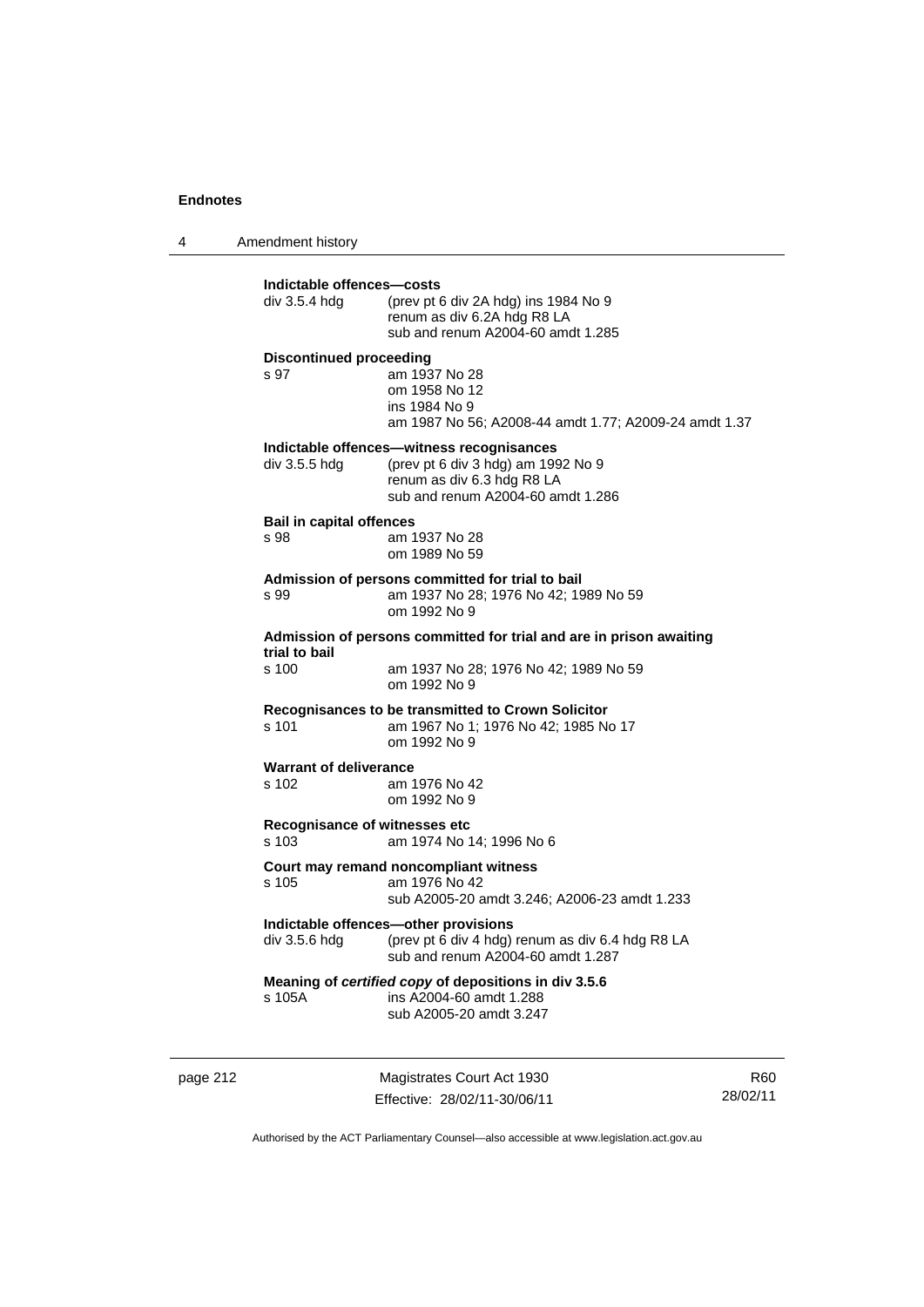|                                                       |                                                                                                                                                                                                    | Amendment history | 4 |
|-------------------------------------------------------|----------------------------------------------------------------------------------------------------------------------------------------------------------------------------------------------------|-------------------|---|
| s 106                                                 | Giving depositions etc to director of public prosecutions<br>am 1967 No 1; 1985 No 17; 1985 No 41; 1992 No 9; A2005-20<br>amdt 3.248                                                               |                   |   |
| s 107                                                 | Giving documents to proper officer of court<br>am 1967 No 1; 1985 No 17; 1996 No 6; 1999 No 66 sch 3;<br>A2005-20 amdt 3.249; A2006-40 amdt 2.141, amdt 2.142                                      |                   |   |
| s 108                                                 | Accused person may obtain copies of depositions etc<br>am 1967 No 1; 1999 No 66 sch 3<br>sub A2005-20 amdt 3.250                                                                                   |                   |   |
| pt 3.6 h dq                                           | Proceedings for offences punishable summarily<br>(prev pt 7 hdg) renum A2004-60 amdt 1.289                                                                                                         |                   |   |
| s 108A                                                | Indictable offences dealt with summarily<br>ins 1985 No 41<br>am A2004-60 amdt 1.290                                                                                                               |                   |   |
| s 109                                                 | Dismissal or adjournment in absence of informant<br>sub 1996 No 6<br>am A2005-20 amdt 3.251                                                                                                        |                   |   |
| Hearing in absence of defendant<br>s 110 hdg<br>s 110 | sub A2005-20 amdt 3.252<br>am 1974 No 14; 1986 No 83; 1989 No 59; 1996 No 6;<br>A2005-20 amdts 3.253-3.256; A2008-44 amdt 1.78; ss renum<br>R47 LA; A2009-24 amdt 1.38, amdt 1.39; ss renum R48 LA |                   |   |
| s 111                                                 | Adjournment if defendant does not appear<br>sub A2005-20 amdt 3.257<br>am A2006-23 amdt 1.234                                                                                                      |                   |   |
| postponed hearing<br>s 112                            | Summary proceedings—issue of warrant for non-appearance at adjourned or<br>am 1996 No 6<br>om A2005-20 amdt 3.258<br>ins A2010-30 amdt 1.42                                                        |                   |   |
| s 112A                                                | Court may direct defendant to appear<br>ins A2010-30 amdt 1.42                                                                                                                                     |                   |   |
| s 114                                                 | If defendant does not admit the case<br>am 1937 No 28<br>sub A2005-20 amdt 3.259                                                                                                                   |                   |   |
| Conduct of summary proceeding<br>s 115                | am 1996 No 6<br>sub A2005-20 amdt 3.259                                                                                                                                                            |                   |   |
|                                                       | Conduct of summary proceedings regulated                                                                                                                                                           |                   |   |

s 116 am 1996 No 6

R60 28/02/11

Magistrates Court Act 1930 Effective: 28/02/11-30/06/11 page 213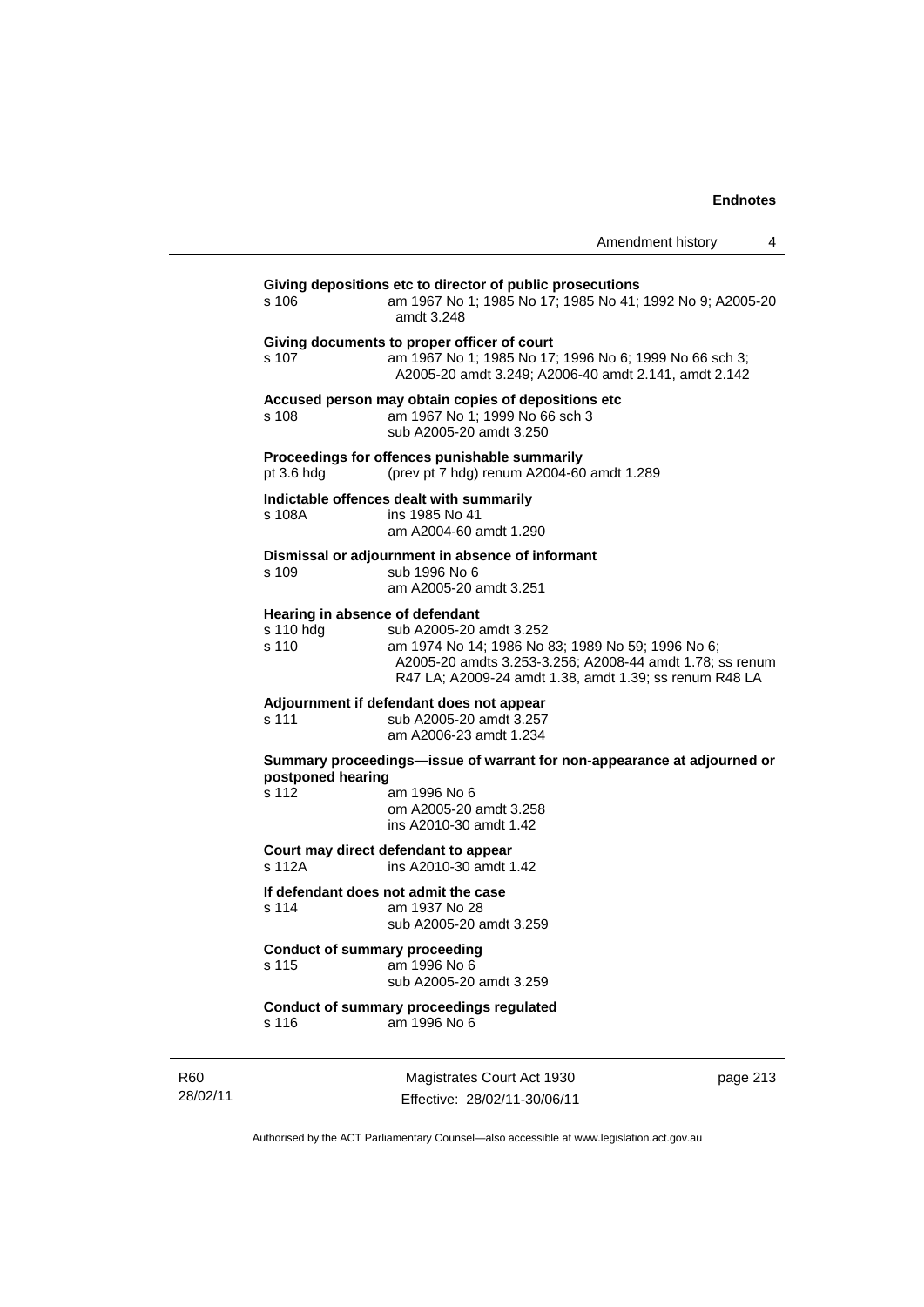4 Amendment history

om A2005-20 amdt 3.259

page 214 Magistrates Court Act 1930 R60 **Service and pleading by post for certain offences**  pt 3.7 hdg (prev pt 7A hdg) ins 1974 No 14 sub 1979 No 33 renum A2004-60 amdt 1.291 **Definitions for pt 3.7**  s 116A hdg sub A2004-60 amdt 1.292<br>s 116A ins 1974 No 14 ins 1974 No 14 sub 1979 No 33 am ord 1990 No 5; 1993 No 4; 1996 No 6; 1998 No 54; 1999 No 79 sch 3; A2004-60 amdt 1.294 sub A2005-20 amdt 3.260 def *defendant* ins A2005-20 amdt 3.260 def *law in force in the ACT* ins A2004-60 amdt 1.293 sub A2005-20 amdt 3.260 def *prescribed offence* am A1984-10 s 2; ord 1990 No 5 sch 1 sub A1993-4 s 10 om A1999-79 sch 3 **Meaning of** *prescribed offence* **for pt 3.7**  s 116AA hdg sub A2004-60 amdt 1.295<br>s 116AA ins 1999 No 79 s 5 sch 3 ins 1999 No 79 s 5 sch 3 am 2001 No 62 amdts 1.1-1.3; A2004-60 amdt 1.296; A2005-20 amdt 3.261; A2009-22 amdt 1.1 **Service of summons for prescribed offence**  sub A2004-60 amdt 1.297 s 116B ins 1974 No 14 sub 1979 No 33 am 1993 No 4; A2004-60 amdt 1.298; A2005-20 amdt 3.262, amdt 3.263 **Giving of notice by registrar**<br>s 116BA ins 1993 N ins 1993 No 4 sub A2005-20 amdt 3.264 **Proof of service**  s 116C ins 1974 No 14 sub 1979 No 33 am 1991 No 44; 1993 No 4; 1996 No 6; A2005-20 amdt 3.265, amdt 3.266 **Pleas to prescribed offence**<br>s 116D hdg sub A200 sub A2004-60 amdt 1.299 s 116D ins 1974 No 14 sub 1979 No 33 am 1991 No 44; 1993 No 4

Authorised by the ACT Parliamentary Counsel—also accessible at www.legislation.act.gov.au

28/02/11

Effective: 28/02/11-30/06/11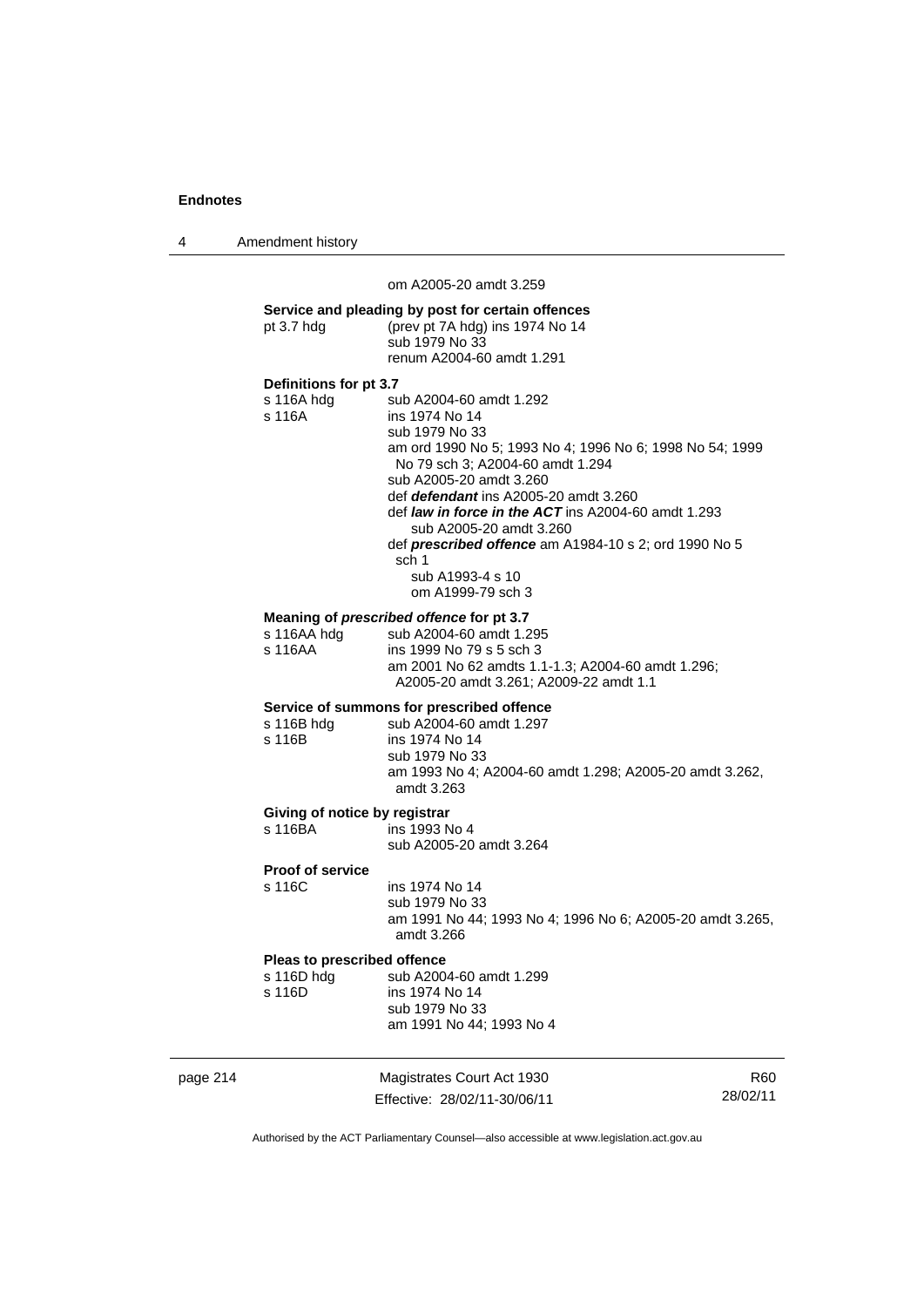## **Procedure if plea of guilty entered**

s 116F

| s 116E | ins 1974 No 14           |
|--------|--------------------------|
|        | sub 1979 No 33           |
|        | am 1991 No 44; 1993 No 4 |

### **Procedure if notice of intention to defend given**

| s 116F | ins 1974 No 14           |
|--------|--------------------------|
|        | sub 1979 No 33           |
|        | am 1991 No 44; 1993 No 4 |

**Procedure if defendant pleads not guilty**  s 116FA ins 1989 No 59

#### **Procedure if defendant does not plead**

| s 116G | ins 1974 No 14                       |
|--------|--------------------------------------|
|        | sub 1979 No 33                       |
|        | am 1989 No 59; 1991 No 44; 1993 No 4 |

### **Restricted penalties under pt 3.7**

| s 116H hda | sub A2004-60 amdt 1.300                                 |
|------------|---------------------------------------------------------|
| s 116H     | ins 1974 No 14                                          |
|            | sub 1979 No 33; 1993 No 4                               |
|            | am 1996 No 6: 1998 No 25: A2003-56 amdt 3.162: A2005-20 |
|            | amdt 3.267, amdt 3.268; ss renum R29 LA (see A2005-20   |
|            | amdt 3.269)                                             |
|            |                                                         |

### **Consequences of conviction in absence of defendant**

| s 116 hdg | sub A2005-20 amdt 3.270                                   |
|-----------|-----------------------------------------------------------|
| s 116I    | ins 1974 No 14                                            |
|           | sub 1979 No 33                                            |
|           | am 1991 No 44; 1993 No 4; 1996 No 6; A2004-60 amdt 1.301; |
|           | A2010-21 amdt 1.9                                         |
|           |                                                           |

#### **Date of conviction**  s 116

| s 116J | ins 1974 No 14 |
|--------|----------------|
|        | om 1979 No 33  |

#### **Infringement notices for certain offences**

| pt 3.8 hdg | (prev pt 8 hdg) om 1986 No 74 |
|------------|-------------------------------|
|            | ins 2001 No 77 s 21           |
|            | renum A2004-60 amdt 1.302     |

# **Preliminary**

ins 2001 No 77 s 21 renum A2004-60 amdt 1.303

Magistrates Court Act 1930 Effective: 28/02/11-30/06/11 page 215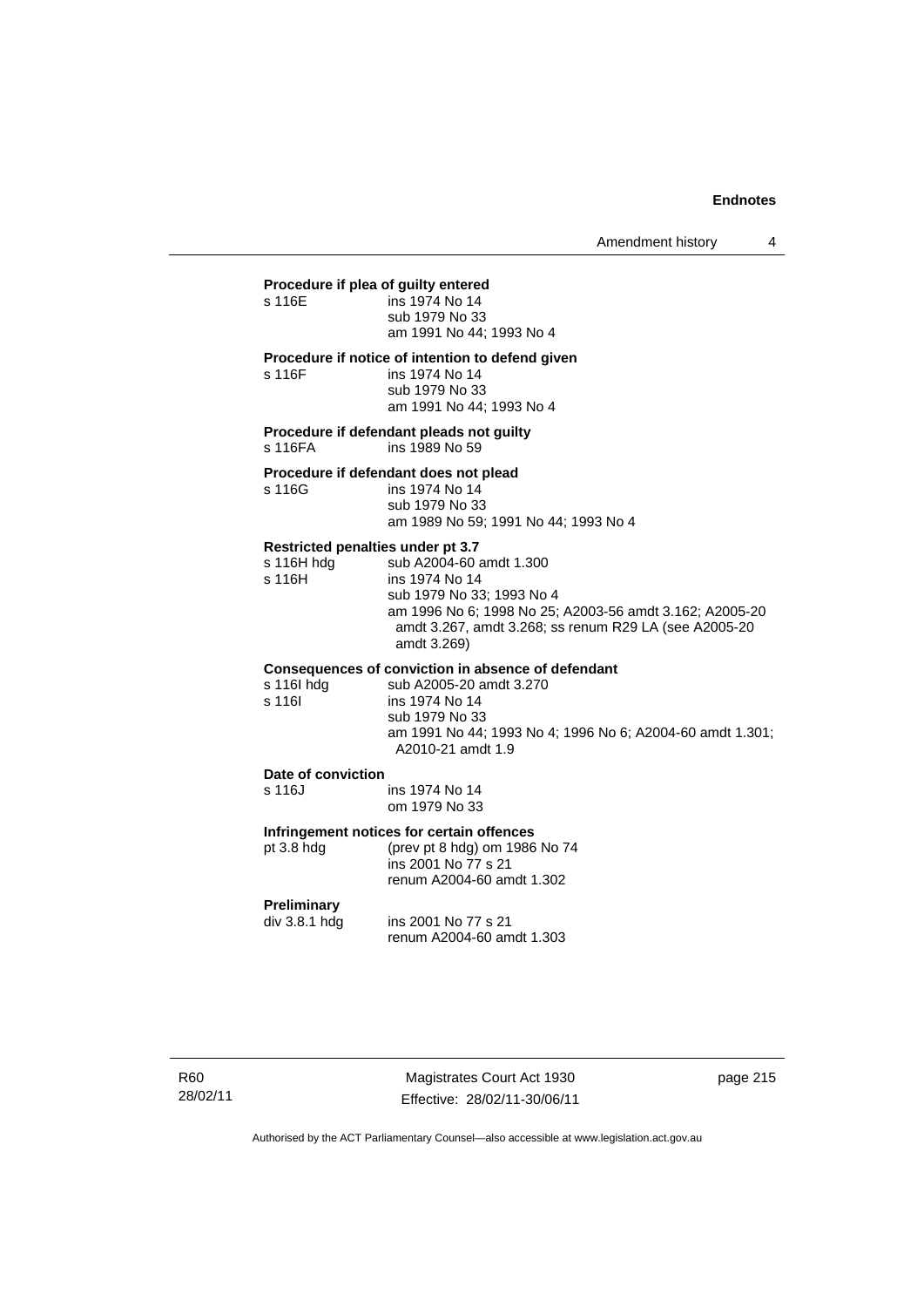4 Amendment history

## **Definitions for pt 3.8**

| s 117 hdg                                        | sub A2004-60 amdt 1.304                                                                                   |
|--------------------------------------------------|-----------------------------------------------------------------------------------------------------------|
| s 117                                            | om 1986 No 74                                                                                             |
|                                                  | ins 2001 No 77 s 21                                                                                       |
|                                                  | def another jurisdiction ins A2004-47 amdt 1.1<br>def <b>authorised person</b> sub 2002 No 30 amdt 3.587; |
|                                                  | A2004-60 amdt 1.305                                                                                       |
|                                                  | def <i>driver</i> ins A2004-47 amdt 1.1                                                                   |
|                                                  | def <i>home address</i> ins A2004-47 amdt 1.1                                                             |
|                                                  | om A2009-49 amdt 3.113                                                                                    |
|                                                  | def <i>illegal user declaration</i> ins A2004-47 amdt 1.1                                                 |
|                                                  | def known offender declaration ins A2004-47 amdt 1.1                                                      |
|                                                  | def registered ins A2004-47 amdt 1.1                                                                      |
|                                                  | def registered operator ins A2004-47 amdt 1.1<br>om A2005-20 amdt 3.271                                   |
|                                                  | def responsible person ins A2004-47 amdt 1.1                                                              |
|                                                  | def sold vehicle declaration ins A2004-47 amdt 1.1                                                        |
|                                                  | def <i>trader's plate</i> ins A2004-47 amdt 1.1                                                           |
|                                                  | om A2005-20 amdt 3.271<br>def <b>unknown offender declaration</b> ins A2004-47 amdt 1.1                   |
|                                                  | def vehicle ins A2004-47 amdt 1.1                                                                         |
|                                                  | def vehicle related offence ins A2004-47 amdt 1.1                                                         |
| Purpose and effect of pt 3.8                     |                                                                                                           |
| s 118 hdg                                        | sub A2004-60 amdt 1.306                                                                                   |
| s 118                                            | om 1986 No 74                                                                                             |
|                                                  | ins 2001 No 77 s 21                                                                                       |
|                                                  | Regulations about infringement notice offences                                                            |
| s 119                                            | om 1986 No 74                                                                                             |
|                                                  | ins 2001 No 77 s 21                                                                                       |
|                                                  | am A2003-2 s 70                                                                                           |
| Infringement and reminder notices                |                                                                                                           |
| div 3.8.2 hdg                                    | (prev div 8.2 hdg) ins 2001 No 77 s 21                                                                    |
|                                                  | renum A2004-60 amdt 1.307                                                                                 |
| Service of infringement notices                  |                                                                                                           |
| s 120                                            | om 1986 No 74                                                                                             |
|                                                  | ins 2001 No 77 s 21                                                                                       |
|                                                  | am A2004-42 amdt 1.8, amdt 1.9<br>sub A2004-47 amdt 1.2                                                   |
|                                                  | am A2008-6 s 18; ss renum R40 LA                                                                          |
|                                                  |                                                                                                           |
| <b>Contents of infringement notices</b><br>s 121 | om 1986 No 74                                                                                             |
|                                                  | ins 2001 No 77 s 21                                                                                       |
|                                                  |                                                                                                           |
|                                                  |                                                                                                           |
|                                                  |                                                                                                           |

page 216 Magistrates Court Act 1930 Effective: 28/02/11-30/06/11

R60 28/02/11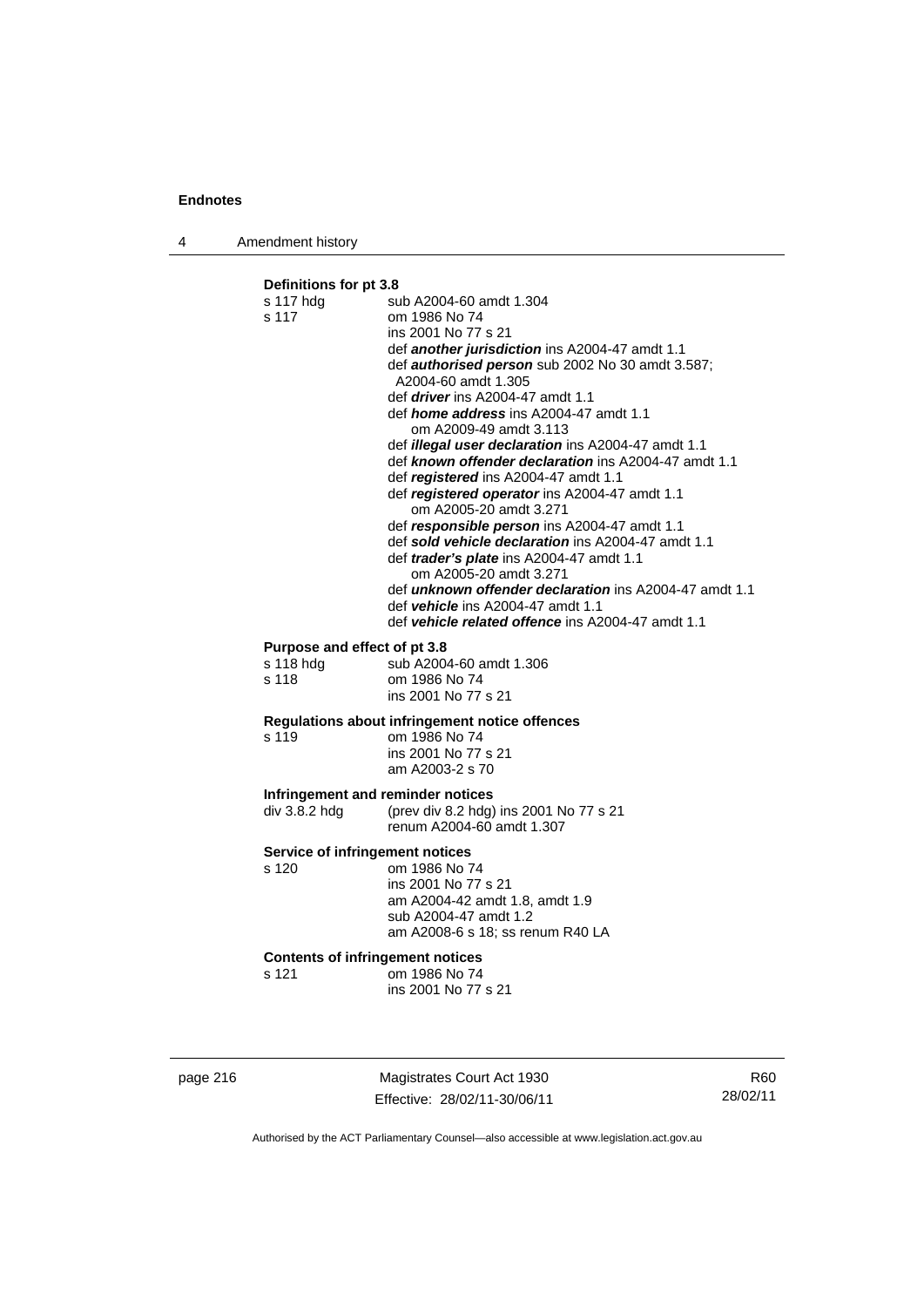## 28/02/11 Magistrates Court Act 1930 Effective: 28/02/11-30/06/11 **Additional information in infringement notices**  om 1986 No 74 ins 2001 No 77 s 21 **Time for payment of infringement notice penalty**  s 123 sub 1937 No 28 om 1986 No 74 ins 2001 No 77 s 21 **Extension of time to pay penalty**  s 124 om 1986 No 74 ins 2001 No 77 s 21 **Effect of payment of infringement notice penalty**<br>s 125 am 1937 No 28 am 1937 No 28 om 1986 No 74 ins 2001 No 77 s 21 **Application for withdrawal of infringement notice**  s 126 om 1986 No 74 ins 2001 No 77 s 21 **Withdrawal of infringement notice**<br>s 127 sub 1937 No 28 sub 1937 No 28 om 1986 No 74 ins 2001 No 77 s 21 **Guidelines about withdrawal of infringement notices**  s 128 am 1937 No 28 om 1986 No 74 ins 2001 No 77 s 21 **Reminder notices**  s 129 sub 1967 No 1 am 1980 No 4 om 1986 No 74 ins 2001 No 77 s 21 **Contents of reminder notices**  s 130 om 1986 No 74 ins 2001 No 77 s 21 **Additional information in reminder notices**  s 131 om 1986 No 74 ins 2001 No 77 s 21 **Additional provisions for vehicle-related offences**  div 3.8.3 hdg (prev div 8.2A hdg) ins A2004-47 amdt 1.3 renum R26 LA **Meaning of** *infringement notice*<br>s 131A **ins A2004-47** ins A2004-47 amdt 1.3

page 217

Authorised by the ACT Parliamentary Counsel—also accessible at www.legislation.act.gov.au

R60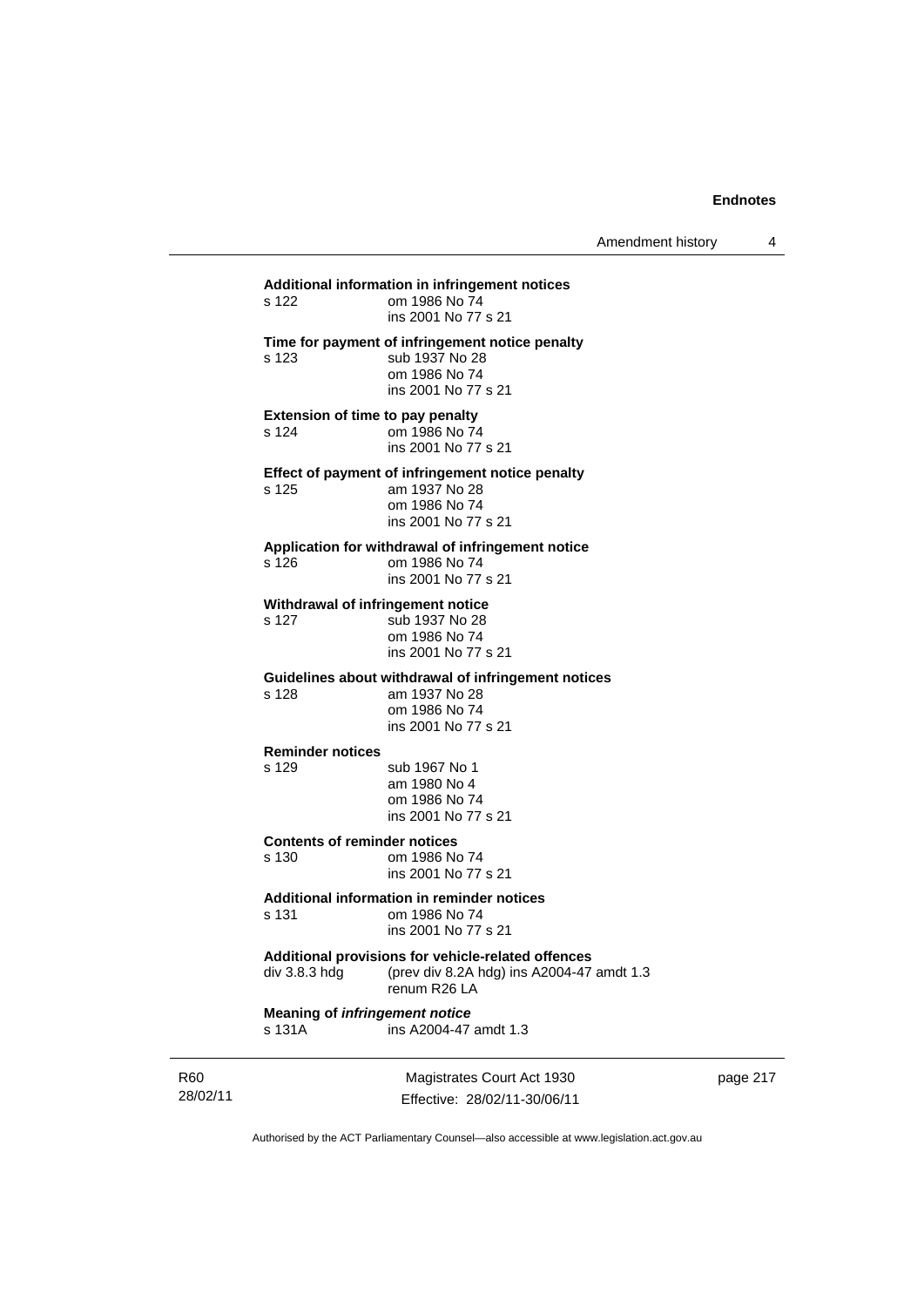4 Amendment history **Service of infringement notice on responsible person for vehicles**  s 131B ins A2004-47 amdt 1.3 am A2004-42 amdt 1.10; ss renum R25 LA (see A2004-60 amdt 1.11) **Liability for vehicle-related offences**  s 131C ins A2004-47 amdt 1.3 **Illegal user declarations**  s 131D ins A2004-47 amdt 1.3 **Known offender declarations**  s 131E ins A2004-47 amdt 1.3 **Sold vehicle declarations**  ins A2004-47 amdt 1.3 **Unknown offender declarations**  s 131G ins A2004-47 amdt 1.3 **Disputing liability for infringement notices**<br>div 3.8.4 hdg (prev div 8.3 hdg) ins 200 (prev div 8.3 hdg) ins 2001 No 77 s 21 sub and renum A2004-60 amdt 1.308 and R26 LA **Disputing liability for infringement notice offence**  s 132 am 1967 No 1; 1969 No 12; 1977 No 4 om 1986 No 74 ins 2001 No 77 s 21 **Extension of time to dispute liability**  s 133 am 1937 No 28 om 1986 No 74 ins 2001 No 77 s 21 **Procedure if liability disputed**  s 134 ins 2001 No 77 s 21 am A2004-42 amdt 1.12 **Infringement notices—other provisions**  div 3.8.5 hdg (prev div 8.4 hdg) ins 2001 No 77 s 21 sub and renum A2004-60 amdt 1.309 and R26 LA **Authorised people for infringement notice offences**  s 134A ins 1968 No 25 om 1986 No 74 ins 2002 No 30 amdt 3.588 **Money recovered by infant or person of unsound mind**  s 134B ins 1968 No 25 am 1978 No 46 om 1986 No 74

page 218 Magistrates Court Act 1930 Effective: 28/02/11-30/06/11

R60 28/02/11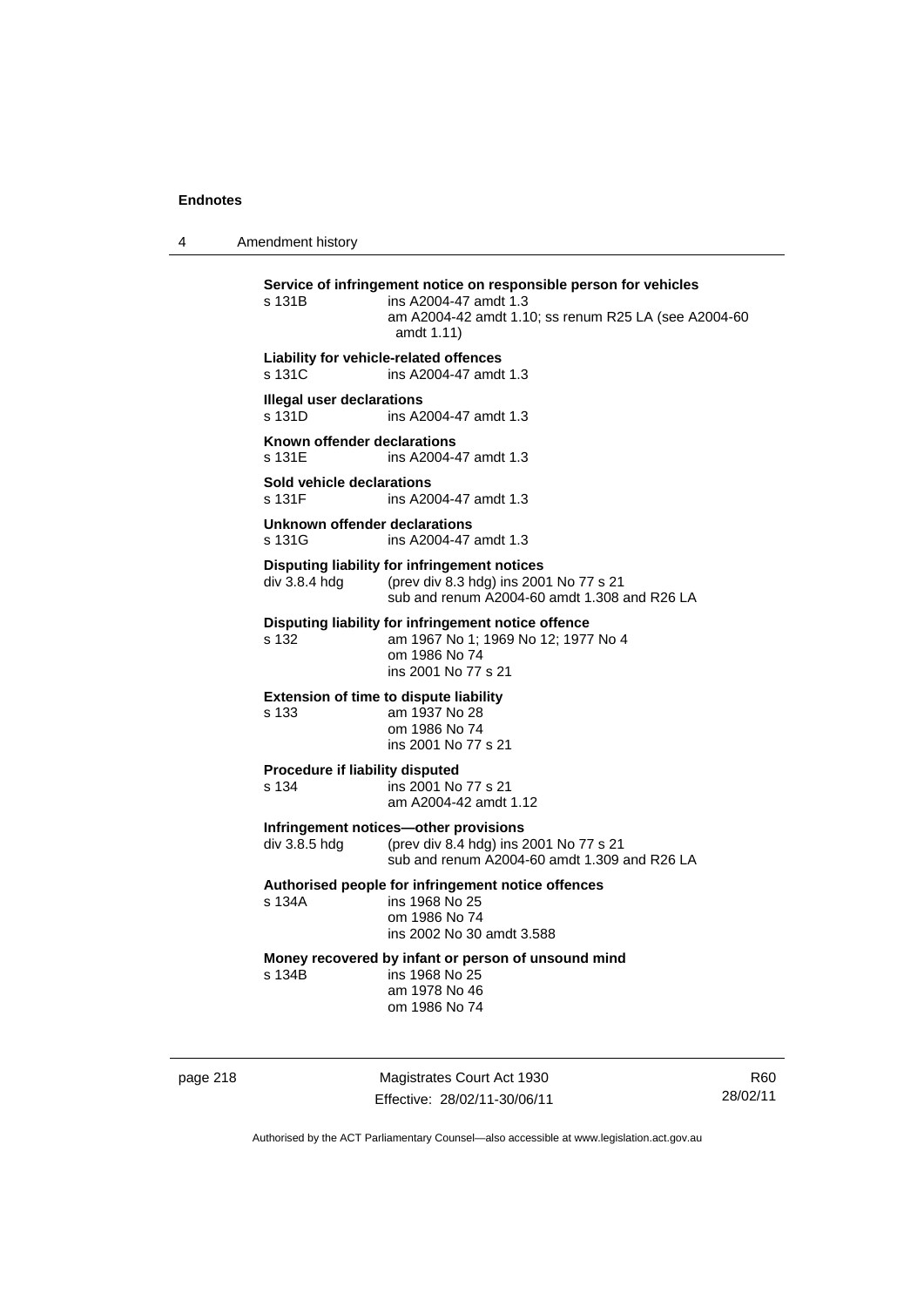Amendment history 4

## **Delegation of administering authority's functions**

am 1937 No 28 om 1986 No 74 ins 2001 No 77 s 21 sub 2002 No 30 amdt 3.589

### **Evidentiary certificates**

s 136 om 1986 No 74 ins 2001 No 77 s 21

**Default summons** 

s 137 om 1986 No 74

#### **Service of default summons**  s 138 om 1986 No 74

### **Ground of defence to be in writing lodged with the clerk**

s 139 am 1937 No 28; 1958 No 12; 1970 No 15 om 1986 No 74

## **Trial**

am 1958 No 12; 1970 No 15 om 1986 No 74

#### **Enforcement of criminal decisions**

pt 3.9 hdg (prev pt 9 hdg) sub and renum A2004-60 amdt 1.310

sub and renum A2004-60 amdt 1.311

## **Enforcement of criminal decisions—general**

div 3.9.1 hdg (prev pt 9 div 1 hdg) renum R8 LA

## **Minute of decision and notice to defendant**

s 141 am 1972 No 37; ord 1990 No 5; 1991 No 44; 1993 No 4; 1996 No 6; 1996 No 68; 1998 No 25; 1999 No 91 sch 2; ss renum R10 LA; A2006-23 amdts 1.235, 1.236; A2006-40 amdt 2.143; A2007-44 amdt 1.2; A2010-21 amdt 1.10

#### **Formal convictions and orders**

s 142 am 1937 No 28; 1991 No 44; A2005-20 amdt 3.272; A2006-40 amdt 2.144

## **Consequences if information dismissed**

s 143 am 1986 No 74; 1991 No 44 sub A2005-20 amdt 3.273

#### **Copies of informations and other documents**

s 144 sub 1967 No 1

 am 1980 No 10; 1986 No 74; 1991 No 38; 1991 No 44; 1994 No 4; A2006-23 amdt 1.237

R60 28/02/11

Magistrates Court Act 1930 Effective: 28/02/11-30/06/11 page 219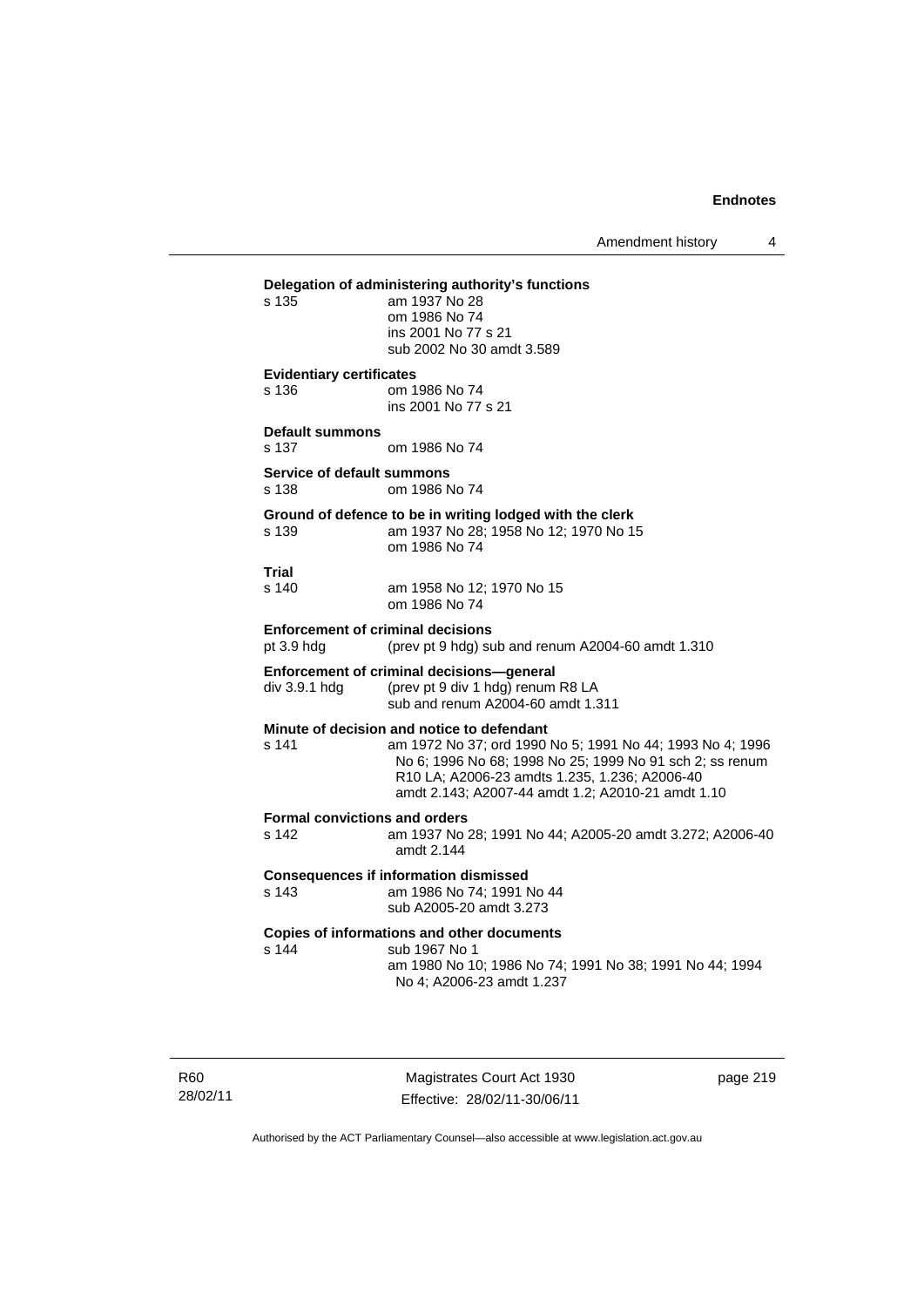4 Amendment history

**Imprisonment in first instance**  s 145 am 1996 No 6 om A2006-23 amdt 1.238 **Enforcement of fines**  div 3.9.2 hdg (prev pt 9 div 2 hdg) sub 1994 No 61 am 1998 No 25 renum as div 9.2 hdg R8 LA renum A2004-60 amdt 1.312 om A2010-21 amdt 1.11 **Definitions for div 3.9.2**  sub A2004-60 amdt 1.313 s 146 om 1986 No 57 ins 1989 No 60 sub 1991 No 112 am A2006-23 amdt 1.239 om A2010-21 amdt 1.11 def *chief police officer* ins A1998-25 s 8 om A2004-60 amdt 1.314 def *default notice* ins A1998-25 s 8 om A2010-21 amdt 1.11 def *fine* ins A1998-25 s 8 am A1999-91 sch 2; A2005-20 amdt 3.274; A2006-23 amdt 1.240, amdt 1.241; A2007-44 amdt 1.3; pars renum R39 LA om A2010-21 amdt 1.11 def *fine defaulter* ins A1998-25 s 8 om A2010-21 amdt 1.11 def *government agency* ins A1998-25 s 8 am A2005-20 amdt 3.275 om A2010-21 amdt 1.11 def *outstanding fine* ins A1998-25 s 8 sub A2005-20 amdt 3.276 om A2010-21 amdt 1.11 def *parking offence* om A1998-25 s 8 def *penalty notice* ins A1998-25 s 8 om A2010-21 amdt 1.11 def *Territory entity* ins A1998-25 s 8 sub A2004-60 amdt 1.315 om A2010-21 amdt 1.11 def *traffic offence* am A1993-4 s 21 om A1998-25 s 8 **No imprisonment for breach of reparation order**  s 146A ins ord 1990 No 1 am 1996 No 6 om 1998 No 25

page 220 Magistrates Court Act 1930 Effective: 28/02/11-30/06/11

R60 28/02/11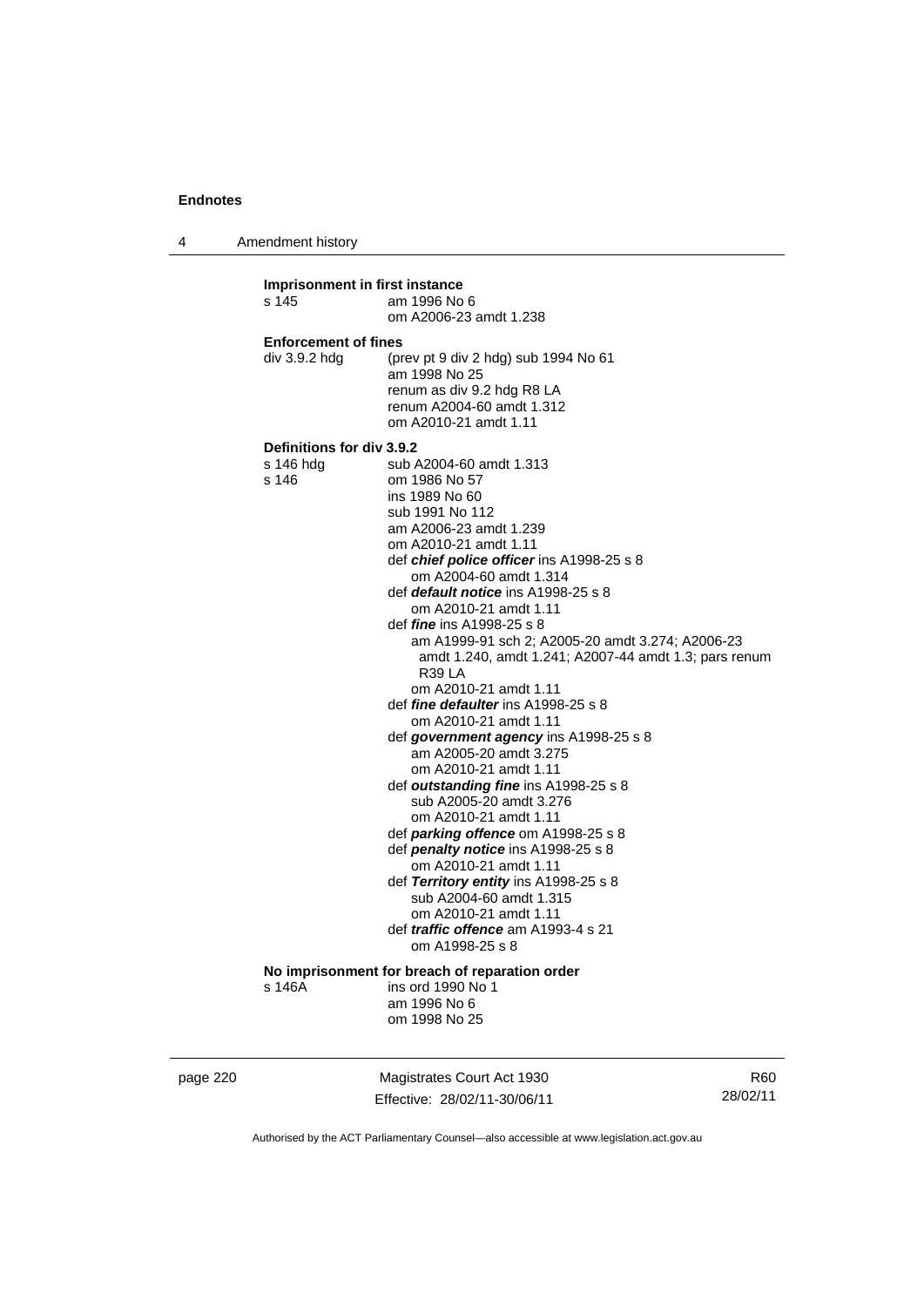|                             | <b>Payment of fine</b>                     |                                                                                                                                                                                                      |          |
|-----------------------------|--------------------------------------------|------------------------------------------------------------------------------------------------------------------------------------------------------------------------------------------------------|----------|
|                             | s 147                                      | am 1968 No 25; 1977 No 34; 1986 No 74; 1989 No 60; ord<br>1990 No 5; 1991 No 112; 1992 No 23; 1993 No 4; 1994 No 4;<br>1994 No 45; 1994 No 61; 1995 No 46<br>sub 1998 No 25<br>om A2010-21 amdt 1.11 |          |
|                             | Notice of address etc<br>s 147A            | ins 1989 No 60<br>am 1991 No 44; 1991 No 112; 1993 No 48<br>sub 1998 No 25<br>om A2010-21 amdt 1.11                                                                                                  |          |
|                             | Access to particulars of address<br>s 147B | ins 1998 No 25<br>sub A2007-8 amdt 1.14<br>om A2010-21 amdt 1.11                                                                                                                                     |          |
|                             | <b>Doubtful service</b><br>s 147C          | ins 1998 No 25<br>om A2010-21 amdt 1.11                                                                                                                                                              |          |
|                             | Court may allow time to pay<br>s 148       | am 1974 No 14; 1979 No 33; 1991 No 44; 1998 No 25;<br>ss renum R10 LA; A2005-20 amdt 3.277<br>om A2010-21 amdt 1.11                                                                                  |          |
|                             | <b>Penalty notice</b>                      |                                                                                                                                                                                                      |          |
|                             | s 149                                      | om 1986 No 74<br>ins 1998 No 25<br>om A2010-21 amdt 1.11                                                                                                                                             |          |
|                             | <b>Default</b><br>s 150                    | am 1974 No 14; 1977 No 34; 1979 No 33; 1986 No 74; 1989<br>No 60; 1991 No 112; 1993 No 4; 1999 No 79 s 5 sch 3<br>sub 1998 No 25<br>am A2004-60 amdt 1.316<br>om A2010-21 amdt 1.11                  |          |
|                             | s 150A                                     | Parking offences-further orders in respect of natural persons<br>ins 1989 No 60<br>am 1991 No 44; 1991 No 112; 1993 No 48<br>om 1998 No 25                                                           |          |
|                             | s 150B                                     | Parking offences-further orders in respect of bodies corporate<br>ins 1989 No 60<br>am 1991 No 44; 1991 No 112; 1993 No 48; 1994 No 61<br>om 1998 No 25                                              |          |
|                             | <b>Further orders-service</b><br>s 150C    | ins 1989 No 60                                                                                                                                                                                       |          |
| R <sub>60</sub><br>28/02/11 |                                            | Magistrates Court Act 1930<br>Effective: 28/02/11-30/06/11                                                                                                                                           | page 221 |

Authorised by the ACT Parliamentary Counsel—also accessible at www.legislation.act.gov.au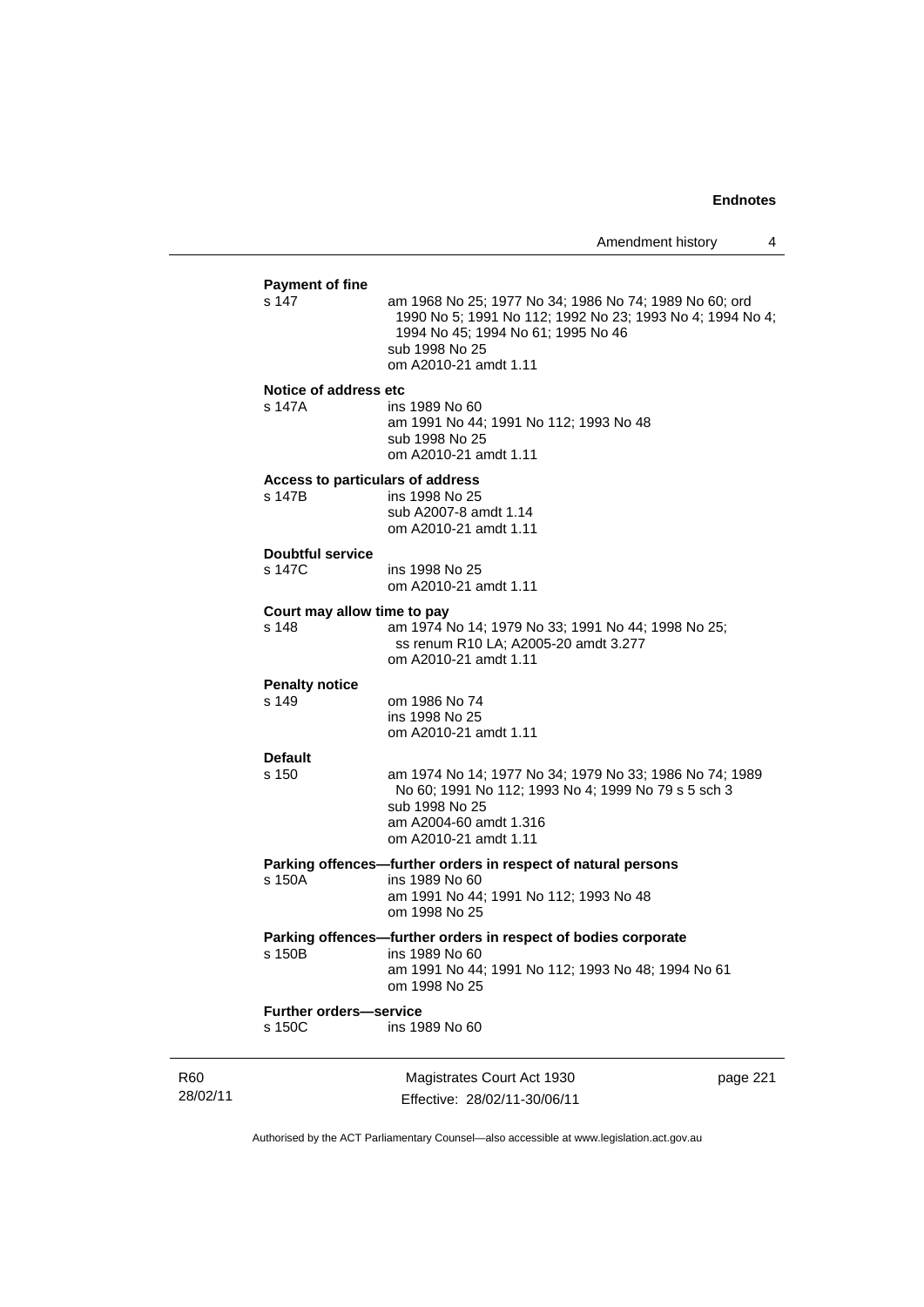4 Amendment history

am 1991 No 44 om 1998 No 25

**Default notice** 

s 151 orig s 151 renum as s 185 ins 1998 No 25 om A2010-21 amdt 1.11

#### **Special arrangements**

s 152 orig s 152 renum as s 186 ins 1998 No 25 am A2006-23 amdt 1.242; A2008-19 amdt 1.86 om A2010-21 amdt 1.11

#### **Notice for suspension of driver licence etc**

s 153 am 1937 No 28; 1940 No 22; 1989 No 60; 1991 No 44 om 1998 No 25 sub 1999 No 79 s 5 sch 3 am A2006-23 amdt 1.243; A2008-19 amdt 1.87 om A2010-21 amdt 1.11

#### **Parking offences—instalment payments**

s 153A ins 1989 No 60 am 1991 No 44 om 1998 No 25

### **Consequence of non-compliance with certain orders**

s 153B ins 1989 No 60 am 1991 No 44 om 1998 No 25

## **Part payments**

ins 1989 No 60 am 1991 No 44 om 1998 No 25

#### **Access to personal information**

s 154 orig s 154 renum as s 187 ins 1998 No 25 sub A2007-8 amdt 1.15 om A2010-21 amdt 1.11

#### **Ascertainment of capacity to pay fine**

s 154A ins 1998 No 25 am A2004-60 amdts 1.317-1.320 reloc to Magistrates Court Rules 1932, pt 4 as rule 18 by A2004-60 amdt 1.321

## **Garnishee orders and writs of execution**<br>s 154B ins 1998 No 25

ins 1998 No 25

am A2004-60 amdt 1.322, amdt 1.323

| эτ<br>к<br>. . |  |
|----------------|--|
|----------------|--|

Magistrates Court Act 1930 Effective: 28/02/11-30/06/11

R60 28/02/11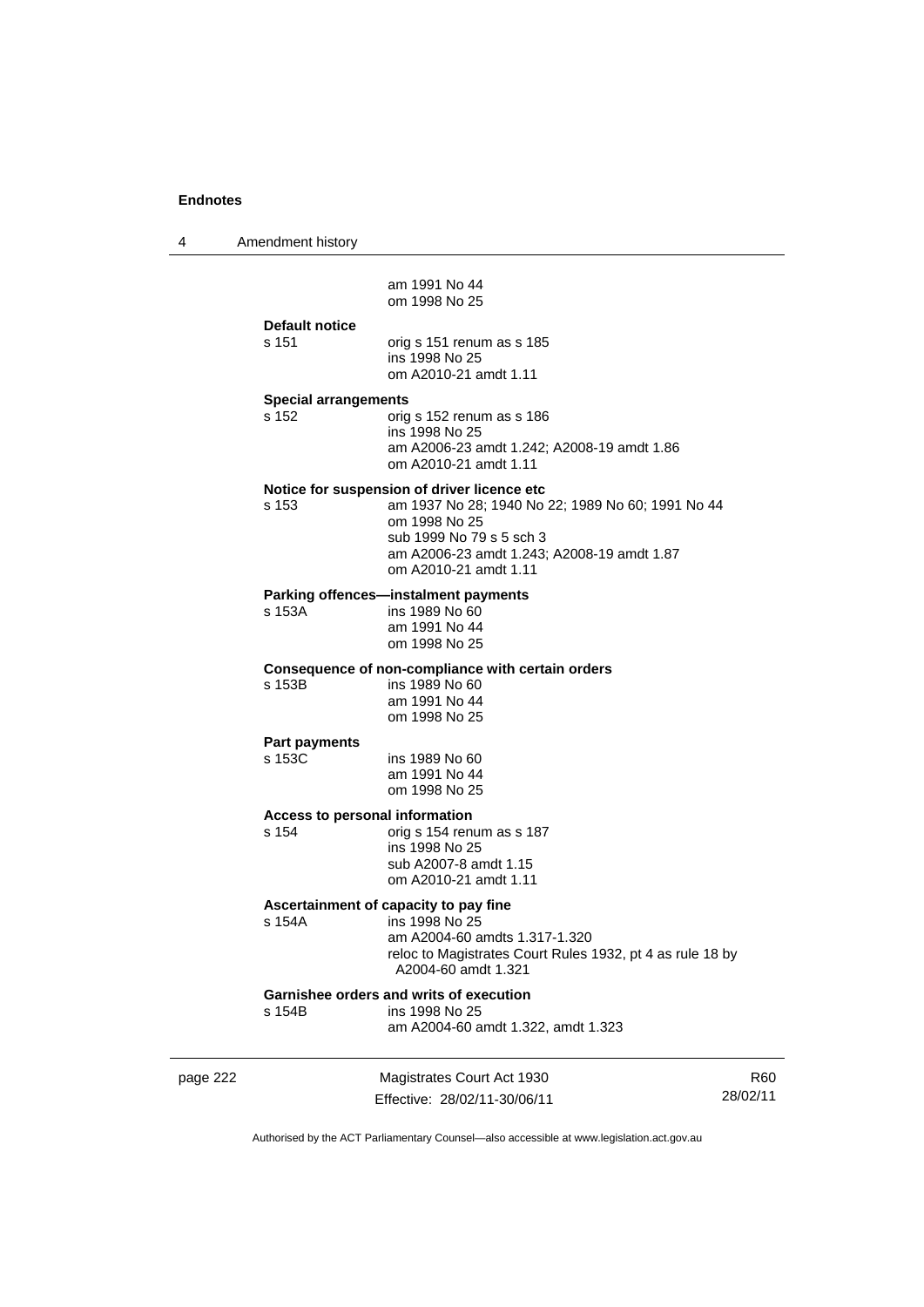reloc to Magistrates Court Rules 1932, pt 4 as rule 19 by A2004-60 amdt 1.324 **Application of Magistrates Court (Civil Jurisdiction) Rules, pt 19**  s 154C hdg sub A2004-60 amdt 1.325<br>s 154C ins 1998 No 25 ins 1998 No 25 am A2004-60 amdts 1.326-1.334 reloc to Magistrates Court Rules 1932, pt 4 as rule 20 by A2004-60 amdt 1.335 **Fine defaulters—imprisonment**  s 154D ins 1998 No 25 sub A2006-23 amdt 1.244 am A2007-15 amdt 1.27; A2007-44 amdt 1.4; A2008-19 amdt 1.88 om A2010-21 amdt 1.11 **Young fine defaulters**  ins A2008-19 amdt 1.89 om A2010-21 amdt 1.11 **Young fine defaulters—no capacity to pay**  s 154F ins A2008-19 amdt 1.89 om A2010-21 amdt 1.11 **Fine amounts to be paid to registrar**<br>s 155 hdg am 1991 No 44 am 1991 No 44 s 155 am 1991 No 44 sub A2005-20 amdt 3.278 om A2006-23 amdt 1.244 **Costs to be paid to clerk by registrar of motor vehicles**  s 155A hdg am 1991 No 44<br>s 155A ins 1989 No 60 ins 1989 No 60 am 1991 No 44; 1991 No 112 om 1998 No 25 **Execution to stop on payment**  s 156 am 1977 No 34 sub A2005-20 amdt 3.278 om A2006-23 amdt 1.244 **Outstanding fine discharged by payment**  s 157 am 1976 No 42; 1977 No 34; 1991 No 44; 1998 No 25; A2004-60 amdt 1.336 sub A2006-23 amdt 1.244 am A2008-19 amdt 1.90 om A2010-21 amdt 1.11

R60 28/02/11

Magistrates Court Act 1930 Effective: 28/02/11-30/06/11 page 223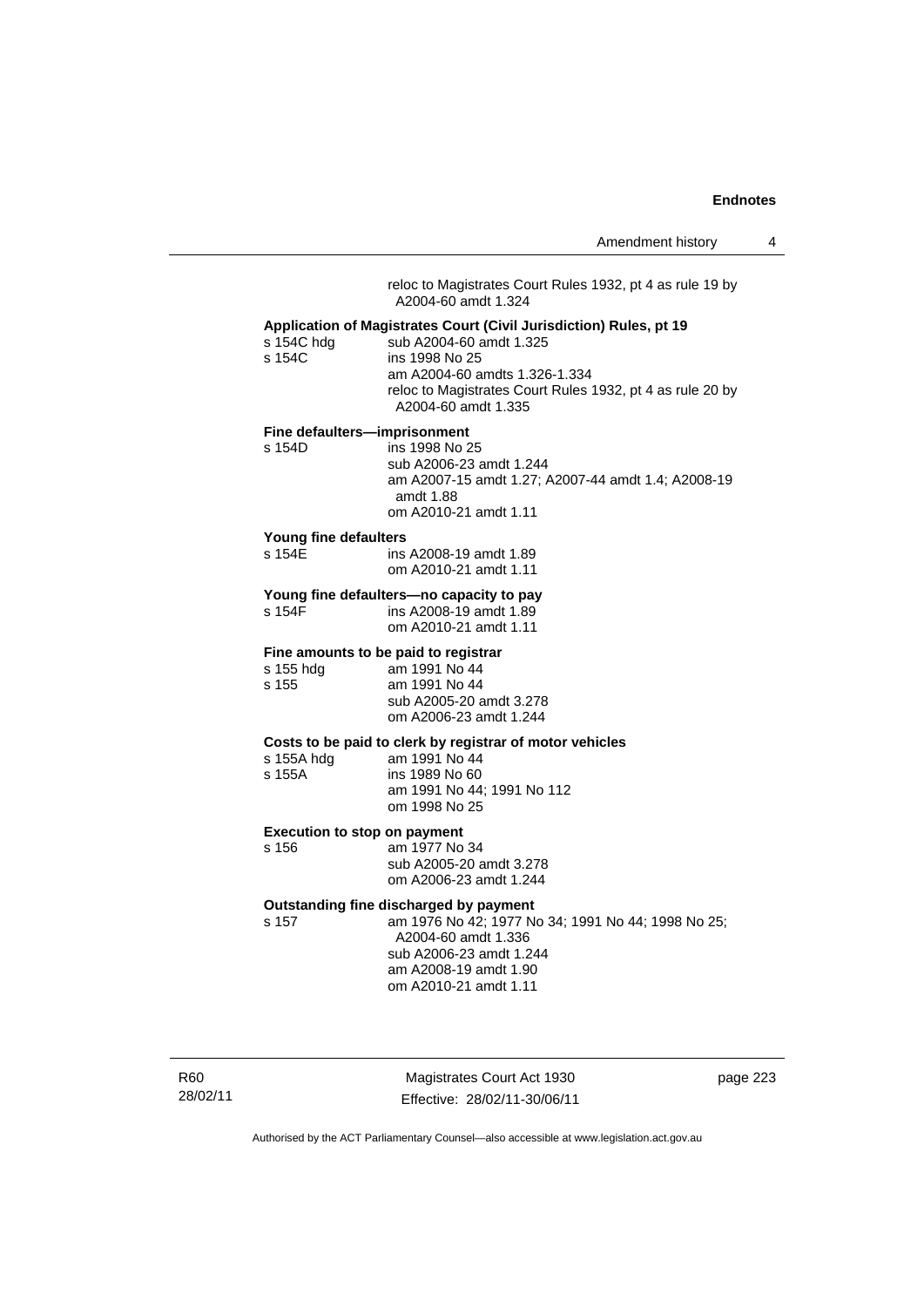4 Amendment history

#### **Outstanding fine satisfied by imprisonment**

s 158 am 1986 No 74; 1991 No 44 om 1994 No 61 ins 1998 No 25 sub A2006-23 amdt 1.244 am A2007-15 amdt 1.28 om A2010-21 amdt 1.11

## **Outstanding fine satisfied by imprisonment—young fine defaulter**

s 158A ins A2008-19 amdt 1.91

om A2010-21 amdt 1.11

#### **Remission**

| s 159 hdg | am 1991 No 44          |
|-----------|------------------------|
| s 159     | am 1991 No 44          |
|           | om 1994 No 61          |
|           | ins 1998 No 25         |
|           | om A2006-23 amdt 1.245 |

## **Conviction or order quashed or set aside**

om 1994 No 61 ins 1998 No 25 am 1999 No 79 s 5 sch 3 om A2010-21 amdt 1.11

### **Other enforcement provisions not affected**

s 161 am 1986 No 74 om 1994 No 61 ins 1998 No 25 om A2010-21 amdt 1.11

#### **Procedure on execution**

s 162 am 1953 No 14; 1967 No 1; 1991 No 44; 1994 No 81 om 1994 No 61

### **Warrant of distress after appeal**

s 163 om 1972 No 37

**Money, Australian notes and bank notes may be seized and choses in action may be seized, sued on and sold**  s 164 am ord 1990 No 5 om 1994 No 61

#### **Time of application to be recorded**  s 165 am 1953 No 14; 1991 No 44 om 1994 No 61

#### **Warrant of execution, when to be executed**<br>s 166 **am 1967** No 1: 1994 No 8 am 1967 No 1: 1994 No 81 om 1994 No 61

page 224 Magistrates Court Act 1930 Effective: 28/02/11-30/06/11

R60 28/02/11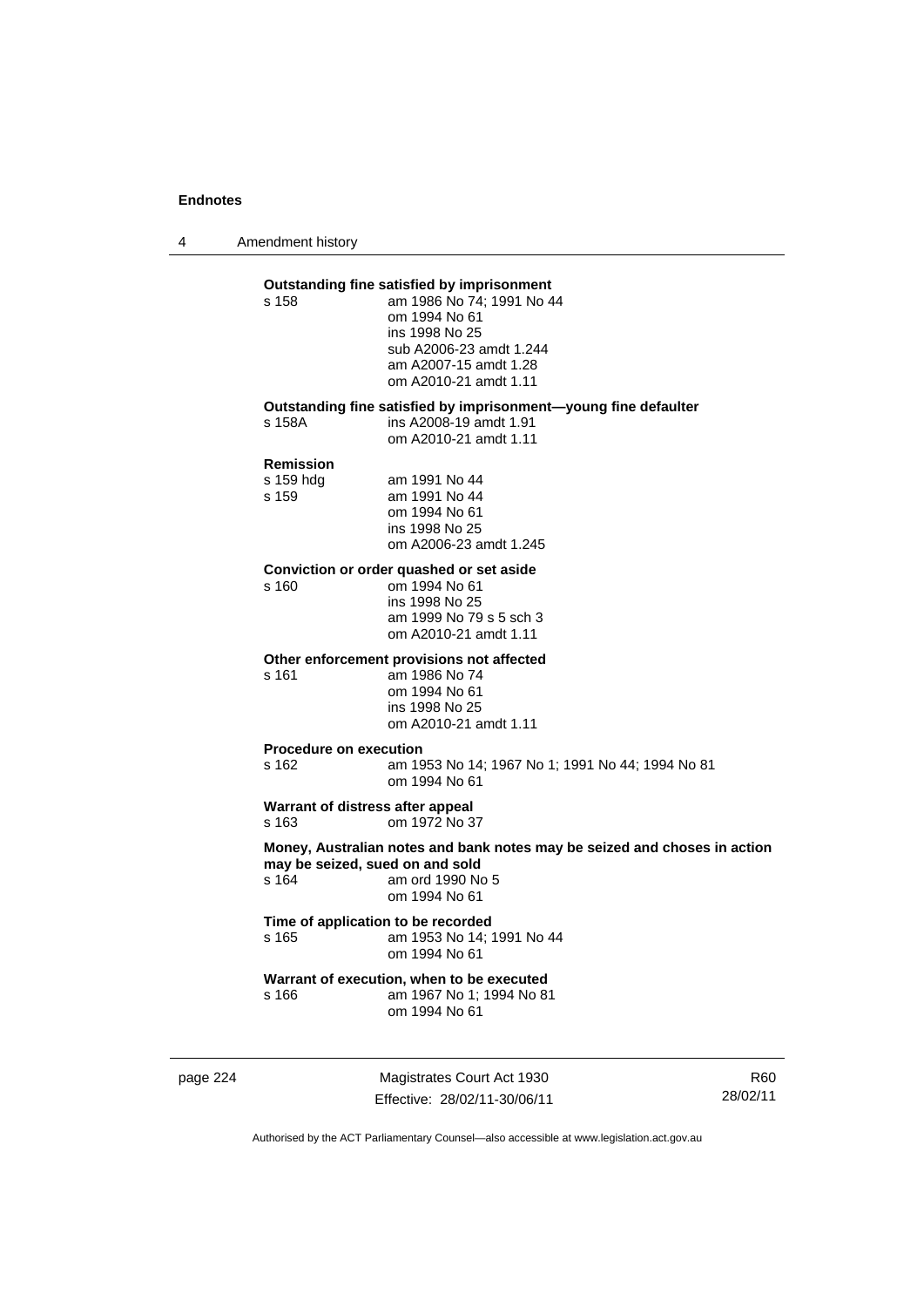|                                         | Reciprocal enforcement of fines against bodies corporate                                                                                                                                                                    |
|-----------------------------------------|-----------------------------------------------------------------------------------------------------------------------------------------------------------------------------------------------------------------------------|
| div 3.9.3 hdg                           | (prev pt 9 div 2A hdg) ins 1982 No 2<br>renum as div 9.2A hdg R8 LA<br>renum A2004-60 amdt 1.337                                                                                                                            |
| Definitions for div 3.9.3               |                                                                                                                                                                                                                             |
| s 166A hdg<br>s 166A                    | sub A2004-60 amdt 1.338<br>ins 1982 No 2<br>def <i>fine</i> am A2005-20 amdt 3.279<br>def reciprocating court sub A2005-20 amdt 3.280<br>def relevant officer am A1991-44 s 7 and sch 1<br>def State am A2004-60 amdt 1.339 |
|                                         | Declarations relating to reciprocating courts                                                                                                                                                                               |
| s 166B                                  | ins 1982 No 2<br>am 2001 No 44 amdts 1.2752-1.2754; A2005-20 amdt 3.281                                                                                                                                                     |
| <b>Enforcement of fine</b>              |                                                                                                                                                                                                                             |
| s 166C                                  | ins 1982 No 2<br>am 1991 No 44; 1994 No 61; A2004-60 amdt 1.340,<br>amdt 1.341; A2005-20 amdts 3.282-3.284; ss renum R29 LA<br>(see A2005-20 amdt 3.285); A2006-40 amdts 2.145-2.147                                        |
|                                         | Effect of enforcement by reciprocating court                                                                                                                                                                                |
| s 166D                                  | ins 1982 No 2<br>am 1991 No 44                                                                                                                                                                                              |
|                                         | Registrar to notify payment of territory fine                                                                                                                                                                               |
| s 166E                                  | s 166E hdg am 1991 No 44<br>ins 1982 No 2                                                                                                                                                                                   |
|                                         | am 1991 No 44                                                                                                                                                                                                               |
| Adverse claim to goods seized           |                                                                                                                                                                                                                             |
| s 167                                   | am 1953 No 14                                                                                                                                                                                                               |
|                                         | om 1986 No 74                                                                                                                                                                                                               |
| Rules in Interpleader summons<br>s 168  | om 1986 No 74                                                                                                                                                                                                               |
| Right of landlord not affected<br>s 169 | om 1986 No 74                                                                                                                                                                                                               |
|                                         | Oral examination of debtor as to debts owing to him                                                                                                                                                                         |
| s 170                                   | am 1968 No 25; 1991 No 44<br>om 1994 No 61                                                                                                                                                                                  |
|                                         | Order nisi for attachment of debt                                                                                                                                                                                           |
| s 171                                   | am 1937 No 28; 1991 No 44                                                                                                                                                                                                   |
|                                         | om 1994 No 61                                                                                                                                                                                                               |
|                                         |                                                                                                                                                                                                                             |

R60 28/02/11

Magistrates Court Act 1930 Effective: 28/02/11-30/06/11 page 225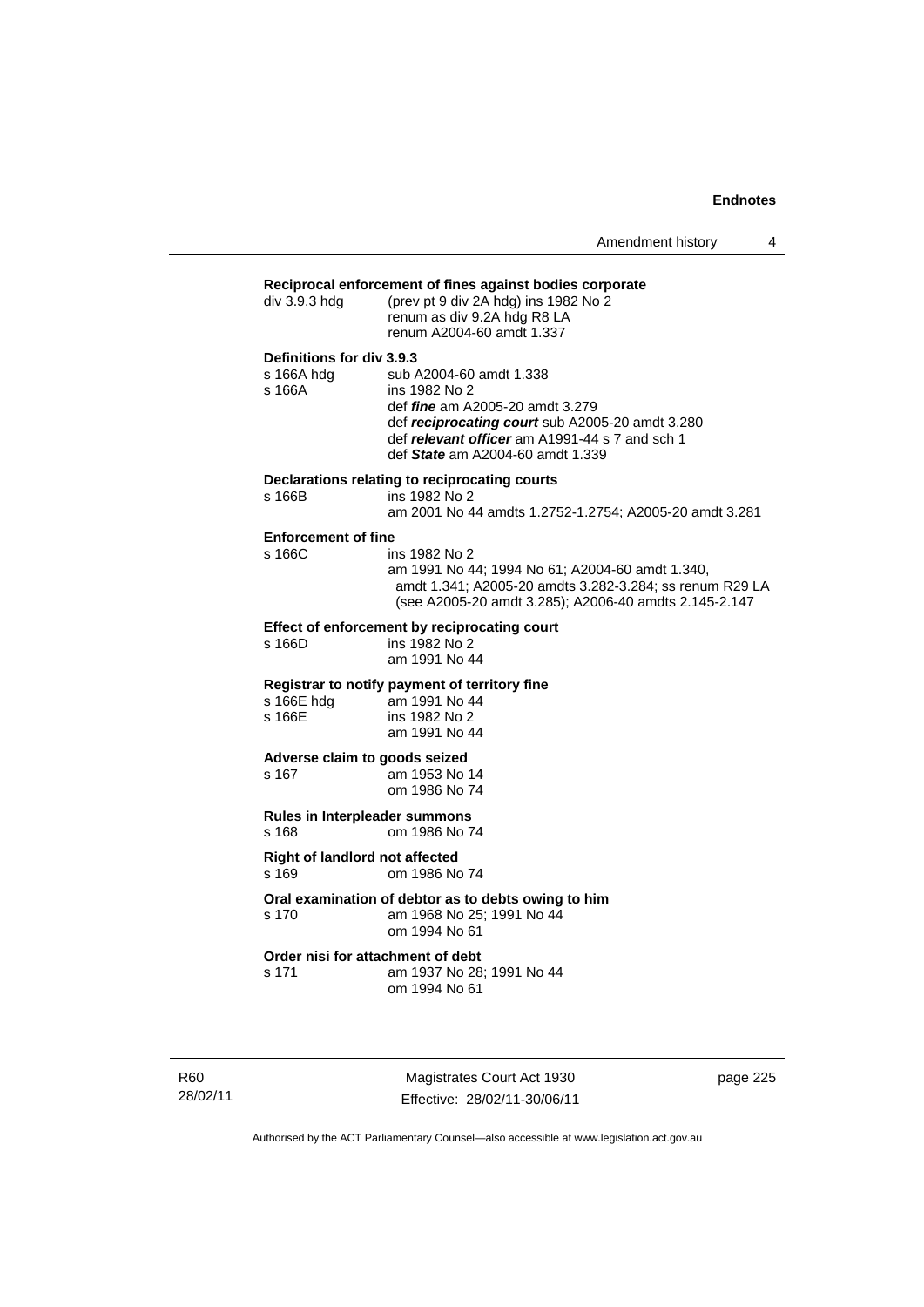4 Amendment history

**Service of order nisi to bind debts**  s 172 am 1993 No 4 om 1994 No 61 **Where garnishee does not dispute debt**  s 173 sub 1968 No 25 am 1970 No 15; 1991 No 44 om 1994 No 61 **Where garnishee disputes debt**  s 174 am 1986 No 74 om 1994 No 61 **Issue may be filed**  s 175 om 1994 No 61 **Where third party claims lien or charge on debt**  s 176 om 1994 No 61 **Court may order warrant to levy amount or issue to be tried**  s 177 om 1994 No 61 **Payment by debtor under order to be valid discharge**  s 178 am 1937 No 28 om 1994 No 61 **Debt attachment book**<br>s 179 am am 1991 No 44 om 1994 No 61 **Costs of attachment**  s 180 om 1994 No 61 **Defendants in civil cases not to be imprisoned except under certain circumstances**  s 181 am 1937 No 28; 1991 No 44 om 1994 No 61 **Warrant in default of compliance**  s 182 **am 1991 No 44**  om 1994 No 61 **Ex parte order of commitment**  s 183 am 1991 No 44 om 1994 No 61 **Enforcement of criminal decisions—other provisions**<br>div 3.9.4 hdg (prev pt 9 div 6 hdg) renum as div 9.6 (prev pt 9 div 6 hdg) renum as div 9.6 hdg R8 LA sub and renum A2004-60 amdt 1.342

page 226 Magistrates Court Act 1930 Effective: 28/02/11-30/06/11

R60 28/02/11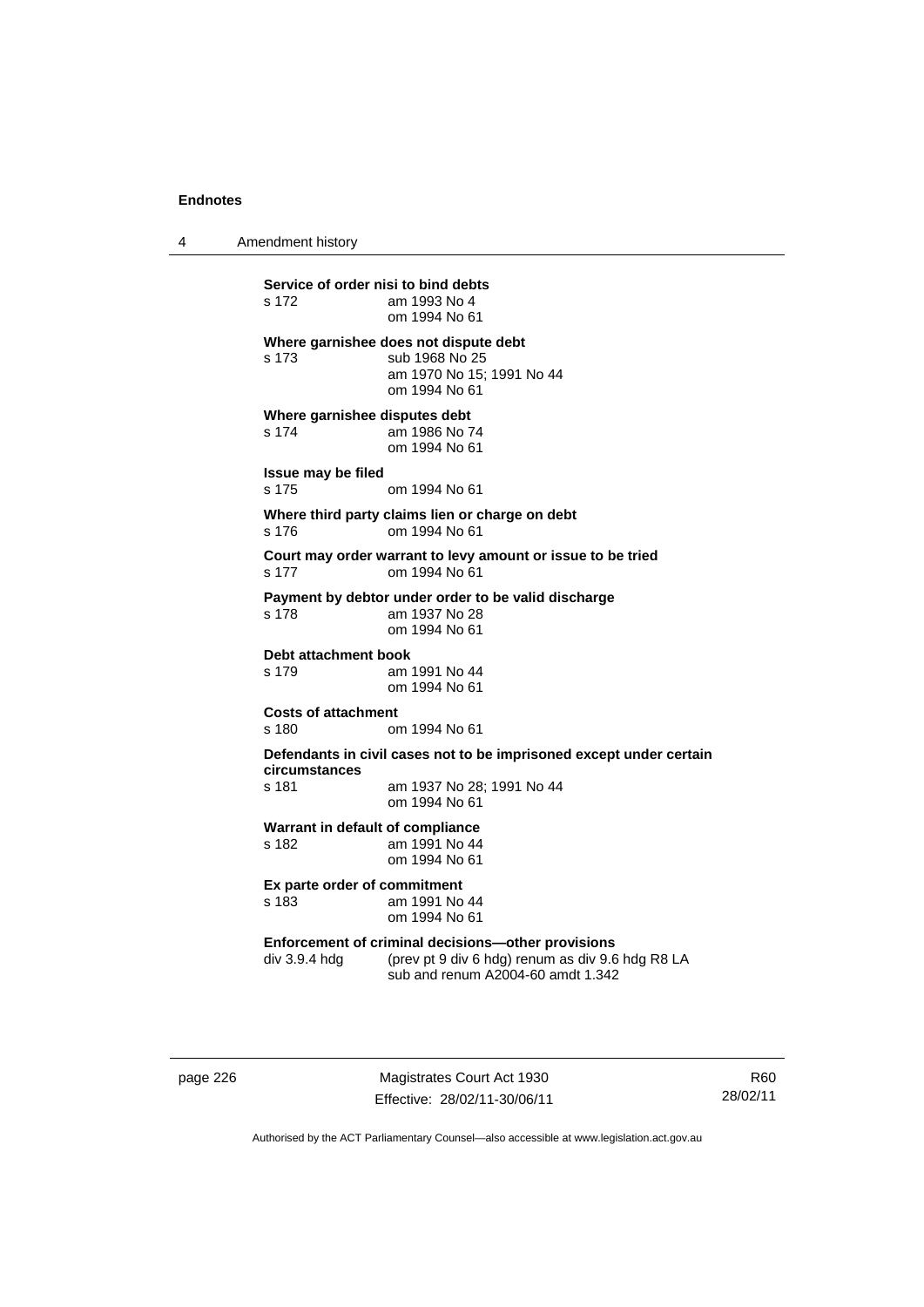**Enforcement of costs against informant**<br>s 184 am 1991 No<br> s 184 orig s 184 am 1991 No 44 om 1994 No 61 ins 1998 No 25 s 17

#### **Committal to prison—orders not involving payment of amount**

s 185 orig s 185 sub 1967 No 1 om 1972 No 37 (prev s 151) am 1977 No 34; 1996 No 6 renum 1998 No 25 am A2005-20 amdts 3.286-3.288 om A2006-23 amdt 1.246

#### **Warrant of commitment to prison**

s 186 orig s 186 om 1994 No 61 (prev s 152) sub 1996 No 6 renum 1998 No 25 am 1998 No 67; ss renum R10 LA om A2006-23 amdt 1.246

## **Warrant of commitment if defendant already in prison**  $\frac{187}{187}$  orig s 187 om 1994 No 61

orig s 187 om 1994 No 61 (prev s 154) renum 1998 No 25 am A2005-20 amdt 3.289 om A2006-23 amdt 1.246

#### **Mitigation of payment by court**

s 188 am 1967 No 1; 1982 No 3; 1985 No 41; ord 1990 No 5; 1994 No 81 om A2006-23 amdt 1.246

#### **Scale of imprisonment for nonpayment of money**

s 189 am 1967 No 1; 1977 No 34; 1978 No 46 sub 1993 No 4

 am 1994 No 61 om 1998 No 25

### **Proceeds of warrants of execution**

s 190 sub 1986 No 74 am ord 1990 No 5; 1991 No 44 om 1994 No 61

### **Accounts to be kept of amounts received**

| s 191 hdq | am 2001 No 44 amdt 1.2755                              |
|-----------|--------------------------------------------------------|
|           | sub A2004-60 amdt 1.343                                |
| s 191     | am 1967 No 1: 1979 No 33: 1991 No 44: 1994 No 81: 2001 |
|           | No 44 amdt 1.2756: A2004-60 amdt 1.344. amdt 1.345:    |
|           | A2006-23 amdt 1.247                                    |

R60 28/02/11

Magistrates Court Act 1930 Effective: 28/02/11-30/06/11 page 227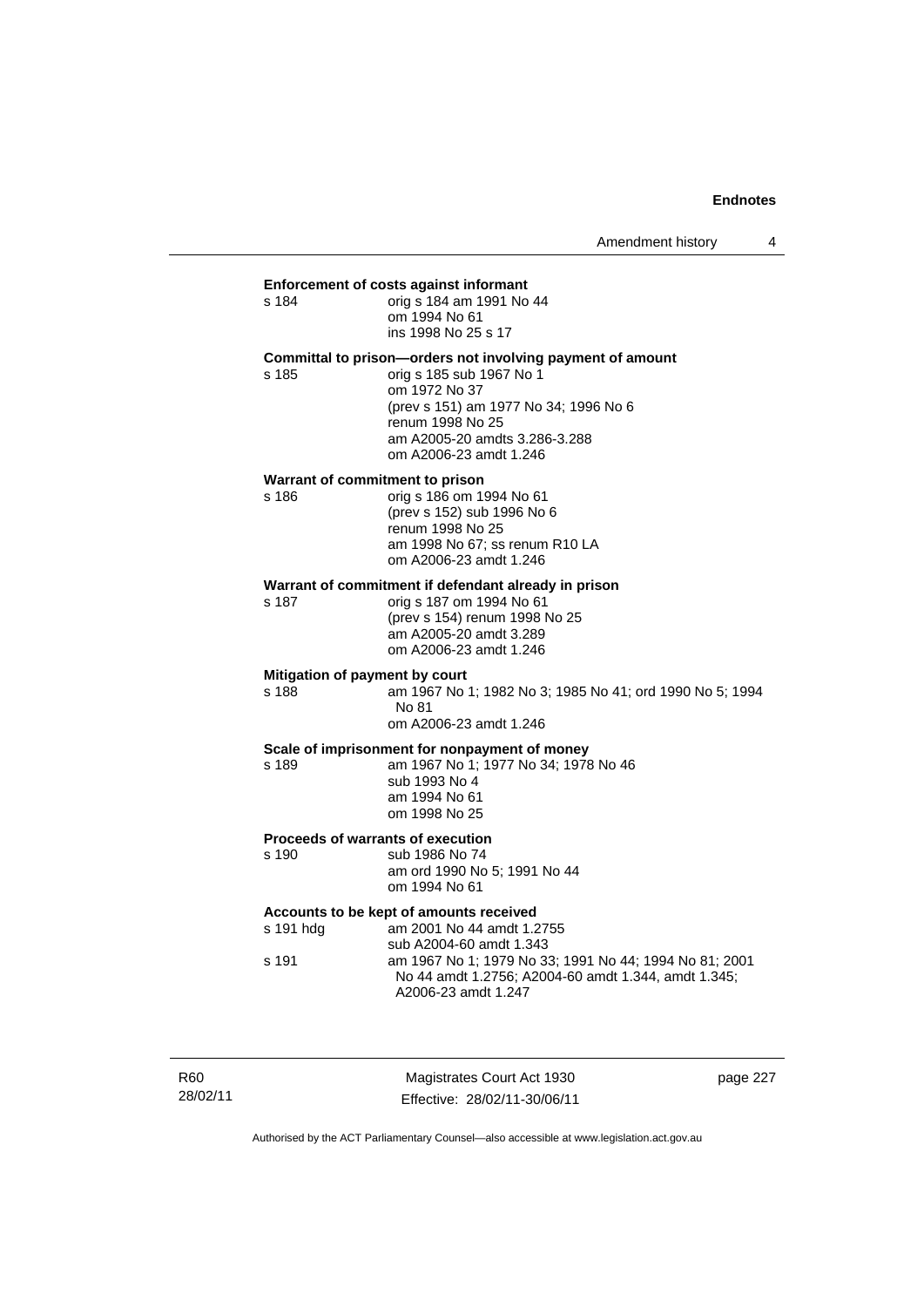4 Amendment history

|          | s 192                                | <b>Executors and administrators may enforce orders in civil matters</b><br>am 1991 No 44<br>om 1994 No 61                                                   |                             |
|----------|--------------------------------------|-------------------------------------------------------------------------------------------------------------------------------------------------------------|-----------------------------|
|          | Forfeited goods may be sold<br>s 193 | am ord 1990 No 5; A2005-20 amdt 3.290                                                                                                                       |                             |
|          | s 194 hdg<br>s 194                   | Enforcement order not void for form only<br>sub A2006-40 amdt 2.148<br>am 1994 No 61<br>sub A2006-23 amdt 1.248<br>am A2006-40 amdt 2.149                   |                             |
|          | s 195                                | Convictions etc to be given to Supreme Court registrar<br>am 1937 No 28; 1992 No 23<br>sub A2005-20 amdt 3.291                                              |                             |
|          | Definitions for pt 10<br>s 196       | am 1937 No 28<br>sub 1990 No 65<br>am 1992 No 37: 2000 No 60 s 4<br>om 2001 No 90 amdt 1.79                                                                 |                             |
|          | Power to make<br>s 197               | sub 1990 No 65<br>om 2001 No 90 amdt 1.79                                                                                                                   |                             |
|          | <b>Entitlement to apply</b><br>s 198 | sub 1990 No 65<br>am 1998 No 38; 2000 No 60 s 5<br>om 2001 No 90 amdt 1.79                                                                                  |                             |
|          | s 198A                               | Powers exercisable in care and protection proceedings<br>ins 1999 No 64 s 4 sch 2<br>om 2001 No 90 amdt 1.79                                                |                             |
|          | s 198B                               | Special requirements-applications by community advocate or employer<br>ins 2000 No 60 s 6<br>om 2001 No 90 amdt 1.79                                        |                             |
|          | <b>Hearing dates</b><br>s 199        | am 1937 No 28<br>sub 1990 No 65<br>am 1991 No 44<br>om 2001 No 90 amdt 1.79                                                                                 |                             |
|          | s 200                                | Parties-applications by persons other than aggrieved persons<br>am 1937 No 28<br>sub 1990 No 65<br>am 1998 No 38; 2000 No 60 s 7<br>om 2001 No 90 amdt 1.79 |                             |
| page 228 |                                      | Magistrates Court Act 1930<br>Effective: 28/02/11-30/06/11                                                                                                  | R <sub>60</sub><br>28/02/11 |

Authorised by the ACT Parliamentary Counsel—also accessible at www.legislation.act.gov.au

R60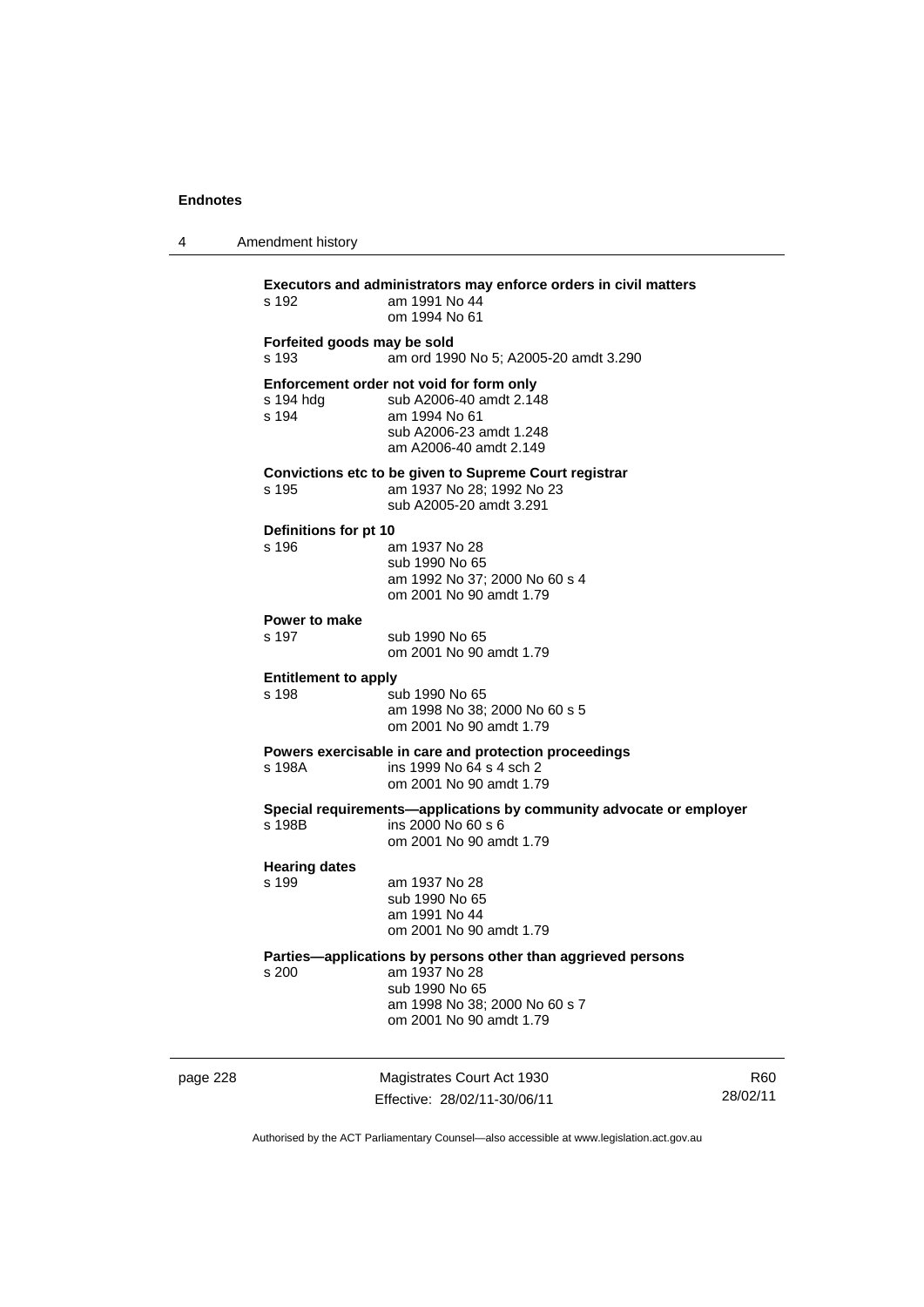Amendment history 4

**Parties—applications involving children**  sub 1990 No 65 am 1991 No 44 om 2001 No 90 amdt 1.79 **Representation of children**  s 202 sub 1990 No 65 om 2001 No 90 amdt 1.79 **Hearing of applications**  s 203 sub 1990 No 65 am 1995 No 46; 1999 No 34 om 2001 No 90 amdt 1.79 **Matters to be taken into account**<br>s 204 sub 1990 No 6 sub 1990 No 65 om 2001 No 90 amdt 1.79 **Restrictions in orders**  am 1986 No 74 sub 1990 No 65 om 2001 No 90 amdt 1.79 **Consent orders**  sub 1990 No 65 om 2001 No 90 amdt 1.79 **Jurisdiction under s 206**<br>s 206AA ins 19 ins 1999 No 34 om 2001 No 90 amdt 1.79 **Service of applications**  s 206A ins 1990 No 65 am 1991 No 44; 2000 No 60 s 8; 2001 No 44 amdt 1.2757 om 2001 No 90 amdt 1.79 **Procedure in absence of respondent**<br>s 206B ins 1990 No 65 ins 1990 No 65 om 2001 No 90 amdt 1.79 **Interim restraining orders**  s 206C ins 1990 No 65 om 2001 No 90 amdt 1.79 **Seizure of firearms**  s 206D ins 1990 No 65 am 1991 No 9; 1996 No 74; 1997 No 25 om 2001 No 90 amdt 1.79

R60 28/02/11

Magistrates Court Act 1930 Effective: 28/02/11-30/06/11 page 229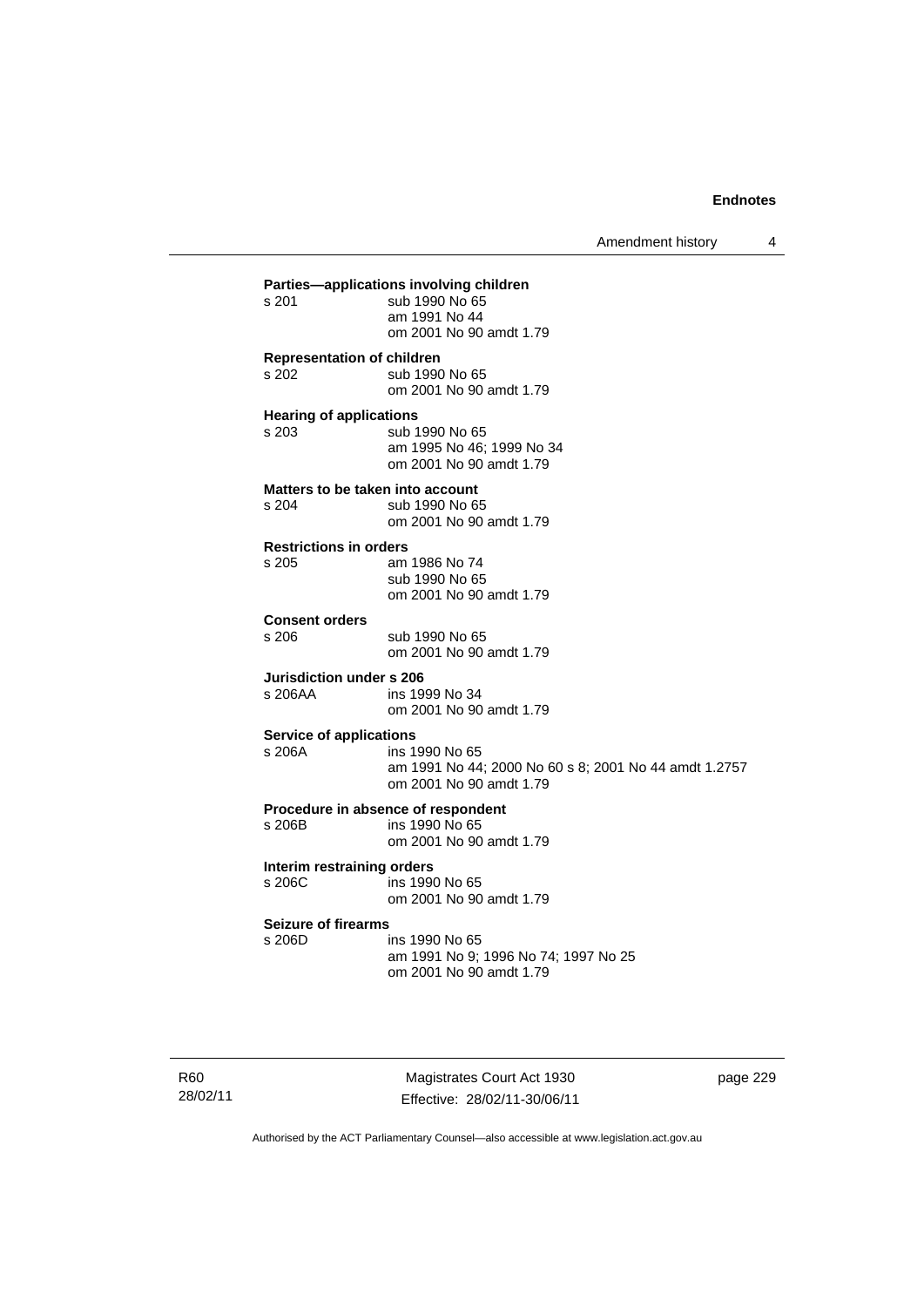4 Amendment history **Explaining proposed orders**  ins 1990 No 65 am 1992 No 37 om 2001 No 90 amdt 1.79 **Counselling**  s 206F ins 1990 No 65 om 2001 No 90 amdt 1.79 **Power of court to make orders where person charged**  ins 1990 No 65 om 2001 No 90 amdt 1.79 **Duration of orders**  ins 1990 No 65 om 2001 No 90 amdt 1.79 **Exercise of certain powers by registrar**  s 206I ins 2001 No 70 amdt 1.67 om 2001 No 90 amdt 1.79 **Variation and revocation of orders**  s 206J ins 1990 No 65 am 1991 No 44; 1999 No 64 s 4 sch 2 om 2001 No 90 amdt 1.79 **Service etc of orders**  s 206K ins 1990 No 65 am 1991 No 44; 1996 No 51; 2001 No 44 amdt 1.2758, amdt 1.2759 om 2001 No 90 amdt 1.79 **Offence**  s 206L ins 1990 No 65 am 1992 No 37; 1994 No 81; 1997 No 25 om 2001 No 90 amdt 1.79 **Service other than personal service**  ins 1990 No 65 om 2001 No 90 amdt 1.79 **Service by police officers**<br>s 206N ins 199 ins 1990 No 65 am 1991 No 44 om 2001 No 90 amdt 1.79 **Restriction on publication of reports of proceedings**  s 206P ins 1990 No 65 am 1994 No 81; 1998 No 38 om 2001 No 90 amdt 1.79

page 230 Magistrates Court Act 1930 Effective: 28/02/11-30/06/11

R60 28/02/11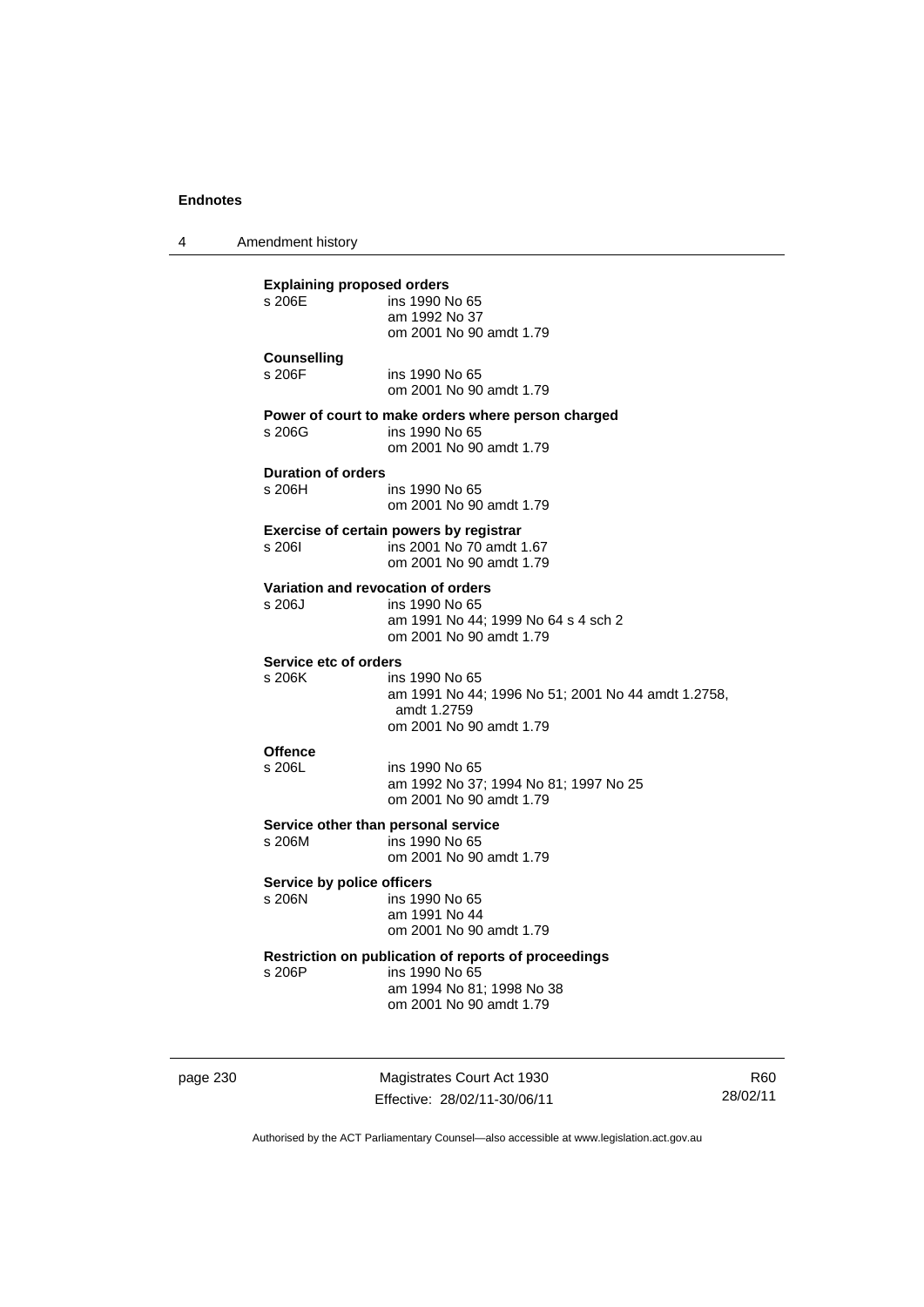| s 206PA                                              | ins 1998 No 38<br>om 2001 No 90 amdt 1.79                                                                                                                                                                                                                                                                                                                                                        |
|------------------------------------------------------|--------------------------------------------------------------------------------------------------------------------------------------------------------------------------------------------------------------------------------------------------------------------------------------------------------------------------------------------------------------------------------------------------|
| s 206PB                                              | Application not invalid only because made under wrong Act<br>ins 1998 No 38<br>om 2001 No 90 amdt 1.79                                                                                                                                                                                                                                                                                           |
| <b>Appeals</b><br>s 206Q                             | ins 1990 No 65<br>am 1995 No 46<br>om 2001 No 90 amdt 1.79                                                                                                                                                                                                                                                                                                                                       |
| <b>Application of Crimes Act</b><br>s 206R           | ins 1990 No 65<br>om 2001 No 90 amdt 1.79                                                                                                                                                                                                                                                                                                                                                        |
| <b>Criminal appeals</b><br>pt 3.10 hdg               | (prev pt 11 hdg) sub 1972 No 37<br>sub and renum A2004-60 amdt 1.346                                                                                                                                                                                                                                                                                                                             |
| div 3.10.1 hdg                                       | <b>Criminal appeals-jurisdiction of Supreme Court</b><br>(prev pt 11 div 1 hdg) ins 1972 No 37<br>renum as div 11.1 hdg R8 LA<br>sub and renum A2004-60 amdt 1.347                                                                                                                                                                                                                               |
| <b>Jurisdiction of Supreme Court</b><br>s 207        | sub 1937 No 28<br>am 1967 No 1; 1968 No 25<br>sub 1972 No 37<br>am 1985 No 67; 1990 No 65; 2001 No 90 amdt 1.80;<br>A2004-60 amdts 1.348-1.350; A2005-5 s 30; A2008-44<br>amdt 1.79                                                                                                                                                                                                              |
| <b>Appeals in criminal matters</b><br>div 3.10.2 hdg | (prev pt 11 div 2 hdg) ins 1972 No 37<br>renum as div 11.2 hdg R8 LA<br>sub and renum A2004-60 amdt 1.351                                                                                                                                                                                                                                                                                        |
| s 208 hdg<br>s 208                                   | Appeals to which div 3.10.2 applies<br>sub A2004-60 amdt 1.352<br>sub 1937 No 28<br>am 1953 No 14; 1958 No 12; 1968 No 25<br>sub 1972 No 37<br>am 1984 No 16; 1985 No 41; 1985 No 67; 1986 No 33; 1986<br>No 74; 1990 No 65; 1992 No 9; 1994 No 61; 1996 No 6;<br>A2004-60 amdts 1.353-1.355; A2005-7 s 16; pars renum R27<br>LA (see A2005-7 s 17); A2006-23 amdt 1.249; A2006-55<br>s 14, s 15 |

R60 28/02/11

Magistrates Court Act 1930 Effective: 28/02/11-30/06/11 page 231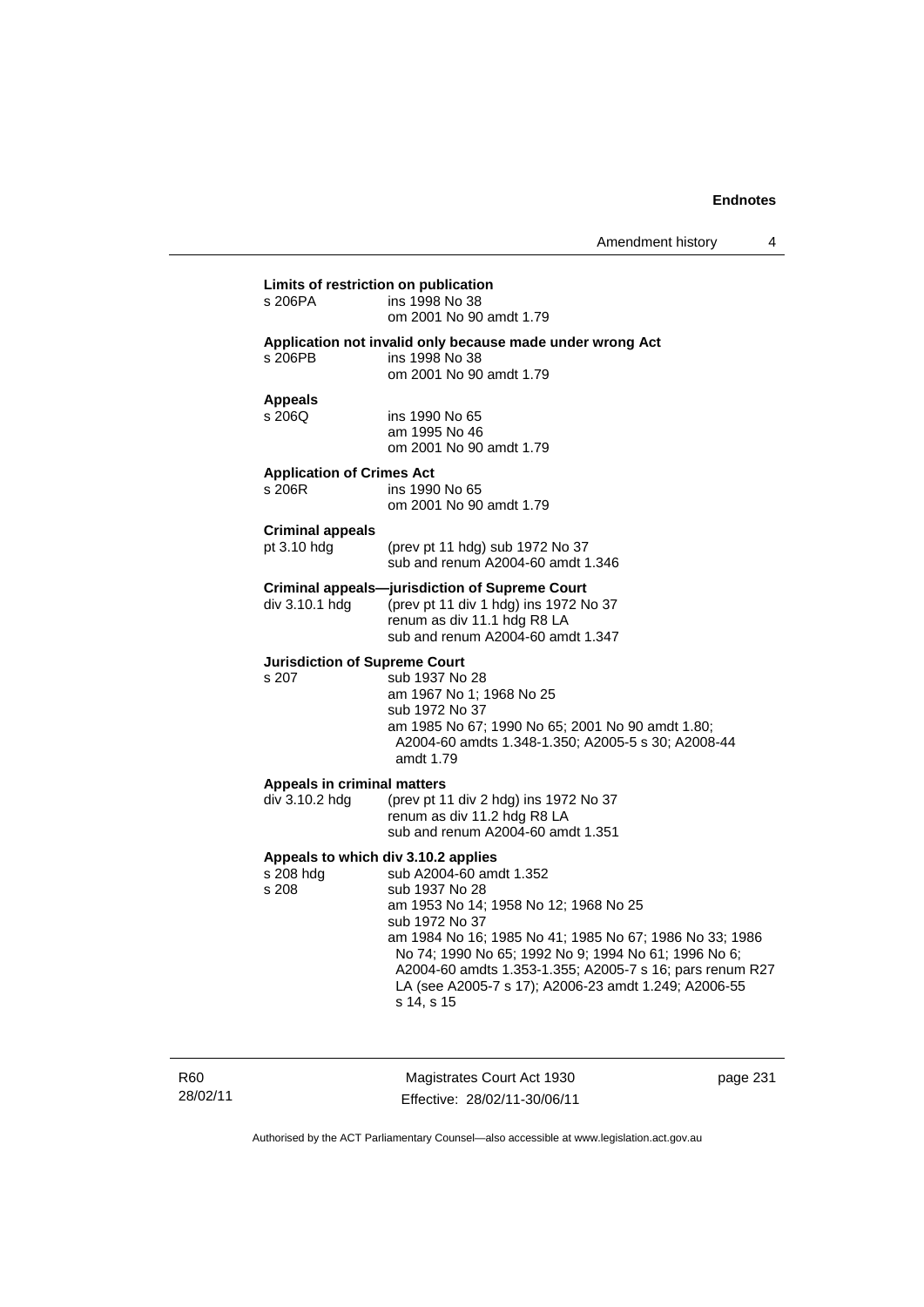4 Amendment history

**Appeals in other cases**  ins 1958 No 12 am 1967 No 1; 1968 No 25 om 1972 No 37 **Substituted service of notice of appeal**  s 208B ins 1958 No 12 om 1972 No 37 **Institution of appeal**<br>s 209 a am 1934 No 17 sub 1937 No 28 am 1967 No 1 sub 1972 No 37 am 1984 No 61; 1985 No 67 sub 1986 No 74 am A2005-5 s 31; A2005-7 s 18; A2006-40 amdt 2.150 **Substituted service of notice of appeal**  s 210 am 1934 No 17 sub 1937 No 28; 1972 No 37 **When appeal deemed to be duly instituted**  s 211 **Sub 1937 No 28: 1972 No 37: 1985 No 18**  om 1986 No 74 **When appeal deemed to be duly instituted**  s 212 sub 1937 No 28; 1958 No 12 am 1967 No 1 sub 1972 No 37 om 1985 No 18 **Increase in amount of security**  s 213 sub 1937 No 28; 1972 No 37 om 1985 No 18 **Appeals in cases other than civil cases**  s 214 sub 1937 No 28 am 1967 No 1 sub 1972 No 37 am 1984 No 61; 1990 No 65; A2004-60 amdt 1.356; A2005-20 amdt 3.292 **Appeals in relation to grant of bail**  s 214A ins 1986 No 33 om 1992 No 9

page 232 Magistrates Court Act 1930 Effective: 28/02/11-30/06/11

R60 28/02/11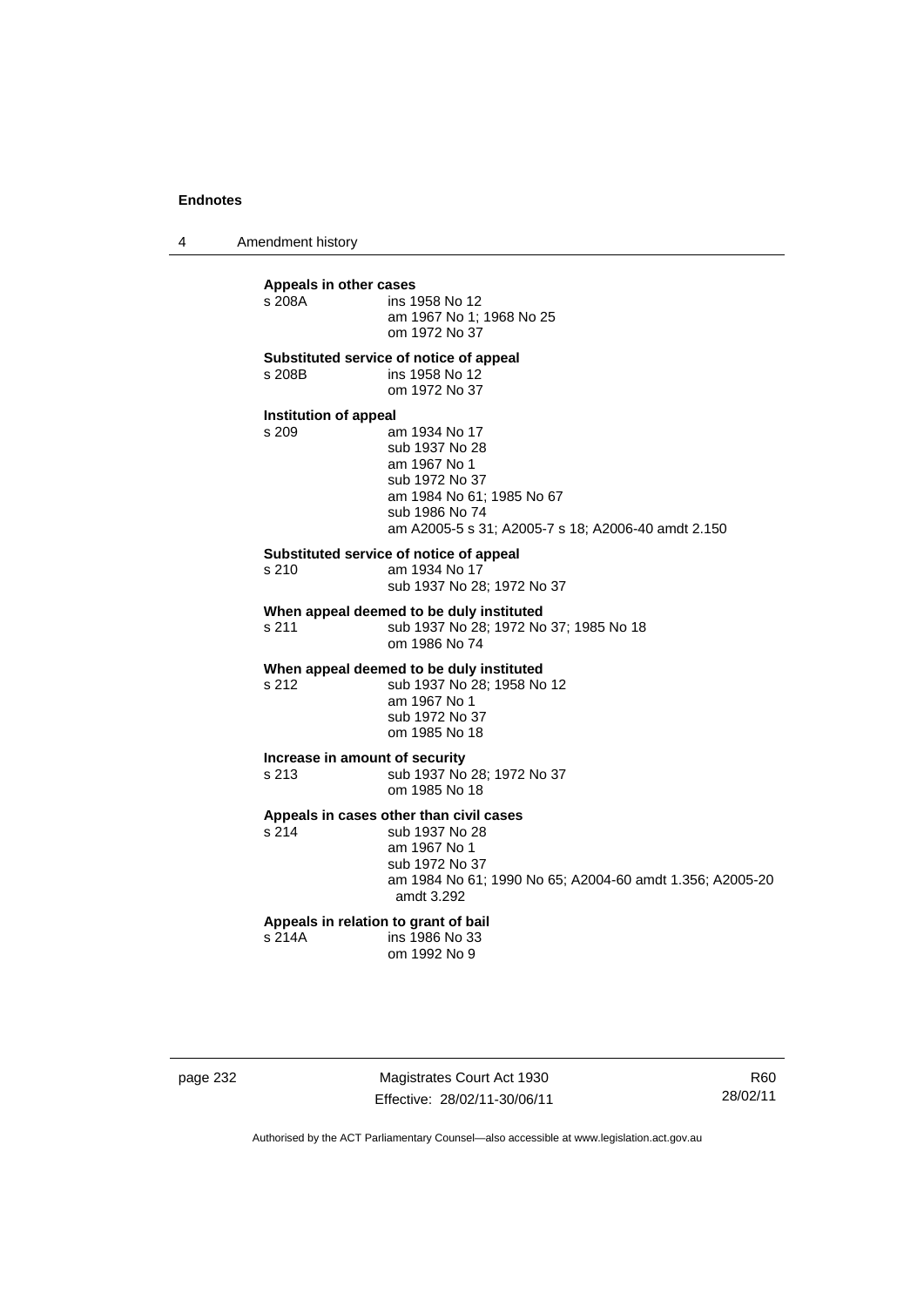#### **Appeals in civil cases**

s 217

| s 215 | om 1937 No 28  |
|-------|----------------|
|       | ins 1972 No 37 |
|       | am 1985 No 67  |
|       | om 1986 No 74  |
|       |                |

#### **Stay of execution pending appeal in certain cases**

s 216 om 1937 No 28 ins 1972 No 37

> am 1984 No 62; 1986 No 74; 1992 No 9; 1995 No 41; A2005-7 s 19; A2006-23 amdt 1.250, amdt 1.251; A2008-29 amdt 1.32

#### **Execution not to be stayed in other cases except by order of Supreme Court**

| s 217 | om 1937 No 28  |
|-------|----------------|
|       | ins 1972 No 37 |
|       | om 1986 No 74  |

### **Orders by Supreme Court on appeals**

s 218 om 1937 No 28 ins 1972 No 37 sub 1984 No 61

am 1985 No 67; A2004-60 amdt 1.357, amdt 1.358

#### **No right of appeal under div 3.10.2 if review appeal**

s 219 hdg sub A2004-60 amdt 1.359<br>s 219 om 1937 No 28 om 1937 No 28 ins 1972 No 37 am 1985 No 67; 1986 No 74; A2004-60 amdt 1.360, amdt 1.361 sub A2008-44 amdt 1.80

#### **Reference appeals in criminal matters**

div 3.10.2A ins A2005-5 s 32

**What is a reference appeal?**<br>s 219A **ins A2005** 

ins A2005-5 s 32

#### **Reference appeal in relation to proceeding**

s 219AB hdg sub A2008-42 s 12<br>s 219AB ins A2005-5 s 32 ins A2005-5 s 32 am A2006-55 s 15; A2006-40 amdt 2.151; A2008-42 s 13, s 14

## **Who may be heard at reference appeal**

s 219AC ins A2005-5 s 32 am A2008-42 s 15

## **Reference appeal decision does not affect verdict**

ins A2005-5 s 32 sub A2008-42 s 16

R60 28/02/11

Magistrates Court Act 1930 Effective: 28/02/11-30/06/11 page 233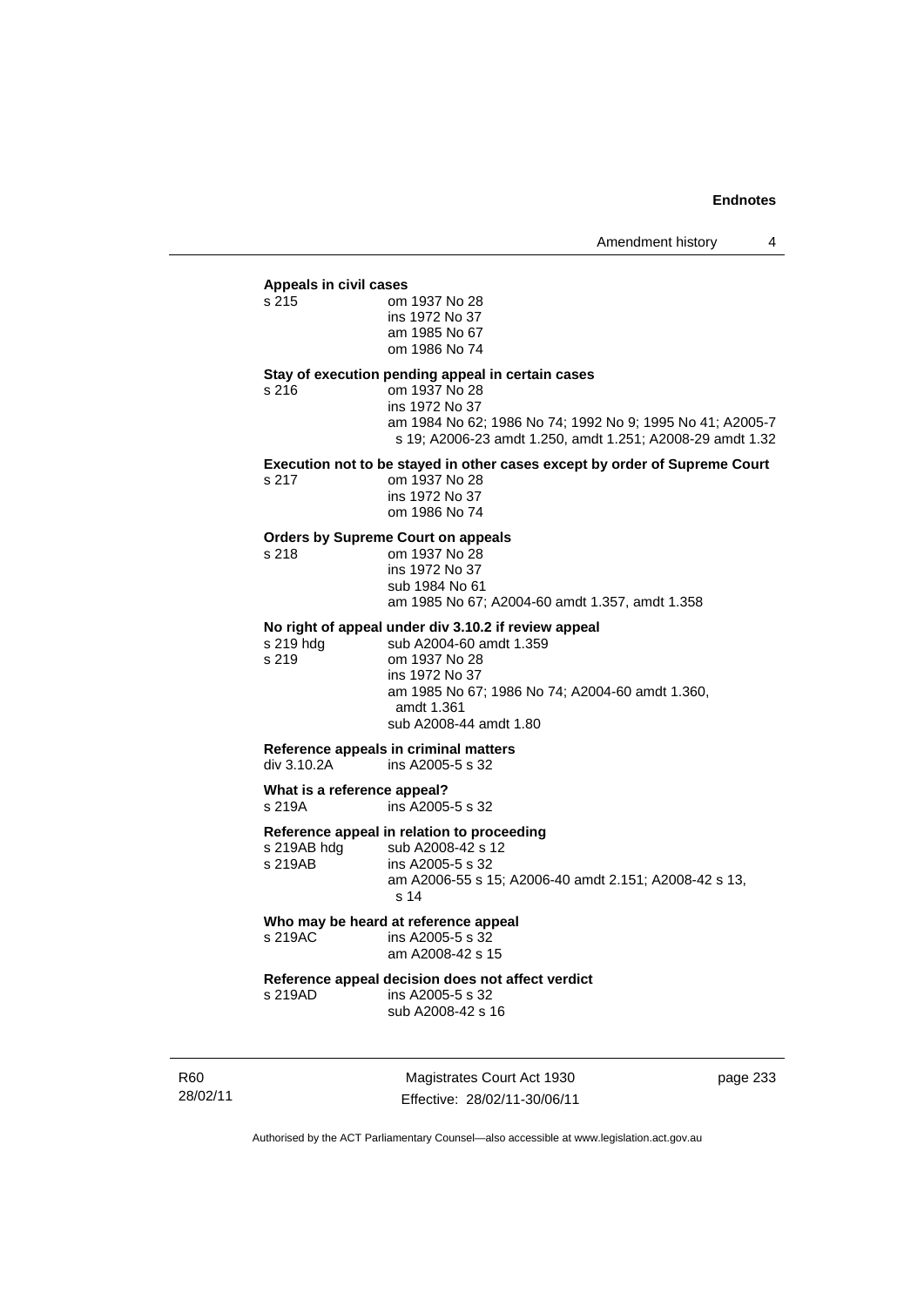4 Amendment history

#### **Review appeals in criminal matters**

| renum as div 11.3 hdg R8 LA<br>sub and renum A2004-60 amdt 1.362<br>sub A2008-44 amdt 1.81 | (prev pt 11 div 3 hdg) ins 1972 No 37 |
|--------------------------------------------------------------------------------------------|---------------------------------------|
|                                                                                            |                                       |

#### **Interpretation**

s 219A ins 1972 No 37 om 1994 No 61

#### **Decisions subject to review appeal**

s 219B hdg sub A2008-44 amdt 1.82

| s 219B | ins 1972 No 37                                                                     |
|--------|------------------------------------------------------------------------------------|
|        | am 1974 No 14: 1979 No 41: 1984 No 16: 1985 No 41: 1985                            |
|        | No 67; ord 1990 No 9; 1994 No 61; 1996 No 6; pars renum                            |
|        | R <sub>10</sub> LA; A <sub>2004</sub> -60 amdts 1.363-1.366; A <sub>2005</sub> -20 |
|        | amdt 3.293; A2006-23 amdt 1.252; A2006-55 s 16; A2008-44                           |
|        | amdt 1.83                                                                          |
|        |                                                                                    |

## **How review appeal is instituted**

s 219C ins 1972 No 37 am 1974 No 14; 1979 No 41; 1984 No 61; 1985 No 41; 1985 No 67; ord 1990 No 9; 1996 No 6; pars renum R10 LA; A2005-5 s 33; A2005-20 amdts 3.294-3.296; pars and ss renum R29 LA (see A2005-20 amdt 3.297) sub A2008-44 amdt 1.84

## **Grounds for review**

ins 1972 No 37

am 1985 No 41; 1985 No 67; ord 1990 No 9; 1992 No 9; 1996 No 6; ss renum R10 LA om A2006-40 amdt 2.152 ins A2008-44 amdt 1.84

## **Report by Magistrate**

ins 1972 No 37 am 1996 No 6 om A2006-40 amdt 2.152 ins A2008-44 amdt 1.84

#### **Powers of Supreme Court**

s 219F ins 1972 No 37 am 1974 No 14; 1979 No 41; 1985 No 41; 1985 No 67; ord 1990 No 9; ss and pars renum R10 LA; A2004-60 amdt 1.367; A2006-40 amdt 2.153; A2008-44 amdts 1.85-1.88

page 234 Magistrates Court Act 1930 Effective: 28/02/11-30/06/11

R60 28/02/11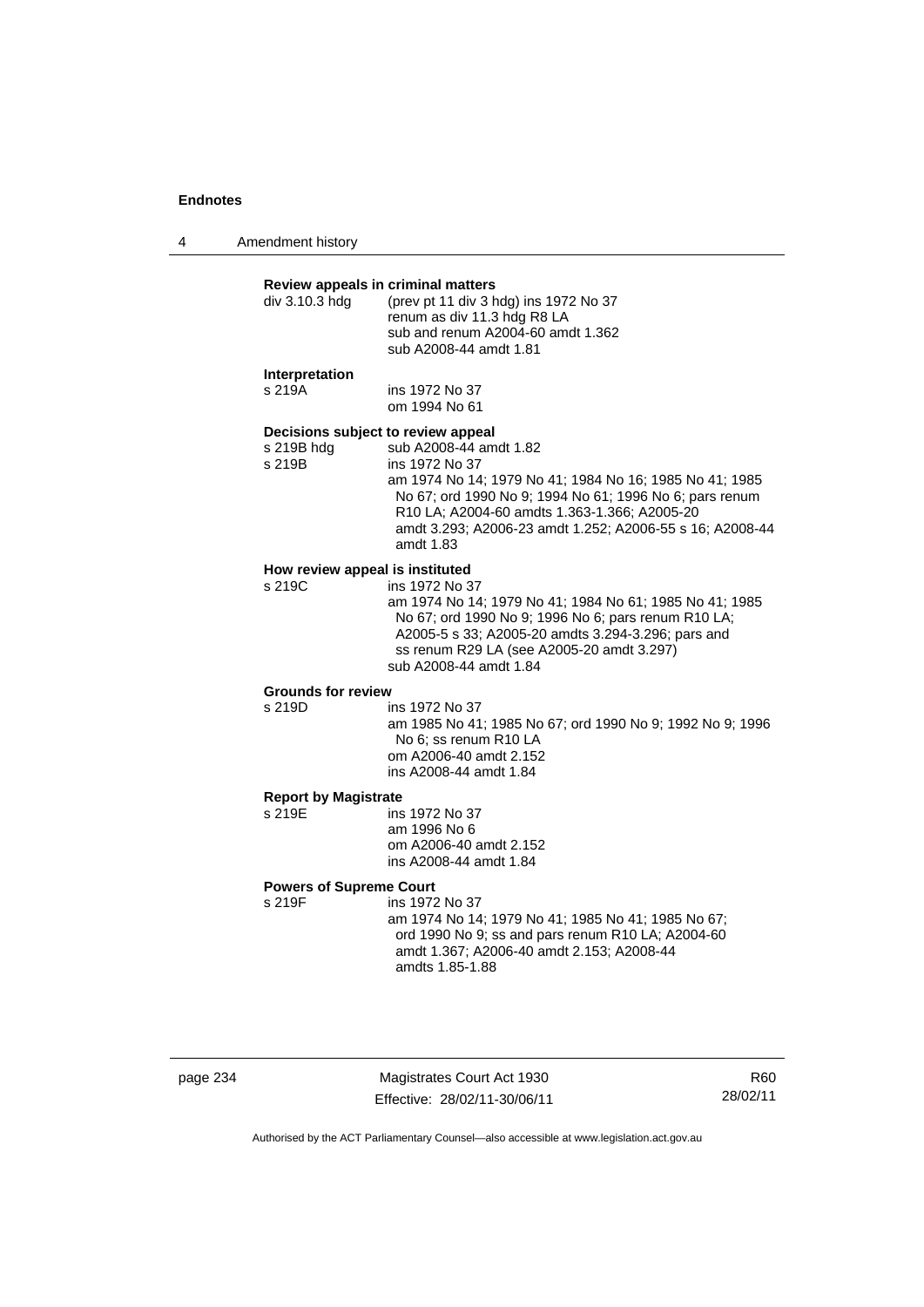## Magistrates Court Act 1930 **Interpretation**  ins 1984 No 62 am 1986 No 74 om 1992 No 9 **Warrant of apprehension of appellant**  s 219H ins 1984 No 62 om 1992 No 9 **Power of Court where person apprehended**  s 219J ins 1984 No 62 om 1992 No 9 **Effect of apprehension of appellant**<br>s 219K ins 1984 No 62  $ins 1984$  No 62 om 1992 No 9 **Stay of execution not affected**  s 219L ins 1984 No 62 om 1992 No 9 **Criminal appeals—other provisions**  div 3.10.4 hdg (prev pt 11 div 4 hdg) ins 1972 No 37 renum as div 11.4 hdg R8 LA sub and renum A2004-60 amdt 1.368 **Forfeiture of recognisance**  s 220 am 1937 No 28; 1972 No 37 sub 1984 No 62 om 1992 No 9 **Magistrate may order appellant to be liberated**  s 221 om 1937 No 28 **Control of Supreme Court over summary convictions**  am 1937 No 28; 1985 No 67; 1986 No 74; A2005-20 amdts 3.298-3.300; A2006-23 amdts 1.253-1.255; A2006-40 amdt 2.154 **Amendment of documents**  s 223 am 1937 No 28; 1985 No 67; 1986 No 74 sub A2005-20 amdt 3.301 am A2006-23 amdt 1.256 **In cases of certiorari order**  s 224 hdg sub A2006-40 amdt 2.155<br>s 224 sm 1937 No 28: A2005-20 am 1937 No 28; A2005-20 amdt 3.302; A2006-40 amdt 2.156 **Notice dispensed with**  s 225 am 1937 No 28; 1967 No 1; 1985 No 17; A2005-20 amdt 3.302; A2006-40 amdt 2.157, amdt 2.158

page 235

R60 28/02/11

Authorised by the ACT Parliamentary Counsel—also accessible at www.legislation.act.gov.au

Effective: 28/02/11-30/06/11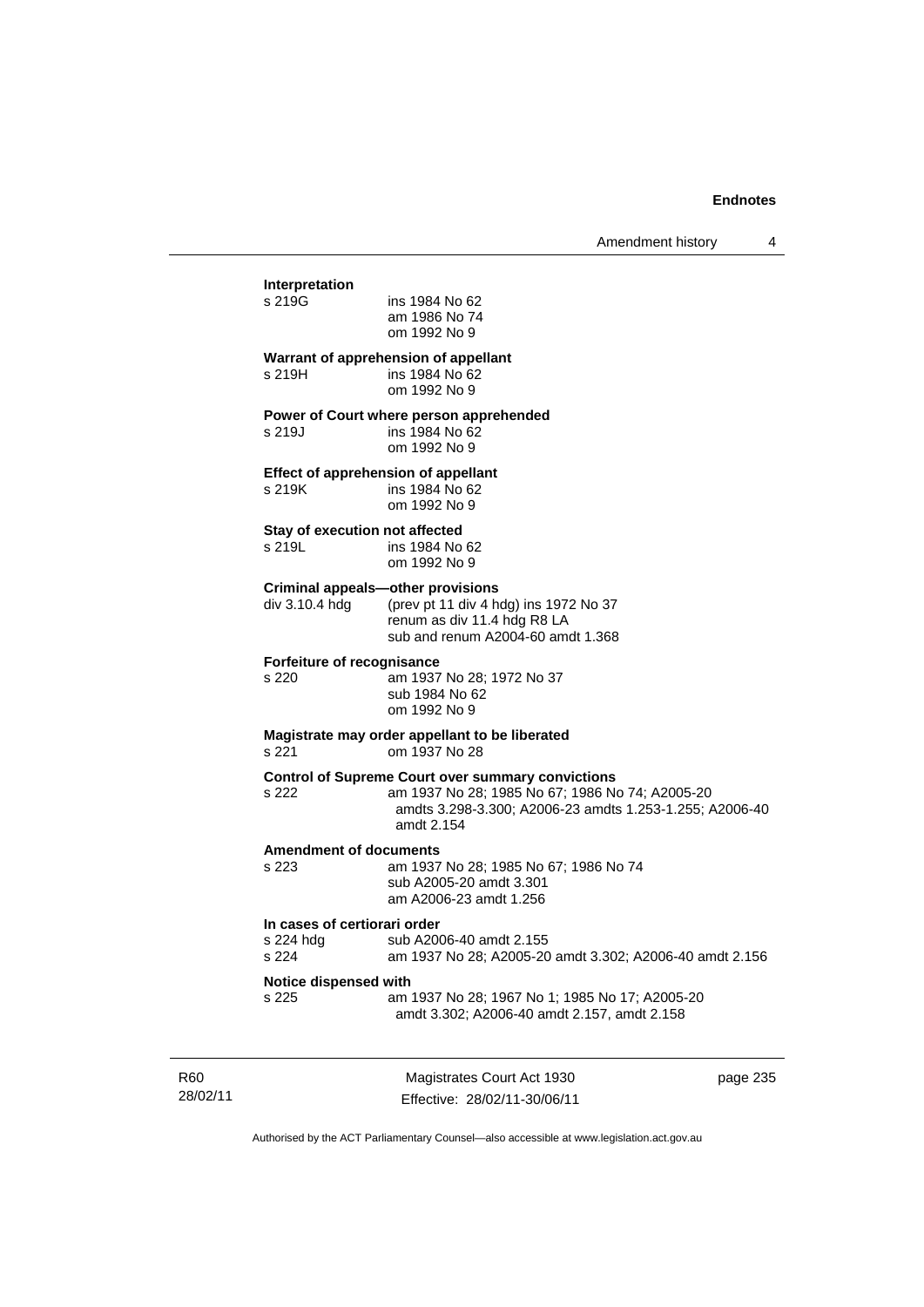4 Amendment history

**Power of court to admit to bail**  s 226 am 1937 No 28; 1992 No 9; A2005-20 amdt 3.302; A2006-23 amdt 1.257; A2006-40 amdt 2.159 **Respecting the amendment of convictions etc**  s 227 am 1937 No 28; 1985 No 67; 1996 No 6; A2005-20 amdt 3.302 **No summons or information**  s 228 am 1986 No 74 sub A2005-20 amdt 3.303 **Provisions applicable in relation to security given for costs of appeal**  s 230 am 1937 No 28 sub 1972 No 37 am 1985 No 18; 1991 No 44 om A2006-40 amdt 2.160 **Magistrate sued for act not within jurisdiction**  s 231 reloc as s 17A **No action against magistrate after order nisi to quash conviction has been**  granted<br>s 232 reloc as s 17B **Warrant or writ by magistrate on order of court**  s 233 reloc as s 17C **No action for acts done under order of Supreme Court**  s 234 reloc as s 17D **No action where proceedings confirmed on appeal**  s 235 reloc as s 17E **Actions in cases prohibited**  s 236 reloc as s 17F **Limitation of actions**  s 237 om 1985 No 66 **Notice of actions**  om 1985 No 66 **Payment of amounts into court**  s 239 reloc as s 17G **No action against magistrate for judicial acts in Magistrates Court**  s 240 reloc as s 17H **Magistrate sued for acts within his or her jurisdiction only liable in case of malice and absence of reasonable and probable cause**  s 241 reloc as s 17I

page 236 Magistrates Court Act 1930 Effective: 28/02/11-30/06/11

R60 28/02/11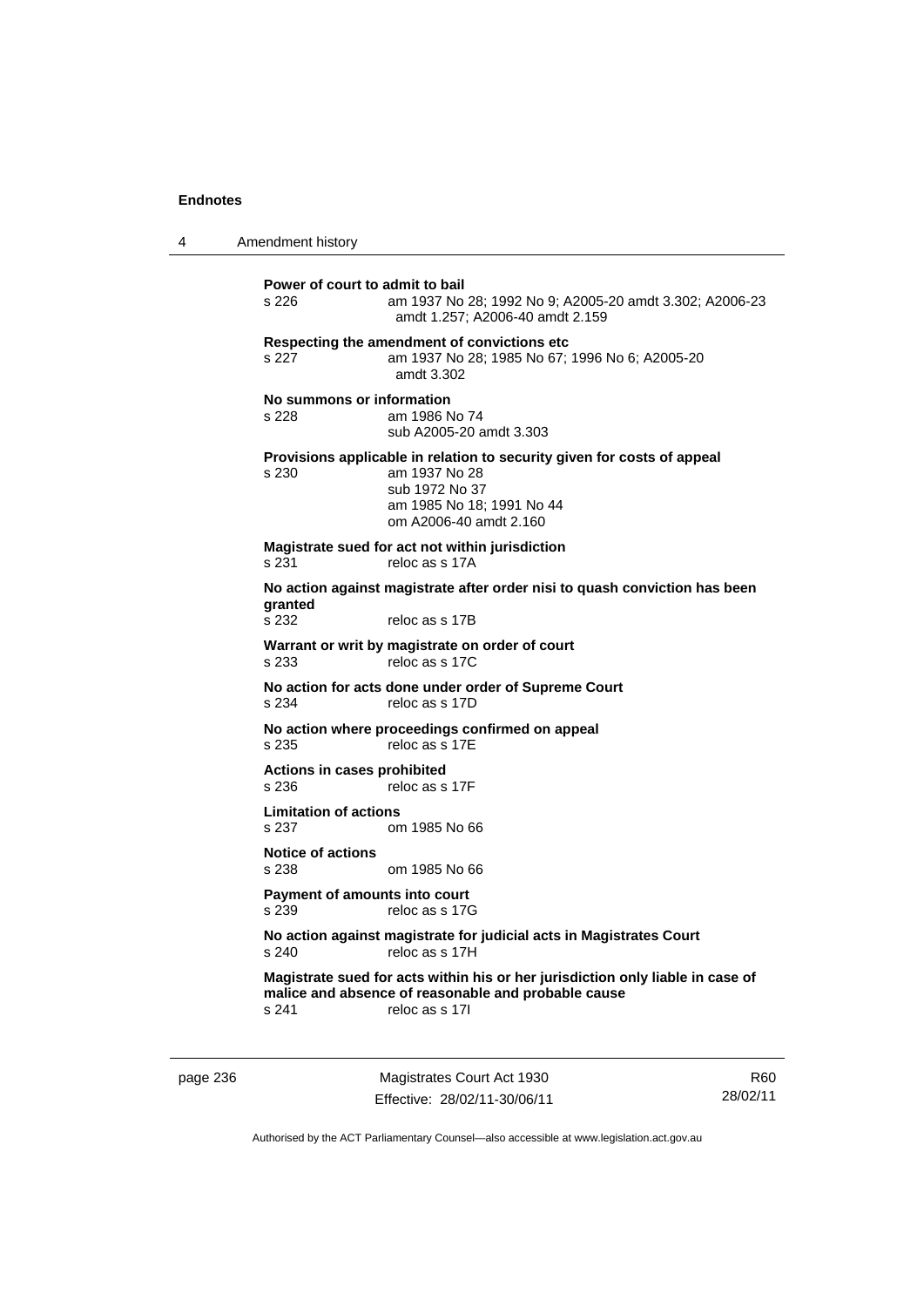|                 | <b>Verdict for defendant</b><br>s 242                  | reloc as s 17J                                                                                                                                     |          |
|-----------------|--------------------------------------------------------|----------------------------------------------------------------------------------------------------------------------------------------------------|----------|
|                 | <b>Damages</b><br>s 243                                | reloc as s 17K                                                                                                                                     |          |
|                 | <b>Costs in criminal matters</b><br>pt 3.11 hdg        | (prev pt 13 hdg) sub 1953 No 14<br>am 1994 No 4<br>sub and renum A2004-60 amdt 1.371                                                               |          |
|                 | <b>Costs in criminal matters</b><br>s 244 hdg<br>s 244 | sub A2004-60 amdt 1.372<br>am 1937 No 28; 1953 No 14; 1986 No 74; 1994 No 61;<br>A2004-60 amdts 1.373-1.375<br>sub A2008-44 amdt 1.89              |          |
|                 | <b>Court fees</b><br>s 245                             | sub 1953 No 14; 1980 No 10<br>am 1991 No 38; 1991 No 44<br>om 1994 No 4                                                                            |          |
|                 | <b>Remission of fees</b><br>s 245A                     | ins 1937 No 28<br>sub 1986 No 83<br>am 1989 No 55; ord 1990 No 5; 1991 No 44; 1993 No 4<br>om 1994 No 4                                            |          |
|                 | Solicitor's costs<br>s 246                             | sub 1937 No 28<br>om 1986 No 74                                                                                                                    |          |
|                 | <b>Witnesses expenses</b><br>s 247                     | sub 1953 No 14; 1967 No 1<br>am 1996 No 6; A2004-60 amdt 1.376<br>reloc to Magistrates Court Rules 1932, pt 4 as rule 21 by<br>A2004-60 amdt 1.377 |          |
|                 | Meaning of security-pt 3.12<br>s 248                   | om 1994 No 61 s 49<br>ins 2001 No 1 s 3 sch<br>am 2001 No 18 s 174<br>om A2004-60 amdt 1.378<br>ins A2010-21 amdt 1.12                             |          |
|                 | Determination of fees<br>s 248A                        | ins 1974 No 14<br>am 1986 No 53; ord 1990 No 5<br>om 1992 No 9<br>ins 1994 No 4<br>am 1997 No 94; 1998 No 25                                       |          |
| R60<br>28/02/11 |                                                        | Magistrates Court Act 1930<br>Effective: 28/02/11-30/06/11                                                                                         | page 237 |

Authorised by the ACT Parliamentary Counsel—also accessible at www.legislation.act.gov.au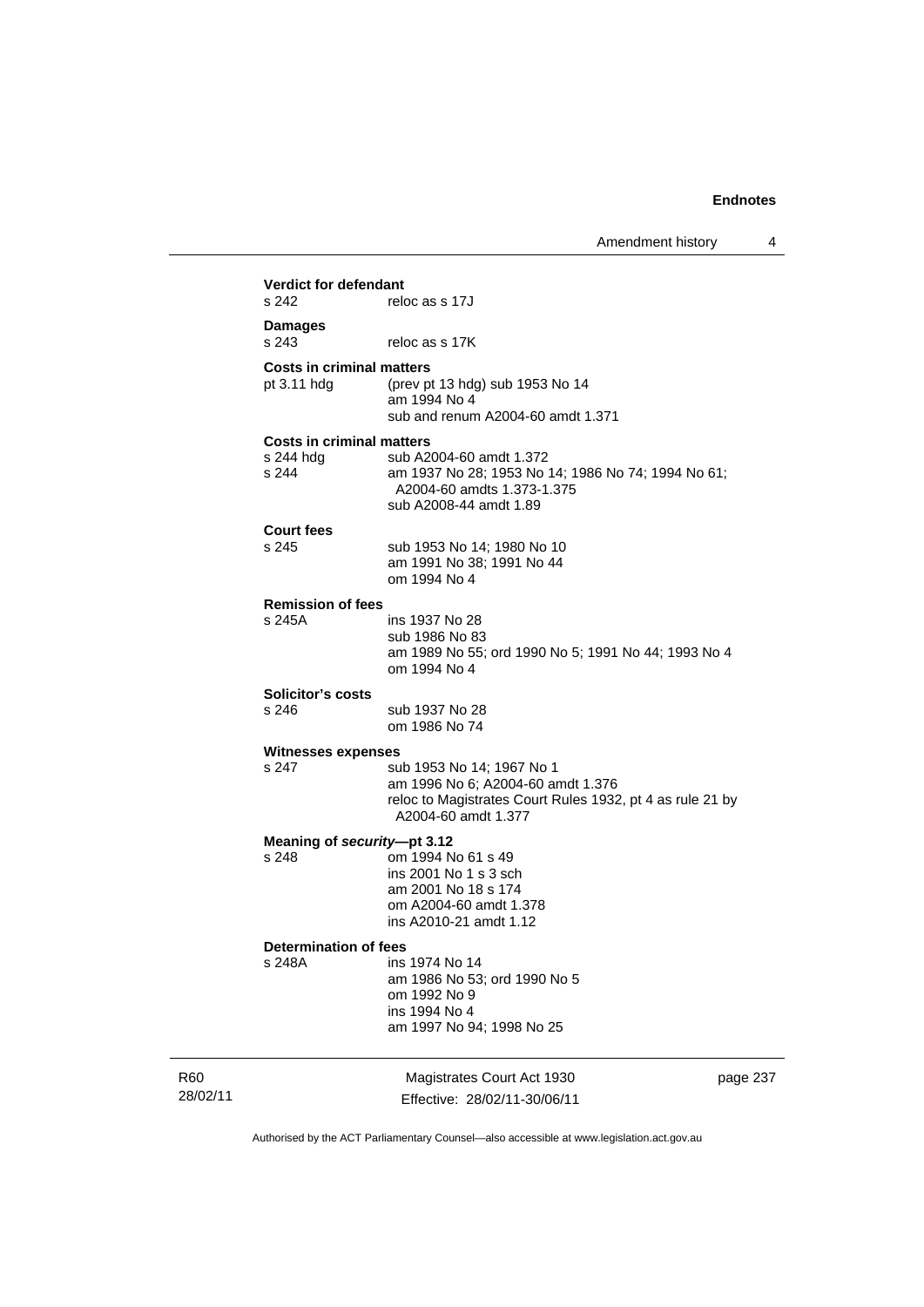4 Amendment history

page 238 Magistrates Court Act 1930 Effective: 28/02/11-30/06/11 R60 28/02/11 sub 2000 No 1 s 3 sch am 2001 No 44 amdt 1.2760 om A2004-60 amdt 1.378 **Payment of fees**  ins 1974 No 14 am 1986 No 53; ord 1990 No 5 om 1992 No 9 ins 1994 No 4 sub 2000 No 1 s 3 sch am 2001 No 44 amdt 1.2761 om A2004-60 amdt 1.378 **Remission, refund, deferral, waiver and exemption of fees**  s 248C ins 1974 No 14 om 1992 No 9 ins 1994 No 4 am 1994 No 45; No. 1995 No 46; 1997 No 96; 1999 No 66 sch 3; 1999 No 64 s 4 sch 2 sub 2000 No 1 s 3 sch am 2002 No 36 s 4 (4), (5) exp 11 October 2003 (s 248C (5)) om A2004-60 amdt 1.378 **Recovery of fees in non-criminal proceedings if fees otherwise not payable**  s 248D ins 1974 No 14 am 1986 No 53 om 1992 No 9 ins 1994 No 4 sub 2000 No 1 s 3 sch om A2004-60 amdt 1.378 **Recovery of fees in criminal proceedings if fees not otherwise payable**  s 248E ins 1994 No 4 sub 2000 No 1 s 3 sch om A2004-60 amdt 1.378 **Review of decisions**  s 248F ins 1994 No 4 am 1996 No 6 sub 2000 No 1 s 3 sch om A2004-60 amdt 1.378 **Securities in criminal matters**<br>pt 3.12 hdg (prev pt 14) (prev pt 14 hdg) sub and renum A2004-60 amdt  $1.379$ **Securities taken under Act**  s 249 am 1991 No 44; A2004-60 amdts 1.380-1.383; A2005-20 amdt 3.304; A2010-21 amdt 1.13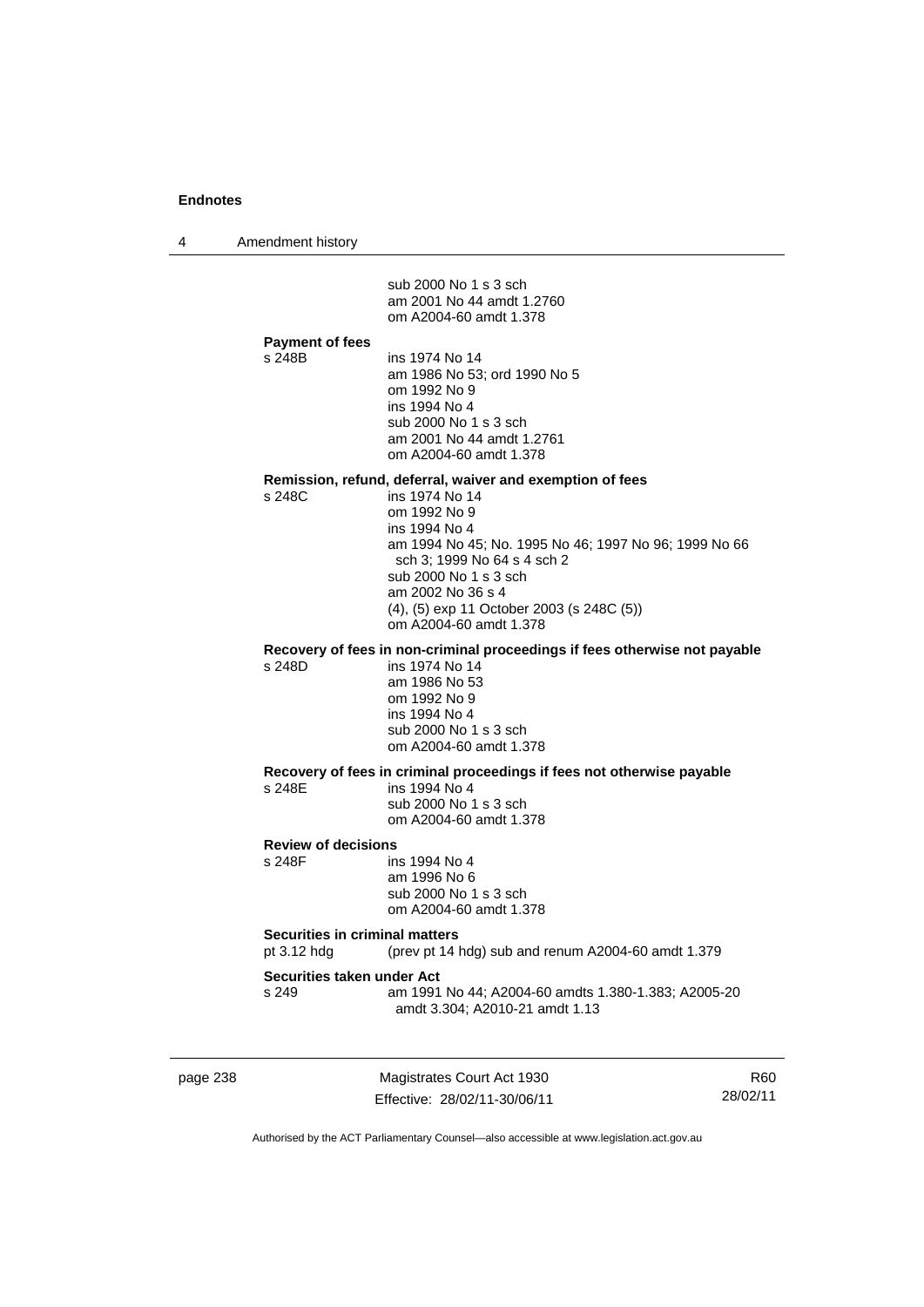# **Recovery of amount due under security**

s 250 ins 1937 No 28 am 1986 No 74; 1991 No 44; 1992 No 9; A2004-60 amdt 1.384; A2006-23 amdt 1.258; A2010-21 amdt 1.13 **Enforcement of payment of sum due by principal**  s 251 om 1937 No 28 am A2006-23 amdt 1.258; A2010-21 amdt 1.13 **Sums paid by surety may be recovered from principal**  s 252 am 1937 No 28; 1986 No 74; 1992 No 9; A2004-60 amdt 1.384; A2006-23 amdt 1.258; A2010-21 amdt 1.13 **Payment enforced by security**  s 253 am 1992 No 9; A2004-60 amdt 1.384; A2006-23 amdt 1.258; A2010-21 amdt 1.13 **Enforcement of recognisance**  s 254 sub 1974 No 14 am 1986 No 53; 1986 No 74; ord 1990 No 5; 1991 No 44; 1992 No 9; 1994 No 61; A2006-23 amdt 1.259; A2006-40 amdt 2.161, amdt 2.162 **Directions about procedure**<br>s 254A reloc as s reloc as s 309 **Appearance by audiovisual or audio links**  s 254B reloc as s 311 **Contempt in face of court**  s 255 reloc as s 290 **Failure to give evidence—offence**  s 255AA reloc as s 291 **Failure to give evidence—committal**  s 255AB reloc as s 312 **Commitment to remand centre**  s 255A reloc as s 313 **Registrar to give directions for preparation of transcript**  s 255B reloc as s 314 **Applications for transcripts**  s 255C reloc as s 315 **Civil proceedings**  ch 4 hdg ins A2004-60 amdt 1.386

**Commencement of proceedings**  pt 4 hdg renum as pt 3.3 hdg

R60 28/02/11

Magistrates Court Act 1930 Effective: 28/02/11-30/06/11 page 239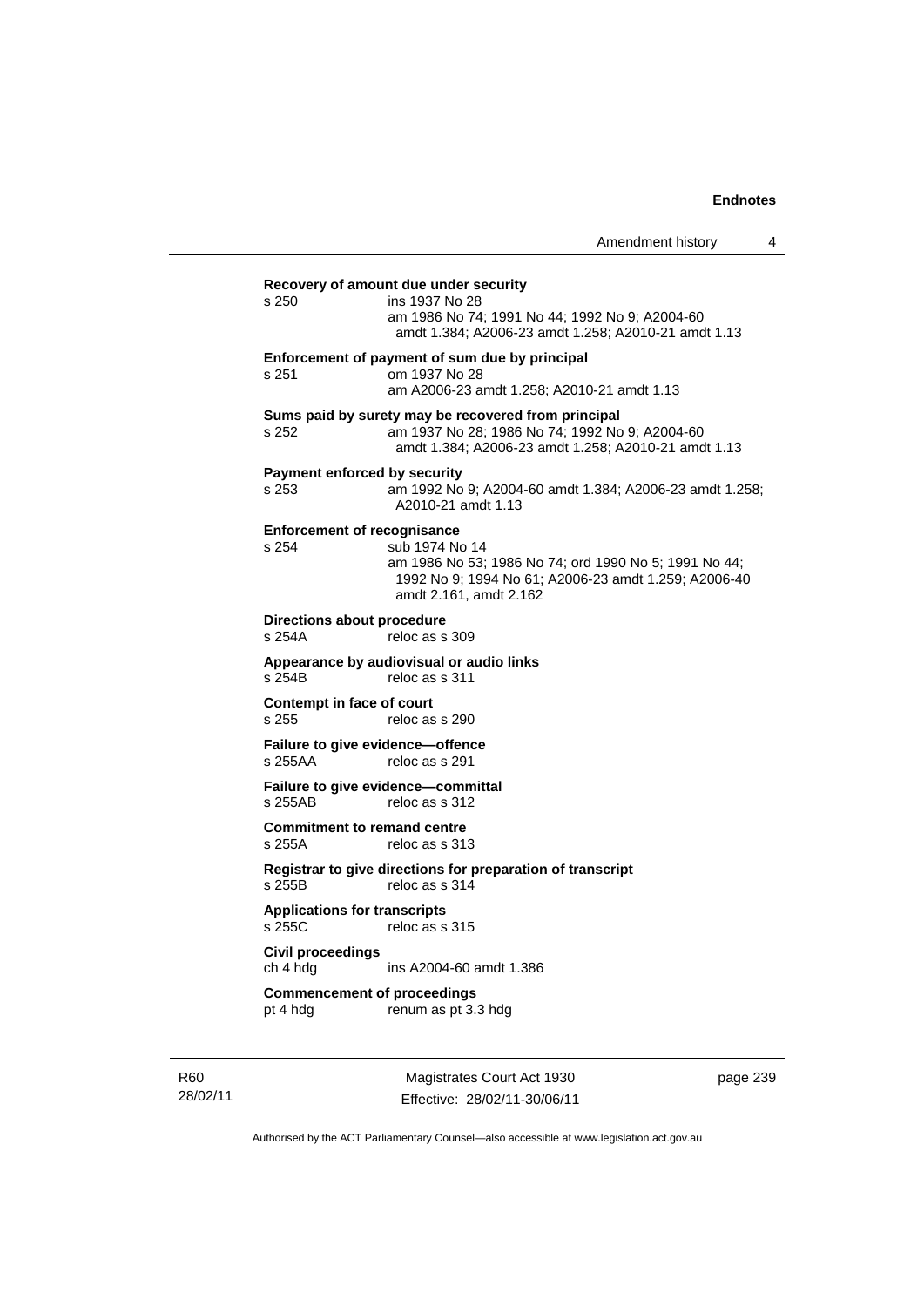| 4 | Amendment history |  |
|---|-------------------|--|
|---|-------------------|--|

| page 240 |                                                                     | Magistrates Court Act 1930                                                                                                                                                                                                                                                                        | R60 |
|----------|---------------------------------------------------------------------|---------------------------------------------------------------------------------------------------------------------------------------------------------------------------------------------------------------------------------------------------------------------------------------------------|-----|
|          | <b>Disputed debts</b><br>s 261 hdg<br>s 261                         | bracketed note $exp 10$ January 2006 (s 3 (3))<br>ins A2004-60 amdt 1.386                                                                                                                                                                                                                         |     |
|          | s 260 hdg<br>s 260                                                  | bracketed note $exp 10$ January 2006 (s 3 (3))<br>ins A2004-60 amdt 1.386                                                                                                                                                                                                                         |     |
|          | Rules of equity to prevail<br>s 259 hdg<br>s 259<br><b>Nuisance</b> | bracketed note exp 10 January 2006 (s 3 (3))<br>ins 1999 No 34<br>om 2001 No 90 amdt 1.81<br>ins A2004-60 amdt 1.386                                                                                                                                                                              |     |
|          | Power of court to grant relief<br>s 258 hdg<br>s 258                | bracketed note exp 10 January 2006 (s 3 (3))<br>am 1932 No 21; 1937 No 28; 1953 No 14; 1986 No 74;<br>ord 1990 No 5; 1991 No 44; 2001 No 44<br>amdts 1.2765-1.2768<br>om A2004-60 amdt 1.412<br>ins A2004-60 amdt 1.386                                                                           |     |
|          | s 257 hdg<br>s 257                                                  | Personal actions at law-amount or value<br>bracketed note exp 10 January 2006 (s 3 (3))<br>am 1937 No 28<br>om 1986 No 74<br>ins 1991 No 38<br>om 1994 No 4<br>ins A2004-60 amdt 1.386                                                                                                            |     |
|          | <b>Informations</b><br>div 4.2 hdg                                  | renum as pt 3.3.2 hdg                                                                                                                                                                                                                                                                             |     |
|          | <b>Civil jurisdiction</b><br>pt $4.2$ hdg                           | ins A2004-60 amdt 1.386                                                                                                                                                                                                                                                                           |     |
|          | <b>Application of ch 4</b><br>s 256 hdg<br>s 256                    | bracketed note $exp 10$ January 2006 (s 3 (3))<br>am 1967 No 1; 1970 No 15; 1974 No 14; 1979 No 33; 1993<br>No 4; 2001 No 44 amdts 1.2762-1.2764<br>(8)-(11) exp 12 September 2002 (s 256 (11))<br>om A2004-60 amdt 1.412<br>ins A2004-60 amdt 1.386<br>am A2005-13 amdt 1.43; A2008-46 amdt 3.40 |     |
|          | General<br>div 4.1 hdg                                              | renum as div 3.3.1 hdg                                                                                                                                                                                                                                                                            |     |
|          | <b>Preliminary</b><br>pt $4.1$ hdg                                  | ins A2004-60 amdt 1.386                                                                                                                                                                                                                                                                           |     |

Effective: 28/02/11-30/06/11

R60 28/02/11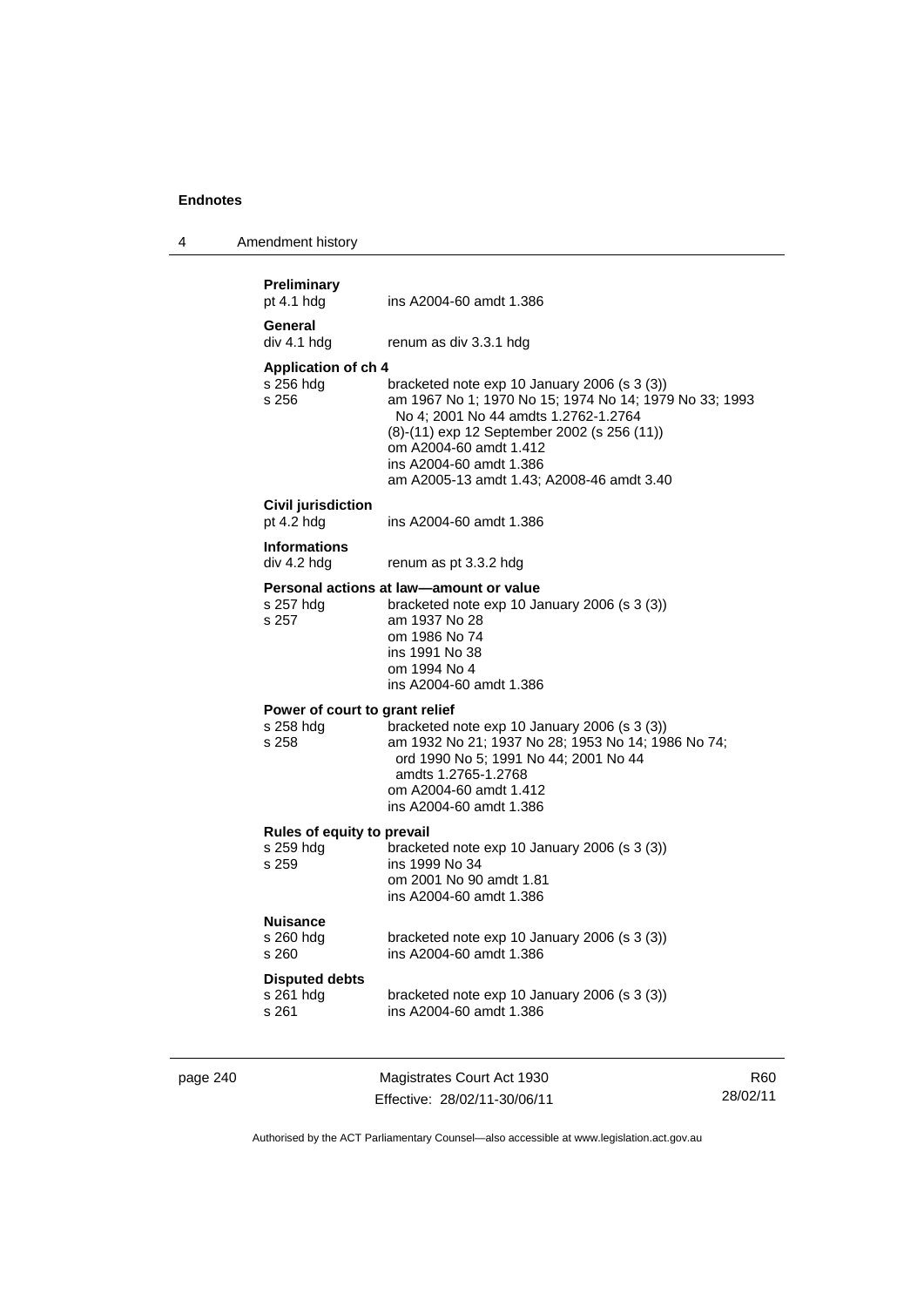| Amendment history |  |  |
|-------------------|--|--|
|-------------------|--|--|

**Cause of action arising, or defendant resident, outside ACT**  s 262 hdg bracketed note exp 10 January 2006 (s 3 (3)) s 262 ins A2004-60 amdt 1.386 **Requests under conventions relating to legal proceedings in civil and commercial matters**  s 263 ins A2004-60 amdt 1.386 **Proceedings affecting title to land**  s 264 hdg bracketed note exp 10 January 2006 (s 3 (3))<br>s 264 ins A2004-60 amdt 1.386 s 264 ins A2004-60 amdt 1.386 **Disputes under Residential Tenancies Act**  s 265 hdg bracketed note exp 10 January 2006 (s 3 (3)) s 265 ins A2004-60 amdt 1.386 **Complaints under Utilities Act, pt 12**  s 266 hdg bracketed note exp 10 January 2006 (s 3 (3)) s 266 ins A2004-60 amdt 1.386 am A2008-22 amdt 1.36 sub A2008-36 amdt 1.480 **Civil disputes under ACT Civil and Administrative Tribunal Act**  s 266A ins A2008-37 amdt 1.322 **Enforcement of ACT Civil and Administrative Tribunal order—representation**  s 266B ins as mod SL2009-2 mod 4.1 (as ins by SL2009-51 s 8) mod lapsed 22 December 2009 (SL2009-2 mod 4.1 om by A2009-54 amdt 1.5) ins A2009-54 amdt 1.8 **Case stated for Supreme Court**  pt 4.3 hdg (prev pt 4 div 3 hdg) om A1986-74 ins A2004-60 amdt 1.386 **Case stated**  s 267 hdg bracketed note exp 10 January 2006 (s 3 (3))<br>s 267 ins A2004-60 amdt 1.386 s 267 ins A2004-60 amdt 1.386 am A2008-36 amdt 1.481 **Transfer of proceedings from or to Supreme Court**  pt 4.4 hdg ins A2004-60 amdt 1.386 **Summonses**  renum as div 3.3.3 hdg **Transfer of action from Supreme Court**  s 268 hdg bracketed note exp 10 January 2006 (s 3 (3))<br>s 268 ins A2004-60 amdt 1.386 s 268 ins A2004-60 amdt 1.386

R60 28/02/11

Magistrates Court Act 1930 Effective: 28/02/11-30/06/11 page 241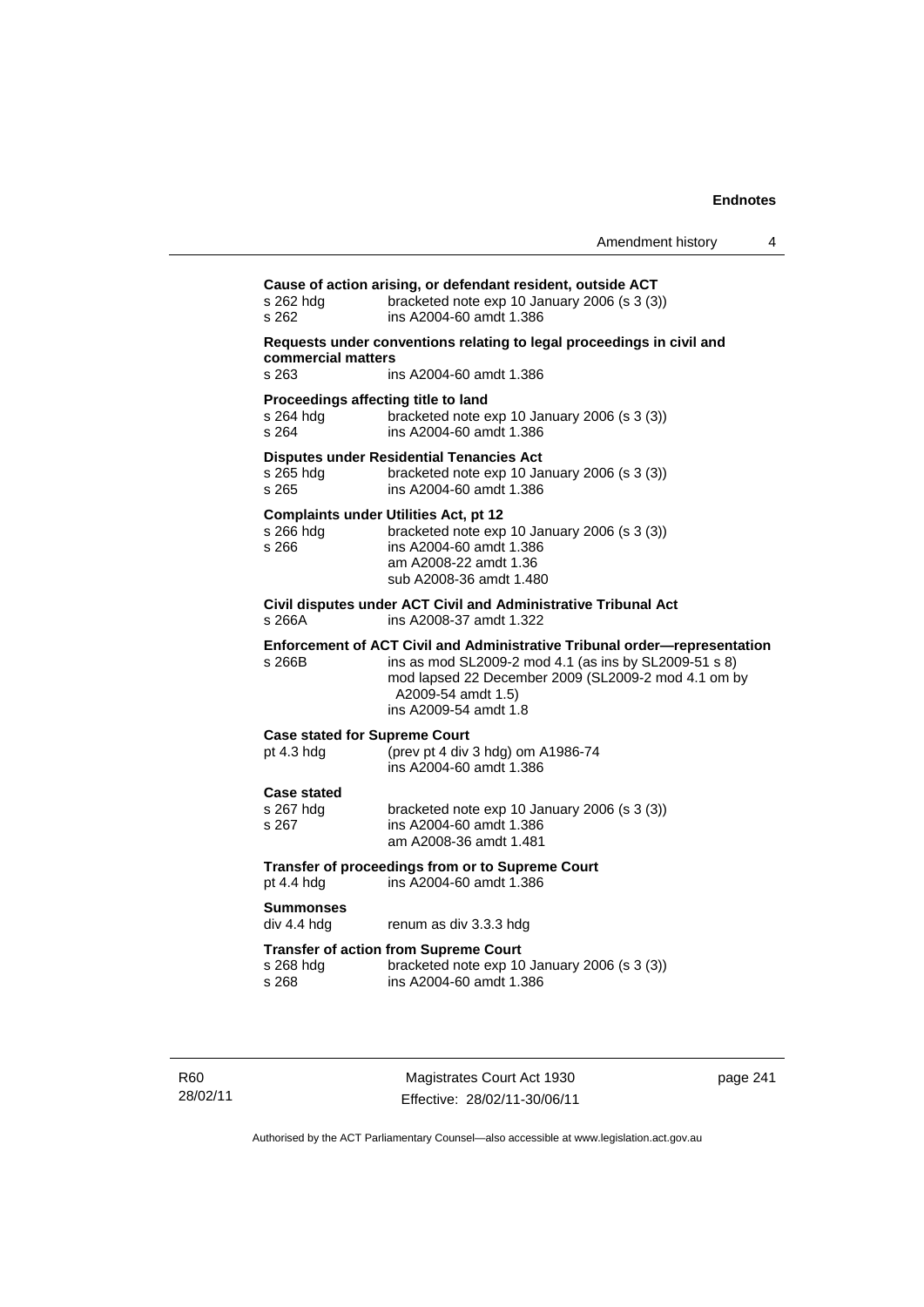| 4 | Amendment history                                |                                                                                                                                                         |
|---|--------------------------------------------------|---------------------------------------------------------------------------------------------------------------------------------------------------------|
|   | s 269 hdg<br>s 269                               | Procedure on transfer of action from Supreme Court<br>bracketed note exp 10 January 2006 (s 3 (3))<br>ins A2004-60 amdt 1.386<br>am A2006-40 amdt 2.163 |
|   | s 270 hdg<br>s 270                               | <b>Removal of proceedings into Supreme Court</b><br>bracketed note exp 10 January 2006 (s 3 (3))<br>ins A2004-60 amdt 1.386                             |
|   | <b>Stay of proceedings</b><br>s 271 hdg<br>s 271 | bracketed note $exp 10$ January 2006 (s 3 (3))<br>ins A2004-60 amdt 1.386                                                                               |
|   | Civil appeals<br>pt $4.5$ hdg                    | ins A2004-60 amdt 1.386                                                                                                                                 |
|   | <b>Warrants of arrest</b><br>div 4.5 hdg         | renum as div 3.3.4 hdg                                                                                                                                  |
|   | s 272 hdg<br>s 272                               | Meaning of appeal-pt 4.5<br>bracketed note $exp 10$ January 2006 (s 3 (3))<br>ins A2004-60 amdt 1.386<br>sub A2008-36 amdt 1.482                        |
|   | <b>Jurisdiction</b><br>s 273 hdg<br>s 273        | bracketed note $exp 10$ January 2006 (s 3 (3))<br>ins A2004-60 amdt 1.386                                                                               |
|   | s 274 hdg<br>s 274                               | Cases in which appeal may be brought<br>bracketed note exp 10 January 2006 (s 3 (3))<br>ins A2004-60 amdt 1.386<br>am A2008-36 amdt 1.483               |
|   | s 275 hdg<br>s 275                               | <b>Appeals-Small Claims Court</b><br>bracketed note exp 10 January 2006 (s 3 (3))<br>ins A2004-60 amdt 1.386<br>om A2008-36 amdt 1.484                  |
|   | <b>Evidence on appeal</b><br>s 276 hdg<br>s 276  | bracketed note exp 10 January 2006 (s 3 (3))<br>ins A2004-60 amdt 1.386                                                                                 |
|   | s 277 hdg<br>s 277                               | Powers of Supreme Court on appeal<br>bracketed note exp 10 January 2006 (s 3 (3))<br>ins A2004-60 amdt 1.386<br>om A2006-40 amdt 2.164                  |
|   | Small Claims Court<br>pt $4.6$ hdg               | ins A2004-60 amdt 1.386<br>om A2008-36 amdt 1.485                                                                                                       |
|   |                                                  |                                                                                                                                                         |

page 242 Magistrates Court Act 1930 Effective: 28/02/11-30/06/11

R60 28/02/11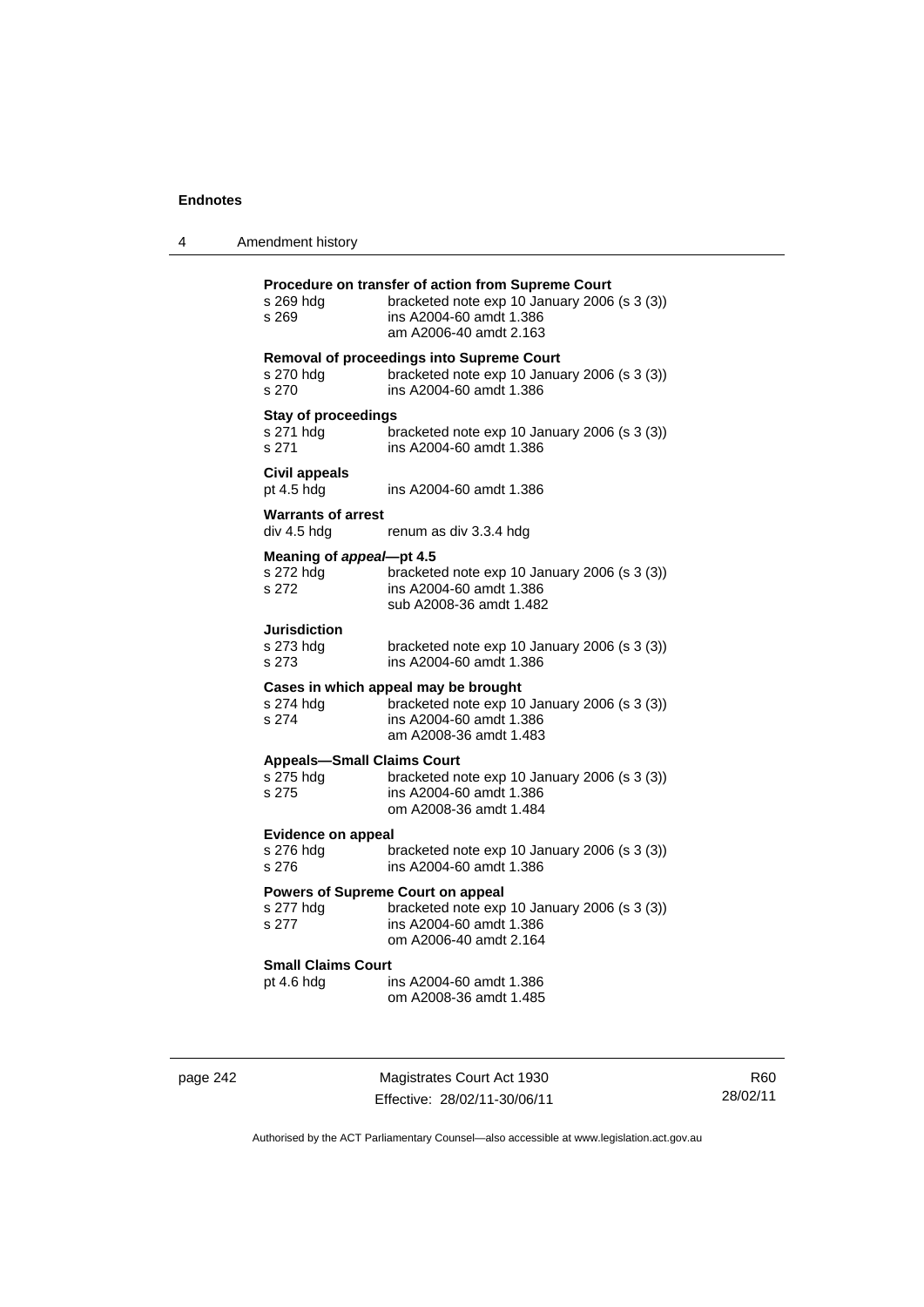| s 278 hdg<br>s 278                        | bracketed note exp 10 January 2006 (s 3 (3))<br>ins A2004-60 amdt 1.386<br>om A2008-36 amdt 1.485                                            |
|-------------------------------------------|----------------------------------------------------------------------------------------------------------------------------------------------|
| <b>Small Claims Court</b>                 |                                                                                                                                              |
| s 279                                     | s 279 hdg bracketed note exp 10 January 2006 (s 3 (3))<br>s 279 ins A2004-60 amdt 1.386<br>ins A2004-60 amdt 1.386<br>om A2008-36 amdt 1.485 |
| Referees-appointment                      |                                                                                                                                              |
| s 280 hdg<br>s 280                        | bracketed note exp 10 January 2006 (s 3 (3))<br>ins A2004-60 amdt 1.386<br>om A2008-36 amdt 1.485                                            |
| <b>Referees-functions</b>                 |                                                                                                                                              |
| s 281                                     | s 281 hdg bracketed note exp 10 January 2006 (s 3 (3))<br>ins A2004-60 amdt 1.386<br>om A2008-36 amdt 1.485                                  |
|                                           | Referees-oath or affirmation of office                                                                                                       |
| s 282 hdg<br>s 282                        | bracketed note exp 10 January 2006 (s 3 (3))<br>ins A2004-60 amdt 1.386<br>om A2008-36 amdt 1.485                                            |
| <b>Jurisdiction</b>                       |                                                                                                                                              |
| s 283 hdg<br>s 283                        | bracketed note exp 10 January 2006 (s 3 (3))<br>ins A2004-60 amdt 1.386<br>om A2008-36 amdt 1.485                                            |
| \$10 000 limit                            |                                                                                                                                              |
| s 284 hdg<br>s 284                        | bracketed note exp 10 January 2006 (s 3 (3))<br>ins A2004-60 amdt 1.386<br>om A2008-36 amdt 1.485                                            |
|                                           | Admissibility of conference proceedings in inquiries                                                                                         |
| s 285 hdg<br>s 285                        | bracketed note exp 10 January 2006 (s 3 (3))<br>ins A2004-60 amdt 1.386<br>om A2008-36 amdt 1.485                                            |
| <b>Small Claims Court's seal</b>          |                                                                                                                                              |
| s 286                                     | ins A2005-60 amdt 1.108<br>om A2008-36 amdt 1.485                                                                                            |
| <b>The Childrens Court</b><br>ch 4A hdg   | ins A2008-19 amdt 1.92                                                                                                                       |
| <b>The Childrens Court</b><br>pt 4A.1 hdg | ins A2008-19 amdt 1.92                                                                                                                       |
| <b>Childrens Court</b><br>s 287           | ins A2008-19 amdt 1.92                                                                                                                       |

R60 28/02/11

Magistrates Court Act 1930 Effective: 28/02/11-30/06/11 page 243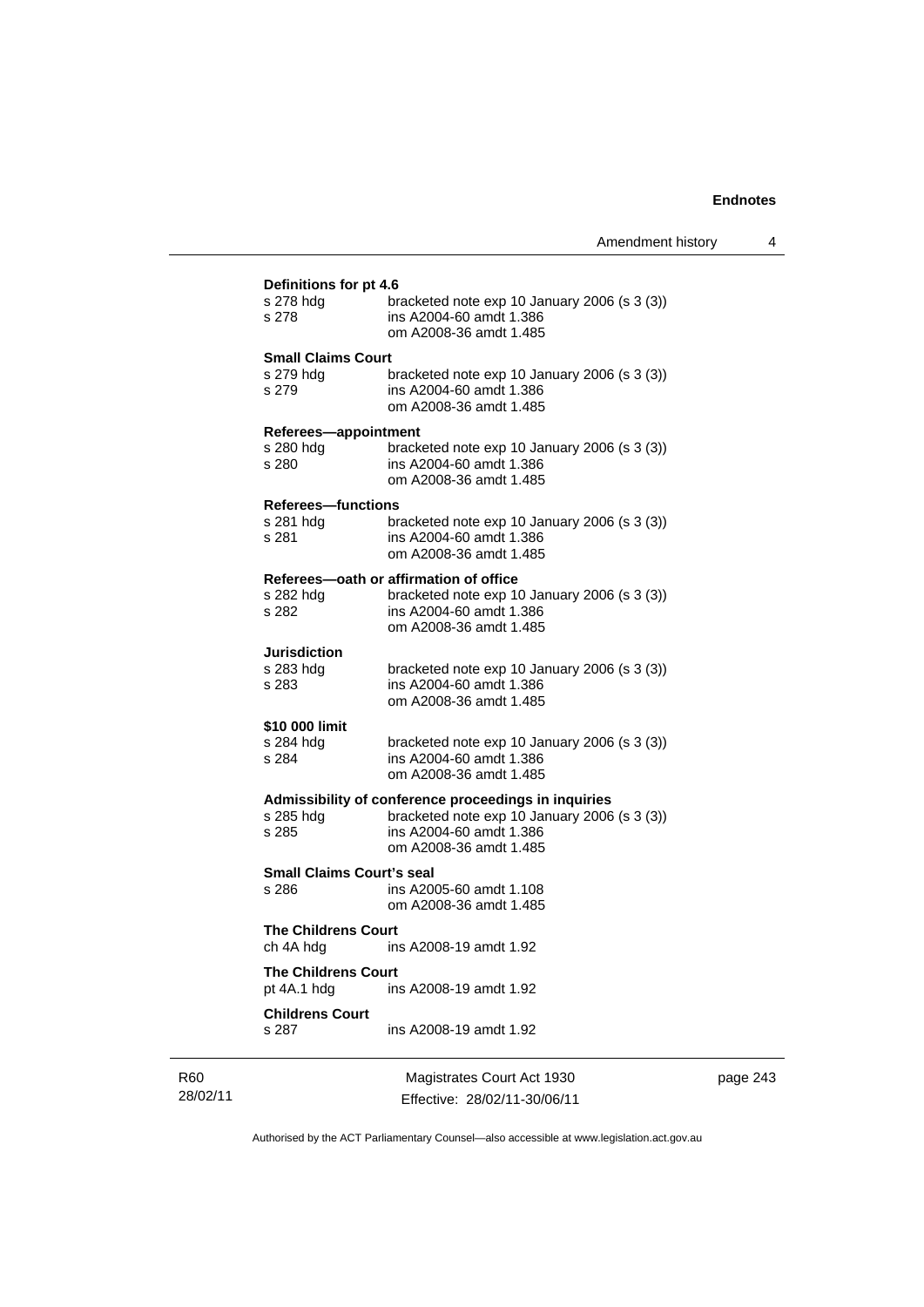| 4                                | Amendment history                                  |                                                                                                           |
|----------------------------------|----------------------------------------------------|-----------------------------------------------------------------------------------------------------------|
|                                  | Jurisdiction of Childrens Court<br>s 288           | ins A2008-19 amdt 1.92                                                                                    |
|                                  | s 289                                              | Proceedings where children jointly charged with adults<br>ins A2008-19 amdt 1.92<br>am A2008-44 amdt 1.90 |
|                                  | s 290                                              | Chief Magistrate to arrange business of Childrens Court<br>ins A2008-19 amdt 1.92                         |
|                                  | s 291                                              | <b>Childrens Court Magistrate to hear all matters</b><br>ins A2008-19 amdt 1.92                           |
|                                  | <b>Childrens Court Magistrate</b><br>pt 4A.2 hdg   | ins A2008-19 amdt 1.92                                                                                    |
|                                  | <b>Childrens Court Magistrate</b><br>s 291A        | ins A2008-19 amdt 1.92                                                                                    |
|                                  | <b>Acting Childrens Court Magistrate</b><br>s 291B | ins A2008-19 amdt 1.92                                                                                    |
|                                  | s 291C                                             | Assignment of other magistrates for Childrens Court matters<br>ins A2008-19 amdt 1.92                     |
|                                  | <b>Completion of part-heard matters</b><br>s 291D  | ins A2008-19 amdt 1.92                                                                                    |
|                                  | <b>Criminal proceedings</b><br>pt 4A.3 hdg         | ins A2008-19 amdt 1.92                                                                                    |
|                                  | s 291E                                             | Procedures for hearing indictable offences<br>ins A2008-19 amdt 1.92                                      |
|                                  | s 291F                                             | Childrens Court may adjourn hearings to allow access to legal advice<br>ins A2008-19 amdt 1.92            |
| s 291G<br>ins A2008-19 amdt 1.92 |                                                    | Childrens Court may send cases to Supreme Court for sentencing                                            |
|                                  | <b>Miscellaneous</b><br>ch 5 hdg                   | (prev pt 15 hdg) sub and renum A2004-60 amdt 1.387                                                        |
|                                  | Hearing<br>pt 5 hdg                                | renum as pt 3.4 hdg                                                                                       |
|                                  | <b>Offences</b><br>pt $5.1$ hdg                    | ins A2004-60 amdt 1.387                                                                                   |
|                                  | General<br>div 5.1 hdg                             | renum as div 3.4.1 hdg                                                                                    |
|                                  | <b>Evidence</b><br>div 5.2 hdg                     | renum as div 3.4.2 hdg                                                                                    |
| page 244                         |                                                    | Magistrates Court Act 1930                                                                                |

Authorised by the ACT Parliamentary Counsel—also accessible at www.legislation.act.gov.au

R60 28/02/11

Effective: 28/02/11-30/06/11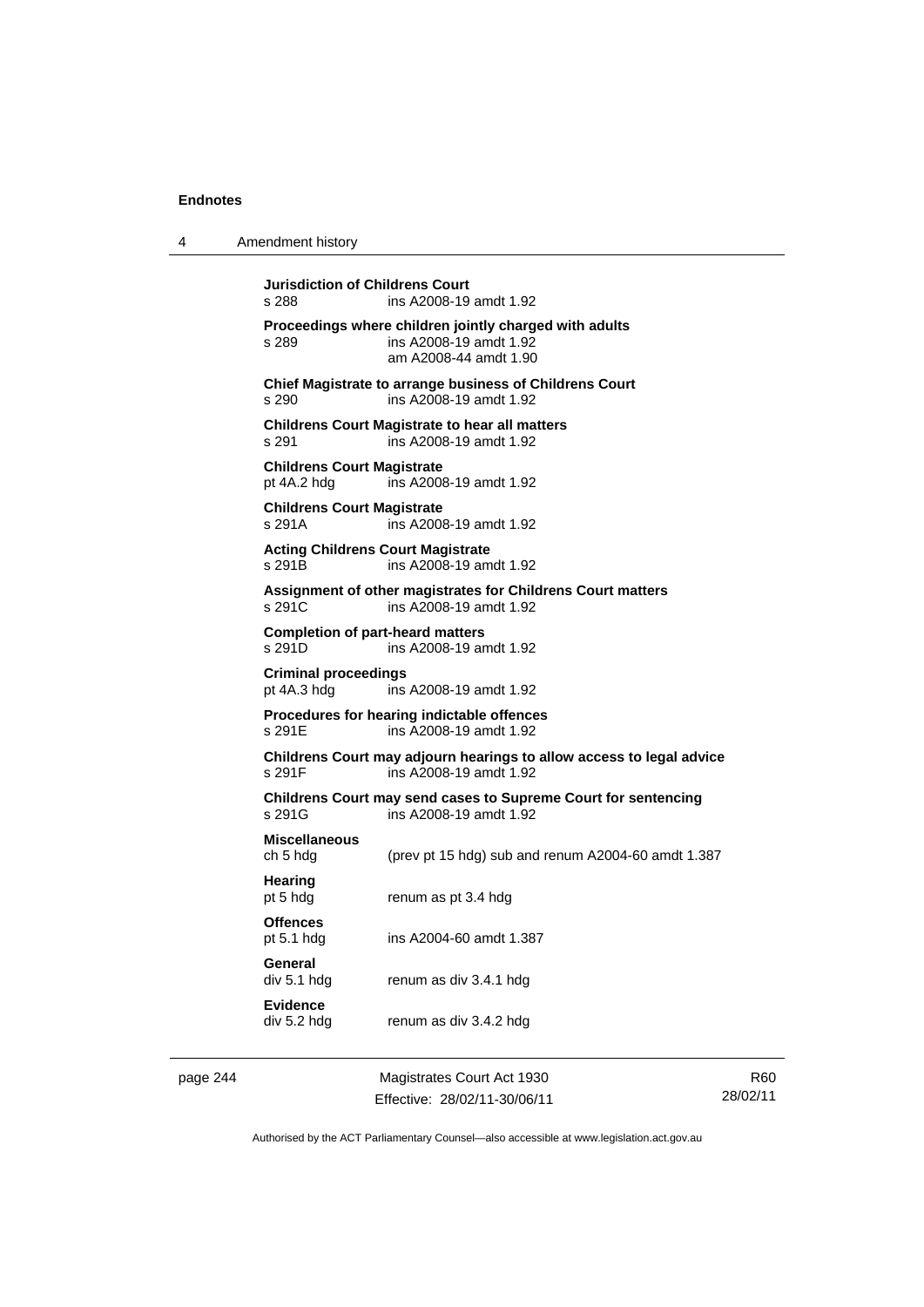| Remand<br>div 5.3 hdg                                  | renum as div 3.4.3 hdg                                                                                                                                                                                                                                                                |          |
|--------------------------------------------------------|---------------------------------------------------------------------------------------------------------------------------------------------------------------------------------------------------------------------------------------------------------------------------------------|----------|
| <b>Committal and recognisance</b><br>div 5.4 hdg       | renum as div 3.4.4 hdg                                                                                                                                                                                                                                                                |          |
| <b>Adjournment of proceedings</b>                      |                                                                                                                                                                                                                                                                                       |          |
| div 5.5 hdg                                            | renum as div 3.4.5 hdg                                                                                                                                                                                                                                                                |          |
| Contempt in face of court<br>s 290                     | (prev s 255) am 1967 No 1; 1972 No 37; ord 1990 No 5<br>sub 1993 No 4<br>am 1994 No 66; 1994 No 81; 1999 No 22 s 23; ss renum R10<br>LA; A2004-60 amdt 1.391<br>renum A2004-60 amdt 1.392<br>am A2005-53 amdt 1.108; ss renum R30 LA (see A2005-53<br>amdt 1.109)<br>om A2006-55 s 17 |          |
| Failure to give evidence-offence<br>s 291 hdg<br>s 291 | (prev s 255AA hdg) sub A2004-60 amdt 1.393<br>(prev s 255AA) ins 1994 No 61<br>am 1995 No 46; 1996 No 6; 1998 No 25; 1998 No 54;<br>A2004-60 amdt 1.394, amdt 1.395<br>reloc from s 255AA by A2004-60 amdt 1.396<br>om A2005-53 amdt 1.110                                            |          |
|                                                        | Failure to comply with order in nuisance action<br>ins A2004-60 amdt 1.412                                                                                                                                                                                                            |          |
| s 292 hdg<br>s 292                                     | bracketed note exp 10 January 2006 (s 3 (3))<br>reloc from Magistrates Court (Civil Jurisdiction) Act 1982<br>s 8 (2) by A2004-60 amdt 1.450                                                                                                                                          |          |
| s 293 hdg<br>s 293                                     | <b>Failure to comply with Magistrates Court subpoena</b><br>bracketed note exp 10 January 2006 (s 3 (3))<br>(1) reloc from Magistrates Court (Civil Jurisdiction) Act 1982<br>s 187 (7) by A2004-60 amdt 1.488<br>(2), (3) ins A2004-60 amdt 1.412<br>om A2005-53 amdt 1.111          |          |
|                                                        | Failure to comply with judgment for delivery of detained goods                                                                                                                                                                                                                        |          |
| s 294 hdg<br>s 294                                     | ins A2004-60 amdt 1.412<br>bracketed note exp 10 January 2006 (s 3 (3))<br>reloc from Magistrates Court (Civil Jurisdiction) Act 1982<br>s 217 (4) by A2004-60 amdt 1.502<br>om A2006-40 amdt 2.164                                                                                   |          |
| s 295 hdg                                              | False or misleading statement by garnishee<br>ins A2004-60 amdt 1.412<br>bracketed note exp 10 January 2006 (s 3 (3))                                                                                                                                                                 |          |
|                                                        | Magistrates Court Act 1930<br>Effective: 28/02/11-30/06/11                                                                                                                                                                                                                            | page 245 |

Authorised by the ACT Parliamentary Counsel—also accessible at www.legislation.act.gov.au

R60 28/02/11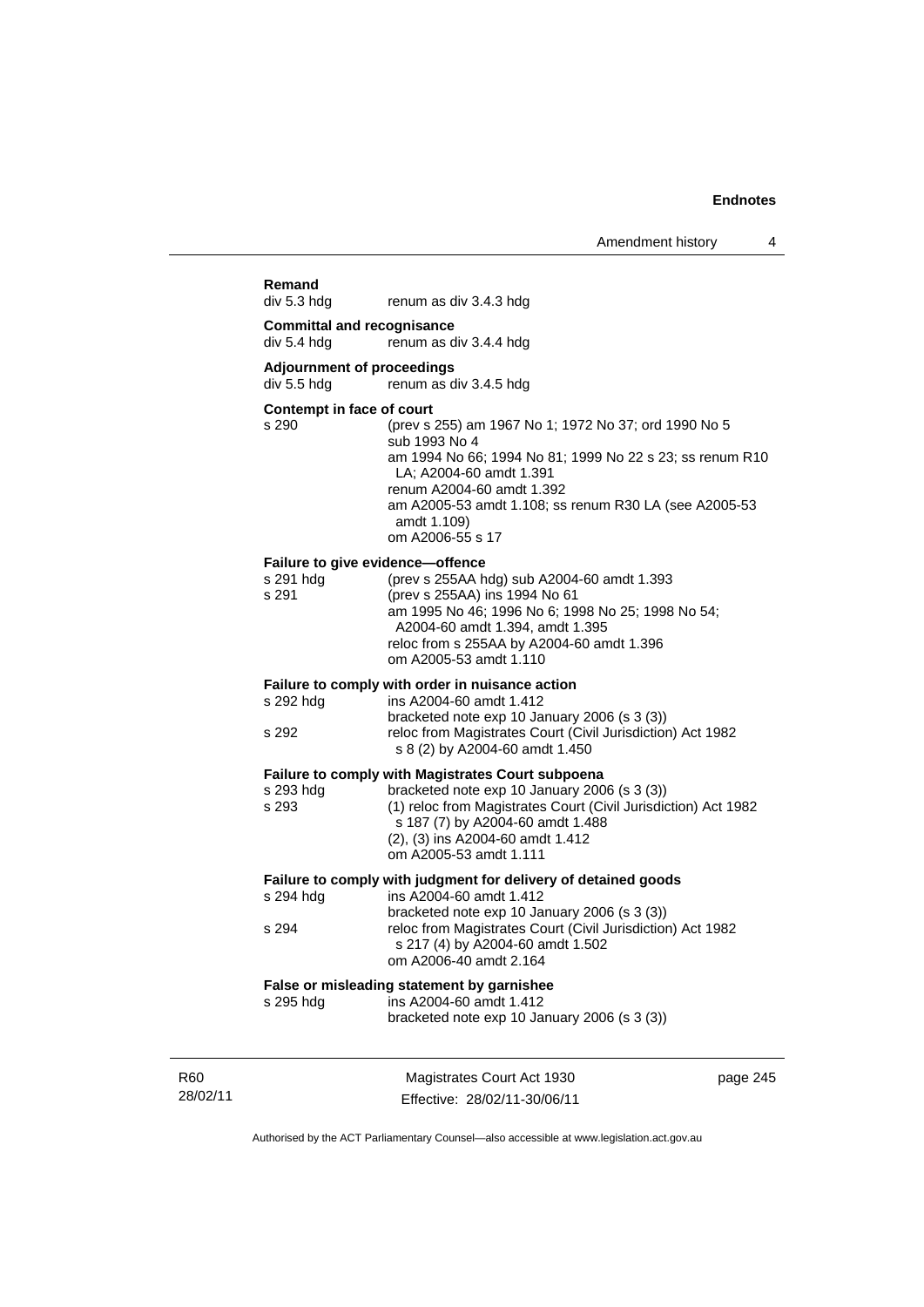| 4        | Amendment history            |                                                                                                                                                                                                                                                                        |     |  |
|----------|------------------------------|------------------------------------------------------------------------------------------------------------------------------------------------------------------------------------------------------------------------------------------------------------------------|-----|--|
|          | s 295                        | reloc from Magistrates Court (Civil Jurisdiction) Act 1982<br>s 329 (2) by A2004-60 amdt 1.524<br>om A2006-40 amdt 2.164                                                                                                                                               |     |  |
|          | s 296 hdg                    | Obligations of judgment creditor if garnishee pays too much<br>ins A2004-60 amdt 1.412<br>bracketed note exp 10 January 2006 (s 3 (3))                                                                                                                                 |     |  |
|          | s 296                        | reloc from Magistrates Court (Civil Jurisdiction) Act 1982<br>s 337 (1) by A2004-60 amdt 1.527<br>om A2006-40 amdt 2.164                                                                                                                                               |     |  |
|          |                              | Notice to be given if judgment debtor ceases employment                                                                                                                                                                                                                |     |  |
|          | s 297 hdg                    | ins A2004-60 amdt 1.412<br>bracketed note exp 10 January 2006 (s 3 (3))                                                                                                                                                                                                |     |  |
|          | s 297                        | reloc from Magistrates Court (Civil Jurisdiction) Act 1982<br>s 340 (1) by A2004-60 amdt 1.531<br>om A2006-40 amdt 2.164                                                                                                                                               |     |  |
|          | <b>Prejudice to employee</b> |                                                                                                                                                                                                                                                                        |     |  |
|          | s 298                        | reloc from Magistrates Court (Civil Jurisdiction) Act 1982 s 341<br>by A2004-60 amdt 1.535                                                                                                                                                                             |     |  |
|          |                              | Interference with seized property etc                                                                                                                                                                                                                                  |     |  |
|          | s 299                        | reloc from Magistrates Court (Civil Jurisdiction) Act 1982 s 379<br>by A2004-60 amdt 1.537<br>om A2006-40 amdt 2.164                                                                                                                                                   |     |  |
|          | s 300 hdg<br>s 300           | Failure to comply with Small Claims Court subpoena<br>bracketed note exp 10 January 2006 (s 3 (3))<br>(1) reloc from Magistrates Court (Civil Jurisdiction) Act 1982<br>s 448 (1) by A2004-60 amdt 1.563<br>(2), (3) ins A2004-60 amdt 1.412<br>om A2005-53 amdt 1.112 |     |  |
|          |                              | Witness before Small Claims Court to answer questions                                                                                                                                                                                                                  |     |  |
|          | s 301                        | reloc from Magistrates Court (Civil Jurisdiction) Act 1982 s 449<br>by A2004-60 amdt 1.568<br>om A2005-53 amdt 1.112                                                                                                                                                   |     |  |
|          |                              | Contravention of Small Claims Court order in trespass proceeding                                                                                                                                                                                                       |     |  |
|          | s 302 hdg                    | ins A2004-60 amdt 1.412                                                                                                                                                                                                                                                |     |  |
|          | s 302                        | bracketed note exp 10 January 2006 (s 3 (3))<br>reloc from Magistrates Court (Civil Jurisdiction) Act 1982<br>s 460 (2) by A2004-60 amdt 1.574<br>om A2008-36 amdt 1.486                                                                                               |     |  |
|          | Other                        |                                                                                                                                                                                                                                                                        |     |  |
|          | pt 5.2 hdg                   | ins A2004-60 amdt 1.412                                                                                                                                                                                                                                                |     |  |
|          | <b>Contempt of court</b>     |                                                                                                                                                                                                                                                                        |     |  |
|          | s 307                        | ins A2006-55 s 18                                                                                                                                                                                                                                                      |     |  |
| page 246 |                              | Magistrates Court Act 1930                                                                                                                                                                                                                                             | R60 |  |

Authorised by the ACT Parliamentary Counsel—also accessible at www.legislation.act.gov.au

28/02/11

Effective: 28/02/11-30/06/11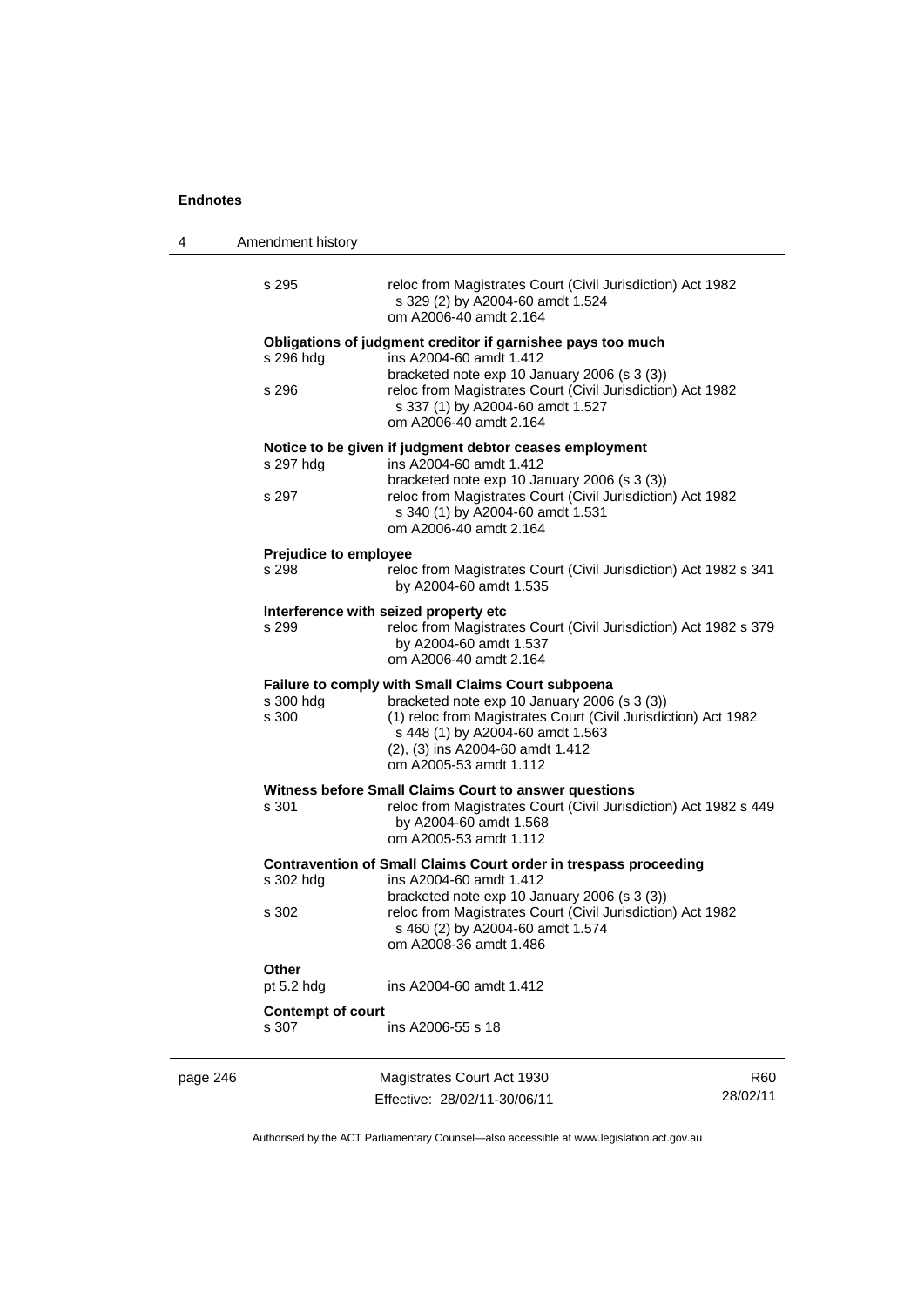# **Magistrates Court's seal**

ins A2005-60 amdt 1.109

#### **Directions about procedure etc**

| s 309 | (prev s 254A) ins 1989 No 59 |
|-------|------------------------------|
|       | reloc by A2004-60 amdt 1.385 |
|       | sub A2006-55 s 19            |

#### **Hearings generally to be in public**

| s 310 hdg | (prev s 51 hdg) sub A2004-60 amdt 1.224 |
|-----------|-----------------------------------------|
| s 310     | (prev s 51) am 1986 No 74               |
|           | sub 1996 No 6                           |
|           | am A2004-60 amdts 1.225-1.227           |
|           | reloc by A2004-60 amdt 1.228            |
|           | am A2008-36 amdt 1.487                  |
|           |                                         |

### **Appearance by audiovisual or audio links etc**

| s 311 | (prev s 254B) ins 1999 No 22 s 22                     |
|-------|-------------------------------------------------------|
|       | am 2000 No 17 s 3 sch 1; A2003-48 amdt 2.11; A2004-60 |
|       | amdt 1.388; ss renum R26 LA (see A2004-60 amdt 1.389) |
|       | reloc by A2004-60 amdt 1.390                          |
|       | am A2005-20 amdt 3.305                                |
|       | sub A2006-55 s 20                                     |
|       | am A2010-40 amdt 2.17                                 |
|       |                                                       |

# **Failure to give evidence—committal**

| s 312 hdg | (prev s 255AB hdg) sub A2004-60 amdt 1.397 |
|-----------|--------------------------------------------|
| s 312     | (prev s 255AB) ins 1994 No 61              |
|           | am 1995 No 46: A2004-60 amdts 1.398-1.400  |
|           | reloc by A2004-60 amdt 1.401               |
|           | sub A2005-53 amdt 1.113                    |
|           | am A2006-23 amdts 1.260-1.262              |
|           |                                            |

#### **Commitment to remand centre**

| s 313 | (prev s 255A) ins 1976 No 42         |
|-------|--------------------------------------|
|       | am 1995 No 41; 1996 No 6; 1998 No 25 |
|       | reloc by A2004-60 amdt 1.402         |
|       | om A2006-23 amdt 1.263               |
|       |                                      |

#### **Registrar to give directions for preparation of transcript**

| s 314 hdg | (prev s 255B hdg) am 1991 No 44                                                |
|-----------|--------------------------------------------------------------------------------|
| s 314     | (prev s 255B) ins 1980 No 4                                                    |
|           | am 1986 No 71; 1991 No 44; A2004-60 amdt 1.403<br>reloc by A2004-60 amdt 1.404 |

Magistrates Court Act 1930 Effective: 28/02/11-30/06/11 page 247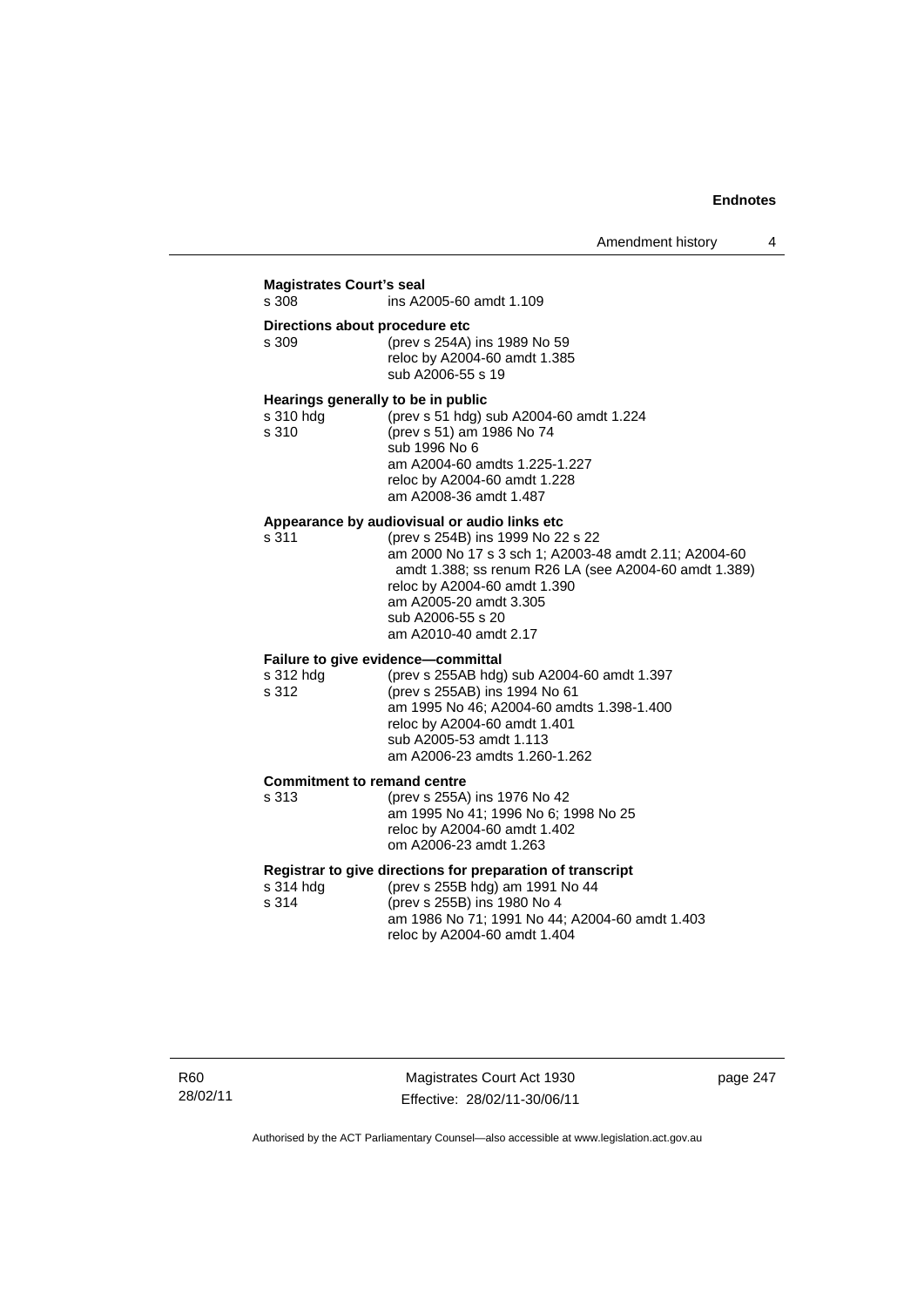4 Amendment history

# **Applications for transcripts**

| s 315                                                                                                         | (prev s 255C) ins 1980 No 4                             |
|---------------------------------------------------------------------------------------------------------------|---------------------------------------------------------|
|                                                                                                               | am 1986 No 71; 1986 No 83; 1988 No 45; 1991 No 38; 1991 |
|                                                                                                               | No 44: 1993 No 4: 1994 No 4: 1999 No 22 s 24: A2004-60  |
|                                                                                                               | amdts 1.405-1.409; ss renum R26 LA (see A2004-60)       |
|                                                                                                               | amdt 1.410)                                             |
|                                                                                                               | reloc by A2004-60 amdt 1.411                            |
| December 1999 - Louis Communist State State State State State State State State State State State State State |                                                         |

#### **Record of proceedings**

| s 316 hdg | (prev s 54A hdg) sub A2004-60 amdt 1.229                   |
|-----------|------------------------------------------------------------|
| s 316     | (prev s 54A) ins 1980 No 4                                 |
|           | am 1985 No 41; 1986 No 71; 1986 No; 1986 No 74; 1986       |
|           | No 83; ord 1990 No 5; 1991 Nos 44 and 106; 1999 No 22      |
|           | s 19; 1999 No 66 sch 3; 2000 No 17 s 3 sch 1; ss renum R10 |
|           | LA; A2003-48 amdt 2.9; A2004-60 amdt 1.230                 |
|           | reloc by A2004-60 amdt 1.231                               |
|           | pars renum R26 LA                                          |
|           | am A2005-20 amdt 3.306; A2010-40 amdt 2.18                 |
|           |                                                            |

#### **Record of proceedings and transcript**

| s 317 | (prev s 60) sub 1958 No 12; 1967 No 1    |
|-------|------------------------------------------|
|       | am 1972 No 37                            |
|       | sub 1974 No 14: 1980 No 4                |
|       | am 1991 No 44; 1999 No 22 s 20; A2004-60 |
|       | amdts 1.233-1.237                        |
|       | reloc by A2004-60 amdt 1.238             |

#### **Person about to leave ACT may be ordered to be examined or produce documents**

| s 318 hda | (prev s 67 hdg) am A2004-60 amdt 1.258                           |
|-----------|------------------------------------------------------------------|
| s 318     | (prev s 67) am 1980 No 4; 1986 No 74; 1996 No 6; ss renum        |
|           | R <sub>10</sub> LA; A <sub>2004</sub> -60 amdt 1.259, amdt 1.260 |
|           | reloc by A2004-60 amdt 1.261                                     |

#### **Witnesses' rights and liabilities**

| s 319 | (prev s 68) am 1996 No 6; A2004-60 amdt 1.263, amdt 1.264 |
|-------|-----------------------------------------------------------|
|       | reloc by A2004-60 amdt 1.265                              |

#### **Depositions to be given to registrar**

| s 320 hdg | (prev s 69 hdg) am 1991 No 44                         |
|-----------|-------------------------------------------------------|
| s 320     | (prev s 69) am 1958 No 12; 1967 No 1; 1980 No 4; 1991 |
|           | No 44; A2004-60 amdts 1.266-1.268                     |
|           | reloc by A2004-60 amdt 1.269                          |

# **Regulation-making power**

s 321 ins A2004-60 amdt 1.412

# **Proceedings in case of indictable offences**<br>pt 6 hdg renum as pt 3.5 hdg

renum as pt 3.5 hdg

page 248 Magistrates Court Act 1930 Effective: 28/02/11-30/06/11

R60 28/02/11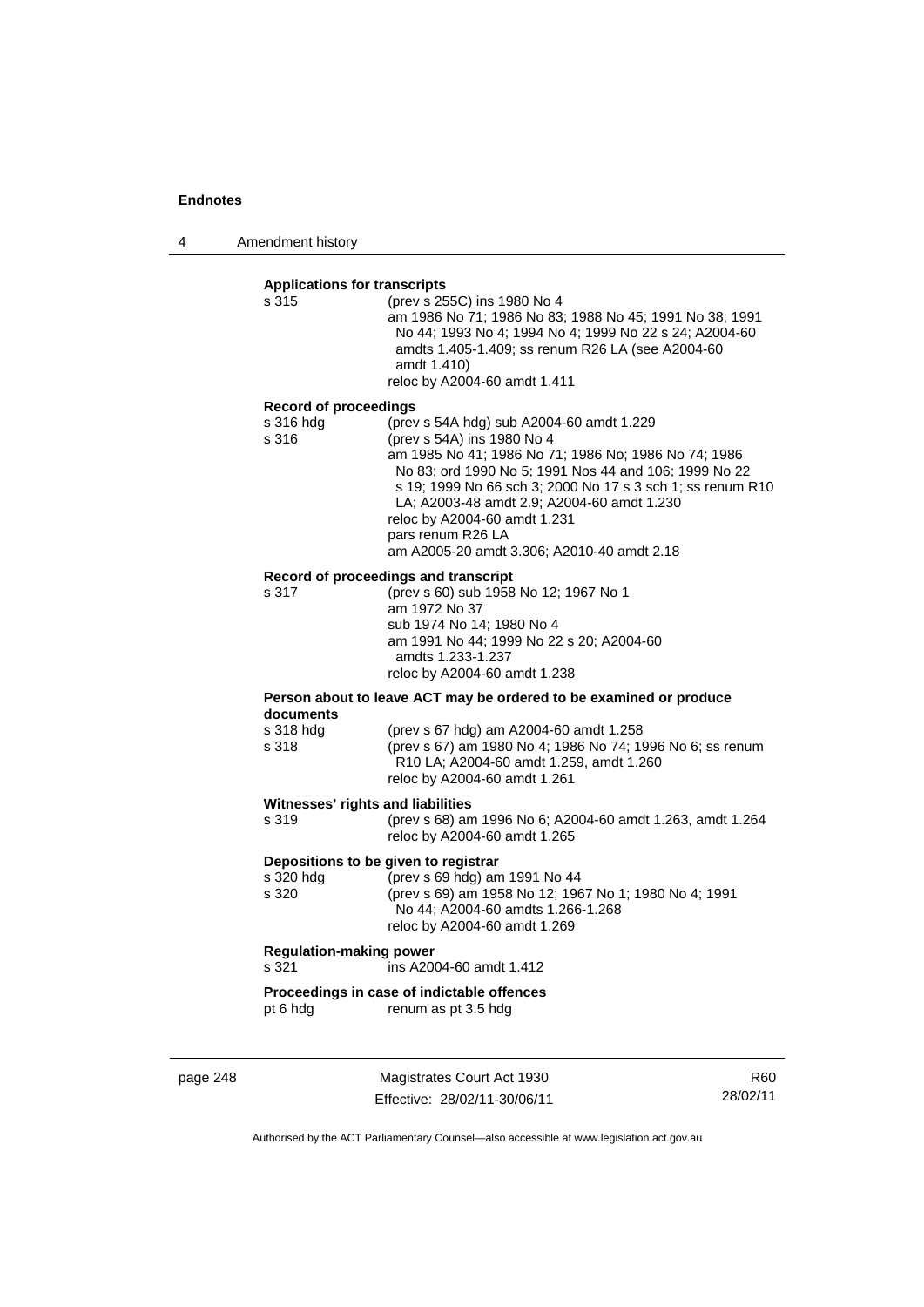# **Preliminary**  renum as div 3.5.1 hdg **Institution of proceedings**  div 6.1 hdg renum as div 3.5.2 hdg **Proceedings subsequent to hearing of evidence**<br>div 6.2 hdg renum as div 3.5.3 hdg renum as div 3.5.3 hdg **Costs**  div 6.2A hdg renum as div 3.5.4 hdg **Recognisances of witnesses**  renum as div 3.5.5 hdg **Miscellaneous**  div 6.4 hdg renum as div 3.5.6 hdg **Proceedings for offences punishable summarily**  pt 7 hdg renum as pt 3.6 hdg **Service and pleading by post for certain offences**  pt 7A hdg renum as pt 3.7 hdg **Infringement notices for certain offences**  pt 8 hdg renum as pt 3.8 hdg **Preliminary**  div 8.1 hdg renum as div 3.8.1 hdg **Infringement and reminder notices**  div 8.2 hdg renum as div 3.8.2 hdg **Additional provisions for vehicle-related offences**  div 8.2A hdg renum as div 3.8.3 hdg **Disputing liability**  renum as div 3.8.4 hdg **Miscellaneous**  div 8.4 hdg renum as div 3.8.5 hdg **Enforcement of decisions**  pt 9 hdg renum as pt 3.9 hdg **General**  div 9.1 hdg renum as div 3.9.1 hdg **Enforcement of fines**  div 9.2 hdg renum as div 3.9.2 hdg **Reciprocal enforcement of fines against bodies corporate**  div 9.2A hdg renum as div 3.9.3 hdg

R60 28/02/11

Magistrates Court Act 1930 Effective: 28/02/11-30/06/11 page 249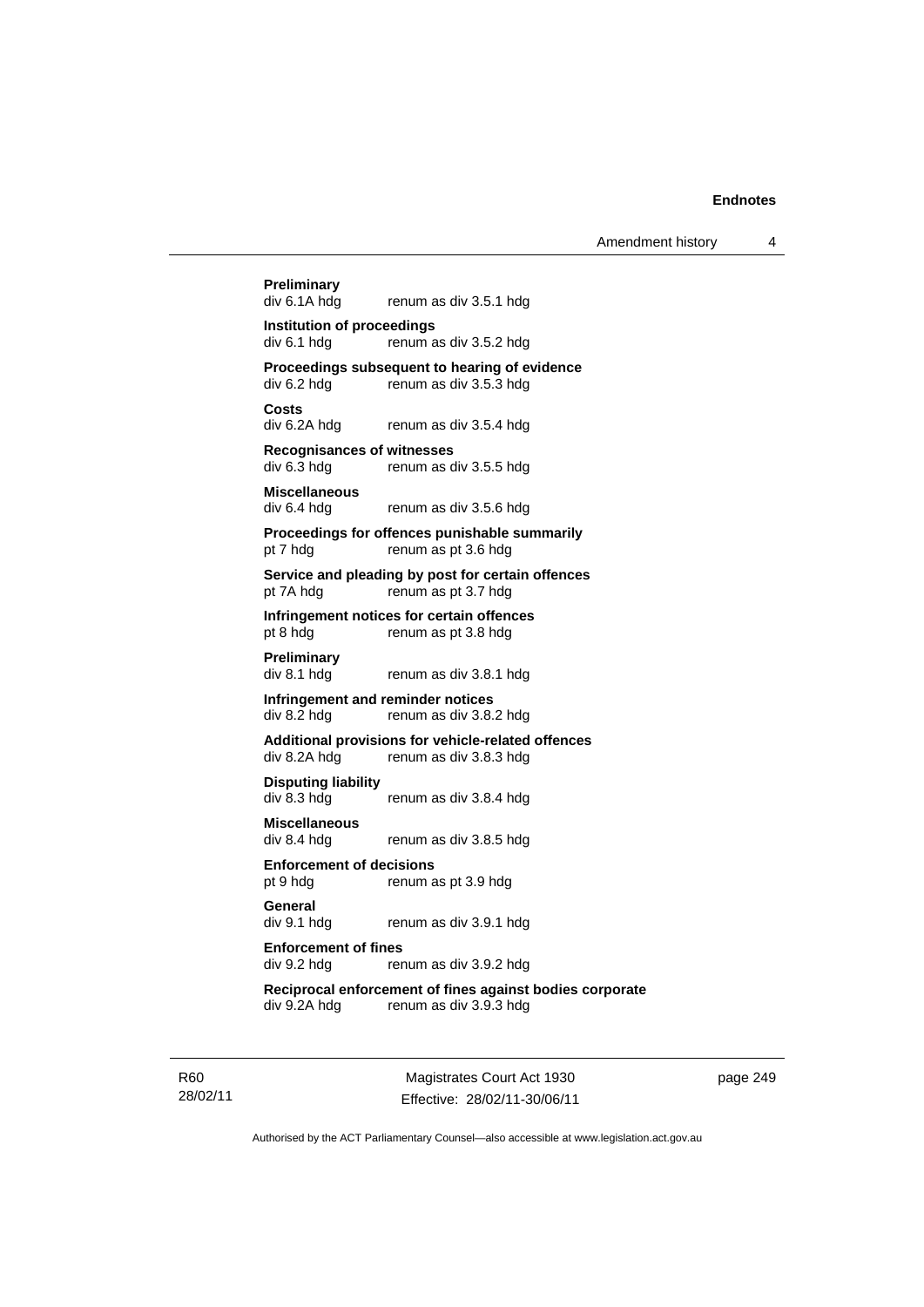| Amendment history |
|-------------------|
|                   |

**Adverse claims**  om 1986 No 74

**Attachment of debts**  pt 9 div 4 hdg om 1994 No 61

#### **Imprisonment of fraudulent debtors**<br>
pt 9 div 5 hdg om 1994 No 61 om 1994 No 61

**Miscellaneous**  div 9.6 hdg renum as div 3.9.4 hdg

**Restraining orders**  pt 10 hdg sub 1990 No 65

om 2001 No 90 amdt 1.79

#### **Appeals to Supreme Court**

pt 11 hdg renum as pt 3.10 hdg

**Appellate jurisdiction of Supreme Court**  div 11.1 hdg renum as div 3.10.1 hdg

**Appeals** 

renum as div 3.10.2 hdg

**Orders to review**  div 11.3 hdg renum as div 3.10.3 hdg

**Absconding appellants** 

pt 11 div  $3A$  hdg om 1992 No 9

#### **General provisions**

div 11.4 hdg renum as div 3.10.4 hdg

# **Protection of magistrates in the execution of their office**

pt 12 hdg om A2004-60 amdt 1.369

**Costs** 

pt 13 hdg renum as pt 3.11 hdg

#### **Court and tribunal fees**

pt 13A hdg orig pt 13A hdg ins 1974 No 14 om 1992 No 9 ins 1994 No 4 sub 2000 No 1 s 3 sch om A2004-60 amdt 1.378

**Securities**<br>pt 14 hdg

renum as pt 3.12 hdg

page 250 Magistrates Court Act 1930 Effective: 28/02/11-30/06/11

R60 28/02/11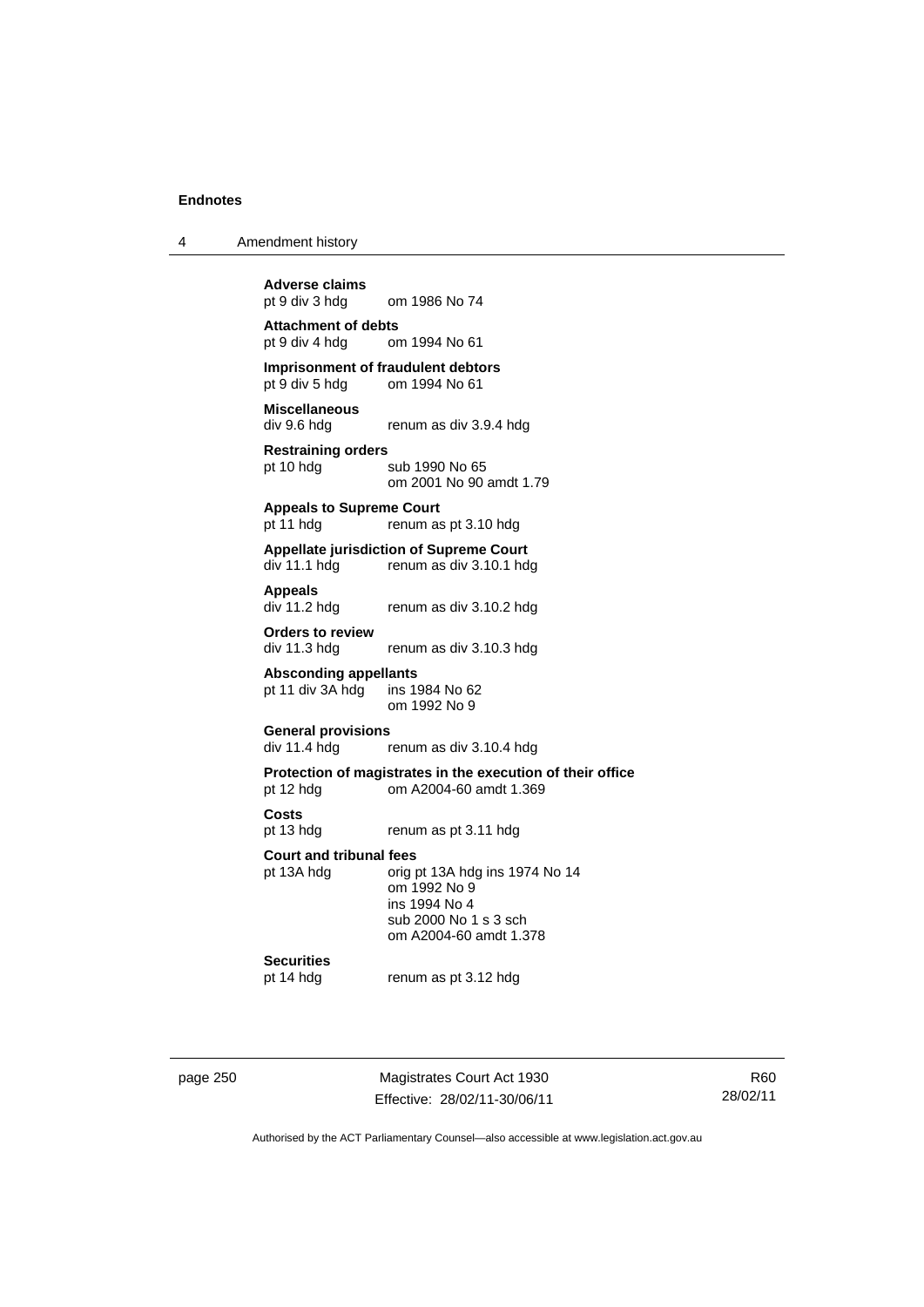| Amendment history |  |
|-------------------|--|
|-------------------|--|

| <b>Miscellaneous</b><br>pt 15 hdg                                                                           | renum as ch 5 hdg                                                                                                                                                                                         |  |
|-------------------------------------------------------------------------------------------------------------|-----------------------------------------------------------------------------------------------------------------------------------------------------------------------------------------------------------|--|
| <b>Transitional</b><br>pt 16 hdg                                                                            | ins 1999 No 34<br>om 2001 No 90 amdt 1.81                                                                                                                                                                 |  |
| pt 17 hdg                                                                                                   | Transitional-Children and Young People Act 2008<br>renum as ch 10 hdg                                                                                                                                     |  |
| ch 10 hdg                                                                                                   | Transitional-Children and Young People Act 2008<br>(prev pt 17 hdg) ins A2008-20 amdt 1.5<br>renum as ch 10 hdg R41 LA<br>exp 27 February 2011 (s 404 (1) (LA s 88 declaration applies))                  |  |
| <b>Childrens Court Magistrate</b><br>s 400                                                                  | ins A2008-20 amdt 1.5<br>exp 27 February 2011 (s 404 (1) (LA s 88 declaration applies))                                                                                                                   |  |
| s 401                                                                                                       | <b>Existing proceedings in Childrens Court</b><br>ins A2008-20 amdt 1.5<br>exp 27 February 2011 (s 404 (1) (LA s 88 declaration applies))                                                                 |  |
|                                                                                                             | Completion of part-heard matters if magistrate no longer Childrens Court                                                                                                                                  |  |
| magistrate etc<br>$s$ 402                                                                                   | ins A2008-20 amdt 1.5<br>exp 27 February 2011 (s 404 (1) (LA s 88 declaration applies))                                                                                                                   |  |
| <b>Transitional regulations</b><br>s 403                                                                    | ins A2008-20 amdt 1.5<br>exp 27 February 2011 (s 404 (1))                                                                                                                                                 |  |
| Expiry—ch 10<br>s 404                                                                                       | ins A2008-20 amdt 1.5<br>exp 27 February 2011 (s 404 (1) (LA s 88 declaration applies))                                                                                                                   |  |
| ch 11 hdg                                                                                                   | <b>Transitional–Crimes Legislation Amendment Act 2008</b><br>ins A2008-44 amdt 1.91<br>exp 30 May 2010 (s 453)                                                                                            |  |
| Application of amendments-indictable offences<br>ins A2008-44 amdt 1.91<br>s 450<br>exp 30 May 2010 (s 453) |                                                                                                                                                                                                           |  |
| s 451                                                                                                       | Application of certain other amendments<br>ins A2008-44 amdt 1.91<br>sub as mod SL2009-20 s 3 (mod lapsed on rep of SL2009-21<br>(4 September 2009))<br>sub A2009-24 amdt 1.40<br>exp 30 May 2010 (s 453) |  |

R60 28/02/11

Magistrates Court Act 1930 Effective: 28/02/11-30/06/11 page 251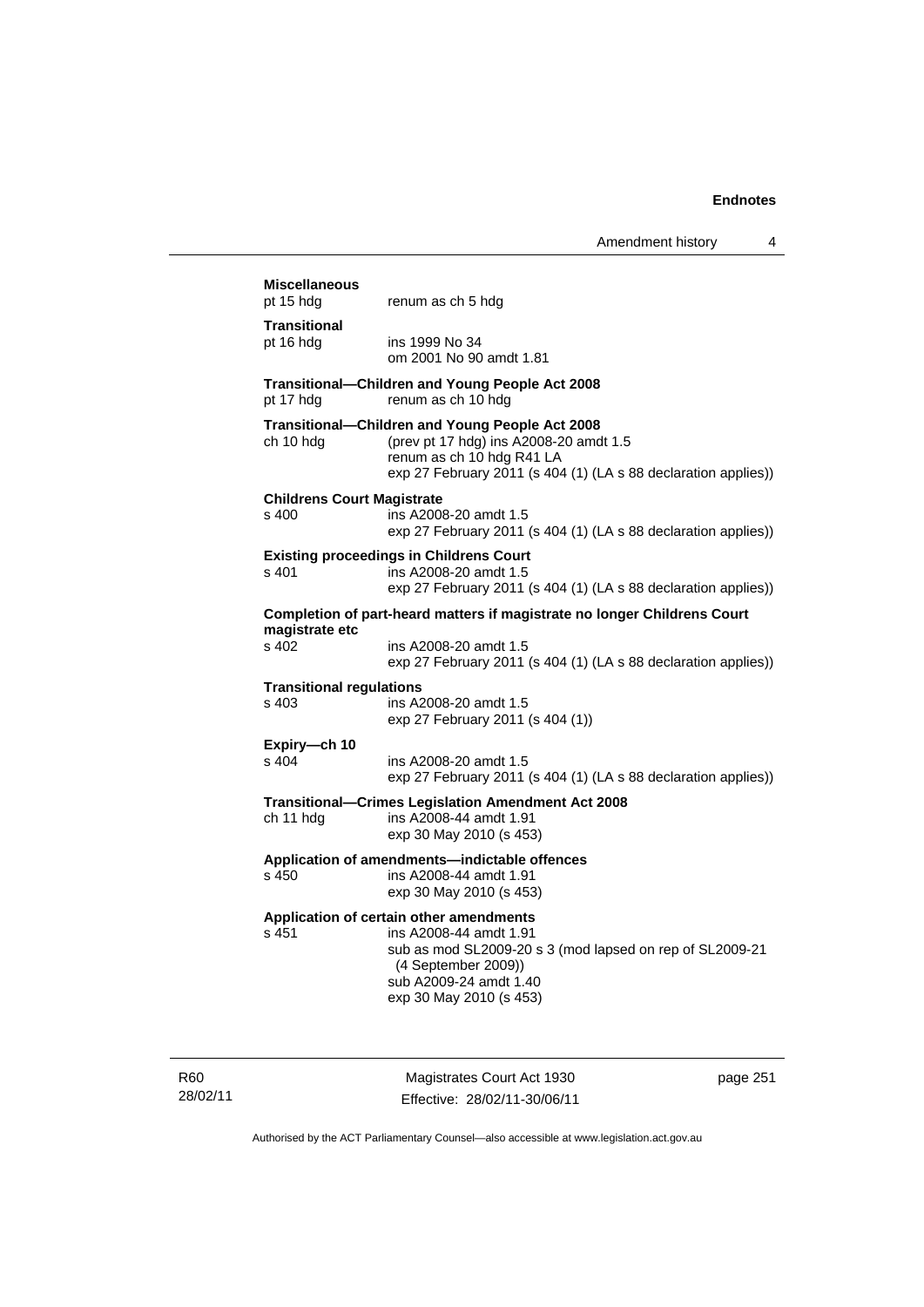4 Amendment history

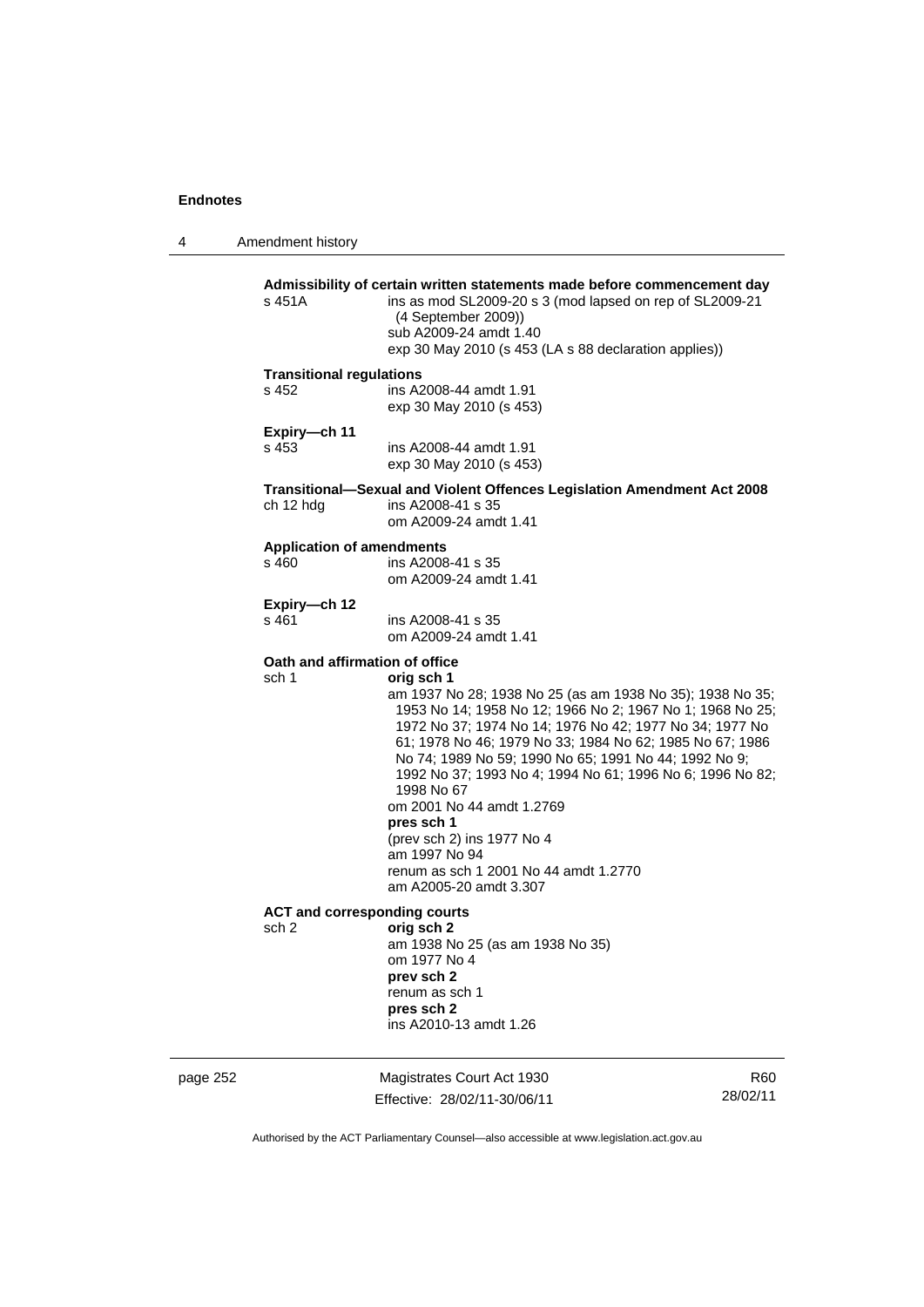Amendment history 4

|          | sch 3                      | am 1938 No 25 (as am 1938 No 35); 1976 No 42; 1985 No 67;<br>1991 No 44                  |          |
|----------|----------------------------|------------------------------------------------------------------------------------------|----------|
|          |                            | om 2001 No 44 amdt 1.2771                                                                |          |
|          | Fees                       |                                                                                          |          |
|          | sch 4                      | am 1937 No 5; 1937 No 28                                                                 |          |
|          |                            | om 1953 No 14                                                                            |          |
|          | sch 5                      | om 1953 No 14                                                                            |          |
|          | <b>Witnesses' expenses</b> |                                                                                          |          |
|          | sch 6                      | om 1953 No 14                                                                            |          |
|          | <b>Dictionary</b>          |                                                                                          |          |
|          | dict                       | ins A2004-60 amdt 1.413                                                                  |          |
|          |                            | am A2006-23 amdt 1.264, amdt 1.265; A2008-42 s 17;                                       |          |
|          |                            | A2009-49 amdt 3.114                                                                      |          |
|          |                            | def administering authority ins A2004-60 amdt 1.413                                      |          |
|          |                            | def <i>administrator</i> ins A2004-60 amdt 1.413                                         |          |
|          |                            | om A2006-23 amdt 1.266<br>def another jurisdiction ins A2004-60 amdt 1.413               |          |
|          |                            | def <i>appeal</i> ins A2004-60 amdt 1.413                                                |          |
|          |                            | def appearance ins A2004-60 amdt 1.413                                                   |          |
|          |                            | def <i>applicant</i> ins A2004-60 amdt 1.413                                             |          |
|          |                            | om A2008-36 amdt 1.488                                                                   |          |
|          |                            | def <i>application</i> ins A2004-60 amdt 1.413                                           |          |
|          |                            | om A2008-36 amdt 1.488                                                                   |          |
|          |                            | def <b>authorised person</b> ins A2004-60 amdt 1.413                                     |          |
|          |                            | sub A2008-42 s 18                                                                        |          |
|          |                            | def <b>bailiff</b> ins A2004-60 amdt 1.413                                               |          |
|          |                            | def certified copies ins A2004-60 amdt 1.413<br>def <i>claim</i> ins A2004-60 amdt 1.413 |          |
|          |                            | def committal order ins A2006-23 amdt 1.267                                              |          |
|          |                            | def common boundaries determination ins A2004-60                                         |          |
|          |                            | amdt 1.413                                                                               |          |
|          |                            | om A2008-36 amdt 1.488                                                                   |          |
|          |                            | def contract application ins A2004-60 amdt 1.413<br>om A2008-36 amdt 1.488               |          |
|          |                            | def conviction ins A2004-60 amdt 1.413                                                   |          |
|          |                            | def <i>court</i> ins A2004-60 amdt 1.413                                                 |          |
|          |                            | def court attendance notice ins A2008-42 s 19                                            |          |
|          |                            | def Crimes Act ins A2004-60 amdt 1.413                                                   |          |
|          |                            | def damages application ins A2004-60 amdt 1.413                                          |          |
|          |                            | om A2008-36 amdt 1.488                                                                   |          |
|          |                            | def date of service ins A2004-60 amdt 1.413                                              |          |
|          |                            | def debt application ins A2004-60 amdt 1.413<br>om A2008-36 amdt 1.488                   |          |
| R60      |                            | Magistrates Court Act 1930                                                               | page 253 |
| 28/02/11 |                            | Fffective: 28/02/11-30/06/11                                                             |          |

Authorised by the ACT Parliamentary Counsel—also accessible at www.legislation.act.gov.au

Effective: 28/02/11-30/06/11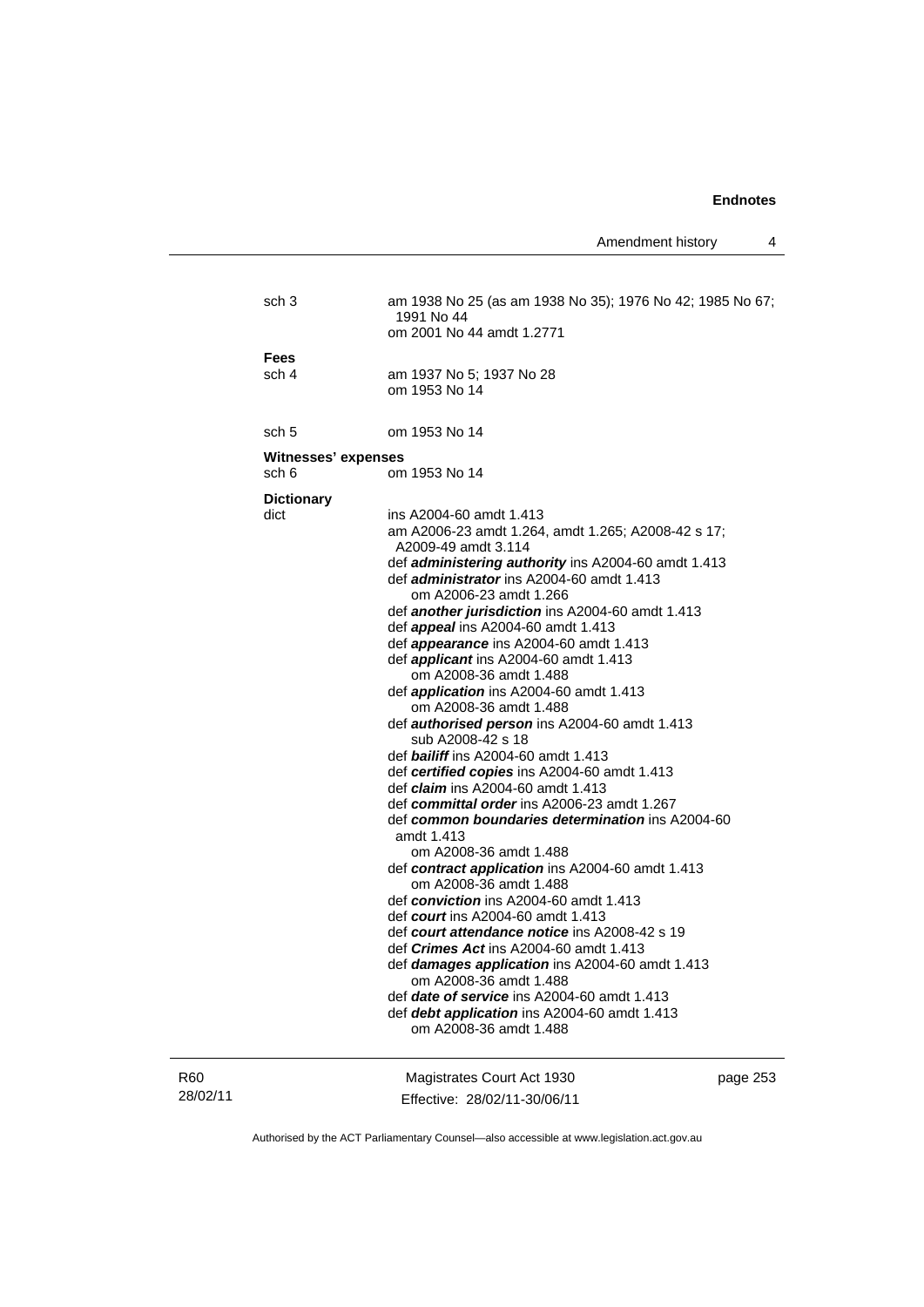4 Amendment history

 def *debt declaration* ins A2004-60 amdt 1.413 om A2008-36 amdt 1.488 def *decision* ins A2004-60 amdt 1.413 def *default notice* ins A2004-60 amdt 1.413 om A2010-21 amdt 1.14 def *defendant* ins A2004-60 amdt 1.413 def *driver* ins A2004-60 amdt 1.413 def *escort* ins A2004-60 amdt 1.413 om A2006-23 amdt 1.268 def *fine* ins A2004-60 amdt 1.413 sub A2010-21 amdt 1.15 def *fine defaulter* ins A2004-60 amdt 1.413 om A2010-21 amdt 1.16 def *goods application* ins A2004-60 amdt 1.413 om A2008-36 amdt 1.488 def *government agency* ins A2004-60 amdt 1.413 om A2010-21 amdt 1.16 def *hearing* ins A2004-60 amdt 1.413 def *home address* ins A2004-60 amdt 1.413 om A2009-49 amdt 3.115 def *illegal user declaration* ins A2004-60 amdt 1.413 def *indictable offence* ins A2004-60 amdt 1.413 def *indictment* ins A2004-60 amdt 1.413 def *information* ins A2004-60 amdt 1.413 def *infringement notice* ins A2004-60 amdt 1.413 def *infringement notice offence* ins A2004-60 amdt 1.413 def *infringement notice penalty* ins A2004-60 amdt 1.413 def *inquiry* ins A2004-60 amdt 1.413 om A2008-36 amdt 1.488 def *judgment* ins A2004-60 amdt 1.413 om A2008-36 amdt 1.488 def *jury* ins A2004-60 amdt 1.413 def *known offender declaration* ins A2004-60 amdt 1.413 def *law in force in the ACT* ins A2004-60 amdt 1.413 def *magistrate* ins A2004-60 amdt 1.413 am A2005-20 amdt 3.308 def *notice of intention to defend form* ins A2005-20 amdt 3.309 def *notice to defendant form* ins A2005-20 amdt 3.309 def *nuisance application* ins A2004-60 amdt 1.413 om A2008-36 amdt 1.488 def *outstanding fine* ins A2004-60 amdt 1.413 om A2010-21 amdt 1.16 def *penalty notice* ins A2004-60 amdt 1.413 om A2010-21 amdt 1.16 def *plea of guilty form* ins A2005-20 amdt 3.309 def *prescribed offence* ins A2004-60 amdt 1.413

page 254 Magistrates Court Act 1930 Effective: 28/02/11-30/06/11

R60 28/02/11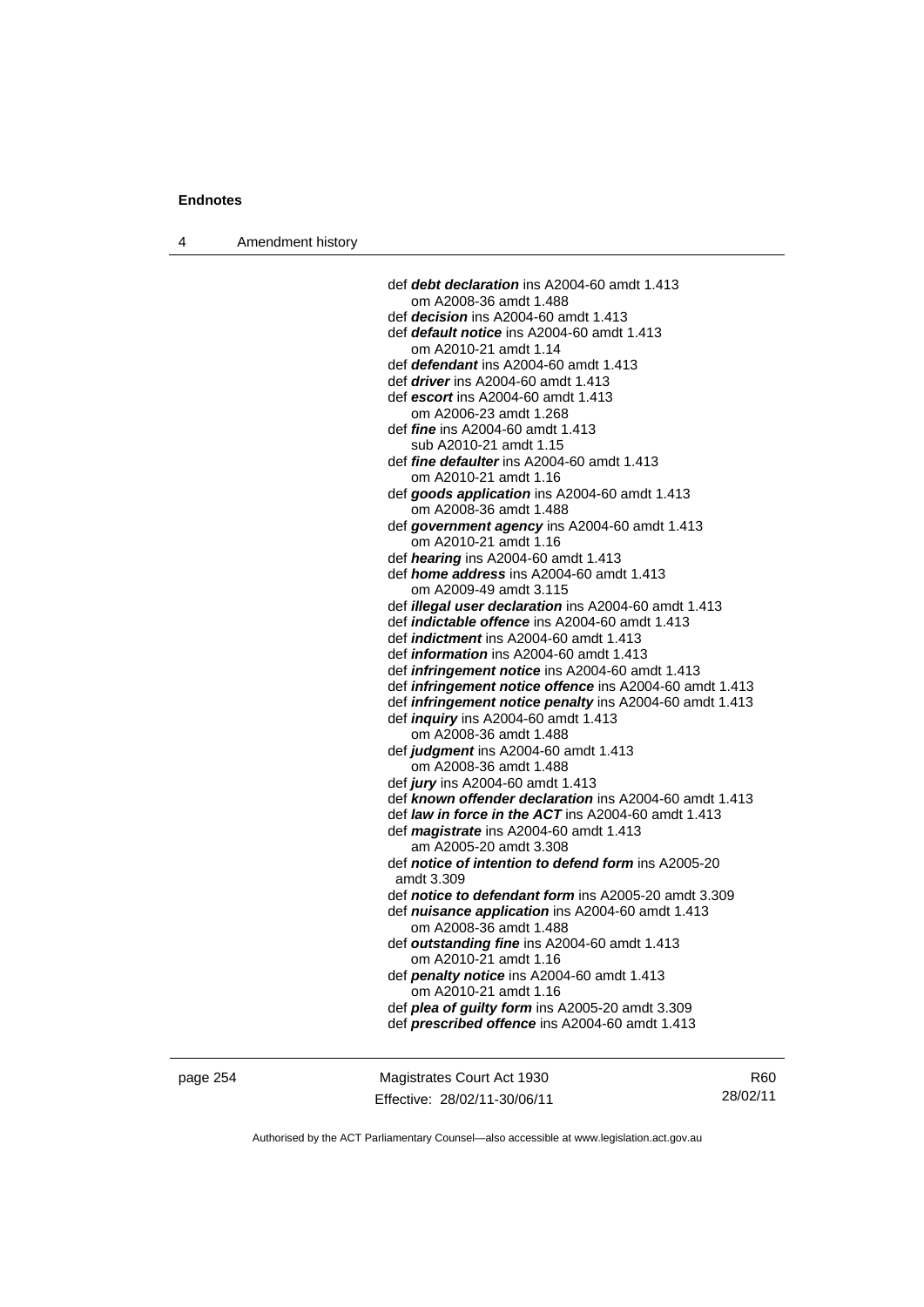def *proceeding* ins A2004-60 amdt 1.413 om A2008-36 amdt 1.488 def *reciprocating court* ins A2004-60 amdt 1.413 def *referee* ins A2004-60 amdt 1.413 om A2008-36 amdt 1.488 def *reference appeal* ins A2005-5 s 34 def *registered* ins A2004-60 amdt 1.413 def *registered operator* ins A2004-60 amdt 1.413 om A2005-20 amdt 3.310 def *registrar* ins A2004-60 amdt 1.413 def *relevant officer* ins A2004-60 amdt 1.413 def *reminder notice* ins A2004-60 amdt 1.413 def *respondent* ins A2004-60 amdt 1.413 om A2008-36 amdt 1.488 def *responsible person* ins A2004-60 amdt 1.413 def *review appeal* ins A2008-44 amdt 1.92 def *rules* ins A2004-60 amdt 1.413 sub A2008-36 amdt 1.489 def *security* ins A2010-21 amdt 1.17 def *Small Claims Court* ins A2004-60 amdt 1.413 om A2008-36 amdt 1.490 def *sold vehicle declaration* ins A2004-60 amdt 1.413 def *State* ins A2004-60 amdt 1.413 def *summary conviction* ins A2004-60 amdt 1.413 def *superintendent* ins A2004-60 amdt 1.413 om A2006-23 amdt 1.268 def *Territory entity* ins A2004-60 amdt 1.413 om A2010-21 amdt 1.18 def *Territory fine* ins A2004-60 amdt 1.413 def *trader's plate* ins A2004-60 amdt 1.413 om A2005-20 amdt 3.310 def *trespass application* ins A2004-60 amdt 1.413 om A2008-36 amdt 1.490 def *unknown offender declaration* ins A2004-60 amdt 1.413 def *vehicle* ins A2004-60 amdt 1.413 def *vehicle-related offence* ins A2005-20 amdt 3.311

R60 28/02/11

Magistrates Court Act 1930 Effective: 28/02/11-30/06/11 page 255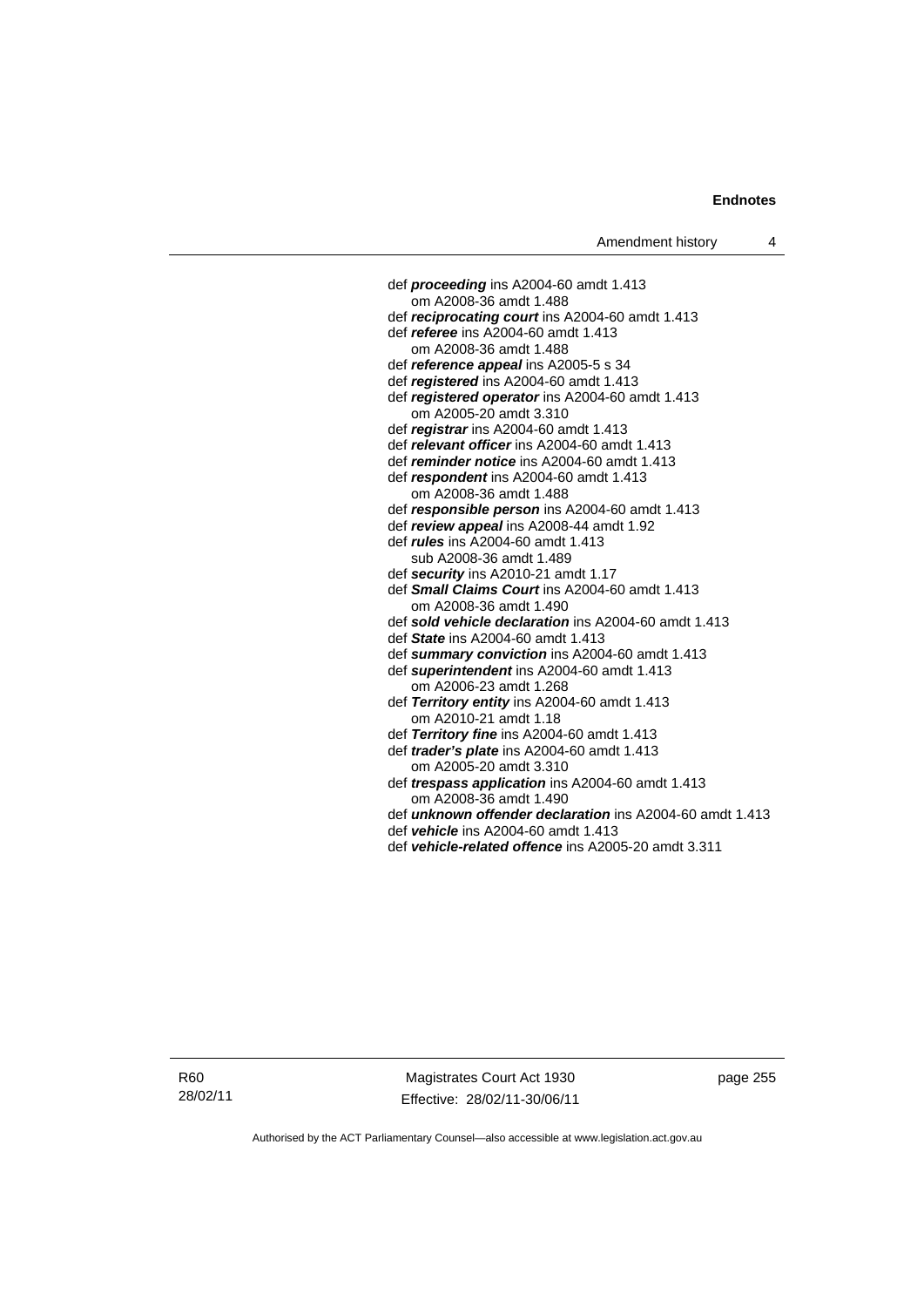# **5 Earlier republications**

Some earlier republications were not numbered. The number in column 1 refers to the publication order.

Since 12 September 2001 every authorised republication has been published in electronic pdf format on the ACT legislation register. A selection of authorised republications have also been published in printed format. These republications are marked with an asterisk (\*) in column 1. Electronic and printed versions of an authorised republication are identical.

|          | <b>Republication</b><br>No and date | <b>Effective</b>                                           | Last<br>amendment<br>made by | <b>Republication</b><br>for                                                                |
|----------|-------------------------------------|------------------------------------------------------------|------------------------------|--------------------------------------------------------------------------------------------|
|          | R <sub>1</sub><br>3 Aug 1992        | 3 Aug 1992-<br>27 Nov 1992                                 | A1992-37                     | initial republication<br>since self-<br>government                                         |
|          | R1 (RI)<br>23 Feb 2006              | 3 Aug 1992-<br>27 Nov 1992                                 | A1992-37                     | reissue of printed<br>version and<br>includes<br>retrospective<br>amendments by<br>A1996-6 |
|          | R <sub>1</sub> A<br>23 Feb 2006     | 23 Nov 1992-<br>28 Feb 1993                                | A1992-37                     | amendments by<br>A1992-9 and<br>includes<br>retrospective<br>amendments by<br>A1996-6      |
|          | R <sub>1</sub> B<br>23 Feb 2006     | 1 Mar 1993-<br>7 Mar 1993                                  | A1993-2                      | amendments by<br>A1993-2 and<br>includes<br>retrospective<br>amendments by<br>A1996-6      |
|          | R <sub>1</sub> C<br>23 Feb 2006     | 8 Mar 1993-<br>31 Aug 1993                                 | A1993-4                      | amendments by<br>A1993-4 and<br>includes<br>retrospective<br>amendments by<br>A1996-6      |
|          |                                     |                                                            |                              |                                                                                            |
| page 256 |                                     | Magistrates Court Act 1930<br>Effective: 28/02/11-30/06/11 |                              | R <sub>60</sub><br>28/02/11                                                                |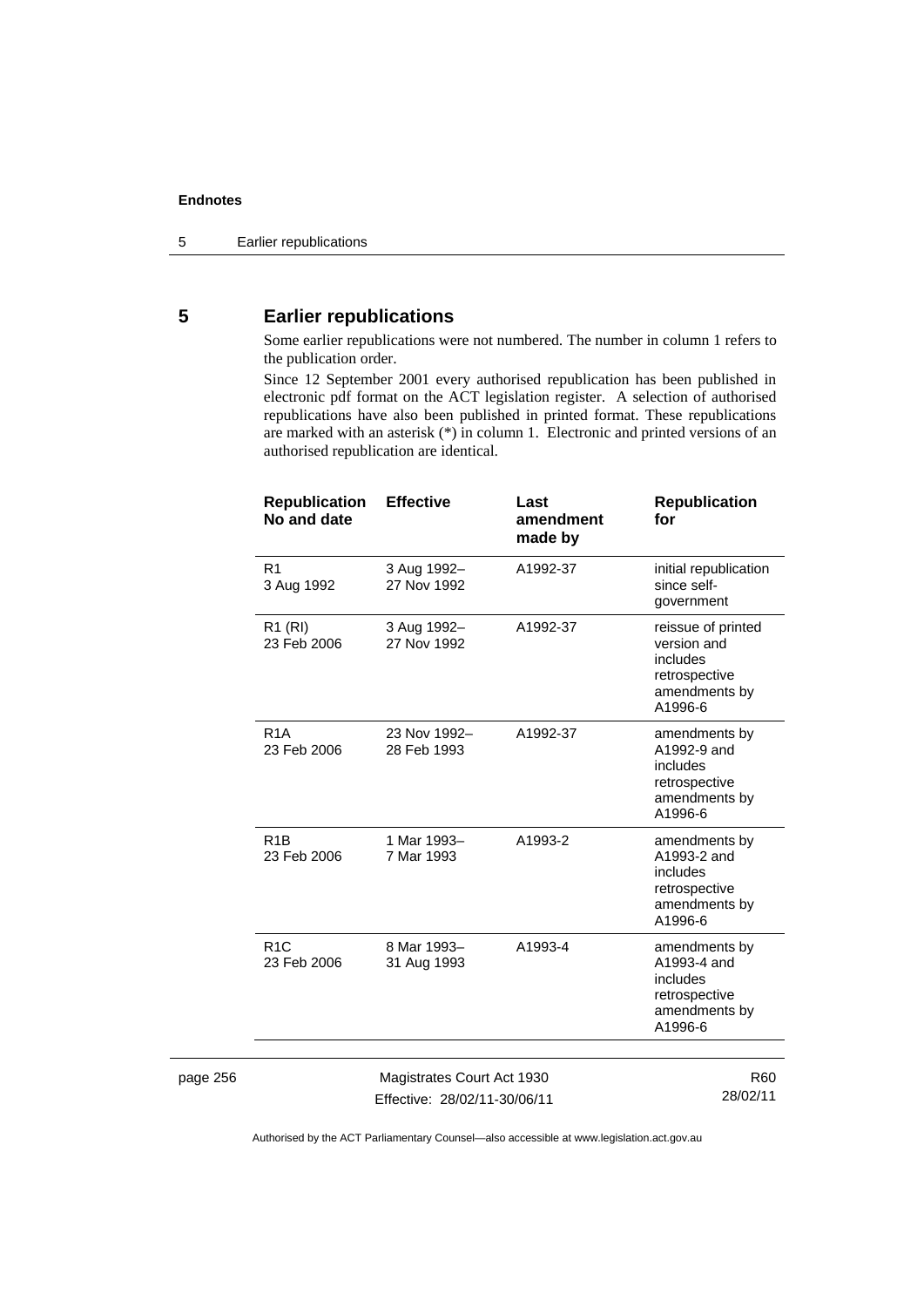Earlier republications 5

| <b>Republication</b><br>No and date | <b>Effective</b>             | Last<br>amendment<br>made by | <b>Republication</b><br>for                                                                                     |
|-------------------------------------|------------------------------|------------------------------|-----------------------------------------------------------------------------------------------------------------|
| R1D<br>23 Feb 2006                  | 1 Sept 1993-<br>26 Sept 1993 | A1993-4                      | amendments by<br>A1993-4 and<br>includes<br>retrospective<br>amendments by<br>A1996-6                           |
| R <sub>1E</sub><br>23 Feb 2006      | 27 Sept 1993-<br>16 Dec 1993 | A1993-48                     | amendments by<br>A1993-48 and<br>includes<br>retrospective<br>amendments by<br>A1996-6                          |
| R2<br>31 Dec 1993                   | 17 Dec 1993-<br>13 Mar 1994  | A1993-91                     | amendments by<br>A1993-91 and<br>includes<br>retrospective<br>amendments by<br>A1996-6                          |
| <b>R2 (RI)</b><br>23 Feb 2006       | 17 Dec 1993-<br>13 Mar 1994  | A1993-91                     | reissue of printed<br>version                                                                                   |
| R <sub>2</sub> A<br>23 Feb 2006     | 1 July 1994-<br>10 Oct 1994  | A1994-45                     | amendments by<br>A1994-4, A1994-10<br>and A1994-38 and<br>includes<br>retrospective<br>amendments by<br>A1996-6 |
| R <sub>2</sub> B<br>23 Feb 2006     | 11 Oct 1994–<br>28 Nov 1994  | A1994-66                     | amendments by<br>A1994-66 and<br>includes<br>retrospective<br>amendments by<br>A1996-6                          |

R60 28/02/11

Magistrates Court Act 1930 Effective: 28/02/11-30/06/11 page 257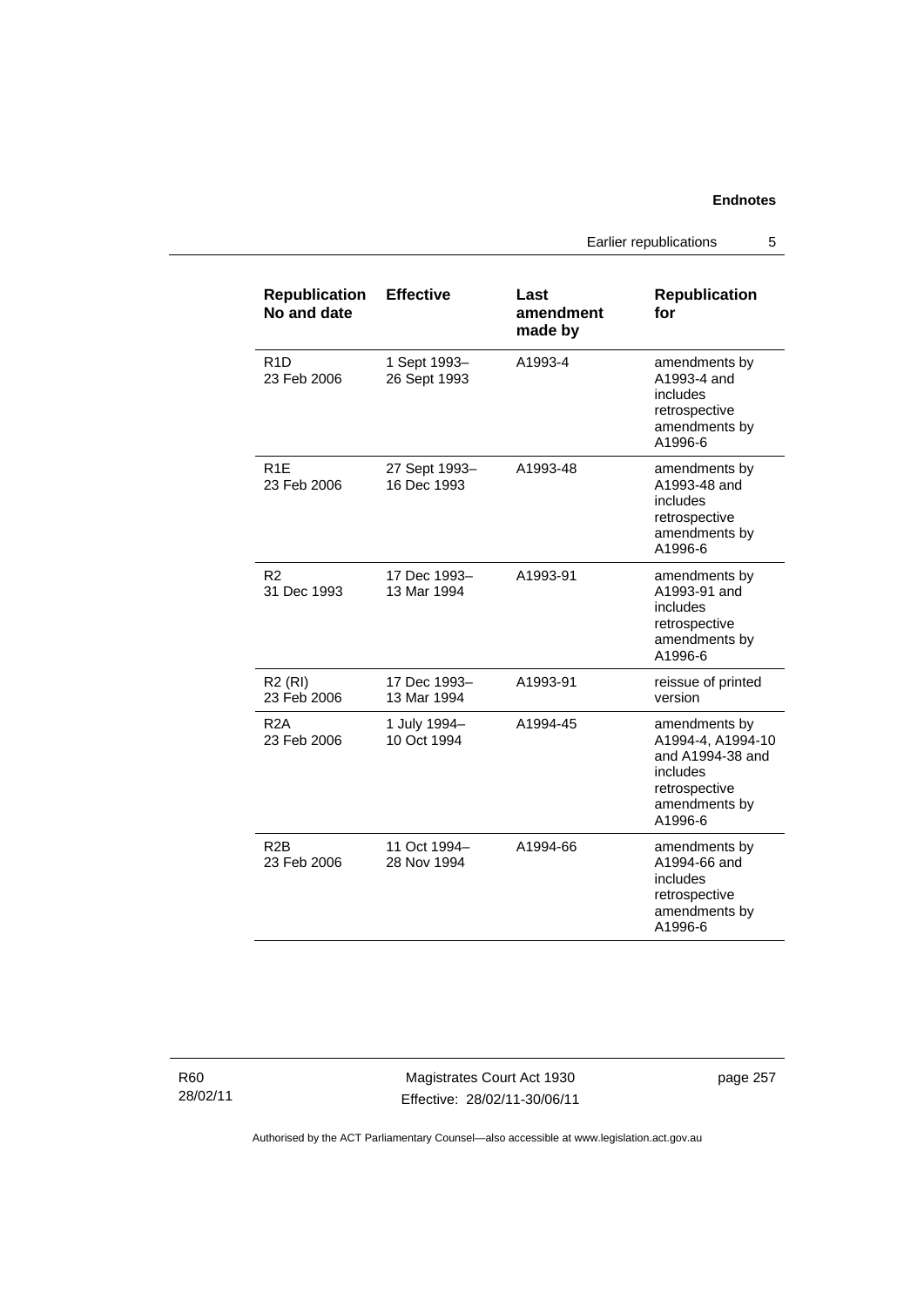| <b>Republication</b><br>No and date | <b>Effective</b>             | Last<br>amendment<br>made by | <b>Republication</b><br>for                                                                                         |
|-------------------------------------|------------------------------|------------------------------|---------------------------------------------------------------------------------------------------------------------|
| R <sub>3</sub><br>10 Apr 1995       | 10 Apr 1995-<br>17 Dec 1995  | A1994-81                     | amendments by<br>A1994-45,<br>A1994-61 and<br>A1994-81 and<br>includes<br>retrospective<br>amendments by<br>A1996-6 |
| R3 (RI)<br>23 Feb 2006              | 10 Apr 1995-<br>17 Dec 1995  | A1994-81                     | reissue of printed<br>version                                                                                       |
| R3A<br>23 Feb 2006                  | 18 Dec 1995-<br>6 May 1996   | A1995-46                     | amendments by<br>A1995-46 and<br>includes<br>retrospective<br>amendments by<br>A1996-6                              |
| R3B<br>23 Feb 2006                  | 12 Sept 1996-<br>31 Dec 1996 | A1996-6                      | amendments by<br>A1995-41 and<br>A1996-6                                                                            |
| R3C<br>23 Feb 2006                  | 17 May 1997-<br>29 May 1997  | A1996-82                     | amendments by<br>A1996-68,<br>A1996-74 and<br>A1996-82                                                              |
| R4<br>30 May 1997                   | 30 May 1997-<br>22 Sept 1997 | A1997-25                     | amendments by<br>A1997-25                                                                                           |
| R4 (RI)<br>23 Feb 2006              | 30 May 1997-<br>22 Sept 1997 | A1997-25                     | reissue of printed<br>version                                                                                       |
| R4A<br>23 Feb 2006                  | 23 Sept 1997-<br>24 May 1998 | A1997-41                     | amendments by<br>A1997-41                                                                                           |
| R5<br>1 June 1998                   | 1 June 1998-<br>18 Oct 1998  | A1997-96                     | amendments by<br>A1997-94 and<br>A1997-96                                                                           |
| <b>R5 (RI)</b><br>23 Feb 2006       | 1 June 1998-<br>18 Oct 1998  | A1997-96                     | reissue of printed<br>version                                                                                       |

# 5 Earlier republications

page 258 Magistrates Court Act 1930 Effective: 28/02/11-30/06/11

R60 28/02/11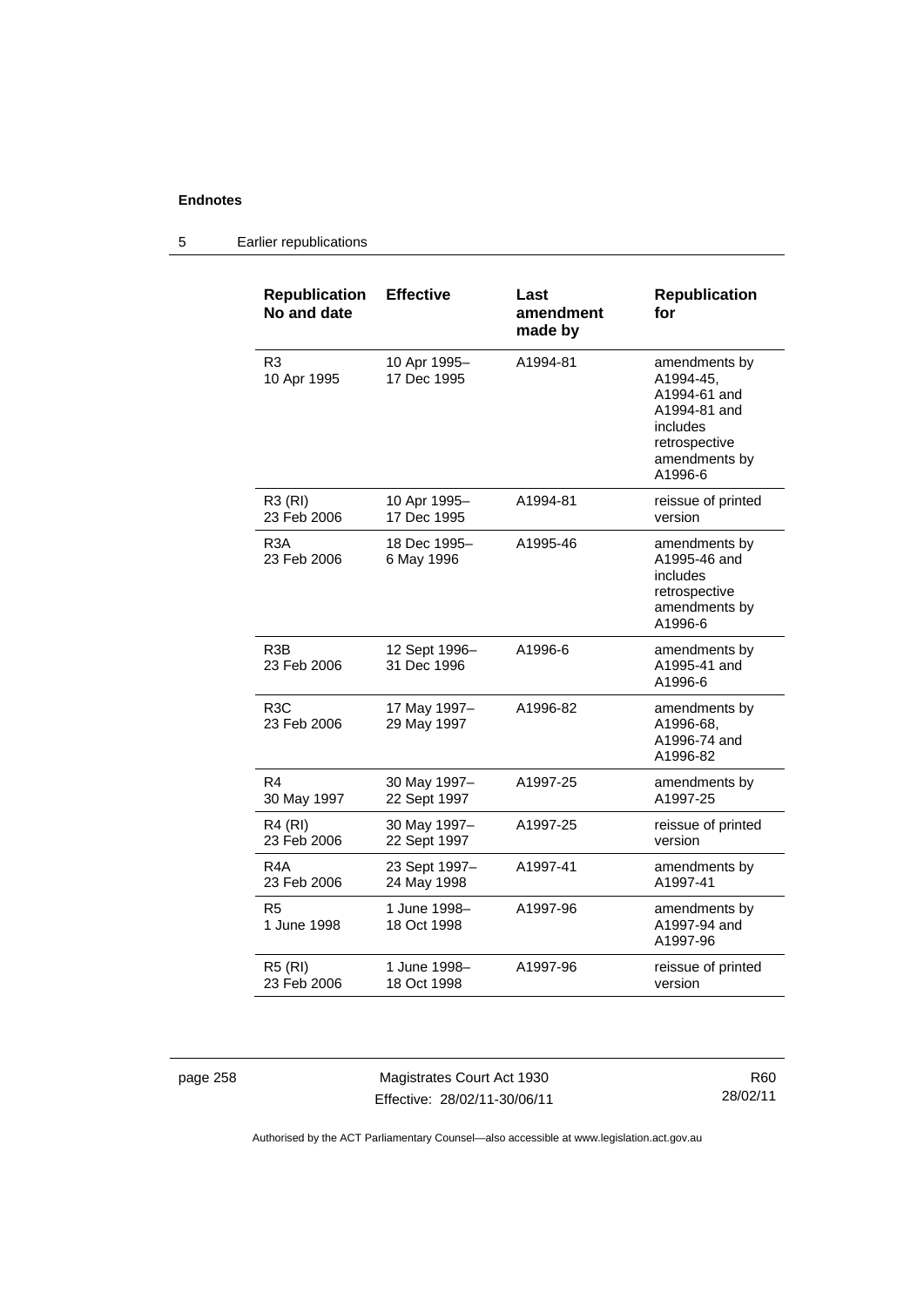Earlier republications 5

| <b>Republication</b><br>No and date | <b>Effective</b>             | Last<br>amendment<br>made by | <b>Republication</b><br>for                                         |
|-------------------------------------|------------------------------|------------------------------|---------------------------------------------------------------------|
| R6<br>31 Mar 1999                   | 31 Mar 1999-<br>30 Apr 1999  | A1999-12                     | amendments by<br>A1998-25,<br>A1998-38.<br>A1998-54 and<br>A1998-67 |
| <b>R6 (RI)</b><br>23 Feb 2006       | 31 Mar 1999-<br>30 Apr 1999  | A1999-12                     | reissue of printed<br>version                                       |
| R6A<br>23 Feb 2006                  | 1 Sept 1999-<br>9 Nov 1999   | A1999-34                     | amendments by<br>A1999-12.<br>A1999-22 and<br>A1999-34              |
| R6B<br>23 Feb 2006                  | 24 Dec 1999-<br>29 Feb 2000  | A1999-91                     | amendments by<br>A1999-59,<br>A1999-61,<br>A1999-66 and<br>A1999-91 |
| R <sub>6</sub> C<br>23 Feb 2006     | 10 May 2000-<br>31 May 2000  | A2000-1                      | amendments by<br>A1999-64,<br>A1999-79 and<br>A2000-1               |
| R6D<br>23 Feb 2006                  | 1 June 2000-<br>8 Sept 2000  | A2000-17                     | amendments by<br>A2000-17                                           |
| R7<br>20 Nov 2000                   | 5 Oct 2000-<br>4 Sept 2001   | A2000-60                     | amendments by<br>A2000-1 and<br>A2000-60                            |
| R7(RI)<br>23 Feb 2006               | 5 Oct 2000-<br>4 Sept 2001   | A2000-60                     | reissue of printed<br>version                                       |
| R <sub>8</sub><br>12 Sept 2001      | 27 Sept 2001-<br>30 Nov 2001 | A2001-90                     | amendments by<br>A2001-44,<br>A2001-56,<br>A2001-63 and<br>A2001-70 |
| R9<br>3 Dec 2001                    | 1 Dec 2001-<br>13 Mar 2002   | A2001-90                     | amendments by<br>A2001-62                                           |

R60 28/02/11

Magistrates Court Act 1930 Effective: 28/02/11-30/06/11 page 259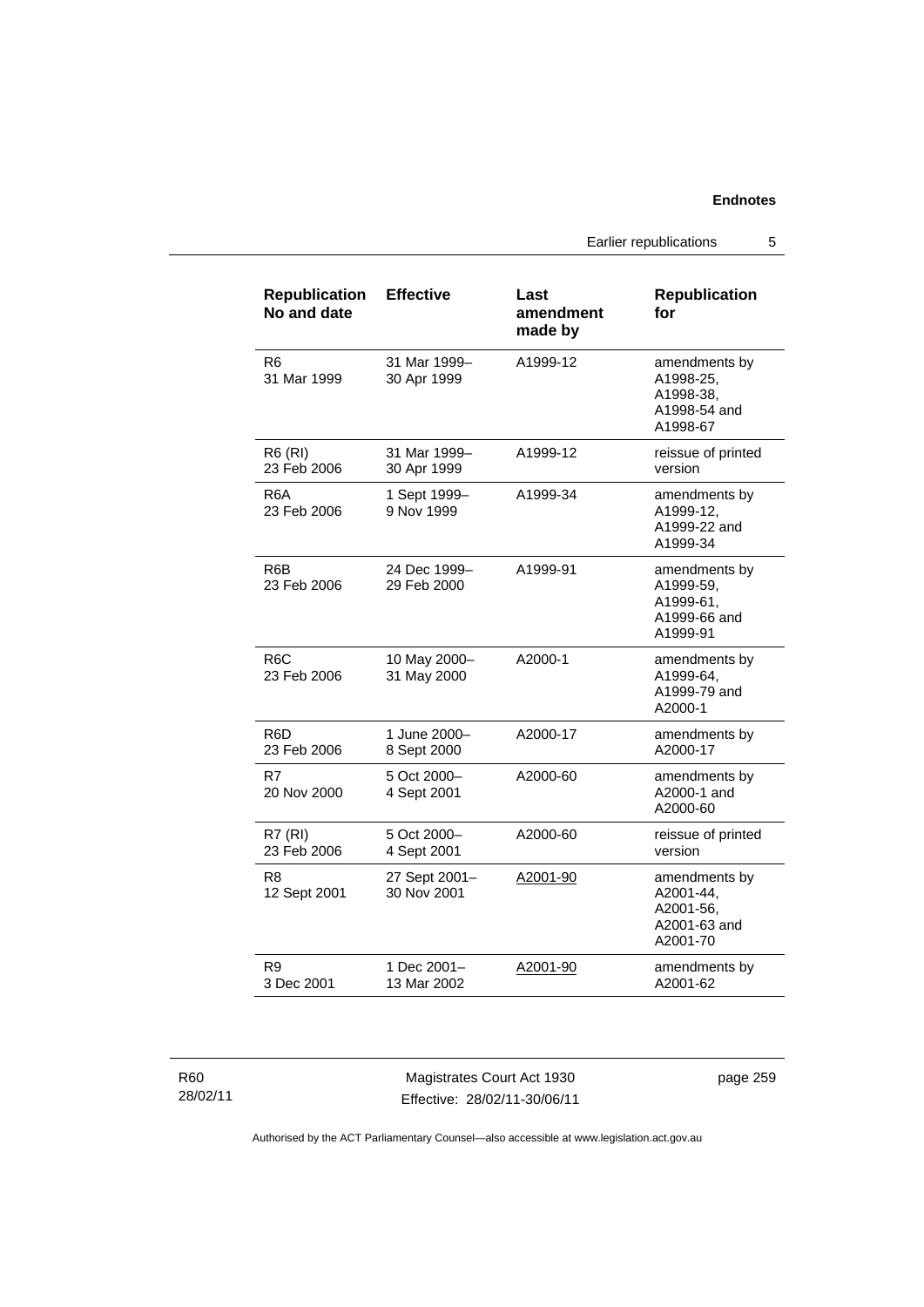| <b>Republication</b><br>No and date | <b>Effective</b>              | Last<br>amendment<br>made by | <b>Republication</b><br>for                                      |
|-------------------------------------|-------------------------------|------------------------------|------------------------------------------------------------------|
| R <sub>10</sub><br>14 Mar 2002      | 14 Mar 2002-<br>26 Mar 2002   | A2002-2                      | amendments by<br>A2001-77 and<br>A2002-2                         |
| R <sub>11</sub> *                   | 27 Mar 2002-                  | A2002-2                      | amendments by                                                    |
| 27 Mar 2002                         | 30 June 2002                  |                              | A2001-90                                                         |
| R <sub>12</sub>                     | 1 July 2002-                  | A2002-2                      | amendments by                                                    |
| 1 July 2002                         | 12 Sept 2002                  |                              | A2001-18                                                         |
| R <sub>13</sub><br>13 Sept 2002     | 13 Sept 2002-<br>16 Sept 2002 | A2002-2                      | commenced expiry                                                 |
| R <sub>14</sub>                     | 17 Sept 2002-                 | A2002-30                     | amendments by                                                    |
| 17 Sept 2002                        | 10 Oct 2002                   |                              | A2002-30                                                         |
| R <sub>15</sub>                     | 11 Oct 2002-                  | A2002-36                     | amendments by                                                    |
| 11 Oct 2002                         | 31 Dec 2002                   |                              | A2002-36                                                         |
| R <sub>16</sub><br>1 Jan 2003       | 1 Jan 2003-<br>30 Mar 2003    | A2002-36                     | repealed<br>amendments by<br>A2001-64                            |
| R <sub>16</sub> (RI)<br>12 Feb 2003 | 1 Jan 2003-<br>30 Mar 2003    | A2002-36                     | reissue to include<br>retrospective<br>amendments by<br>A2002-49 |
| R <sub>17</sub> *                   | 31 Mar 2003-                  | A2003-2                      | amendments by                                                    |
| 31 Mar 2003                         | 11 Oct 2003                   |                              | A2003-2                                                          |
| R <sub>18</sub><br>12 Oct 2003      | 12 Oct 2003-<br>18 Dec 2003   | A2003-2                      | commenced expiry                                                 |
| R <sub>19</sub>                     | 19 Dec 2003-                  | A2003-56                     | amendments by                                                    |
| 19 Dec 2003                         | 21 Mar 2004                   |                              | A2003-56                                                         |
| R <sub>20</sub>                     | 22 Mar 2004-                  | A2004-2                      | amendments by                                                    |
| 22 Mar 2004                         | 8 Apr 2004                    |                              | A2004-2                                                          |
| R <sub>21</sub>                     | 9 Apr 2004-                   | A2004-15                     | amendments by                                                    |
| 9 Apr 2004                          | 29 Apr 2004                   |                              | A2004-15                                                         |
| R22                                 | 30 Apr 2004-                  | A2004-15                     | amendments by                                                    |
| 30 Apr 2004                         | 25 June 2004                  |                              | A2003-48                                                         |

# 5 Earlier republications

page 260 Magistrates Court Act 1930 Effective: 28/02/11-30/06/11

R60 28/02/11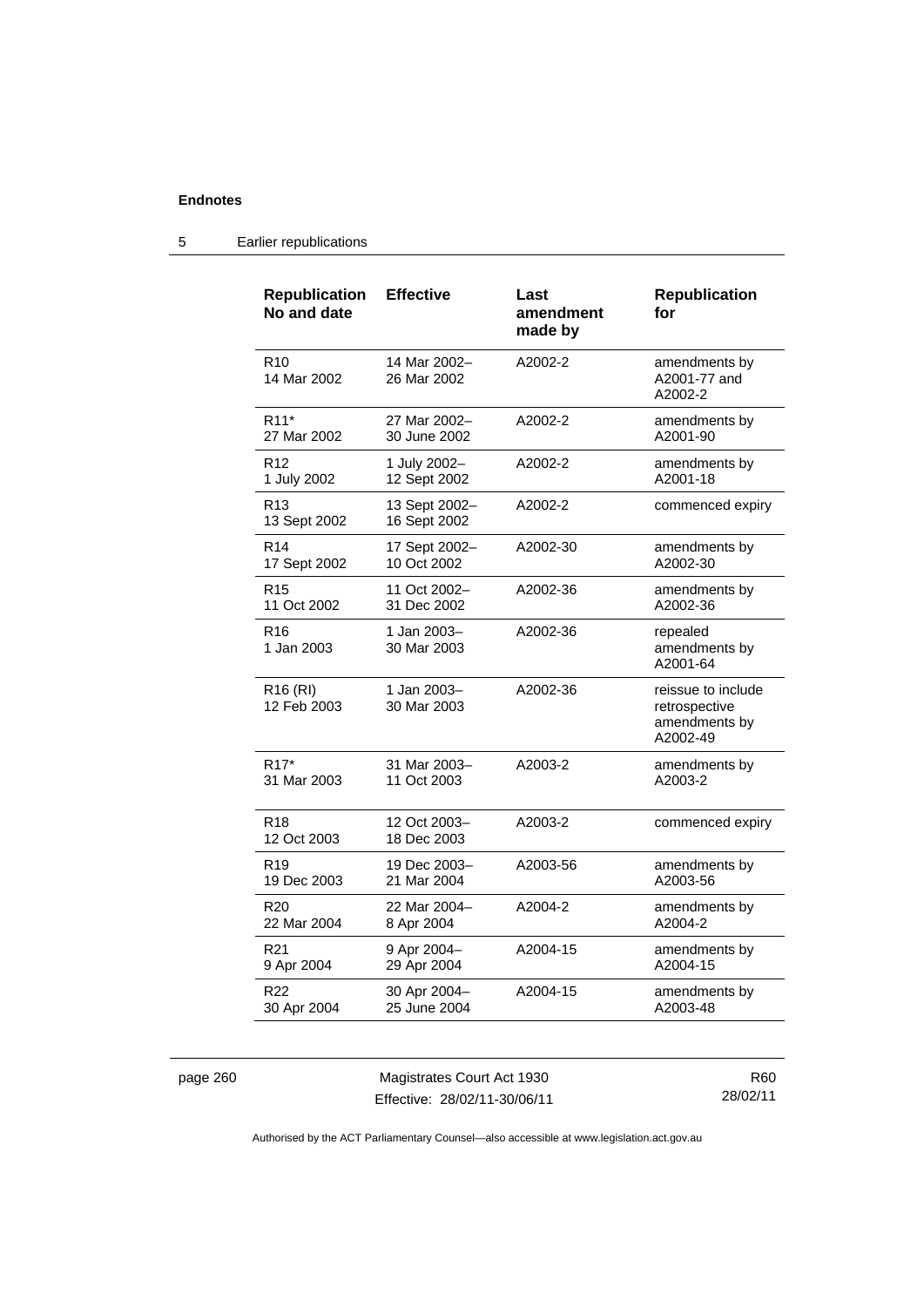Earlier republications 5

| <b>Republication</b><br>No and date | <b>Effective</b>             | Last<br>amendment<br>made by | <b>Republication</b><br>for                                                            |
|-------------------------------------|------------------------------|------------------------------|----------------------------------------------------------------------------------------|
| R <sub>23</sub><br>26 June 2004     | 26 June 2004-<br>24 Aug 2004 | A2004-15                     | amendments by<br>A2004-14                                                              |
| R <sub>24</sub><br>25 Aug 2004      | 25 Aug 2004-<br>29 Sept 2004 | A2004-47                     | amendments by<br>A2004-42                                                              |
| R <sub>25</sub><br>30 Sept 2004     | 30 Sept 2004-<br>9 Jan 2005  | A2004-47                     | amendments by<br>A2004-42 and<br>A2004-47                                              |
| R <sub>26</sub> (RI)<br>8 June 2005 | 10 Jan 2005–<br>23 Feb 2005  | A2004-60                     | amendments by<br>A2004-60 and<br>includes textual<br>correction in s 312               |
| R27 (RI)<br>8 June 2005             | 24 Feb 2005-<br>24 Mar 2005  | A2005-7                      | amendments by<br>A2005-5 and<br>A2005-7 and<br>includes textual<br>correction in s 312 |
| R28 (RI)<br>8 June 2005             | 25 Mar 2005-<br>1 June 2005  | A2005-13                     | amendments by<br>A2005-13 and<br>includes textual<br>correction in s 312               |
| R29 (RI)<br>8 June 2005             | 2 June 2005-<br>22 Nov 2005  | A2005-20                     | amendments by<br>A2005-20 and<br>includes textual<br>correction in s 312               |
| R30<br>23 Nov 2005                  | 23 Nov 2005-<br>21 Dec 2005  | A2005-53                     | amendments by<br>A2005-53                                                              |
| R31<br>22 Dec 2005                  | 22 Dec 2005-<br>10 Jan 2006  | A2005-60                     | amendments by<br>A2005-60                                                              |
| R32*<br>11 Jan 2006                 | 11 Jan 2006-<br>1 June 2006  | A2005-60                     | commenced expiry                                                                       |
| R33<br>2 June 2006                  | 2 June 2006-<br>1 July 2006  | A2006-23                     | amendments by<br>A2006-23                                                              |
| R34<br>2 July 2006                  | 2 July 2006-<br>18 Dec 2006  | A2006-23                     | commenced expiry                                                                       |

R60 28/02/11

Magistrates Court Act 1930 Effective: 28/02/11-30/06/11 page 261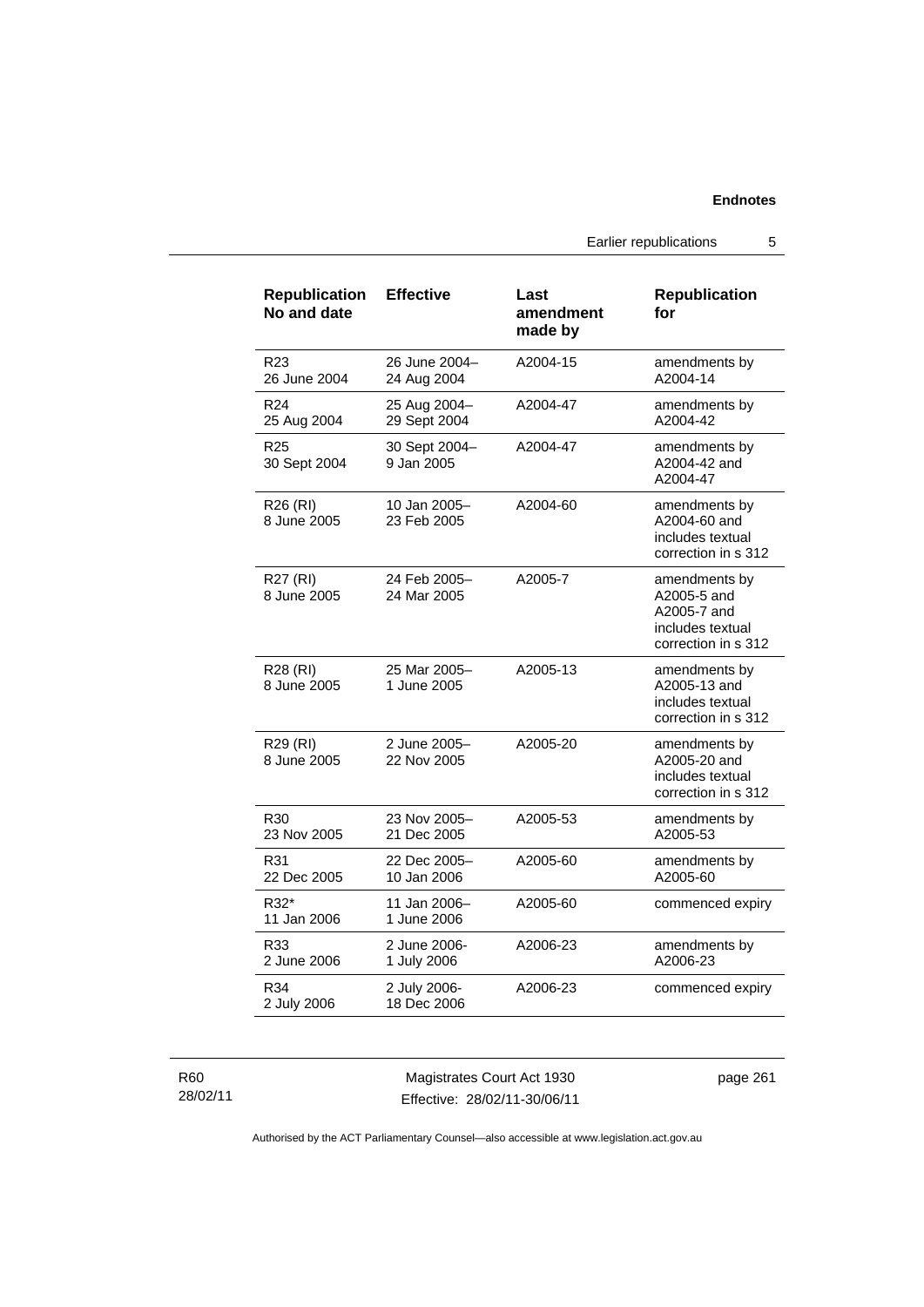# 5 Earlier republications

| <b>Republication</b><br>No and date | <b>Effective</b>            | Last<br>amendment<br>made by | <b>Republication</b><br>for                                                                |
|-------------------------------------|-----------------------------|------------------------------|--------------------------------------------------------------------------------------------|
| R35                                 | 19 Dec 2006-                | A2006-55                     | amendments by                                                                              |
| 19 Dec 2006                         | 31 Dec 2006                 |                              | A2006-55                                                                                   |
| R36<br>1 Jan 2007                   | 1 Jan 2007-<br>9 Nov 2007   | A2006-55                     | amendments by<br>A2006-40 as<br>amended by<br>A2006-55                                     |
| R37                                 | 10 Nov 2007-                | A2007-15                     | amendments by                                                                              |
| 10 Nov 2007                         | 17 Dec 2007                 |                              | A2007-8                                                                                    |
| R38                                 | 18 Dec 2007-                | A2007-44                     | amendments by                                                                              |
| 18 Dec 2007                         | 19 Dec 2007                 |                              | A2007-15                                                                                   |
| R39                                 | 20 Dec 2007-                | A2007-44                     | amendments by                                                                              |
| 20 Dec 2007                         | 15 Apr 2008                 |                              | A2007-44                                                                                   |
| R40                                 | 16 Apr 2008-                | A2008-6                      | amendments by                                                                              |
| 16 Apr 2008                         | 28 July 2008                |                              | A2008-6                                                                                    |
| R41                                 | 29 July 2008-               | A2008-22                     | amendments by                                                                              |
| 29 July 2008                        | 26 Aug 2008                 |                              | A2008-22                                                                                   |
| R42                                 | 27 Aug 2008-                | A2008-29                     | amendments by                                                                              |
| 27 Aug 2008                         | 1 Feb 2009                  |                              | A2008-29                                                                                   |
| R43<br>2 Feb 2009                   | 2 Feb 2009-<br>26 Feb 2009  | A2008-46                     | amendments by<br>A2008-36 and<br>A2008-37                                                  |
| R44<br>27 Feb 2009                  | 27 Feb 2009-<br>7 Mar 2009  | A2008-46                     | amendments by<br>A2008-19 and<br>A2008-20                                                  |
| R45                                 | 8 Mar 2009-                 | A2009-7                      | amendments by                                                                              |
| 8 Mar 2009                          | 29 Mar 2009                 |                              | A2008-42                                                                                   |
| R46                                 | 30 Mar 2009-                | A2009-7                      | amendments by                                                                              |
| 30 Mar 2009                         | 29 May 2009                 |                              | A2008-46                                                                                   |
| R47<br>30 May 2009                  | 30 May 2009-<br>3 Sept 2009 | SL2009-20                    | amendments by<br>A2008-41,<br>A2008-44 and<br>A2009-7 and<br>modifications by<br>SL2009-20 |

page 262 Magistrates Court Act 1930 Effective: 28/02/11-30/06/11

R60 28/02/11